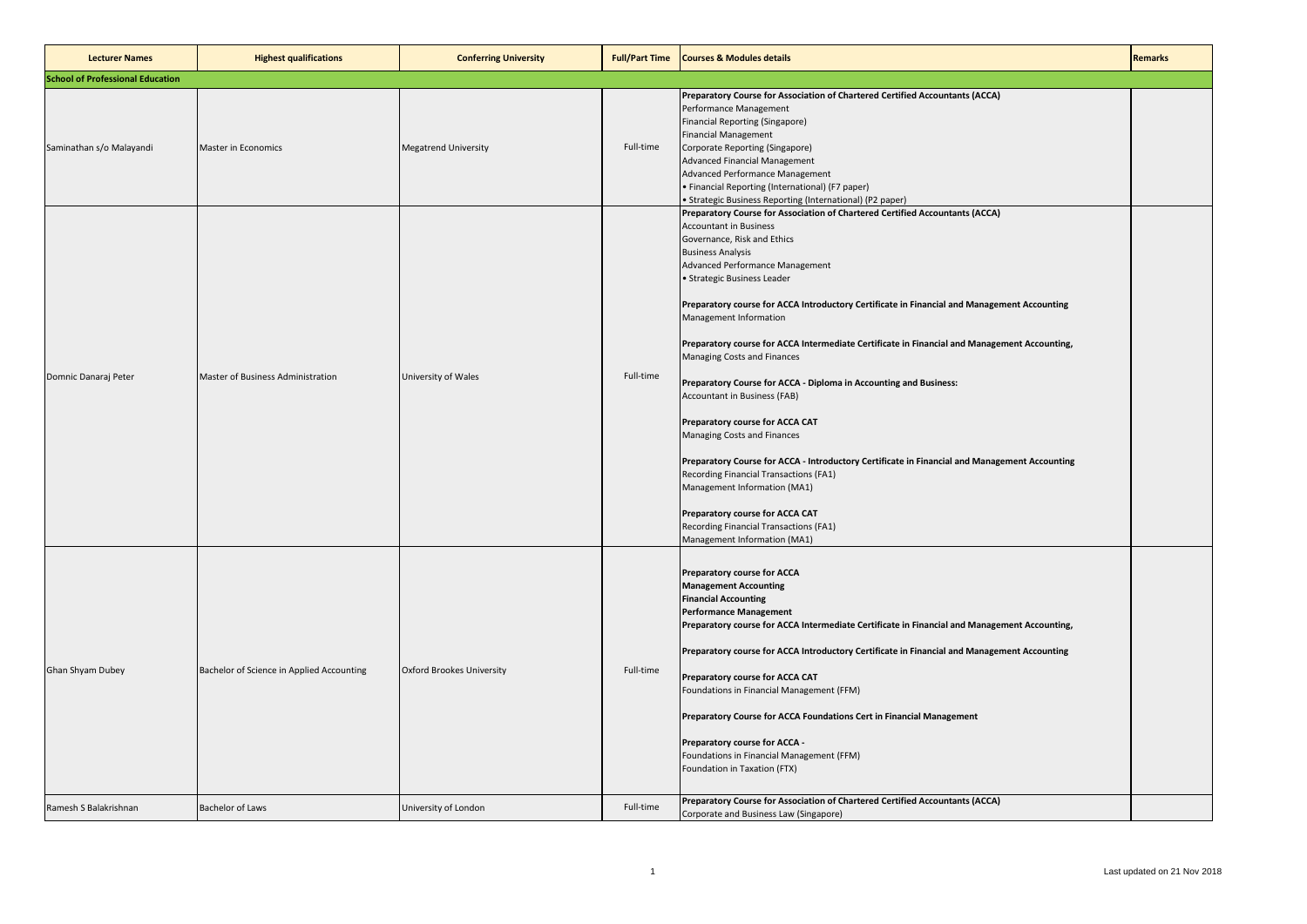| <b>Lecturer Names</b>         | <b>Highest qualifications</b>                                                                                                    | <b>Conferring University</b>            | <b>Full/Part Time</b> | <b>Courses &amp; Modules details</b>                                                                                                                                                                                                                                                                                                                                                                                                                                                                                                                                                                                                                                                                                                   | <b>Remarks</b>              |
|-------------------------------|----------------------------------------------------------------------------------------------------------------------------------|-----------------------------------------|-----------------------|----------------------------------------------------------------------------------------------------------------------------------------------------------------------------------------------------------------------------------------------------------------------------------------------------------------------------------------------------------------------------------------------------------------------------------------------------------------------------------------------------------------------------------------------------------------------------------------------------------------------------------------------------------------------------------------------------------------------------------------|-----------------------------|
| Goh Lye Ling Yvonne           | Master of Taxation                                                                                                               | <b>SIM University</b>                   | Full-time             | Preparatory Course for Association of Chartered Certified Accountants (ACCA)<br>Taxation<br>Advanced Taxation (Singapore)<br>Pearson BTEC Level 5 HND Diploma in Business<br>Taxation                                                                                                                                                                                                                                                                                                                                                                                                                                                                                                                                                  |                             |
| Goh Choon Beng Roy            | Master of Finance                                                                                                                | Royal Melbourne Institute of Technology | Full-time             | Preparatory Course for Association of Chartered Certified Accountants (ACCA)<br>Performance Management<br>Financial Reporting (Singapore)<br>Corporate Reporting (Singapore)<br>Advanced Performance Management<br>Advanced Audit & Assurance (Singapore)<br>• Financial Reporting (International) (F7 paper)<br>• Strategic Business Reporting (International) (P2 paper)<br>Preparatory course for ACCA Intermediate Certificate in Financial and Management Accounting<br>Preparatory course for ACCA Introductory Certificate in Financial and Management Accounting<br>Preparatory course for ACCA CAT<br><b>MSc Accounting and Finance (Teesside University)</b><br>Financial Reporting, Regulation and Analysis<br>Dissertation |                             |
| <b>Teoh Teik Toe</b>          | Doctor of Philosophy                                                                                                             | Nanyang Technological University        | Part-time             | Preparatory course for CFA<br>Preparatory course for CFA Examination- Level 1<br>Preparatory course for CFA Examination - Level 2<br>Preparatory course for CFA Examination - Level 3                                                                                                                                                                                                                                                                                                                                                                                                                                                                                                                                                  |                             |
| Chee Hay Kheong               | <b>Bachelor of Accountancy</b>                                                                                                   | National University of Singapore        | Full-time             | Preparatory Course for Association of Chartered Certified Accountants (ACCA)<br>Audit & Assurance (Singapore)<br>Governance, Risk and Ethics<br>Advanced Audit & Assurance (Singapore)<br>• Audit and Assurance (International) (F8 paper)<br>· Strategic Business Leader                                                                                                                                                                                                                                                                                                                                                                                                                                                              |                             |
| Yap Hong Leong (Ye Hangliang) | Master of Business Administration                                                                                                | The University of Manchester            | Part-time             | Preparatory Course For Chartered Financial Analyst (CFA)<br>Ethics and Professional Standards (Level 1,2,3)<br>Quantitative Methods (Level 1,2)<br>Economics (Level 1,2)<br>Financial Reporting and Analysis (Level 1,2)<br>Corporate Finance (teach out) (Level 1,2)<br>Investment Tools (Level 1,2)<br>Equity Investments (Level 1,2,3)<br>Fixed Income Investments (Level 1,2,3)<br>Derivatives Instruments (Level 1,2,3)<br>Alternative Investments (Level 1,2,3)<br>Asset Valuation (Level 1,2,3)<br>Portfolio Management (Level 1,2,3)                                                                                                                                                                                           |                             |
| Ang Yee Ling<br>(Hong Yiling) | Master of Social Science (Counselling) / Master of University of South Australia / Heriot-Watt<br><b>Business Administration</b> | University                              | Part-time             | Preparatory Course for Chartered Financial Analyst (CFA)<br>• Ethics and Professional Standards (Level 1,2,3)<br>· Quantitative Methods (Level 1,2)<br>· Economics (Level 1,2)<br>• Financial Reporting and Analysis (Level 1,2)<br>• Corporate Finance (teach out) (Level 1,2)<br>· Investment Tools (Level 1,2)<br>· Equity Investments (Level 1,2,3)<br>· Fixed Income Investments (Level 1,2,3)<br>· Derivatives Instruments (Level 1,2,3)<br>• Alternative Investments (Level 1,2,3)<br>• Asset Valuation (Level 1,2,3)<br>· Portfolio Management (Level 1,2,3)                                                                                                                                                                   | Last undated on 21 Nov 2018 |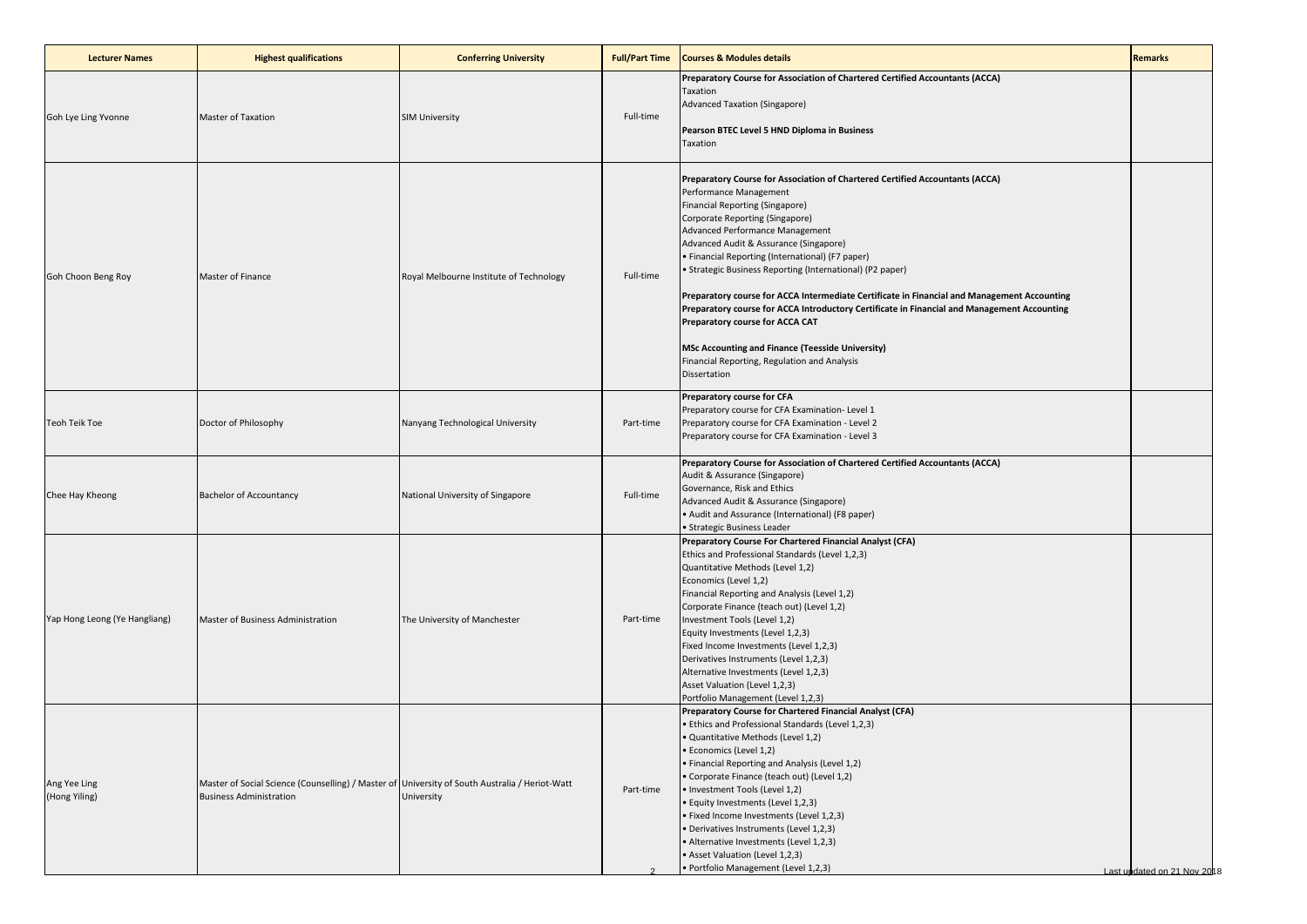| <b>Lecturer Names</b>                  | <b>Highest qualifications</b>                          | <b>Conferring University</b>            | <b>Full/Part Time</b> | <b>Courses &amp; Modules details</b>                                                                                                                                                                                                                                                                                                                                                                                                                                                                                                   | <b>Remarks</b>              |
|----------------------------------------|--------------------------------------------------------|-----------------------------------------|-----------------------|----------------------------------------------------------------------------------------------------------------------------------------------------------------------------------------------------------------------------------------------------------------------------------------------------------------------------------------------------------------------------------------------------------------------------------------------------------------------------------------------------------------------------------------|-----------------------------|
| <b>School of English</b>               |                                                        |                                         |                       |                                                                                                                                                                                                                                                                                                                                                                                                                                                                                                                                        |                             |
| Rita Raj                               | <b>Bachelor of Arts</b>                                | <b>York University</b>                  | Part-time             | Preparatory Course in English (PCE) - (teach out)<br>Level 3 Intermediate<br>Level 4 Upper- Intermediate<br>Level 5 Advanced                                                                                                                                                                                                                                                                                                                                                                                                           |                             |
| <b>Fredrick Cabanes</b>                | Master of Business                                     | Victoria University                     | Full-time             | Preparatory Course in English (PCE) - (teach out)<br>Level 1 Beginners<br>Level 3 Intermediate<br>Level 4 Upper- Intermediate<br>Level 5 Advanced<br>Preparatory Course in English (PCE) - Beginners<br>Level 1 Beginners                                                                                                                                                                                                                                                                                                              |                             |
| John Abraham                           | <b>Bachelor of Education</b>                           | The University of Lancaster             | Part-time             | Preparatory Course in English (PCE) - (teach out)<br>Level 3 Intermediate<br>Level 4 Upper- Intermediate<br>Level 5 Advanced                                                                                                                                                                                                                                                                                                                                                                                                           |                             |
| Joyce Norma Vargese                    | Bachelor of Arts in Mass Communication                 | Royal Melbourne Institute of Technology | Part-time             | Preparatory Course in English - (teach out)<br>Level 1 Beginners<br>Level 3 Intermediate<br>Level 4 Upper- Intermediate<br>Level 5 Advanced<br><b>Certificate in English for Business (EFB)</b><br><b>English for Business</b><br>Preparatory Course in English (PCE) - Beginners<br>Level 1 Beginners<br>Preparatory Course for International English Language Testing System (IELTS)<br><b>Preparatory Course in English (PCE)</b><br>Beginners<br>Elementary<br>Pre-Intermediate<br>Intermediate<br>Upper- Intermediate<br>Advanced |                             |
| Douglas Anderson                       | Master of Arts                                         | The University of Georgia               | Part-time             | Preparatory Course in English (PCE) - (teach out)<br>Level 3 Intermediate<br>Level 4 Upper- Intermediate<br>Level 5 Advanced                                                                                                                                                                                                                                                                                                                                                                                                           |                             |
| Peter Henry Burgess                    | Degree of Bachelor of Arts                             | <b>University of Reading</b>            | Part-time             | Preparatory Course in English (PCE) - (teach out)<br>Level 3 Intermediate<br>Level 4 Upper- Intermediate<br>Level 5 Advanced                                                                                                                                                                                                                                                                                                                                                                                                           |                             |
| Sulochana Naidu D/O<br>Letchumanapathy | Specialist Diploma in Applied Learning and<br>Teaching | Republic Polytechnic                    | Part-time             | Preparatory Course in English (PCE) - (teach out)<br>Level 3 Intermediate<br>Level 4 Upper- Intermediate<br>Level 5 Advanced<br>Preparatory Course in English (PCE) - Beginners<br>Level 1 Beginners                                                                                                                                                                                                                                                                                                                                   |                             |
| <b>Rita Dutt</b>                       | <b>Bachelor of Education</b>                           | University of Calcutta                  | Part-time             | Preparatory Course in English (PCE) - (teach out)<br>Level 3 Intermediate<br>Level 4 Upper- Intermediate<br>Level 5 Advanced                                                                                                                                                                                                                                                                                                                                                                                                           |                             |
| Alice Thomas                           | Graduate Diploma in English Studies                    | The National University of Singapore    | Part-time             | Preparatory Course in English (PCE) - (teach out)<br>Level 3 Intermediate<br>Level 4 Upper- Intermediate<br>Level 5 Advanced                                                                                                                                                                                                                                                                                                                                                                                                           | Last undated on 21 Nov 2018 |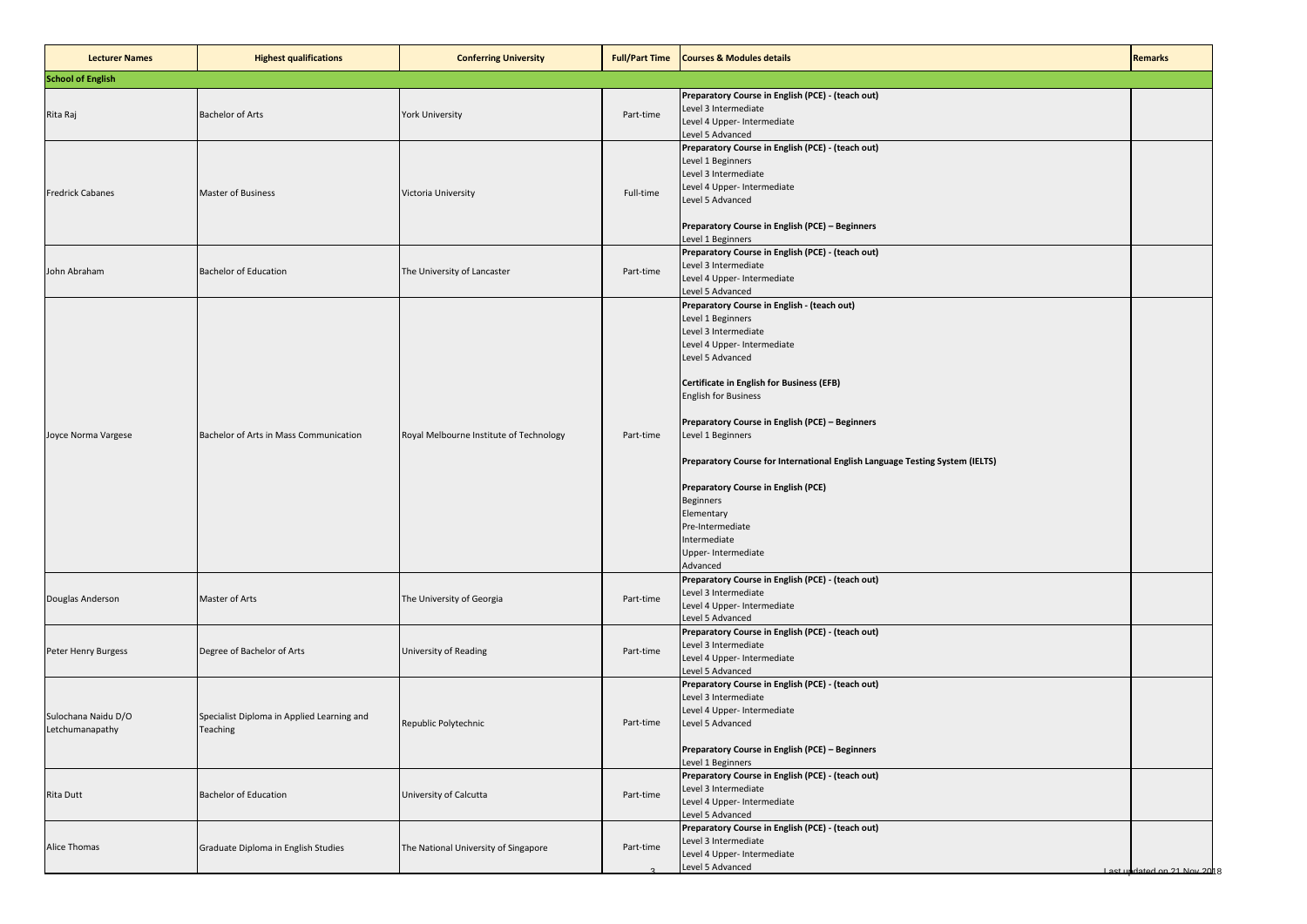| <b>Lecturer Names</b>   | <b>Highest qualifications</b>                                                             | <b>Conferring University</b> | <b>Full/Part Time</b> | <b>Courses &amp; Modules details</b>                                                                                                                                                                                                                                                                                                                                                                                                                                                                                                                        | <b>Remarks</b> |
|-------------------------|-------------------------------------------------------------------------------------------|------------------------------|-----------------------|-------------------------------------------------------------------------------------------------------------------------------------------------------------------------------------------------------------------------------------------------------------------------------------------------------------------------------------------------------------------------------------------------------------------------------------------------------------------------------------------------------------------------------------------------------------|----------------|
| Ludwig Christopher Eric | Bachelor of Arts in Liberal Arts & Sciences                                               | University of Illinois       | Full-time             | Preparatory Course in English (PCE) - (teach out)<br><b>Level 1 Beginners</b><br>Level 2 Elementary<br>Level 3 Intermediate<br>Level 4 Upper- Intermediate<br>Level 5 Advanced<br>Preparatory Course in English (PCE)<br>Beginners<br>Elementary<br>Pre-Intermediate<br>Intermediate<br>Upper- Intermediate<br>Advanced<br>Preparatory Course for International English Language Testing System (IELTS)<br>Preparatory Course in English (PCE) - Beginners<br>Level 1 Beginners<br>Certificate in English for Business (EFB)<br><b>English for Business</b> |                |
| Vaswani Monica Ashok    | Bachelor of Science in Business Administration<br>(Marketing)                             | University of Wales          | Part-time             | Preparatory Course in English (PCE) - (teach out)<br>Level 1 Beginners<br>Level 2 Elementary<br>Level 3 Intermediate<br>Level 4 Upper- Intermediate<br>Level 5 Advanced<br>Preparatory Course for International English Language Testing System (IELTS)<br>Certificate in English for Business (EFB)<br><b>English for Business</b><br>Preparatory Course for English (PCE)<br>· Beginners<br>· Elementary<br>· Pre-Intermediate<br>· Intermediate<br>· Upper Intermediate<br>· Advanced                                                                    |                |
| NG Li Huang @Shirley NG | Bachelor of Business (in Business Administration) Royal Melbourne Institute of Technology |                              | Part-time             | Preparatory Course in English (PCE) - (teach out)<br>Level 1 Beginners<br>Level 2 Elementary<br>Level 3 Intermediate<br>Level 4 Upper- Intermediate<br>Level 5 Advanced<br><b>Preparatory Course for English (PCE)</b><br>• Beginners<br>• Elementary<br>· Pre-Intermediate<br>· Intermediate<br>· Upper Intermediate<br>· Advanced<br>Certificate in English for Business (EFB)<br>• English for Business                                                                                                                                                  |                |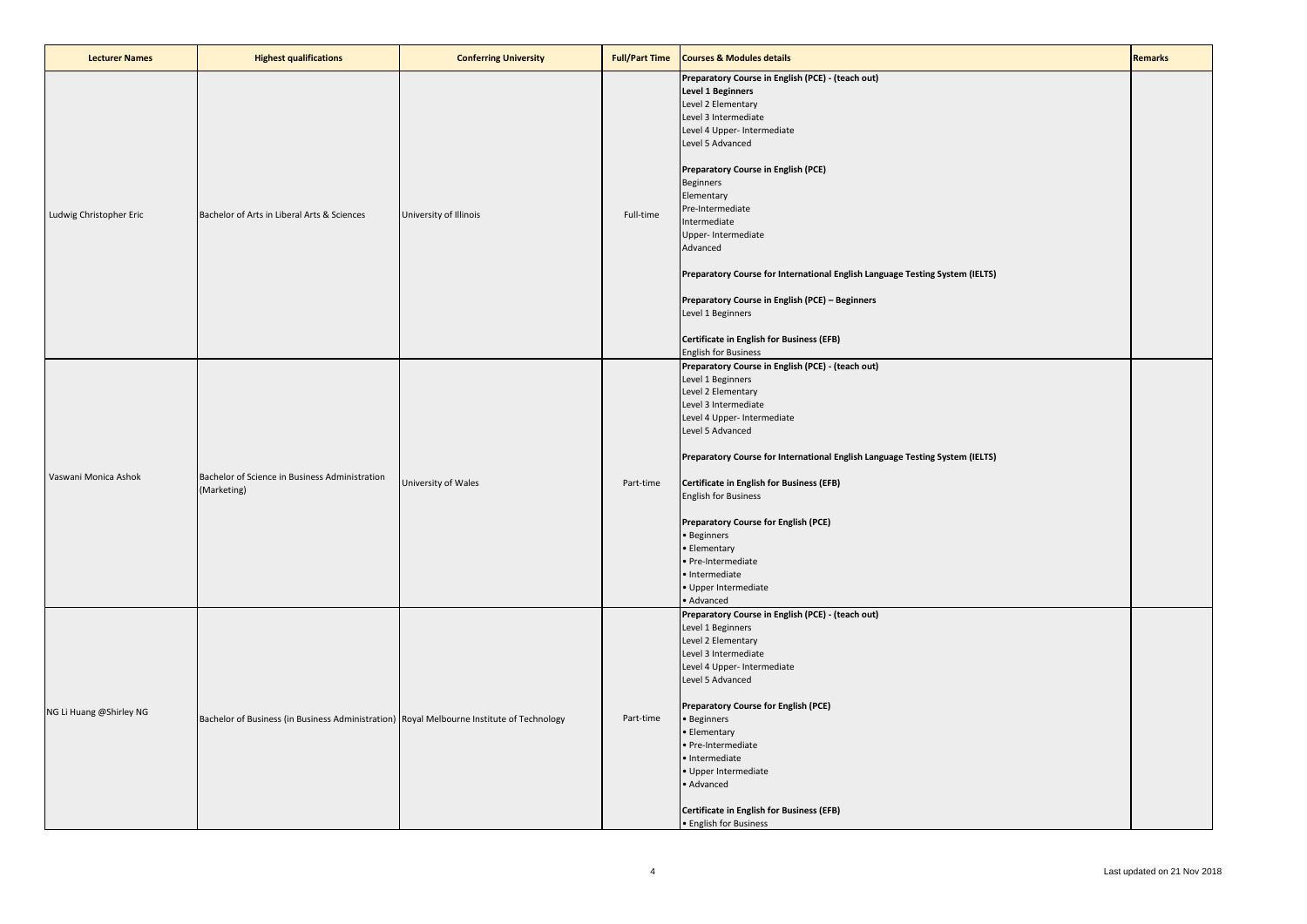| <b>Lecturer Names</b>  | <b>Highest qualifications</b>                                | <b>Conferring University</b> | <b>Full/Part Time</b> | <b>Courses &amp; Modules details</b>                                                                                                                                                                                                                                                                                                                                                                                                                                                                                                                                      | <b>Remarks</b> |
|------------------------|--------------------------------------------------------------|------------------------------|-----------------------|---------------------------------------------------------------------------------------------------------------------------------------------------------------------------------------------------------------------------------------------------------------------------------------------------------------------------------------------------------------------------------------------------------------------------------------------------------------------------------------------------------------------------------------------------------------------------|----------------|
| Nicola Jane Jordan     | Master of Arts in Economic and Social History<br>and History | University of Glasgow        | Part-time             | Preparatory Course in English (PCE) - (teach out)<br>Level 1 Beginners<br>Level 2 Elementary<br>Level 3 Intermediate<br>Level 4 Upper- Intermediate<br>Level 5 Advanced<br>Certificate in English for Business (EFB)<br><b>English for Business</b><br>Preparatory Course for International English Language Testing System (IELTS)<br><b>Preparatory Course for English (PCE)</b><br>• Beginners<br>• Elementary<br>· Pre-Intermediate<br>· Intermediate<br>· Upper Intermediate<br>· Advanced                                                                           |                |
| Ho Wei Lynn Karen      | Diploma in Business Administration                           | <b>PSB Singapore</b>         | Part-time             | Preparatory Course in English (PCE) - (teach out)<br>Level 2 Elementary<br>Level 3 Intermediate<br>Level 4 Upper- Intermediate<br>Level 5 Advanced                                                                                                                                                                                                                                                                                                                                                                                                                        |                |
| Samuel Latham Daimwood | <b>Bachelor of Science</b>                                   | The University of Texas      | Full-time             | Preparatory Course in English (PCE) - (teach out)<br>Level 1 Beginners<br>Level 2 Elementary<br>Level 3 Intermediate<br>Level 4 Upper- Intermediate<br>Level 5 Advanced<br><b>Preparatory Course in English (PCE)</b><br><b>Beginners</b><br>Elementary<br>Pre-Intermediate<br>Intermediate<br>Upper- Intermediate<br>Advanced<br>Preparatory Course for International English Language Testing System (IELTS)<br>Preparatory Course in English (PCE) - Beginners<br>Level 1 Beginners<br><b>Certificate in English for Business (EFB)</b><br><b>English for Business</b> |                |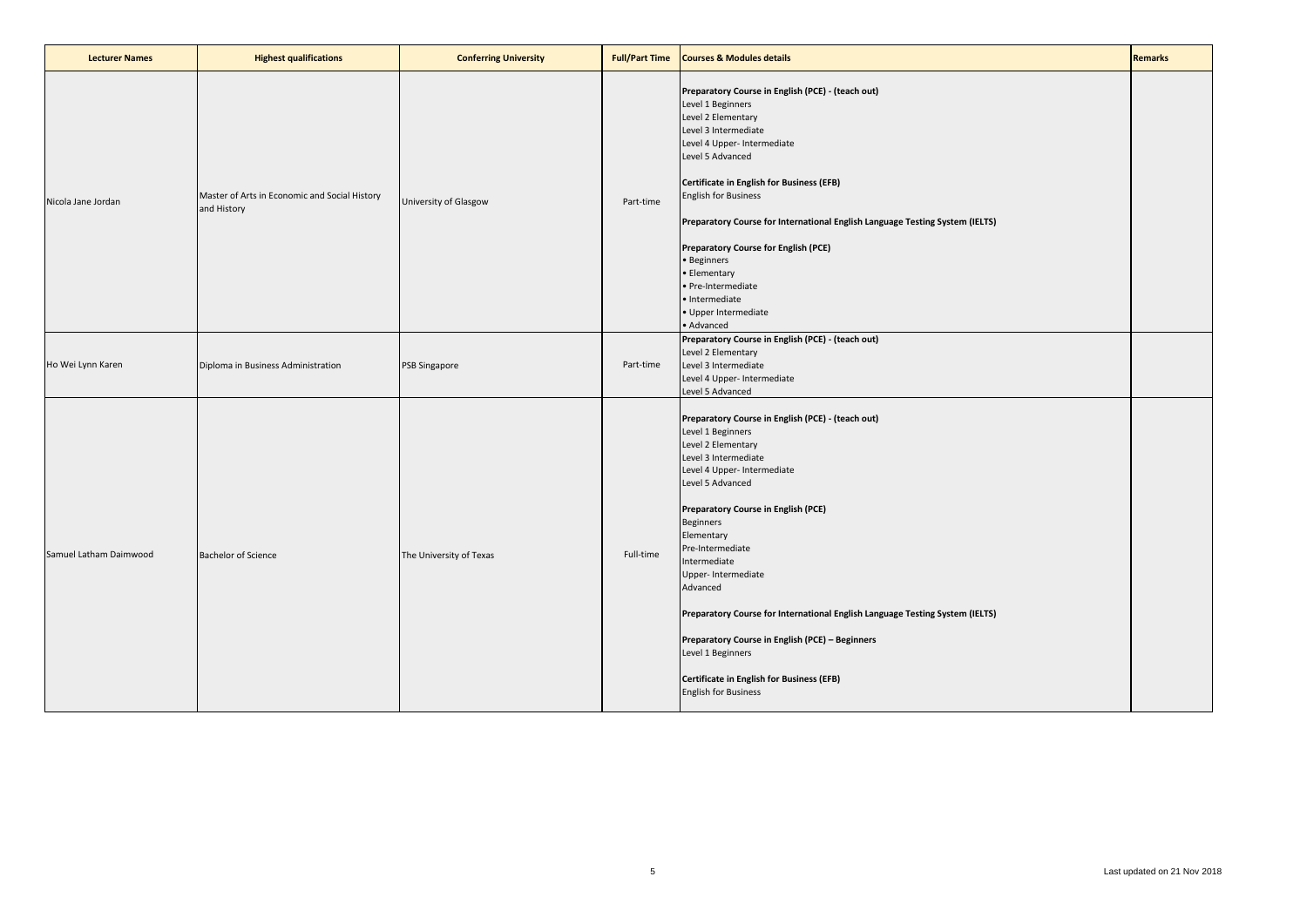| <b>Lecturer Names</b>       | <b>Highest qualifications</b>                                                | <b>Conferring University</b>                                | <b>Full/Part Time</b> | <b>Courses &amp; Modules details</b>                                                                                                                                                                                                                                                                                                                                                  | <b>Remarks</b> |
|-----------------------------|------------------------------------------------------------------------------|-------------------------------------------------------------|-----------------------|---------------------------------------------------------------------------------------------------------------------------------------------------------------------------------------------------------------------------------------------------------------------------------------------------------------------------------------------------------------------------------------|----------------|
| Lukman Hakim Bin Mohd Sidek | Bachelor of Business Administration                                          | University of Canberra                                      | Part-time             | Preparatory Course in English (PCE) - (teach out)<br>Level 2 Elementary<br>Level 3 Intermediate<br>Level 4 Upper- Intermediate<br>Level 5 Advanced<br>Preparatory Course for English (PCE)<br>• Beginners<br>• Elementary<br>· Pre-Intermediate<br>· Intermediate<br>· Upper Intermediate<br>• Advanced<br>Certificate in English for Business (EFB)<br>• English for Business        |                |
| Koh Ling Miin (Xu Lingmin)  | Bachelor of Commerce / Bachelor of Arts in<br>Translation and Intrepretation | Curtin University of Technology / SIM University            | Part-time             | Preparatory Course in English (PCE) - (teach out)<br>Level 2 Elementary<br>Level 3 Intermediate<br>Level 4 Upper- Intermediate<br>Level 5 Advanced                                                                                                                                                                                                                                    |                |
| Seet Michelle               | Diploma in Business Studies                                                  | Ngee Ann Polytechnic                                        | Part-time             | Preparatory Course in English (PCE) - (teach out)<br>Level 2 Elementary<br>Level 3 Intermediate<br>Level 4 Upper- Intermediate<br>Level 5 Advanced                                                                                                                                                                                                                                    |                |
| Sum Tze Wei (Cen Ziwei)     | Master of Theological Studies                                                | Asia Theological Centre for Evangelism &<br><b>Missions</b> | Part-time             | Preparatory Course in English (PCE) - (teach out)<br>Level 2 Elementary<br>Level 3 Intermediate<br>Level 4 Upper- Intermediate<br>Level 5 Advanced<br><b>Preparatory Course for English (PCE)</b><br>· Beginners<br>• Elementary<br>• Pre-Intermediate<br>· Intermediate<br>· Upper Intermediate<br>• Advanced<br>Certificate in English for Business (EFB)<br>• English for Business |                |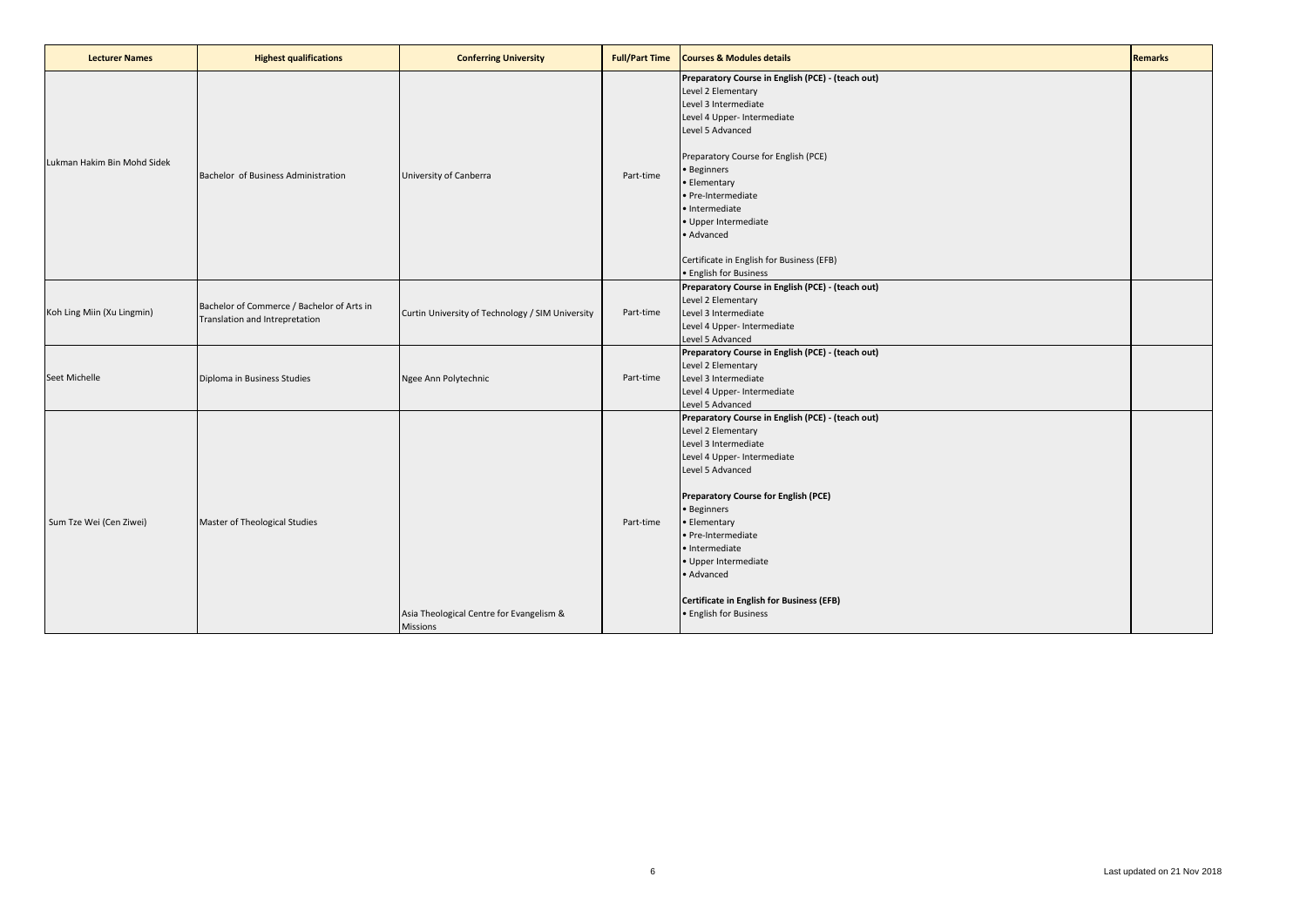| <b>Lecturer Names</b>  | <b>Highest qualifications</b>          | <b>Conferring University</b>         | <b>Full/Part Time</b> | <b>Courses &amp; Modules details</b>                                                                                                                                                                                                                                                                                                                                                                                                                                                                                                           | <b>Remarks</b> |
|------------------------|----------------------------------------|--------------------------------------|-----------------------|------------------------------------------------------------------------------------------------------------------------------------------------------------------------------------------------------------------------------------------------------------------------------------------------------------------------------------------------------------------------------------------------------------------------------------------------------------------------------------------------------------------------------------------------|----------------|
| Chin Elizabeth May Yin | Master of Commerce                     | The University of New South Wales    | Part-time             | Preparatory Course in English (PCE) - (teach out)<br>Level 1 Beginners<br>Level 2 Elementary<br>Level 3 Intermediate<br>Level 4 Upper-Intermediate<br>Level 5 Advanced<br><b>Certificate in English for Business (EFB)</b><br><b>English for Business</b><br>Preparatory Course in English (PCE) - Beginners<br>Level 1 Beginners<br>Preparatory Course for International English Language Testing System (IELTS)<br>Preparatory Course in English (PCE)<br>Beginners<br>Elementary<br>Pre-Intermediate<br>Intermediate<br>Upper- Intermediate |                |
| Hellickson Amy Rebecca | Bachelor of Arts in English            | Oregon State University              | Part-time             | Advanced<br>Preparatory Course in English (PCE) - (teach out)<br>Level 2 Elementary<br>Level 3 Intermediate<br>Level 4 Upper-Intermediate<br>Level 5 Advanced<br>Preparatory Course in English (PCE) - Beginners<br>Level 1 Beginners                                                                                                                                                                                                                                                                                                          |                |
| Tanisha Manocha        | <b>Bachelor of Science</b>             | The National University of Singapore | Part-time             | Preparatory Course for International English Language Testing System (IELTS)<br>Preparatory Course in English (PCE) - Beginners<br>Level 1 Beginners<br>Preparatory Course in English (PCE) - (teach out)<br>Level 2 Elementary<br>Level 3 Intermediate<br>Level 4 Upper-Intermediate<br>Level 5 Advanced<br><b>Certificate in English for Business (EFB)</b><br><b>English for Business</b>                                                                                                                                                   |                |
| Naveena S Gopal Nair   | Bachelor of Science (Computer Science) | Universiti Teknologi Malaysia        | Part-time             | Preparatory Course in English (PCE) - (teach out)<br>Level 2 Elementary<br>Level 3 Intermediate<br>Level 4 Upper-Intermediate<br>Level 5 Advanced<br><b>Preparatory Course for English (PCE)</b><br>· Beginners<br><b>Elementary</b><br>· Pre-Intermediate<br>· Intermediate<br>· Upper Intermediate<br>· Advanced<br><b>Certificate in English for Business (EFB)</b><br>• English for Business                                                                                                                                               |                |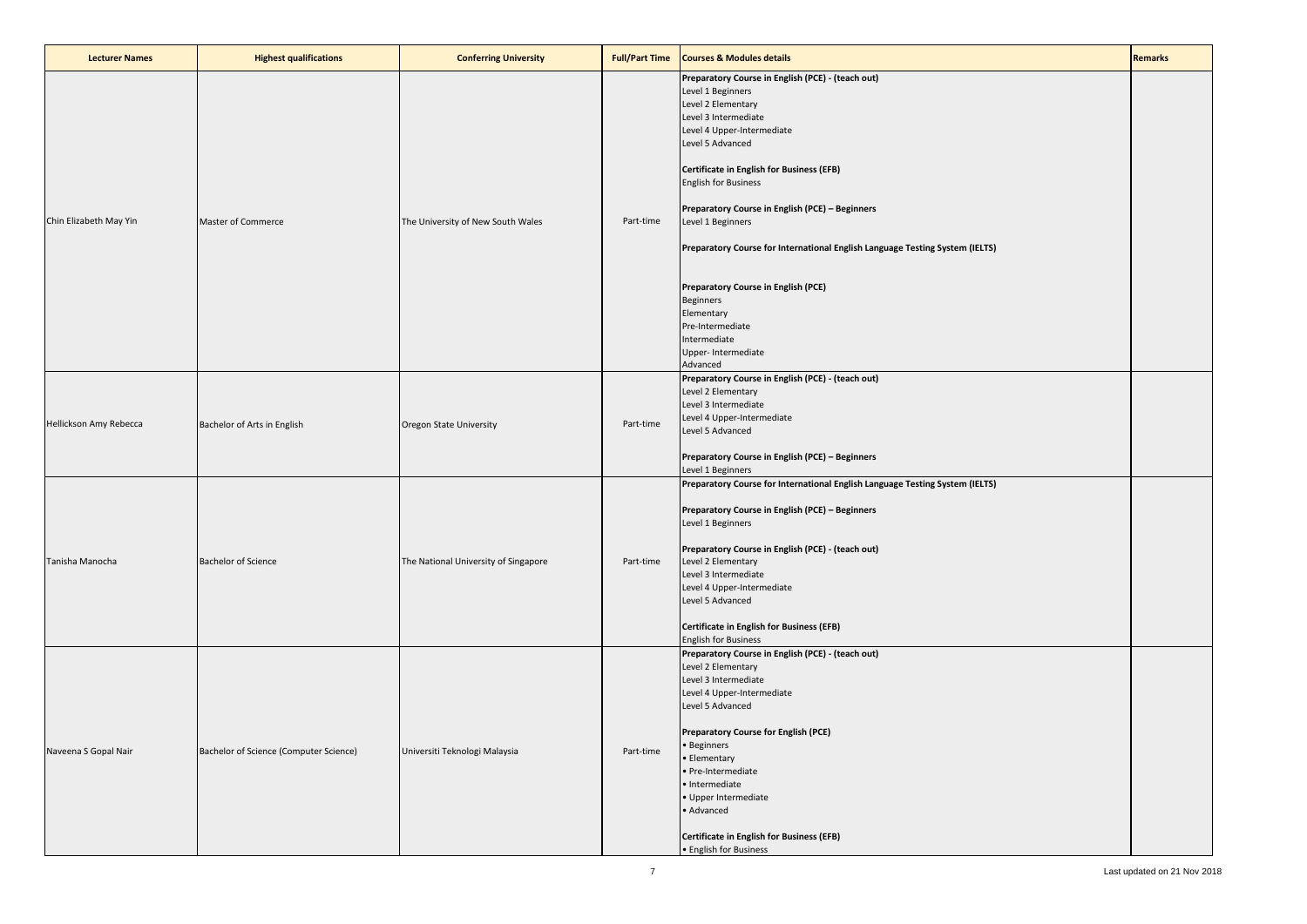| <b>Lecturer Names</b> | <b>Highest qualifications</b>                            | <b>Conferring University</b>            | <b>Full/Part Time</b> | <b>Courses &amp; Modules details</b>                                                                                                                                                                                                                                                                                                                                                                                                      | <b>Remarks</b> |
|-----------------------|----------------------------------------------------------|-----------------------------------------|-----------------------|-------------------------------------------------------------------------------------------------------------------------------------------------------------------------------------------------------------------------------------------------------------------------------------------------------------------------------------------------------------------------------------------------------------------------------------------|----------------|
| Yap Miow Sen          | Bachelor of Science (Economics)                          | University of London                    | Part-time             | Preparatory Course in English (PCE) - (teach out)<br>- Level 2 Elementary<br>- Level 3 Intermediate<br>- Level 4 Upper-Intermediate<br>- Level 5 Advanced<br>Preparatory Course for English (PCE)<br>• Beginners<br>• Elementary<br>· Pre-Intermediate<br>· Intermediate<br>· Upper Intermediate<br>· Advanced<br>Certificate in English for Business (EFB)<br>· English for Business                                                     |                |
| Nick Amir Singh       | <b>Bachelor of Communication (Mass</b><br>Communication) | Royal Melbourne Institute of Technology | Part-time             | Preparatory Course in English (PCE) - (teach out)<br>Level 1 Beginners<br>Level 2 Elementary<br>Level 3 Intermediate<br>Level 4 Upper-Intermediate<br>Level 5 Advanced<br><b>Preparatory Course for IELTS</b><br>Certificate in English for Business (EFB)<br>• English for Business<br>Preparatory Course for English (PCE)<br>• Beginners<br>• Elementary<br>· Pre-Intermediate<br>· Intermediate<br>· Upper Intermediate<br>• Advanced |                |
| Elena Ermilova        | Master of Arts Degree in Foreign Language                | Royal Melbourne Institute of Technology | Part-time             | Preparatory Course in English (PCE) - (teach out)<br>• Level 1 Beginners<br>• Level 2 Elementary<br>• Level 3 Intermediate<br>• Level 4 Upper Intermediate<br>• Level 5 Advanced<br>Preparatory Course for English (PCE)<br>• Beginners<br>• Elementary<br>• Pre-Intermediate<br>· Intermediate<br>· Upper Intermediate<br>• Advanced<br>Certificate in English for Business (EFB)<br>• English for Business                              |                |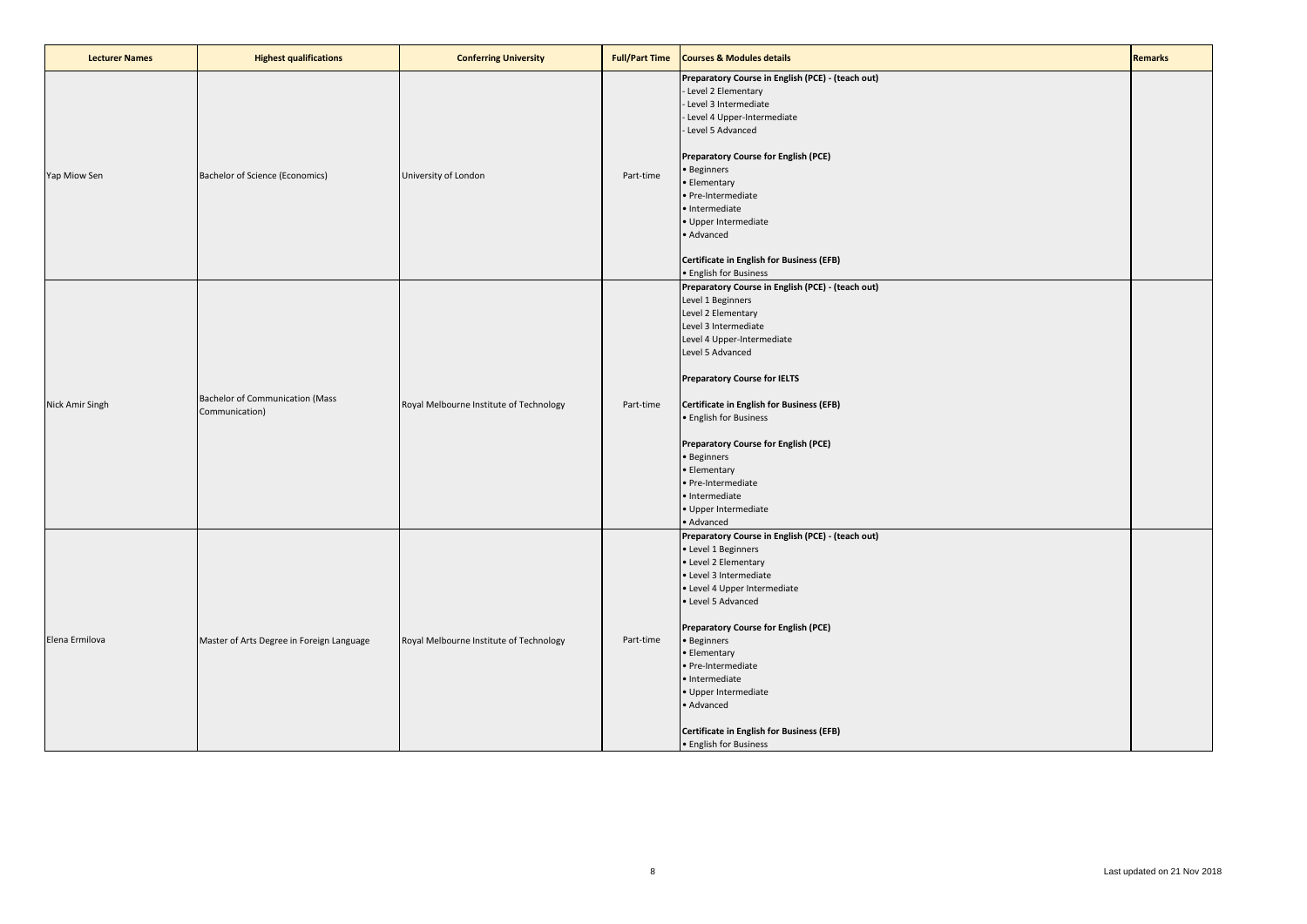| <b>Lecturer Names</b>           | <b>Highest qualifications</b>                            | <b>Conferring University</b>     | <b>Full/Part Time</b> | <b>Courses &amp; Modules details</b>                                                                                                                                                                                                                                                                                                                                                                                                          | <b>Remarks</b> |
|---------------------------------|----------------------------------------------------------|----------------------------------|-----------------------|-----------------------------------------------------------------------------------------------------------------------------------------------------------------------------------------------------------------------------------------------------------------------------------------------------------------------------------------------------------------------------------------------------------------------------------------------|----------------|
| Chen Mu-Hua @<br>Catherine Chen | Master of Science in Conservation and Land<br>Management | <b>Bongor University</b>         | Part-time             | Preparatory Course in English (PCE) - (teach out)<br>Level 1 Beginners<br>• Level 2 Elementary<br>· Level 3 Intermediate<br>· Level 4 Upper Intermediate<br>• Level 5 Advanced<br>Preparatory Course for English (PCE)<br>• Beginners<br>· Elementary<br>· Pre-Intermediate<br>· Intermediate<br>· Upper Intermediate<br>· Advanced<br><b>Certificate in English for Business (EFB)</b>                                                       |                |
| Ess Aubrey Gabrelyn             | Bachelor of Arts in English                              | Nanyang Technological University | Part-time             | • English for Business<br>Preparatory Course in English (PCE) - (teach out)<br>• Level 1 Beginners<br>• Level 2 Elementary<br>· Level 3 Intermediate<br>· Level 4 Upper Intermediate<br>· Level 5 Advanced<br>Preparatory Course for English (PCE)<br>· Beginners<br>· Elementary<br>· Pre-Intermediate<br>· Intermediate<br>· Upper Intermediate<br>· Advanced<br><b>Certificate in English for Business (EFB)</b><br>• English for Business |                |
| Devika Misra                    | Master of Arts                                           | The University of Hong Kong      | Part-time             | Preparatory Course in English (PCE)<br>· Beginners<br>· Elementary<br>· Pre-Intermediate<br>· Intermediate<br>· Upper Intermediate<br>· Advanced<br><b>Certificate in English for Business (EFB)</b><br>· English for Business                                                                                                                                                                                                                |                |
| Michael James Beardsworth       | <b>BSc Honours Music Technology</b>                      | <b>Staffordshire University</b>  | Part-time             | Preparatory Course in English (PCE)<br><b>Beginners</b><br>Elementary<br>· Pre-Intermediate<br>· Intermediate<br>Upper Intermediate<br>Advanced<br><b>Certificate in English for Business (EFB)</b><br>• English for Business                                                                                                                                                                                                                 |                |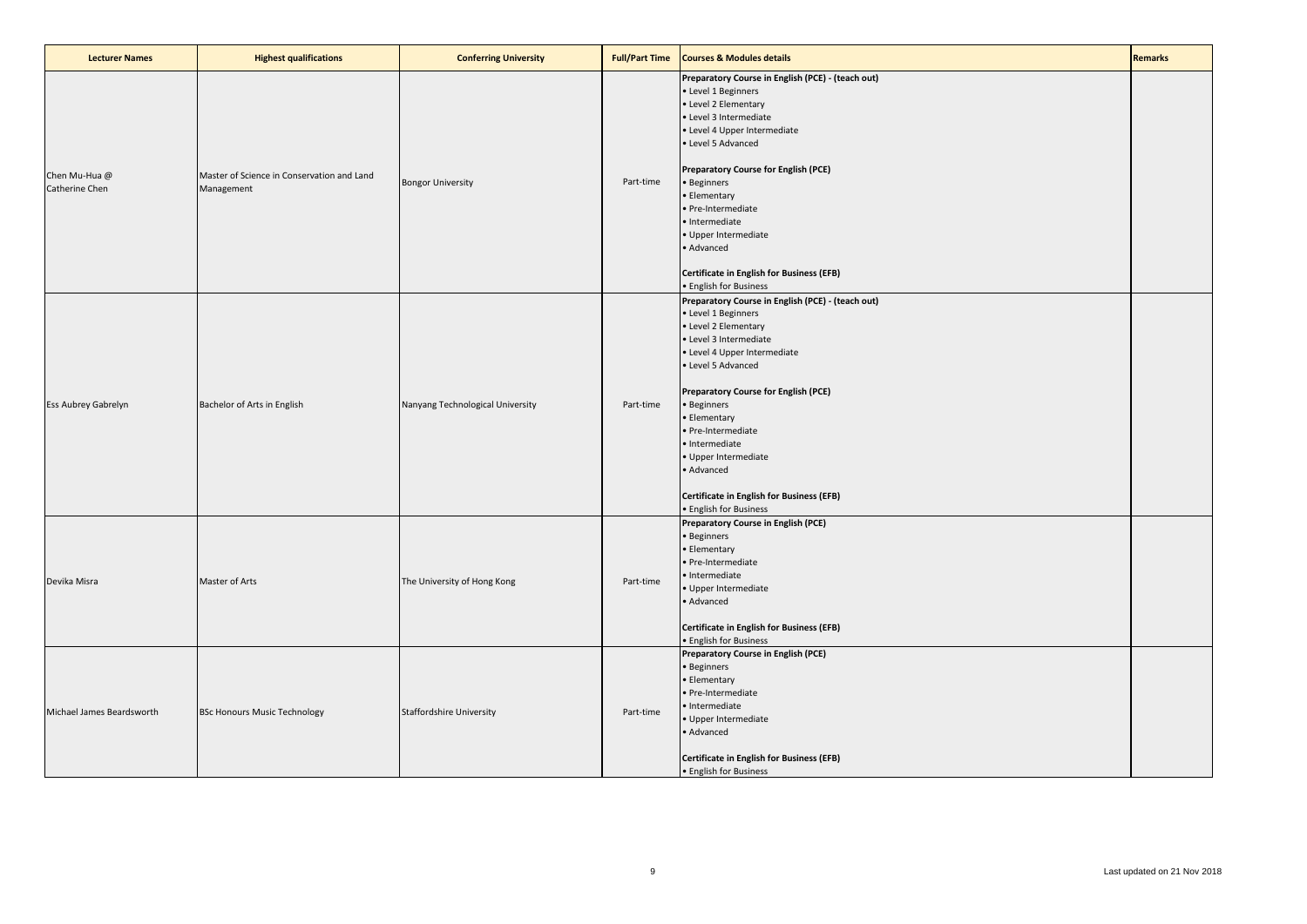| <b>Lecturer Names</b>             | <b>Highest qualifications</b>                | <b>Conferring University</b>      | <b>Full/Part Time</b> | <b>Courses &amp; Modules details</b>                                                                                                                                                                                                                                                                    | <b>Remarks</b> |
|-----------------------------------|----------------------------------------------|-----------------------------------|-----------------------|---------------------------------------------------------------------------------------------------------------------------------------------------------------------------------------------------------------------------------------------------------------------------------------------------------|----------------|
| Kelvin Yap Jia Hao<br>(Ye Jiahao) | Diploma in Media Studies & Management        | Nanyang Polytechnic               | Part-time             | Preparatory Course in English (PCE)<br>· Beginners<br>• Elementary<br>· Pre-Intermediate<br>· Intermediate<br>· Upper Intermediate<br>· Advanced<br><b>Certificate in English for Business (EFB)</b><br>· English for Business                                                                          |                |
| Ng Qiu Rong                       | Bachelor of Arts (English language), Honours | National University of Singapore  | Part-time             | <b>Preparatory Course for English (PCE)</b><br>· Beginners<br>· Elementary<br>· Pre-Intermediate<br>· Intermediate<br>· Upper Intermediate<br>· Advanced<br>Certificate in English for Business (EFB)<br>• English for Business                                                                         |                |
| Nasstasha Hafidz Stewart          | <b>Bachelor of Arts</b>                      | National University of Singapore  | Part-time             | Preparatory Course for English (PCE)<br>· Beginners<br>• Elementary<br>· Pre-Intermediate<br>· Intermediate<br>· Upper Intermediate<br>· Advanced<br>Certificate in English for Business (EFB)<br>· English for Business                                                                                |                |
| Renee Jade France                 | BSc in Pyschology with Sociology             | University of Leicester           | Part-time             | Preparatory Course in English (PCE)<br>· Beginners<br>• Elementary<br>• Pre-Intermediate<br>· Intermediate<br>· Upper Intermediate<br>· Advanced<br><b>Certificate in English for Business (EFB)</b><br>· English for Business                                                                          |                |
| Mannering Suzanna Kay             | <b>Bachelor of Commerce</b>                  | The University of New South Wales | Part-time             | Preparatory Course in English (PCE)<br>· Beginners<br>• Elementary<br>· Pre-Intermediate<br>· Intermediate<br>· Upper Intermediate<br>• Advanced<br>Certificate in English for Business (EFB)<br>· English for Business<br>Preparatory Course for International English Language Testing System (IELTS) |                |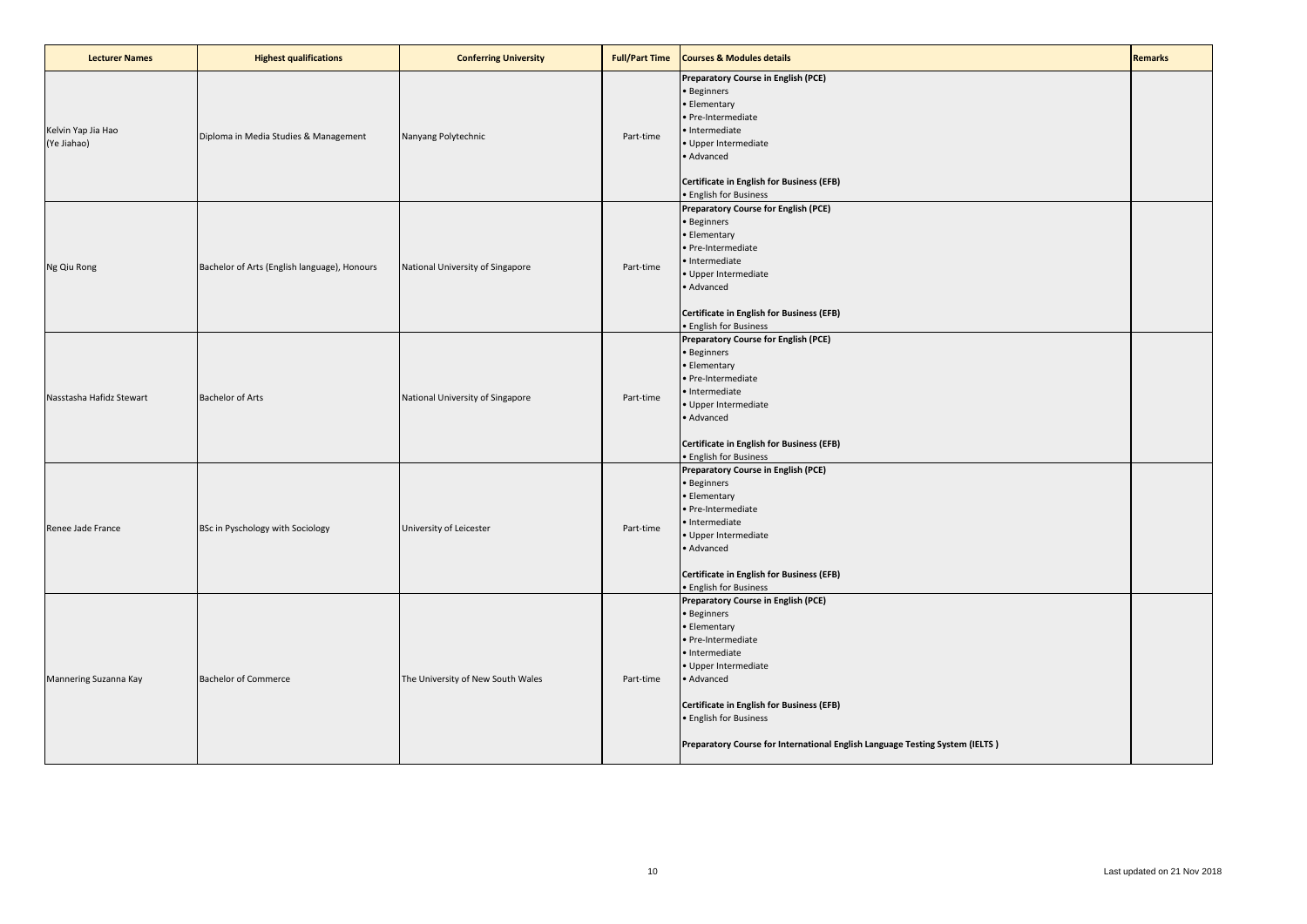| <b>Lecturer Names</b>             | <b>Highest qualifications</b>     | <b>Conferring University</b>              | <b>Full/Part Time</b> | <b>Courses &amp; Modules details</b>                                                                                                                                                                                                                                                                           | <b>Remarks</b> |
|-----------------------------------|-----------------------------------|-------------------------------------------|-----------------------|----------------------------------------------------------------------------------------------------------------------------------------------------------------------------------------------------------------------------------------------------------------------------------------------------------------|----------------|
| Rita Louis D/O Thomas Louis Raj   | Master of Business Administration | University of Lincoln                     | Part-time             | Preparatory Course in English (PCE)<br>· Beginners<br>· Elementary<br>· Pre-Intermediate<br>· Intermediate<br>· Upper Intermediate<br>· Advanced<br><b>Certificate in English for Business (EFB)</b><br>· English for Business<br>Preparatory Course for International English Language Testing System (IELTS) |                |
| Tan Shi Hui Desiree (Chen Shihui) | <b>Bachelor of Arts</b>           | <b>SIM University</b>                     | Part-time             | Preparatory Course in English (PCE)<br>· Beginners<br>· Elementary<br>· Pre-Intermediate<br>· Intermediate<br>· Upper Intermediate<br>· Advanced<br><b>Certificate in English for Business (EFB)</b><br>· English for Business<br>Preparatory Course for International English Language Testing System (IELTS) |                |
| Gouri Nambudripad                 | Master of Arts                    | Gopal Institute of Politics and Economics | Part-time             | Preparatory Course in English (PCE)<br>· Beginners<br>· Elementary<br>· Pre-Intermediate<br>· Intermediate<br>· Upper Intermediate<br>· Advanced<br><b>Certificate in English for Business (EFB)</b><br>· English for Business<br>Preparatory Course for International English Language Testing System (IELTS) |                |
| Vasanthi Rebecca Elizabeth John   | <b>Bachelor of Accountancy</b>    | The National University of Singapore      | Part-time             | Preparatory Course in English (PCE)<br>· Beginners<br>· Elementary<br>· Pre-Intermediate<br>· Intermediate<br>· Upper Intermediate<br>· Advanced<br><b>Certificate in English for Business (EFB)</b><br>· English for Business<br>Preparatory Course for International English Language Testing System (IELTS) |                |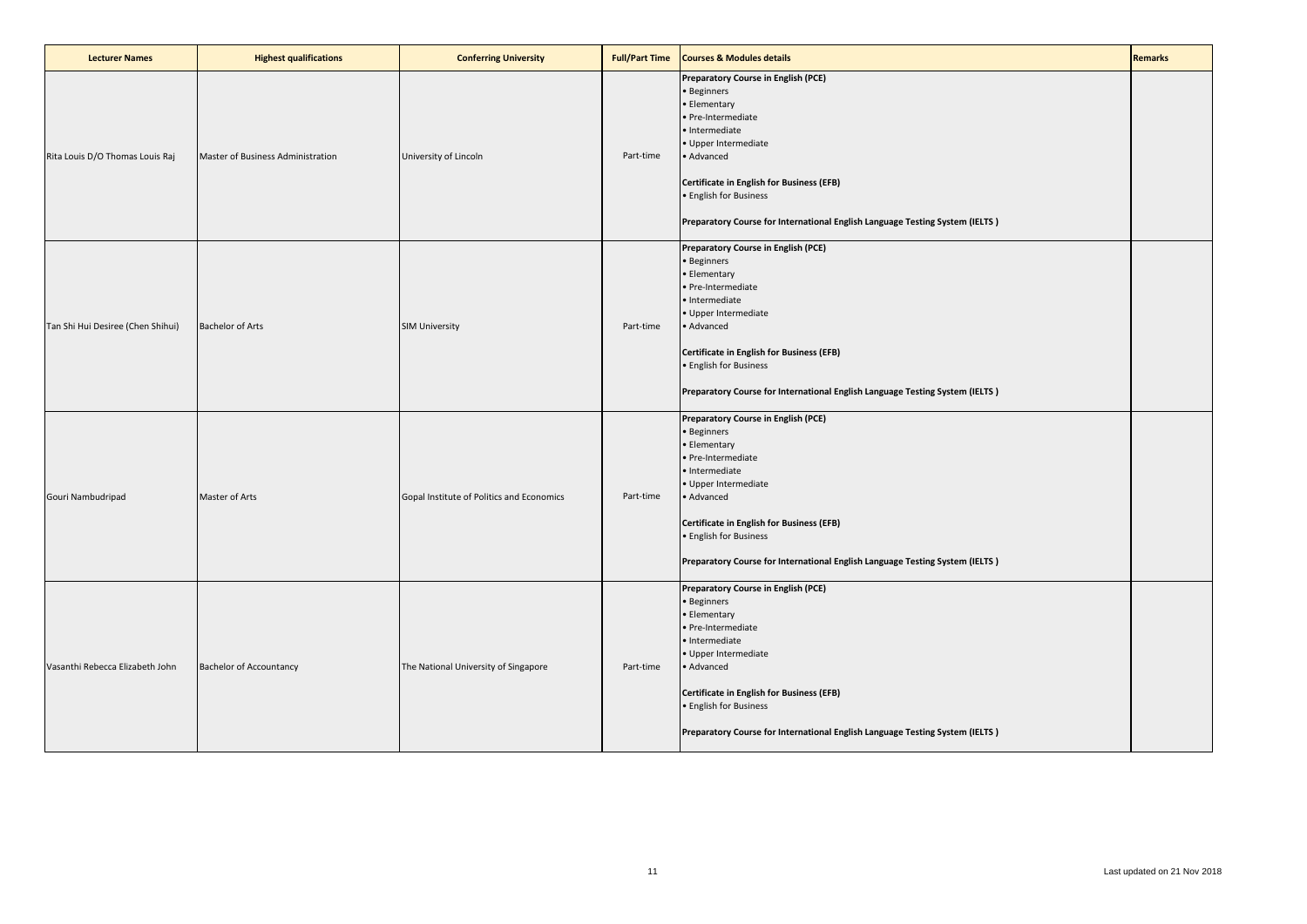| <b>Lecturer Names</b>    | <b>Highest qualifications</b>     | <b>Conferring University</b>    | <b>Full/Part Time</b> | <b>Courses &amp; Modules details</b>                                                                                                                                                                                                                                                                            | <b>Remarks</b> |
|--------------------------|-----------------------------------|---------------------------------|-----------------------|-----------------------------------------------------------------------------------------------------------------------------------------------------------------------------------------------------------------------------------------------------------------------------------------------------------------|----------------|
| Go Hui Zhen (Wu Huizhen) | <b>Bachelor of Arts</b>           | The University of Nottingham    | Part-time             | Preparatory Course in English (PCE)<br>· Beginners<br>· Elementary<br>· Pre-Intermediate<br>· Intermediate<br>· Upper Intermediate<br>· Advanced<br><b>Certificate in English for Business (EFB)</b><br>· English for Business<br>Preparatory Course for International English Language Testing System (IELTS)  |                |
| Sim May Choo Pearly      | Master of Science                 | The City University of New York | Part-time             | Preparatory Course in English (PCE)<br>· Beginners<br>· Elementary<br>· Pre-Intermediate<br>· Intermediate<br>· Upper Intermediate<br>· Advanced<br><b>Certificate in English for Business (EFB)</b><br>· English for Business<br>Preparatory Course for International English Language Testing Systems (IELTS) |                |
| Xavier Chia Rik Yang     | Bachelor of Business Management   | Singapore Management University | Part-time             | Preparatory Course in English (PCE)<br>· Beginners<br>· Elementary<br>· Pre-Intermediate<br>· Intermediate<br>· Upper Intermediate<br>• Advanced<br>Certificate in English for Business (EFB)<br>· English for Business<br>Preparatory Course for English Language Testing System (IELTS)                       |                |
| Sharmila Goyal           | Master of Business Administration | University of Allahabad         | Part-time             | Preparatory Course in English (PCE)<br>· Beginners<br>· Elementary<br>· Pre-Intermediate<br>· Intermediate<br>· Upper Intermediate<br>· Advanced<br><b>Certificate in English for Business (EFB)</b><br>· English for Business<br>Preparatory Course for International English Language Testing System (IELTS)  |                |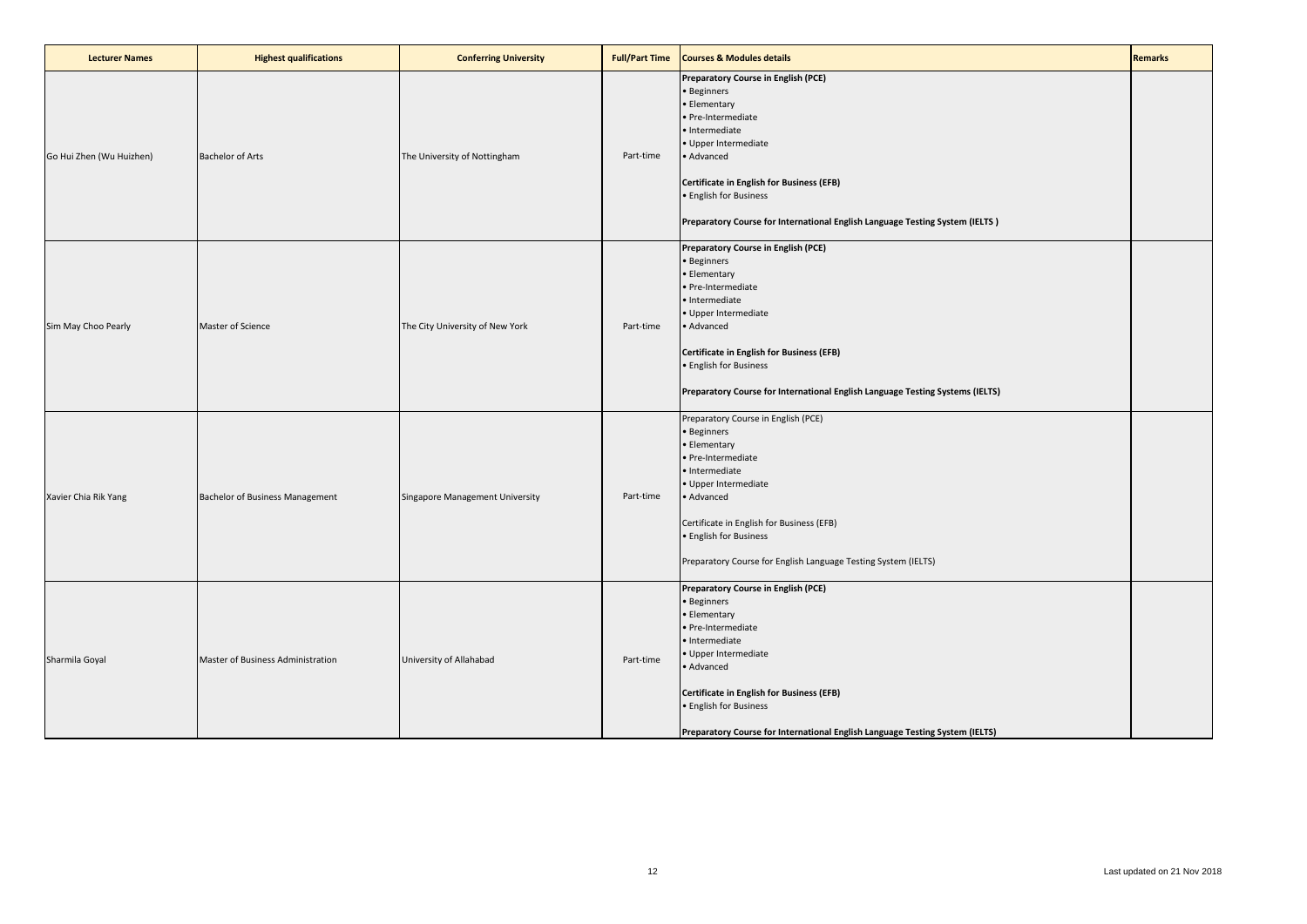| <b>Lecturer Names</b>        | <b>Highest qualifications</b>          | <b>Conferring University</b>     | <b>Full/Part Time</b> | <b>Courses &amp; Modules details</b>                                                                                                                                                                                                                                                                                                                                                                                                                                                                                                                                                                                                                                                                                                                                                                                                                                                                                | <b>Remarks</b> |
|------------------------------|----------------------------------------|----------------------------------|-----------------------|---------------------------------------------------------------------------------------------------------------------------------------------------------------------------------------------------------------------------------------------------------------------------------------------------------------------------------------------------------------------------------------------------------------------------------------------------------------------------------------------------------------------------------------------------------------------------------------------------------------------------------------------------------------------------------------------------------------------------------------------------------------------------------------------------------------------------------------------------------------------------------------------------------------------|----------------|
| Boby Sebastian Kappen        | Master of Education (English language) | Nanyang Technological University | Part-time             | Preparatory Course in English (PCE)<br>· Beginners<br>· Elementary<br>· Pre-Intermediate<br>· Intermediate<br>· Upper Intermediate<br>• Advanced<br>Certificate in English for Business (EFB)<br>• English for Business<br>Preparatory Course for International English Language Testing Systems (IELTS)                                                                                                                                                                                                                                                                                                                                                                                                                                                                                                                                                                                                            |                |
| Paul David Murray            | <b>Bachelor of Arts</b>                | Sheffield Hallan University      | Part-time             | Preparatory Course in English (PCE)<br>• Beginners<br>· Elementary<br>· Pre-Intermediate<br>· Intermediate<br>· Upper Intermediate<br>• Advanced<br>Certificate in English for Business (EFB)<br>• English for Business<br>Preparatory Course for International English Language Testing System (IELTS)                                                                                                                                                                                                                                                                                                                                                                                                                                                                                                                                                                                                             |                |
| <b>School of Hospitality</b> |                                        |                                  |                       | Diploma in International Hospitality Management                                                                                                                                                                                                                                                                                                                                                                                                                                                                                                                                                                                                                                                                                                                                                                                                                                                                     |                |
| Kasturi Dhanapal             | <b>Bachelor of Arts</b>                | The Nottingham Trent University  | Full-time             | Introduction to Hospitality and Tourism<br><b>Front Office Operations</b><br>Housekeeping<br>Food and Beverage Operations<br>Food Sanitation, Safety and Health<br><b>Hospitality Accounting</b><br><b>Customer Service</b><br>Global Consumer Behaviour in Hospitality Industry<br>Advanced Diploma in Hospitality & Tourism Management<br><b>Facilities and Maintenance Management</b><br>Food and Beverage Management<br>Human Resource Management<br>Marketing in Hospitality and Tourism Management<br>Issues in Hospitality and Tourism Management<br>International Events Management<br>Reaserch Methodology & Project<br>CTH Level 4 Diploma in Hospitality Management (QCF)<br>Rooms Division Operations<br>Rooms Division Supervision<br>Food and Beverage Operations<br>Food and Beverage Supervision<br>Customer Service Management in Tourism and Hospitality<br><b>Global Tourism and Hospitality</b> |                |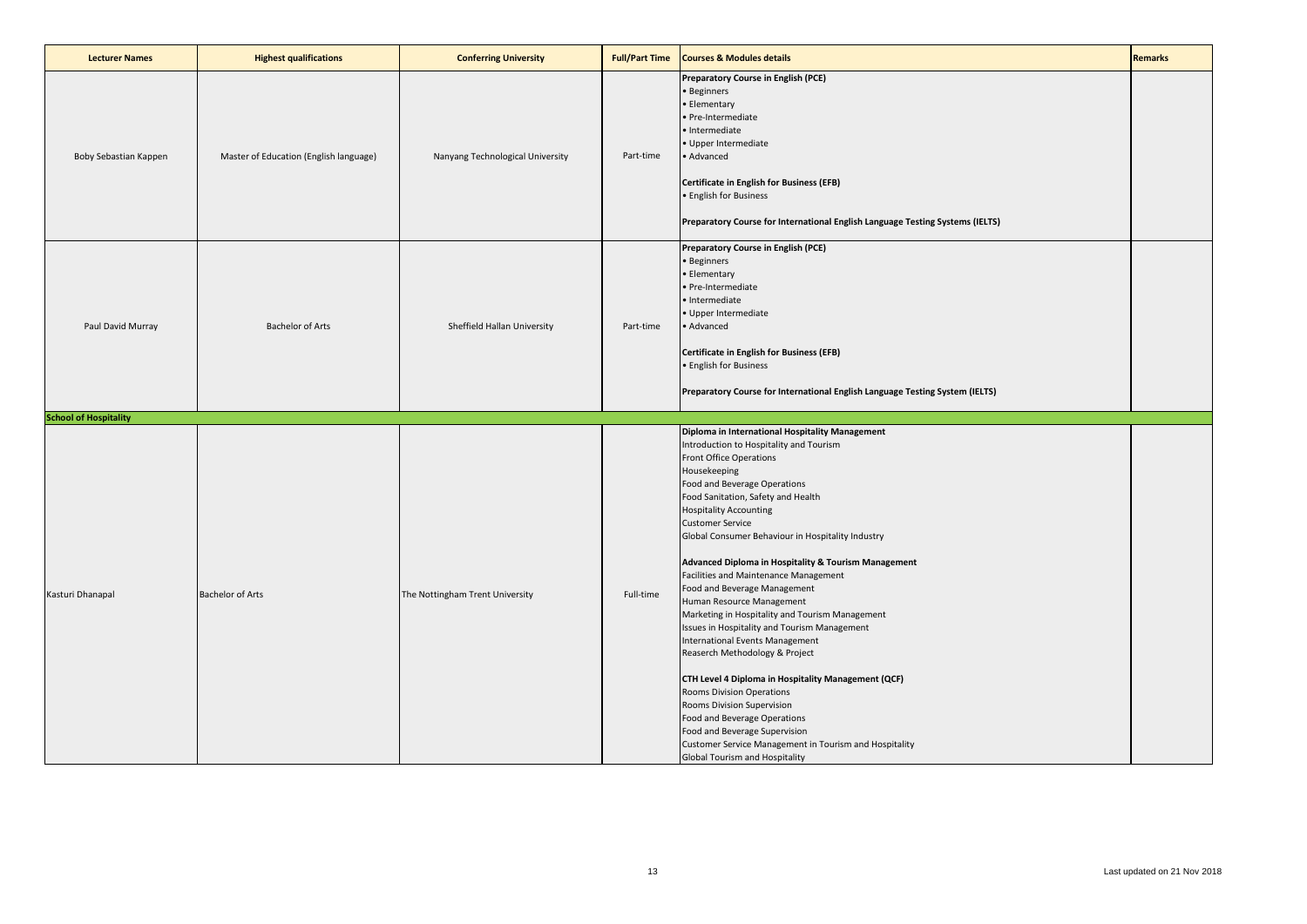| <b>Lecturer Names</b> | <b>Highest qualifications</b>                          | <b>Conferring University</b> | <b>Full/Part Time</b> | <b>Courses &amp; Modules details</b>                                                                                                                                                                                                                                                                                                                                                                                                                                                                                                                                                                                                                                                                                                                                                                                                                                                                                                                                                                                                                                                                                                                                                                                                                                                                                                                                                                                                                                                                                                                                                                                                                                                     | <b>Remarks</b> |
|-----------------------|--------------------------------------------------------|------------------------------|-----------------------|------------------------------------------------------------------------------------------------------------------------------------------------------------------------------------------------------------------------------------------------------------------------------------------------------------------------------------------------------------------------------------------------------------------------------------------------------------------------------------------------------------------------------------------------------------------------------------------------------------------------------------------------------------------------------------------------------------------------------------------------------------------------------------------------------------------------------------------------------------------------------------------------------------------------------------------------------------------------------------------------------------------------------------------------------------------------------------------------------------------------------------------------------------------------------------------------------------------------------------------------------------------------------------------------------------------------------------------------------------------------------------------------------------------------------------------------------------------------------------------------------------------------------------------------------------------------------------------------------------------------------------------------------------------------------------------|----------------|
| Ching Hon Chong       | Bachelor of Arts (in Hotel and Catering<br>Management) | University of Strathclyde    | Part-time             | Diploma in International Hospitality Management<br>Introduction to Hospitality and Tourism<br><b>Front Office Operations</b><br>Housekeeping<br>Food and Beverage Operations<br>Food Sanitation, Safety and Health<br><b>Hospitality Accounting</b><br>Global Consumer Behaviour in Hospitality Industry<br><b>Customer Service</b><br>• Marketing in Hospitality and Tourism Management<br>Advanced Diploma in Hospitality & Tourism Management<br>Facilities and Mainteanance Management<br>Food and Beverage Management<br>Human Resource Management<br>International Events Management<br>International Business Management<br>Management Accounting<br><b>Final Project</b><br>• Hospitality Accounting<br>CTH Level 4 Diploma in Hospitality Management (QCF)<br>Rooms Division Operations<br>Rooms Division Supervision<br>Food and Beverage Operations<br>Food and Beverage Supervision<br>Essentials of Finance in Tourism and Hospitality<br>Customer Service Management in Tourism and Hospitality<br>Global Tourism and Hospitality<br>CTH Level 5 Diploma in Hospitality Management (QCF)<br>Operational Finance in Toursim and Hospitality<br>Human Resource Management in the Tourism and Hospitality Industry<br>Strategic Marketing in the Tourism and Hospitality Industry<br>Customer Relationship Management in the Toursim and Hospitality Industry<br>Contemporary Issues in the Tourism and Hospitality Industry<br>Food and Beverage Management<br>Facilities Management in the Tourism and Hospitality Industry<br><b>Higher Diploma in Hospitality and Tourism Management</b><br>• Marketing in Hospitality and Tourism Management<br>• Hospitality Accounting |                |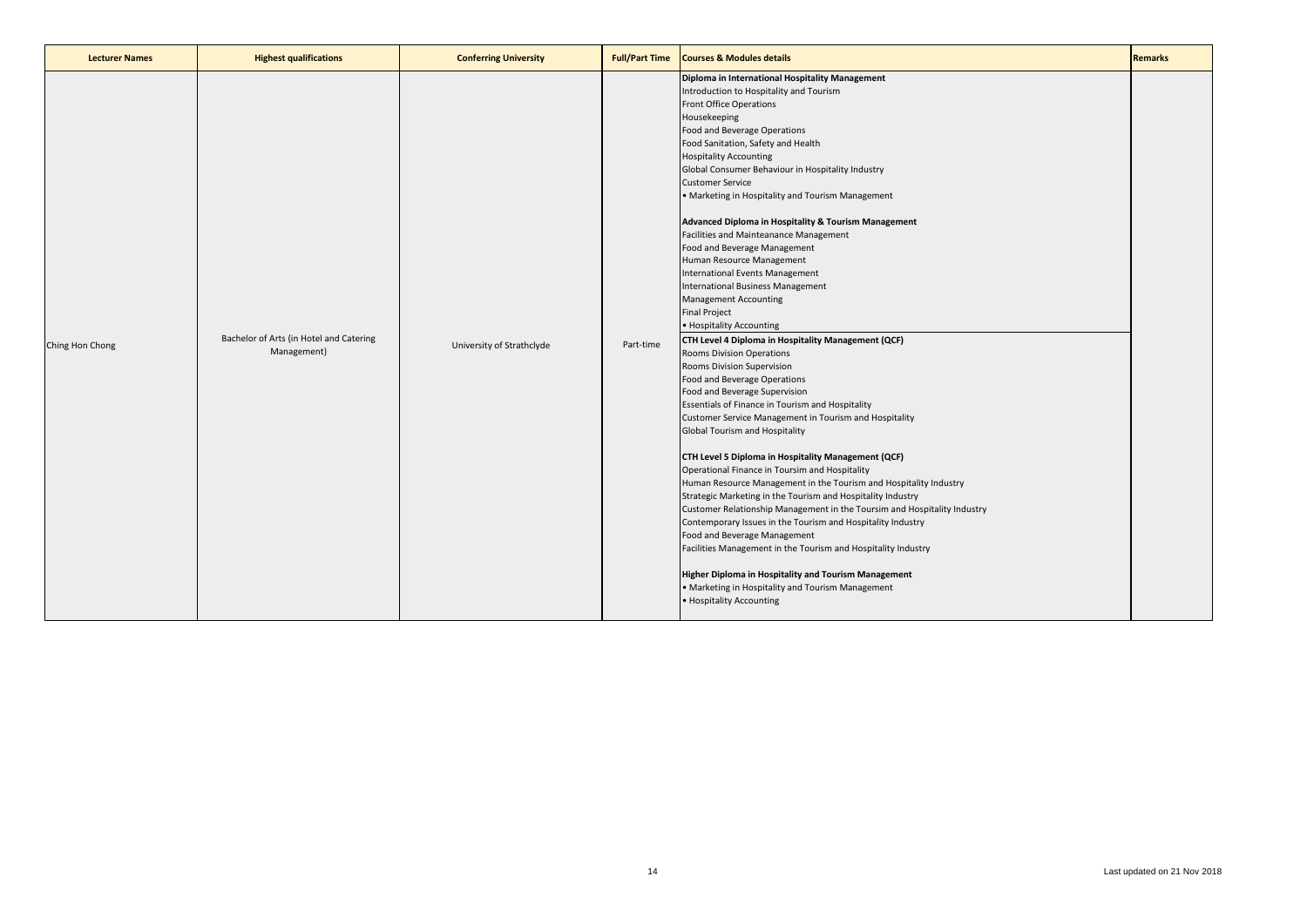| <b>Lecturer Names</b> | <b>Highest qualifications</b>    | <b>Conferring University</b>    | <b>Full/Part Time</b> | <b>Courses &amp; Modules details</b>                                                                                                                                                                                                                                                                                                                                                                                                                                                                                                                                                                                                                                                                                                                                  | <b>Remarks</b> |
|-----------------------|----------------------------------|---------------------------------|-----------------------|-----------------------------------------------------------------------------------------------------------------------------------------------------------------------------------------------------------------------------------------------------------------------------------------------------------------------------------------------------------------------------------------------------------------------------------------------------------------------------------------------------------------------------------------------------------------------------------------------------------------------------------------------------------------------------------------------------------------------------------------------------------------------|----------------|
|                       |                                  |                                 |                       | Diploma in International Hospitality Management:<br>Organizational Behaviour in Hospitality Industry<br><b>Customer Service</b><br>Introduction to Hospitality and Tourism<br>Food Sanitation; Safety and Health<br><b>Hospitality Accounting</b><br><b>Front Office Operations</b><br>Housekeeping<br>Food and Beverage Operations<br>• Marketing in Hospitality and Tourism Management<br>• Front Office Operations<br>· Customer Service<br>. Introduction to Hospitality and Tourism                                                                                                                                                                                                                                                                              |                |
|                       |                                  |                                 |                       | Advanced Diploma in Hospitality & Tourism Management<br>Human Resources Management<br>International Events Management<br>Marketing in Hospitality & Tourism Management<br>Introduction to Hospitality and Tourism<br>Meetings, Incentives, Conventions and Events<br>Issues in Hospitality and Tourism Management<br>• Facilities and Maintenance Management<br>• Niche and Speciality Tourism<br>· Food and Beverage Operations                                                                                                                                                                                                                                                                                                                                      |                |
|                       |                                  |                                 |                       | CTH Level 4 Diploma in Hospitality Management (QCF)<br>Rooms Division Operations<br>Rooms Division Supervision<br>Food and Beverage Operations<br>Food and Beverage Supervision<br>Essentials of Finance in Tourism and Hospitality<br>Customer Service Management in Tourism and Hospitality<br>Global Tourism and Hospitality                                                                                                                                                                                                                                                                                                                                                                                                                                       |                |
| Loh Hak Chong         | Master of International Business | Curtin University of Technology | Part-time             | CTH Level 5 Diploma in Hospitality Management (QCF)<br>Operational Finance in Toursim and Hospitality<br>Human Resource Management in the Tourism and Hospitality Industry<br>Strategic Marketing in the Tourism and Hospitality Industry<br>Customer Relationship Management in the Toursim and Hospitality Industry<br>Contemporary Issues in the Tourism and Hospitality Industry<br>Food and Beverage Management<br>Facilities Management in the Tourism and Hospitality Industry<br>Postgraduate in Hospitality and Tourism Management<br>Marketing for Hospitality and Tourism<br><b>Hospitality Service Excellence</b><br>Contemporary Issues in Hospitality and Tourism<br><b>Hotel Operations Management</b><br>Meetings, Incentives, Conferences and Events |                |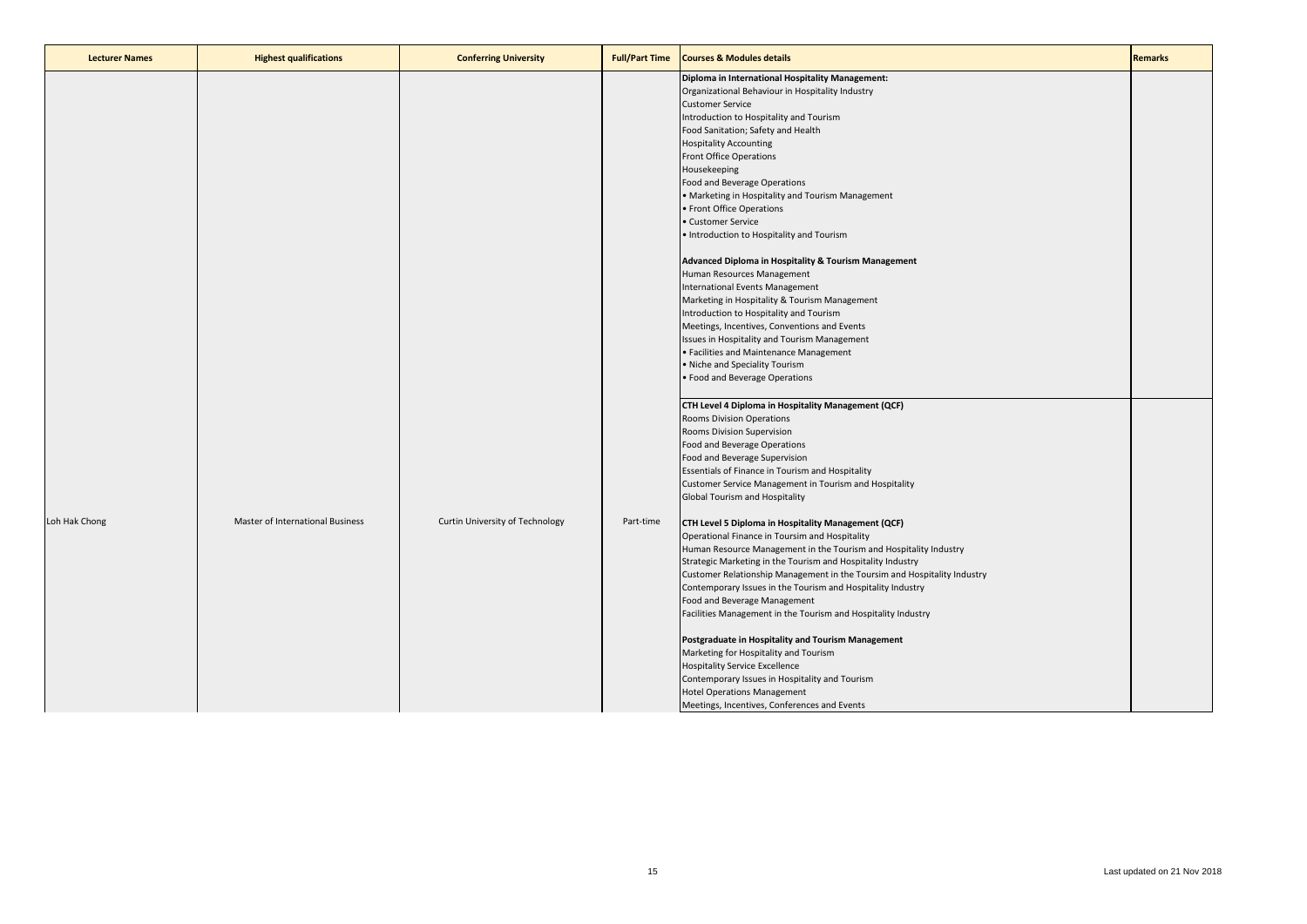| <b>Lecturer Names</b> | <b>Highest qualifications</b>     | <b>Conferring University</b> | <b>Full/Part Time</b> | <b>Courses &amp; Modules details</b>                                                                                                                                                                                                                                                                                                                                                                                                                                                                                                                                                                                                                                                                                                     | <b>Remarks</b> |
|-----------------------|-----------------------------------|------------------------------|-----------------------|------------------------------------------------------------------------------------------------------------------------------------------------------------------------------------------------------------------------------------------------------------------------------------------------------------------------------------------------------------------------------------------------------------------------------------------------------------------------------------------------------------------------------------------------------------------------------------------------------------------------------------------------------------------------------------------------------------------------------------------|----------------|
|                       |                                   |                              |                       | <b>Certificate in Hospitality Skills</b><br>Introduction to Housekeeping<br>Food and Beverage Service<br>Higher Diploma in Hospitality and Tourism Management<br>Housekeeping<br>Food Sanitation, Safety and Health<br>Marketing in Hospitality and Tourism Management<br>Issues in Hospitality and Tourism Management<br><b>Customer Service</b><br>Front Office Operations<br>Organisational Behaviour in Hospitality Industry<br>Facilities and Maintenance Management<br>Human Resource Management<br>Meetings, Incentives, Conventions and Events<br>Niche and Speciality Tourism<br>Introduction to Hospitality and Tourism<br>• Hospitality Accounting<br>Diploma in Applied Hospitality Skills<br><b>Customer Service Skills</b> |                |
| Koh Cheng Kang Peter  | Master of Business Administration | University of Tasmania       | Part-time             | Diploma in International Hospitality Management<br><b>Hospitality Accounting</b><br><b>Customer Service</b><br>• Marketing in Hospitality and Tourism Management<br>Advanced Diploma in Hospitality and Tourism Management<br>Marketing in Hospitality and Tourism Management<br>• Hospitality Accounting<br>Higher Diploma in Hospitality and Tourism Management<br><b>Hospitality Accounting</b><br>. Marketing in Hospitality and Tourism Management                                                                                                                                                                                                                                                                                  |                |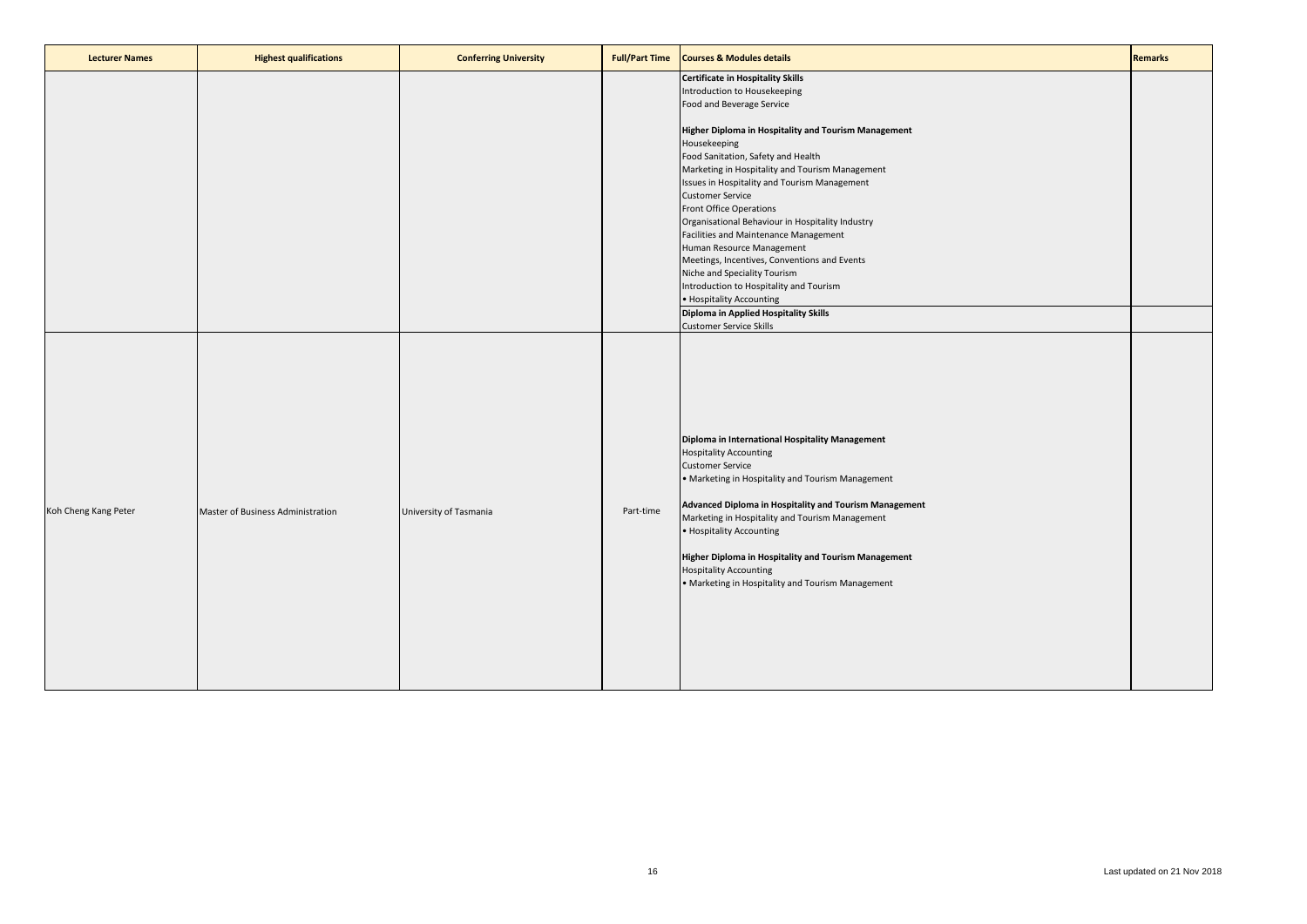| <b>Lecturer Names</b> | <b>Highest qualifications</b>                     | <b>Conferring University</b>   | <b>Full/Part Time</b> | <b>Courses &amp; Modules details</b>                                                                                                                                                                                                                                                                                                                                                                                                                                                                                                                                                                                                                                                                                                                                                                                                                                                                                                                                                                                                                                                                                                                                                                                                                                                                                                                                                                                                                                                                                                                                                                                                                                                                                                                                                                                                                                                                                                                                                                                                                                                                                                                                                                                                                     | <b>Remarks</b> |
|-----------------------|---------------------------------------------------|--------------------------------|-----------------------|----------------------------------------------------------------------------------------------------------------------------------------------------------------------------------------------------------------------------------------------------------------------------------------------------------------------------------------------------------------------------------------------------------------------------------------------------------------------------------------------------------------------------------------------------------------------------------------------------------------------------------------------------------------------------------------------------------------------------------------------------------------------------------------------------------------------------------------------------------------------------------------------------------------------------------------------------------------------------------------------------------------------------------------------------------------------------------------------------------------------------------------------------------------------------------------------------------------------------------------------------------------------------------------------------------------------------------------------------------------------------------------------------------------------------------------------------------------------------------------------------------------------------------------------------------------------------------------------------------------------------------------------------------------------------------------------------------------------------------------------------------------------------------------------------------------------------------------------------------------------------------------------------------------------------------------------------------------------------------------------------------------------------------------------------------------------------------------------------------------------------------------------------------------------------------------------------------------------------------------------------------|----------------|
| Koh Bee San Pixie     | Business Administration (Tourism & Hospitality Ma | Tourism Institute of Australia | Part-time             | Diploma in International Hospitality Management<br>Organizational Behaviour in Hospitality Industry<br>• Marketing in Hospitality and Tourism Management<br>• Front Office Operations<br>• Customer Service<br>. Introduction to Hospitality and Tourism<br>• Food and Beverage Operations<br>Level 4 Diploma in Hospitality Management (QCF)<br>Customer Service Management in Tourism and Hospitality<br>Global Tourism and Hospitality<br>Level 5 Diploma in Hospitality Management (QCF)<br>Human Resource Management in the Tourism and Hospitality Industry<br>Strategic Marketing in the Tourism and Hospitality Industry<br>Customer relationship Management in the Tourism and Hospitality Industry<br>Contemporary Issues in the Tourism and Hospitality Industry<br>Facilities Management in the Tourism and Hospitality Industry<br>Postgraduate Diploma in Hospitality and Tourism Management<br><b>Hotel Operations Management</b><br>Food and Beverage Management<br>Marketing for Hospitality and Tourism<br><b>Hospitality Service Excellence</b><br>Meetings, Incentives, Conferences and Events<br>Contemporary Issues in Hospitality and Tourism<br>Advanced Diploma in Hospitality and Tourism Management<br>Facilities and Maintenance Management<br>Food and Beverage Management<br>Human Resource Management<br>Meetings, Incentives, Conventions and Events<br>Marketing in Hospitality and Tourism Management<br>Issues in Hospitality and Tourism Management<br><b>Resort Management</b><br>Niche and Speciality Tourism<br>Higher Diploma in Hospitality and Tourism Management<br>Human Resource Management<br><b>Resort Management</b><br><b>Customer Service</b><br>Food and Beverage Operations<br>Food Sanitation, Safety and Health<br>Front Office Operations<br>Housekeeping<br>Introduction to Hospitality and Tourism<br>Organisational Behaviour in Hospitality Industry<br>Facilities and Maintenance Management<br>Food and Beverage Management<br>Issues in Hospitality and Tourism Management<br>Marketing in Hospitality and Tourism Management<br>Meetings, Incentives, Conventions and Events<br>Diploma in International Hospitality Management<br>· Food Sanitation, Safety and Health<br>• Housekeeping |                |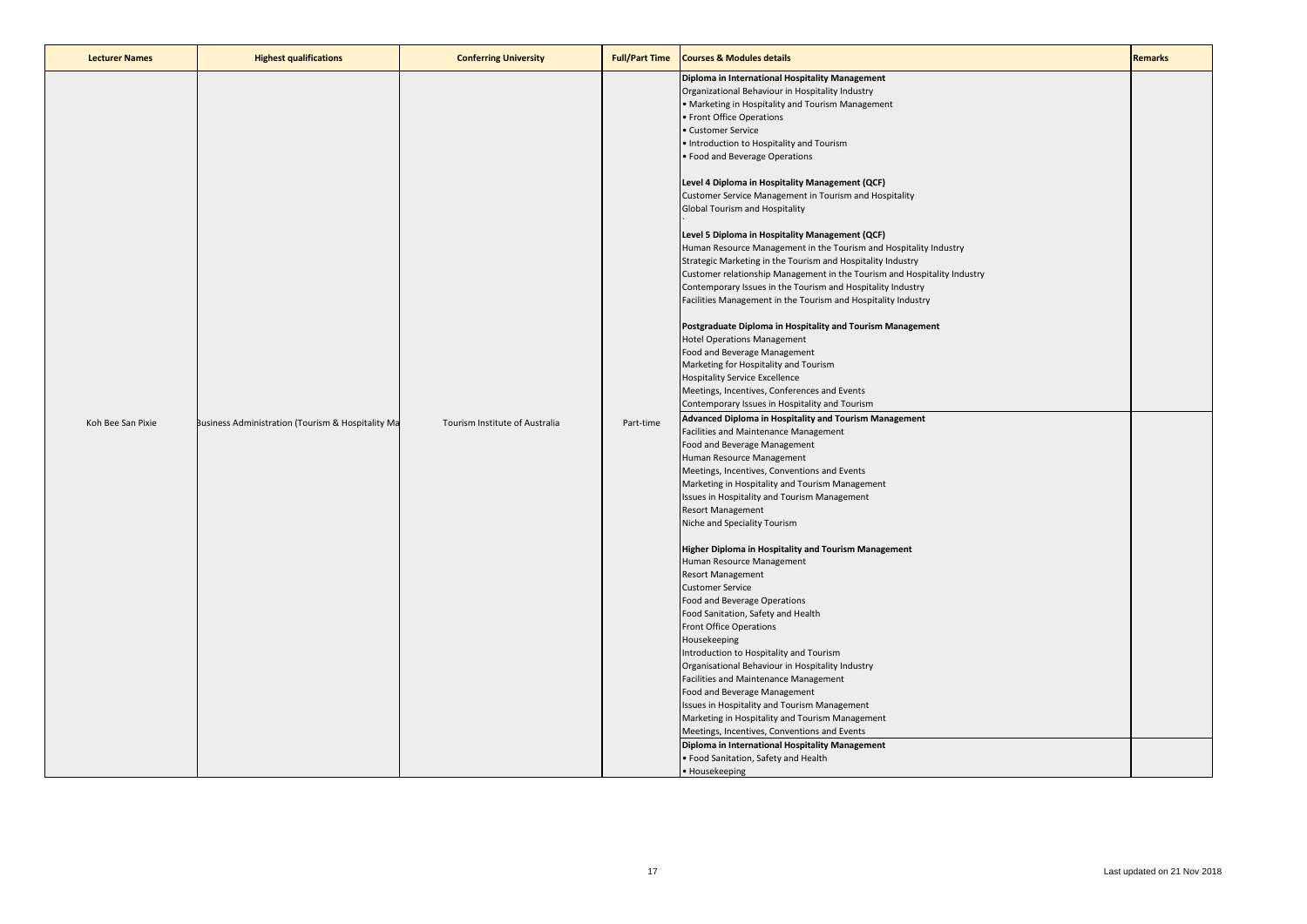| <b>Lecturer Names</b>    | <b>Highest qualifications</b>                                 | <b>Conferring University</b> | <b>Full/Part Time</b> | <b>Courses &amp; Modules details</b>                                                                                                                                                                                                                                                                                                                                                                                                                                                                                                                                                                                                                                                                                                                                                                                                                                                                                                                                                                                                                                                                                                                                                                                                                                                                                                                                                                                                                            | <b>Remarks</b> |
|--------------------------|---------------------------------------------------------------|------------------------------|-----------------------|-----------------------------------------------------------------------------------------------------------------------------------------------------------------------------------------------------------------------------------------------------------------------------------------------------------------------------------------------------------------------------------------------------------------------------------------------------------------------------------------------------------------------------------------------------------------------------------------------------------------------------------------------------------------------------------------------------------------------------------------------------------------------------------------------------------------------------------------------------------------------------------------------------------------------------------------------------------------------------------------------------------------------------------------------------------------------------------------------------------------------------------------------------------------------------------------------------------------------------------------------------------------------------------------------------------------------------------------------------------------------------------------------------------------------------------------------------------------|----------------|
| Tee Soon Lee             | Master of International Tourism and Hospitality<br>Management | James Cook University        | Part-time             | <b>Certificate in Hospitality Skills</b><br><b>English for Hospitality</b><br>Diploma in International Hospitality Management<br><b>Customer Service</b><br>Introduction to Hospitality and Tourism<br>Organizational Behaviour in Hospitality Industry<br>Higher Diploma in Hospitality and Tourism Management<br>Organizational Behaviour in Hospitality Industry                                                                                                                                                                                                                                                                                                                                                                                                                                                                                                                                                                                                                                                                                                                                                                                                                                                                                                                                                                                                                                                                                             |                |
| Ho Wei Lynn Karen        | Diploma in Business Administration                            | PSB Singapore                | Part-time             | Diploma in International Hospitality Management<br>Organizational Behaviour in Hospitality Industry<br><b>Customer Service</b><br>Introduction to Hospitality and Tourism<br><b>Front Office Operations</b><br>Housekeeping<br>Food Sanitation, Safety and Health<br>Food and Beverage Operations                                                                                                                                                                                                                                                                                                                                                                                                                                                                                                                                                                                                                                                                                                                                                                                                                                                                                                                                                                                                                                                                                                                                                               |                |
| Ratissh S/O Balakrishnan | Bachelor of Arts in Hospitality Management                    | University of Salford        | Full-time             | Advanced Diploma in Hospitality and Tourism Management<br>Resort Management<br>Niche and Speciality Tourism<br>Food and Beverage Management<br>Human Resource Management<br>Meetings, Incentives, Conventions and Events<br>Marketing in Hospitality and Tourism Management<br>Issues in Hospitality and Tourism Management<br>Diploma in International Hospitality Management<br>Organizational Behaviour in Hospitality Industry<br><b>Customer Service</b><br>Introduction to Hospitality and Tourism<br>Front Office Operations<br>Housekeeping<br>Food Sanitation, Safety and Health<br>Food and Beverage Operations<br><b>Hospitality Accounting</b><br>Higher Diploma in Hospitality and Tourism Management<br>Introduction to Hospitality and Tourism<br>Front Office Operations<br><b>Customer Service</b><br>Food and Beverage Operations<br>Food Sanitation, Safety and Health<br>Housekeeping<br>Organisational Behaviour in Hospitality Industry<br>Food and Beverage Management<br>Issues in Hospitality and Tourism Management<br>Marketing in Hospitality and Tourism Management<br>Niche and Speciality Tourism<br>Resort Management<br>• Meetings, Incentives, conventions and Events<br>• Human Resource Management<br>• Hospitality Accounting<br>Diploma in Applied Hospitality Skills<br>Front Office Service<br>Food and Beverage Service<br>Housekeeping Skills<br><b>Customer Service Skills</b><br>Food Sanitation, Health and Safety |                |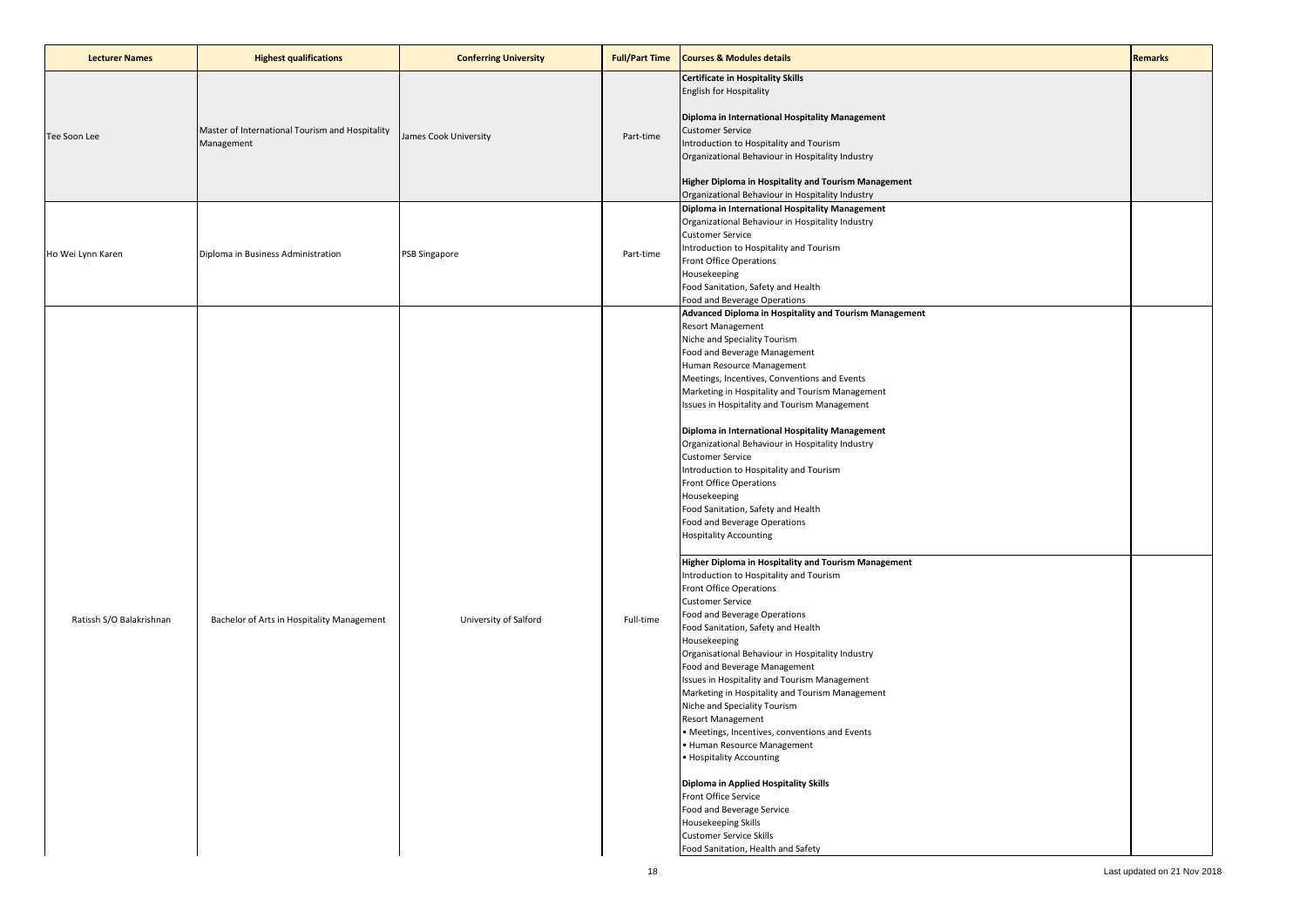| <b>Lecturer Names</b> | <b>Highest qualifications</b>                                           | <b>Conferring University</b>                      | <b>Full/Part Time</b> | <b>Courses &amp; Modules details</b>                                                                                                                                                                                                                                                                                                                                                                                                                                                                                                                                                                                                                                                                                                                                                                                                                                                                                                                                                                                                                                                                                                                                                                                                                                                                                                                                                                                                                                                                                                                | <b>Remarks</b>              |
|-----------------------|-------------------------------------------------------------------------|---------------------------------------------------|-----------------------|-----------------------------------------------------------------------------------------------------------------------------------------------------------------------------------------------------------------------------------------------------------------------------------------------------------------------------------------------------------------------------------------------------------------------------------------------------------------------------------------------------------------------------------------------------------------------------------------------------------------------------------------------------------------------------------------------------------------------------------------------------------------------------------------------------------------------------------------------------------------------------------------------------------------------------------------------------------------------------------------------------------------------------------------------------------------------------------------------------------------------------------------------------------------------------------------------------------------------------------------------------------------------------------------------------------------------------------------------------------------------------------------------------------------------------------------------------------------------------------------------------------------------------------------------------|-----------------------------|
|                       |                                                                         |                                                   |                       | Diploma in Hospitality and Tourism Management<br>• Front Office Operations<br>· Customer Service<br>. Introduction to Hospitality and Tourism<br>· Food and Beverage Operations<br>• Marketing in Hospitality and Tourism Management                                                                                                                                                                                                                                                                                                                                                                                                                                                                                                                                                                                                                                                                                                                                                                                                                                                                                                                                                                                                                                                                                                                                                                                                                                                                                                                |                             |
| Yeo Pin Kevin         | Master of Business Administration (Tourism &<br>Hospitality Management) | Tourism Institute of Australia                    | Part-time             | Diploma in International Hospitality Management<br><b>Customer Service</b><br>Introduction to Hospitality and Tourism<br>Front Office Operations<br>Housekeeping<br>Food Sanitation, Safety and Health<br>• Marketing in Hospitality and Tourism Management<br>Advanced Diploma in Hospitality and Tourism Management<br>Facilities and Maintenance Management<br>Food and Beverage Management<br>Human Resource Management<br>Meetings, Incentives, Conventions and Events<br>Marketing in Hospitality and Tourism Management<br>Issues in Hospitality and Tourism Management<br><b>Resort Management</b><br>Niche and Speciality Tourism<br>Postgraduate Diploma in Hospitality and Tourism Management<br><b>Hotel Operations Management</b><br>Food and Beverage Management<br>Marketing for Hospitality and Tourism<br><b>Hospitality Service Excellence</b><br>Meetings, Incentives, Conferences and Events<br>Contemporary Issues in Hospitality and Tourism<br><b>Higher Diploma in Hospitality and Tourism Management</b><br>Food and Beverage Operations<br><b>Customer Service</b><br>Facilities and Maintenance Management<br>Food and Beverage Management<br>Meetings, Incentives, Conventions and Events<br>Front Office Operations<br>Housekeeping<br>Introduction to Hospitality and Tourism<br>• Marketing in Hospitality and Tourism Management<br>Diploma in Hospitality and Tourism Management<br>• Front Office Operations<br>• Customer Service<br>• Introduction to Hospitality and Tourism<br>• Food and Beverage Operations |                             |
| Chia Ai Lian          | Executive MBA in International Marketing                                | Berne University of Applied Sciences, Switzerland | Part-time             | Diploma in International Hospitality Management<br>Organizational Behaviour in Hospitality Industry<br><b>Customer Service</b><br>Introduction to Hospitality and Tourism<br><b>Front Office Operations</b><br>Housekeeping<br>Food Sanitation, Safety and Health<br>Food and Beverage Operations<br>• Marketing in Hospitality and Tourism Management<br><b>Higher Diploma in Hospitality and Tourism Management</b><br>• Marketing in Hospitality and Tourism Management                                                                                                                                                                                                                                                                                                                                                                                                                                                                                                                                                                                                                                                                                                                                                                                                                                                                                                                                                                                                                                                                          |                             |
|                       |                                                                         |                                                   |                       |                                                                                                                                                                                                                                                                                                                                                                                                                                                                                                                                                                                                                                                                                                                                                                                                                                                                                                                                                                                                                                                                                                                                                                                                                                                                                                                                                                                                                                                                                                                                                     | Last updated on 21 Nov 2018 |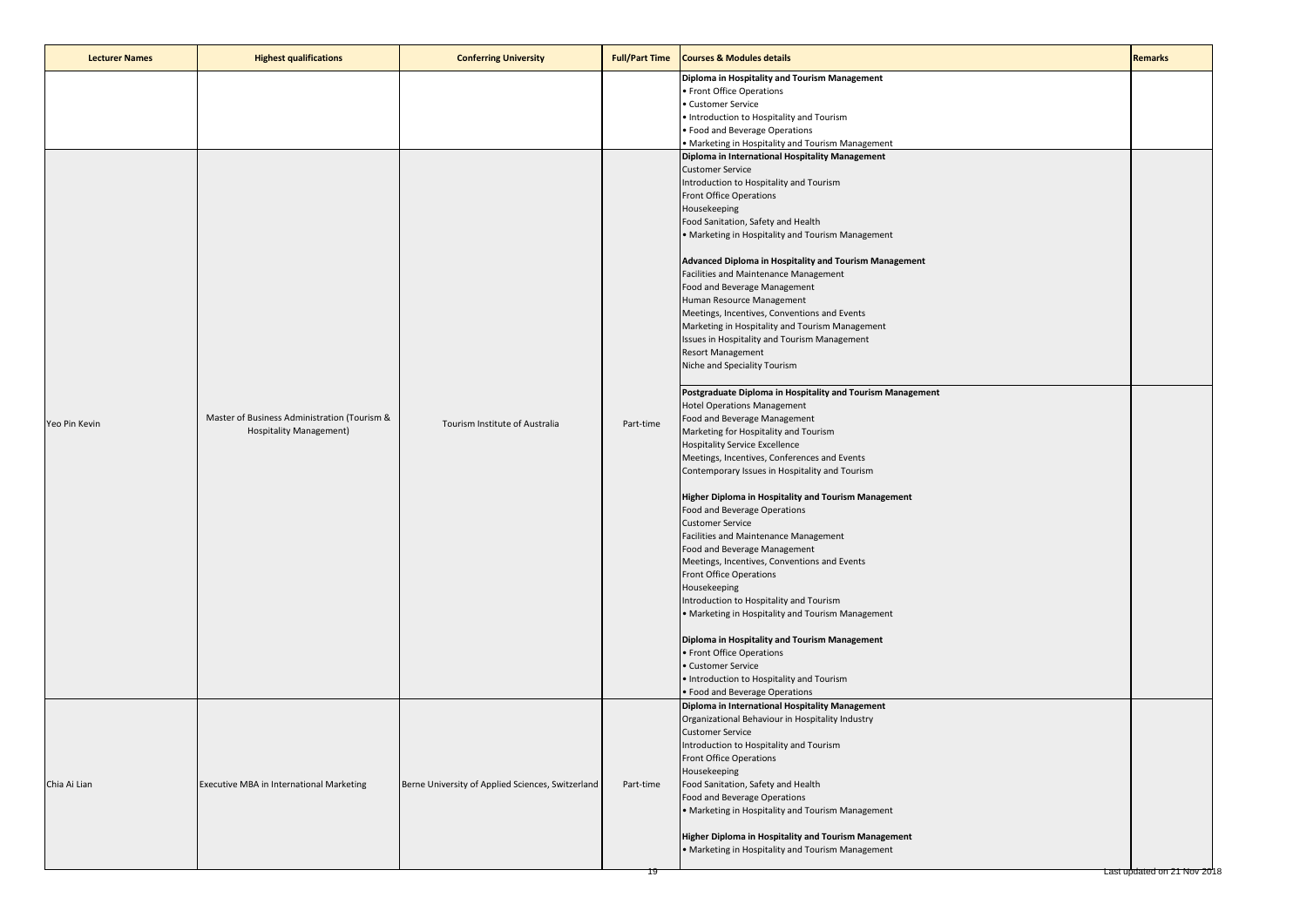| <b>Lecturer Names</b>  | <b>Highest qualifications</b>                                       | <b>Conferring University</b> | <b>Full/Part Time</b> | <b>Courses &amp; Modules details</b>                                                                                                                                                                                                                                                                                                                                                                                                                                                                                                                                                                                                                                                                                                                                                                                                                              | <b>Remarks</b> |
|------------------------|---------------------------------------------------------------------|------------------------------|-----------------------|-------------------------------------------------------------------------------------------------------------------------------------------------------------------------------------------------------------------------------------------------------------------------------------------------------------------------------------------------------------------------------------------------------------------------------------------------------------------------------------------------------------------------------------------------------------------------------------------------------------------------------------------------------------------------------------------------------------------------------------------------------------------------------------------------------------------------------------------------------------------|----------------|
| Matt Swee Ling Frances | Bachelor of Business Administration (Travel<br>Industry Management) | The University of Hawaii     | Part-time             | Diploma in International Hospitality Management<br><b>Customer Service</b><br>Introduction to Hospitality and Tourism<br>Front Office Operations<br>Housekeeping<br>Food Sanitation, Safety and Health<br><b>Hospitality Accounting</b><br>• Marketing in Hospitality and Tourism Management<br>Advanced Diploma in Hospitality and Tourism Management<br>• Hospitality Accounting<br>Higher Diploma in Hospitality and Tourism Management<br>• Marketing in Hospitality and Tourism Management<br>• Hospitality Accounting                                                                                                                                                                                                                                                                                                                                       |                |
| Chong Chee Song        | Master of Business Administration (Hospitality<br>and Tourism)      | Columbia Southern University | Part-time             | Diploma in International Hospitality Management<br>Organizational Behaviour in Hospitality Industry<br><b>Customer Service</b><br>Introduction to Hospitality and Tourism<br><b>Front Office Operations</b><br>Housekeeping<br>Food Sanitation, Safety and Health<br>Food and Beverage Operations<br>· Marketing in Hospitality and Tourism Management<br>Diploma in Hospitality and Tourism Management<br>· Front Office Operations<br>· Customer Service<br>. Introduction to Hospitality and Tourism<br>· Food and Beverage Operations<br>Higher Diploma in Hospitality and Tourism Management<br>• Marketing in Hospitality and Tourism Management                                                                                                                                                                                                            |                |
| Hoe Voon Onn           | Master of Business Administration                                   | University of Dubuque        | Part-time             | Diploma in International Hospitality Management<br><b>Customer Service</b><br>· Hospitality Accounting<br>. Introduction to Hospitality and Tourism<br>· Organisational Behaviour in Hospitality Industry<br>Front Office Operations<br>Housekeeping<br>• Marketing in Hospitality and Tourism Management<br>Higher Diploma in Hospitality and Tourism Management<br>· Customer Service<br>• Hospitality Accounting<br>. Introduction to Hospitality and Tourism<br>· Organisational Behaviour in Hospitality Industry<br>· Human Resource Management<br>• Marketing in Hospitality and Tourism Management<br>· Meetings, Incentives, Conventions and Events<br>Front Office Operations<br>Housekeeping<br>Facilities and Maintenance Management<br><b>Resort Management</b><br>Niche and Speciality Tourism<br>· Marketing in Hospitality and Tourism Management |                |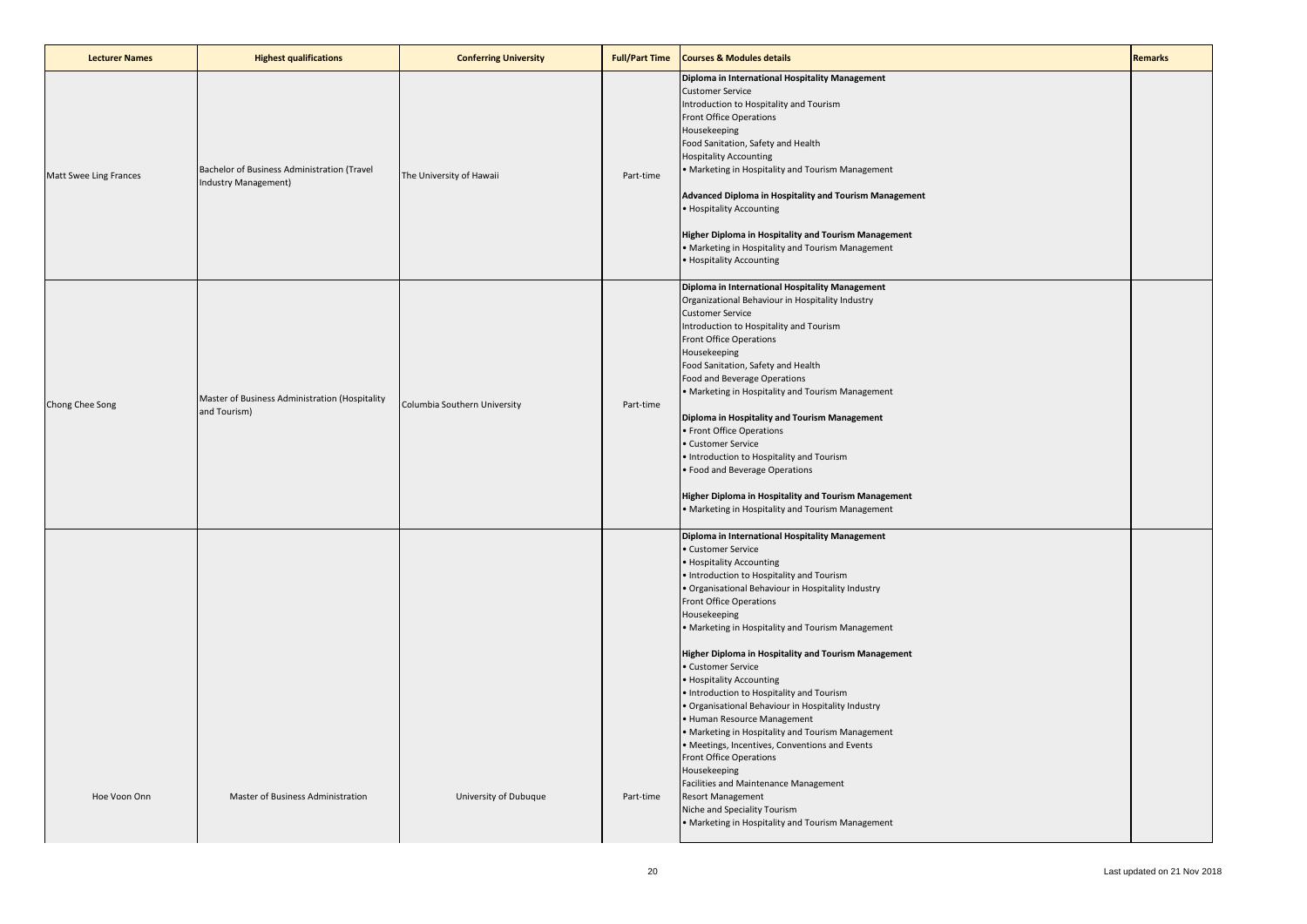| <b>Lecturer Names</b> | <b>Highest qualifications</b> | <b>Conferring University</b> | <b>Full/Part Time</b> | <b>Courses &amp; Modules details</b>                                                                                                                                                                                                                                                                                                                                                                                                                                                                                                                                                                                                                                                                                                                                                                                                                                                                                                                                                                                                                                                                                                                                                                                                                                                                                                                                                                                                               | Remarks |
|-----------------------|-------------------------------|------------------------------|-----------------------|----------------------------------------------------------------------------------------------------------------------------------------------------------------------------------------------------------------------------------------------------------------------------------------------------------------------------------------------------------------------------------------------------------------------------------------------------------------------------------------------------------------------------------------------------------------------------------------------------------------------------------------------------------------------------------------------------------------------------------------------------------------------------------------------------------------------------------------------------------------------------------------------------------------------------------------------------------------------------------------------------------------------------------------------------------------------------------------------------------------------------------------------------------------------------------------------------------------------------------------------------------------------------------------------------------------------------------------------------------------------------------------------------------------------------------------------------|---------|
|                       |                               |                              |                       | Postgraduate Diploma in Hospitality and Tourism Management<br>• Marketing for Hospitality and Tourism<br>· Hospitality Service Excellence<br>· Meetings, Incentives, Conferences and Events<br>Diploma in Applied Hospitality Skills<br>Housekeeping Skills<br><b>Customer Service Skills</b><br>Front Office Service<br>Advanced Diploma in Hospitality and Tourism Management<br>· Human Resource Management<br>· Marketing in Hospitality and Tourism Management<br>· Meetings, Incentives, Conventions and Events<br>Facilities and Maintenance Management                                                                                                                                                                                                                                                                                                                                                                                                                                                                                                                                                                                                                                                                                                                                                                                                                                                                                     |         |
| Wee Chung Wah, Alex   | <b>Bachelor of Commerce</b>   | Murdoch University           | Part-time             | <b>Resort Management</b><br>Niche and Speciality Tourism<br>Diploma in International Hospitality Management<br>· Customer Service<br>· Food and Beverage Operations<br>• Food Sanitation, Safety and Health<br>• Front Office Operations<br>• Housekeeping<br>. Introduction to Hospitality and Tourism<br>· Organisational Behaviour in Hospitality Industry<br>· Marketing in Hospitality and Tourism Management<br>Advanced Diploma in Hospitality and Tourism Management<br>· Facilities and Maintenance Management<br>· Food and Beverage Management<br>• Human Resource Management<br>· Issues in Hospitality and Tourism Management<br>• Marketing in Hospitality and Tourism Management<br>· Meetings, Incentives, Conventions and Events<br>· Niche and Speciality Tourism<br>· Resort Management<br>Higher Diploma in Hospitality and Tourism Management<br>· Customer Service<br>· Food and Beverage Operations<br>• Food Sanitation, Safety and Health<br>• Front Office Operations<br>· Housekeeping<br>. Introduction to Hospitality and Tourism<br>· Organisational Behaviour in Hospitality Industry<br>· Facilities and Maintenance Management<br>· Food and Beverage Management<br>· Human Resource Management<br>· Issues in Hospitality and Tourism Management<br>• Marketing in Hospitality and Tourism Management<br>• Meetings, Incentives, Conventions and Events<br>. Niche and Speciality Tourism<br>• Resort Management |         |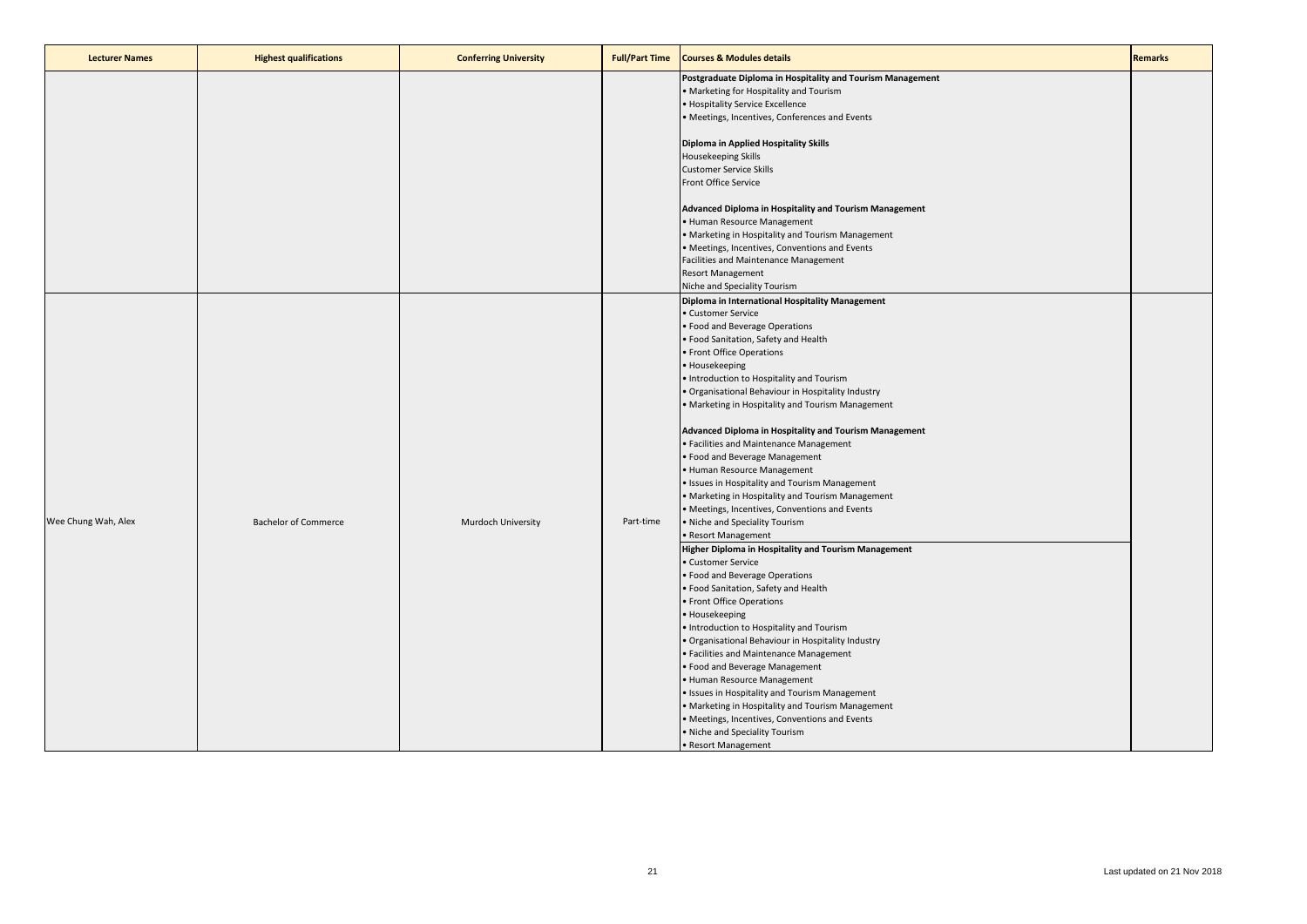| <b>Lecturer Names</b> | <b>Highest qualifications</b>                                   | <b>Conferring University</b> | <b>Full/Part Time</b> | <b>Courses &amp; Modules details</b>                                                                                                                                                                                                                                                                                                                                                                                                                                                                                                                                                                                                                                                                                                                                                                                                                                                                                                                                               | <b>Remarks</b> |
|-----------------------|-----------------------------------------------------------------|------------------------------|-----------------------|------------------------------------------------------------------------------------------------------------------------------------------------------------------------------------------------------------------------------------------------------------------------------------------------------------------------------------------------------------------------------------------------------------------------------------------------------------------------------------------------------------------------------------------------------------------------------------------------------------------------------------------------------------------------------------------------------------------------------------------------------------------------------------------------------------------------------------------------------------------------------------------------------------------------------------------------------------------------------------|----------------|
| Pek Hao Wen, Benedict | Bachelor of Business International Hotel & Resort<br>Management | Lin Benadict Pek             | Full-time             | <b>Diploma in Applied Hospitality Skills</b><br>· Customer Service Skills<br>• Front Office Service<br>· Housekeeping Skills<br>· Food Sanitation, Health and Safety<br>· Food and Beverage Service<br>Diploma in International Hospitality Management<br>• Front Office Operations<br>• Housekeeping<br>• Food and Beverage Operations<br>• Food Sanitation, Safety and Health<br>· Customer Service<br>. Introduction to Hospitality and Tourism<br>· Organisational Behaviour in Hospitality Industry<br>Marketing in Hospitality and Tourism Management<br>Advanced Diploma in Hospitality and Tourism Management<br>· Facilities and Maintenance Management<br>· Food and Beverage Management<br>• Human Resource Management<br>· Meetings, Incentives, conventions and Events<br>Marketing in Hospitality and Tourism Management<br>· Issues in Hospitality and Tourism Management<br>• Resort Management<br>. Niche and Speciality Tourism<br><b>Hospitality Accounting</b> |                |
|                       |                                                                 |                              |                       | Higher Diploma in Hospitality and Tourism Management<br>• Front Office Operations<br>• Housekeeping<br>• Food and Beverage Operations<br>· Food Sanitation, Safety and Health<br><b>Customer Service</b><br>• Introduction to Hospitality and Tourism<br>· Organisational Behaviour in Hospitality Industry<br>· Facilities and Maintenance Management<br>· Food and Beverage Management<br>• Human Resource Management<br>• Meetings, Incentives, conventions and Events<br>• Marketing in Hospitality and Tourism Management<br>· Issues in Hospitality and Tourism Management<br>Resort Management<br>. Niche and Speciality Tourism<br>Diploma in Hospitality and Tourism Management<br>• Front Office Operations<br>• Customer Service<br>• Introduction to Hospitality and Tourism<br>· Food and Beverage Operations                                                                                                                                                         |                |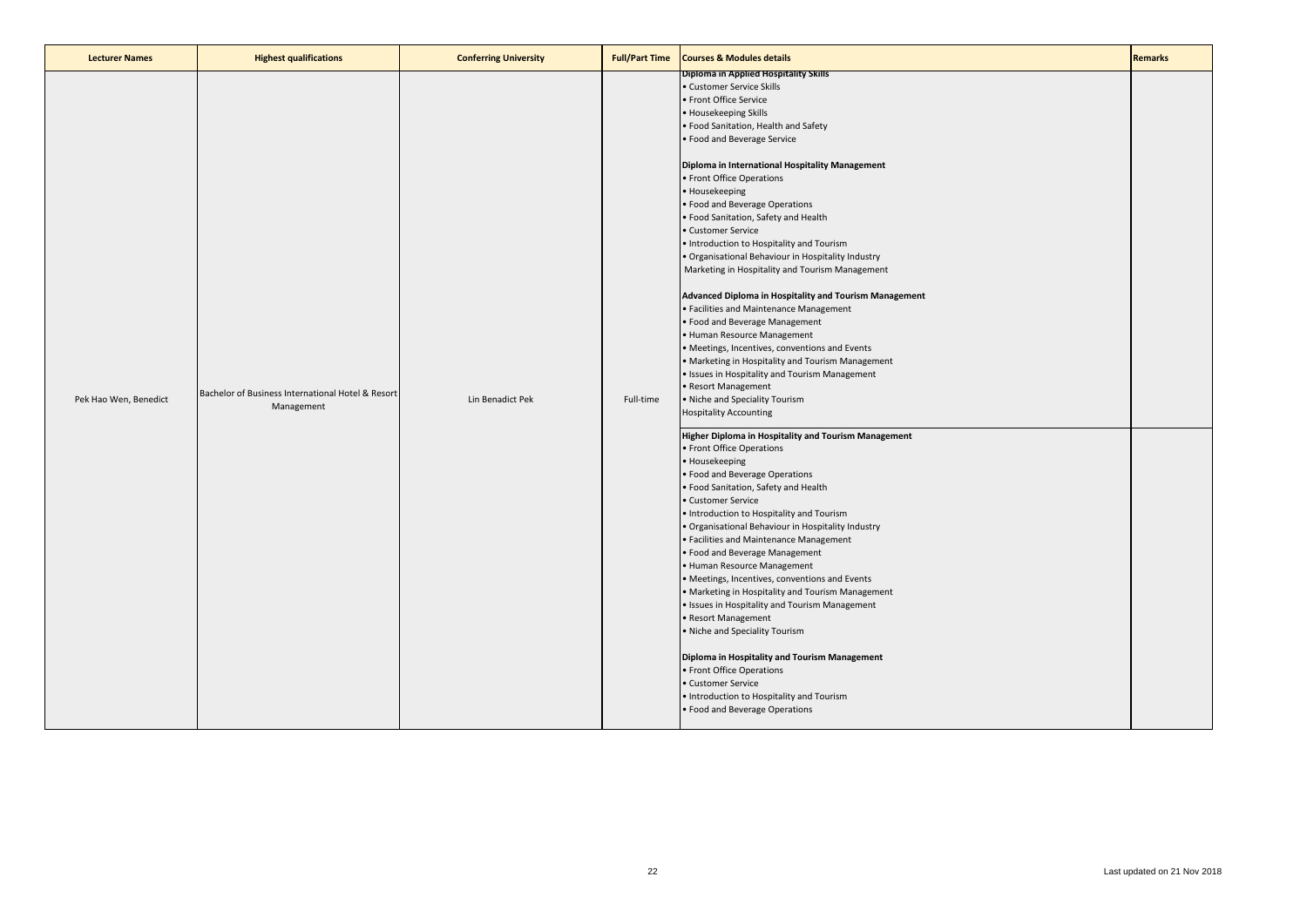| <b>Lecturer Names</b> | <b>Highest qualifications</b>                                         | <b>Conferring University</b>    | <b>Full/Part Time</b> | <b>Courses &amp; Modules details</b>                                                                                                                                                                                                                                                                                                                                                                                                                                                                                                                                                                                                                                                                                                                                                                                                                                          | <b>Remarks</b> |
|-----------------------|-----------------------------------------------------------------------|---------------------------------|-----------------------|-------------------------------------------------------------------------------------------------------------------------------------------------------------------------------------------------------------------------------------------------------------------------------------------------------------------------------------------------------------------------------------------------------------------------------------------------------------------------------------------------------------------------------------------------------------------------------------------------------------------------------------------------------------------------------------------------------------------------------------------------------------------------------------------------------------------------------------------------------------------------------|----------------|
| Lee Weng Kai Brian    | Master of Accountancy,<br>Master of<br><b>Business Administration</b> | <b>Charles Sturt University</b> | Part-time             | Diploma in International Hospitality Management<br>Organizational Behaviour in Hospitality Industry<br><b>Customer Service</b><br><b>Hospitality Accounting</b><br>Postgraduate Diploma in Hospitality and Tourism Management<br>· Hotel Operations Management<br>· Food and Beverage Management<br>• Marketing for Hospitality and Tourism<br>• Hospitality Service Excellence<br>• Meetings, Incentives, Conferences and Events<br>• Contemporary Issues in Hospitality and Tourism<br>Advanced Diploma in Hospitality and Tourism Management<br>· Facilities and Maintenance Management<br>· Food and Beverage Management<br>· Human Resource Management<br>· Meetings, Incentives, Conventions and Events<br>. Marketing in Hospitality and Tourism Management<br>· Issues in Hospitality and Tourism Management<br>• Resort Management<br>. Niche and Speciality Tourism |                |
|                       |                                                                       |                                 |                       | Higher Diploma in Hospitality and Tourism Management<br>• Introduction to Hospitality and Tourism<br>· Front Office Operations<br>• Housekeeping<br>• Food and Beverage Operations<br>· Food Sanitation, Safety and Health<br>Customer Service<br>· Organisational Behavior in Hospitality Industry<br>· Food and Beverage Management<br>· Meetings, Incentives, Conventions and Events<br>· Human Resource Management<br>• Marketing in Hospitality and Tourism Management<br>· Issues in Hospitality and Tourism Management<br>· Facilities and Maintenance Management<br>• Resort Management<br>. Niche and Specialty Tourism                                                                                                                                                                                                                                              |                |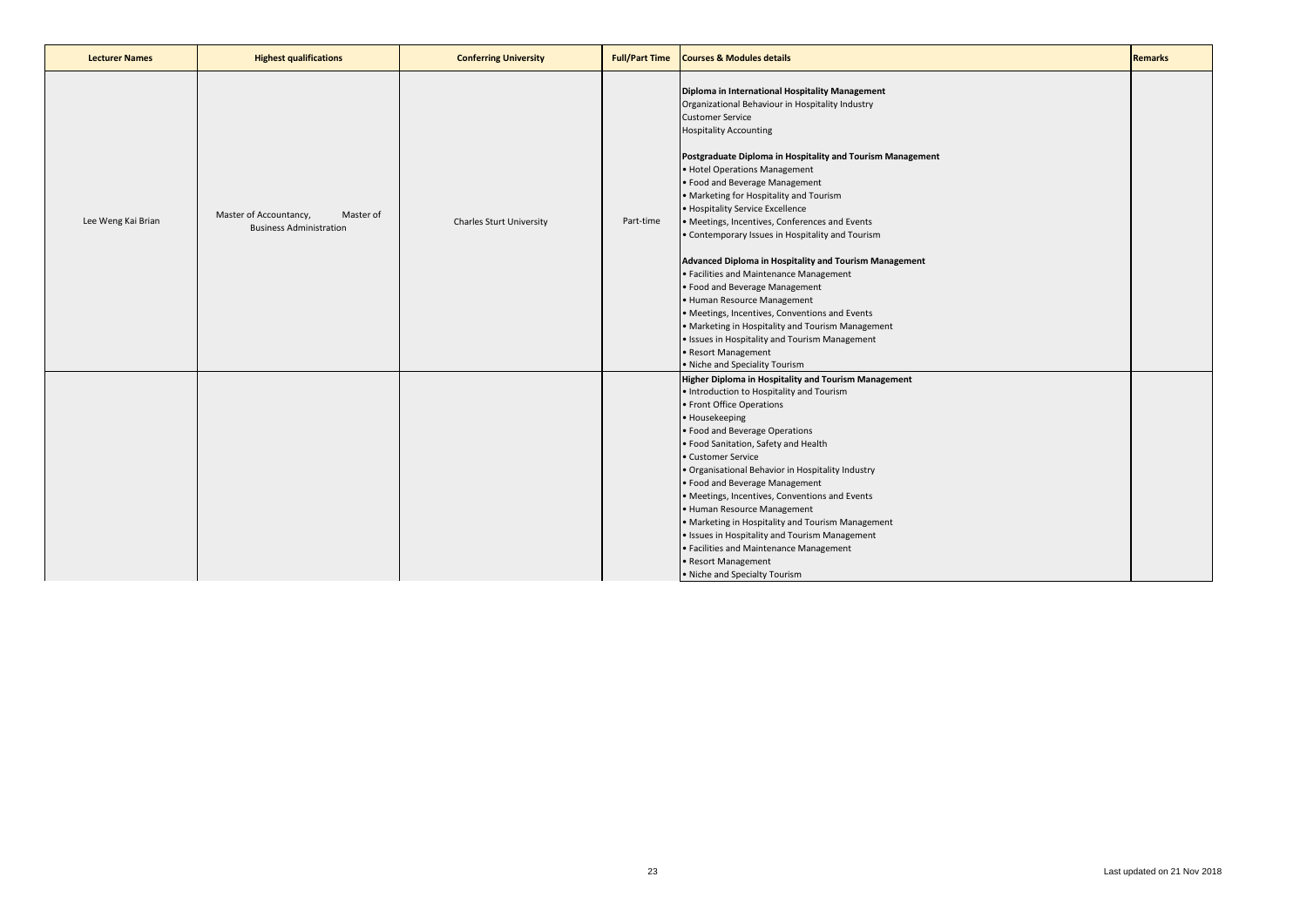| <b>Lecturer Names</b>    | <b>Highest qualifications</b>                                                   | <b>Conferring University</b>                                          | <b>Full/Part Time</b> | <b>Courses &amp; Modules details</b>                                                                                                                                                                                                                                                                                                                                                                                                                                                                                                                                                                                                                                                                                                                                                                                                                                                                                                                                                                                                                                                                                                | <b>Remarks</b> |
|--------------------------|---------------------------------------------------------------------------------|-----------------------------------------------------------------------|-----------------------|-------------------------------------------------------------------------------------------------------------------------------------------------------------------------------------------------------------------------------------------------------------------------------------------------------------------------------------------------------------------------------------------------------------------------------------------------------------------------------------------------------------------------------------------------------------------------------------------------------------------------------------------------------------------------------------------------------------------------------------------------------------------------------------------------------------------------------------------------------------------------------------------------------------------------------------------------------------------------------------------------------------------------------------------------------------------------------------------------------------------------------------|----------------|
| Jayaprasad S/O Jayaguru  | Master in Organisational Leadersjip                                             | Monash University                                                     | Part-time             | Diploma in International Hospitality Management<br>· Introduction to Hospitality and Tourism<br>· Front Office Operations<br>Housekeeping<br>Food and Beverage Operations<br>• Food Sanitation; Safety and Health<br>· Customer Service<br>· Organisational Behaviour in Hospitality Industry<br>Marketing in Hospitality and Tourism Management                                                                                                                                                                                                                                                                                                                                                                                                                                                                                                                                                                                                                                                                                                                                                                                    |                |
|                          |                                                                                 |                                                                       |                       | Advanced Diploma in Hospitality and Tourism Management<br>· Meetings; Incentives; Conventions and Events<br>Food and Beverage Management<br>• Human Resource Management<br>• Marketing in Hospitality and Tourism Management<br>· Issues in Hospitality and Tourism Management<br>· Facilities and Maintenance Management<br>· Resort Management<br>· Niche and Speciality Management                                                                                                                                                                                                                                                                                                                                                                                                                                                                                                                                                                                                                                                                                                                                               |                |
|                          |                                                                                 |                                                                       |                       | Post Graduate Diploma in Hospitality and Tourism Management<br>· Hotel Operations Management<br>· Food and Beverage Management<br>• Marketing for Hospitality and Tourism<br>• Hospitality Service Excellence<br>• Meetings; Incentives; Conferences and Events<br>• Contemporary Issues in Hospitality and Tourism                                                                                                                                                                                                                                                                                                                                                                                                                                                                                                                                                                                                                                                                                                                                                                                                                 |                |
| Tan Chong Wee<br>(Roger) | Master of Arts in Lifelong Learning                                             | Leading Education and Social research                                 | Part-time             | Diploma in International Hospitality Management<br>. Introduction to Hospitality and Tourism<br>· Front Office Operations<br>· Customer Service<br>· Organisational Behaviour in Hospitality Industry<br>• Marketing in Hospitality and Tourism Management<br>Advanced Diploma in Hospitality and Tourism Management<br>· Meetings; Incentives; Conventions and Events Management<br>· Human Resource Management<br>• Marketing in Hospitality and Tourism Management<br>· Issues in Hospitality and Tourism Management<br>Resort Management<br>· Niche and Speciality Tourism<br>Postgraduate Diploma in Hospitality and Tourism Management<br>Marketing for Hospitality and Tourism<br>· Hospitality Service Excellence<br>Meetings; Incentives; Conferences and Events<br>• Contemporary Issues in Hospitality and Tourism<br>Higher Diploma in Hospitality and Tourism Management<br>• Meetings, Incentives, Conventions and Events<br>• Human Resource Management<br>• Marketing in Hospitality and Tourism Management<br>· Issues in Hospitality and Tourism Management<br>Resort Management<br>. Niche and Specialty Tourism |                |
| Tham Yuen Hoi            | Master of Business Administration / Master of<br><b>Business Administration</b> | University of Leicester / Asia International Open<br>University Macau | Part-time             | Higher Diploma in Hospitality and Tourism Management<br>Housekeeping<br>Facilities and Maintenance Management<br>Human Resource Management<br>Meetings, Incentives, Conventions and Events                                                                                                                                                                                                                                                                                                                                                                                                                                                                                                                                                                                                                                                                                                                                                                                                                                                                                                                                          |                |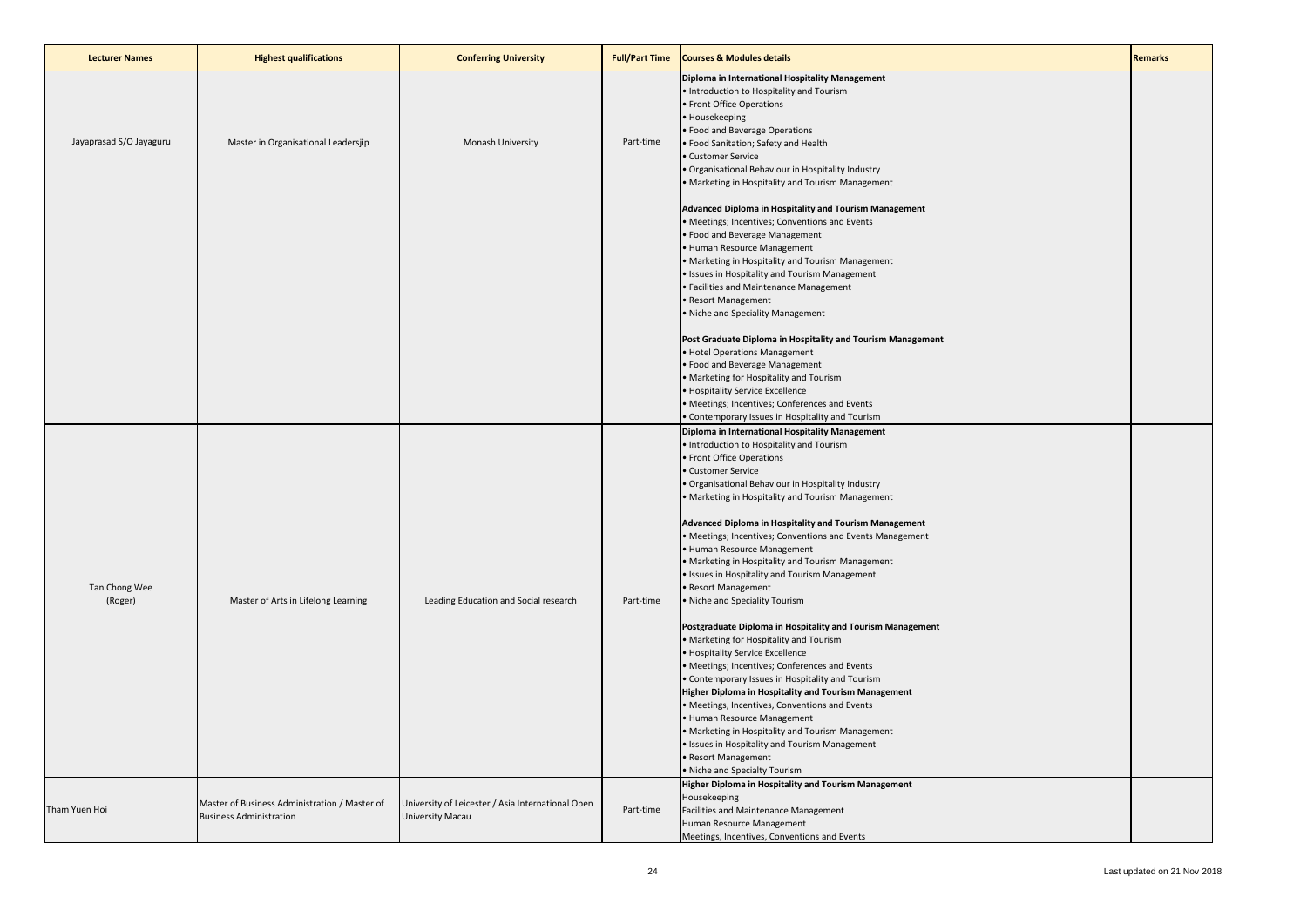| <b>Lecturer Names</b> | <b>Highest qualifications</b>                                                | <b>Conferring University</b>                                              | <b>Full/Part Time</b> | <b>Courses &amp; Modules details</b>                                                                                                                                                                                                                                                                                                                                                                                                                                                                                                                                                                                                                                                                                                                                                                                                                                                                    | <b>Remarks</b> |
|-----------------------|------------------------------------------------------------------------------|---------------------------------------------------------------------------|-----------------------|---------------------------------------------------------------------------------------------------------------------------------------------------------------------------------------------------------------------------------------------------------------------------------------------------------------------------------------------------------------------------------------------------------------------------------------------------------------------------------------------------------------------------------------------------------------------------------------------------------------------------------------------------------------------------------------------------------------------------------------------------------------------------------------------------------------------------------------------------------------------------------------------------------|----------------|
|                       |                                                                              |                                                                           |                       | Diploma in International Hospitality Management<br>• Introduction to Hospitality and Tourism<br>· Front Office Operations<br>• Housekeeping<br>· Food and Beverage Operations<br>· Food Sanitation; Safety and Health<br>Customer Service<br>· Organisational Behaviour in Hospitality Industry<br>• Marketing in Hospitality and Tourism Management<br>Advanced Diploma in Hospitality and Tourism Management<br>· Meetings; Incentives; Conventions and Events<br>· Food and Beverage Management<br>· Human Resource Management<br>• Marketing in Hospitality and Tourism Management<br>· Issues in Hospitality and Tourism Management<br>· Facilities and Maintenance Management<br>Resort Management<br>. Niche and Speciality Tourism                                                                                                                                                              |                |
| Xiang Lian            | Master of Business Administration in<br>International Hospitality Management | International Hotel Management Institute - IMI<br>University, Switzerland | Part-time             | Higher Diploma in Hospitality and Tourism Management<br>. Introduction to Hospitality and Tourism<br>• Front Office Operations<br>Housekeeping<br>· Food and Beverage Operations<br>· Food Sanitation; Safety and Health<br>· Customer Service<br>· Organisational Behaviour in Hospitality Industry<br>· Facilities and Maintenance Management<br>. Food and Beverage Management<br>· Human Resource Management<br>• Marketing in Hospitality and Tourism Management<br>· Issues in Hospitality and Tourism Management<br>· Resort Management<br>. Niche and Speciality Tourism<br>Post Graduate Diploma in Hospitality and Tourism Management<br>· Hotel Operations Management<br>· Food and Beverage Management<br>• Marketing for Hospitality and Tourism<br>· Hospitality Service Excellence<br>• Meetings; Incentives; Conferences and Events<br>• Contemporary Issues in Hospitality and Tourism |                |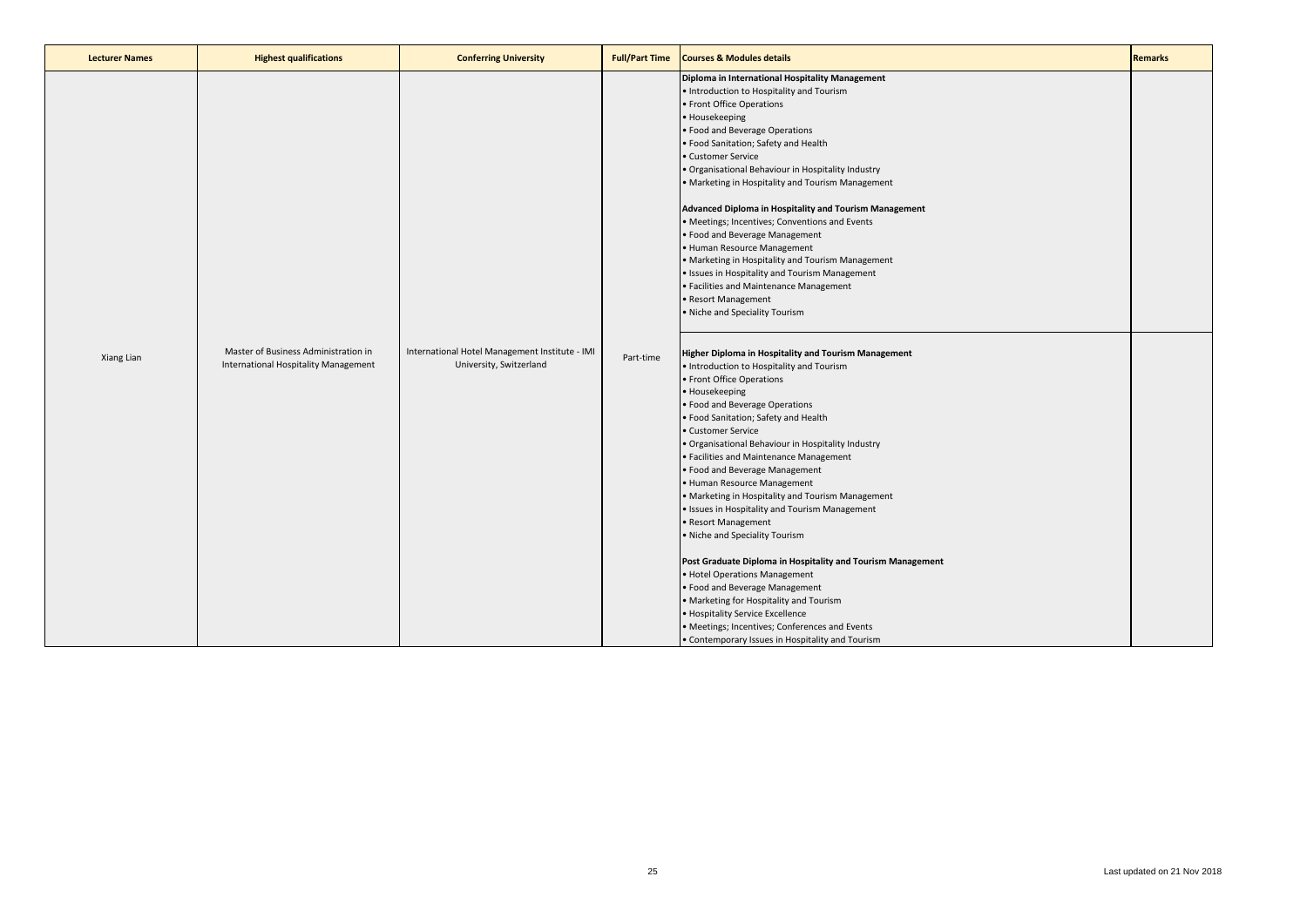| <b>Lecturer Names</b>         | <b>Highest qualifications</b>      | <b>Conferring University</b>    | <b>Full/Part Time</b> | <b>Courses &amp; Modules details</b>                                                                                                                                                                                                                                                                                                                                                                                                                                                                                                                                                                                                                                                                                                                                                                                                                                                                                                                                                                                                                                                                                                                                                                                                                                                                                                                    | <b>Remarks</b> |
|-------------------------------|------------------------------------|---------------------------------|-----------------------|---------------------------------------------------------------------------------------------------------------------------------------------------------------------------------------------------------------------------------------------------------------------------------------------------------------------------------------------------------------------------------------------------------------------------------------------------------------------------------------------------------------------------------------------------------------------------------------------------------------------------------------------------------------------------------------------------------------------------------------------------------------------------------------------------------------------------------------------------------------------------------------------------------------------------------------------------------------------------------------------------------------------------------------------------------------------------------------------------------------------------------------------------------------------------------------------------------------------------------------------------------------------------------------------------------------------------------------------------------|----------------|
| Lam Ka Chong<br>(Lin Jiasong) | Bachelor of Arts in Communications | Griffith University (Australia) | Part-time             | Diploma in International Hospitality Management<br>. Introduction to Hospitality and Tourism<br>Front Office Operations<br>Housekeeping<br>· Food and Beverage Operations<br>· Food Sanitation; Safety and Health<br>Customer Service<br>Organisational Behaviour in Hospitality Industry<br>Marketing in Hospitality and Tourism Management<br>Advanced Diploma in Hospitality and Tourism Management<br>Meetings; Incentives; Conventions and Events<br>• Food and Beverage Management<br>Human Resource Management<br>Marketing in Hospitality and Tourism Management<br>Issues in Hospitality and Tourism Management<br>· Facilities and Maintenance Management<br>· Resort Management<br>• Niche and Speciality Tourism<br><b>Higher Diploma in Hospitality and Tourism Management</b><br>Introduction to Hospitality and Tourism<br>Front Office Operations<br>Housekeeping<br>• Food and Beverage Operations<br>· Food Sanitation; Safety and Health<br>· Customer Service<br>Organisational Behaviour in Hospitality Industry<br>Facilities and Maintenance Management<br>• Food and Beverage Management<br>Human Resource Management<br>Marketing in Hospitality and Tourism Management<br>Issues in Hospitality and Tourism Management<br>Resort Management<br>• Niche and Speciality Tourism<br>Meetings, Incentives, Conventions and Events |                |
| Velloor Krishna Kumaran       | Degree of Master of Science        | National University of Ireland  | Part-time             | Diploma in International Hospitality Management<br>Customer Service<br>Organisational Behaviour in Hospitality Industry<br>• Hospitality Accounting<br>Marketing in Hospitality and Tourism Management<br>Advanced Diploma in Hospitality and Tourism Management<br>• Marketing in Hospitality and Tourism Management<br>• Hospitality Accounting<br>Higher Diploma in Hospitality and Tourism Management<br>· Customer Service<br>Organisational Behaviour in Hospitality Industry<br>Marketing in Hospitality and Tourism Management<br><b>Hospitality Accounting</b><br>Post Graduate Diploma in Hospitality and Tourism Management<br>• Marketing for Hospitality and Tourism<br>• Hospitality Service Excellence                                                                                                                                                                                                                                                                                                                                                                                                                                                                                                                                                                                                                                   |                |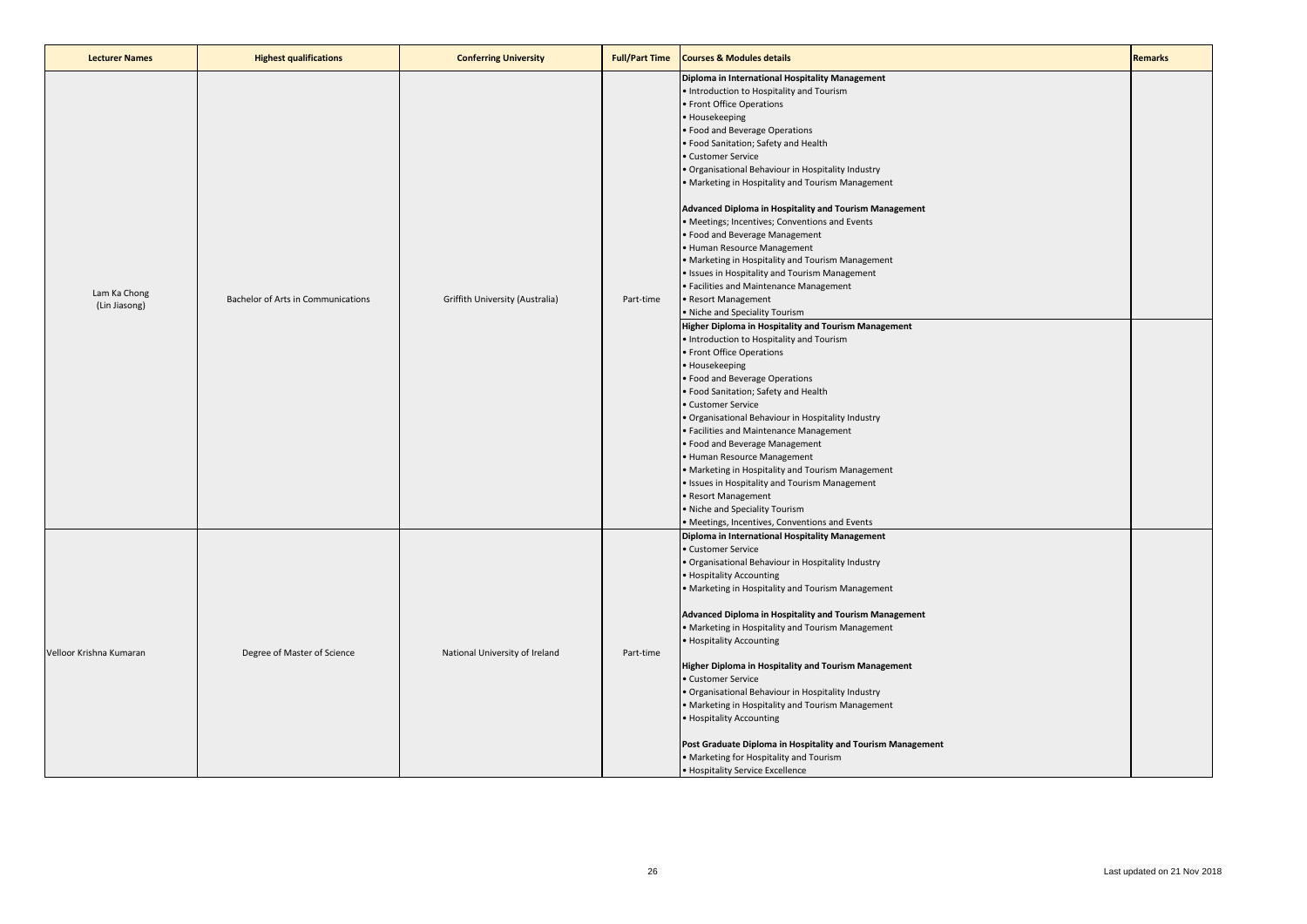| <b>Lecturer Names</b>                      | <b>Highest qualifications</b>                 | <b>Conferring University</b>     | <b>Full/Part Time</b> | <b>Courses &amp; Modules details</b>                                                                                                                                                                                                                                                                                                                                                                                                                                                                           | <b>Remarks</b> |
|--------------------------------------------|-----------------------------------------------|----------------------------------|-----------------------|----------------------------------------------------------------------------------------------------------------------------------------------------------------------------------------------------------------------------------------------------------------------------------------------------------------------------------------------------------------------------------------------------------------------------------------------------------------------------------------------------------------|----------------|
| Soh Jir Wui Shirene<br>(Su Zewei Shirene)  | Bachelor of Business (Accountancy)            | <b>RMIT University</b>           | Part-time             | Diploma in International Hospitality Management<br>• Customer Service<br>· Organisational Behaviour in Hospitality Industry<br>• Marketing in Hospitality and Tourism Management<br>• Hospitality Accounting (Teach out)<br>Advanced Diploma in Hospitality and Tourism Management<br>• Hospitality Accounting<br><b>Higher Diploma in Hospitality and Tourism Management</b><br>• Customer Service<br>· Organisational Behaviour in Hospitality Industry<br>• Marketing in Hospitality and Tourism Management |                |
| Rayshmar Janani D/O Rasarathinam           | Bachelor of Science in Accounting and Finance | <b>SIM University</b>            | Part-time             | Diploma in International Hospitality Management<br>• Customer Service<br>. Organisational Behaviour in Hospitality Industry<br>• Marketing in Hospitality and Tourism Management<br><b>Hospitality Accounting</b><br>Advanced Diploma in Hospitality and Tourism Management<br>• Hospitality Accounting<br><b>Higher Diploma in Hospitality and Tourism Management</b><br>• Customer Service<br>· Organisational Behaviour in Hospitality Industry<br>• Marketing in Hospitality and Tourism Management        |                |
| Lim Hock Lye                               | Master of Accountancy                         | <b>Charles Sturt University</b>  | Part-time             | Diploma in International Hospitality Management<br>· Hospitality Accounting<br>• Marketing in Hospitality and Tourism Management<br>Advanced Diploma in Hospitality and Tourism Management<br>• Hospitality Accounting<br>Higher Diploma in Hospitality and Tourism Management<br><b>Hospitality Accounting</b><br>• Marketing in Hospitality and Tourism Management                                                                                                                                           |                |
| Tan Buck Koon<br><b>School of Business</b> | Master of Arts (Comtemporary China)           | Nanyang Technological University | Part-time             | Advanced Diploma in Hospitality and Tourism Management<br>• Hospitality Accounting<br>Higher Diploma in hospitality and Tourism Management<br>• Hospitality Accounting                                                                                                                                                                                                                                                                                                                                         |                |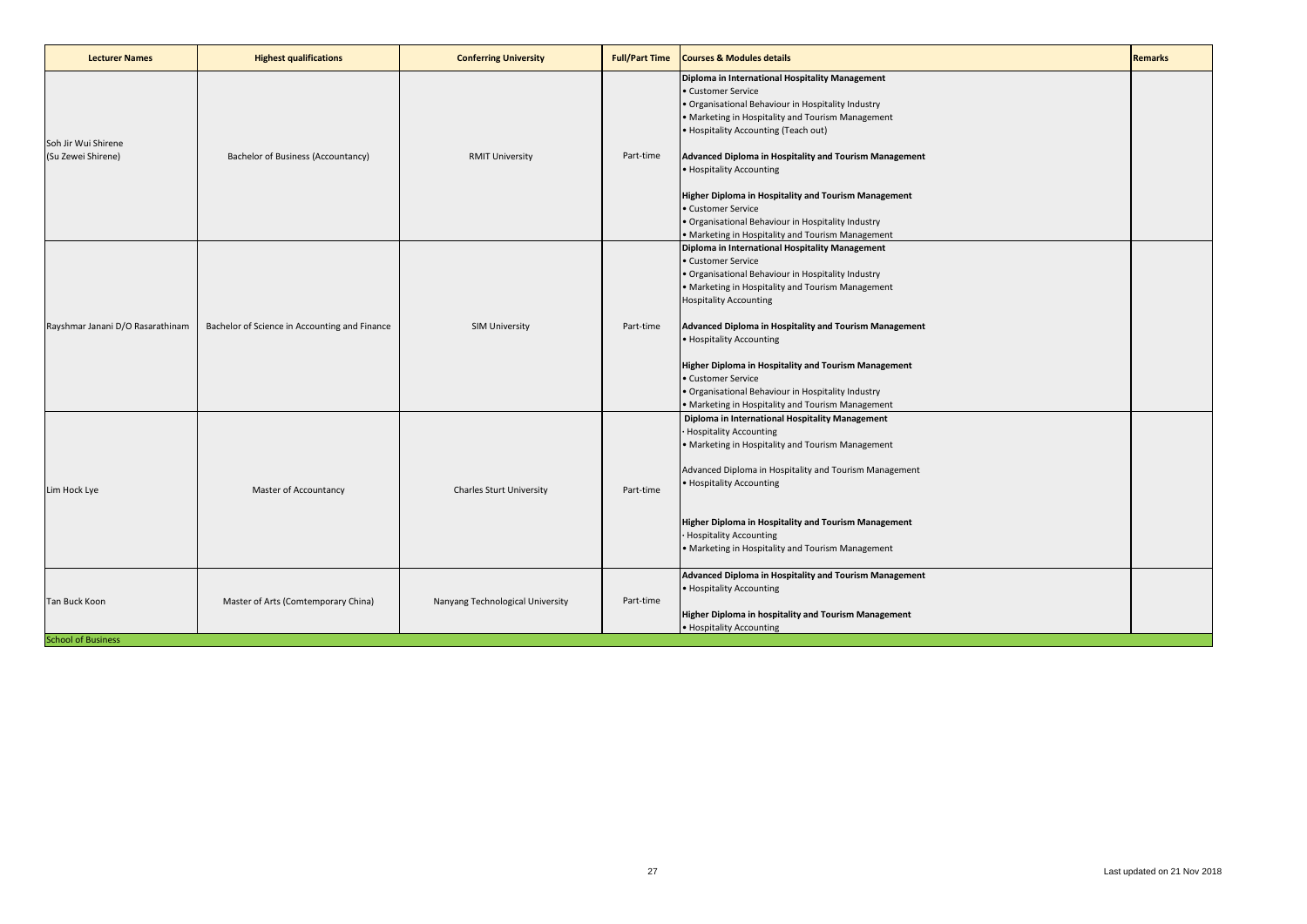| <b>Lecturer Names</b> | <b>Highest qualifications</b> | <b>Conferring University</b> | <b>Full/Part Time</b> | <b>Courses &amp; Modules details</b>                     | <b>Remarks</b> |
|-----------------------|-------------------------------|------------------------------|-----------------------|----------------------------------------------------------|----------------|
|                       |                               |                              |                       | <b>Diploma in Business Studies</b>                       |                |
|                       |                               |                              |                       | <b>Business Communications</b>                           |                |
|                       |                               |                              |                       | Principles of Accounting                                 |                |
|                       |                               |                              |                       | <b>Quantitative Methods</b>                              |                |
|                       |                               |                              |                       | Principles of Information Systems                        |                |
|                       |                               |                              |                       | Principles of Economics                                  |                |
|                       |                               |                              |                       | Principles of Management                                 |                |
|                       |                               |                              |                       | International Business Management                        |                |
|                       |                               |                              |                       | Diploma in Accounting and Finance                        |                |
|                       |                               |                              |                       | Principles of Banking and Finance                        |                |
|                       |                               |                              |                       | Principles of Accounting and Finance                     |                |
|                       |                               |                              |                       | <b>Quantitative Methods</b>                              |                |
|                       |                               |                              |                       | Principles of Information Systems                        |                |
|                       |                               |                              |                       | <b>Cost Accounting</b>                                   |                |
|                       |                               |                              |                       | Principles of Economics                                  |                |
|                       |                               |                              |                       | Principles of Management                                 |                |
|                       |                               |                              |                       | International Business Management                        |                |
|                       |                               |                              |                       | <b>Advanced Diploma in Business Studies</b>              |                |
|                       |                               |                              |                       | Financial and Management Accounting                      |                |
|                       |                               |                              |                       | <b>Project Management</b>                                |                |
|                       |                               |                              |                       | <b>Business Law</b>                                      |                |
|                       |                               |                              |                       | <b>Strategic Management</b>                              |                |
|                       |                               |                              |                       | <b>Operations Management</b>                             |                |
|                       |                               |                              |                       | Advanced Diploma in Accounting and Finance               |                |
|                       |                               |                              |                       | <b>Financial Accounting</b>                              |                |
|                       |                               |                              |                       | Auditing                                                 |                |
|                       |                               |                              |                       | <b>Management Accounting</b>                             |                |
|                       |                               |                              |                       | <b>Professional Practice</b>                             |                |
|                       |                               |                              |                       | Taxation                                                 |                |
|                       |                               |                              |                       | Corporate Finance                                        |                |
|                       |                               |                              |                       | <b>Business Law</b>                                      |                |
|                       |                               |                              |                       |                                                          |                |
|                       |                               |                              |                       | Master of Business Administration (Concordia University) |                |
|                       |                               |                              |                       | <b>Accounting for Decision Making</b>                    |                |
|                       |                               |                              |                       | <b>Financial Management</b>                              |                |
|                       |                               |                              |                       | • Capstone Course                                        |                |
|                       |                               |                              |                       | Diploma in Logistics and SCM                             |                |
|                       |                               |                              |                       | Principles of Information Systems                        |                |
|                       |                               |                              |                       | <b>Business Communications</b>                           |                |
|                       |                               |                              |                       | <b>Quantitative Methods</b>                              |                |
|                       |                               |                              |                       | Principles of Accounting                                 |                |
|                       |                               |                              |                       | Principles of Economics                                  |                |
|                       |                               |                              |                       | Principles of Management                                 |                |
|                       |                               |                              |                       |                                                          |                |
|                       |                               |                              |                       | <b>Certificate in Business Studies</b>                   |                |
|                       |                               |                              |                       | <b>Communication Skills</b>                              |                |
|                       |                               |                              |                       | Introduction to Accounting                               |                |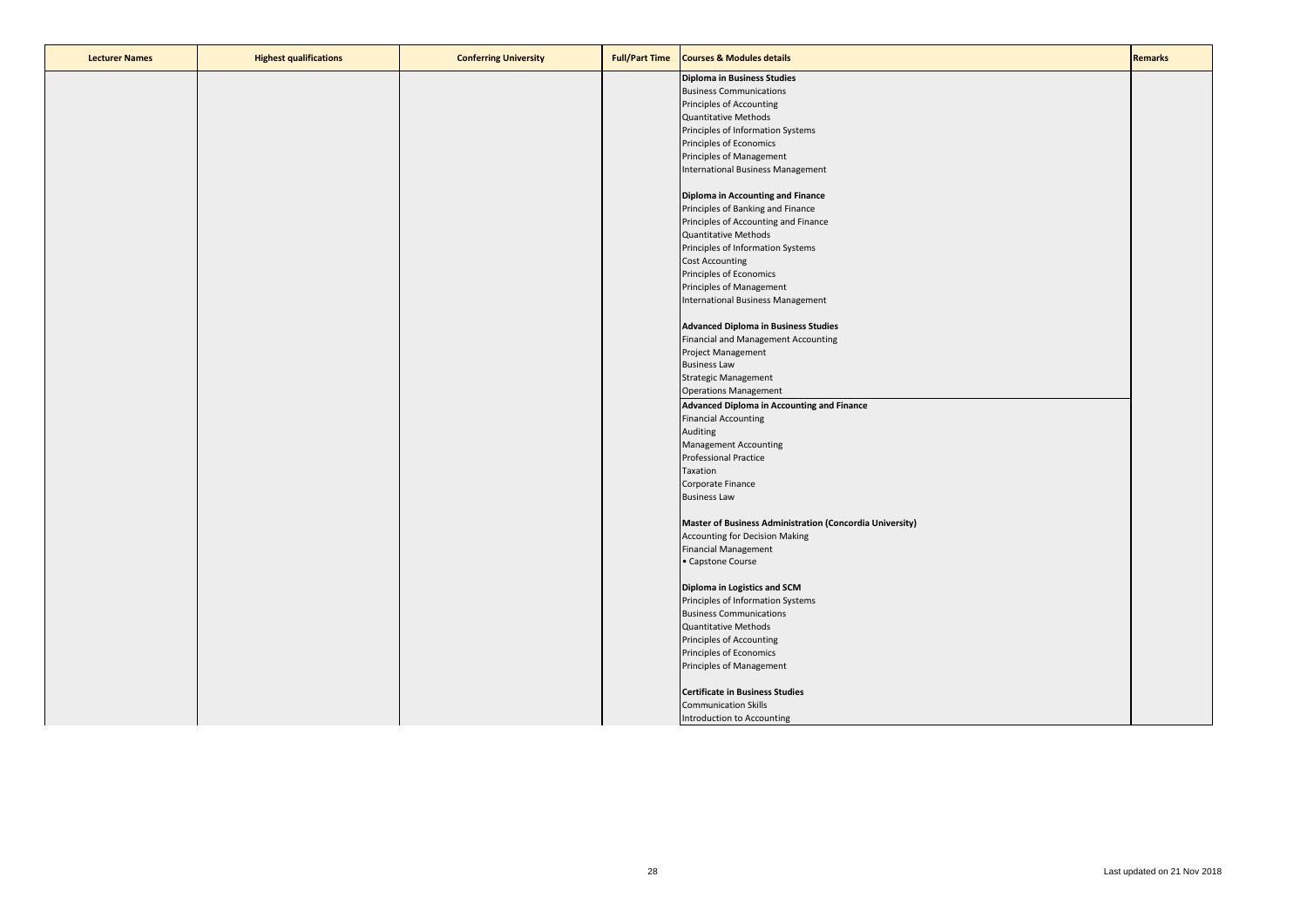| <b>Lecturer Names</b>   | <b>Highest qualifications</b> | <b>Conferring University</b> | <b>Full/Part Time</b> | <b>Courses &amp; Modules details</b>                    | <b>Remarks</b> |
|-------------------------|-------------------------------|------------------------------|-----------------------|---------------------------------------------------------|----------------|
|                         |                               |                              |                       | <b>Higher Diploma in Business Studies</b>               |                |
|                         |                               |                              |                       | Principles of Accounting                                |                |
|                         |                               |                              |                       | Principles of Information systems                       |                |
|                         |                               |                              |                       | <b>Business Communications</b>                          |                |
|                         |                               |                              |                       | <b>Quantitative Methods</b>                             |                |
|                         |                               |                              |                       | Financial and Management Accounting                     |                |
|                         |                               |                              |                       | Project Management                                      |                |
|                         |                               |                              |                       |                                                         |                |
|                         |                               |                              |                       | Principles of Management                                |                |
|                         |                               |                              |                       | <b>Strategic Management</b>                             |                |
|                         |                               |                              |                       | Diploma in Sales and Marketing Management               |                |
|                         |                               |                              |                       | • Principles of Accounting                              |                |
|                         |                               |                              |                       | • Principles of Information Systems                     |                |
|                         |                               |                              |                       | · Quantitative Methods                                  |                |
|                         |                               |                              |                       | • Principles of Management                              |                |
|                         |                               |                              |                       | · Business Communications                               |                |
|                         |                               |                              |                       | · Principles of Economics                               |                |
|                         |                               |                              |                       | Diploma in Banking and Finance                          |                |
|                         |                               |                              |                       | • Principles of Accounting and Finance                  |                |
|                         |                               |                              |                       | · Principles of Information Systems                     |                |
|                         |                               |                              |                       | · Quantitative Methods                                  |                |
|                         |                               |                              |                       | • Principles of Management                              |                |
|                         |                               |                              |                       | · Business Communications                               |                |
| <b>Fredrick Cabanes</b> | Degree                        |                              | Part-time             | • Principles of Banking and Finance                     |                |
|                         |                               |                              |                       |                                                         |                |
|                         |                               |                              |                       | • Principles of Economics                               |                |
|                         |                               |                              |                       | Diploma in Hospitality and Tourism Management           |                |
|                         |                               |                              |                       | · Principles of Accounting                              |                |
|                         |                               |                              |                       | · Quantitative Methods                                  |                |
|                         |                               |                              |                       | · Principles of Management                              |                |
|                         |                               |                              |                       | Higher Diploma in Logistics and Supply Chain Management |                |
|                         |                               |                              |                       | • Principles of Management                              |                |
|                         |                               |                              |                       | · Quantitative Methods                                  |                |
|                         |                               |                              |                       | · Principles of Accounting                              |                |
|                         |                               |                              |                       | · Principles of Information Systems                     |                |
|                         |                               |                              |                       | · Business Communications                               |                |
|                         |                               |                              |                       | · Operations Management                                 |                |
|                         |                               |                              |                       | · Business Law                                          |                |
|                         |                               |                              |                       | · Strategic Management                                  |                |
|                         |                               |                              |                       | · Principles of Economics                               |                |
|                         |                               |                              |                       | Diploma in Human Resource Management                    |                |
|                         |                               |                              |                       | · Principles of Accounting                              |                |
|                         |                               |                              |                       |                                                         |                |
|                         |                               |                              |                       | · Principles of Information Systems                     |                |
|                         |                               |                              |                       | · Quantitative Methods                                  |                |
|                         |                               |                              |                       | • Principles of Management                              |                |
|                         |                               |                              |                       | · Business Communications                               |                |
|                         |                               |                              |                       | · Principles of Economics                               |                |
|                         |                               |                              |                       | Higher Diploma in Logistics and Supply Chain Management |                |
|                         |                               |                              |                       | Principles of Information Systems                       |                |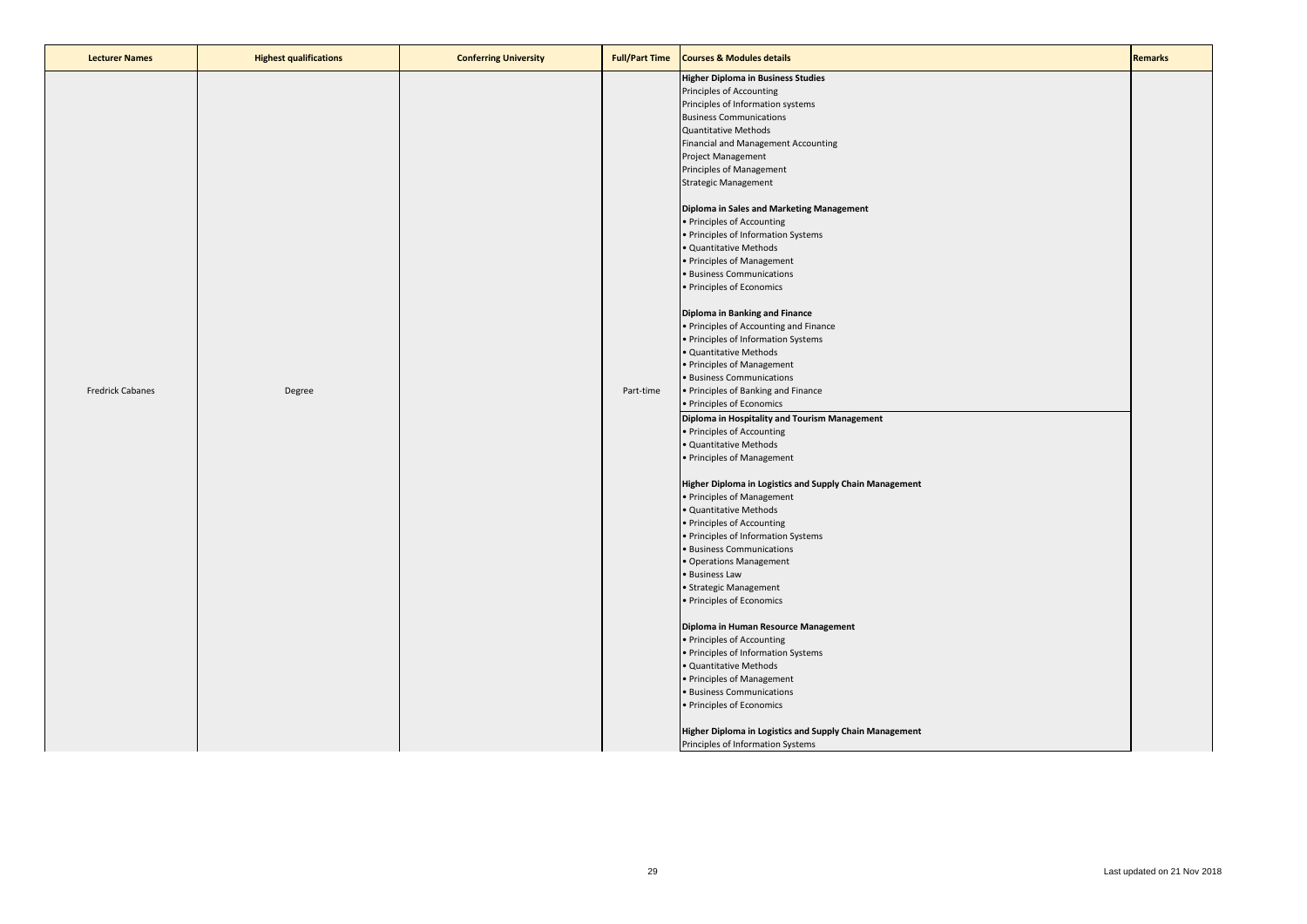| <b>Lecturer Names</b> | <b>Highest qualifications</b> | <b>Conferring University</b> | <b>Full/Part Time</b> | <b>Courses &amp; Modules details</b>                      | <b>Remarks</b> |
|-----------------------|-------------------------------|------------------------------|-----------------------|-----------------------------------------------------------|----------------|
|                       |                               |                              |                       | Higher Diploma in Accounting and Finance                  |                |
|                       |                               |                              |                       | · Principles of Management                                |                |
|                       |                               |                              |                       | Quantitative Methods                                      |                |
|                       |                               |                              |                       | · Principles of Accounting                                |                |
|                       |                               |                              |                       | · Principles of Economics                                 |                |
|                       |                               |                              |                       | • Principles of Banking and Finance                       |                |
|                       |                               |                              |                       | · Principles of Information Systems                       |                |
|                       |                               |                              |                       | · International Business Management                       |                |
|                       |                               |                              |                       | · Cost Accounting                                         |                |
|                       |                               |                              |                       | · Auditing                                                |                |
|                       |                               |                              |                       | · Business Law                                            |                |
|                       |                               |                              |                       | Corporate Finance                                         |                |
|                       |                               |                              |                       | · Strategic Management                                    |                |
|                       |                               |                              |                       | · Financial Accounting                                    |                |
|                       |                               |                              |                       | · Management Accounting                                   |                |
|                       |                               |                              |                       | · Professional Practice                                   |                |
|                       |                               |                              |                       | Taxation                                                  |                |
|                       |                               |                              |                       |                                                           |                |
|                       |                               |                              |                       | Advanced Diploma in Sales and Marketing Management        |                |
|                       |                               |                              |                       | • Strategic Management                                    |                |
|                       |                               |                              |                       | · Project Management                                      |                |
|                       |                               |                              |                       |                                                           |                |
|                       |                               |                              |                       | <b>Master of Science in Finance</b>                       |                |
|                       |                               |                              |                       | Accounting and Financial Statements Analysis              |                |
|                       |                               |                              |                       | Advanced Diploma in Logistics and Supply Chain Management |                |
|                       |                               |                              |                       | · Business Law                                            |                |
|                       |                               |                              |                       | • Strategic Management                                    |                |
|                       |                               |                              |                       | · Operations Management                                   |                |
|                       |                               |                              |                       |                                                           |                |
|                       |                               |                              |                       | <b>Graduate Diploma in Accounting and Finance</b>         |                |
|                       |                               |                              |                       | <b>Financial Accounting</b>                               |                |
|                       |                               |                              |                       | Project Management                                        |                |
|                       |                               |                              |                       | · Auditing                                                |                |
|                       |                               |                              |                       | Corporate Finance                                         |                |
|                       |                               |                              |                       | · Management Accounting                                   |                |
|                       |                               |                              |                       | · Professional Practice                                   |                |
|                       |                               |                              |                       | Taxation                                                  |                |
|                       |                               |                              |                       |                                                           |                |
|                       |                               |                              |                       | Advanced Diploma in Human Resource Management             |                |
|                       |                               |                              |                       | · Business Law                                            |                |
|                       |                               |                              |                       | · Project Management                                      |                |
|                       |                               |                              |                       |                                                           |                |
|                       |                               |                              |                       | Diploma in Hospitality and Tourism Management             |                |
|                       |                               |                              |                       | • Principles of Economics                                 |                |
|                       |                               |                              |                       |                                                           |                |
|                       |                               |                              |                       | Diploma in Hospitality and Tourism Management             |                |
|                       |                               |                              |                       | · Principles of Economics                                 |                |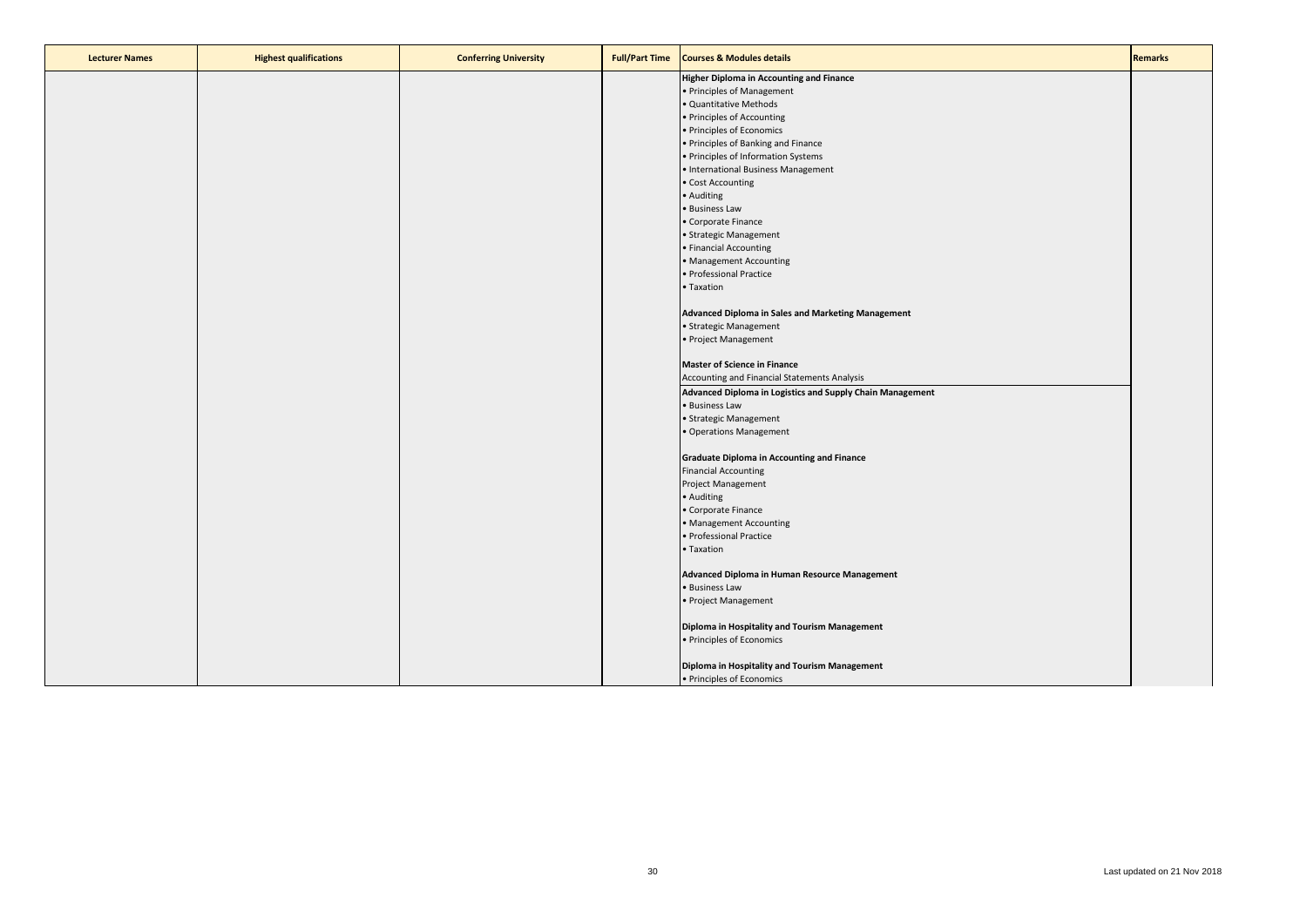| <b>Lecturer Names</b> | <b>Highest qualifications</b>              | <b>Conferring University</b>            | <b>Full/Part Time</b> | <b>Courses &amp; Modules details</b>                                                | <b>Remarks</b> |
|-----------------------|--------------------------------------------|-----------------------------------------|-----------------------|-------------------------------------------------------------------------------------|----------------|
|                       |                                            |                                         |                       | <b>Quatitative Methods</b>                                                          |                |
|                       |                                            |                                         |                       | • Principles of Management                                                          |                |
|                       |                                            |                                         |                       | <b>Advanced Diploma in Business Studies:</b>                                        |                |
|                       |                                            |                                         |                       | <b>Operations Management</b>                                                        |                |
|                       |                                            |                                         |                       | <b>Business Law</b>                                                                 |                |
|                       |                                            |                                         |                       | Diploma in Logistics & Supply Chain Management:                                     |                |
|                       |                                            |                                         |                       | <b>Quantitative Methods</b>                                                         |                |
|                       |                                            |                                         |                       | Principles of Logistics Management                                                  |                |
|                       |                                            |                                         |                       | Principles of Management<br>Introduction to Logistics                               |                |
|                       |                                            |                                         |                       | Supply Chain Management                                                             |                |
|                       |                                            |                                         |                       |                                                                                     |                |
|                       |                                            |                                         |                       | Advanced Diploma in Logistics & Supply Chain Management:<br>Supply Chain Management |                |
|                       |                                            |                                         |                       | <b>Business Logistics Strategy</b>                                                  |                |
|                       |                                            |                                         |                       | <b>Global Distribution Management</b>                                               |                |
|                       |                                            |                                         |                       | <b>Business Law</b>                                                                 |                |
|                       |                                            |                                         |                       | <b>Operations Management</b><br>• International Purchasing Management               |                |
|                       |                                            |                                         |                       |                                                                                     |                |
|                       |                                            |                                         |                       | Diploma in Human Resource Management                                                |                |
|                       |                                            |                                         |                       | • Principles of Management                                                          |                |
|                       |                                            |                                         |                       | Advanced Diploma in Human Resource Management                                       |                |
|                       |                                            |                                         |                       | · Business Law                                                                      |                |
|                       |                                            |                                         |                       | <b>Diploma in Accounting and Finance:</b>                                           |                |
|                       |                                            |                                         |                       | Quantative Methods<br>• Principles of Management                                    |                |
|                       |                                            |                                         |                       |                                                                                     |                |
|                       |                                            |                                         |                       | <b>Advanced Diploma in Accounting and Finance:</b>                                  |                |
|                       |                                            |                                         |                       | <b>Business Law</b>                                                                 |                |
|                       |                                            |                                         |                       | <b>Professional Practice</b><br>· Taxation                                          |                |
|                       |                                            |                                         |                       | • Auditing                                                                          |                |
|                       |                                            |                                         |                       | • Corporate Finance                                                                 |                |
|                       |                                            |                                         |                       | <b>Higher Diploma in Accounting and Finance</b>                                     |                |
| Tong Weng Fui         | Master of Business in Logistics Management | Royal Melbourne Institute of Technology | Part-time             | Auditing                                                                            |                |
|                       |                                            |                                         |                       | Corporate Finance                                                                   |                |
|                       |                                            |                                         |                       | <b>Professional Practice</b><br>Taxation                                            |                |
|                       |                                            |                                         |                       | · Quantitative Methods                                                              |                |
|                       |                                            |                                         |                       | • Principles of Management                                                          |                |
|                       |                                            |                                         |                       | • Business Law                                                                      |                |
|                       |                                            |                                         |                       | Diploma in Sales and Marketing Management                                           |                |
|                       |                                            |                                         |                       | • Principles of Management                                                          |                |
|                       |                                            |                                         |                       |                                                                                     |                |
|                       |                                            |                                         |                       | Diploma in Banking and Finance<br>• Principles of Management                        |                |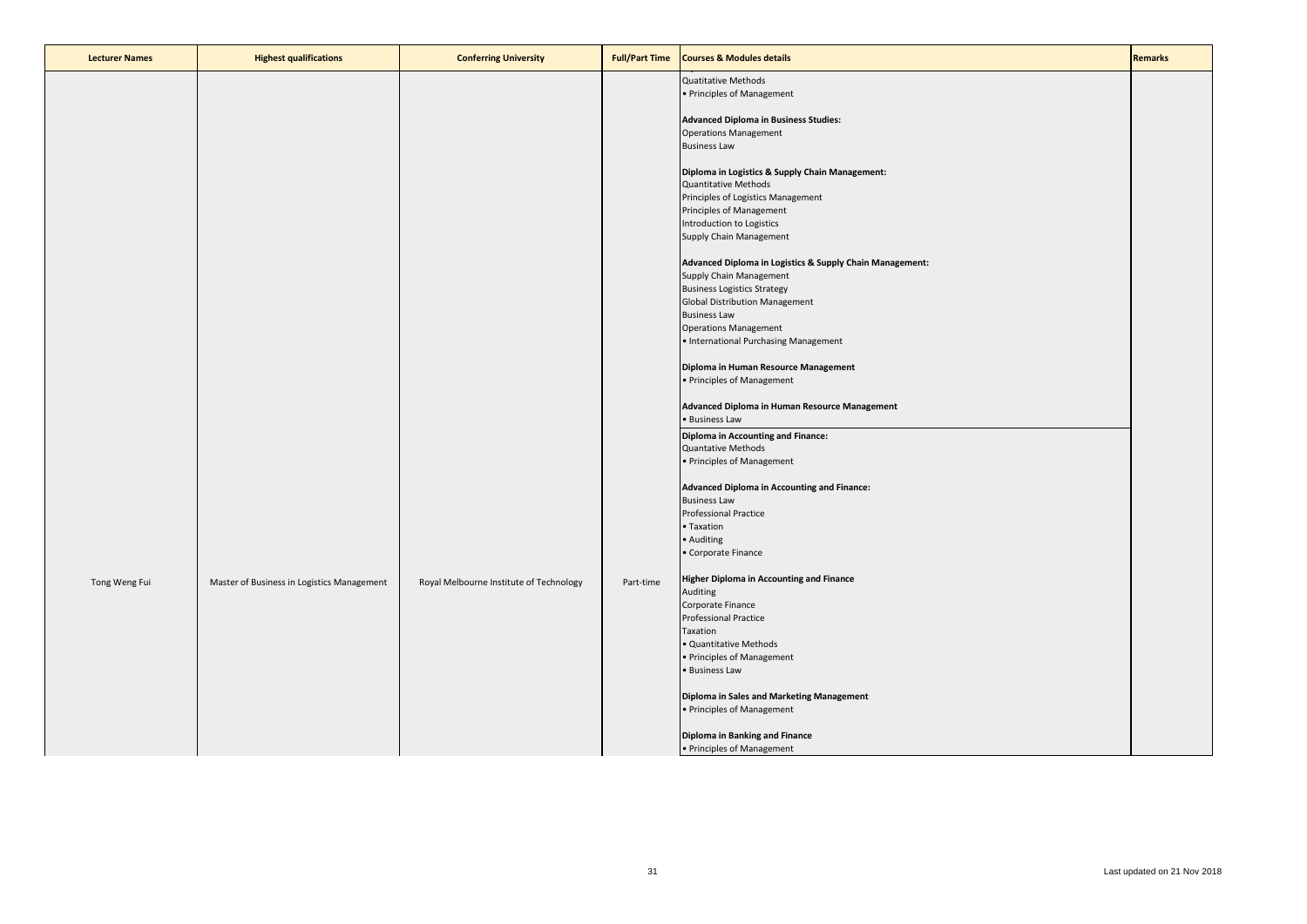| <b>Lecturer Names</b> | <b>Highest qualifications</b> | <b>Conferring University</b> | <b>Full/Part Time</b> | <b>Courses &amp; Modules details</b>                    | <b>Remarks</b> |
|-----------------------|-------------------------------|------------------------------|-----------------------|---------------------------------------------------------|----------------|
|                       |                               |                              |                       | Higher Diploma in Logistics and Supply Chain Management |                |
|                       |                               |                              |                       | • International Purchasing Management                   |                |
|                       |                               |                              |                       | · Introduction to Logistics                             |                |
|                       |                               |                              |                       | · Supply Chain Management                               |                |
|                       |                               |                              |                       | · Quantitative Methods                                  |                |
|                       |                               |                              |                       | • Principles of Management                              |                |
|                       |                               |                              |                       | • Business Law                                          |                |
|                       |                               |                              |                       | • Business Logistics Strategy                           |                |
|                       |                               |                              |                       | · Global Distribution Management                        |                |
|                       |                               |                              |                       | • Operations Management                                 |                |
|                       |                               |                              |                       |                                                         |                |
|                       |                               |                              |                       | <b>Higher Diploma in Business Studies</b>               |                |
|                       |                               |                              |                       | · Quantitative Methods                                  |                |
|                       |                               |                              |                       | • Principles of Management                              |                |
|                       |                               |                              |                       | · Business Law                                          |                |
|                       |                               |                              |                       | • Operations Management                                 |                |
|                       |                               |                              |                       |                                                         |                |
|                       |                               |                              |                       | <b>Graduate Diploma in Accounting and Finance</b>       |                |
|                       |                               |                              |                       | • Auditing                                              |                |
|                       |                               |                              |                       | • Corporate Finance                                     |                |
|                       |                               |                              |                       | · Professional Practice                                 |                |
|                       |                               |                              |                       | • Taxation                                              |                |
|                       |                               |                              |                       |                                                         |                |
|                       |                               |                              |                       | Diploma in Hospitality and Tourism Management           |                |
|                       |                               |                              |                       | · Quantitative Methods                                  |                |
|                       |                               |                              |                       | • Principles of Management                              |                |
|                       |                               |                              |                       | <b>Certificate in Business Studies</b>                  |                |
|                       |                               |                              |                       | Introduction to Accounting                              |                |
|                       |                               |                              |                       | Introduction to Mathematics and Statistics              |                |
|                       |                               |                              |                       |                                                         |                |
|                       |                               |                              |                       | Diploma in Business Studies:                            |                |
|                       |                               |                              |                       | Principles of Accounting                                |                |
|                       |                               |                              |                       | Principles of Management                                |                |
|                       |                               |                              |                       | Principles of Marketing                                 |                |
|                       |                               |                              |                       |                                                         |                |
|                       |                               |                              |                       | <b>Advanced Diploma in Business Studies:</b>            |                |
|                       |                               |                              |                       | Financial and Management Accounting                     |                |
|                       |                               |                              |                       |                                                         |                |
|                       |                               |                              |                       | Diploma in Accounting and Finance:                      |                |
|                       |                               |                              |                       | Principles of Accounting and Finance                    |                |
|                       |                               |                              |                       | <b>Cost Accounting</b>                                  |                |
|                       |                               |                              |                       | Principles of Banking & Finance                         |                |
|                       |                               |                              |                       | <b>Professional Practice</b>                            |                |
|                       |                               |                              |                       | Principles of Management                                |                |
|                       |                               |                              |                       |                                                         |                |
|                       |                               |                              |                       | <b>Graduate Diploma in Accounting and Finance</b>       |                |
|                       |                               |                              |                       | Taxation                                                |                |
|                       |                               |                              |                       | Auditing                                                |                |
|                       |                               |                              |                       | <b>Professional Practice</b>                            |                |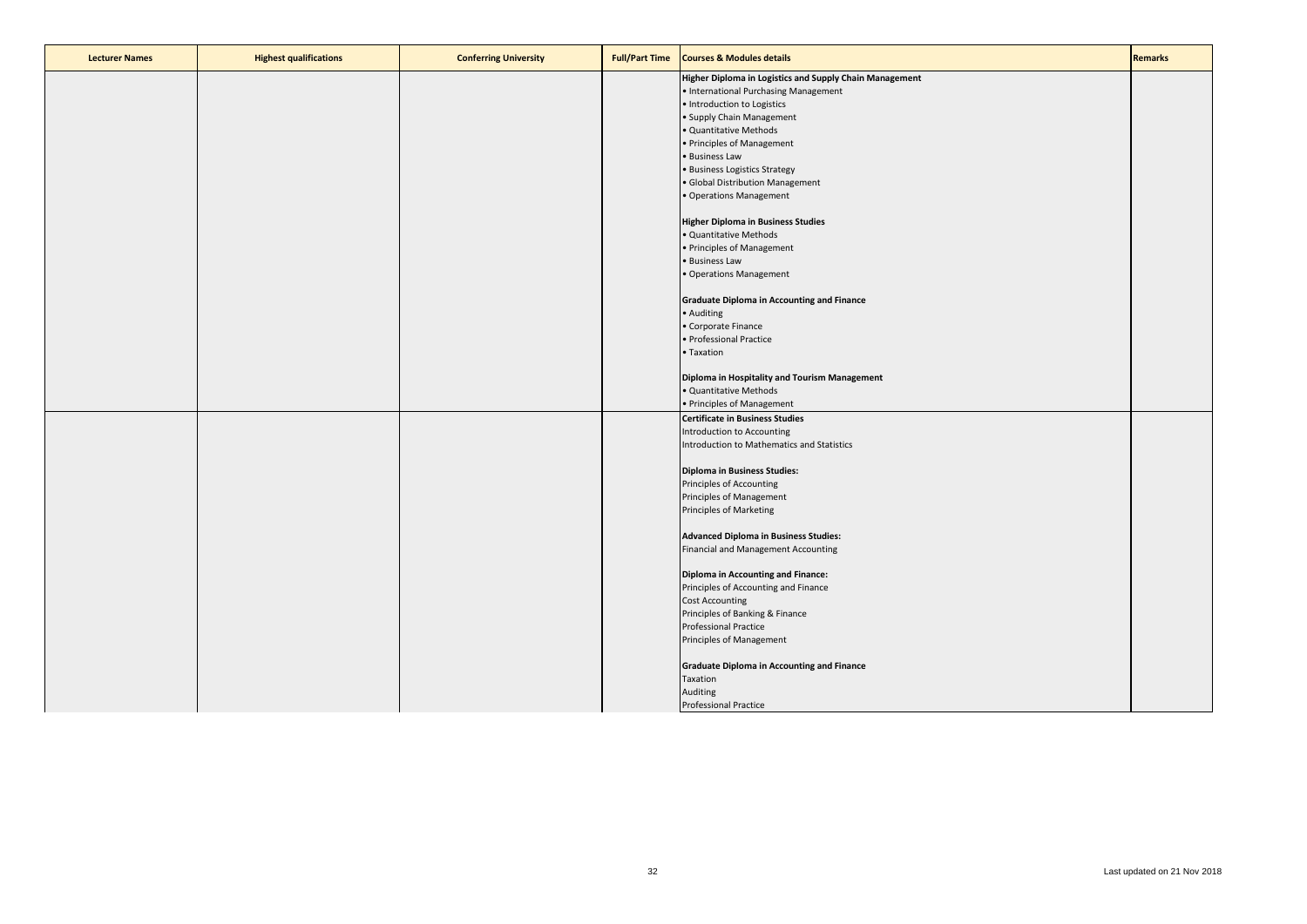| <b>Lecturer Names</b> | <b>Highest qualifications</b>    | <b>Conferring University</b> | <b>Full/Part Time</b> | <b>Courses &amp; Modules details</b>                                                                                                                                                                                                                                                                                                                                                                                                                                                                                                                                                                                                                                                                                                                                                                                                                                                                          | <b>Remarks</b> |
|-----------------------|----------------------------------|------------------------------|-----------------------|---------------------------------------------------------------------------------------------------------------------------------------------------------------------------------------------------------------------------------------------------------------------------------------------------------------------------------------------------------------------------------------------------------------------------------------------------------------------------------------------------------------------------------------------------------------------------------------------------------------------------------------------------------------------------------------------------------------------------------------------------------------------------------------------------------------------------------------------------------------------------------------------------------------|----------------|
|                       |                                  |                              |                       | <b>Advanced Diploma in Accounting Finance</b><br>Auditing<br>Taxation<br><b>Professional Practice</b><br>Master of Business Administration (CUC)<br>Seminar in Descriptive Statistics (teach out)<br>Financial Accounting Analysis (teach out)<br>Cases in Financial Analysis (teach out) (teach out)<br>• Accounting for Decision Making<br>• Statistics Applied to Managerial Problems<br>• Capstone Course<br>· Financial Management<br>Advanced Diploma in Logistics and SCM<br>Financial and Management Accounting<br>Diploma in Logistics & Supply Chain Management<br>Principles of Accounting<br>Principles of Management                                                                                                                                                                                                                                                                             |                |
| Andrew Goh Chor Eng   | Bachelor of Science in Economics | University of London         | Part-time             | Principles of Marketing<br><b>Higher Diploma in Business Studies</b><br>Principles of Accounting<br>Financial and Management Accounting<br>Principles of Management<br>Principles of Marketing<br>Diploma in Sales and Marketing Management<br>• Principles of Management<br>• Principles of Marketing<br>• Principles of Accounting<br>Diploma in Banking and Finance<br>• Principles of Management<br>• Principles of Banking and Finance<br>• Marketing Financial Services<br>• Principles of Accounting<br>Diploma in Human Resource Management<br>• Principles of Management<br>• Principles of Marketing<br>• Principles of Accounting<br>Diploma in Hospitality and Tourism Management<br>• Principles of Management<br>• Principles of Accounting<br>Higher Diploma in Logistics and Supply Chain Management<br>• Principles of Management<br>• Principles of Marketing<br>• Principles of Accounting |                |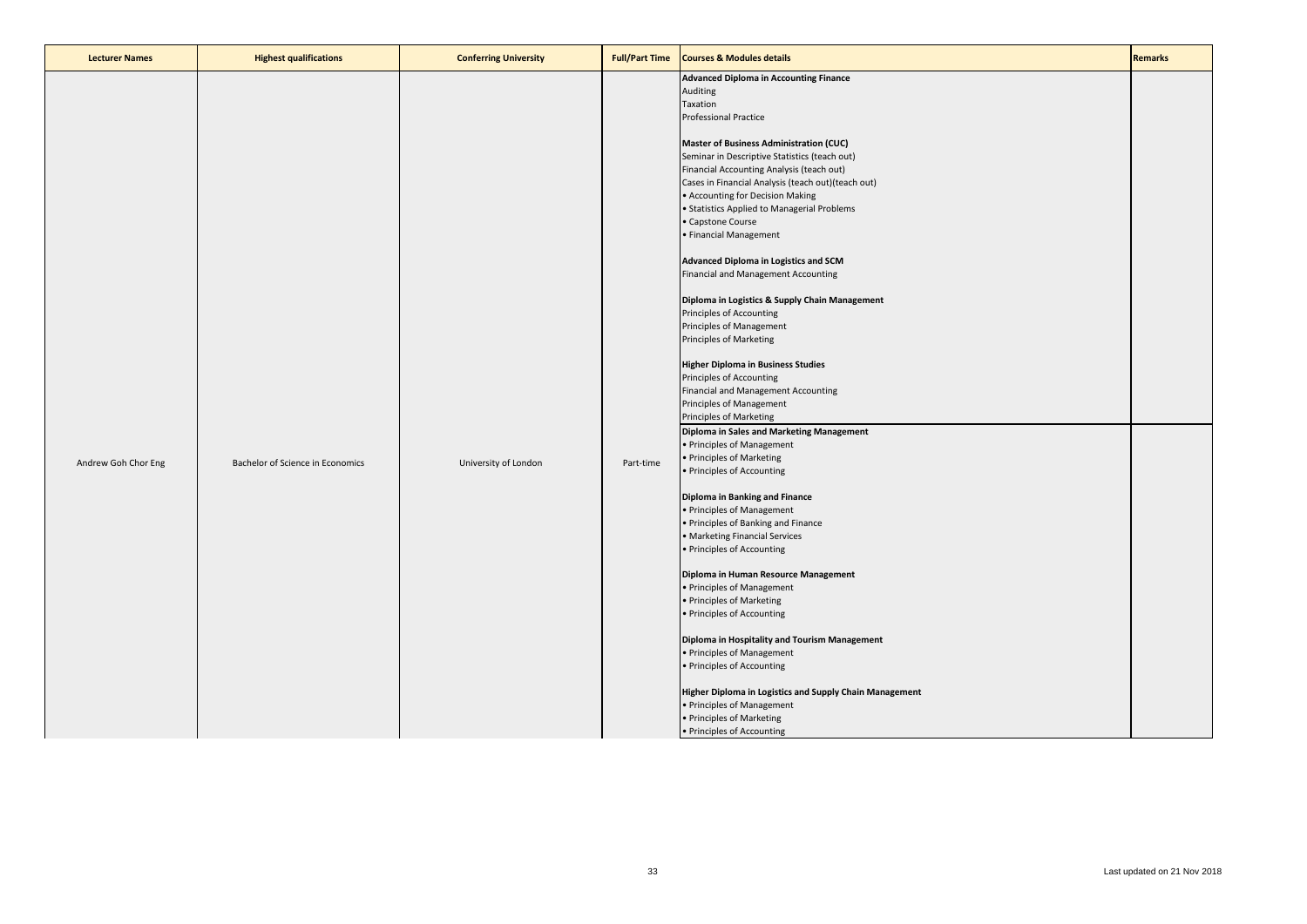| <b>Lecturer Names</b>    | <b>Highest qualifications</b>                                                   | <b>Conferring University</b>                                 | <b>Full/Part Time</b> | <b>Courses &amp; Modules details</b>                                                                                                                                                                                                                                                                                                                                                                                                                                                                                                                                                                                                                                                                                                                                                                                                                                                                                                                                           | <b>Remarks</b> |
|--------------------------|---------------------------------------------------------------------------------|--------------------------------------------------------------|-----------------------|--------------------------------------------------------------------------------------------------------------------------------------------------------------------------------------------------------------------------------------------------------------------------------------------------------------------------------------------------------------------------------------------------------------------------------------------------------------------------------------------------------------------------------------------------------------------------------------------------------------------------------------------------------------------------------------------------------------------------------------------------------------------------------------------------------------------------------------------------------------------------------------------------------------------------------------------------------------------------------|----------------|
|                          |                                                                                 |                                                              |                       | <b>Higher Diploma in Accounting and Finance</b><br>· Principles of Accounting<br>Cost Accounting<br>· Principles of Banking and Finance<br>· Principles of Management<br>· Professional Practice<br>· Taxation<br>• Auditing<br>Bachelor of Science (Honours) Banking Practice and Management<br>• Financial Markets and Risk<br>• Assessing Financial Performance<br>· Financial Services: The Commercial Environment<br>· Globalisation of Financial Markets<br>· Wealth Management<br><b>Professional Certificate in Banking</b><br>· Financial Markets and Risk<br>• Assessing Financial Performance<br>Professional Diploma in Banking Practice and Management<br>· Financial Services: The Commercial Environment<br>Postgraduate Diploma in Business<br>· Introduction to Statistics for Business<br><b>Bachelor of Business (Financial Risk Management)</b><br>Risk Management and Insurance<br>Risk Management Model<br><b>Foundation Diploma in Business Studies</b> |                |
| Zuo Cong Rong (Jennifer) | Master of Science (Chemical Engineering) /<br>Master of Business Administration | National University of Singapore / The University<br>of Hull | Full-time             | · Fundamentals of Accounting<br><b>Diploma in Business Studies</b><br><b>Business Communications</b><br><b>Diploma in Accounting and Finance:</b><br>International Business Management<br><b>Advanced Diploma in Accounting Finance:</b><br>Corporate Finance<br><b>Financial Accounting</b><br><b>Higher Diploma in Accounting and Finance</b><br><b>Financial Accounting</b><br>Higher Diploma in Logistics and Supply Chain Management<br><b>Business Communications</b><br><b>Higher Diploma in Business Studies</b><br><b>Business Communications</b>                                                                                                                                                                                                                                                                                                                                                                                                                     |                |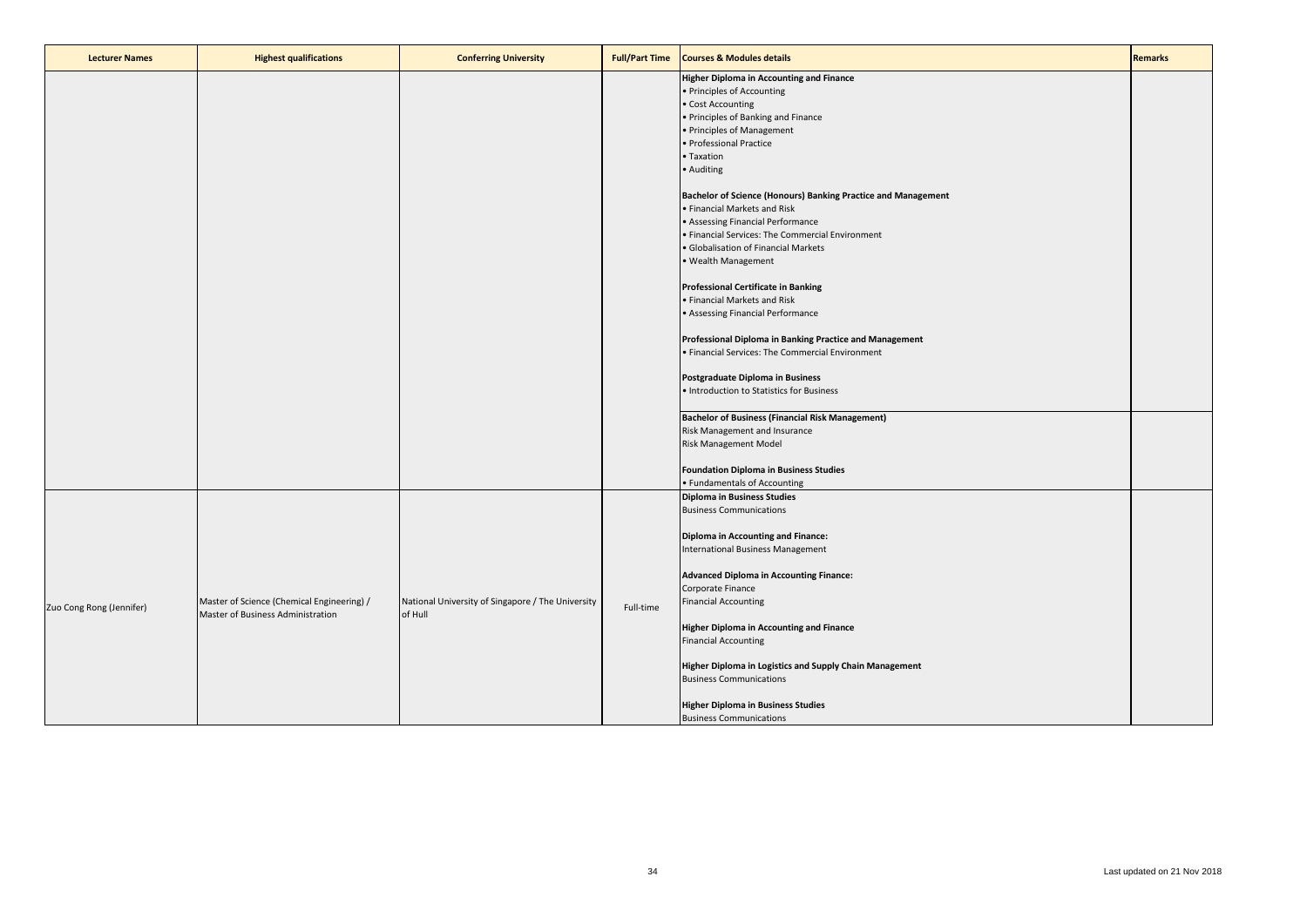| <b>Lecturer Names</b> | <b>Highest qualifications</b> | <b>Conferring University</b> | <b>Full/Part Time</b> | <b>Courses &amp; Modules details</b>                     | Remarks |
|-----------------------|-------------------------------|------------------------------|-----------------------|----------------------------------------------------------|---------|
|                       |                               |                              |                       | Master of Business Administration (Concordia University) |         |
|                       |                               |                              |                       | Corporate Finance (teach out)                            |         |
|                       |                               |                              |                       | Cases in Financial Analysis (teach out)                  |         |
|                       |                               |                              |                       | Seminar in Descriptive Statistics (teach out)            |         |
|                       |                               |                              |                       | Marketing Design and Strategy (teach out)                |         |
|                       |                               |                              |                       | Managers and the legal environment (teach out)           |         |
|                       |                               |                              |                       | <b>Statistics Applied to Managerial Problems</b>         |         |
|                       |                               |                              |                       | Capstone Course                                          |         |
|                       |                               |                              |                       | Advanced Diploma in Accounting and Finance               |         |
|                       |                               |                              |                       | • Business Law                                           |         |
|                       |                               |                              |                       | • Financial Accounting                                   |         |
|                       |                               |                              |                       | • Management Accounting                                  |         |
|                       |                               |                              |                       | · Professional Practice                                  |         |
|                       |                               |                              |                       | • Auditing                                               |         |
|                       |                               |                              |                       | • Corporate Finance (teach out)                          |         |
|                       |                               |                              |                       | • Strategic Management                                   |         |
|                       |                               |                              |                       | <b>Higher Diploma in Accounting and Finance</b>          |         |
|                       |                               |                              |                       | • Principles of Management                               |         |
|                       |                               |                              |                       | · Quantitative Methods                                   |         |
|                       |                               |                              |                       | • Principles of Accounting                               |         |
|                       |                               |                              |                       | • Principles of Economics                                |         |
|                       |                               |                              |                       | • International Business Management                      |         |
|                       |                               |                              |                       | • Cost Accounting                                        |         |
|                       |                               |                              |                       | • Auditing                                               |         |
|                       |                               |                              |                       | · Business Law                                           |         |
|                       |                               |                              |                       | • Corporate Finance                                      |         |
|                       |                               |                              |                       | • Strategic Management                                   |         |
|                       |                               |                              |                       | • Financial Accounting                                   |         |
|                       |                               |                              |                       | • Management Accounting                                  |         |
|                       |                               |                              |                       | · Professional Practice                                  |         |
|                       |                               |                              |                       | Advanced Diploma in Sales and Marketing Management       |         |
|                       |                               |                              |                       | • Business Law                                           |         |
|                       |                               |                              |                       | • Strategic Management                                   |         |
|                       |                               |                              |                       |                                                          |         |
|                       |                               |                              |                       | Higher Diploma in Logistics and Supply Chain Management  |         |
|                       |                               |                              |                       | • Principles of Management                               |         |
|                       |                               |                              |                       | · Quantitative Methods                                   |         |
|                       |                               |                              |                       | • Principles of Accounting                               |         |
|                       |                               |                              |                       | · Principles of Economics                                |         |
|                       |                               |                              |                       | · Business Law                                           |         |
|                       |                               |                              |                       | · Strategic Management                                   |         |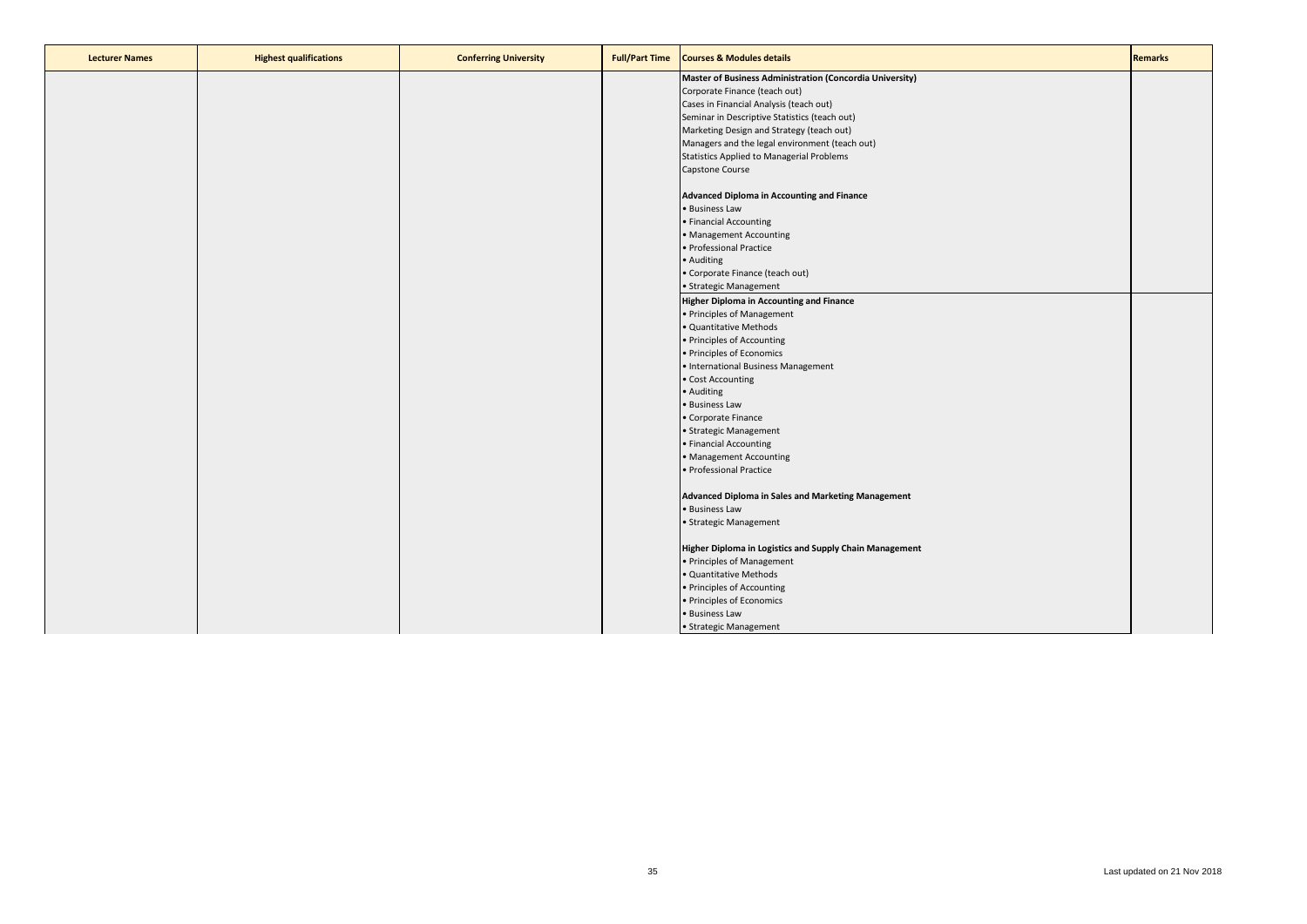| <b>Lecturer Names</b> | <b>Highest qualifications</b> | <b>Conferring University</b>     | <b>Full/Part Time</b> | <b>Courses &amp; Modules details</b>                                                                                                                                                                                                                                                                                                                                                                                                                                                                                                                                                                                                                                                           | <b>Remarks</b> |
|-----------------------|-------------------------------|----------------------------------|-----------------------|------------------------------------------------------------------------------------------------------------------------------------------------------------------------------------------------------------------------------------------------------------------------------------------------------------------------------------------------------------------------------------------------------------------------------------------------------------------------------------------------------------------------------------------------------------------------------------------------------------------------------------------------------------------------------------------------|----------------|
|                       |                               |                                  |                       | <b>Master of Science in Finance</b><br>Management Control Systems<br><b>Advanced Accounting</b><br>Bachelor of Science (Honours) Banking Practice and Management<br>Fundamentals of Leadership and Management<br><b>Marketing Financial Services</b><br>Strategic Management in Financial Services<br><b>Retail Business Strategy</b><br><b>Professional Certificate in Banking</b><br>Fundamentals of Leadership and Management<br><b>Marketing Financial Services</b>                                                                                                                                                                                                                        |                |
| Teoh Teik Toe         | Doctor of Philosophy          | Nanyang Technological University | Part-time             | Diploma in Accounting and Finance<br>• International Business Management<br>· Quantitative Methods<br>· Principles of Economics<br>• Principles of Management<br>· Principles of Accounting<br><b>Higher Diploma in Business Studies</b><br>· Business Law<br>• Strategic Management                                                                                                                                                                                                                                                                                                                                                                                                           |                |
|                       |                               |                                  |                       | <b>Diploma in Business Studies</b><br>• International Business Management<br>· Quantitative Methods<br>· Principles of Economics<br>• Principles of Management<br>· Principles of Accounting<br>Diploma in Logistics and Supply Chain Management<br>· Quantitative Methods<br>· Principles of Economics<br>• Principles of Management<br>· Principles of Accounting<br>Diploma in Human Resource Management<br>· Quantitative Methods<br>· Principles of Economics<br>• Principles of Management<br>· Principles of Accounting<br>Diploma in Sales and Marketing Management<br>· Quantitative Methods<br>· Principles of Economics<br>• Principles of Management<br>• Principles of Accounting |                |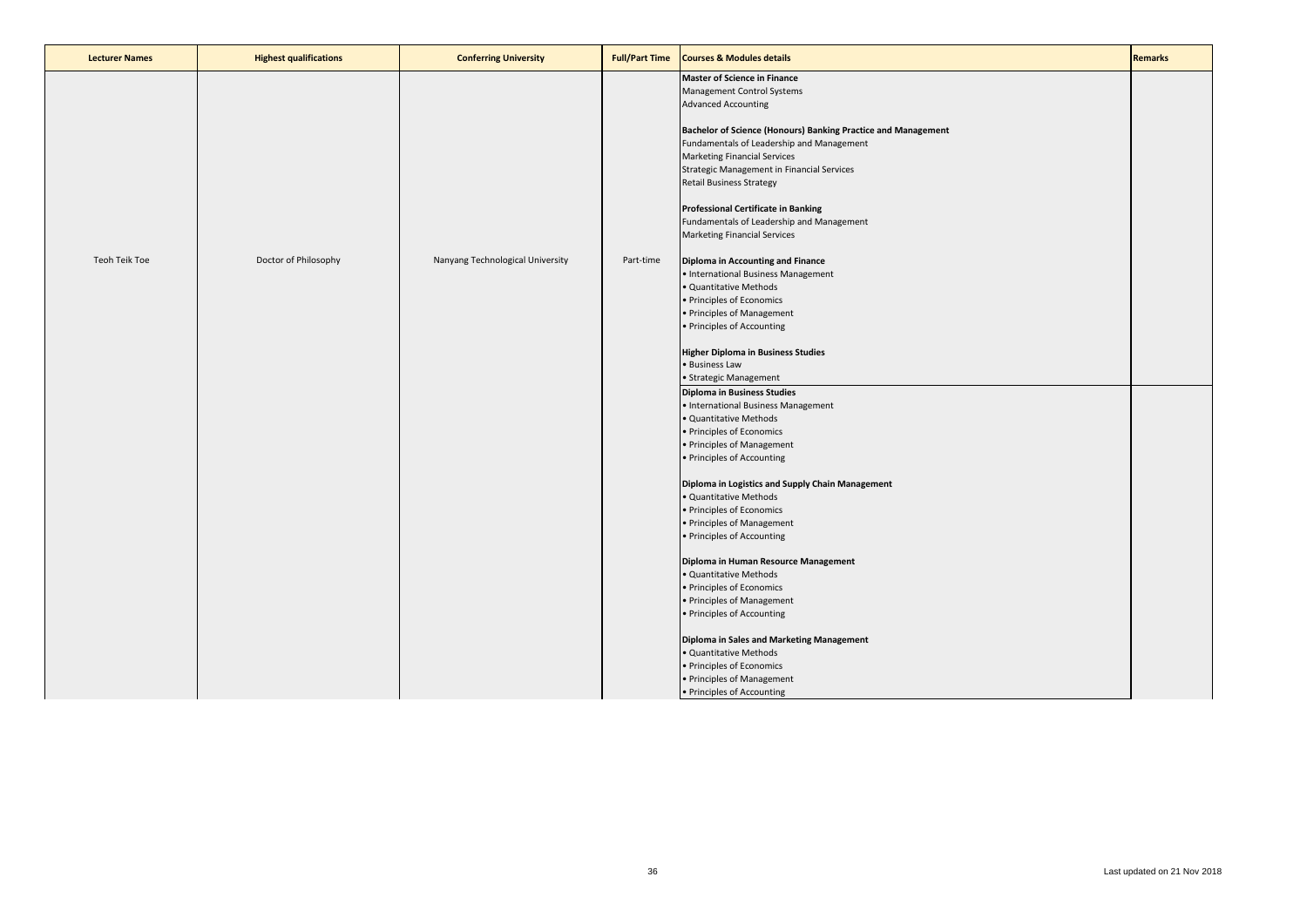| <b>Lecturer Names</b> | <b>Highest qualifications</b> | <b>Conferring University</b> | <b>Full/Part Time</b> | <b>Courses &amp; Modules details</b>                      | <b>Remarks</b> |
|-----------------------|-------------------------------|------------------------------|-----------------------|-----------------------------------------------------------|----------------|
|                       |                               |                              |                       | <b>Graduate Diploma in Accounting and Finance</b>         |                |
|                       |                               |                              |                       | · Auditing                                                |                |
|                       |                               |                              |                       | Corporate Finance                                         |                |
|                       |                               |                              |                       | · Financial Accounting                                    |                |
|                       |                               |                              |                       | <b>Management Accounting</b>                              |                |
|                       |                               |                              |                       | · Professional Practice                                   |                |
|                       |                               |                              |                       |                                                           |                |
|                       |                               |                              |                       | Advanced Diploma in Human Resource Management             |                |
|                       |                               |                              |                       | · Business Law                                            |                |
|                       |                               |                              |                       | • Employment Law                                          |                |
|                       |                               |                              |                       |                                                           |                |
|                       |                               |                              |                       | Diploma in Banking and Finance                            |                |
|                       |                               |                              |                       | Quantitative Methods                                      |                |
|                       |                               |                              |                       | · Principles of Economics                                 |                |
|                       |                               |                              |                       | · Principles of Management                                |                |
|                       |                               |                              |                       | · Principles of Accounting                                |                |
|                       |                               |                              |                       |                                                           |                |
|                       |                               |                              |                       | <b>Advanced Diploma in Business Studies</b>               |                |
|                       |                               |                              |                       | <b>Business Law</b>                                       |                |
|                       |                               |                              |                       | · Strategic Management                                    |                |
|                       |                               |                              |                       |                                                           |                |
|                       |                               |                              |                       | Advanced Diploma in Logistics and Supply Chain Management |                |
|                       |                               |                              |                       | · Business Law                                            |                |
|                       |                               |                              |                       | · Strategic Management                                    |                |
|                       |                               |                              |                       | <b>Diploma in Business Studies</b>                        |                |
|                       |                               |                              |                       | Principles of Economics                                   |                |
|                       |                               |                              |                       | <b>Quantitative Methods</b>                               |                |
|                       |                               |                              |                       | Principles of Accounting                                  |                |
|                       |                               |                              |                       | <b>Business Communications</b>                            |                |
|                       |                               |                              |                       | • Principles of Marketing                                 |                |
|                       |                               |                              |                       | · Principles of Management                                |                |
|                       |                               |                              |                       | · International Business Management                       |                |
|                       |                               |                              |                       |                                                           |                |
|                       |                               |                              |                       | Diploma in Accounting and Finance                         |                |
|                       |                               |                              |                       | Principles of Economics                                   |                |
|                       |                               |                              |                       | <b>Quantitative Methods</b>                               |                |
|                       |                               |                              |                       | Principles of Accounting and Finance                      |                |
|                       |                               |                              |                       | · Cost Accounting                                         |                |
|                       |                               |                              |                       | • Principles of Baking and Finance                        |                |
|                       |                               |                              |                       | · Principles of Management                                |                |
|                       |                               |                              |                       | · International Business Management                       |                |
|                       |                               |                              |                       |                                                           |                |
|                       |                               |                              |                       | <b>Advanced Diploma in Business Studies</b>               |                |
|                       |                               |                              |                       | Strategic Management                                      |                |
|                       |                               |                              |                       | <b>Business Law</b>                                       |                |
|                       |                               |                              |                       | Organisational Theory and Behaviour                       |                |
|                       |                               |                              |                       | · Human Resource Management                               |                |
|                       |                               |                              |                       | · Operations Management                                   |                |
|                       |                               |                              |                       |                                                           |                |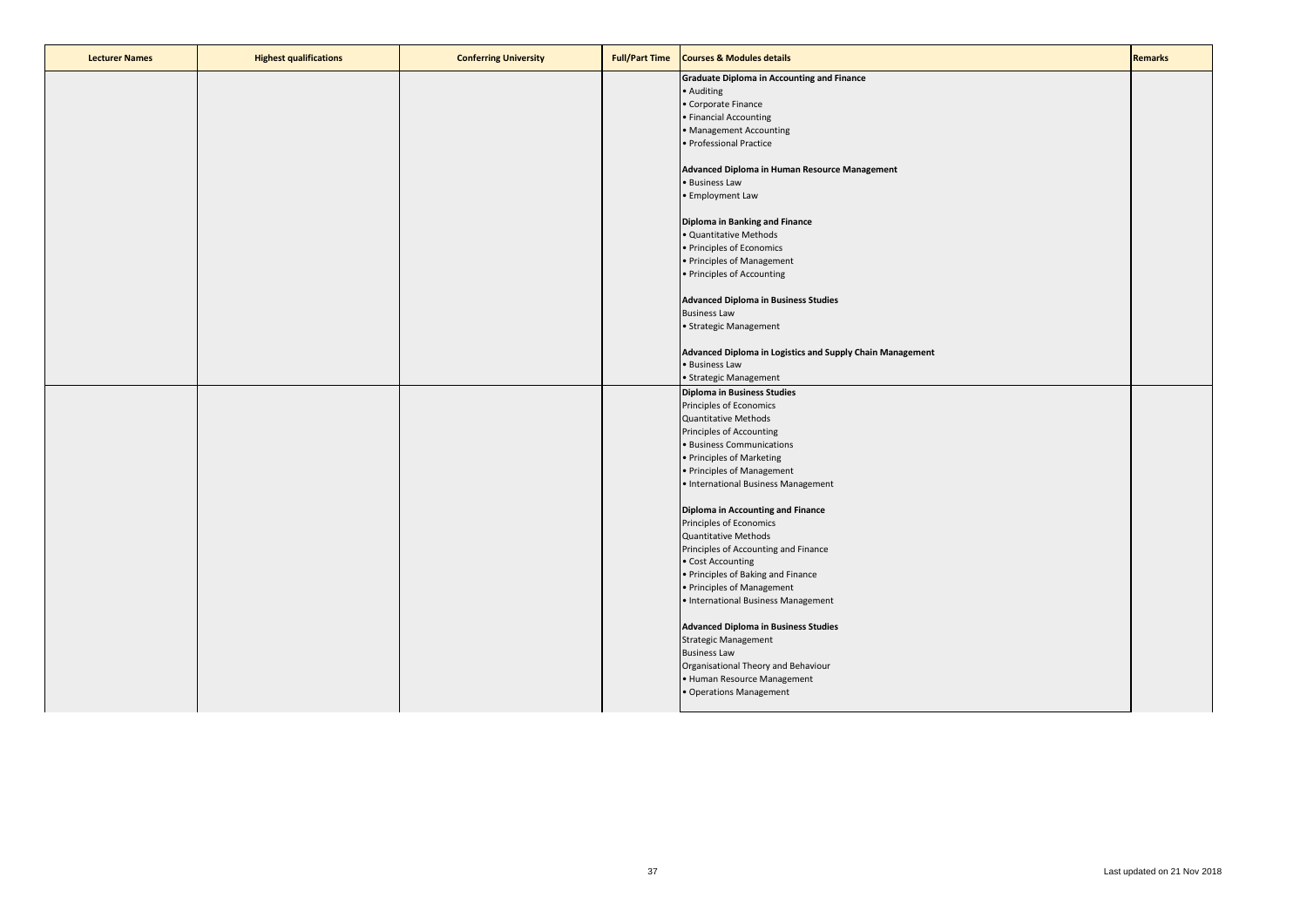| <b>Lecturer Names</b> | <b>Highest qualifications</b> | <b>Conferring University</b> | <b>Full/Part Time</b> | <b>Courses &amp; Modules details</b>                      | <b>Remarks</b> |
|-----------------------|-------------------------------|------------------------------|-----------------------|-----------------------------------------------------------|----------------|
|                       |                               |                              |                       | Diploma in Logistics and Supply Chain Management          |                |
|                       |                               |                              |                       | Principles of Economics                                   |                |
|                       |                               |                              |                       | <b>Quantitative Methods</b>                               |                |
|                       |                               |                              |                       | Principles of Accounting                                  |                |
|                       |                               |                              |                       | · Business Communications                                 |                |
|                       |                               |                              |                       | • Principles of Marketing                                 |                |
|                       |                               |                              |                       | • Principles of Management                                |                |
|                       |                               |                              |                       |                                                           |                |
|                       |                               |                              |                       | Advanced Diploma in Logistics and Supply Chain Management |                |
|                       |                               |                              |                       | • Business Law                                            |                |
|                       |                               |                              |                       |                                                           |                |
|                       |                               |                              |                       | Advanced Diploma in Logistics and Supply Chain Management |                |
|                       |                               |                              |                       | • Human Resource Management                               |                |
|                       |                               |                              |                       | • Strategic Management                                    |                |
|                       |                               |                              |                       | • Operations Management                                   |                |
|                       |                               |                              |                       | Diploma in Human Resource Management                      |                |
|                       |                               |                              |                       | · Business Communications                                 |                |
|                       |                               |                              |                       | • Principles of Economics                                 |                |
|                       |                               |                              |                       | • Principles of Management                                |                |
|                       |                               |                              |                       | · Quantitative Methods                                    |                |
|                       |                               |                              |                       | • Principles of Accounting                                |                |
|                       |                               |                              |                       | • Principles of Marketing                                 |                |
|                       |                               |                              |                       | <b>Higher Diploma in Business Studies</b>                 |                |
|                       |                               |                              |                       | Principles of Accounting                                  |                |
|                       |                               |                              |                       |                                                           |                |
|                       |                               |                              |                       | Principles of Economics<br>Quantitative Methods           |                |
|                       |                               |                              |                       |                                                           |                |
|                       |                               |                              |                       | <b>Business Law</b>                                       |                |
|                       |                               |                              |                       | <b>Strategic Management</b>                               |                |
|                       |                               |                              |                       | Organisational Theory and Behaviour                       |                |
|                       |                               |                              |                       | · Business Communications                                 |                |
|                       |                               |                              |                       | Diploma in Sales and Marketing Management                 |                |
|                       |                               |                              |                       | · Business Communications                                 |                |
|                       |                               |                              |                       | • Principles of Economics                                 |                |
|                       |                               |                              |                       | • Principles of Management                                |                |
|                       |                               |                              |                       | · Quantitative Methods                                    |                |
|                       |                               |                              |                       | • Principles of Accounting                                |                |
|                       |                               |                              |                       | • Principles of Marketing                                 |                |
|                       |                               |                              |                       |                                                           |                |
|                       |                               |                              |                       | Diploma in Banking and Finance                            |                |
|                       |                               |                              |                       | • Principles of Accounting and Finance                    |                |
|                       |                               |                              |                       | • Principles of Economics                                 |                |
|                       |                               |                              |                       | · Business Communications                                 |                |
|                       |                               |                              |                       | • Principles of Banking and Finance                       |                |
|                       |                               |                              |                       | • Marketing Financial Services                            |                |
|                       |                               |                              |                       | • Principles of Management                                |                |
|                       |                               |                              |                       | · Quantitative Methods                                    |                |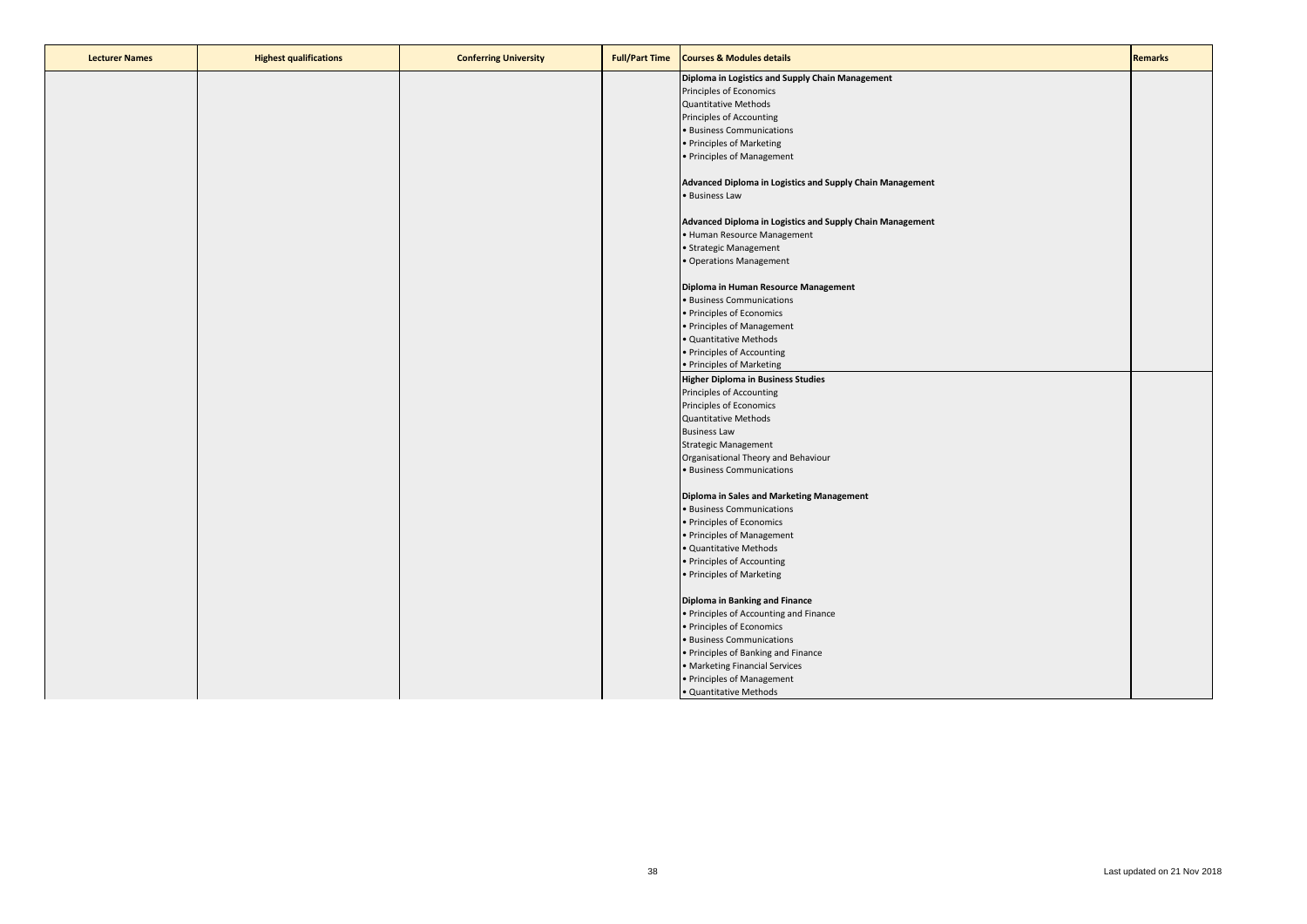| <b>Lecturer Names</b> | <b>Highest qualifications</b>          | <b>Conferring University</b>         | <b>Full/Part Time</b> | <b>Courses &amp; Modules details</b>                     | <b>Remarks</b> |
|-----------------------|----------------------------------------|--------------------------------------|-----------------------|----------------------------------------------------------|----------------|
| Allan Yeo Kiat Meng   | Bachelor of Social Sciences in Honours | The National University of Singapore | Part-time             | <b>Higher Diploma in Accounting and Finance</b>          |                |
|                       |                                        |                                      |                       | • Principles of Management                               |                |
|                       |                                        |                                      |                       | · Quantitative Methods                                   |                |
|                       |                                        |                                      |                       | • Principles of Accounting                               |                |
|                       |                                        |                                      |                       | · Principles of Economics                                |                |
|                       |                                        |                                      |                       | • Principles of Banking and Finance                      |                |
|                       |                                        |                                      |                       | • International Business Management                      |                |
|                       |                                        |                                      |                       | · Business Law                                           |                |
|                       |                                        |                                      |                       | • Strategic Management                                   |                |
|                       |                                        |                                      |                       | • Financial Accounting                                   |                |
|                       |                                        |                                      |                       | • Management Accounting                                  |                |
|                       |                                        |                                      |                       | · Professional Practice                                  |                |
|                       |                                        |                                      |                       | • Corporate Finance                                      |                |
|                       |                                        |                                      |                       | <b>Cost Accounting</b>                                   |                |
|                       |                                        |                                      |                       |                                                          |                |
|                       |                                        |                                      |                       | <b>Foundation Diploma in Business Studies</b>            |                |
|                       |                                        |                                      |                       | Introduction to Statistics for Business                  |                |
|                       |                                        |                                      |                       |                                                          |                |
|                       |                                        |                                      |                       | Advanced Diploma in Human Resource Management            |                |
|                       |                                        |                                      |                       | · Organisational Theory and Behaviour                    |                |
|                       |                                        |                                      |                       | · Business Law                                           |                |
|                       |                                        |                                      |                       | Advanced Diploma in Accounting and Finance               |                |
|                       |                                        |                                      |                       | <b>Strategic Management</b>                              |                |
|                       |                                        |                                      |                       | <b>Business Law</b>                                      |                |
|                       |                                        |                                      |                       | Corporate Finance                                        |                |
|                       |                                        |                                      |                       | • Financial Accounting                                   |                |
|                       |                                        |                                      |                       | • Management Accounting                                  |                |
|                       |                                        |                                      |                       |                                                          |                |
|                       |                                        |                                      |                       | Master of Business Administration (Concordia University) |                |
|                       |                                        |                                      |                       | Managers and the legal environment                       |                |
|                       |                                        |                                      |                       | · Ethics, Law and Communication in Decision Making       |                |
|                       |                                        |                                      |                       |                                                          |                |
|                       |                                        |                                      |                       | Diploma in Hospitality and Tourism Management            |                |
|                       |                                        |                                      |                       | · Principles of Economics                                |                |
|                       |                                        |                                      |                       | • Principles of Accounting                               |                |
|                       |                                        |                                      |                       | · Quantitative Methods                                   |                |
|                       |                                        |                                      |                       | • Principles of Management                               |                |
|                       |                                        |                                      |                       |                                                          |                |
|                       |                                        |                                      |                       | <b>Graduate Diploma in Accounting and Finance</b>        |                |
|                       |                                        |                                      |                       | • Corporate Finance                                      |                |
|                       |                                        |                                      |                       | • Financial Accounting                                   |                |
|                       |                                        |                                      |                       | • Management Accounting                                  |                |
|                       |                                        |                                      |                       |                                                          |                |
|                       |                                        |                                      |                       | Advanced Diploma in Sales and Marketing Management       |                |
|                       |                                        |                                      |                       | · Business Law                                           |                |
|                       |                                        |                                      |                       | · Strategic Management                                   |                |
|                       |                                        |                                      |                       |                                                          |                |
|                       |                                        |                                      |                       |                                                          |                |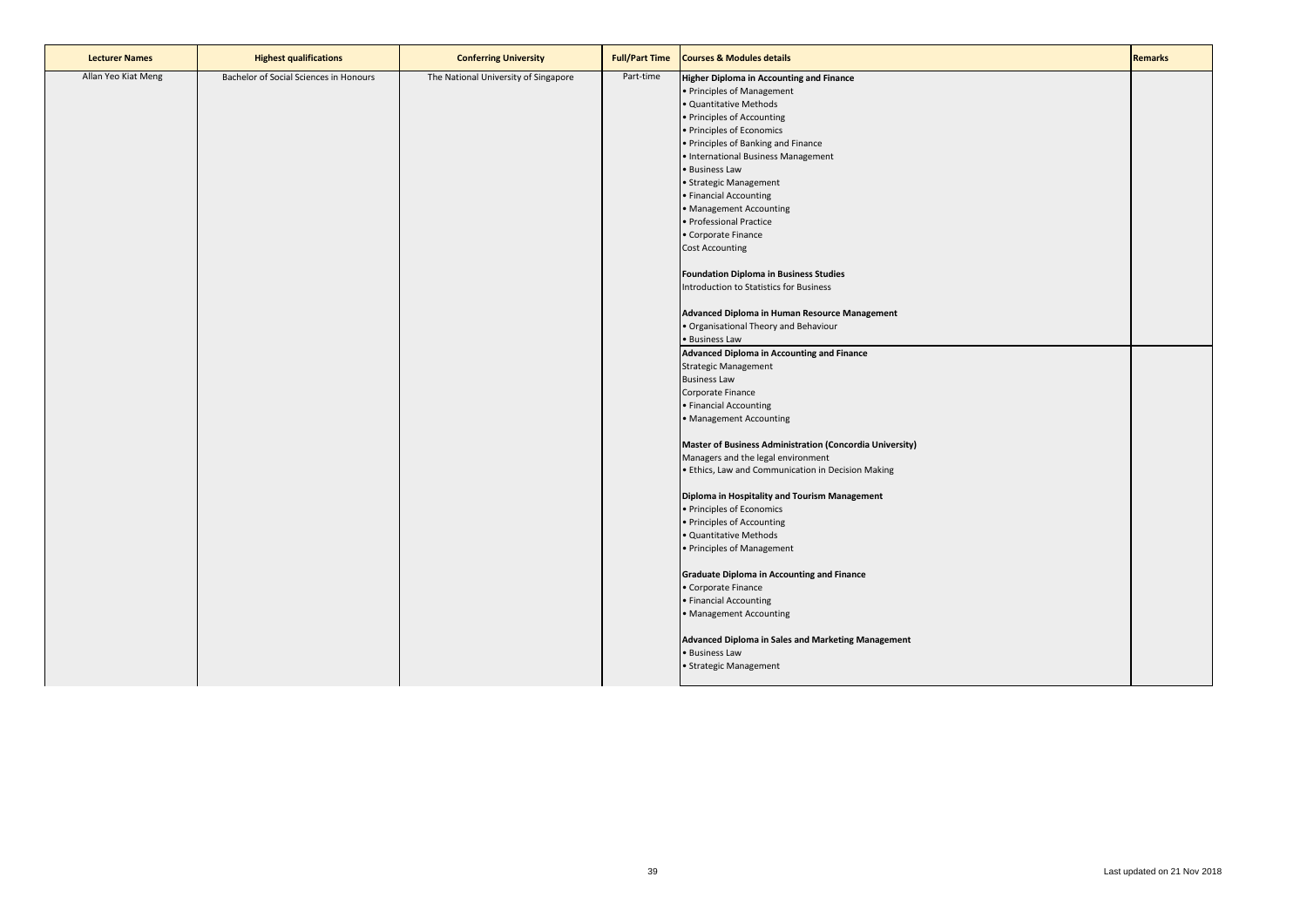| <b>Lecturer Names</b> | <b>Highest qualifications</b>                        | <b>Conferring University</b>  | <b>Full/Part Time</b> | <b>Courses &amp; Modules details</b>                                                       | <b>Remarks</b>              |
|-----------------------|------------------------------------------------------|-------------------------------|-----------------------|--------------------------------------------------------------------------------------------|-----------------------------|
|                       |                                                      |                               |                       | Advanced Diploma in Human Resource Management<br>· Organisational Theory and Behaviour     |                             |
|                       |                                                      |                               |                       | · Business Law<br>• Employment Law                                                         |                             |
|                       |                                                      |                               |                       | Higher Diploma in Logistics and Supply Chain Management<br>· Principles of Management      |                             |
|                       |                                                      |                               |                       | • Principles of Accounting                                                                 |                             |
|                       |                                                      |                               |                       | · Principles of Economics                                                                  |                             |
|                       |                                                      |                               |                       | • Principles of Marketing<br>• Human Resource Management                                   |                             |
|                       |                                                      |                               |                       | · Operations Management                                                                    |                             |
|                       |                                                      |                               |                       | · Business Law                                                                             |                             |
|                       |                                                      |                               |                       | • Strategic Management                                                                     |                             |
|                       |                                                      |                               |                       | · Business Communications<br>· Quantitative Methods                                        |                             |
|                       |                                                      |                               |                       | <b>Business Logistics Strategy</b>                                                         |                             |
|                       |                                                      |                               |                       | International Purchasing Management                                                        |                             |
|                       |                                                      |                               |                       | <b>Bachelor of Business (Management and Innovation)</b>                                    |                             |
|                       |                                                      |                               |                       | <b>Business Ethics</b>                                                                     |                             |
|                       |                                                      |                               |                       | Bachelor of Business (Supply Chain and Logistics Management) (Top up)                      |                             |
|                       |                                                      |                               |                       | • Business Ethics                                                                          |                             |
|                       |                                                      |                               |                       | Bachelor of Business (Supply Chain and Logistics Management) (Top up)<br>• Business Ethics |                             |
|                       |                                                      |                               |                       | <b>Certificate in Business Studies</b>                                                     |                             |
|                       |                                                      |                               |                       | Introduction to Mathematics and Statistics                                                 |                             |
|                       |                                                      |                               |                       | <b>Diploma in Business Studies</b>                                                         |                             |
|                       |                                                      |                               |                       | <b>Quantitative Methods</b>                                                                |                             |
|                       |                                                      |                               |                       | Diploma in Accounting and Finance                                                          |                             |
|                       |                                                      |                               |                       | Quantitative Methods                                                                       |                             |
|                       |                                                      |                               |                       | <b>Higher Diploma in Business Studies</b>                                                  |                             |
|                       |                                                      |                               |                       | · Quantitative Methods                                                                     |                             |
|                       |                                                      |                               |                       | Diploma in Sales and Marketing Management                                                  |                             |
|                       |                                                      |                               |                       | · Quantitative Methods                                                                     |                             |
|                       |                                                      |                               |                       | Diploma in Banking and Finance                                                             |                             |
| Ong Geok Wah          | Master of Science with Distinction in<br>Mathematics | The University of East Anglia | Part-time             | · Quantitative Methods                                                                     |                             |
|                       |                                                      |                               |                       | Diploma in Human Resource Management                                                       |                             |
|                       |                                                      |                               |                       | · Quantitative Methods                                                                     |                             |
|                       |                                                      |                               |                       | Diploma in Hospitality and Tourism Management                                              |                             |
|                       |                                                      |                               |                       | · Quantitative Methods<br>Diploma in Logistics and Supply Chain Management                 |                             |
|                       |                                                      |                               |                       | · Quantitative Methods                                                                     |                             |
|                       |                                                      |                               |                       | Higher Diploma in Logistics and Supply Chain Management                                    |                             |
|                       |                                                      |                               |                       | · Quantitative Methods                                                                     |                             |
|                       |                                                      |                               |                       | <b>Higher Diploma in Accounting and Finance</b>                                            |                             |
|                       |                                                      |                               |                       | · Quantitative Methods                                                                     |                             |
|                       |                                                      |                               |                       | <b>Foundation Diploma in Business Studies</b>                                              |                             |
|                       |                                                      |                               |                       | Introduction to Statistics for Business                                                    |                             |
|                       |                                                      |                               | 40                    |                                                                                            | Last updated on 21 Nov 2018 |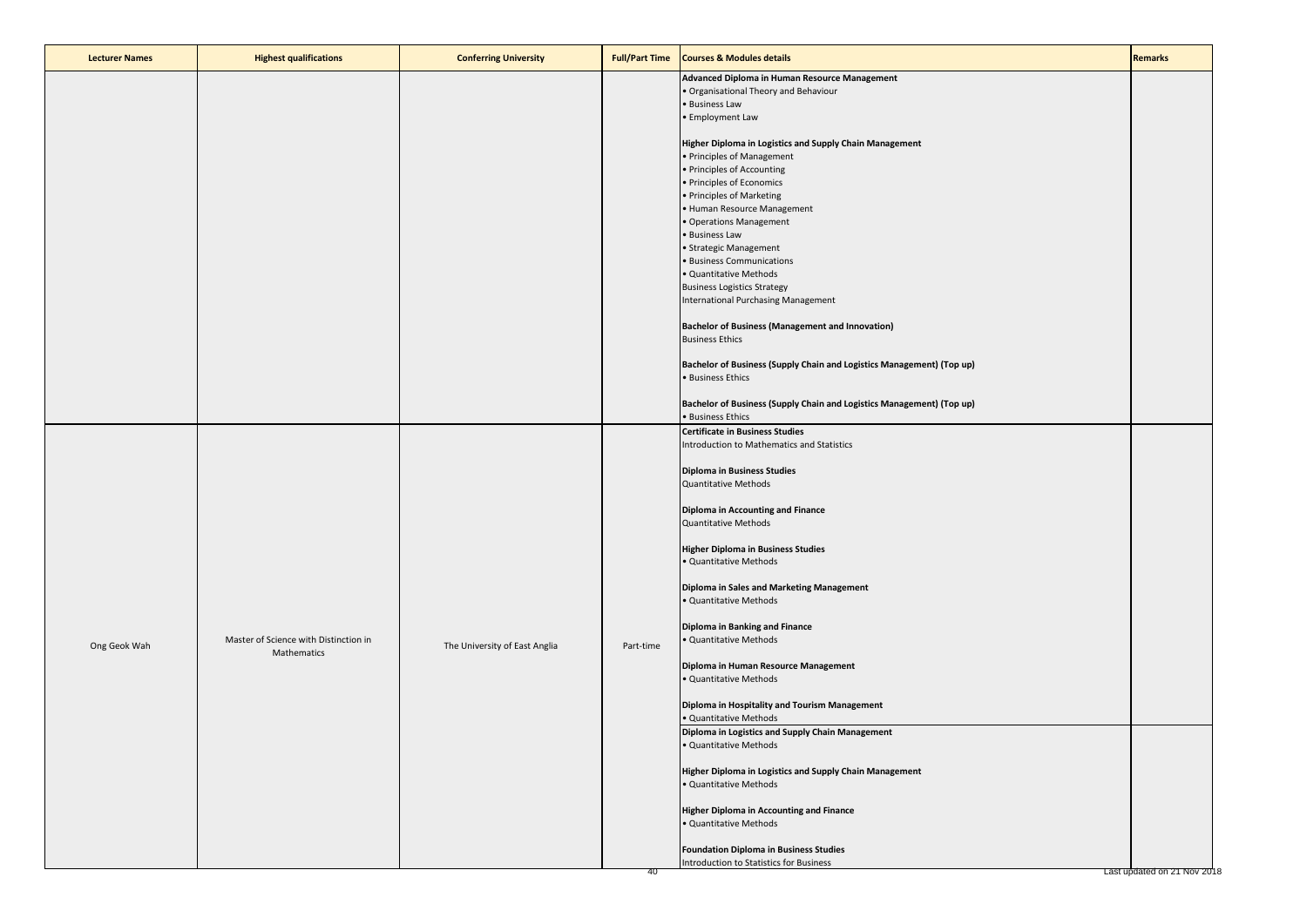| <b>Lecturer Names</b> | <b>Highest qualifications</b>                             | <b>Conferring University</b>            | <b>Full/Part Time</b> | <b>Courses &amp; Modules details</b>                                                                                                                                                                                                                                                                                                                                                                                                                                                                                                                                                                                                                                                                                                                                                                                                                                                                                                                                                                                                                                                                                                                                                                                                             | <b>Remarks</b> |
|-----------------------|-----------------------------------------------------------|-----------------------------------------|-----------------------|--------------------------------------------------------------------------------------------------------------------------------------------------------------------------------------------------------------------------------------------------------------------------------------------------------------------------------------------------------------------------------------------------------------------------------------------------------------------------------------------------------------------------------------------------------------------------------------------------------------------------------------------------------------------------------------------------------------------------------------------------------------------------------------------------------------------------------------------------------------------------------------------------------------------------------------------------------------------------------------------------------------------------------------------------------------------------------------------------------------------------------------------------------------------------------------------------------------------------------------------------|----------------|
| Goh Mian              | Master of Business Administration                         | University of South Australia           | Part-time             | Diploma in Logistics and SCM<br>Supply Chain Management<br>Higher Diploma in Logistics and Supply Chain Management<br>· Supply Chain Management                                                                                                                                                                                                                                                                                                                                                                                                                                                                                                                                                                                                                                                                                                                                                                                                                                                                                                                                                                                                                                                                                                  |                |
| Ong Boon Hoe          | Degree of Business in Transport & Logistics<br>Management | Royal Melbourne Institute of Technology | Part-time             | Diploma in Logistics and Supply Chain Management<br>Supply Chain Management<br>Introduction to Logistics<br>Higher Diploma in Logistics and Supply Chain Management<br>· Introduction to Logistics<br>· Supply Chain Management                                                                                                                                                                                                                                                                                                                                                                                                                                                                                                                                                                                                                                                                                                                                                                                                                                                                                                                                                                                                                  |                |
|                       |                                                           |                                         |                       | <b>Certificate in Business Studies</b><br>Introduction to Mathametics and Statistics<br>• Introduction to Management<br>• Communication Skills<br>Diploma in Business Studies<br>Principles of Marketing<br><b>Quantitative Methods</b><br>· Business Communications<br>• Principles of Economics<br>• Principles of Management<br>• International Business Management<br>Diploma in Accounting and Finance<br><b>Quantitative Methods</b><br>• Principles of Economics<br>• Principles of Management<br>• International Business Management<br>Diploma in Banking and Finance<br>• Principles of Management<br>· Principles of Economics<br><b>Business Communications</b><br>· Quantitative Methods<br>Diploma in Human Resource Management<br>• Principles of Management<br>• Principles of Marketing<br>· Principles of Economics<br><b>Business Communications</b><br>· Quantitative Methods<br>Diploma in Hospitality and Tourism Management<br>• Principles of Management<br>· Principles of Economics<br>· Quantitative Methods<br><b>Higher Diploma in Accounting and Finance</b><br>• Principles of Management<br>· Quantitative Methods<br>· Principles of Economics<br>• International Business Management<br>· Strategic Management |                |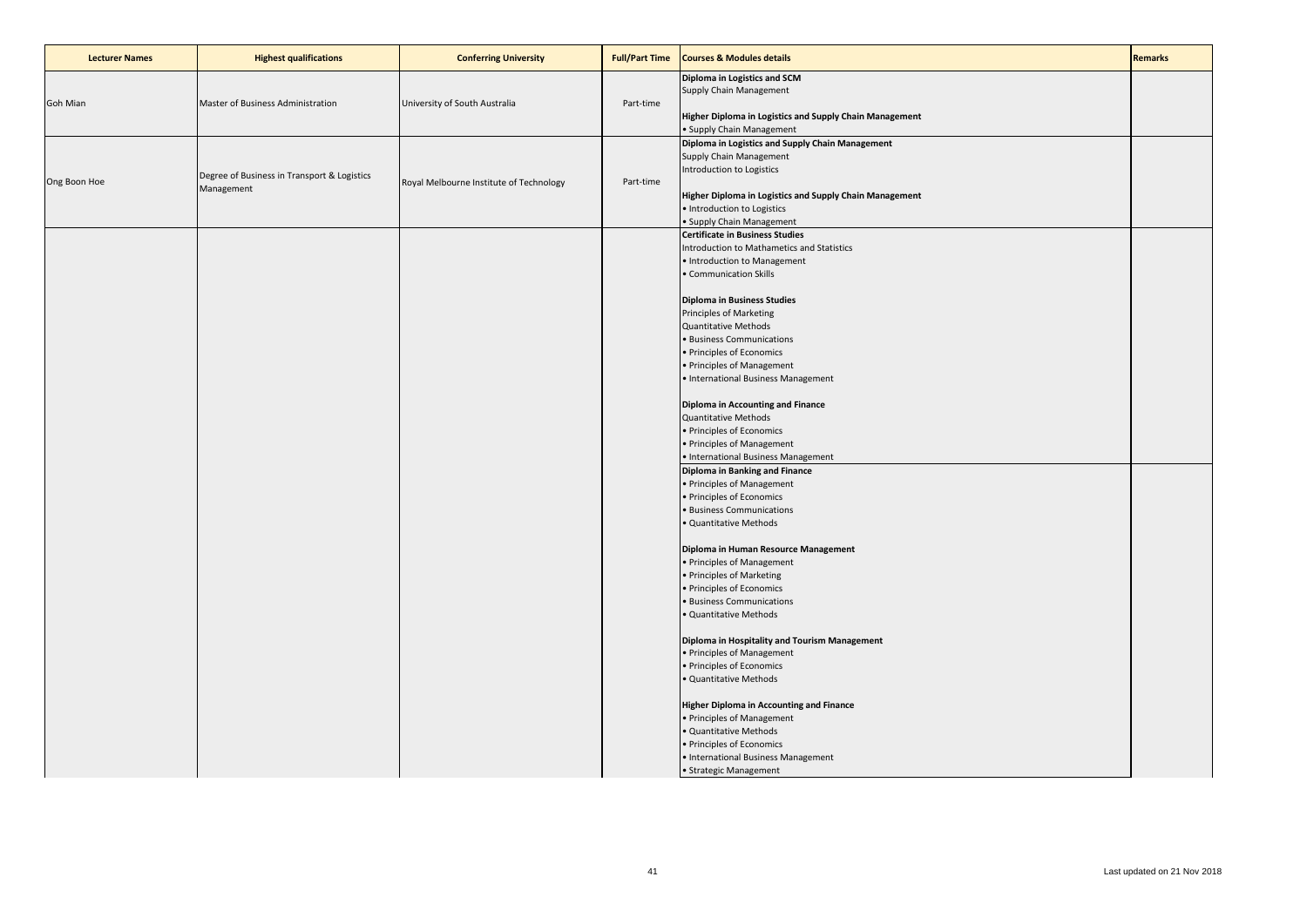| <b>Lecturer Names</b> | <b>Highest qualifications</b>               | <b>Conferring University</b> | <b>Full/Part Time</b> | <b>Courses &amp; Modules details</b>                                                                                                                                                                                                                                                                                                                                                                                                                                                                                                                                                                                                                                                                                                                                                                | <b>Remarks</b> |
|-----------------------|---------------------------------------------|------------------------------|-----------------------|-----------------------------------------------------------------------------------------------------------------------------------------------------------------------------------------------------------------------------------------------------------------------------------------------------------------------------------------------------------------------------------------------------------------------------------------------------------------------------------------------------------------------------------------------------------------------------------------------------------------------------------------------------------------------------------------------------------------------------------------------------------------------------------------------------|----------------|
| Ho Soo Kwang          | Executive Master of Business Administration | The University of Hull       | Part-time             | Advanced Diploma in Sales and Marketing Management<br>Marketing and Brand Management<br>Consumer Behaviour and Sales Psychology<br>Digital and Social Media Marketing<br>Retail Management<br>· International Marketing<br>Strategic Management<br>Higher Diploma in Logistics and Supply Chain Management<br>• Principles of Management<br>· Quantitative Methods<br><b>Business Communications</b><br>· Principles of Economics<br>• Principles of Marketing<br>· Operations Management<br>· Strategic Management<br>Diploma in Logistics and Supply Chain Management<br><b>Business Communications</b><br>· Principles of Economics<br>· Principles of Marketing<br>• Principles of Management<br>· Quantitative Methods<br>Advanced Diploma in Accounting and Finance<br>• Strategic Management |                |
|                       |                                             |                              |                       | <b>Advanced Diploma in Business Studies</b><br>• Strategic Management<br>· Operations Management<br><b>International Marketing</b><br>Advanced Diploma in Logistics and Supply Chain Management<br>· Strategic Management<br>Operations Management<br><b>Higher Diploma in Business Studies</b><br>· Strategic Management<br>· Business Communications<br>· Principles of Management<br><b>Quantitative Methods</b><br>Principles of Marketing<br><b>International Marketing</b><br>• Principles of Economics<br>Diploma in Sales and Marketing Management<br>• Principles of Management<br>· Principles of Marketing<br>· Principles of Economics<br>· Business Communications<br>· Quantitative Methods                                                                                           |                |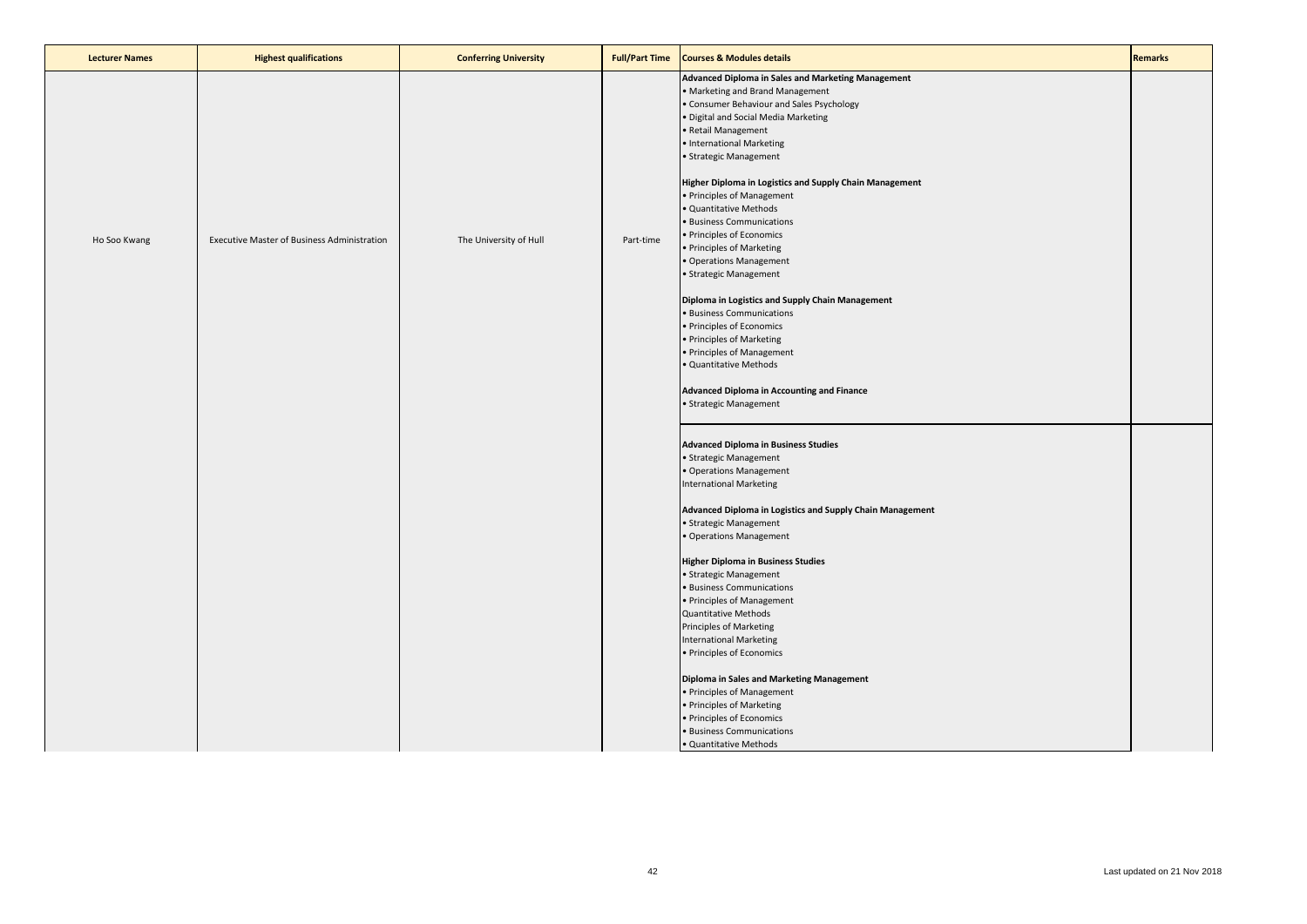| <b>Lecturer Names</b>        | <b>Highest qualifications</b> | <b>Conferring University</b>                                 | <b>Full/Part Time</b> | <b>Courses &amp; Modules details</b>                                                                                                                                                                                                                                                                                                                                                                                                                                                                                                                                                                                                                                                                                                                                                                                                                                                                                                                                                                                                        | <b>Remarks</b> |
|------------------------------|-------------------------------|--------------------------------------------------------------|-----------------------|---------------------------------------------------------------------------------------------------------------------------------------------------------------------------------------------------------------------------------------------------------------------------------------------------------------------------------------------------------------------------------------------------------------------------------------------------------------------------------------------------------------------------------------------------------------------------------------------------------------------------------------------------------------------------------------------------------------------------------------------------------------------------------------------------------------------------------------------------------------------------------------------------------------------------------------------------------------------------------------------------------------------------------------------|----------------|
|                              |                               |                                                              |                       | Bachelor of Science (Honours) Banking Practice and Management<br>• Fundamentals of Leadership and Management<br>• Marketing Financial Services<br>• Organisational Management in Financial Services<br>• Strategic Management in Financial Services                                                                                                                                                                                                                                                                                                                                                                                                                                                                                                                                                                                                                                                                                                                                                                                         |                |
|                              |                               |                                                              |                       | <b>Professional Certificate in Banking</b><br>• Fundamentals of Leadership and Management<br>• Marketing Financial Services                                                                                                                                                                                                                                                                                                                                                                                                                                                                                                                                                                                                                                                                                                                                                                                                                                                                                                                 |                |
|                              |                               |                                                              |                       | Professional Diploma in Banking Practice and Management<br>• Organisational Management in Financial Services                                                                                                                                                                                                                                                                                                                                                                                                                                                                                                                                                                                                                                                                                                                                                                                                                                                                                                                                |                |
|                              |                               |                                                              |                       | Postgraduate Diploma in Business<br>· Business Fundamentals                                                                                                                                                                                                                                                                                                                                                                                                                                                                                                                                                                                                                                                                                                                                                                                                                                                                                                                                                                                 |                |
| Thia Kok Leong@Ler Chin Hock | Master of Science             | The University of Wales Institute of Science &<br>Technology | Part-time             | <b>Certificate in Business Studies:</b><br>Introduction to Management<br>Diploma in Business Studies:<br>Principles of Marketing<br>Principles of Management<br>Principles of Information Systems<br><b>Business Communications</b><br>Diploma in Accounting and Finance:<br>Principles of Management<br>Diploma in Logistics and Supply Chain Management:<br>Introduction to Logistics<br>Supply Chain Management<br>Principles of Information Systems<br>Principles of Marketing<br>Diploma in Human Resource Management<br>Human Resource Management<br><b>Advanced Diploma in Business Studies:</b><br><b>International Marketing</b><br><b>Operations Management</b><br>Human Resource Management<br>Advanced Diploma in Logistics and Supply Chain Management:<br><b>Warehouse Management</b><br><b>Business Logistics Strategy</b><br><b>Operations Management</b><br>International Shipping Management<br>International Purchasing Management<br><b>Global Distribution Management</b><br><b>Higher Diploma in Business Studies</b> |                |
|                              |                               |                                                              |                       | Human Resource Management<br>Higher Diploma in Logistics and Supply Chain Management<br>Human Resource Management                                                                                                                                                                                                                                                                                                                                                                                                                                                                                                                                                                                                                                                                                                                                                                                                                                                                                                                           |                |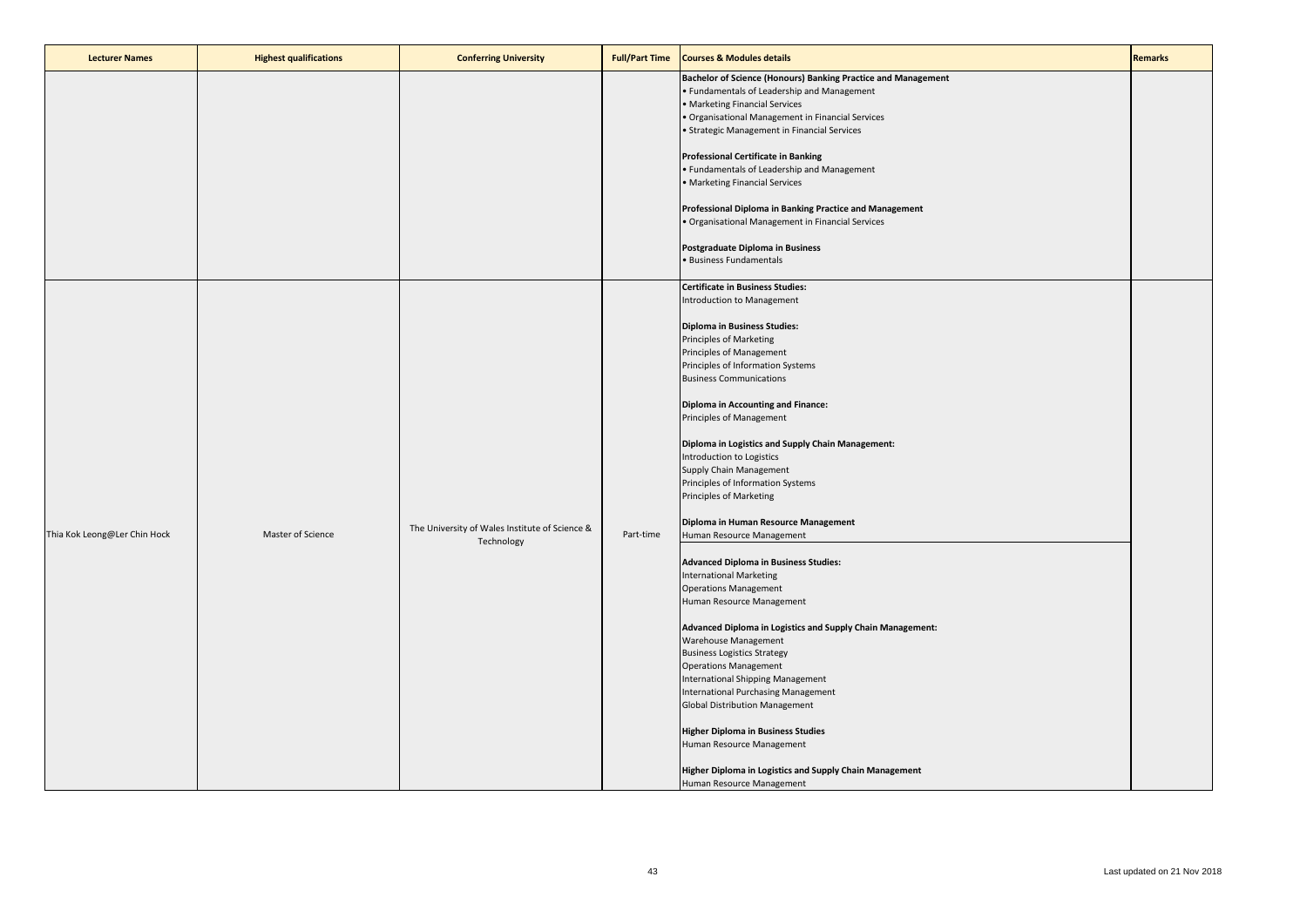| <b>Lecturer Names</b> | <b>Highest qualifications</b>                   | <b>Conferring University</b> | <b>Full/Part Time</b> | <b>Courses &amp; Modules details</b>                      | <b>Remarks</b> |
|-----------------------|-------------------------------------------------|------------------------------|-----------------------|-----------------------------------------------------------|----------------|
|                       |                                                 |                              |                       | <b>Certificate in Business Studies</b>                    |                |
|                       |                                                 |                              |                       | Introduction to Mathematics and Statistics                |                |
|                       |                                                 |                              |                       | Introduction to Accounting                                |                |
|                       |                                                 |                              |                       |                                                           |                |
|                       |                                                 |                              |                       | <b>Diploma in Business Studies</b>                        |                |
|                       |                                                 |                              |                       | Principles of Economics                                   |                |
|                       |                                                 |                              |                       | <b>Quantitative Methods</b>                               |                |
|                       |                                                 |                              |                       | Principles of Accounting                                  |                |
|                       |                                                 |                              |                       |                                                           |                |
|                       |                                                 |                              |                       | <b>Diploma in Accounting and Finance</b>                  |                |
|                       |                                                 |                              |                       | Principles of Economics                                   |                |
|                       |                                                 |                              |                       | <b>Quantitative Methods</b>                               |                |
|                       |                                                 |                              |                       | Principles of Accounting and Finance                      |                |
|                       |                                                 |                              |                       | Principles of Banking and Finance                         |                |
|                       |                                                 |                              |                       | <b>Cost Accounting</b>                                    |                |
|                       |                                                 |                              |                       |                                                           |                |
|                       |                                                 |                              |                       | Advanced Diploma in Accounting and Finance                |                |
|                       |                                                 |                              |                       | Corporate Finance                                         |                |
|                       |                                                 |                              |                       |                                                           |                |
|                       |                                                 |                              |                       | Diploma in Logistics and SCM                              |                |
|                       |                                                 |                              |                       | <b>Quantitative Methods</b>                               |                |
|                       |                                                 |                              |                       | Principles of Accounting                                  |                |
|                       |                                                 |                              |                       | Principles of Economics                                   |                |
|                       |                                                 |                              |                       |                                                           |                |
|                       |                                                 |                              |                       | <b>Master of Business Administration (CUC)</b>            |                |
|                       |                                                 |                              |                       | Seminar in Descriptive Statistics (teach out) (teach out) |                |
|                       |                                                 |                              |                       | • Statistics Applied to Managerial Problems               |                |
|                       |                                                 |                              |                       |                                                           |                |
|                       |                                                 |                              |                       | Diploma in Banking and Finance                            |                |
|                       |                                                 |                              |                       | Principles of Banking and Finance                         |                |
|                       |                                                 |                              |                       | <b>Quantitative Methods</b>                               |                |
|                       |                                                 |                              |                       | Principles of Accounting and Finance                      |                |
|                       |                                                 |                              |                       | Principles of Economics                                   |                |
|                       |                                                 |                              |                       |                                                           |                |
|                       |                                                 |                              |                       | Diploma in Human Resource Management                      |                |
|                       |                                                 |                              |                       | · Quantitative Methods                                    |                |
|                       |                                                 |                              |                       | • Principles of Accounting                                |                |
|                       | Bachelor of Science in Banking and Finance with |                              |                       | • Principles of Economics                                 |                |
| Wee Choon Meng        | <b>First Class Honours</b>                      | University of London         | Part-time             |                                                           |                |
|                       |                                                 |                              |                       | Diploma in Sales and Marketing Management                 |                |
|                       |                                                 |                              |                       | · Quantitative Methods                                    |                |
|                       |                                                 |                              |                       | • Principles of Accounting                                |                |
|                       |                                                 |                              |                       | · Principles of Economics                                 |                |
|                       |                                                 |                              |                       |                                                           |                |
|                       |                                                 |                              |                       | <b>Higher Diploma in Business Studies</b>                 |                |
|                       |                                                 |                              |                       | • Principles of Accounting                                |                |
|                       |                                                 |                              |                       | • Principles of Economics                                 |                |
|                       |                                                 |                              |                       | · Quantitative Methods                                    |                |
|                       |                                                 |                              |                       |                                                           |                |
|                       |                                                 |                              |                       | <b>Foundation Diploma in Business Studies</b>             |                |
|                       |                                                 |                              |                       | Fundamentals of Economics                                 |                |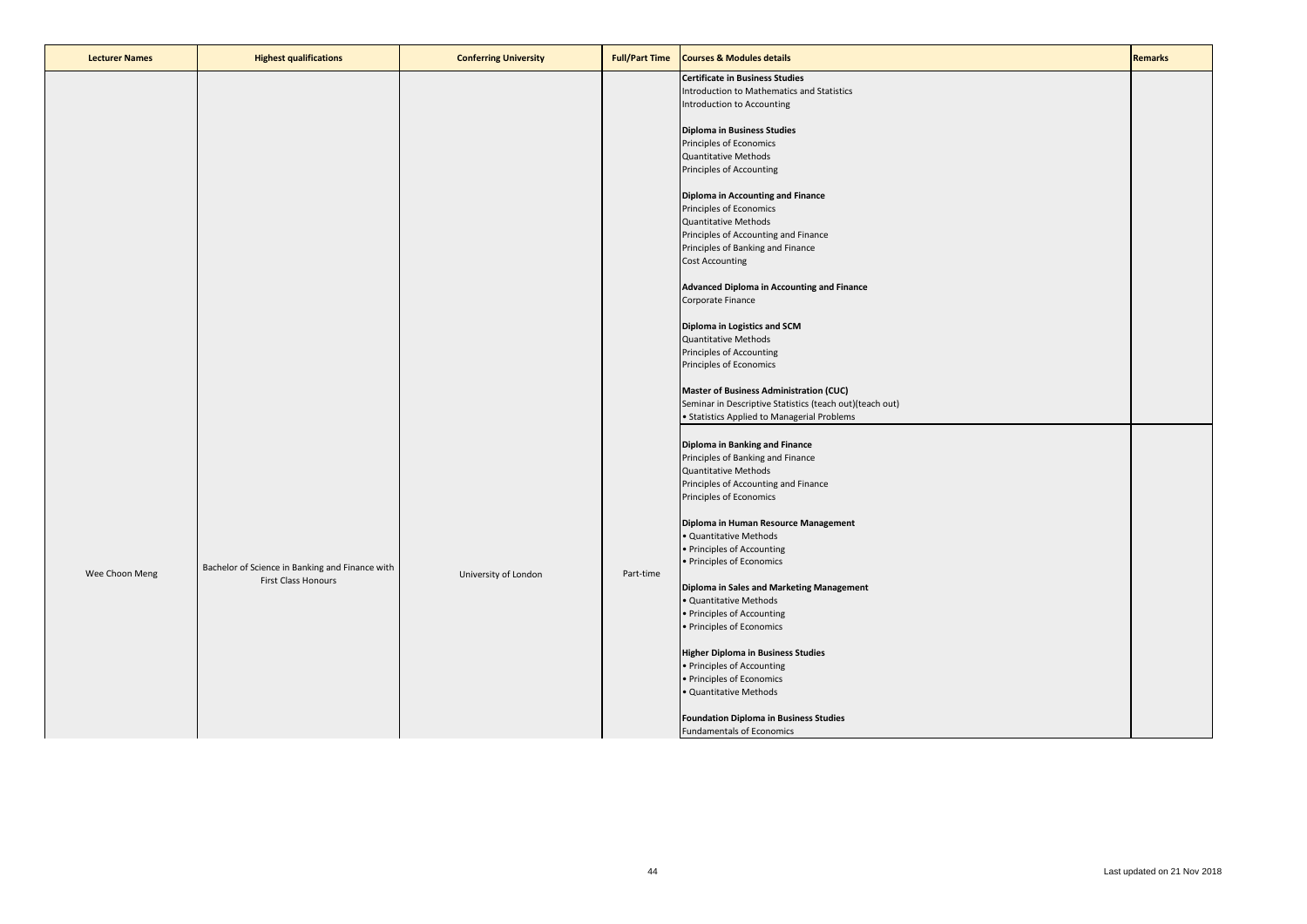| <b>Lecturer Names</b> | <b>Highest qualifications</b> | <b>Conferring University</b> | <b>Full/Part Time</b> | <b>Courses &amp; Modules details</b>                                             | <b>Remarks</b> |
|-----------------------|-------------------------------|------------------------------|-----------------------|----------------------------------------------------------------------------------|----------------|
|                       |                               |                              |                       | Higher Diploma in Logistics and Supply Chain Management                          |                |
|                       |                               |                              |                       | • Principles of Accounting                                                       |                |
|                       |                               |                              |                       | · Principles of Economics                                                        |                |
|                       |                               |                              |                       | · Quantitative Methods                                                           |                |
|                       |                               |                              |                       | <b>Higher Diploma in Accounting and Finance</b>                                  |                |
|                       |                               |                              |                       | Principles of Banking and Finance                                                |                |
|                       |                               |                              |                       | • Principles of Accounting                                                       |                |
|                       |                               |                              |                       | • Cost Accounting                                                                |                |
|                       |                               |                              |                       | • Principles of Economics                                                        |                |
|                       |                               |                              |                       | • Corporate Finance                                                              |                |
|                       |                               |                              |                       | <b>Graduate Diploma in Accounting and Finance</b>                                |                |
|                       |                               |                              |                       | • Corporate Finance                                                              |                |
|                       |                               |                              |                       | Diploma in Hospitality and Tourism Management                                    |                |
|                       |                               |                              |                       | · Principles of Economics                                                        |                |
|                       |                               |                              |                       | · Quantitative Methods                                                           |                |
|                       |                               |                              |                       | • Principles of Accounting                                                       |                |
|                       |                               |                              |                       |                                                                                  |                |
|                       |                               |                              |                       | Bachelor of Science (Honours) Banking Practice and Management                    |                |
|                       |                               |                              |                       | • Assessing Financial Performance                                                |                |
|                       |                               |                              |                       | • Wealth Management                                                              |                |
|                       |                               |                              |                       | <b>Professional Certificate in Banking</b>                                       |                |
|                       |                               |                              |                       | • Assessing Financial Performance                                                |                |
|                       |                               |                              |                       | <b>Master of Business Administration (CUC)</b>                                   |                |
| Cope Michael Arthur   |                               |                              | Full-time             | Managerial Economics (teach out) (teach out)                                     |                |
|                       | Doctor of Philosophy          | University of Bradford       |                       | Macroeconomic Analysis (teach out)(teach out)                                    |                |
|                       |                               |                              |                       | <b>Certificate in Business Studies</b>                                           |                |
|                       |                               |                              |                       | Introduction to Management                                                       |                |
|                       |                               |                              |                       | <b>Diploma in Business Studies</b>                                               |                |
|                       |                               |                              |                       | Principles of Management                                                         |                |
|                       |                               |                              |                       | Principles of Marketing                                                          |                |
|                       |                               |                              |                       | • International Business Management                                              |                |
|                       |                               |                              |                       | Diploma in Accounting and Finance                                                |                |
|                       |                               |                              |                       | Principles of Management                                                         |                |
|                       |                               |                              |                       | International Business Management                                                |                |
|                       |                               |                              |                       | Diploma in Logistics and Supply Chain Management                                 |                |
|                       |                               |                              |                       | Principles of Management                                                         |                |
|                       |                               |                              |                       | Principles of Marketing                                                          |                |
|                       |                               |                              |                       |                                                                                  |                |
|                       |                               |                              |                       | <b>Advanced Diploma in Business Studies</b><br><b>International Marketing</b>    |                |
|                       |                               |                              |                       | . Organisational Theory and Behaviour                                            |                |
|                       |                               |                              |                       |                                                                                  |                |
|                       |                               |                              |                       | Master of Business Administration (Concordia University)                         |                |
|                       |                               |                              |                       | Marketing Design and Strategy (teach out)<br>Global Marketing in the Digital Era |                |
|                       |                               |                              |                       | • Strategy for Innovation and Entrepreneurship                                   |                |
|                       |                               |                              |                       |                                                                                  |                |
|                       |                               |                              |                       | Diploma in Hospitality and Tourism Management<br>• Principles of Management      |                |
|                       |                               |                              |                       |                                                                                  |                |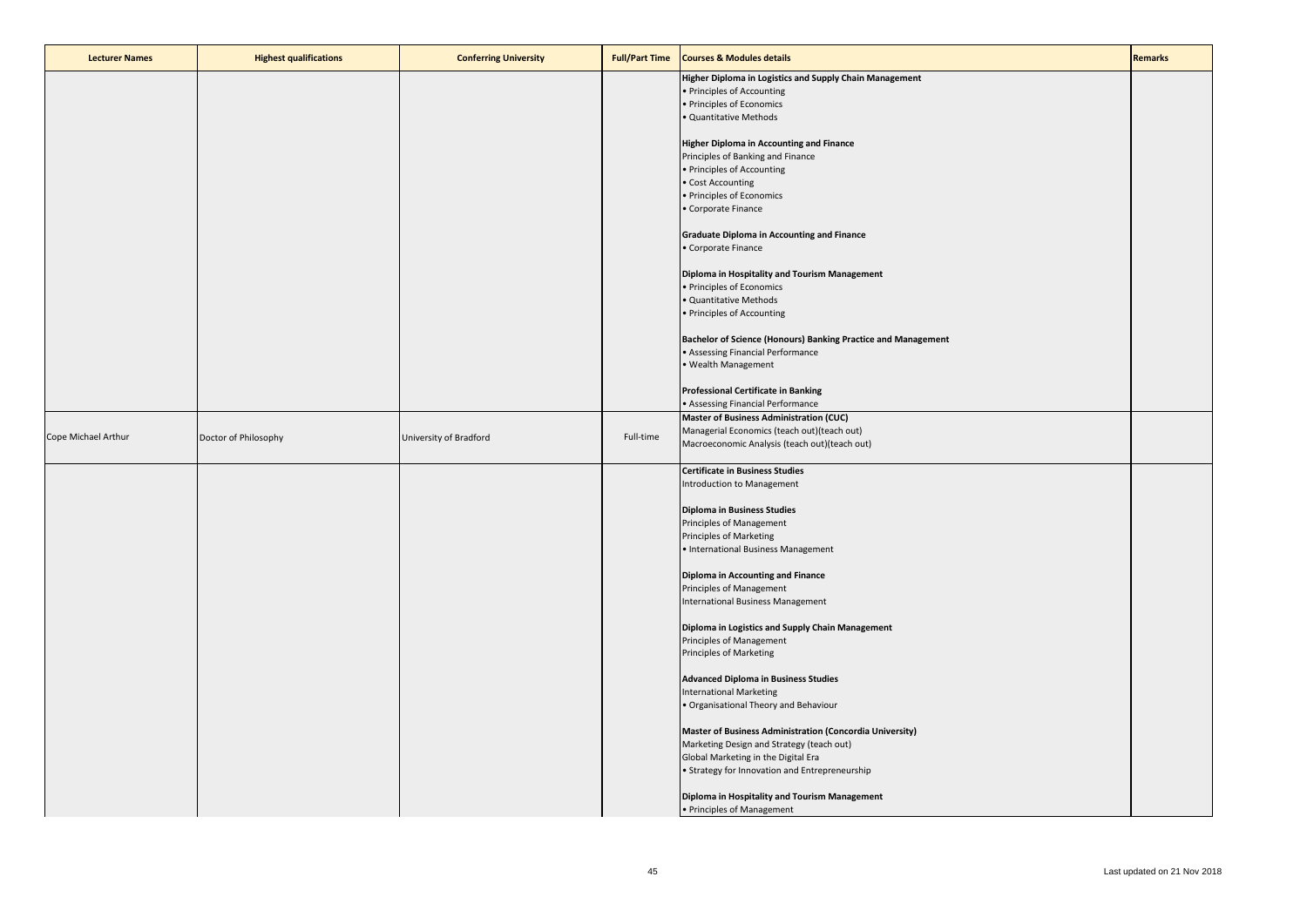| <b>Lecturer Names</b> | <b>Highest qualifications</b>     | <b>Conferring University</b> | <b>Full/Part Time</b> | <b>Courses &amp; Modules details</b>                                                                                                                                                                                                                                                                                                                                           | <b>Remarks</b> |
|-----------------------|-----------------------------------|------------------------------|-----------------------|--------------------------------------------------------------------------------------------------------------------------------------------------------------------------------------------------------------------------------------------------------------------------------------------------------------------------------------------------------------------------------|----------------|
|                       |                                   |                              |                       | <b>Higher Diploma in Business Studies</b><br>• Principles of Management<br>• International Business Management<br>• Principles of Marketing<br>• International Marketing<br>. Organisational Theory and Behaviour                                                                                                                                                              |                |
|                       |                                   |                              |                       | Diploma in Sales and Marketing Management<br>• Principles of Management<br>• Principles of Marketing<br>· Sales and Service Management                                                                                                                                                                                                                                         |                |
|                       |                                   |                              |                       | Diploma in Banking and Finance<br>• Principles of Management<br>Marketing and Financial Services<br>Diploma in Human Resource Management                                                                                                                                                                                                                                       |                |
|                       |                                   |                              |                       | • Principles of Management<br>• Principles of Marketing<br>• Principles of Economics<br>· Business Communications                                                                                                                                                                                                                                                              |                |
|                       |                                   |                              |                       | Diploma in Hospitality and Tourism Management<br>• Principles of Management<br>· Principles of Economics<br><b>Higher Diploma in Accounting and Finance</b>                                                                                                                                                                                                                    |                |
| Ho Kai Joo            | Master of Business Administration | Imperial College London      | Part-time             | • Principles of Management<br>• International Business Management                                                                                                                                                                                                                                                                                                              |                |
|                       |                                   |                              |                       | Advanced Diploma in Sales and Marketing Management<br>• Marketing and Brand Management<br>• Consumer Behaviour and Sales Psychology<br>· Digital and Social Media Marketing<br>• Retail Management<br>• International Marketing<br>Higher Diploma in Logistics and Supply Chain Management<br>Supply Chain Management<br>Principles of Marketing<br>• Principles of Management |                |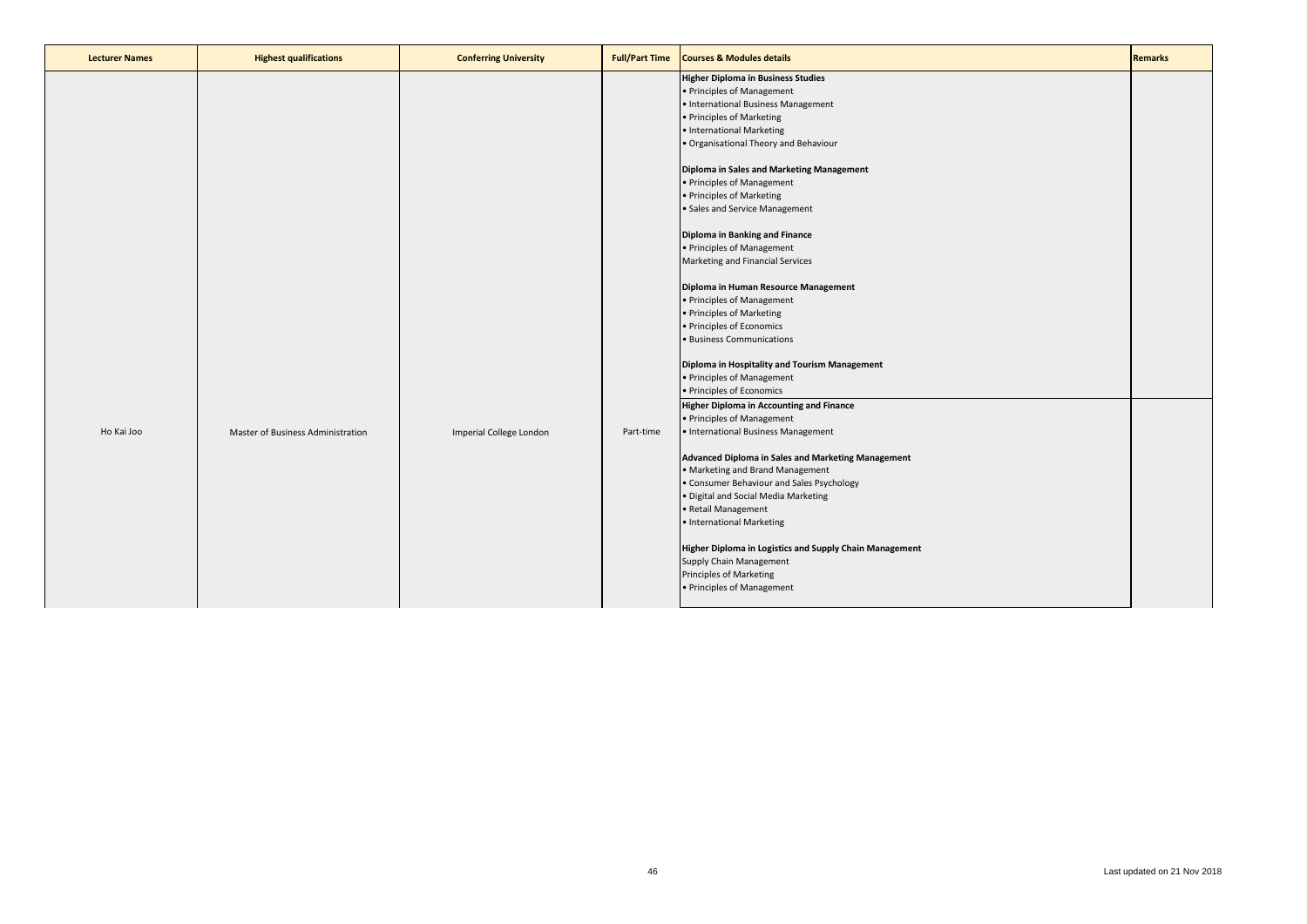| <b>Advanced Diploma in Human Resource Management</b><br>. Organisational Theory and Behaviour<br>Bachelor of Science (Honours) Banking Practice and Management<br>• Fundamentals of Leadership and Management<br>• Marketing Financial Services<br>· Organisational Management in Financial Services<br>· Strategic Management in Financial Services<br><b>Professional Certificate in Banking</b><br>• Fundamentals of Leadership and Management<br>· Marketing Financial Services<br>Professional Diploma in Banking Practice and Management<br>· Organisational Management in Financial Services<br><b>Graduate Diploma in Accounting and Finance</b><br>· Entrepreneurship |
|--------------------------------------------------------------------------------------------------------------------------------------------------------------------------------------------------------------------------------------------------------------------------------------------------------------------------------------------------------------------------------------------------------------------------------------------------------------------------------------------------------------------------------------------------------------------------------------------------------------------------------------------------------------------------------|
|                                                                                                                                                                                                                                                                                                                                                                                                                                                                                                                                                                                                                                                                                |
|                                                                                                                                                                                                                                                                                                                                                                                                                                                                                                                                                                                                                                                                                |
|                                                                                                                                                                                                                                                                                                                                                                                                                                                                                                                                                                                                                                                                                |
|                                                                                                                                                                                                                                                                                                                                                                                                                                                                                                                                                                                                                                                                                |
|                                                                                                                                                                                                                                                                                                                                                                                                                                                                                                                                                                                                                                                                                |
|                                                                                                                                                                                                                                                                                                                                                                                                                                                                                                                                                                                                                                                                                |
|                                                                                                                                                                                                                                                                                                                                                                                                                                                                                                                                                                                                                                                                                |
|                                                                                                                                                                                                                                                                                                                                                                                                                                                                                                                                                                                                                                                                                |
|                                                                                                                                                                                                                                                                                                                                                                                                                                                                                                                                                                                                                                                                                |
|                                                                                                                                                                                                                                                                                                                                                                                                                                                                                                                                                                                                                                                                                |
|                                                                                                                                                                                                                                                                                                                                                                                                                                                                                                                                                                                                                                                                                |
|                                                                                                                                                                                                                                                                                                                                                                                                                                                                                                                                                                                                                                                                                |
|                                                                                                                                                                                                                                                                                                                                                                                                                                                                                                                                                                                                                                                                                |
|                                                                                                                                                                                                                                                                                                                                                                                                                                                                                                                                                                                                                                                                                |
|                                                                                                                                                                                                                                                                                                                                                                                                                                                                                                                                                                                                                                                                                |
|                                                                                                                                                                                                                                                                                                                                                                                                                                                                                                                                                                                                                                                                                |
|                                                                                                                                                                                                                                                                                                                                                                                                                                                                                                                                                                                                                                                                                |
|                                                                                                                                                                                                                                                                                                                                                                                                                                                                                                                                                                                                                                                                                |
|                                                                                                                                                                                                                                                                                                                                                                                                                                                                                                                                                                                                                                                                                |
| Postgraduate Diploma in Business                                                                                                                                                                                                                                                                                                                                                                                                                                                                                                                                                                                                                                               |
| · Business Fundamentals                                                                                                                                                                                                                                                                                                                                                                                                                                                                                                                                                                                                                                                        |
|                                                                                                                                                                                                                                                                                                                                                                                                                                                                                                                                                                                                                                                                                |
| <b>Bachelor of Business (Management and Innovation)</b>                                                                                                                                                                                                                                                                                                                                                                                                                                                                                                                                                                                                                        |
| <b>Entrepreneurial Business Issue</b>                                                                                                                                                                                                                                                                                                                                                                                                                                                                                                                                                                                                                                          |
| • Innovation and Entrepreneurship                                                                                                                                                                                                                                                                                                                                                                                                                                                                                                                                                                                                                                              |
| • International Management                                                                                                                                                                                                                                                                                                                                                                                                                                                                                                                                                                                                                                                     |
|                                                                                                                                                                                                                                                                                                                                                                                                                                                                                                                                                                                                                                                                                |
| . Knowledge Management and Practices for Innovative Organisation                                                                                                                                                                                                                                                                                                                                                                                                                                                                                                                                                                                                               |
| <b>Bachelor of Business (Accounting) (Top up)</b>                                                                                                                                                                                                                                                                                                                                                                                                                                                                                                                                                                                                                              |
| • International Management                                                                                                                                                                                                                                                                                                                                                                                                                                                                                                                                                                                                                                                     |
| • Innovation and Entrepreneurship                                                                                                                                                                                                                                                                                                                                                                                                                                                                                                                                                                                                                                              |
| • Knowledge Management and Practices for Innovative Organisation                                                                                                                                                                                                                                                                                                                                                                                                                                                                                                                                                                                                               |
|                                                                                                                                                                                                                                                                                                                                                                                                                                                                                                                                                                                                                                                                                |
| Bachelor of Business (Supply Chain and Logistics Management) (Top up)                                                                                                                                                                                                                                                                                                                                                                                                                                                                                                                                                                                                          |
| • International Management                                                                                                                                                                                                                                                                                                                                                                                                                                                                                                                                                                                                                                                     |
| • Innovation and Entrepreneurship                                                                                                                                                                                                                                                                                                                                                                                                                                                                                                                                                                                                                                              |
| • Knowledge Management and Practices for Innovative Organisation                                                                                                                                                                                                                                                                                                                                                                                                                                                                                                                                                                                                               |
|                                                                                                                                                                                                                                                                                                                                                                                                                                                                                                                                                                                                                                                                                |
| Bachelor of Business (Financial Risk Management) (Top up)                                                                                                                                                                                                                                                                                                                                                                                                                                                                                                                                                                                                                      |
| • International Management                                                                                                                                                                                                                                                                                                                                                                                                                                                                                                                                                                                                                                                     |
| • Innovation and Entrepreneurship                                                                                                                                                                                                                                                                                                                                                                                                                                                                                                                                                                                                                                              |
|                                                                                                                                                                                                                                                                                                                                                                                                                                                                                                                                                                                                                                                                                |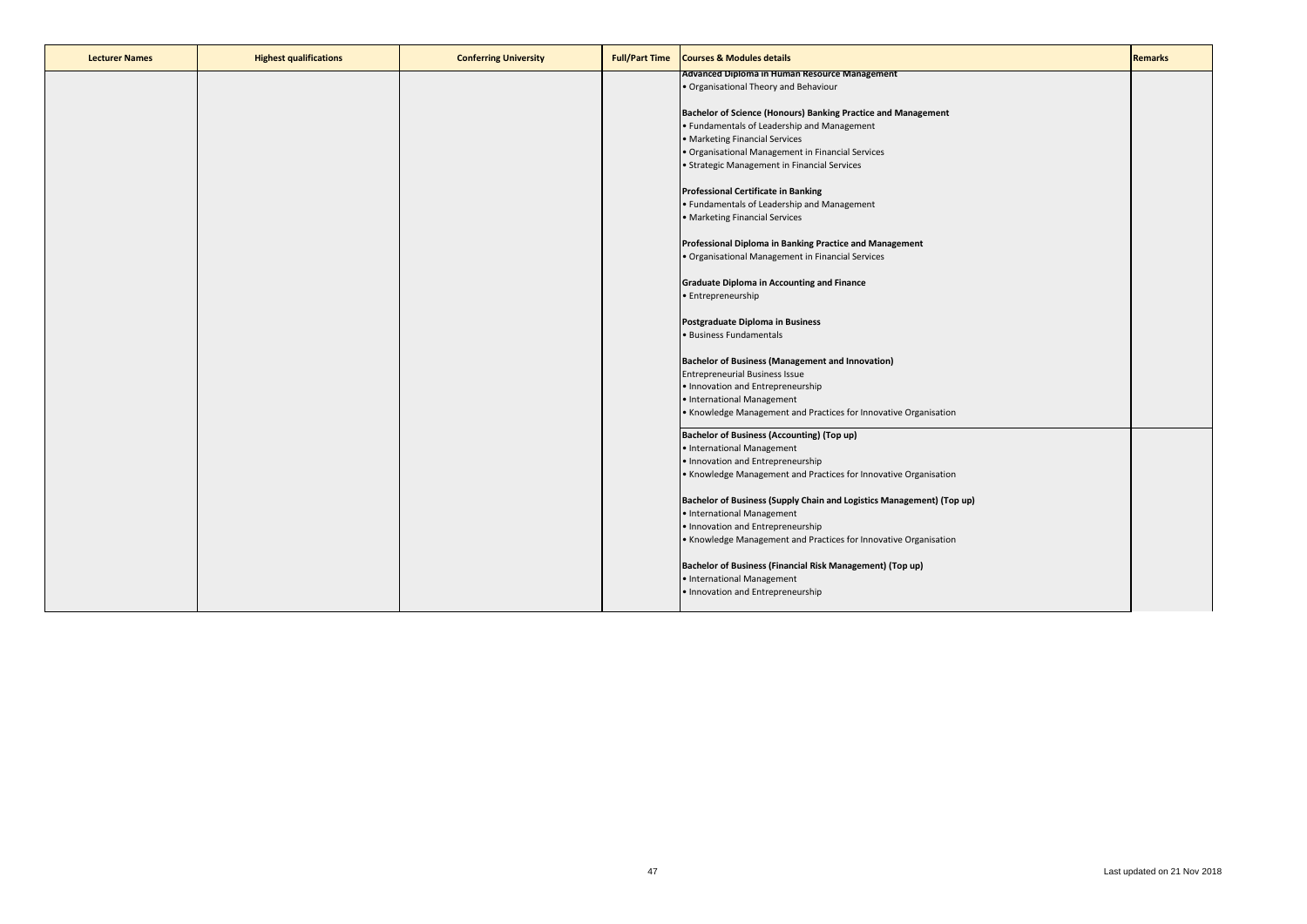| <b>Lecturer Names</b> | <b>Highest qualifications</b> | <b>Conferring University</b> | <b>Full/Part Time</b> | <b>Courses &amp; Modules details</b>                      | <b>Remarks</b> |
|-----------------------|-------------------------------|------------------------------|-----------------------|-----------------------------------------------------------|----------------|
|                       |                               |                              |                       | <b>Diploma in Business Studies</b>                        |                |
|                       |                               |                              |                       | Principles of Management                                  |                |
|                       |                               |                              |                       | Principles of Economics                                   |                |
|                       |                               |                              |                       | <b>International Business Management</b>                  |                |
|                       |                               |                              |                       | <b>Business Communications</b>                            |                |
|                       |                               |                              |                       | · Principles of Information Systems                       |                |
|                       |                               |                              |                       | · Principles of Marketing                                 |                |
|                       |                               |                              |                       | · Quantitative Methods                                    |                |
|                       |                               |                              |                       |                                                           |                |
|                       |                               |                              |                       | <b>Diploma in Accounting and Finance</b>                  |                |
|                       |                               |                              |                       | Principles of Management                                  |                |
|                       |                               |                              |                       | Principles of Economics                                   |                |
|                       |                               |                              |                       | International Business Management                         |                |
|                       |                               |                              |                       |                                                           |                |
|                       |                               |                              |                       | · Principles of Information Systems                       |                |
|                       |                               |                              |                       | · Principles of Banking and Finance                       |                |
|                       |                               |                              |                       | · Quantitative Methods                                    |                |
|                       |                               |                              |                       |                                                           |                |
|                       |                               |                              |                       | Diploma in Logistics and Supply Chain Management          |                |
|                       |                               |                              |                       | Principles of Management                                  |                |
|                       |                               |                              |                       | Introduction to Logistics                                 |                |
|                       |                               |                              |                       | <b>Business Communications</b>                            |                |
|                       |                               |                              |                       | Principles of Economics                                   |                |
|                       |                               |                              |                       | • Principles of Information Systems                       |                |
|                       |                               |                              |                       | · Principles of Marketing                                 |                |
|                       |                               |                              |                       | · Quantitative Methods                                    |                |
|                       |                               |                              |                       | <b>Bachelor of Business Administration (SBS)</b>          |                |
|                       |                               |                              |                       | Business in a World Economy                               |                |
|                       |                               |                              |                       | Strategic Leadership and Change                           |                |
|                       |                               |                              |                       | <b>Advanced Diploma in Business Studies</b>               |                |
|                       |                               |                              |                       | Organisational Theory and Behaviour                       |                |
|                       |                               |                              |                       | Project Management                                        |                |
|                       |                               |                              |                       | Human Resource Management                                 |                |
|                       |                               |                              |                       | · Strategic Management                                    |                |
|                       |                               |                              |                       | • International Marketing                                 |                |
|                       |                               |                              |                       | · Operations Management                                   |                |
|                       |                               |                              |                       |                                                           |                |
|                       |                               |                              |                       | Advanced Diploma in Logistics and Supply Chain Management |                |
|                       |                               |                              |                       | · Human Resource Management                               |                |
|                       |                               |                              |                       | · Strategic Management                                    |                |
|                       |                               |                              |                       | · Operations Management                                   |                |
|                       |                               |                              |                       |                                                           |                |
|                       |                               |                              |                       | Advanced Diploma in Human Resource Management             |                |
|                       |                               |                              |                       | Project Management                                        |                |
|                       |                               |                              |                       | · Organisational Theory and Behaviour                     |                |
|                       |                               |                              |                       | <b>Graduate Diploma in Accounting and Finance</b>         |                |
|                       |                               |                              |                       | • Project Management                                      |                |
|                       |                               |                              |                       |                                                           |                |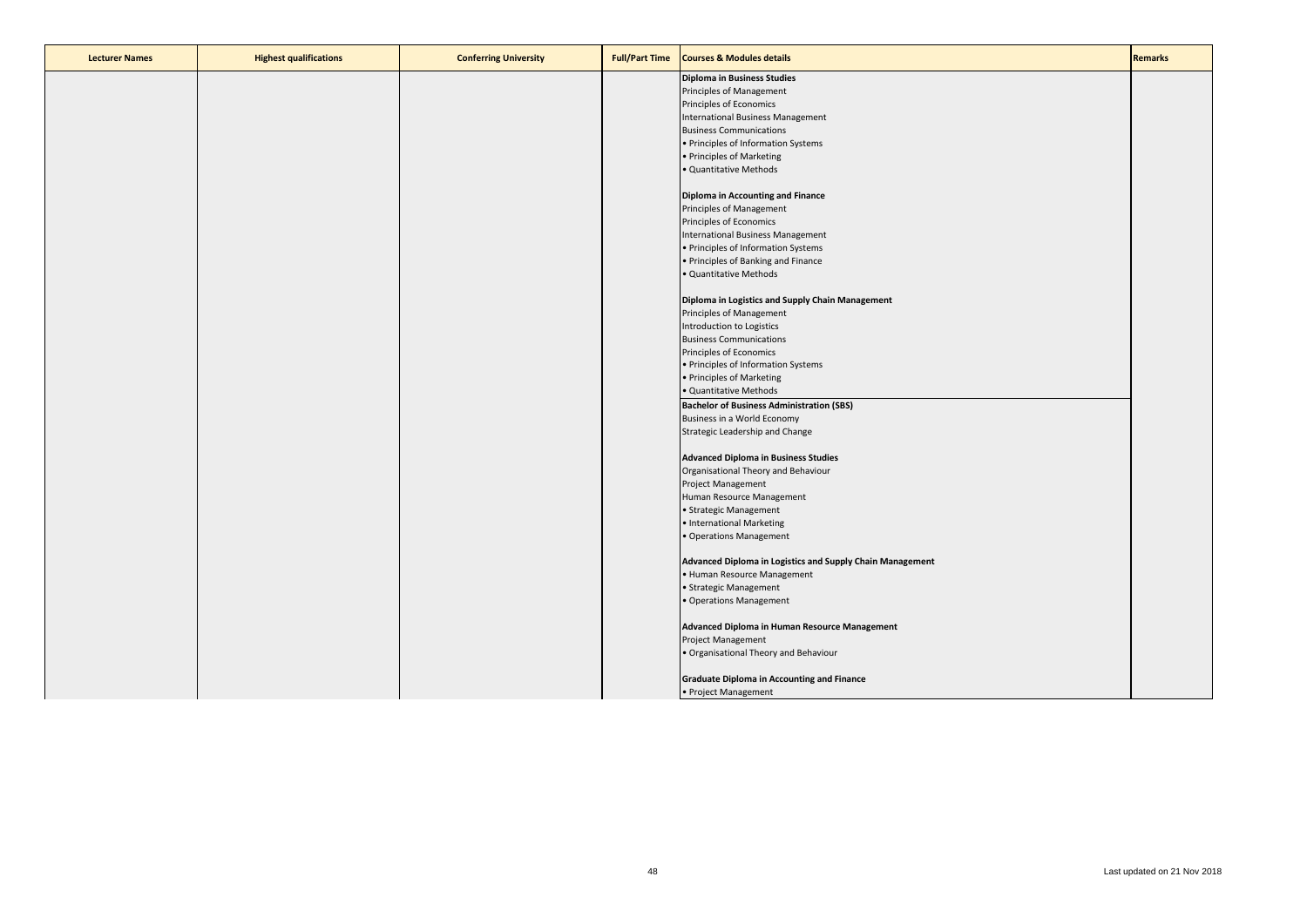| <b>Lecturer Names</b> | <b>Highest qualifications</b>     | <b>Conferring University</b> | <b>Full/Part Time</b> | <b>Courses &amp; Modules details</b>                                                                                                                                                                                                                                                                                                                                                | <b>Remarks</b> |
|-----------------------|-----------------------------------|------------------------------|-----------------------|-------------------------------------------------------------------------------------------------------------------------------------------------------------------------------------------------------------------------------------------------------------------------------------------------------------------------------------------------------------------------------------|----------------|
|                       |                                   |                              |                       | <b>Higher Diploma in Business Studies</b><br><b>Business Communications</b><br>· Principles of Economics<br>· International Business Management<br>· Principles of Management<br>Human Resource Management<br>Project Management<br>Organisational Theory and Behaviour<br>· Strategic Management<br>Principles of Marketing<br>· Quantitative Methods<br>· International Marketing |                |
| Lee Thiam Soon        | Master of Business Administration | Indiana University           | Part-time             | Diploma in Sales and Marketing Management<br>· Principles of Information Systems<br><b>Business Communications</b><br>· Principles of Economics<br>· Principles of Marketing<br>Quantitative Methods<br>· Principles of Management                                                                                                                                                  |                |
|                       |                                   |                              |                       | <b>Master of Business Administration (CUC)</b><br>Management of Human Resources (teach out)<br>Global Managerial and Organizational Behavior<br>Ethical Strategic Leadership (teach out)<br>Operations Management (teach out)<br>Managerial Economics (teach out)                                                                                                                   |                |
|                       |                                   |                              |                       | Diploma in Human Resource Management<br>· Principles of Information Systems<br><b>Business Communications</b><br>· Principles of Economics<br>· Principles of Marketing<br>Quantitative Methods<br>· Principles of Management<br>Human Resource Management                                                                                                                          |                |
|                       |                                   |                              |                       | Diploma in Hospitality and Tourism Management<br>· Quantitative Methods<br>· Principles of Economics<br>· Principles of Management                                                                                                                                                                                                                                                  |                |
|                       |                                   |                              |                       | <b>Higher Diploma in Accounting and Finance</b><br>• Principles of Management<br>Principles of Banking and Finance<br>· Principles of Economics<br>· International Business Management<br>· Strategic Management<br>Principles of Information Systems                                                                                                                               |                |
|                       |                                   |                              |                       | Quantitative Methods<br><b>Advanced Diploma in Sales and Marketing Management</b><br>· International Marketing<br>· Strategic Management<br>• Project Management                                                                                                                                                                                                                    |                |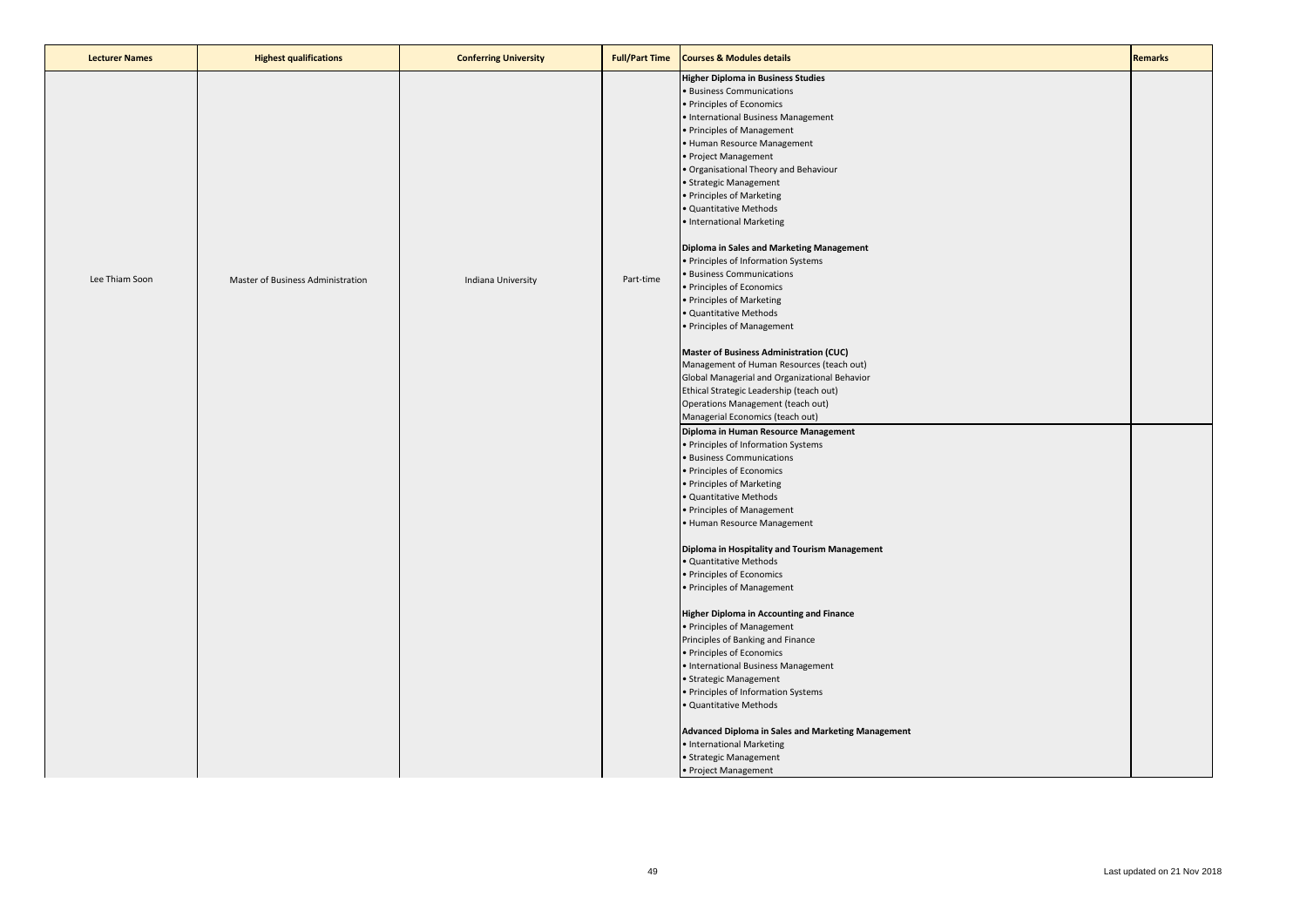| <b>Lecturer Names</b> | <b>Highest qualifications</b> | <b>Conferring University</b> | <b>Full/Part Time</b> | <b>Courses &amp; Modules details</b>                    | <b>Remarks</b> |
|-----------------------|-------------------------------|------------------------------|-----------------------|---------------------------------------------------------|----------------|
|                       |                               |                              |                       | Higher Diploma in Logistics and Supply Chain Management |                |
|                       |                               |                              |                       | • Principles of Management                              |                |
|                       |                               |                              |                       | · Quantitative Methods                                  |                |
|                       |                               |                              |                       | · Principles of Economics                               |                |
|                       |                               |                              |                       | · Principles of Information Systems                     |                |
|                       |                               |                              |                       | <b>Business Communications</b>                          |                |
|                       |                               |                              |                       | • Principles of Marketing                               |                |
|                       |                               |                              |                       | • Human Resource Management                             |                |
|                       |                               |                              |                       | · Operations Management                                 |                |
|                       |                               |                              |                       | · Strategic Management                                  |                |
|                       |                               |                              |                       | · Introduction to Logistics                             |                |
|                       |                               |                              |                       | Advanced Diploma in Accounting and Finance              |                |
|                       |                               |                              |                       | • Strategic Management                                  |                |
|                       |                               |                              |                       | Diploma in Banking and Finance                          |                |
|                       |                               |                              |                       | • Principles of Information Systems                     |                |
|                       |                               |                              |                       | · Business Communications                               |                |
|                       |                               |                              |                       | · Quantitative Methods                                  |                |
|                       |                               |                              |                       | · Principles of Economics                               |                |
|                       |                               |                              |                       | · Principles of Management                              |                |
|                       |                               |                              |                       | · Principles of Banking and Finance                     |                |
|                       |                               |                              |                       |                                                         |                |
|                       |                               |                              |                       | <b>Higher Diploma in Business Studies</b>               |                |
|                       |                               |                              |                       | Principles of Management                                |                |
|                       |                               |                              |                       | <b>International Business Management</b>                |                |
|                       |                               |                              |                       | <b>Diploma in Business Studies</b>                      |                |
|                       |                               |                              |                       | <b>Quantitative Methods</b>                             |                |
|                       |                               |                              |                       | Principle of Marketing                                  |                |
|                       |                               |                              |                       | Principles of Information Systems                       |                |
|                       |                               |                              |                       | · Business Communications                               |                |
|                       |                               |                              |                       | • Principles of Economics                               |                |
|                       |                               |                              |                       | • Principles of Management                              |                |
|                       |                               |                              |                       | • International Business Management                     |                |
|                       |                               |                              |                       | Diploma in Accounting and Finance                       |                |
|                       |                               |                              |                       | <b>Quantitative Methods</b>                             |                |
|                       |                               |                              |                       | Principles of Information Systems                       |                |
|                       |                               |                              |                       | • Principles of Management                              |                |
|                       |                               |                              |                       | • International Business Management                     |                |
|                       |                               |                              |                       | • Principles of Economics                               |                |
|                       |                               |                              |                       |                                                         |                |
|                       |                               |                              |                       | Diploma in Logistics and Supply Chain Management        |                |
|                       |                               |                              |                       | <b>Quantitative Methods</b>                             |                |
|                       |                               |                              |                       | Principles of Information Systems                       |                |
|                       |                               |                              |                       | Supply Chain Management                                 |                |
|                       |                               |                              |                       | Principles of Marketing                                 |                |
|                       |                               |                              |                       | · Business Communications                               |                |
|                       |                               |                              |                       | • Principles of Economics                               |                |
|                       |                               |                              |                       | · Introduction to Logistics                             |                |
|                       |                               |                              |                       | • Principles of Management                              |                |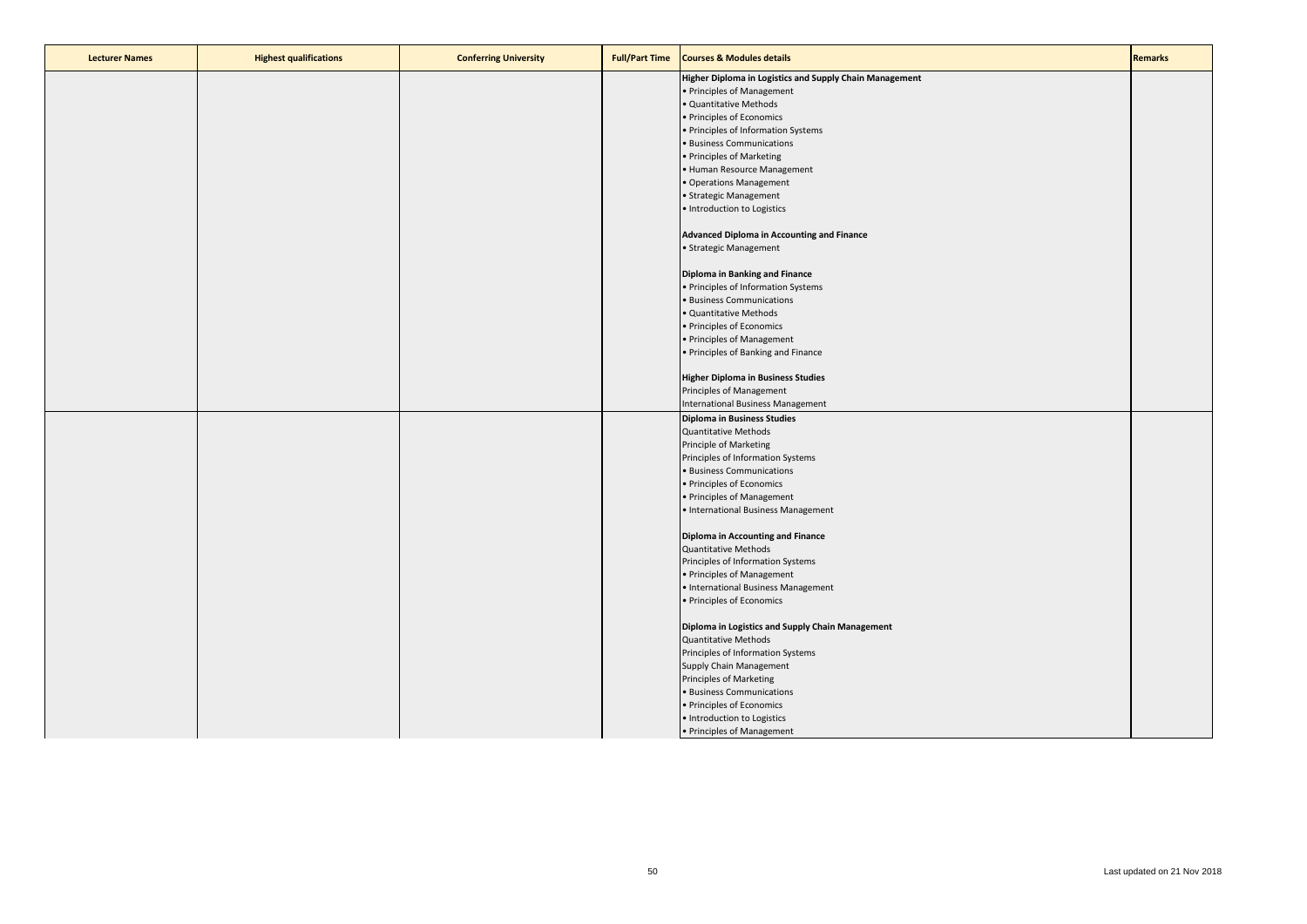| <b>Lecturer Names</b> | <b>Highest qualifications</b>     | <b>Conferring University</b> | <b>Full/Part Time</b> | <b>Courses &amp; Modules details</b>                      | <b>Remarks</b> |
|-----------------------|-----------------------------------|------------------------------|-----------------------|-----------------------------------------------------------|----------------|
|                       |                                   |                              |                       | <b>Advanced Diploma in Business Studies</b>               |                |
|                       |                                   |                              |                       | <b>Operations Management</b>                              |                |
|                       |                                   |                              |                       | Human Resource Management                                 |                |
|                       |                                   |                              |                       | <b>International Marketing</b>                            |                |
|                       |                                   |                              |                       | • Strategic Management                                    |                |
|                       |                                   |                              |                       | · Project Management                                      |                |
|                       |                                   |                              |                       | · Organisational Theory and Behaviour                     |                |
|                       |                                   |                              |                       |                                                           |                |
|                       |                                   |                              |                       | Advanced Diploma in Accounting and Finance                |                |
|                       |                                   |                              |                       | • Strategic Management                                    |                |
|                       |                                   |                              |                       | Advanced Diploma in Logistics and Supply Chain Management |                |
|                       |                                   |                              |                       | <b>Operations Management</b>                              |                |
|                       |                                   |                              |                       | • Strategic Management                                    |                |
|                       |                                   |                              |                       | • Human Resource Management                               |                |
|                       |                                   |                              |                       | • Business Logistics Strategy                             |                |
|                       |                                   |                              |                       | · Global Distribution Management                          |                |
|                       |                                   |                              |                       | • International Purchasing Management                     |                |
|                       |                                   |                              |                       | • International Shipping Management                       |                |
|                       |                                   |                              |                       |                                                           |                |
|                       |                                   |                              |                       | · Warehouse Management                                    |                |
|                       |                                   |                              |                       | Diploma in Banking and Finance                            |                |
|                       |                                   |                              |                       | • Principles of Management                                |                |
|                       |                                   |                              |                       | • Principles of Information Systems                       |                |
|                       |                                   |                              |                       | · Business Communications                                 |                |
|                       |                                   |                              |                       | · Quantitative Methods                                    |                |
|                       |                                   |                              |                       | • Principles of Economics                                 |                |
|                       |                                   |                              |                       | <b>Higher Diploma in Business Studies</b>                 |                |
|                       |                                   |                              |                       | • Principles of Information Systems                       |                |
|                       |                                   |                              |                       | · Quantitative Methods                                    |                |
|                       |                                   |                              |                       | • Human Resource Management                               |                |
|                       |                                   |                              |                       | • Operations Management                                   |                |
|                       |                                   |                              |                       | • Principles of Marketing                                 |                |
|                       |                                   |                              |                       |                                                           |                |
|                       |                                   |                              |                       | • Principles of Management                                |                |
|                       |                                   |                              |                       | • International Marketing                                 |                |
|                       |                                   |                              |                       | • Project Management                                      |                |
|                       |                                   |                              |                       | • International Business Management                       |                |
|                       |                                   |                              |                       | • Strategic Management                                    |                |
|                       |                                   |                              |                       | • Business Communications                                 |                |
|                       |                                   |                              |                       | Principles of Marketing                                   |                |
| Ong Ah Huat           | Master of Business Administration | The University of Birmingham | Part-time             | · Organisational Theory and Behaviour                     |                |
|                       |                                   |                              |                       | Diploma in Sales and Marketing Management                 |                |
|                       |                                   |                              |                       | • Principles of Information Systems                       |                |
|                       |                                   |                              |                       | · Business Communications                                 |                |
|                       |                                   |                              |                       | • Principles of Marketing                                 |                |
|                       |                                   |                              |                       | · Quantitative Methods                                    |                |
|                       |                                   |                              |                       | • Principles of Management                                |                |
|                       |                                   |                              |                       | · Principles of Economics                                 |                |
|                       |                                   |                              |                       | <b>Master of Business Administration (CUC)</b>            |                |
|                       |                                   |                              |                       | Managing and Leading Effective Organizations              |                |
|                       |                                   |                              |                       |                                                           |                |
|                       |                                   |                              |                       | · Global Marketing in the Digital Era                     |                |
|                       |                                   |                              |                       | · Organisational Behaviour                                |                |
|                       |                                   |                              |                       | · Global Management                                       |                |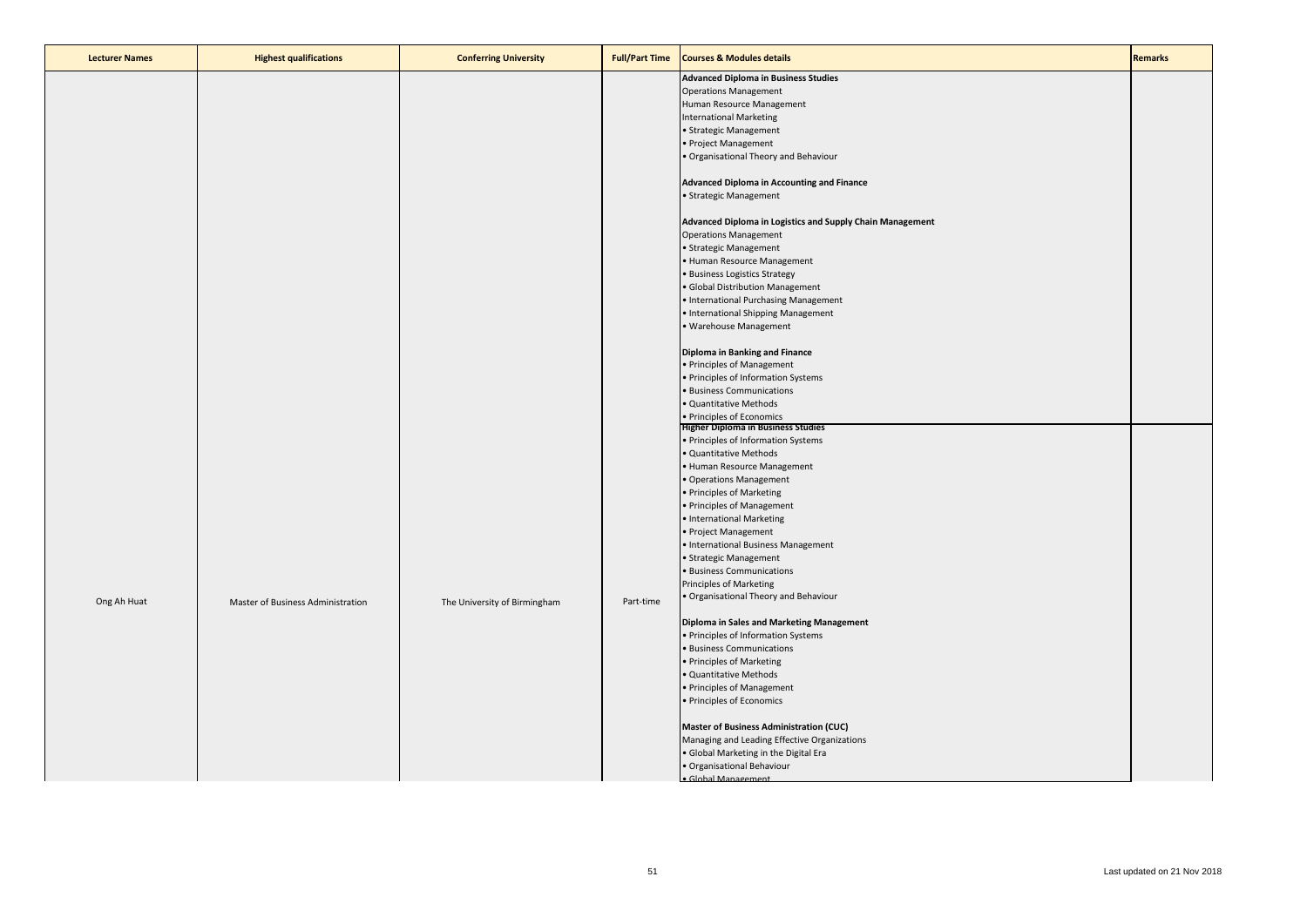| <b>Lecturer Names</b> | <b>Highest qualifications</b> | <b>Conferring University</b> | <b>Full/Part Time</b> | <b>Courses &amp; Modules details</b>                    | <b>Remarks</b> |
|-----------------------|-------------------------------|------------------------------|-----------------------|---------------------------------------------------------|----------------|
|                       |                               |                              |                       | <b>Higher Diploma in Accounting and Finance</b>         |                |
|                       |                               |                              |                       | • Principles of Management                              |                |
|                       |                               |                              |                       | · International Business Management                     |                |
|                       |                               |                              |                       | · Strategic Management                                  |                |
|                       |                               |                              |                       | · Quantitative Methods                                  |                |
|                       |                               |                              |                       | · Principles of Information Systems                     |                |
|                       |                               |                              |                       |                                                         |                |
|                       |                               |                              |                       | Higher Diploma in Logistics and Supply Chain Management |                |
|                       |                               |                              |                       | • Principles of Management                              |                |
|                       |                               |                              |                       | · Quantitative Methods                                  |                |
|                       |                               |                              |                       | · Principles of Economics                               |                |
|                       |                               |                              |                       | · Introduction to Logistics                             |                |
|                       |                               |                              |                       | • Principles of Information Systems                     |                |
|                       |                               |                              |                       | · Supply Chain Management                               |                |
|                       |                               |                              |                       | · Operations Management                                 |                |
|                       |                               |                              |                       | · International Shipping Management                     |                |
|                       |                               |                              |                       | · Warehouse Management                                  |                |
|                       |                               |                              |                       | · Business Logistics Strategy                           |                |
|                       |                               |                              |                       | · International Purchasing Management                   |                |
|                       |                               |                              |                       | · Global Distribution Management                        |                |
|                       |                               |                              |                       | · Business Communications                               |                |
|                       |                               |                              |                       | • Principles of Marketing                               |                |
|                       |                               |                              |                       | · Human Resource Management                             |                |
|                       |                               |                              |                       | · Strategic Management                                  |                |
|                       |                               |                              |                       | Organisational Theory and Behaviour                     |                |
|                       |                               |                              |                       |                                                         |                |
|                       |                               |                              |                       | Diploma in Hospitality and Tourism Management           |                |
|                       |                               |                              |                       | • Principles of Management                              |                |
|                       |                               |                              |                       | · Quantitative Methods                                  |                |
|                       |                               |                              |                       | · Principles of Economics                               |                |
|                       |                               |                              |                       | Diploma in Human Resource Management                    |                |
|                       |                               |                              |                       | • Principles of Management                              |                |
|                       |                               |                              |                       | · Principles of Marketing                               |                |
|                       |                               |                              |                       | • Human Resource Management                             |                |
|                       |                               |                              |                       | · Principles of Information Systems                     |                |
|                       |                               |                              |                       | · Business Communication                                |                |
|                       |                               |                              |                       | · Quantitative Methods                                  |                |
|                       |                               |                              |                       | · Principles of Economics                               |                |
|                       |                               |                              |                       |                                                         |                |
|                       |                               |                              |                       | <b>Graduate Diploma in Accounting and Finance</b>       |                |
|                       |                               |                              |                       | • Project Management                                    |                |
|                       |                               |                              |                       | Advanced Diploma in Human Resource Management           |                |
|                       |                               |                              |                       | • Project Management                                    |                |
|                       |                               |                              |                       | . Organisational Theory and Behaviour                   |                |
|                       |                               |                              |                       |                                                         |                |
|                       |                               |                              |                       | Advanced Diploma in Sales and Marketing Management      |                |
|                       |                               |                              |                       | · Project Management                                    |                |
|                       |                               |                              |                       | • International Marketing                               |                |
|                       |                               |                              |                       | · Strategic Management                                  |                |
|                       |                               |                              |                       | <b>Foundation Diploma in Business Studies</b>           |                |
|                       |                               |                              |                       | Discovering Business and Enterprise                     |                |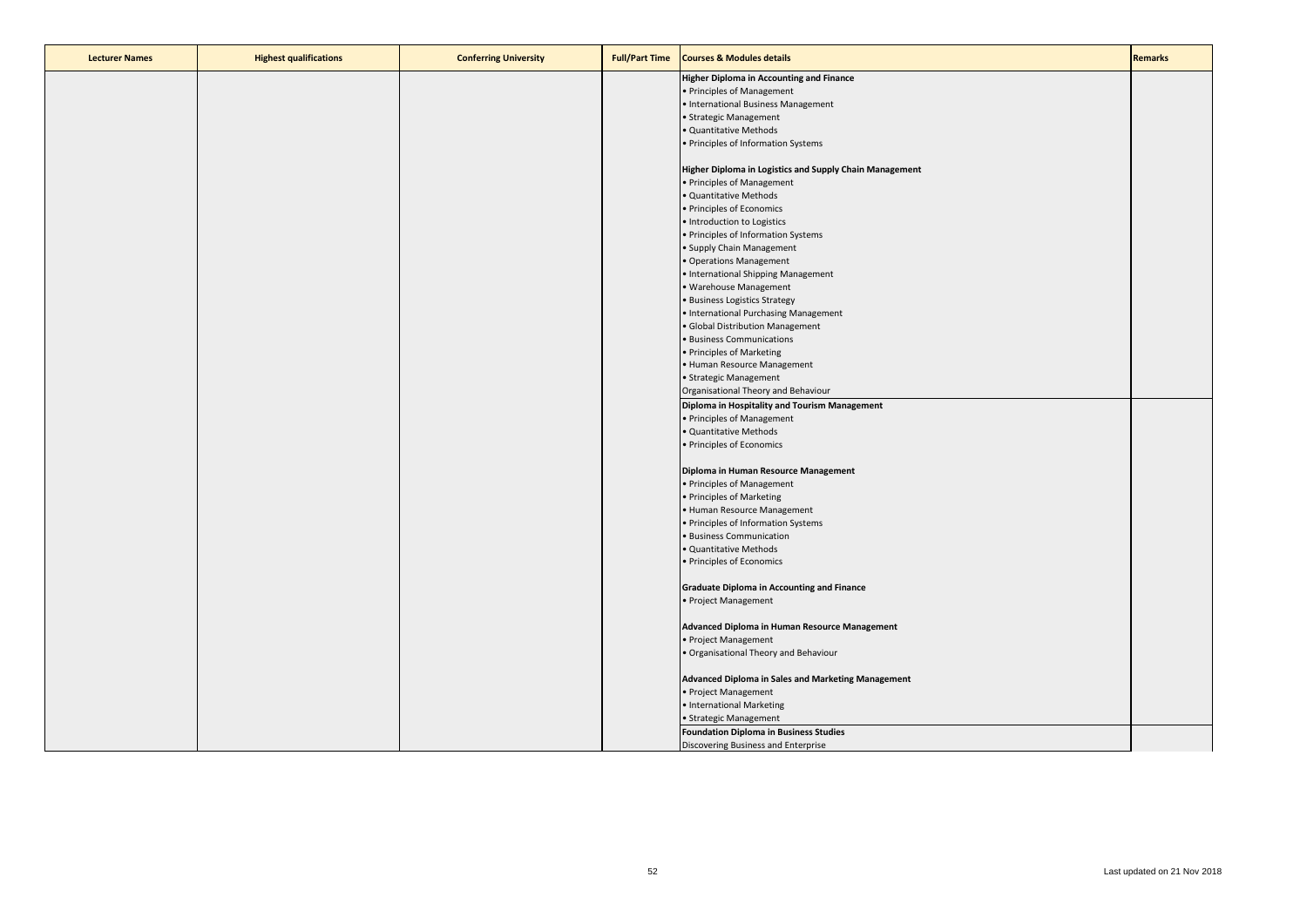| <b>Lecturer Names</b> | <b>Highest qualifications</b> | <b>Conferring University</b> | <b>Full/Part Time</b> | <b>Courses &amp; Modules details</b>                     | <b>Remarks</b> |
|-----------------------|-------------------------------|------------------------------|-----------------------|----------------------------------------------------------|----------------|
|                       |                               |                              |                       | <b>Diploma in Business Studies</b>                       |                |
|                       |                               |                              |                       | Principles of Accounting                                 |                |
|                       |                               |                              |                       | Principles of Economics                                  |                |
|                       |                               |                              |                       | International Business Management                        |                |
|                       |                               |                              |                       | Principles of Management                                 |                |
|                       |                               |                              |                       | • Principles of Information Systems                      |                |
|                       |                               |                              |                       | • Business Communications                                |                |
|                       |                               |                              |                       | • Principles of Marketing                                |                |
|                       |                               |                              |                       | • Quantitative Methods                                   |                |
|                       |                               |                              |                       |                                                          |                |
|                       |                               |                              |                       | Diploma in Accounting and Finance                        |                |
|                       |                               |                              |                       | Principles of Accounting and Finance                     |                |
|                       |                               |                              |                       | Principles of Economics                                  |                |
|                       |                               |                              |                       | International Business Management                        |                |
|                       |                               |                              |                       | Principles of Management                                 |                |
|                       |                               |                              |                       | <b>Cost Accounting</b>                                   |                |
|                       |                               |                              |                       | • Principles of Information Systems                      |                |
|                       |                               |                              |                       | · Quantitative Methods                                   |                |
|                       |                               |                              |                       |                                                          |                |
|                       |                               |                              |                       | <b>Certificate in Business Studies</b>                   |                |
|                       |                               |                              |                       | Introduction to Accounting                               |                |
|                       |                               |                              |                       | Introduction to Management                               |                |
|                       |                               |                              |                       | <b>Advanced Diploma in Business Studies</b>              |                |
|                       |                               |                              |                       | Finanical and Management Accounting                      |                |
|                       |                               |                              |                       | <b>Business Law</b>                                      |                |
|                       |                               |                              |                       | <b>Strategic Management</b>                              |                |
|                       |                               |                              |                       | <b>International Marketing</b>                           |                |
|                       |                               |                              |                       | <b>Operations Management</b>                             |                |
|                       |                               |                              |                       | Organisational Theory and Behaviour                      |                |
|                       |                               |                              |                       |                                                          |                |
|                       |                               |                              |                       | Master of Business Administration (Concordia University) |                |
|                       |                               |                              |                       | Cases in Financial Analysis (teach out)                  |                |
|                       |                               |                              |                       | • Capstone Course                                        |                |
|                       |                               |                              |                       |                                                          |                |
|                       |                               |                              |                       | Advanced Diploma in Accounting and Finance               |                |
|                       |                               |                              |                       | Corporate Finance                                        |                |
|                       |                               |                              |                       | <b>Financial Accounting</b>                              |                |
|                       |                               |                              |                       | <b>Business Law</b>                                      |                |
|                       |                               |                              |                       | <b>Management Accounting</b>                             |                |
|                       |                               |                              |                       | <b>Strategic Management</b>                              |                |
|                       |                               |                              |                       | Diploma in Hospitality and Tourism Management            |                |
|                       |                               |                              |                       | • Principles of Management                               |                |
|                       |                               |                              |                       | · Quantitative Methods                                   |                |
|                       |                               |                              |                       | • Principles of Accounting                               |                |
|                       |                               |                              |                       | • Principles of Economics                                |                |
|                       |                               |                              |                       |                                                          |                |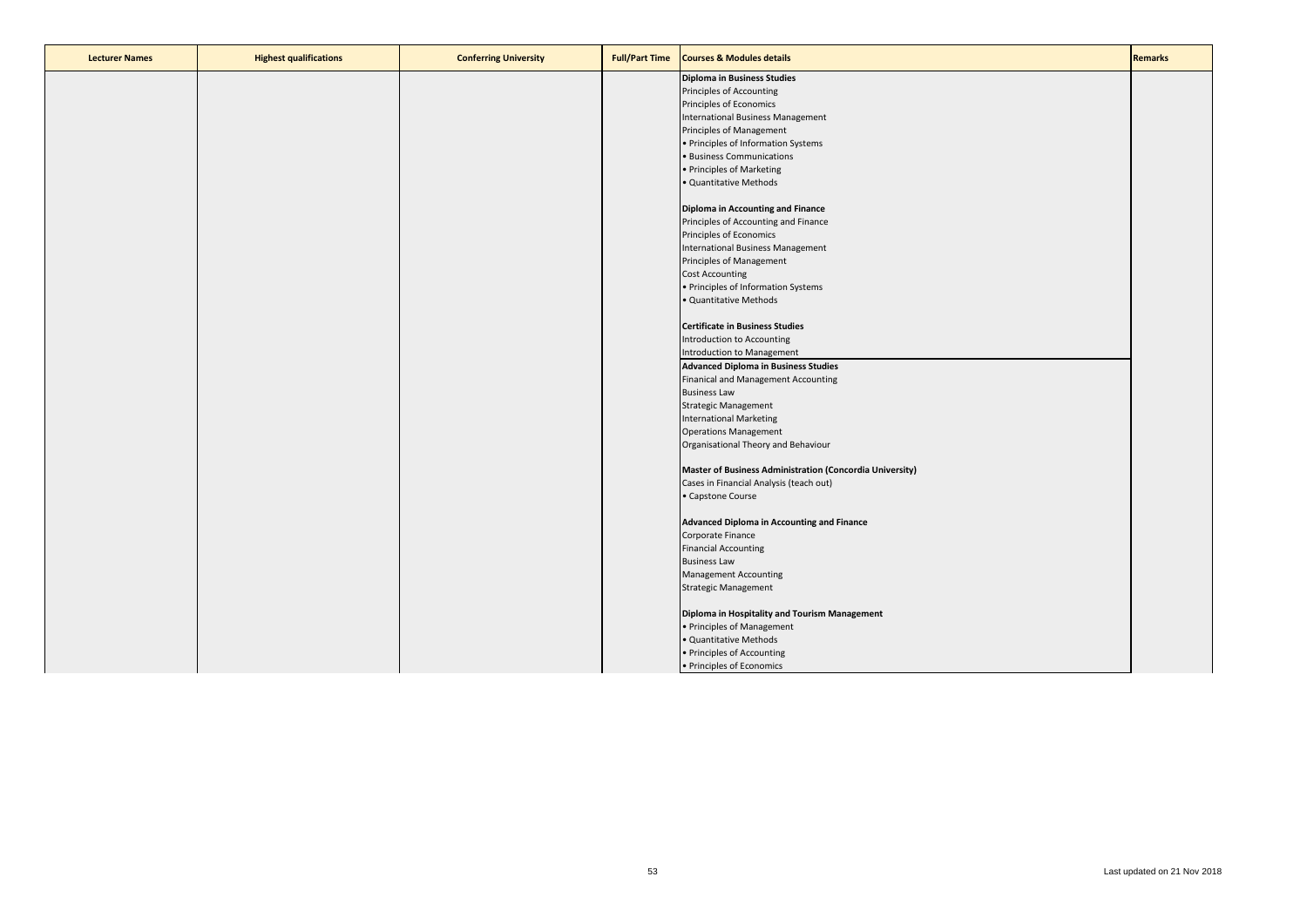| <b>Lecturer Names</b> | <b>Highest qualifications</b>                                         | <b>Conferring University</b> | <b>Full/Part Time</b> | <b>Courses &amp; Modules details</b>                                                                                                                                                                                                                                                                                                                                                                                                                                                                                                                                                                                                                                                                                                                                                                                                                                                                                                                                                                                                                                                                                                                                                                                                                                                                                                                      | <b>Remarks</b> |
|-----------------------|-----------------------------------------------------------------------|------------------------------|-----------------------|-----------------------------------------------------------------------------------------------------------------------------------------------------------------------------------------------------------------------------------------------------------------------------------------------------------------------------------------------------------------------------------------------------------------------------------------------------------------------------------------------------------------------------------------------------------------------------------------------------------------------------------------------------------------------------------------------------------------------------------------------------------------------------------------------------------------------------------------------------------------------------------------------------------------------------------------------------------------------------------------------------------------------------------------------------------------------------------------------------------------------------------------------------------------------------------------------------------------------------------------------------------------------------------------------------------------------------------------------------------|----------------|
| Lee Weng Kai Brian    | Master of Accountancy,<br>Master of<br><b>Business Administration</b> | Charles Sturt University     | Part-time             | <b>Higher Diploma in Business Studies</b><br>• Principles of Accounting<br>• Principles of Economics<br>• International Business Management<br>• Principles of Management<br>• Financial and Management Accounting<br>· Business Law<br>• International Marketing<br>• Strategic Management<br>· Operations Management<br>. Organisational Theory and Behaviour<br>· Business Communications<br>• Principles of Marketing<br>· Quantitative Methods<br><b>Graduate Diploma in Accounting and Finance</b><br>Corporate Finance<br><b>Management Accounting</b><br>• Financial Accounting<br>Diploma in Sales and Marketing Management<br>· Business Communications<br>• Principles of Marketing<br>· Quantitative Methods<br>• Principles of Management<br>• Principles of Accounting<br>· Principles of Economics<br>• Principles of Information Systems<br>Diploma in Banking and Finance<br>• Principles of Management<br>· Quantitative Methods<br>· Business Communications<br>• Principles of Accounting and Finance<br>· Principles of Economics<br>• Principles of Information Systems<br>Diploma in Human Resource Management<br>· Business Communications<br>• Principles of Management<br>• Principles of Marketing<br>• Principles of Accounting<br>· Quantitative Methods<br>• Principles of Economics<br>• Principles of Information Systems |                |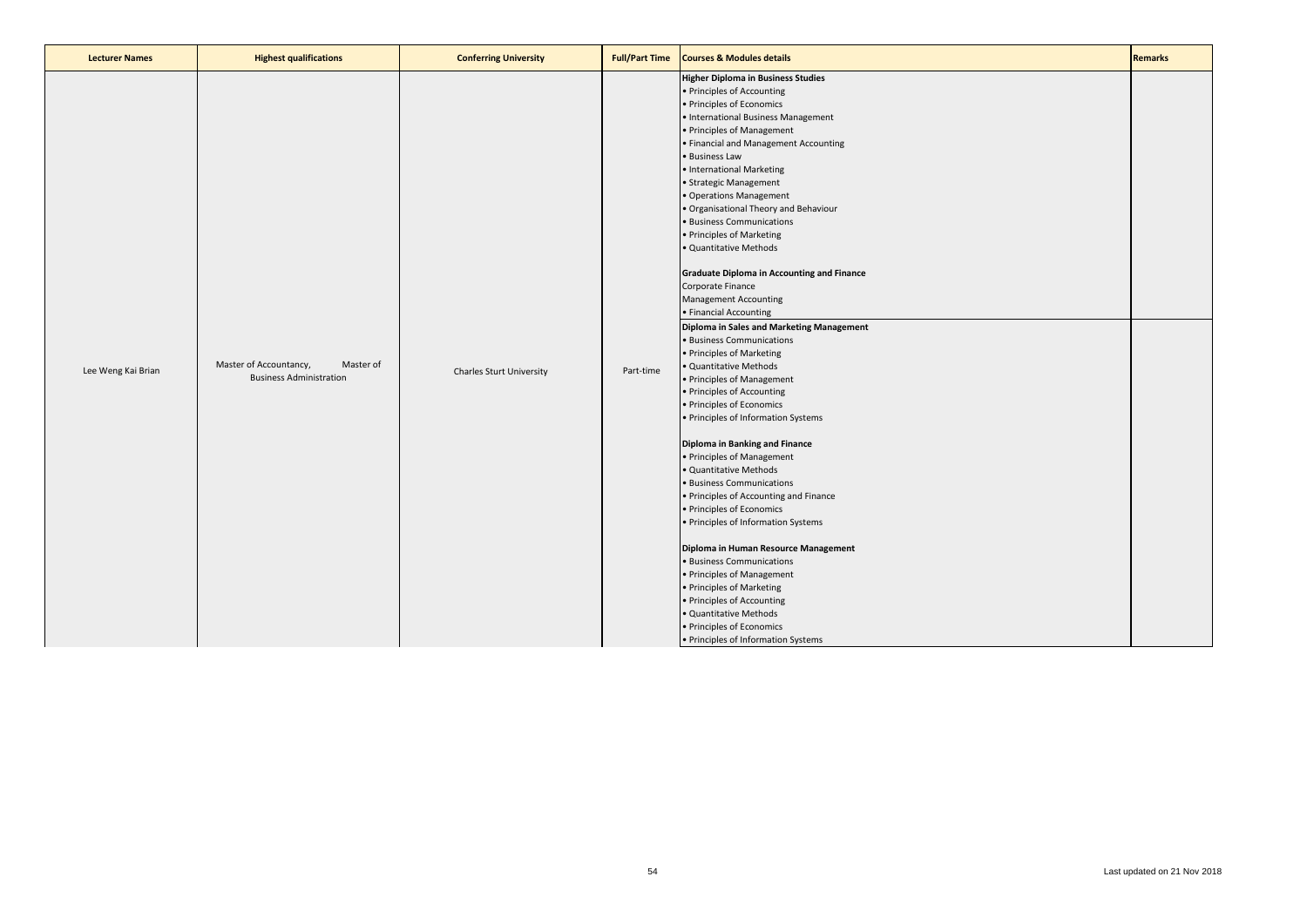| <b>Lecturer Names</b> | <b>Highest qualifications</b>                 | <b>Conferring University</b>                      | <b>Full/Part Time</b> | <b>Courses &amp; Modules details</b>                      | <b>Remarks</b> |
|-----------------------|-----------------------------------------------|---------------------------------------------------|-----------------------|-----------------------------------------------------------|----------------|
|                       |                                               |                                                   |                       | <b>Higher Diploma in Accounting and Finance</b>           |                |
|                       |                                               |                                                   |                       | • Principles of Management                                |                |
|                       |                                               |                                                   |                       | · Quantitative Methods                                    |                |
|                       |                                               |                                                   |                       | · Principles of Accounting                                |                |
|                       |                                               |                                                   |                       |                                                           |                |
|                       |                                               |                                                   |                       | · Principles of Economics                                 |                |
|                       |                                               |                                                   |                       | • International Business Management                       |                |
|                       |                                               |                                                   |                       | • Cost Accounting                                         |                |
|                       |                                               |                                                   |                       | • Corporate Finance                                       |                |
|                       |                                               |                                                   |                       | · Strategic Management                                    |                |
|                       |                                               |                                                   |                       | • Financial Accounting                                    |                |
|                       |                                               |                                                   |                       | · Management Accounting                                   |                |
|                       |                                               |                                                   |                       | · Business Law                                            |                |
|                       |                                               |                                                   |                       | Diploma in Logistics and Supply Chain Management          |                |
|                       |                                               |                                                   |                       | • Principles of Accounting                                |                |
|                       |                                               |                                                   |                       | • Principles of Information Systems                       |                |
|                       |                                               |                                                   |                       | · Business Communications                                 |                |
|                       |                                               |                                                   |                       | · Principles of Economics                                 |                |
|                       |                                               |                                                   |                       | • Principles of Marketing                                 |                |
|                       |                                               |                                                   |                       | · Quantitative Methods                                    |                |
|                       |                                               |                                                   |                       |                                                           |                |
|                       |                                               |                                                   |                       | · Principles of Management                                |                |
|                       |                                               |                                                   |                       | Advanced Diploma in Logistics and Supply Chain Management |                |
|                       |                                               |                                                   |                       | · Business Law                                            |                |
|                       |                                               |                                                   |                       | · Strategic Management                                    |                |
|                       |                                               |                                                   |                       | · Operations Management                                   |                |
|                       |                                               |                                                   |                       | Higher Diploma in Logistics and Supply Chain Management   |                |
|                       |                                               |                                                   |                       | • Principles of Management                                |                |
|                       |                                               |                                                   |                       | · Quantitative Methods                                    |                |
|                       |                                               |                                                   |                       | · Principles of Economics                                 |                |
|                       |                                               |                                                   |                       | • Principles of Accounting                                |                |
|                       |                                               |                                                   |                       | · Principles of Information Systems                       |                |
|                       |                                               |                                                   |                       | · Strategic Management                                    |                |
|                       |                                               |                                                   |                       | · Business Communications                                 |                |
|                       |                                               |                                                   |                       | • Principles of Marketing                                 |                |
|                       |                                               |                                                   |                       |                                                           |                |
|                       |                                               |                                                   |                       | · Business Law                                            |                |
|                       |                                               |                                                   |                       | · Operations Management                                   |                |
|                       |                                               |                                                   |                       | Diploma in Law                                            |                |
|                       |                                               |                                                   |                       | • Introduction, Legal Writing and Research                |                |
|                       |                                               |                                                   |                       | · Dispute Resolution                                      |                |
|                       |                                               |                                                   |                       | • Tort Law                                                |                |
|                       |                                               |                                                   |                       |                                                           |                |
|                       |                                               |                                                   |                       | Company and Commercial Law                                |                |
|                       |                                               |                                                   |                       | • Contract Law                                            |                |
|                       |                                               |                                                   |                       | • Family Law                                              |                |
|                       |                                               |                                                   |                       | • Employment Law                                          |                |
|                       |                                               |                                                   |                       | · Intellectual Property Law                               |                |
|                       |                                               |                                                   |                       | Diploma in Logistics and SCM                              |                |
|                       |                                               |                                                   |                       | Introduction to Logistics                                 |                |
|                       | Master of Business Administration / Master of | University of Leicester / Asia International Open |                       | Master of Business Administration (Concordia University)  |                |
| Tham Yuen Hoi         | <b>Business Administration</b>                | University Macau                                  | Part-time             | <b>Operations Management</b>                              |                |
|                       |                                               |                                                   |                       | Higher Diploma in Logistics and Supply Chain Management   |                |
|                       |                                               |                                                   |                       | Introduction to Logistics                                 |                |
|                       |                                               |                                                   |                       |                                                           |                |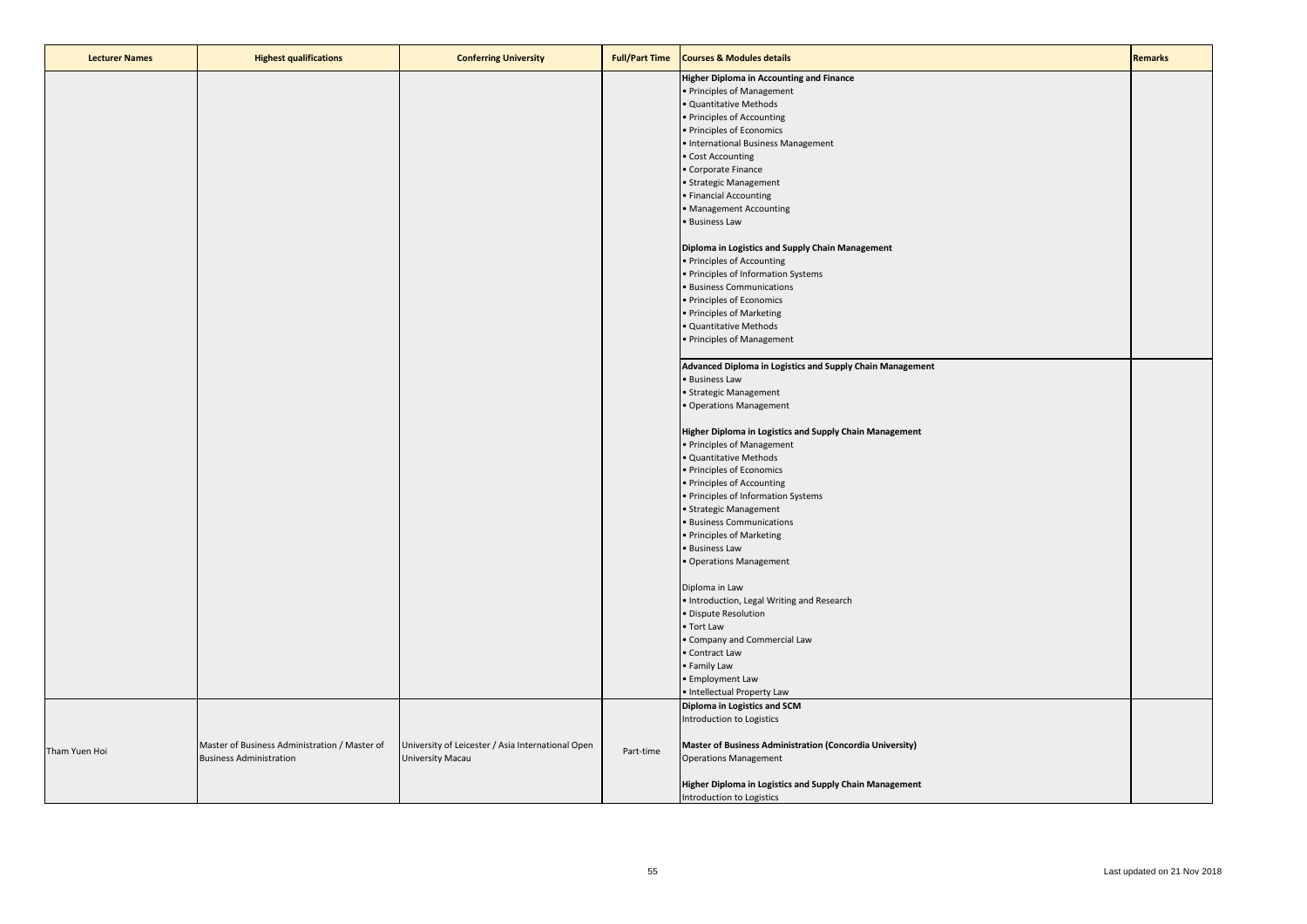| <b>Lecturer Names</b> | <b>Highest qualifications</b>                                                            | <b>Conferring University</b>            | <b>Full/Part Time</b> | <b>Courses &amp; Modules details</b>                                                                                                                                                                                                                                                                                                                                                                                                                                                                                                                                                                                           | <b>Remarks</b> |
|-----------------------|------------------------------------------------------------------------------------------|-----------------------------------------|-----------------------|--------------------------------------------------------------------------------------------------------------------------------------------------------------------------------------------------------------------------------------------------------------------------------------------------------------------------------------------------------------------------------------------------------------------------------------------------------------------------------------------------------------------------------------------------------------------------------------------------------------------------------|----------------|
| Lian Shunping Bernard | Master of Commerce with distinction, Master of<br><b>Business (Logistics Management)</b> | Royal Melbourne Institute of Technology | Part-time             | <b>Diploma in Business Studies</b><br>Principles of Marketing<br>Diploma in Logistics and Supply Chain Management<br>Principles of Marketing<br>Introduction to Logistics<br>Supply Chain Management<br>Diploma in Human Resource Management<br>• Principles of Marketing<br>Diploma in Sales and Marketing Management<br>• Principles of Marketing                                                                                                                                                                                                                                                                            |                |
|                       |                                                                                          |                                         |                       | <b>Higher Diploma in Business Studies</b><br>• Principles of Marketing<br>Higher Diploma in Logistics and Supply Chain Management<br>• Principles of Marketing<br>· Introduction to Logistics<br>• Supply Chain Management                                                                                                                                                                                                                                                                                                                                                                                                     |                |
|                       |                                                                                          |                                         |                       | <b>Diploma in Business Studies</b><br>Principles of Accounting<br><b>Business Communication</b><br>Diploma in Logistics and Supply Chain Management<br>Principles of Accounting<br><b>Business Communication</b><br>Diploma in Accounting and Finance<br>Principles of Accounting and Finance<br>Principles of Banking and Finance<br><b>Cost Accounting</b><br><b>Higher Diploma in Accounting and Finance</b><br>• Principles of Banking and Finance<br>• Principles of Accounting<br>• Cost Accounting<br>• Financial Accounting<br>• Management Accounting<br>· Professional Practice<br>• Auditing<br>• Corporate Finance |                |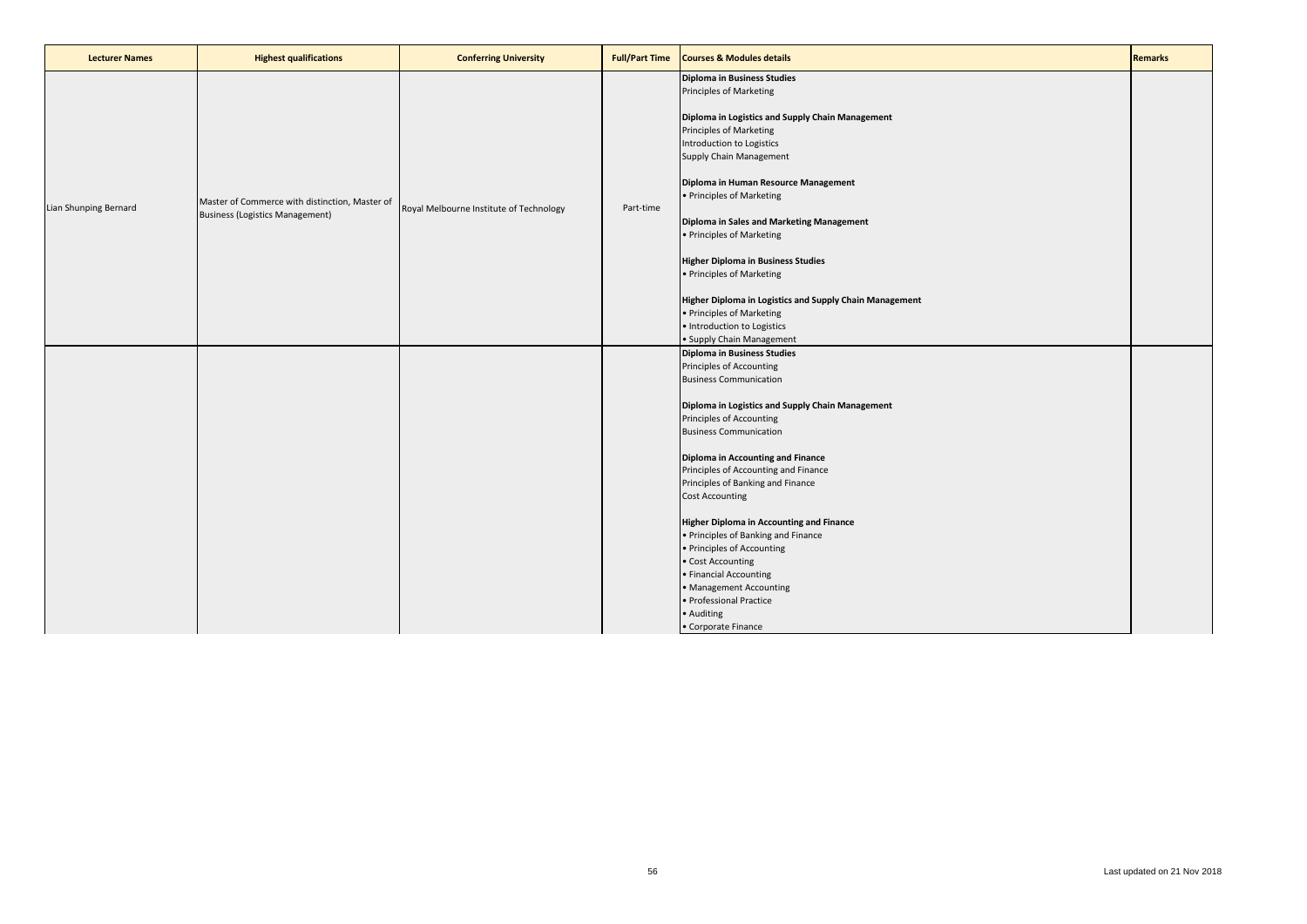| <b>Lecturer Names</b> | <b>Highest qualifications</b>               | <b>Conferring University</b> | <b>Full/Part Time</b> | <b>Courses &amp; Modules details</b>                                                                                                                                                                                                                                                            | <b>Remarks</b> |
|-----------------------|---------------------------------------------|------------------------------|-----------------------|-------------------------------------------------------------------------------------------------------------------------------------------------------------------------------------------------------------------------------------------------------------------------------------------------|----------------|
| Veeramani Ramasami    | Master of Business Administration (Business | University of Lincoln        | Part-time             | <b>Advanced Diploma in Business Studies</b><br>Financial and Management Accounting<br>Advanced Diploma in Accounting and Finance<br>Auditing<br><b>Financial Accounting</b><br><b>Management Accounting</b><br>Corporate Finance<br><b>Professional Practice</b>                                |                |
|                       | Finance)                                    |                              |                       | <b>Graduate Diploma in Accounting and Finance</b><br>Auditing<br><b>Professional Practice</b><br>• Corporate Finance<br>• Financial Accounting<br>• Management Accounting<br>Higher Diploma in Logistics and Supply Chain Management<br>· Business Communications<br>• Principles of Accounting |                |
|                       |                                             |                              |                       | <b>Higher Diploma in Business Studies</b><br>• Principles of Accounting<br>· Business Communications<br>• Financial and Management Accounting<br>Diploma in Sales and Marketing Management<br>• Principles of Accounting                                                                        |                |
|                       |                                             |                              |                       | · Business Communications<br>Diploma in Banking and Finance<br>• Principles of Accounting and Finance<br>· Business Communications<br>• Principles of Banking and Finance<br>Diploma in Human Resource Management                                                                               |                |
|                       |                                             |                              |                       | • Principles of Accounting<br>· Business Communications<br>Diploma in Hospitality and Tourism Management<br>• Principles of Accounting                                                                                                                                                          |                |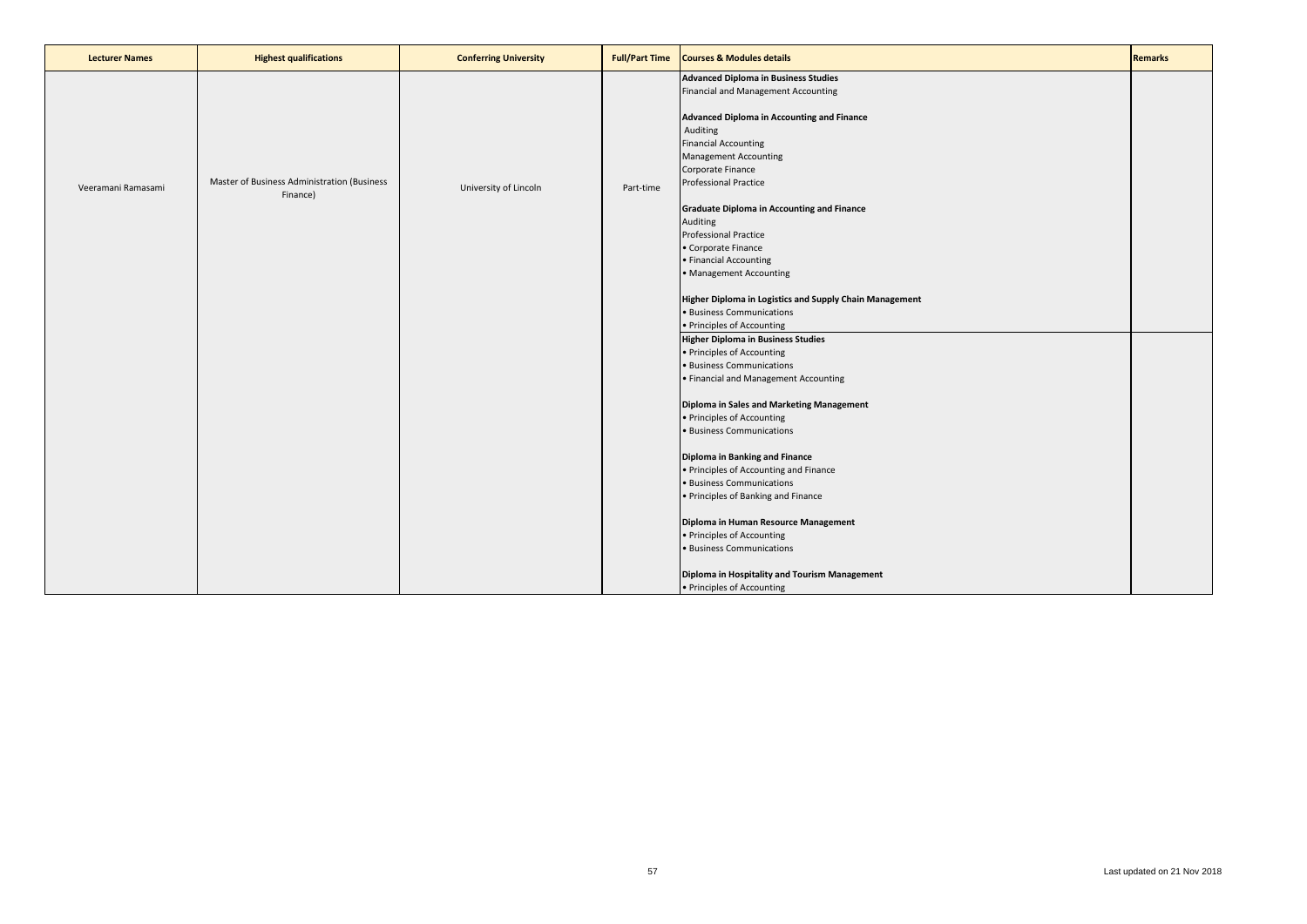| <b>Lecturer Names</b> | <b>Highest qualifications</b>       | <b>Conferring University</b>     | <b>Full/Part Time</b> | <b>Courses &amp; Modules details</b>                                                                                                                                                                                                                                                                                                                                                                                                                                                                                                                                                                                                                                                                                                                                                                                                                                                                                                                                                                                                                                                                                                                                                                                                              | <b>Remarks</b> |
|-----------------------|-------------------------------------|----------------------------------|-----------------------|---------------------------------------------------------------------------------------------------------------------------------------------------------------------------------------------------------------------------------------------------------------------------------------------------------------------------------------------------------------------------------------------------------------------------------------------------------------------------------------------------------------------------------------------------------------------------------------------------------------------------------------------------------------------------------------------------------------------------------------------------------------------------------------------------------------------------------------------------------------------------------------------------------------------------------------------------------------------------------------------------------------------------------------------------------------------------------------------------------------------------------------------------------------------------------------------------------------------------------------------------|----------------|
| Tan Buck Koon         | Master of Arts (Comtemporary China) | Nanyang Technological University | Part-time             | Master of Business Administration (Concordia University)<br>Macroeconomic Analysis (teach out)<br>Managerial Accounting and Analysis (teach out)<br>Managerial Economics (teach out)<br>Seminar in Descriptive Statistics (teach out)<br>Cases in Financial Analysis (teach out)<br>• Economics for Management<br>• Accounting for Decision Making<br>• Statistics Applied to Managerial Problems<br>• Capstone Course<br><b>Master of Science in Finance</b><br><b>Economics for Finance</b><br>Bachelor of Science (Honours) Banking Practice and Management<br>Financial Markets and Risk<br>Financial Services: The Commercial Environment<br>Globalisation of Financial Markets<br><b>Wealth Management</b><br>• Strategic Management in Financial Services<br>• Risk Management in Banking<br>• Assessing Financial Performance<br>• Marketing Financial Services<br>• Organisational Management in Financial Services<br><b>Professional Certificate in Banking</b><br>Financial Markets and Risk<br>• Assessing Financial Performance<br>• Marketing Financial Services<br>Professional Diploma in Banking Practice and Management<br>Financial Services: The Commercial Environment<br>• Organisational Management in Financial Services |                |
|                       |                                     |                                  |                       | Diploma in Accounting and Finance<br>Principles of Management<br>• International Business Management<br>Diploma in Business Studies<br>Principles of Management<br>Principles of Marketing<br>• International Business Management<br>Diploma in Logistics and Supply Chain Management<br>Principles of Management<br><b>Principles of Marketing</b><br>Advanced Diploma in Accounting and Finance<br><b>Strategic Management</b><br><b>Advanced Diploma in Business Studies</b><br><b>International Marketing</b><br><b>Strategic Management</b><br>Organisational Theory and Behaviour<br>• Human Resource Management<br><b>Master of Business Administration (CUC)</b><br>Strategy for Innovation and Entrepreneurship                                                                                                                                                                                                                                                                                                                                                                                                                                                                                                                          |                |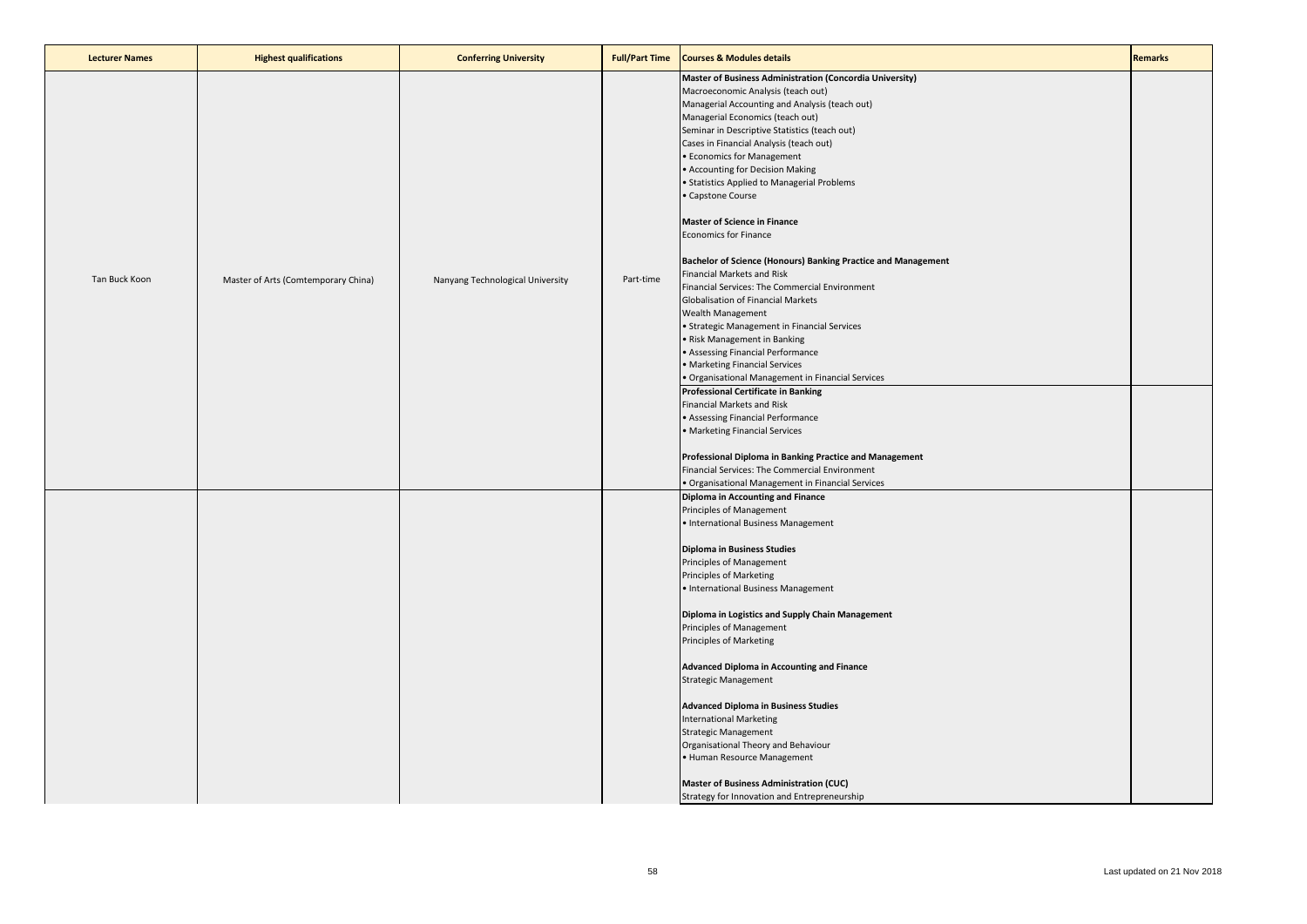| <b>Lecturer Names</b> | <b>Highest qualifications</b>     | <b>Conferring University</b>          | <b>Full/Part Time</b> | <b>Courses &amp; Modules details</b>                                                                                                                                                                                                                                                                                                                                                                                                                                                                                                                                                                                                                                                                                                                                                                                                                                                                                                                                                                                                                                                                                                                                              | <b>Remarks</b> |
|-----------------------|-----------------------------------|---------------------------------------|-----------------------|-----------------------------------------------------------------------------------------------------------------------------------------------------------------------------------------------------------------------------------------------------------------------------------------------------------------------------------------------------------------------------------------------------------------------------------------------------------------------------------------------------------------------------------------------------------------------------------------------------------------------------------------------------------------------------------------------------------------------------------------------------------------------------------------------------------------------------------------------------------------------------------------------------------------------------------------------------------------------------------------------------------------------------------------------------------------------------------------------------------------------------------------------------------------------------------|----------------|
| Poh Lee Guan          | Doctor of Business Administration | The University of Southern Queensland | Part-time             | <b>Higher Diploma in Business Studies</b><br>· Principles of Marketing<br>Principles of Management<br>International Marketing<br>Strategic Management<br>Organisational Theory and Behaviour<br>Diploma in Sales and Marketing Management<br>Principles of Marketing<br>Principles of Management<br>Sales and Service Management<br>Diploma in Banking and Finance<br>Principles of Management<br>Diploma in Human Resource Management<br>Principles of Management<br>Principles of Marketing<br>Human Resource Management<br>Diploma in Hospitality and Tourism Management<br>· Principles of Management<br><b>Higher Diploma in Accounting and Finance</b><br>· Principles of Management<br>· International Business Management<br>· Strategic Management<br>Advanced Diploma in Sales and Marketing Management<br>Marketing and Brand Management<br>Consumer Behaviour and Sales Psychology<br>Retail Management<br>International Marketing<br>Strategic Management<br>Higher Diploma in Logistics and Supply Chain Management<br>Principles of Management<br><b>Business Communications</b><br>Principles of Marketing<br>Human Resource Management<br>· Strategic Management |                |
|                       |                                   |                                       |                       | <b>Graduate Diploma in Accounting and Finance</b><br>Entreprenurship                                                                                                                                                                                                                                                                                                                                                                                                                                                                                                                                                                                                                                                                                                                                                                                                                                                                                                                                                                                                                                                                                                              |                |
|                       |                                   |                                       |                       | Advanced Diploma in Human Resource Management<br>Organisational Theory and Behaviour<br>Resource and Talent Planning<br>• International Human Resource Management                                                                                                                                                                                                                                                                                                                                                                                                                                                                                                                                                                                                                                                                                                                                                                                                                                                                                                                                                                                                                 |                |
|                       |                                   |                                       |                       | Advanced Diploma in Logistics and Supply Chain Management<br>Strategic Management<br>• Human Resource Management                                                                                                                                                                                                                                                                                                                                                                                                                                                                                                                                                                                                                                                                                                                                                                                                                                                                                                                                                                                                                                                                  |                |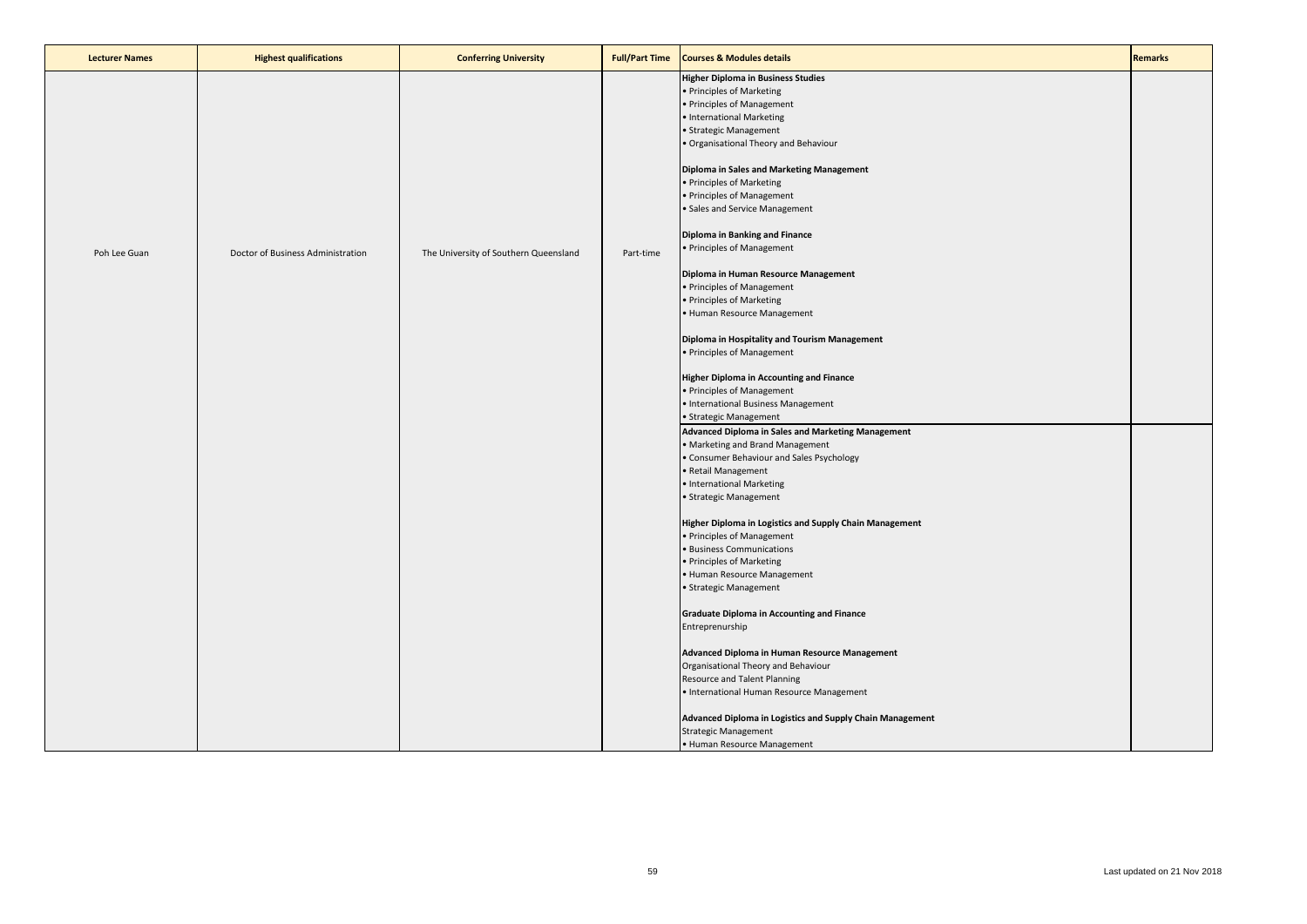| <b>Lecturer Names</b> | <b>Highest qualifications</b>                      | <b>Conferring University</b>                | <b>Full/Part Time</b> | <b>Courses &amp; Modules details</b>                          | <b>Remarks</b> |
|-----------------------|----------------------------------------------------|---------------------------------------------|-----------------------|---------------------------------------------------------------|----------------|
|                       |                                                    |                                             |                       | Advanced Diploma in Accounting & Finance                      |                |
|                       |                                                    |                                             |                       | Corporate Finance                                             |                |
|                       |                                                    |                                             |                       | • Financial Accounting                                        |                |
|                       |                                                    |                                             |                       | • Management Accounting                                       |                |
|                       |                                                    |                                             |                       | · Professional Practice                                       |                |
|                       |                                                    |                                             |                       |                                                               |                |
|                       |                                                    |                                             |                       | <b>Master of Business Administration (CUC)</b>                |                |
|                       |                                                    |                                             |                       | Managerial Accounting & Analysis                              |                |
|                       |                                                    |                                             |                       | Financial Accounting Analysis (teach out)                     |                |
|                       |                                                    |                                             |                       | Corporate Finance (teach out)                                 |                |
|                       |                                                    |                                             |                       | • Accounting for Decision Making                              |                |
|                       |                                                    |                                             |                       | • Financial Management                                        |                |
|                       |                                                    |                                             |                       |                                                               |                |
|                       |                                                    |                                             |                       | Bachelor of Science (Honours) Banking Practice and Management |                |
|                       |                                                    |                                             |                       | Assessing Financial Performance                               |                |
|                       |                                                    |                                             |                       | <b>Professional Certificate in Banking</b>                    |                |
|                       |                                                    |                                             |                       | Assessing Financial Performance                               |                |
|                       |                                                    |                                             |                       |                                                               |                |
|                       |                                                    |                                             |                       | <b>Graduate Diploma in Accounting and Finance</b>             |                |
|                       |                                                    |                                             |                       | • Corporate Finance                                           |                |
|                       |                                                    |                                             |                       | • Financial Accounting                                        |                |
|                       |                                                    |                                             |                       | • Management Accounting                                       |                |
|                       |                                                    |                                             |                       | · Professional Practice                                       |                |
|                       |                                                    |                                             |                       | Diploma in Accounting and Finance                             |                |
|                       |                                                    |                                             |                       | • Principles of Management                                    |                |
|                       |                                                    |                                             |                       | • International Business Management                           |                |
|                       |                                                    |                                             |                       | • Principles of Accounting and Finance                        |                |
|                       |                                                    |                                             |                       | • Cost Accounting                                             |                |
|                       |                                                    |                                             |                       |                                                               |                |
|                       |                                                    |                                             |                       | Diploma in Business Studies                                   |                |
|                       |                                                    |                                             |                       | • Principles of Management                                    |                |
|                       |                                                    |                                             |                       | • International Business Management                           |                |
|                       |                                                    |                                             |                       | • Principles of Accounting                                    |                |
|                       |                                                    |                                             |                       | Diploma in Logistics and Supply Chain Management              |                |
|                       |                                                    |                                             |                       | • Principles of Management                                    |                |
|                       |                                                    |                                             |                       | • Principles of Accounting                                    |                |
|                       |                                                    |                                             |                       |                                                               |                |
|                       |                                                    |                                             |                       | Diploma in Human Resource Management                          |                |
|                       |                                                    |                                             |                       | • Principles of Management                                    |                |
|                       |                                                    |                                             |                       | • Principles of Accounting                                    |                |
|                       |                                                    |                                             |                       | Diploma in Sales and Marketing Management                     |                |
| Ang Lee Keng          | Master of Social Science (Counselling) / Master of | University of South Australia / Heriot-Watt | Part-time             | • Principles of Management                                    |                |
|                       | <b>Business Administration</b>                     | University                                  |                       | • Principles of Accounting                                    |                |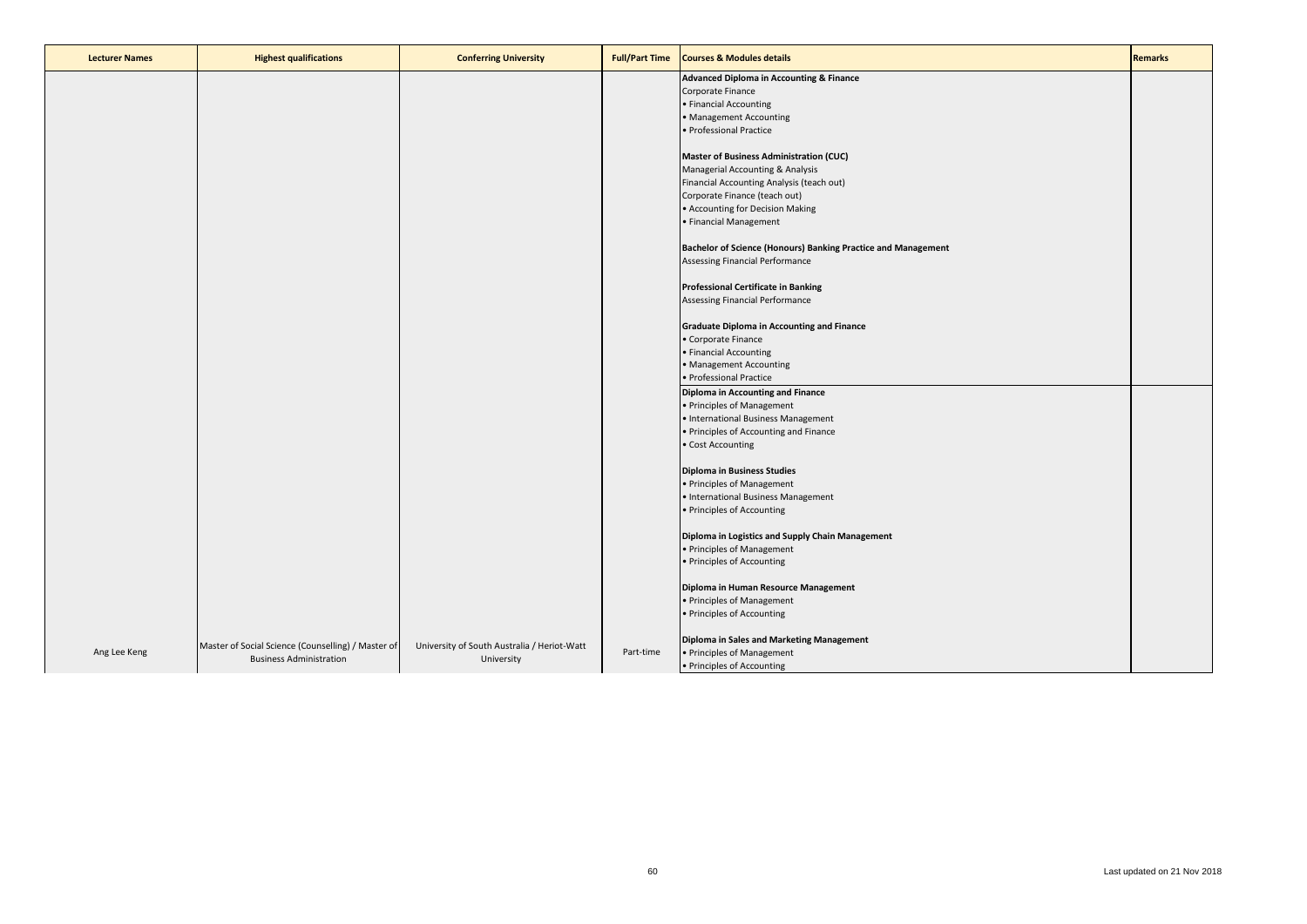| <b>Lecturer Names</b> | <b>Highest qualifications</b> | <b>Conferring University</b> | <b>Full/Part Time</b> | <b>Courses &amp; Modules details</b>                                  | <b>Remarks</b> |
|-----------------------|-------------------------------|------------------------------|-----------------------|-----------------------------------------------------------------------|----------------|
|                       |                               |                              |                       | <b>Higher Diploma in Business Studies</b>                             |                |
|                       |                               |                              |                       | • Principles of Management                                            |                |
|                       |                               |                              |                       | • International Business Management                                   |                |
|                       |                               |                              |                       | • Principles of Accounting                                            |                |
|                       |                               |                              |                       | • Financial and Management Accounting                                 |                |
|                       |                               |                              |                       |                                                                       |                |
|                       |                               |                              |                       | Diploma in Banking and Finance                                        |                |
|                       |                               |                              |                       | • Principles of Accounting and Finance                                |                |
|                       |                               |                              |                       | • Principles of Management                                            |                |
|                       |                               |                              |                       |                                                                       |                |
|                       |                               |                              |                       | <b>Higher Diploma in Accounting and Finance</b>                       |                |
|                       |                               |                              |                       | • Principles of Management                                            |                |
|                       |                               |                              |                       | • International Business Management                                   |                |
|                       |                               |                              |                       | • Principles of Accounting                                            |                |
|                       |                               |                              |                       | • Cost Accounting                                                     |                |
|                       |                               |                              |                       | • Management Accounting                                               |                |
|                       |                               |                              |                       | · Professional Practice                                               |                |
|                       |                               |                              |                       | • Financial Accounting                                                |                |
|                       |                               |                              |                       | • Corporate Finance                                                   |                |
|                       |                               |                              |                       |                                                                       |                |
|                       |                               |                              |                       | Higher Diploma in Logistics and Supply Chain Management               |                |
|                       |                               |                              |                       | • Principles of Management                                            |                |
|                       |                               |                              |                       | • Principles of Accounting                                            |                |
|                       |                               |                              |                       | <b>Advanced Diploma in Business Studies</b>                           |                |
|                       |                               |                              |                       | • Financial and Management Accounting                                 |                |
|                       |                               |                              |                       | <b>Foundation Diploma in Business Studies</b>                         |                |
|                       |                               |                              |                       | <b>Fundamentals of Accounting</b>                                     |                |
|                       |                               |                              |                       |                                                                       |                |
|                       |                               |                              |                       | <b>Bachelor of Business (Accounting)</b>                              |                |
|                       |                               |                              |                       | <b>Accounting Information System</b>                                  |                |
|                       |                               |                              |                       | <b>Management Accounting</b>                                          |                |
|                       |                               |                              |                       | Applied Business Challenge                                            |                |
|                       |                               |                              |                       | • Financial Accounting                                                |                |
|                       |                               |                              |                       |                                                                       |                |
|                       |                               |                              |                       | Bachelor of Business (Financial Risk Management) (Top up)             |                |
|                       |                               |                              |                       | • Applied Business Challenge                                          |                |
|                       |                               |                              |                       |                                                                       |                |
|                       |                               |                              |                       | Bachelor of Business (Management and Innovation) (Top up)             |                |
|                       |                               |                              |                       | • Applied Business Challenge                                          |                |
|                       |                               |                              |                       |                                                                       |                |
|                       |                               |                              |                       | Bachelor of Business (Supply Chain and Logistics Management) (Top up) |                |
|                       |                               |                              |                       | • Applied Business Challenge                                          |                |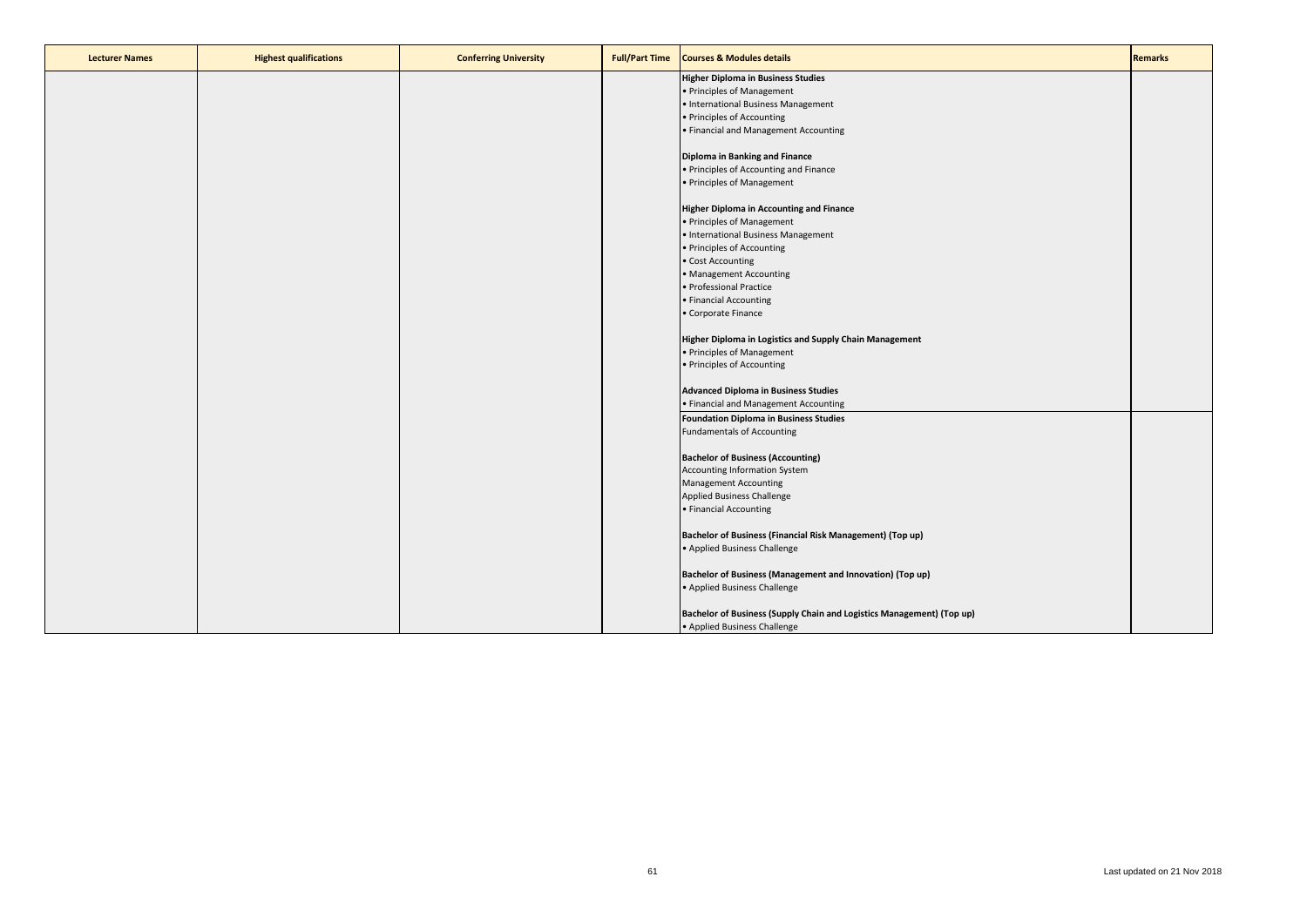| <b>Lecturer Names</b>             | <b>Highest qualifications</b> | <b>Conferring University</b>                            | <b>Full/Part Time</b> | <b>Courses &amp; Modules details</b>                                                                                                                                                                                                                                                                                                                                                                                                                                                                                                                                                                                                                                                                                                                                                                                                                                                                                                                                                                                                                                                                                                                                                                                                                                                                                                                                                                                       | <b>Remarks</b> |
|-----------------------------------|-------------------------------|---------------------------------------------------------|-----------------------|----------------------------------------------------------------------------------------------------------------------------------------------------------------------------------------------------------------------------------------------------------------------------------------------------------------------------------------------------------------------------------------------------------------------------------------------------------------------------------------------------------------------------------------------------------------------------------------------------------------------------------------------------------------------------------------------------------------------------------------------------------------------------------------------------------------------------------------------------------------------------------------------------------------------------------------------------------------------------------------------------------------------------------------------------------------------------------------------------------------------------------------------------------------------------------------------------------------------------------------------------------------------------------------------------------------------------------------------------------------------------------------------------------------------------|----------------|
| MD Malik S/O Abdul Kader K S      | Master of Laws                | University of London                                    | Part-time             | <b>Advanced Diploma in Accounting and Finance</b><br><b>Business Law</b><br><b>Advanced Diploma in Business Studies</b><br><b>Business Law</b><br>Advanced Diploma in Logistics and SCM<br><b>Business Law</b><br>Master of Business Administration (Concordia University)<br>• Managers and the legal environment (teach out)<br>Ethics, Law and Communication in Decision Making<br>Higher Diploma in Business Studies<br>• Business Law<br>Advanced Diploma in Human Resource Management<br><b>Employment Law</b><br>• Business Law<br>• Project Management<br>Higher Diploma in Logistics and Supply Chain Management<br>• Business Law<br><b>Higher Diploma in Accounting and Finance</b><br>• Business Law<br>Advanced Diploma in Sales and Marketing Management<br>• Business Law<br>Diploma in Law<br>. Introduction to Legal Writing and Research<br>• Company and Commercial Law<br>• Contract Law<br>· Dispute Resolution<br>• Employment Law<br>• Family Law<br>· Intellectual Property Law<br>• Tort Law<br><b>Bachelor of Business (Accounting)</b><br>Corporate Law<br>Bachelor of Business (Financial Risk Management) (Top up)<br>• Taxation Law and Practice<br>Bachelor of Business (Management and Innovation) (Top up)<br>• Business Ethics<br>Bachelor of Business (Supply Chain and Logistics Management) (Top up)<br>• Business Ethics<br>Master of Business Administration (Concordia University) |                |
| Chua Eng Siong<br>(Cai Rongxiang) | Msc in Economic History       | The London School of Economics and Political<br>Science | Part-time             | Macroeconomic Analysis (teach out)<br>Managerial Economics (teach out)<br>• Economics for Management<br><b>Master of Science in Finance</b><br>• Economics for Finance                                                                                                                                                                                                                                                                                                                                                                                                                                                                                                                                                                                                                                                                                                                                                                                                                                                                                                                                                                                                                                                                                                                                                                                                                                                     |                |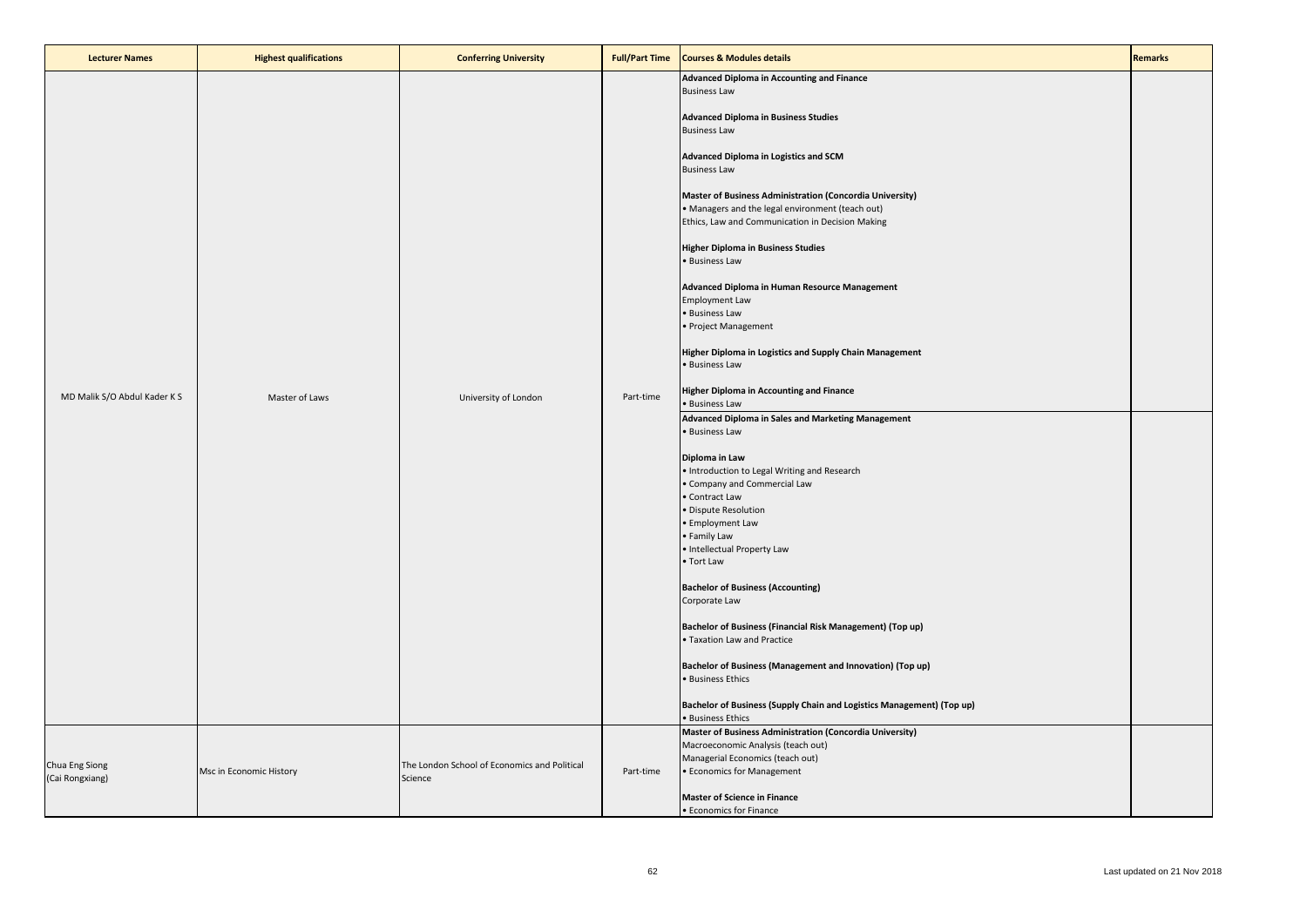| <b>Lecturer Names</b> | <b>Highest qualifications</b> | <b>Conferring University</b> | <b>Full/Part Time</b> | <b>Courses &amp; Modules details</b>                      | <b>Remarks</b> |
|-----------------------|-------------------------------|------------------------------|-----------------------|-----------------------------------------------------------|----------------|
|                       |                               |                              |                       | Diploma in Logistics and Supply Chain Management          |                |
|                       |                               |                              |                       | . Introduction to Logistics                               |                |
|                       |                               |                              |                       | • Supply Chain Management                                 |                |
|                       |                               |                              |                       | • Principles of Marketing                                 |                |
|                       |                               |                              |                       | • Principles of Management                                |                |
|                       |                               |                              |                       |                                                           |                |
|                       |                               |                              |                       | Advanced Diploma in Logistics and Supply Chain Management |                |
|                       |                               |                              |                       | • Human Resource Management                               |                |
|                       |                               |                              |                       | • International Shipping Management                       |                |
|                       |                               |                              |                       | · Warehouse Management                                    |                |
|                       |                               |                              |                       | · Business Logistics Strategy                             |                |
|                       |                               |                              |                       | • International Purchasing Management                     |                |
|                       |                               |                              |                       | · Global Distribution Management                          |                |
|                       |                               |                              |                       | · Strategic Management                                    |                |
|                       |                               |                              |                       | • Operations Management                                   |                |
|                       |                               |                              |                       |                                                           |                |
|                       |                               |                              |                       | <b>Higher Diploma in Business Studies</b>                 |                |
|                       |                               |                              |                       | Human Resource Management                                 |                |
|                       |                               |                              |                       | Organisational Theory and Behaviour                       |                |
|                       |                               |                              |                       | • Principles of Marketing                                 |                |
|                       |                               |                              |                       | • Principles of Management                                |                |
|                       |                               |                              |                       | • Project Management                                      |                |
|                       |                               |                              |                       | · Strategic Management                                    |                |
|                       |                               |                              |                       | • International Business Management                       |                |
|                       |                               |                              |                       | Diploma in Human Resource Management                      |                |
|                       |                               |                              |                       | • Principles of Management                                |                |
|                       |                               |                              |                       | • Principles of Marketing                                 |                |
|                       |                               |                              |                       | • Human Resource Management                               |                |
|                       |                               |                              |                       |                                                           |                |
|                       |                               |                              |                       | Diploma in Hospitality and Tourism Management             |                |
|                       |                               |                              |                       | • Principles of Management                                |                |
|                       |                               |                              |                       |                                                           |                |
|                       |                               |                              |                       | <b>Higher Diploma in Accounting and Finance</b>           |                |
|                       |                               |                              |                       | • Principles of Management                                |                |
|                       |                               |                              |                       | • International Business Management                       |                |
|                       |                               |                              |                       | • Strategic Management                                    |                |
|                       |                               |                              |                       |                                                           |                |
|                       |                               |                              |                       | Advanced Diploma in Sales and Marketing Management        |                |
|                       |                               |                              |                       | • Consumer Behaviour and Sales Psychology                 |                |
|                       |                               |                              |                       | . Digital and Social Media Marketing                      |                |
|                       |                               |                              |                       | • Project Management                                      |                |
|                       |                               |                              |                       |                                                           |                |
|                       |                               |                              |                       | Diploma in Accounting and Finance                         |                |
|                       |                               |                              |                       | • Principles of Management                                |                |
|                       |                               |                              |                       | · International Business Management                       |                |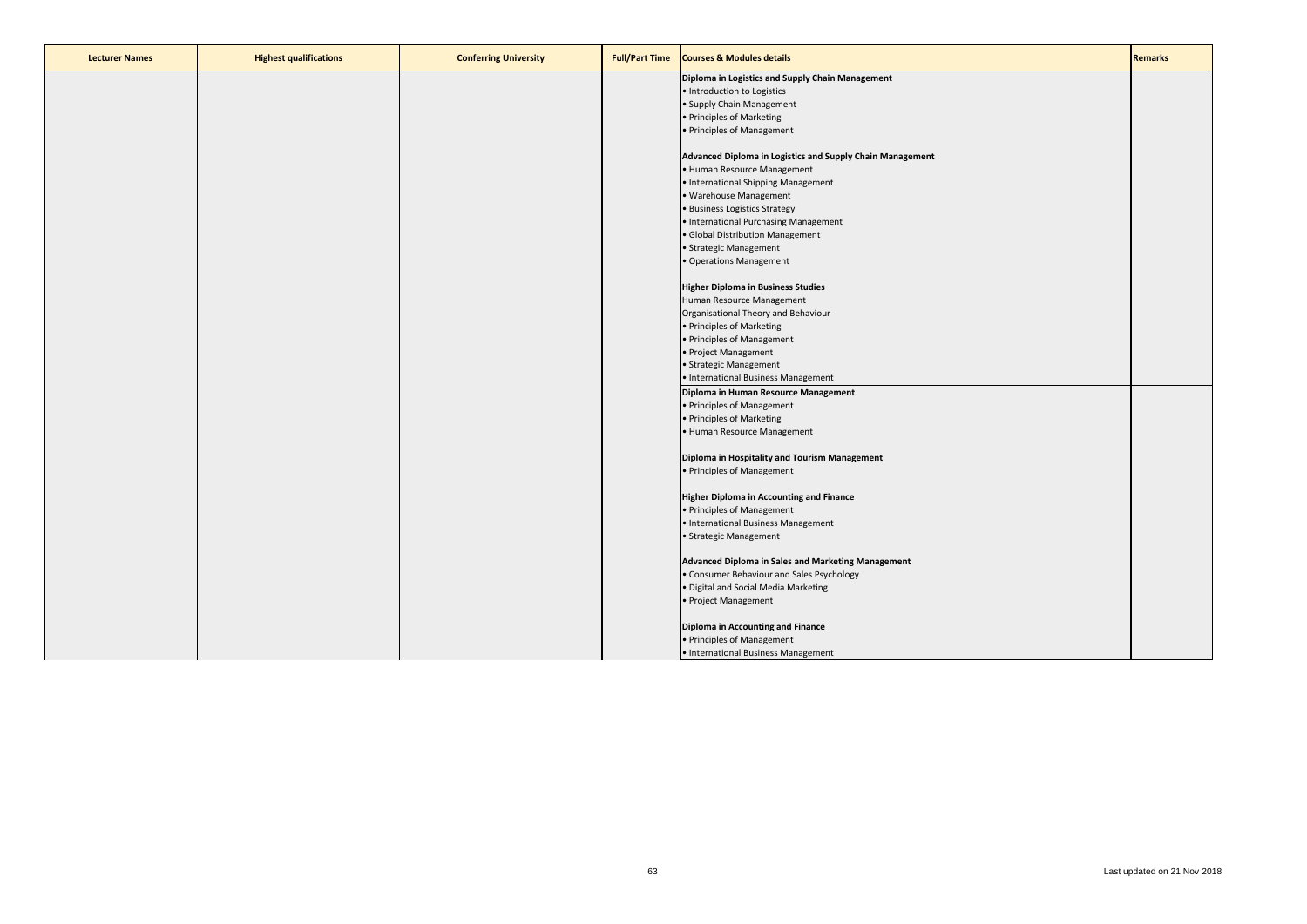| <b>Lecturer Names</b> | <b>Highest qualifications</b>                                                 | <b>Conferring University</b>                                                                                         | <b>Full/Part Time</b> | <b>Courses &amp; Modules details</b>                                                                                                                                                                                                                                                                                                                                                                                                                                                | <b>Remarks</b> |
|-----------------------|-------------------------------------------------------------------------------|----------------------------------------------------------------------------------------------------------------------|-----------------------|-------------------------------------------------------------------------------------------------------------------------------------------------------------------------------------------------------------------------------------------------------------------------------------------------------------------------------------------------------------------------------------------------------------------------------------------------------------------------------------|----------------|
| Daniel Chew Chee San  | Master of Science<br>Master of Education<br>Master of Business Administration | The National University of Singapore<br>The University of Western Australia<br>The University of Southern Queensland | Part-time             | Higher Diploma in Logistics and Supply Chain Management<br>· Principles of Management<br>· Introduction to Logistics<br>· Business Communications<br>• Supply Chain Management<br>· Principles of Marketing<br>· Human Resource Management<br>· Operations Management<br>• International Shipping Management<br>· Warehouse Management<br><b>Business Logistics Strategy</b><br>· International Purchasing Management<br>· Global Distribution Management<br>• Strategic Management |                |
|                       |                                                                               |                                                                                                                      |                       | Advanced Diploma in Human Resource Management<br>Performance and Reward Management<br>Organisational Theory and Behaviour<br>· Project Management<br>· Resource and Talent Planning<br>International Human Resource Management<br><b>Diploma in Business Studies</b><br>· Principles of Marketing                                                                                                                                                                                   |                |
|                       |                                                                               |                                                                                                                      |                       | · Principles of Management<br>· International Business Management<br>Advanced Diploma in Accounting and Finance                                                                                                                                                                                                                                                                                                                                                                     |                |
|                       |                                                                               |                                                                                                                      |                       | · Strategic Management<br><b>Advanced Diploma in Business Studies</b><br>• Human Resource Management<br>· Strategic Management<br>· Operations Management<br>· Organisational Theory and Behaviour<br>· Project Management                                                                                                                                                                                                                                                          |                |
|                       |                                                                               |                                                                                                                      |                       | <b>Graduate Diploma in Accounting and Finance</b><br>Project Management                                                                                                                                                                                                                                                                                                                                                                                                             |                |
|                       |                                                                               |                                                                                                                      |                       | Diploma in Banking and Finance<br>Principles of Management                                                                                                                                                                                                                                                                                                                                                                                                                          |                |
|                       |                                                                               |                                                                                                                      |                       | Diploma in Sales and Marketing Management<br>• Principles of Management<br>• Principles of Marketing<br>· Sales and Service Management<br>· Strategic Management                                                                                                                                                                                                                                                                                                                    |                |
|                       |                                                                               |                                                                                                                      |                       | <b>Bachelor of Business (Supply Chain and Logistics Management)</b><br>E-Supply Chain Management<br><b>Supply Chain Analytics</b>                                                                                                                                                                                                                                                                                                                                                   |                |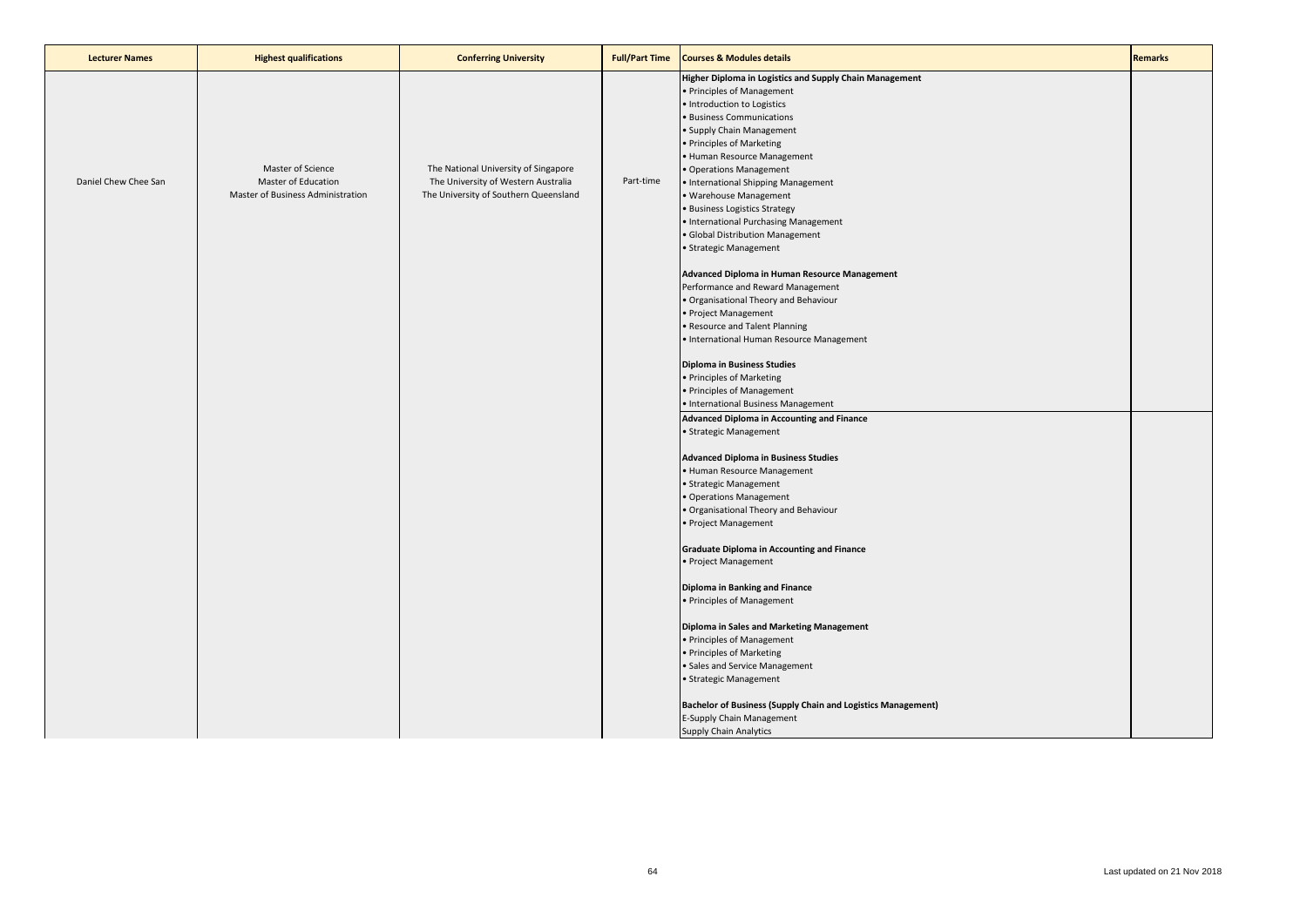| <b>Lecturer Names</b> | <b>Highest qualifications</b> | <b>Conferring University</b> | <b>Full/Part Time</b> Courses & Modules details                                                  | <b>Remarks</b> |
|-----------------------|-------------------------------|------------------------------|--------------------------------------------------------------------------------------------------|----------------|
|                       |                               |                              | <b>Bachelor of Business (Accounting) (Top up)</b>                                                |                |
|                       |                               |                              | · Operations Management                                                                          |                |
|                       |                               |                              | Bachelor of Business (Financial Risk Management) (Top up)                                        |                |
|                       |                               |                              | • Operations Management                                                                          |                |
|                       |                               |                              |                                                                                                  |                |
|                       |                               |                              | Bachelor of Business (Management and Innovation) (Top up)                                        |                |
|                       |                               |                              | • Operations Management                                                                          |                |
|                       |                               |                              |                                                                                                  |                |
|                       |                               |                              | Bachelor of Business (Supply Chain and Logistics Management) (Top up)<br>• Operations Management |                |
|                       |                               |                              | Diploma in Accounting and Finance                                                                |                |
|                       |                               |                              | · Principles of Economics                                                                        |                |
|                       |                               |                              | · Quantitative Methods                                                                           |                |
|                       |                               |                              | • Principles of Management                                                                       |                |
|                       |                               |                              | • International Business Management                                                              |                |
|                       |                               |                              | • Principles of Banking and Finance<br>• Principles of Information Systems                       |                |
|                       |                               |                              |                                                                                                  |                |
|                       |                               |                              | Diploma in Business Studies                                                                      |                |
|                       |                               |                              | • Principles of Economics                                                                        |                |
|                       |                               |                              | · Quantitative Methods                                                                           |                |
|                       |                               |                              | • Principles of Management                                                                       |                |
|                       |                               |                              | • International Business Management                                                              |                |
|                       |                               |                              | • Principles of Information Systems<br>• Principles of Marketing                                 |                |
|                       |                               |                              |                                                                                                  |                |
|                       |                               |                              | Diploma in Logistics and Supply Chain Management                                                 |                |
|                       |                               |                              | · Principles of Economics                                                                        |                |
|                       |                               |                              | · Quantitative Methods                                                                           |                |
|                       |                               |                              | • Principles of Management                                                                       |                |
|                       |                               |                              | • Principles of Information Systems                                                              |                |
|                       |                               |                              | • Principles of Marketing                                                                        |                |
|                       |                               |                              | <b>Advanced Diploma in Business Studies</b>                                                      |                |
|                       |                               |                              | • Operations Management                                                                          |                |
|                       |                               |                              | • Strategic Management                                                                           |                |
|                       |                               |                              | • Business Law                                                                                   |                |
|                       |                               |                              | <b>Higher Diploma in Business Studies</b>                                                        |                |
|                       |                               |                              | • Principles of Economics                                                                        |                |
|                       |                               |                              | · Quantitative Methods<br>• International Business Management                                    |                |
|                       |                               |                              | • Principles of Management                                                                       |                |
|                       |                               |                              | • Business Law                                                                                   |                |
|                       |                               |                              | • Operations Management                                                                          |                |
|                       |                               |                              |                                                                                                  |                |
|                       |                               |                              | Diploma in Sales and Marketing Management                                                        |                |
|                       |                               |                              | • Principles of Management<br>· Principles of Economics                                          |                |
|                       |                               |                              | · Quantitative Methods                                                                           |                |
|                       |                               |                              | • Principles of Information Systems                                                              |                |
|                       |                               |                              | • Principles of Marketing                                                                        |                |
|                       |                               |                              |                                                                                                  |                |
|                       |                               |                              | Diploma in Banking and Finance                                                                   |                |
|                       |                               |                              | • Principles of Management                                                                       |                |
|                       |                               |                              | · Quantitative Methods                                                                           |                |
|                       |                               |                              | • Principles of Economics                                                                        |                |
|                       |                               |                              | • Marketing Financial Services<br>• Principles of Banking and Finance                            |                |
|                       |                               |                              | • Principles of Information Systems                                                              |                |
|                       |                               |                              |                                                                                                  |                |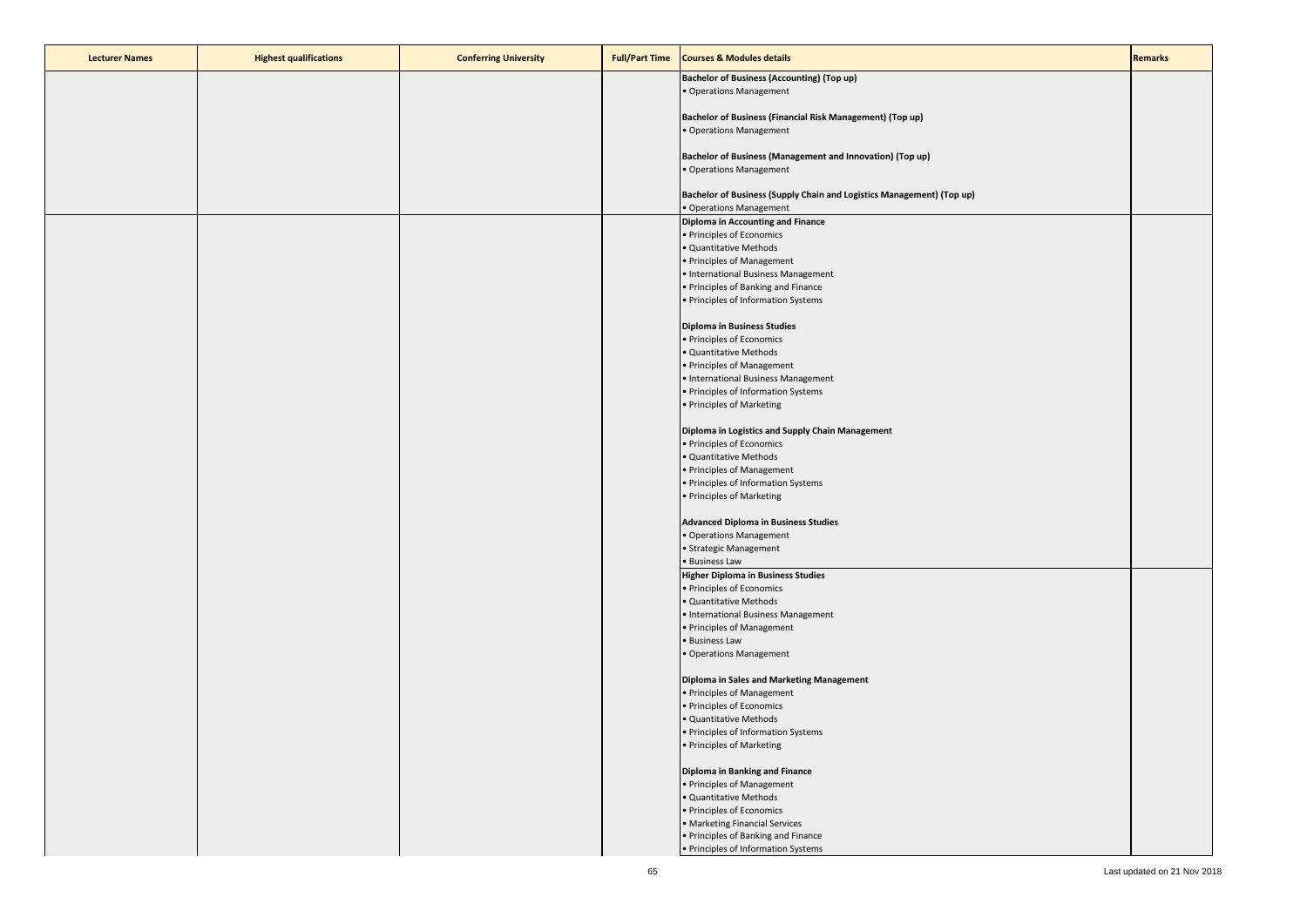| <b>Lecturer Names</b>  | <b>Highest qualifications</b> | <b>Conferring University</b> | <b>Full/Part Time</b> | <b>Courses &amp; Modules details</b>                                                                                                                                                                                                                                                                                                                                                                                                                                                                                                                                                                                                                                                                                                                                                                                                                                                                                                                                                                                                                                                                                                                                                                                                                                                                                                                         | <b>Remarks</b> |
|------------------------|-------------------------------|------------------------------|-----------------------|--------------------------------------------------------------------------------------------------------------------------------------------------------------------------------------------------------------------------------------------------------------------------------------------------------------------------------------------------------------------------------------------------------------------------------------------------------------------------------------------------------------------------------------------------------------------------------------------------------------------------------------------------------------------------------------------------------------------------------------------------------------------------------------------------------------------------------------------------------------------------------------------------------------------------------------------------------------------------------------------------------------------------------------------------------------------------------------------------------------------------------------------------------------------------------------------------------------------------------------------------------------------------------------------------------------------------------------------------------------|----------------|
| Harjinder Singh Kairon | Master of Applied Finance     | Monash University            | Part-time             | Diploma in Hospitality and Tourism Management<br>· Principles of Management<br>· Quantitative Methods<br>· Principles of Economics<br><b>Higher Diploma in Accounting and Finance</b><br>· Principles of Management<br>· Quantitative Methods<br>· Principles of Economics<br>· Principles of Banking and Finance<br>· International Business Management<br>· Business Law<br>Corporate Finance<br>· Strategic Management<br>· Financial Accounting<br><b>Advanced Diploma in Sales and Marketing Management</b><br>· Strategic Management<br>· Business Law<br><b>Advanced Diploma in Accounting and Finance</b><br>· Business Law<br>Corporate Finance<br>· Financial Accounting<br>· Strategic Management<br><b>Master of Science in Finance</b><br>Project Finance<br><b>Economics for Finance</b><br><b>Advanced Diploma in Business Studies</b><br>· Human Resource Management<br>Advanced Diploma in Logistics and Supply Chain Management<br>· Operations Management<br>· Strategic Management<br><b>Business Law</b><br>Higher Diploma in Logistics and Supply Chain Management<br>· Principles of Management<br>· Quantitative Methods<br>· Principles of Economics<br>· Principles of Information Systems<br>· Principles of Marketing<br>· Human Resource Management<br>· Strategic Management<br><b>Business Law</b><br>· Operations Management |                |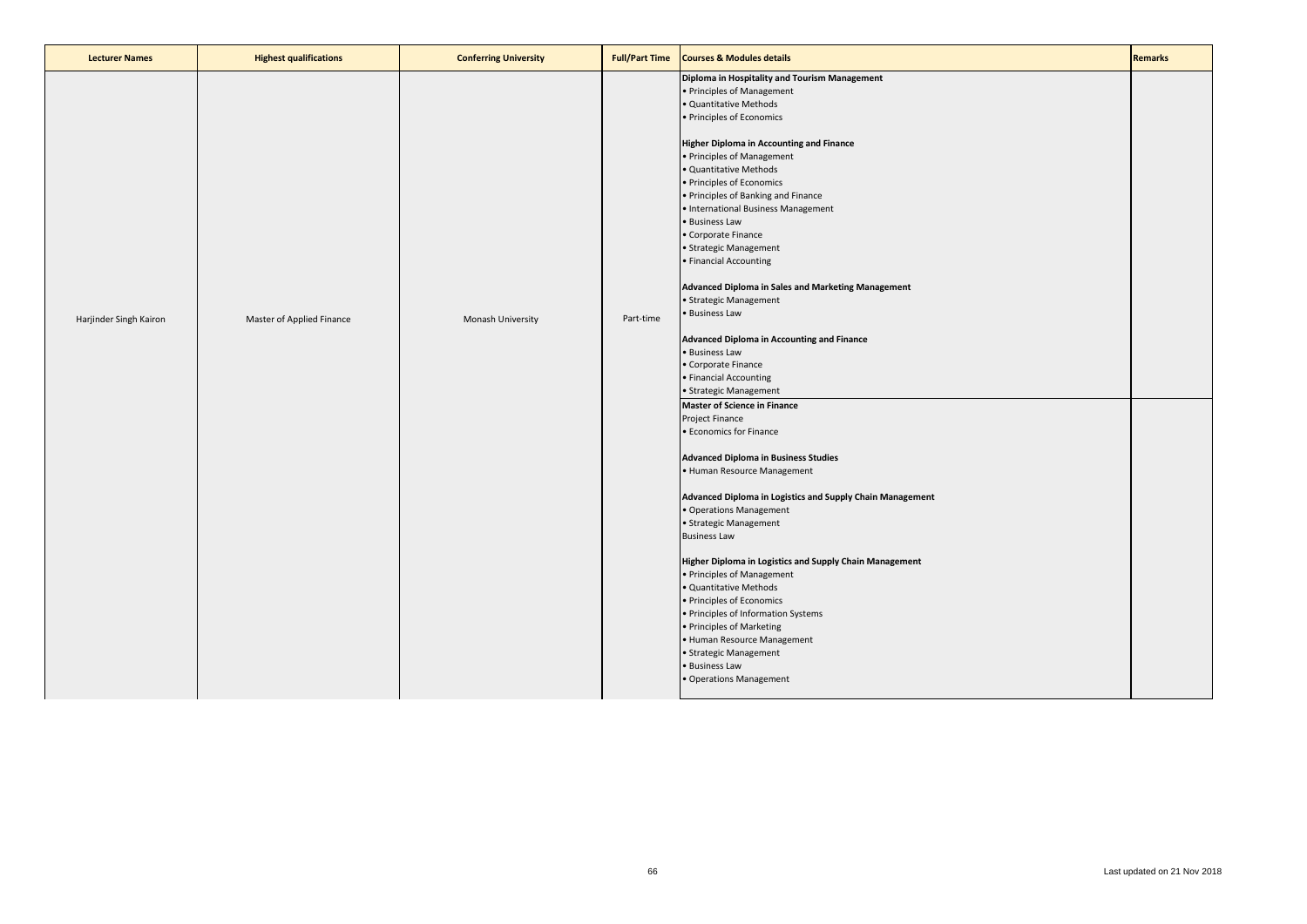| <b>Lecturer Names</b> | <b>Highest qualifications</b>     | <b>Conferring University</b>  | <b>Full/Part Time</b> | <b>Courses &amp; Modules details</b>                                | <b>Remarks</b> |
|-----------------------|-----------------------------------|-------------------------------|-----------------------|---------------------------------------------------------------------|----------------|
|                       |                                   |                               |                       | Advanced Diploma in Human Resource Management                       |                |
|                       |                                   |                               |                       | · Business Law                                                      |                |
|                       |                                   |                               |                       |                                                                     |                |
|                       |                                   |                               |                       | Diploma in Human Resource Management                                |                |
|                       |                                   |                               |                       | · Principles of Management                                          |                |
|                       |                                   |                               |                       | · Principles of Economics                                           |                |
|                       |                                   |                               |                       | · Quantitative Methods                                              |                |
|                       |                                   |                               |                       | · Principles of Information Systems                                 |                |
|                       |                                   |                               |                       | · Principles of Marketing                                           |                |
|                       |                                   |                               |                       |                                                                     |                |
|                       |                                   |                               |                       | <b>Graduate Diploma in Accounting and Finance</b>                   |                |
|                       |                                   |                               |                       | · Corporate Finance                                                 |                |
|                       |                                   |                               |                       | · Financial Accounting                                              |                |
|                       |                                   |                               |                       |                                                                     |                |
|                       |                                   |                               |                       | Master of Business Administration (Concordia University)            |                |
|                       |                                   |                               |                       | Capstone Course                                                     |                |
|                       |                                   |                               |                       | <b>Economics for Managers</b>                                       |                |
|                       |                                   |                               |                       | • Statistics Applied to Managerial Problems                         |                |
|                       |                                   |                               |                       | · Financial Management                                              |                |
|                       |                                   |                               |                       |                                                                     |                |
|                       |                                   |                               |                       | <b>Economics for Finance</b>                                        |                |
|                       |                                   |                               |                       |                                                                     |                |
|                       |                                   |                               |                       | Postgraduate Diploma in Business                                    |                |
|                       |                                   |                               |                       | · Quantitative Skills for Business                                  |                |
|                       |                                   |                               |                       | <b>Bachelor of Business (Accounting)</b>                            |                |
|                       |                                   |                               |                       |                                                                     |                |
|                       |                                   |                               |                       | <b>Applied Business Statistics</b>                                  |                |
|                       |                                   |                               |                       | Corporate Finance                                                   |                |
|                       |                                   |                               |                       | <b>Bachelor of Business (Management and Innovation)</b>             |                |
|                       |                                   |                               |                       | <b>Applied Business Statistics</b>                                  |                |
|                       |                                   |                               |                       | Corporate Finance                                                   |                |
|                       |                                   |                               |                       |                                                                     |                |
|                       |                                   |                               |                       | <b>Bachelor of Business (Supply Chain and Logistics Management)</b> |                |
|                       |                                   |                               |                       | <b>Applied Business Statistics</b>                                  |                |
|                       |                                   |                               |                       | · Corporate Finance                                                 |                |
|                       |                                   |                               |                       |                                                                     |                |
|                       |                                   |                               |                       | <b>Bachelor of Business (Financial Risk Management)</b>             |                |
|                       |                                   |                               |                       | <b>Applied Business Statistics</b>                                  |                |
|                       |                                   |                               |                       | Corporate Finance                                                   |                |
|                       |                                   |                               |                       | Investment and Portfolio Management                                 |                |
|                       |                                   |                               |                       | Master of Business Administration (Concordia University)            |                |
|                       |                                   |                               |                       | Management of Human Resources (teach out)                           |                |
|                       |                                   |                               |                       | · Global Managerial and Organisation Behaviour                      |                |
|                       |                                   |                               |                       | Organizational Behavior                                             |                |
|                       |                                   |                               |                       | Managing Human Capital                                              |                |
|                       |                                   |                               |                       |                                                                     |                |
|                       |                                   |                               |                       | Advanced Diploma in Human Resource Management                       |                |
| Teo Teck Choon        | Doctor of Business Administration | University of South Australia | Full-time             | Learning and Development                                            |                |
|                       |                                   |                               |                       | International Human Resource Management                             |                |
|                       |                                   |                               |                       |                                                                     |                |
|                       |                                   |                               |                       | <b>Advanced Diploma in Business Studies</b>                         |                |
|                       |                                   |                               |                       | · Organisational Theory and Behaviour                               |                |
|                       |                                   |                               |                       |                                                                     |                |
|                       |                                   |                               |                       | <b>Higher Diploma in Business Studies</b>                           |                |
|                       |                                   |                               |                       | · Organisational Theory and Behaviour                               |                |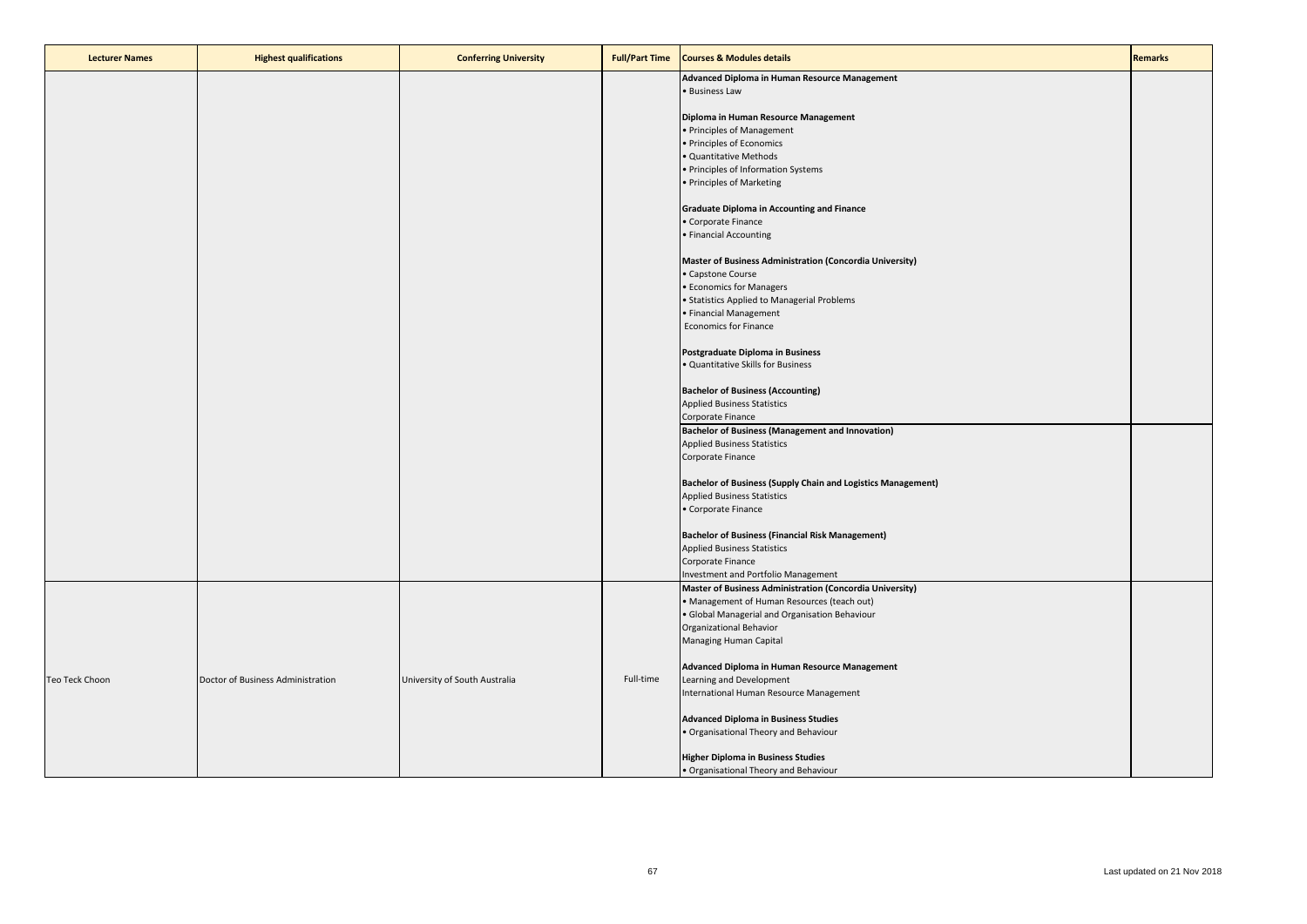| <b>Lecturer Names</b> | <b>Highest qualifications</b>     | <b>Conferring University</b>  | <b>Full/Part Time</b> | <b>Courses &amp; Modules details</b>                                | <b>Remarks</b> |
|-----------------------|-----------------------------------|-------------------------------|-----------------------|---------------------------------------------------------------------|----------------|
|                       |                                   |                               |                       | Diploma in Logistics and Supply Chain Management                    |                |
|                       |                                   |                               |                       | · Introduction to Logistics                                         |                |
|                       |                                   |                               |                       | • Supply Chain Management                                           |                |
|                       |                                   |                               |                       | • Principles of Management                                          |                |
|                       |                                   |                               |                       |                                                                     |                |
|                       |                                   |                               |                       | Advanced Diploma in Logistics and Supply Chain Management           |                |
|                       |                                   |                               |                       | • International Shipping Management                                 |                |
|                       |                                   |                               |                       | • Warehouse Management                                              |                |
|                       |                                   |                               |                       | • Business Logistics Strategy                                       |                |
|                       |                                   |                               |                       | • International Purchasing Management                               |                |
|                       |                                   |                               |                       | • Global Distribution Management                                    |                |
|                       |                                   |                               |                       | • Human Resource Management                                         |                |
|                       |                                   |                               |                       | • Strategic Management                                              |                |
|                       |                                   |                               |                       | • Operations Management (teach out)                                 |                |
|                       |                                   |                               |                       | Master of Business Administration (Concordia University)            |                |
|                       |                                   |                               |                       | • Ethical Strategic Leadership (teach out)                          |                |
|                       |                                   |                               |                       | · Global Managerial and Organisational Behaviour (teach out)        |                |
|                       |                                   |                               |                       | • Operations Management (teach out)                                 |                |
|                       |                                   |                               |                       | • Management of Human Resources (teach out)                         |                |
|                       |                                   |                               |                       | • Managing and Leading Effective Organisations                      |                |
|                       |                                   |                               |                       | · Organisational Behaviour                                          |                |
|                       |                                   |                               |                       | • Managing Human Capital                                            |                |
|                       |                                   |                               |                       | Higher Diploma in Logistics and Supply Chain Management             |                |
|                       |                                   |                               |                       | • Principles of Management                                          |                |
|                       |                                   |                               |                       | . Introduction to Logistics                                         |                |
|                       |                                   |                               |                       | • Supply Chain Management                                           |                |
|                       |                                   |                               |                       | • Human Resource Management                                         |                |
|                       |                                   |                               |                       | • Operations Management                                             |                |
|                       |                                   |                               |                       | • International Shipping Management                                 |                |
|                       |                                   |                               |                       | • Warehouse Management                                              |                |
|                       |                                   |                               |                       | • Business Logistics Strategy                                       |                |
|                       |                                   |                               |                       | • International Purchasing Management                               |                |
|                       |                                   |                               |                       | · Global Distribution Management                                    |                |
|                       |                                   |                               |                       | • Strategic Management                                              |                |
|                       |                                   |                               |                       | <b>Higher Diploma in Business Studies</b>                           |                |
|                       |                                   |                               |                       | • Human Resource Management                                         |                |
|                       |                                   |                               |                       | • Strategic Management                                              |                |
|                       |                                   |                               |                       | • Operations Management                                             |                |
|                       |                                   |                               |                       |                                                                     |                |
| Chang Chen Sheng      |                                   |                               |                       | Advanced Diploma in Sales and Marketing Management                  |                |
| (Zeng Jiansheng)      | Doctor of Business Administration | University of South Australia | Part-time             | • Strategic Management                                              |                |
|                       |                                   |                               |                       | <b>Bachelor of Business (Supply Chain and Logistics Management)</b> |                |
|                       |                                   |                               |                       | <b>Distribution Management</b>                                      |                |
|                       |                                   |                               |                       | Purchasing and Supply Management                                    |                |
|                       |                                   |                               |                       | Integrated Supply Chain Management                                  |                |
|                       |                                   |                               |                       | <b>Transport and Logistics Management</b>                           |                |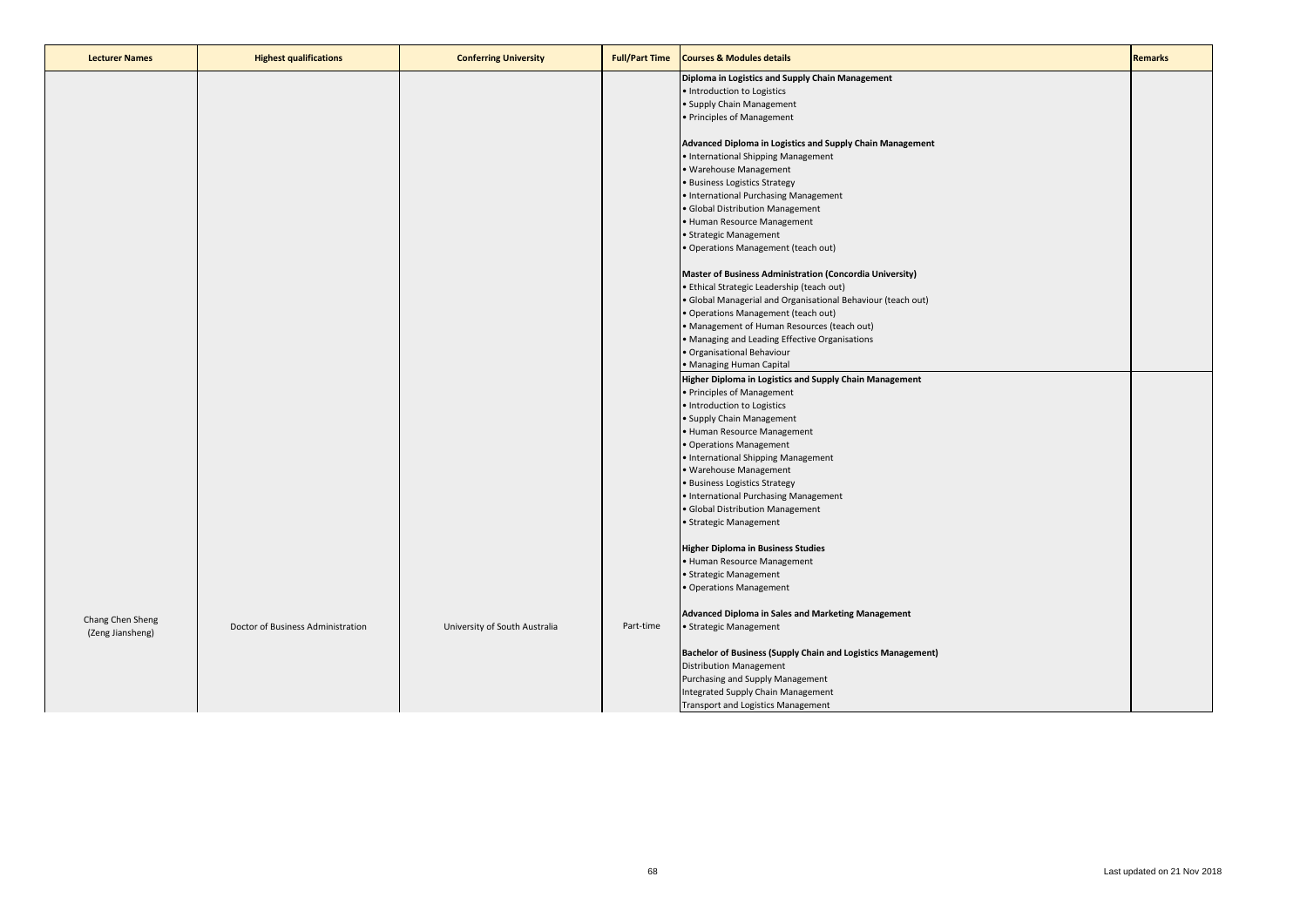| <b>Lecturer Names</b> | <b>Highest qualifications</b> | <b>Conferring University</b> | <b>Full/Part Time</b> | <b>Courses &amp; Modules details</b>                                                             | <b>Remarks</b>              |
|-----------------------|-------------------------------|------------------------------|-----------------------|--------------------------------------------------------------------------------------------------|-----------------------------|
|                       |                               |                              |                       | <b>Diploma in Accounting and Finance</b><br>• Principles of Management                           |                             |
|                       |                               |                              |                       | <b>Diploma in Business Studies</b>                                                               |                             |
|                       |                               |                              |                       | • Principles of Management                                                                       |                             |
|                       |                               |                              |                       | Diploma in Human Resource Management                                                             |                             |
|                       |                               |                              |                       | • Principles of Management                                                                       |                             |
|                       |                               |                              |                       | Diploma in Sales and Marketing Management<br>• Principles of Management                          |                             |
|                       |                               |                              |                       | Diploma in Banking and Finance                                                                   |                             |
|                       |                               |                              |                       | · Principles of Management                                                                       |                             |
|                       |                               |                              |                       | <b>Advanced Diploma in Business Studies</b><br>• Human Resource Management                       |                             |
|                       |                               |                              |                       | • Strategic Management                                                                           |                             |
|                       |                               |                              |                       | · Operations Management                                                                          |                             |
|                       |                               |                              |                       | Diploma in Hospitality and Tourism Management                                                    |                             |
|                       |                               |                              |                       | · Principles of Management                                                                       |                             |
|                       |                               |                              |                       | Advanced Diploma in Human Resource Management                                                    |                             |
|                       |                               |                              |                       | • International Human Resource Management<br><b>Bachelor of Business (Accounting) (Top up)</b>   |                             |
|                       |                               |                              |                       | · Operations Management                                                                          |                             |
|                       |                               |                              |                       | Bachelor of Business (Financial Risk Management) (Top up)                                        |                             |
|                       |                               |                              |                       | · Operations Management                                                                          |                             |
|                       |                               |                              |                       | Bachelor of Business (Management and Innovation) (Top up)                                        |                             |
|                       |                               |                              |                       | · Operations Management                                                                          |                             |
|                       |                               |                              |                       | Bachelor of Business (Supply Chain and Logistics Management) (Top up)<br>· Operations Management |                             |
|                       |                               |                              |                       | <b>Master of Business Administration (Concordia University)</b>                                  |                             |
|                       |                               |                              |                       | · Financial Accounting Analysis (teach out)                                                      |                             |
|                       |                               |                              |                       | • Managerial Economics (teach out)<br>• Macroeconomic Analysis (teach out)                       |                             |
|                       |                               |                              |                       | • Corporate Finance (teach out)                                                                  |                             |
|                       |                               |                              |                       | • Managerial Accounting and Analysis (teach out)                                                 |                             |
|                       |                               |                              |                       | · Cases in Financial Analysis (teach out)                                                        |                             |
|                       |                               |                              |                       | • Capstone Course<br>• Financial Management                                                      |                             |
|                       |                               |                              |                       | • Accounting for Decision Making                                                                 |                             |
|                       |                               |                              |                       | <b>• Economics for Management</b>                                                                |                             |
|                       |                               |                              |                       | Diploma in Accounting and Finance                                                                |                             |
|                       |                               |                              |                       | • Principles of Accounting and Finance                                                           |                             |
|                       |                               |                              |                       | • Cost Accounting                                                                                |                             |
|                       |                               |                              |                       | <b>Diploma in Business Studies</b>                                                               |                             |
|                       |                               |                              |                       | • Principles of Accounting                                                                       |                             |
|                       |                               |                              |                       | Advanced Diploma in Accounting and Finance                                                       |                             |
|                       |                               |                              |                       | • Taxation<br>• Management Accounting                                                            |                             |
|                       |                               |                              |                       | · Corporate Finance                                                                              |                             |
|                       |                               |                              |                       | • Financial Accounting                                                                           |                             |
|                       |                               |                              | 69                    | · Professional Practice                                                                          | Last updated on 21 Nov 2018 |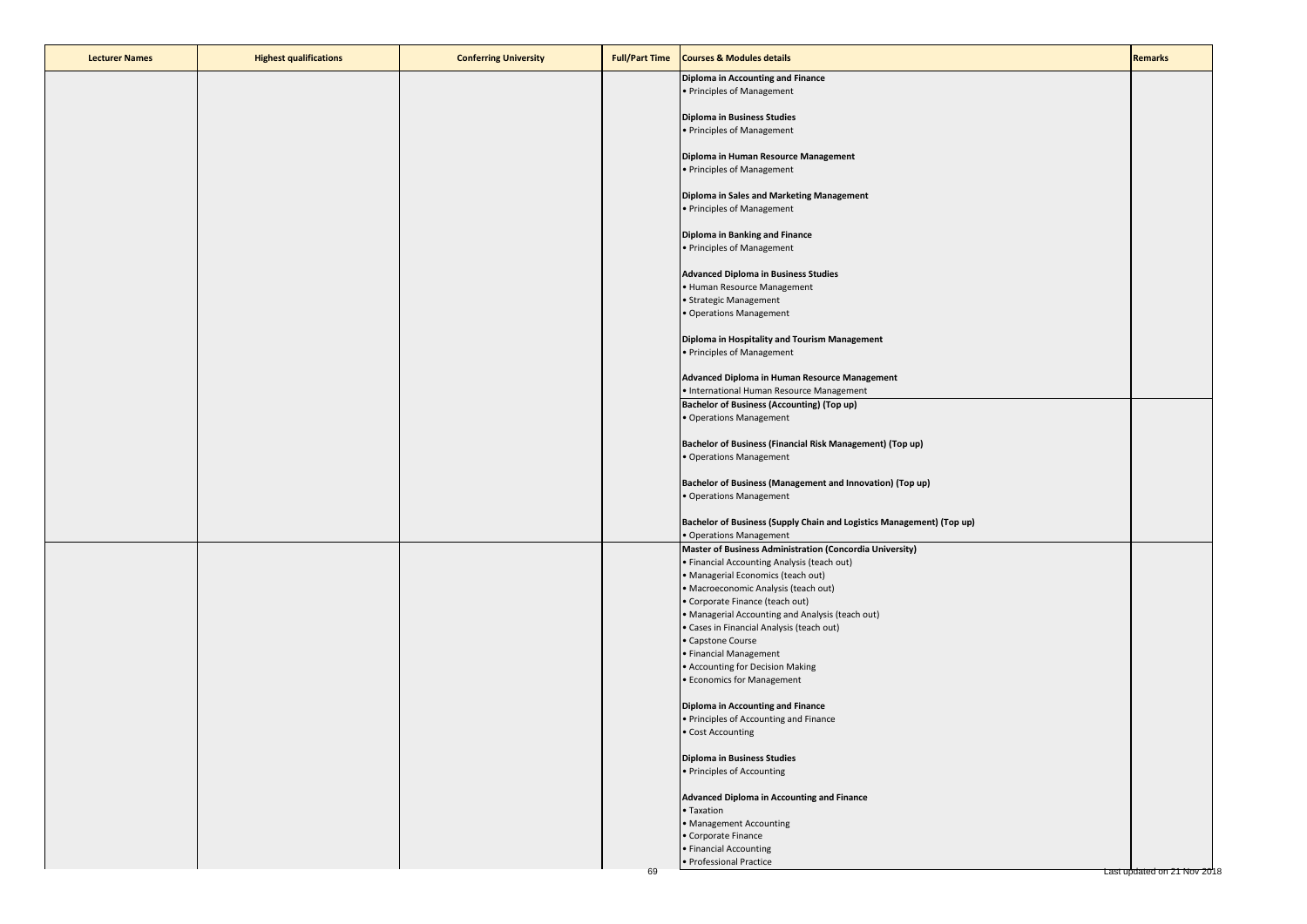| <b>Lecturer Names</b> | <b>Highest qualifications</b> | <b>Conferring University</b>     | <b>Full/Part Time</b> | <b>Courses &amp; Modules details</b>                                                                                                   | <b>Remarks</b> |
|-----------------------|-------------------------------|----------------------------------|-----------------------|----------------------------------------------------------------------------------------------------------------------------------------|----------------|
|                       |                               |                                  |                       | Diploma in Human Resource Management<br>• Principles of Accounting<br>Diploma in Sales and Marketing Management                        |                |
|                       |                               |                                  |                       | • Principles of Accounting<br>Diploma in Banking and Finance<br>• Principles of Accounting and Finance                                 |                |
| Tan Suan Ann          | <b>Bachelor of Science</b>    | <b>Oxford Brookes University</b> | Part-time             | <b>Higher Diploma in Business Studies</b><br>• Principles of Accounting                                                                |                |
|                       |                               |                                  |                       | <b>Higher Diploma in Accounting and Finance</b><br>• Principles of Accounting<br>· Cost Accounting<br>• Financial Accounting           |                |
|                       |                               |                                  |                       | • Management Accounting<br>· Professional Practice<br>· Taxation                                                                       |                |
|                       |                               |                                  |                       | · Corporate Finance<br><b>Graduate Diploma in Accounting and Finance</b><br>• Corporate Finance                                        |                |
|                       |                               |                                  |                       | • Financial Accounting<br>• Management Accounting<br>· Professional Practice                                                           |                |
|                       |                               |                                  |                       | • Taxation<br>Bachelor of Science (Honours) Banking Practice and Management<br>• Assessing Financial Performance                       |                |
|                       |                               |                                  |                       | <b>Professional Certificate in Banking</b><br>• Assessing Financial Performance                                                        |                |
|                       |                               |                                  |                       | Diploma in Hospitality and Tourism Management<br>• Principles of Accounting<br>Higher Diploma in Logistics and Supply Chain Management |                |
|                       |                               |                                  |                       | • Principles of Accounting<br>Diploma in Logistics and Supply Chain Management                                                         |                |
|                       |                               |                                  |                       | • Principles of Accounting<br>Postgraduate Diploma in Business<br>· Business Fundamentals                                              |                |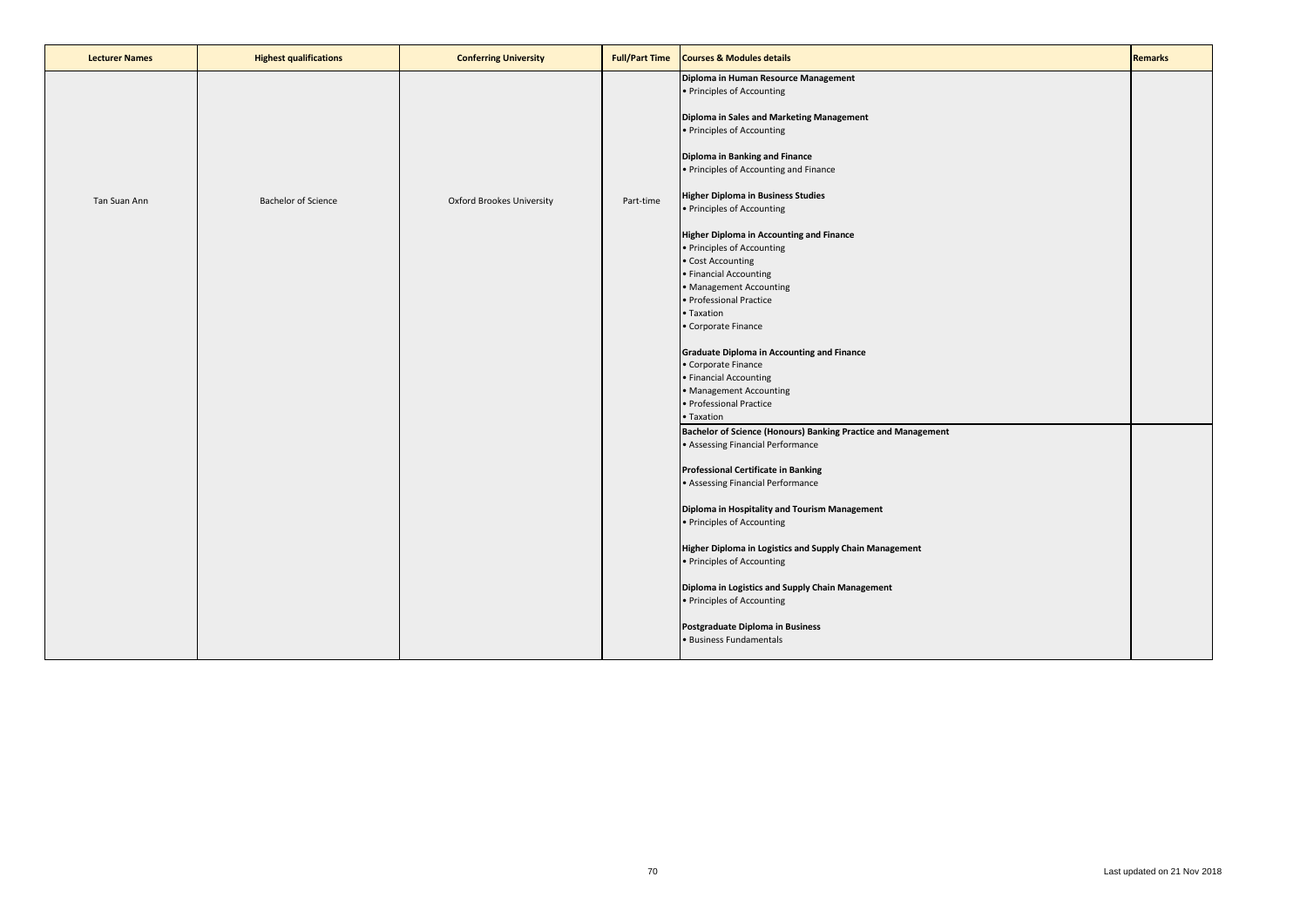| <b>Lecturer Names</b> | <b>Highest qualifications</b> | <b>Conferring University</b>  | <b>Full/Part Time</b> | <b>Courses &amp; Modules details</b>                                                                                                                                                                                                                                                                                                          | <b>Remarks</b>              |
|-----------------------|-------------------------------|-------------------------------|-----------------------|-----------------------------------------------------------------------------------------------------------------------------------------------------------------------------------------------------------------------------------------------------------------------------------------------------------------------------------------------|-----------------------------|
|                       |                               |                               |                       | Master of Business Administration (Concordia University)<br>Competitive Strategy (teach out)<br>Global Management<br>· Managing and Leading Effective Organisations<br>· Global Marketing in the Digital Era<br>· Capstone Course<br>· Managing Human Capital<br>· Organisational Behaviour<br>• Strategy for Innovation and Entrepreneurship |                             |
|                       |                               |                               |                       | <b>Master of Science in Finance</b><br>Research Methodology and Project Workshop<br>Diploma in Accounting and Finance                                                                                                                                                                                                                         |                             |
|                       |                               |                               |                       | · Principles of Information Systems<br><b>Diploma in Business Studies</b><br>· Principles of Information Systems                                                                                                                                                                                                                              |                             |
|                       |                               |                               |                       | Diploma in Logistics and Supply Chain Management<br>· Principles of Information Systems<br><b>Higher Diploma in Accounting and Finance</b><br>· Principles of Information Systems<br>· Strategic Management                                                                                                                                   |                             |
|                       |                               |                               |                       | Diploma in Human Resource Management<br>· Principles of Information Systems<br>Diploma in Sales and Marketing Management                                                                                                                                                                                                                      |                             |
|                       |                               |                               |                       | · Principles of Information Systems<br>Diploma in Banking and Finance<br>• Principles of Information Systems                                                                                                                                                                                                                                  |                             |
|                       |                               |                               |                       | Advanced Diploma in Accounting and Finance<br>· Strategic Management<br><b>Advanced Diploma in Business Studies</b><br>· Strategic Management<br>· Project Management<br>· Operations Management<br>· Organisational Theory and Behaviour                                                                                                     |                             |
| Lim Yew Ban           | Doctor of Philosophy          | University of South Australia | Part-time             | <b>Higher Diploma in Business Studies</b><br>· Strategic Management<br>· Project Management<br>Operations Management<br>· Organisational Theory and Behaviour<br>• Principles of Information Systems                                                                                                                                          |                             |
|                       |                               |                               |                       | Advanced Diploma in Logistics and Supply Chain Management<br>• Strategic Management<br>• Operations Management<br>Higher Diploma in Logistics and Supply Chain Management                                                                                                                                                                     |                             |
|                       |                               |                               |                       | · Strategic Management<br>· Operations Management<br>· Principles of Information Systems<br>Advanced Diploma in Sales and Marketing Management                                                                                                                                                                                                |                             |
|                       |                               |                               | 71                    | · Strategic Management<br>· Project Management                                                                                                                                                                                                                                                                                                | Last updated on 21 Nov 2018 |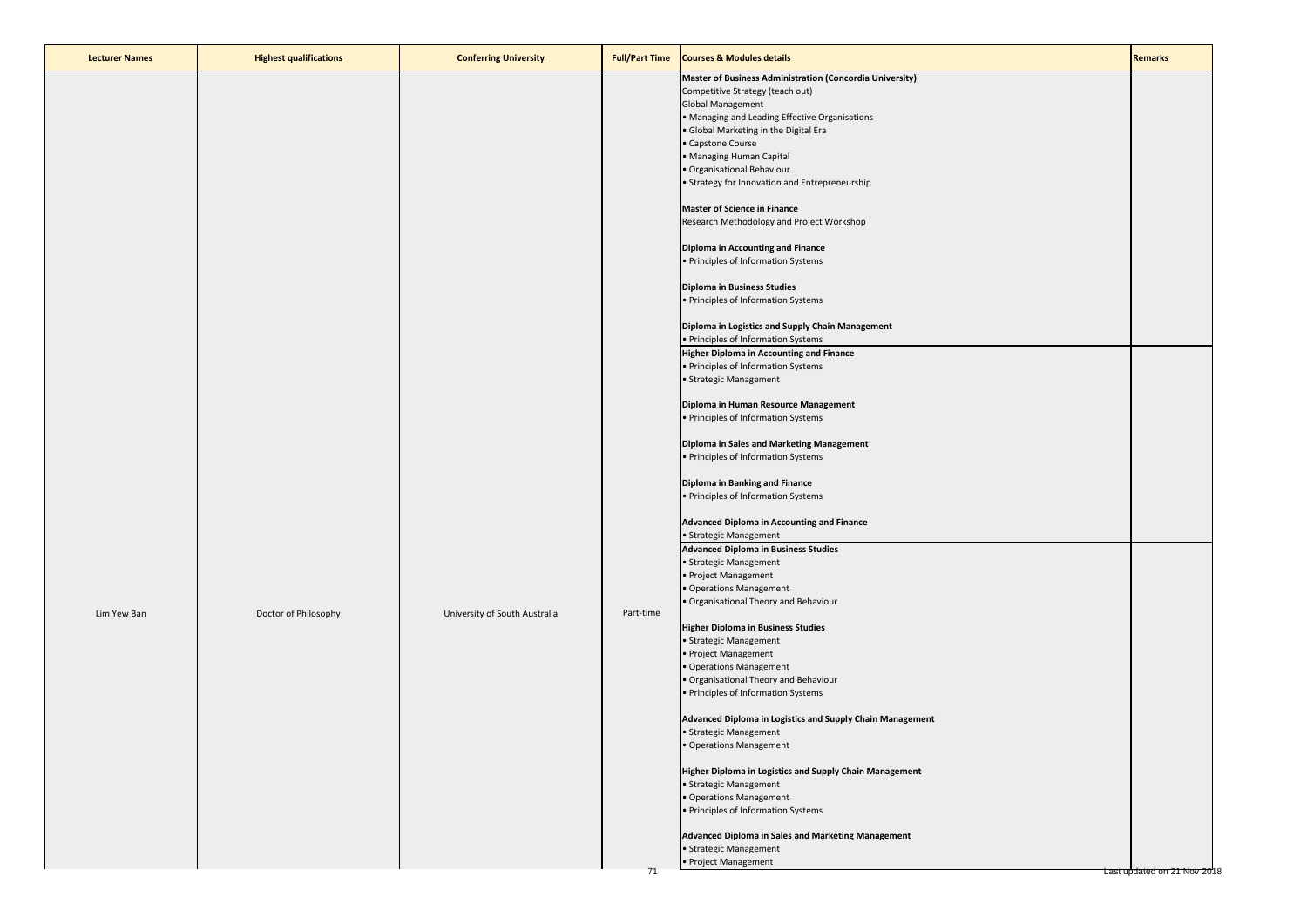| <b>Lecturer Names</b> | <b>Highest qualifications</b> | <b>Conferring University</b>         | <b>Full/Part Time</b> | <b>Courses &amp; Modules details</b>                                                                                                                                                                                                                                                                                                                                                                                                                                                                              | <b>Remarks</b> |
|-----------------------|-------------------------------|--------------------------------------|-----------------------|-------------------------------------------------------------------------------------------------------------------------------------------------------------------------------------------------------------------------------------------------------------------------------------------------------------------------------------------------------------------------------------------------------------------------------------------------------------------------------------------------------------------|----------------|
|                       |                               |                                      |                       | Advanced Diploma in Human Resource Management<br>· Organisational Theory and Behaviour<br>· Project Management                                                                                                                                                                                                                                                                                                                                                                                                    |                |
|                       |                               |                                      |                       | <b>Bachelor of Business (Management and Innovation)</b><br>Managing Organisational Change                                                                                                                                                                                                                                                                                                                                                                                                                         |                |
|                       |                               |                                      |                       | <b>Bachelor of Business (Accounting) (Top up)</b><br>· International Management<br>· Innovation and Entrepreneurship                                                                                                                                                                                                                                                                                                                                                                                              |                |
|                       |                               |                                      |                       | Bachelor of Business (Management and Innovation) (Top up)<br>· International Management<br>· Innovation and Entrepreneurship                                                                                                                                                                                                                                                                                                                                                                                      |                |
|                       |                               |                                      |                       | Bachelor of Business (Supply Chain and Logistics Management) (Top up)<br>• International Management<br>· Innovation and Entrepreneurship                                                                                                                                                                                                                                                                                                                                                                          |                |
|                       |                               |                                      |                       | Bachelor of Business (Financial Risk Management) (Top up)<br>• International Management<br>• Innovation and Entrepreneurship                                                                                                                                                                                                                                                                                                                                                                                      |                |
| S Sundarapandiyan     | Master in Public Policy       | The National University of Singapore | Part-time             | Diploma in Logistics and Supply Chain Management<br>· Introduction to Logistics<br>· Supply Chain Management<br>Advanced Diploma in Logistics and Supply Chain Management<br>• International Shipping Management<br>· Warehouse Management<br>· Business Logistics Strategy<br>• International Purchasing Management<br>· Global Distribution Management<br>· Strategic Management<br>· Operations Management<br><b>Advanced Diploma in Business Studies</b><br>· Strategic Management<br>· Operations Management |                |
|                       |                               |                                      |                       | Higher Diploma in Logistics and Supply Chain Management<br>· Introduction to Logistics<br>· Supply Chain Management<br>· Operations Management<br>· International Shipping Management<br>· Warehouse Management<br>· Business Logistics Strategy<br>• International Purchasing Management<br>· Global Distribution Management<br>· Strategic Management<br>Advanced Diploma in Sales and Marketing Management<br>• Strategic Management                                                                           |                |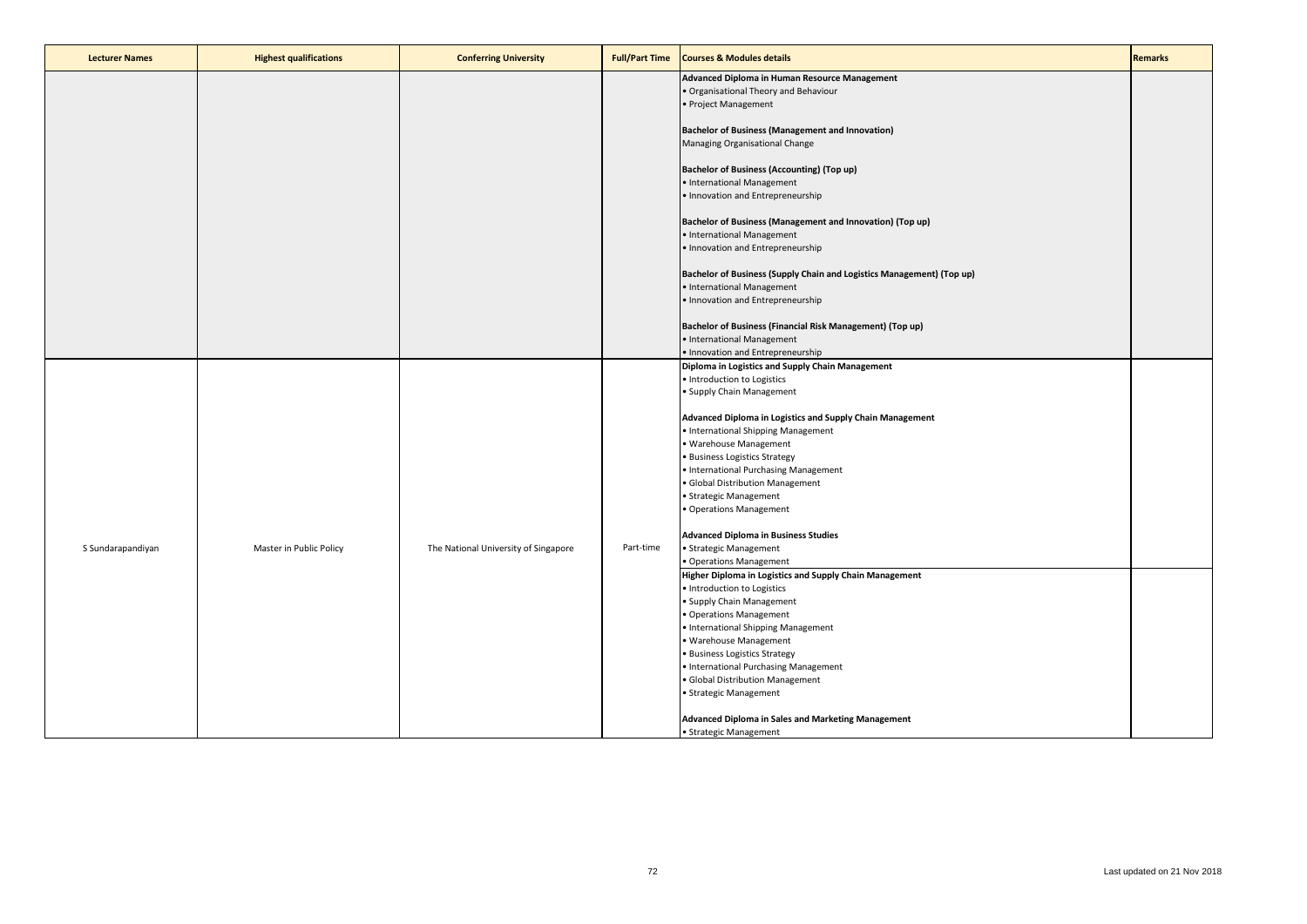| <b>Lecturer Names</b> | <b>Highest qualifications</b> | <b>Conferring University</b> | <b>Full/Part Time</b> | <b>Courses &amp; Modules details</b>                                                                                                                                                                                                                                                                                                                                                                                                                                                                                                                                                                                                                                                                                              | <b>Remarks</b>              |
|-----------------------|-------------------------------|------------------------------|-----------------------|-----------------------------------------------------------------------------------------------------------------------------------------------------------------------------------------------------------------------------------------------------------------------------------------------------------------------------------------------------------------------------------------------------------------------------------------------------------------------------------------------------------------------------------------------------------------------------------------------------------------------------------------------------------------------------------------------------------------------------------|-----------------------------|
| Chew Kian Lee         | Master of Science             | University of London         | Part-time             | Diploma in Accounting and Finance<br>• Principles of Economics<br><b>Diploma in Business Studies</b><br>· Principles of Economics<br>Diploma in Logistics and Supply Chain Management<br>· Principles of Economics<br>Master of Business Administration (Concordia University)<br>· Managerial Economics (teach out)<br>· Macroeconomic Analysis (teach out)<br>· Corporate Finance (teach out)<br>· Financial Management<br><b>• Economics for Management</b><br><b>Higher Diploma in Business Studies</b><br>· Principles of Economics<br>Postgraduate Diploma in Business<br>Economics from a Business Perspective<br>Diploma in Sales and Marketing Management<br>· Principles of Economics<br>Diploma in Banking and Finance |                             |
|                       |                               |                              |                       | · Principles of Economics<br>· Principles of Banking and Finance<br>· Marketing Financial Services<br>Diploma in Human Resource Management<br>· Principles of Economics<br>Diploma in Hospitality and Tourism Management<br>· Principles of Economics<br>Higher Diploma in Logistics and Supply Chain Management<br>· Principles of Economics<br>Higher Diploma in Accounting and Finance<br>· Principles of Economics<br>· Principles of Banking and Finance                                                                                                                                                                                                                                                                     |                             |
|                       |                               |                              |                       | Diploma in Logistics and Supply Chain Management<br>· Introduction to Logistics<br>• Supply Chain Management<br>• Principles of Information Systems<br>• Principles of Management<br>Advanced Diploma in Logistics and Supply Chain Management<br>• International Shipping Management<br>· Warehouse Management<br>· Business Logistics Strategy<br>• International Purchasing Management<br>· Global Distribution Management<br>Master of Business Administration (Concordia University)<br>· Competitive Strategy (teach out)<br>· Operations Management (teach out)                                                                                                                                                            |                             |
|                       |                               |                              | 73                    | · Global Management<br>Diploma in Hospitality and Tourism Management<br>• Principles of Management                                                                                                                                                                                                                                                                                                                                                                                                                                                                                                                                                                                                                                | Last updated on 21 Nov 2018 |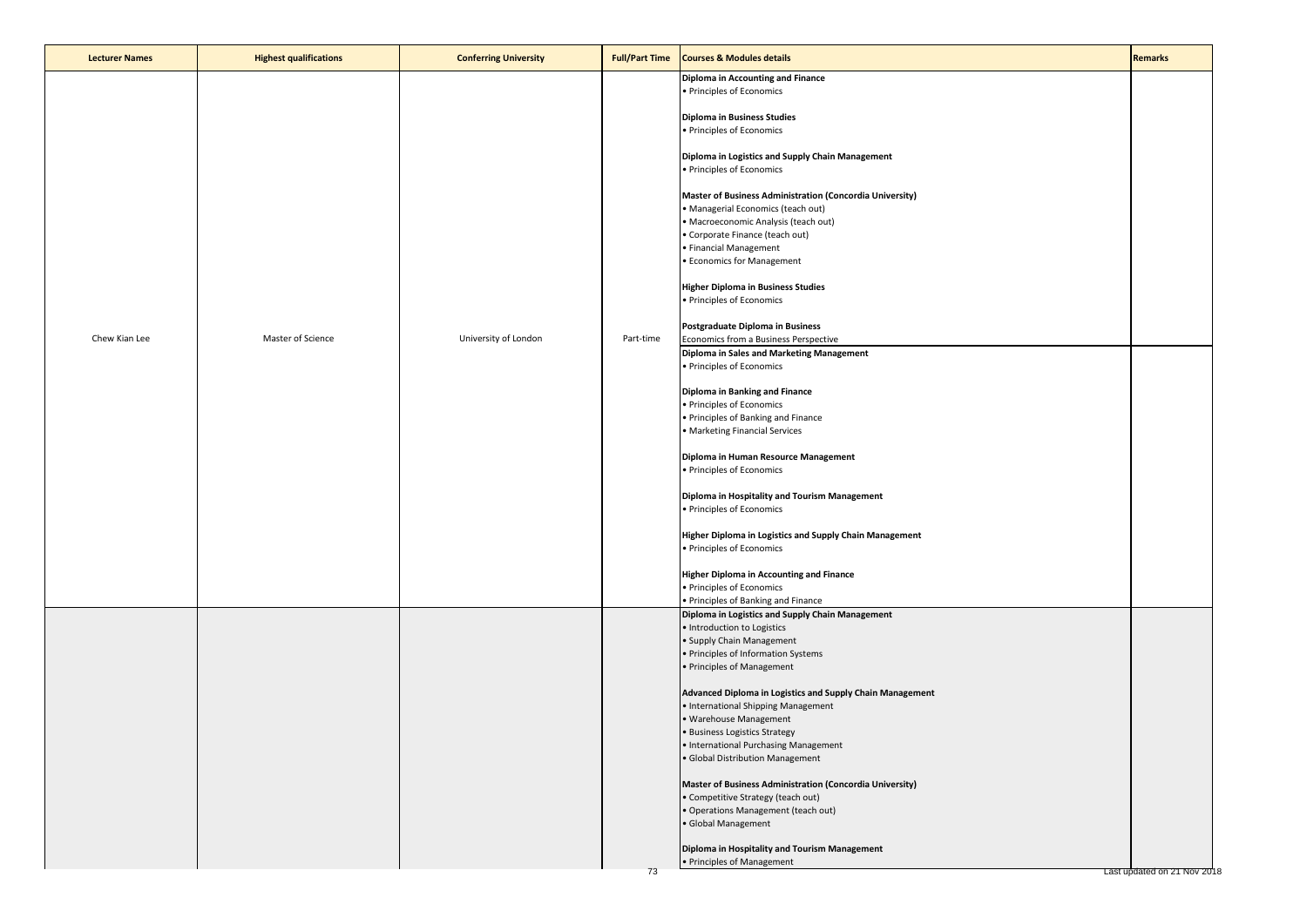| <b>Lecturer Names</b> | <b>Highest qualifications</b> | <b>Conferring University</b>     | <b>Full/Part Time</b> | <b>Courses &amp; Modules details</b>                                                                                                                                                                                                                                                                                                                                                                                         | <b>Remarks</b> |
|-----------------------|-------------------------------|----------------------------------|-----------------------|------------------------------------------------------------------------------------------------------------------------------------------------------------------------------------------------------------------------------------------------------------------------------------------------------------------------------------------------------------------------------------------------------------------------------|----------------|
|                       |                               |                                  |                       | Higher Diploma in Logistics and Supply Chain Management<br>• Principles of Management<br>· Introduction to Logistics<br>· Principles of Information Systems<br>• Supply Chain Management<br>• Operations Management<br>• International Shipping Management<br>· Warehouse Management<br>· Business Logistics Strategy<br>• International Purchasing Management<br>· Global Distribution Management<br>• Strategic Management |                |
| Tan Wee Kwan          | Doctor of Philosophy          | Nanyang Technological University | Part-time             | Diploma in Accounting and Finance<br>• Principles of Information Systems<br>• Principles of Management<br>Diploma in Business Studies<br>• Principles of Information Systems                                                                                                                                                                                                                                                 |                |
|                       |                               |                                  |                       | • Principles of Management<br>Diploma in Human Resource Management<br>• Principles of Information Systems<br>• Principles of Management<br>Diploma in Sales and Marketing Management<br>• Principles of Information Systems<br>• Principles of Management                                                                                                                                                                    |                |
|                       |                               |                                  |                       | Diploma in Banking and Finance<br>• Principles of Information Systems<br>• Principles of Management                                                                                                                                                                                                                                                                                                                          |                |
|                       |                               |                                  |                       | <b>Higher Diploma in Accounting and Finance</b><br>• Principles of Information Systems<br>• Principles of Management<br><b>Higher Diploma in Business Studies</b>                                                                                                                                                                                                                                                            |                |
|                       |                               |                                  |                       | • Principles of Information Systems<br>• Principles of Management<br>· Operations Management                                                                                                                                                                                                                                                                                                                                 |                |
|                       |                               |                                  |                       | <b>Advanced Diploma in Business Studies</b><br>• Operations Management                                                                                                                                                                                                                                                                                                                                                       |                |
|                       |                               |                                  |                       | Advanced Diploma in Logistics and Supply Chain Management<br>• Operations Management                                                                                                                                                                                                                                                                                                                                         |                |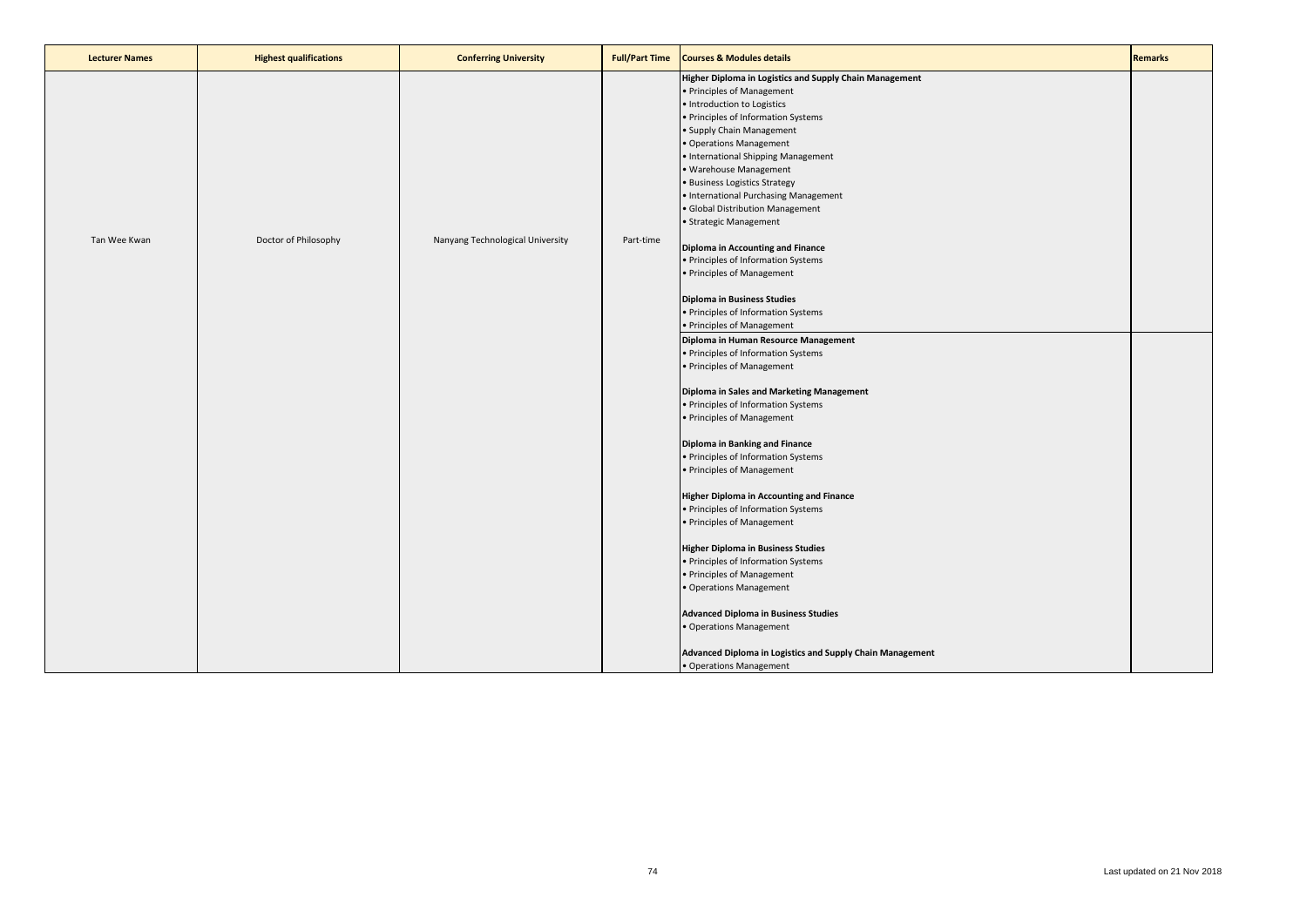| <b>Lecturer Names</b> | <b>Highest qualifications</b>      | <b>Conferring University</b>            | <b>Full/Part Time</b> | <b>Courses &amp; Modules details</b>                                                                                                                                                                                                                                                                                                                                                                                                                                                                                                                                                                                                                                                                                                                                          | <b>Remarks</b> |
|-----------------------|------------------------------------|-----------------------------------------|-----------------------|-------------------------------------------------------------------------------------------------------------------------------------------------------------------------------------------------------------------------------------------------------------------------------------------------------------------------------------------------------------------------------------------------------------------------------------------------------------------------------------------------------------------------------------------------------------------------------------------------------------------------------------------------------------------------------------------------------------------------------------------------------------------------------|----------------|
|                       |                                    |                                         |                       | <b>Certificate in Business Studies</b><br>· Introduction to Accounting<br>Diploma in Accounting and Finance<br>· International Business Management<br>· Cost Accounting<br>· Principles of Accounting and Finance<br>Diploma in Business Studies<br>• International Business management<br>· Principles of Accounting<br>Diploma in Logistics and Supply Chain Management<br>• Principles of Accounting<br>Advanced Diploma in Accounting and Finance<br>· Auditing<br>· Financial Accounting<br>Management Accounting                                                                                                                                                                                                                                                        |                |
| Chen Yiqiang, Roy     | Bachelor of Business (Accountancy) | Royal Melbourne Institute of Technology | Part-time             | Taxation<br>Professional Practice<br><b>Advanced Diploma in Business Studies</b><br>· Organisational Theory and Behaviour<br>· Financial and Management Accounting<br><b>Higher Diploma in Business Studies</b><br>• Principles of Accounting<br>International Business Management<br>· Financial and Management Accounting<br>· Organisational Theory and Behaviour<br>Diploma in Human Resource Management<br>• Principles of Accounting<br>Diploma in Sales and Marketing Management<br>• Principles of Accounting<br>Diploma in Banking and Finance<br>• Principles of Accounting and Finance<br><b>Graduate Diploma in Accounting and Finance</b><br>Auditing<br><b>Financial Accounting</b><br><b>Management Accounting</b><br><b>Professional Practice</b><br>Taxation |                |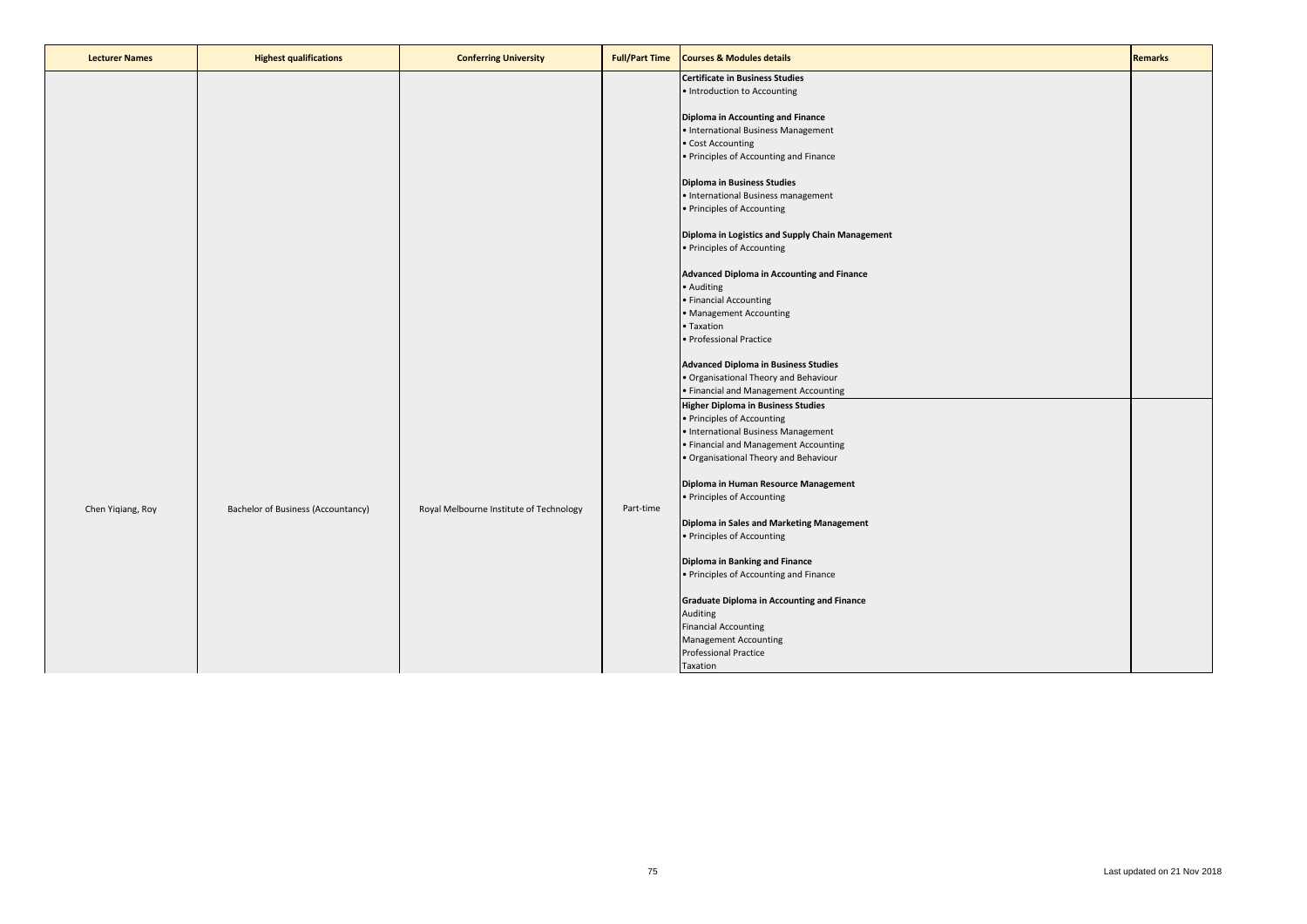| <b>Lecturer Names</b> | <b>Highest qualifications</b> | <b>Conferring University</b>     | <b>Full/Part Time</b> | <b>Courses &amp; Modules details</b>                                                  | <b>Remarks</b>              |
|-----------------------|-------------------------------|----------------------------------|-----------------------|---------------------------------------------------------------------------------------|-----------------------------|
|                       |                               |                                  |                       | Higher Diploma in Logistics and Supply Chain Management                               |                             |
|                       |                               |                                  |                       | • Principles of Accounting                                                            |                             |
|                       |                               |                                  |                       | Higher Diploma in Accounting and Finance<br>· Principles of Accounting                |                             |
|                       |                               |                                  |                       | Cost Accounting                                                                       |                             |
|                       |                               |                                  |                       | International Business Management                                                     |                             |
|                       |                               |                                  |                       | Auditing                                                                              |                             |
|                       |                               |                                  |                       | Financial Accounting<br>• Management Accounting                                       |                             |
|                       |                               |                                  |                       | Professional Practice                                                                 |                             |
|                       |                               |                                  |                       | • Taxation                                                                            |                             |
|                       |                               |                                  |                       | Diploma in Hospitality and Tourism Management                                         |                             |
|                       |                               |                                  |                       | · Principles of Accounting                                                            |                             |
|                       |                               |                                  |                       | Advanced Diploma in Human Resource Management                                         |                             |
|                       |                               |                                  |                       | · Organisational Theory and Behaviour                                                 |                             |
|                       |                               |                                  |                       |                                                                                       |                             |
|                       |                               |                                  |                       | <b>Bachelor of Business (Financial Risk Management)</b><br>Taxation Law and Practice  |                             |
|                       |                               |                                  |                       | Diploma in Accounting and Finance                                                     |                             |
|                       |                               |                                  |                       | • International Business Management                                                   |                             |
|                       |                               |                                  |                       | · Principles of Banking and Finance<br>· Principles of Economics                      |                             |
|                       |                               |                                  |                       | · Quantitative Methods                                                                |                             |
|                       |                               |                                  |                       | Principles of Management                                                              |                             |
|                       |                               |                                  |                       | Diploma in Business Studies                                                           |                             |
|                       |                               |                                  |                       | · International Business Management                                                   |                             |
|                       |                               |                                  |                       | · Principles of Economics                                                             |                             |
|                       |                               |                                  |                       | · Principles of Management<br>Quantitative Methods                                    |                             |
|                       |                               |                                  |                       |                                                                                       |                             |
|                       |                               |                                  |                       | Diploma in Logistics and Supply Chain Management<br>· Principles of Economics         |                             |
|                       |                               |                                  |                       | Quantitative Methods                                                                  |                             |
|                       |                               |                                  |                       | • Principles of Management                                                            |                             |
|                       |                               |                                  |                       | · Principles of Marketing<br><b>Higher Diploma in Business Studies</b>                |                             |
|                       |                               |                                  |                       | · Principles of Economics                                                             |                             |
|                       |                               |                                  |                       | · Principles of Marketing                                                             |                             |
|                       |                               |                                  |                       | · International Business Management<br>Quantitative Methods                           |                             |
|                       |                               |                                  |                       |                                                                                       |                             |
|                       |                               |                                  |                       | <b>Graduate Diploma in Accounting and Finance</b>                                     |                             |
|                       |                               |                                  |                       | Corporate Finance                                                                     |                             |
|                       |                               |                                  |                       | <b>Advanced Diploma in Accounting and Finance</b>                                     |                             |
|                       |                               |                                  |                       | • Corporate Finance                                                                   |                             |
|                       |                               |                                  |                       | Diploma in Hospitality and Tourism Management                                         |                             |
|                       |                               |                                  |                       | · Quantitative Methods                                                                |                             |
|                       |                               |                                  |                       | · Principles of Economics<br>• Principles of Management                               |                             |
| Leo Kee Chye          | Master of Social Sciences     |                                  |                       |                                                                                       |                             |
| (Liang Qicai)         | (Applied Economics)           | National University of Singapore | Part-time             | Higher Diploma in Logistics and Supply Chain Management<br>• Principles of Management |                             |
|                       |                               |                                  |                       | · Quantitative Methods                                                                |                             |
|                       |                               |                                  |                       | · Principles of Economics                                                             |                             |
|                       |                               |                                  | 76                    | • Principles of Marketing                                                             | Last updated on 21 Nov 2018 |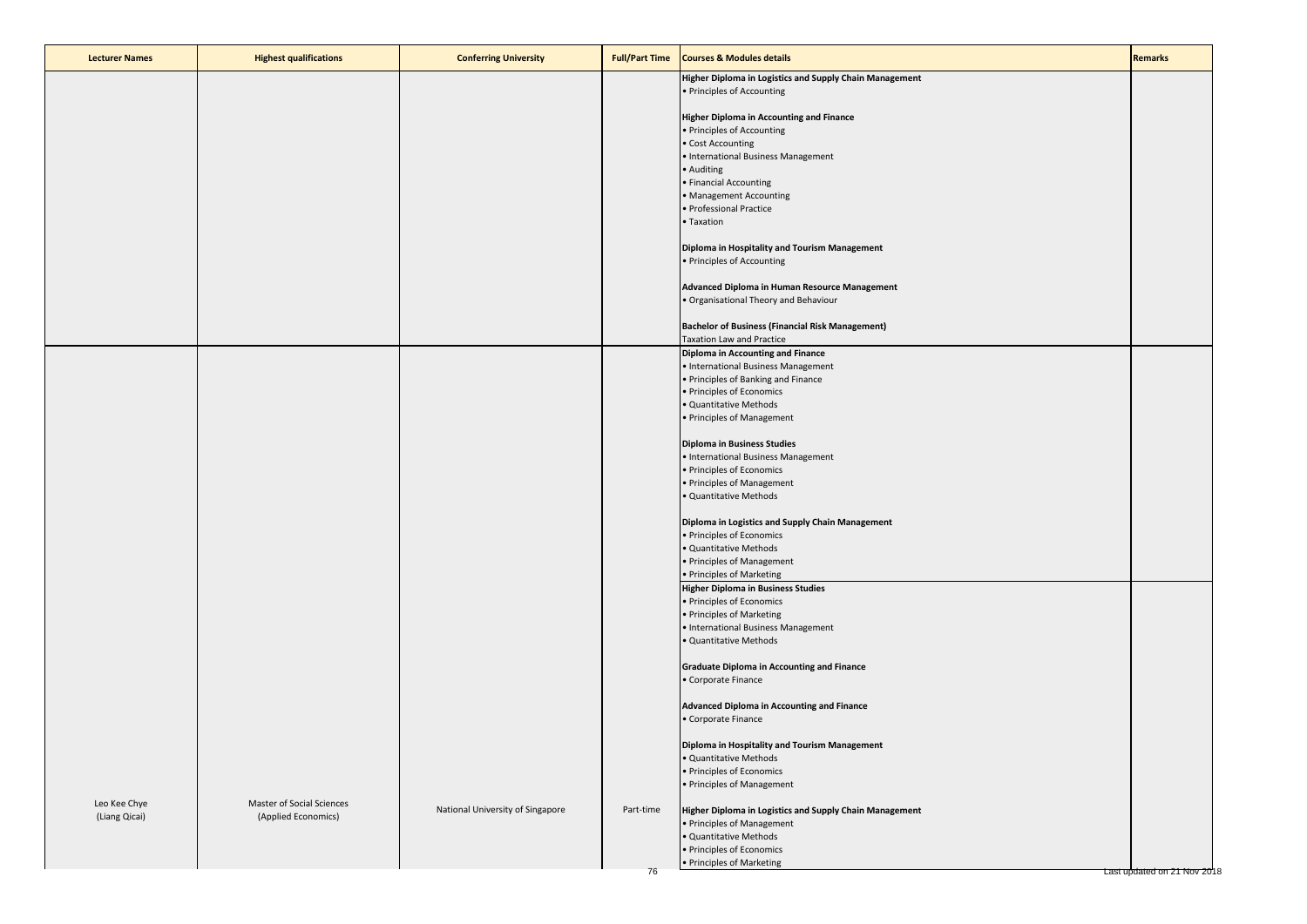| <b>Lecturer Names</b> | <b>Highest qualifications</b> | <b>Conferring University</b> | <b>Full/Part Time</b> | <b>Courses &amp; Modules details</b>                          | <b>Remarks</b> |
|-----------------------|-------------------------------|------------------------------|-----------------------|---------------------------------------------------------------|----------------|
|                       |                               |                              |                       | Diploma in Sales and Marketing Management                     |                |
|                       |                               |                              |                       | • Principles of Economics                                     |                |
|                       |                               |                              |                       | · Quantitative Methods                                        |                |
|                       |                               |                              |                       | • Principles of Management                                    |                |
|                       |                               |                              |                       | • Principles of Marketing                                     |                |
|                       |                               |                              |                       |                                                               |                |
|                       |                               |                              |                       | Diploma in Banking and Finance                                |                |
|                       |                               |                              |                       | · Quantitative Methods                                        |                |
|                       |                               |                              |                       | · Principles of Economics                                     |                |
|                       |                               |                              |                       | • Principles of Banking and Finance                           |                |
|                       |                               |                              |                       | • Principles of Management                                    |                |
|                       |                               |                              |                       |                                                               |                |
|                       |                               |                              |                       | Diploma in Human Resource Management                          |                |
|                       |                               |                              |                       | · Principles of Economics                                     |                |
|                       |                               |                              |                       | · Quantitative Methods                                        |                |
|                       |                               |                              |                       | • Principles of Management                                    |                |
|                       |                               |                              |                       | • Principles of Marketing                                     |                |
|                       |                               |                              |                       |                                                               |                |
|                       |                               |                              |                       | <b>Higher Diploma in Accounting and Finance</b>               |                |
|                       |                               |                              |                       | · Quantitative Methods                                        |                |
|                       |                               |                              |                       | • Principles of Economics                                     |                |
|                       |                               |                              |                       | • International Business Management                           |                |
|                       |                               |                              |                       | • Principles of Banking and Finance                           |                |
|                       |                               |                              |                       | Master of Business Administration (Concordia University)      |                |
|                       |                               |                              |                       | · Managerial Economics (teach out)                            |                |
|                       |                               |                              |                       | · Macroeconomic Analysis (teach out)                          |                |
|                       |                               |                              |                       | • Corporate Finance (teach out)                               |                |
|                       |                               |                              |                       | · Cases in Financial Analysis (teach out)                     |                |
|                       |                               |                              |                       | • Capstone Course                                             |                |
|                       |                               |                              |                       | • Financial Management                                        |                |
|                       |                               |                              |                       | • Economics for Management                                    |                |
|                       |                               |                              |                       | Diploma in Accounting and Finance                             |                |
|                       |                               |                              |                       | • Principles of Economics                                     |                |
|                       |                               |                              |                       | • Quantitative Methods                                        |                |
|                       |                               |                              |                       | • Principles of Banking and Finance                           |                |
|                       |                               |                              |                       |                                                               |                |
|                       |                               |                              |                       | <b>Diploma in Business Studies</b>                            |                |
|                       |                               |                              |                       | • Principles of Economics                                     |                |
|                       |                               |                              |                       | · Quantitative Methods                                        |                |
|                       |                               |                              |                       |                                                               |                |
|                       |                               |                              |                       | Diploma in Logistics and Supply Chain Management              |                |
|                       |                               |                              |                       | • Principles of Economics                                     |                |
|                       |                               |                              |                       | · Quantitative Methods                                        |                |
|                       |                               |                              |                       |                                                               |                |
|                       |                               |                              |                       | Master of Business Administration (Concordia University)      |                |
|                       |                               |                              |                       | · Managerial Economics (teach out)                            |                |
|                       |                               |                              |                       | • Macroeconomic Analysis (teach out)                          |                |
|                       |                               |                              |                       | • Seminar in Descriptive Statistics (teach out)               |                |
|                       |                               |                              |                       | • Statistics Applied to Managerial Problems                   |                |
|                       |                               |                              |                       | • Economics for Management                                    |                |
|                       |                               |                              |                       |                                                               |                |
|                       |                               |                              |                       | Bachelor of Science (Honours) Banking Practice and Management |                |
|                       |                               |                              |                       | · Financial Markets and Risk                                  |                |
|                       |                               |                              |                       |                                                               |                |
|                       |                               |                              |                       | <b>Professional Certificate in Banking</b>                    |                |
|                       |                               |                              |                       | . Financial Markets and Risk                                  |                |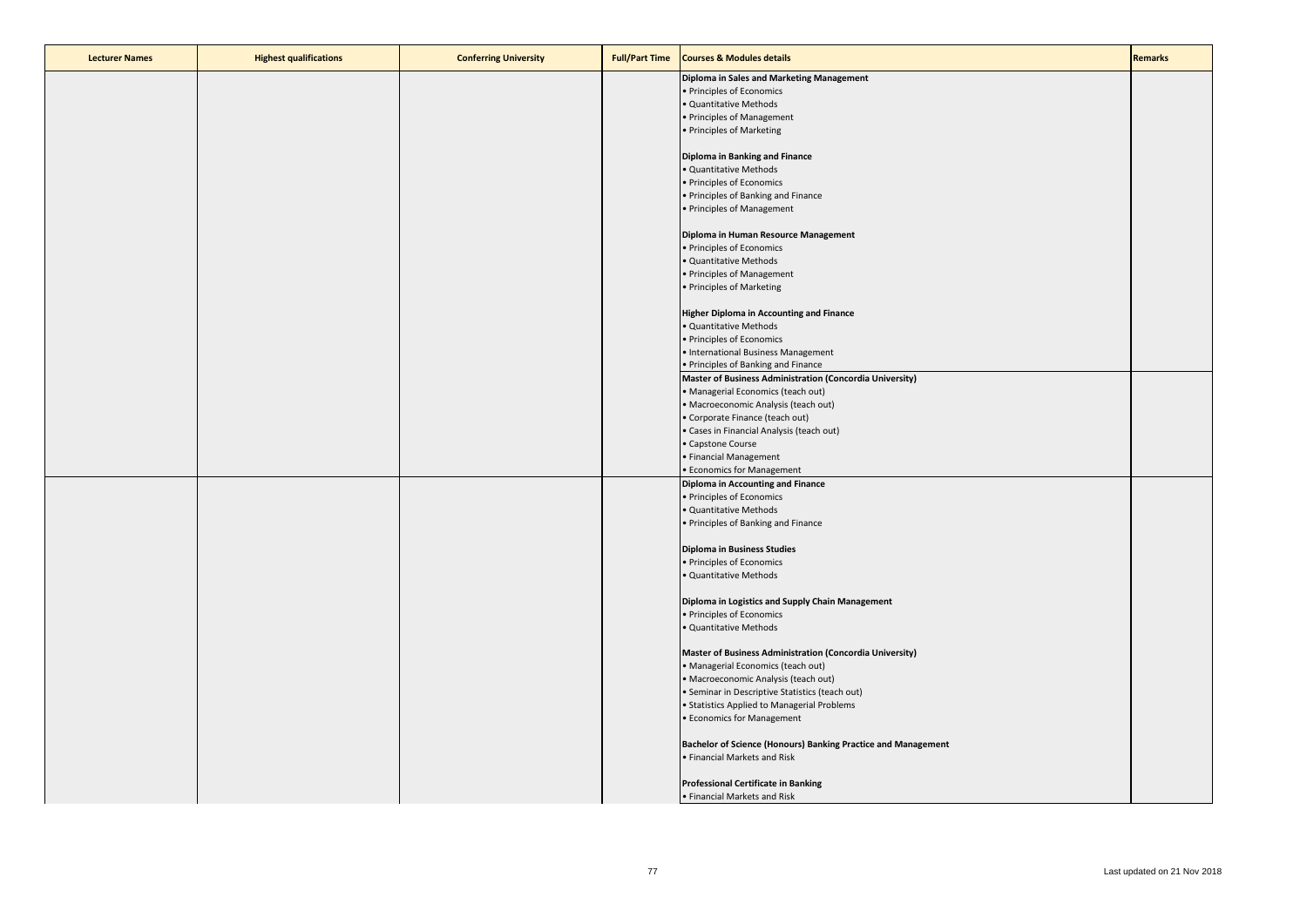| <b>Lecturer Names</b>        | <b>Highest qualifications</b>  | <b>Conferring University</b> | <b>Full/Part Time</b> | <b>Courses &amp; Modules details</b>                                                                                                                                                                                                                                                                                                                                                                                                                                                                                                                                                                                                                                                                                                                                                                                                                                                                                      | <b>Remarks</b> |
|------------------------------|--------------------------------|------------------------------|-----------------------|---------------------------------------------------------------------------------------------------------------------------------------------------------------------------------------------------------------------------------------------------------------------------------------------------------------------------------------------------------------------------------------------------------------------------------------------------------------------------------------------------------------------------------------------------------------------------------------------------------------------------------------------------------------------------------------------------------------------------------------------------------------------------------------------------------------------------------------------------------------------------------------------------------------------------|----------------|
| Lee Yong Wei<br>(Li Yonghui) | Master of Science in Economics | The University of Warwick    | Part-time             | Diploma in Sales and Marketing Management<br>• Principles of Economics<br>· Quantitative Methods<br>Diploma in Banking and Finance<br>· Quantitative Methods<br>· Principles of Economics<br>• Principles of Banking and Finance<br>Diploma in Human Resource Management<br>• Principles of Economics<br>· Quantitative Methods<br>Diploma in Hospitality and Tourism Management<br>· Principles of Economics<br>• Principles of Management<br><b>Quantitative Methods</b><br><b>Higher Diploma in Accounting and Finance</b><br>· Quantitative Methods<br>· Principles of Economics<br>• Principles of Banking and Finance<br>Higher Diploma in Logistics and Supply Chain Management<br>· Quantitative Methods<br>• Principles of Economics<br>Higher Diploma in Business Studies<br>· Principles of Economics<br>· Quantitative Methods<br>Postgraduate Diploma in Business<br>• Economics from a Business Prespective |                |
|                              |                                |                              |                       | Master of Business Administration (Concordia University)<br>• Financial Accounting Analysis (teach out)<br>• Corporate Finance (teach out)<br>• Competitive Strategy (teach out)<br>· Cases in Financial Analysis (teach out)<br>• Accounting for Decision Making<br>• Financial Management<br>· Global Management<br>• Capstone Course                                                                                                                                                                                                                                                                                                                                                                                                                                                                                                                                                                                   |                |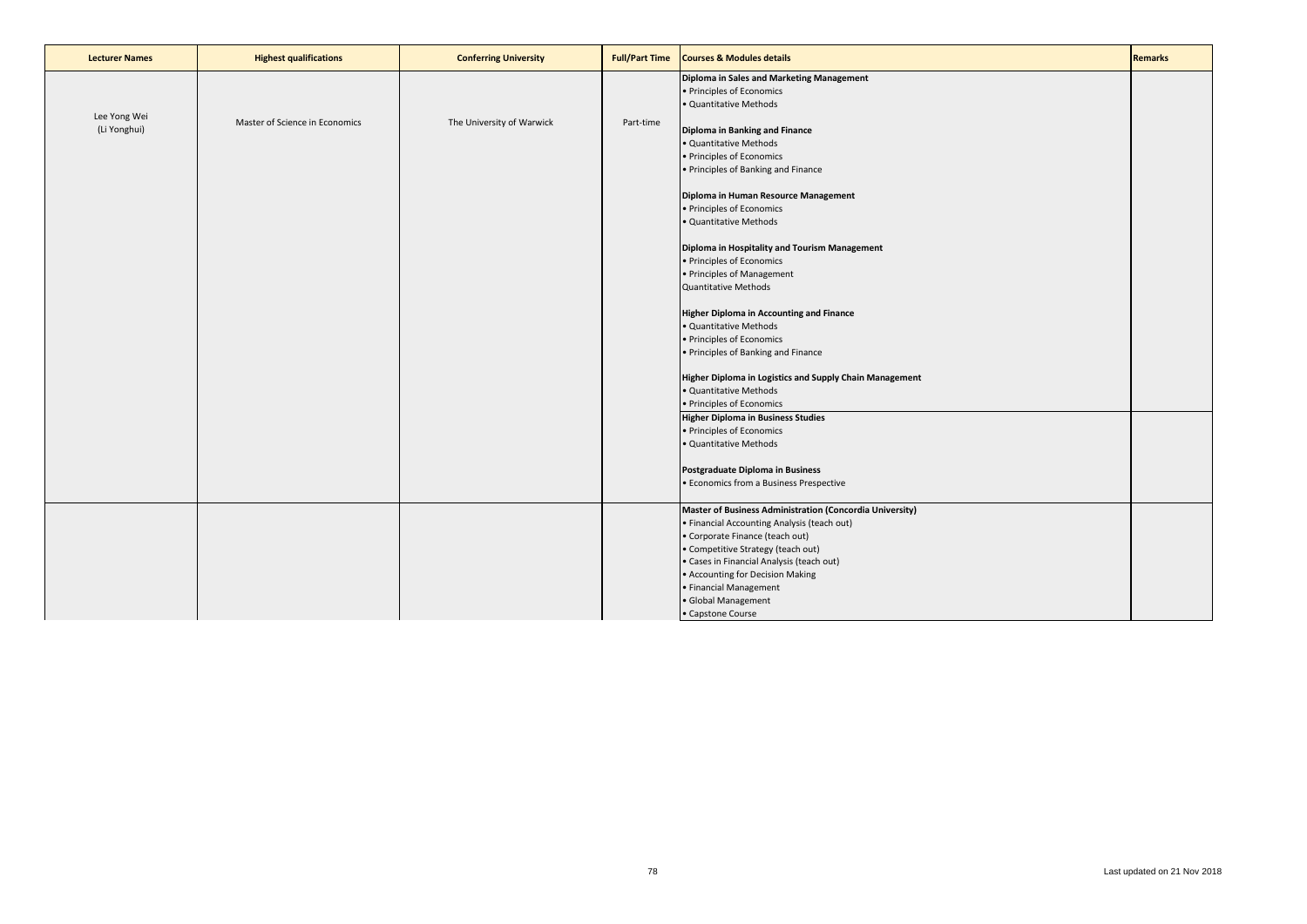| <b>Courses &amp; Modules details</b><br><b>Lecturer Names</b><br><b>Highest qualifications</b><br><b>Full/Part Time</b><br><b>Conferring University</b>                                                                                                                                                                                                                                                                                                                                                                                                                                                                                                                                                                  | <b>Remarks</b> |
|--------------------------------------------------------------------------------------------------------------------------------------------------------------------------------------------------------------------------------------------------------------------------------------------------------------------------------------------------------------------------------------------------------------------------------------------------------------------------------------------------------------------------------------------------------------------------------------------------------------------------------------------------------------------------------------------------------------------------|----------------|
| Bachelor of Science (Honours) Banking Practice and Management<br>• Financial Markets and Risk<br>• Assessing Financial Performance<br>• Fundamentals of Leadership and Management<br>• Marketing Financial Services<br>. Financial Services: The Commercial Environment<br>· Organisational Management in Financial Services<br>• Retail Financial Services<br>The University of Wales<br>Part-time<br>Tham Kwok Thim<br>Master of Business Administration<br>• Commercial and Corporate Financial Services<br>The University of Manchester<br>• Strategic Management in Financial Services<br>• Corporate Lending<br>· Globalisation of Financial Markets<br>• Retail Business Strategy<br>• Risk Management in Banking |                |
| <b>Professional Certificate in Banking</b><br>• Financial Markets and Risk<br>• Assessing Financial Performance<br>• Fundamentals of Leadership and Management<br>• Marketing Financial Services                                                                                                                                                                                                                                                                                                                                                                                                                                                                                                                         |                |
| Professional Diploma in Banking Practice and Management<br>. Financial Services: The Commercial Environment<br>• Organisational Management in Financial Services<br>• Retail Financial Services                                                                                                                                                                                                                                                                                                                                                                                                                                                                                                                          |                |
| • Commercial and Corporate Financial Services<br><b>Certificate in Business Studies</b>                                                                                                                                                                                                                                                                                                                                                                                                                                                                                                                                                                                                                                  |                |
| • Communication Skills<br>· Introduction to Accounting<br>• Introduction to Management<br>. Introduction to Mathematics and Statistics                                                                                                                                                                                                                                                                                                                                                                                                                                                                                                                                                                                   |                |
|                                                                                                                                                                                                                                                                                                                                                                                                                                                                                                                                                                                                                                                                                                                          |                |
| <b>Diploma in Business Studies</b><br>· Business Communications                                                                                                                                                                                                                                                                                                                                                                                                                                                                                                                                                                                                                                                          |                |
| • International Business Management<br>• Principles of Accounting                                                                                                                                                                                                                                                                                                                                                                                                                                                                                                                                                                                                                                                        |                |
| • Principles of Economics                                                                                                                                                                                                                                                                                                                                                                                                                                                                                                                                                                                                                                                                                                |                |
| • Principles of Management                                                                                                                                                                                                                                                                                                                                                                                                                                                                                                                                                                                                                                                                                               |                |
| • Principles of Marketing<br>· Quantitative Methods                                                                                                                                                                                                                                                                                                                                                                                                                                                                                                                                                                                                                                                                      |                |
| • Principles of Information Systems                                                                                                                                                                                                                                                                                                                                                                                                                                                                                                                                                                                                                                                                                      |                |
| Diploma in Accounting and Finance                                                                                                                                                                                                                                                                                                                                                                                                                                                                                                                                                                                                                                                                                        |                |
| • Cost Accounting                                                                                                                                                                                                                                                                                                                                                                                                                                                                                                                                                                                                                                                                                                        |                |
| • International Business Management                                                                                                                                                                                                                                                                                                                                                                                                                                                                                                                                                                                                                                                                                      |                |
| • Principles of Accounting and Finance                                                                                                                                                                                                                                                                                                                                                                                                                                                                                                                                                                                                                                                                                   |                |
| • Principles of Economics                                                                                                                                                                                                                                                                                                                                                                                                                                                                                                                                                                                                                                                                                                |                |
| • Principles of Management                                                                                                                                                                                                                                                                                                                                                                                                                                                                                                                                                                                                                                                                                               |                |
| · Quantitative Methods                                                                                                                                                                                                                                                                                                                                                                                                                                                                                                                                                                                                                                                                                                   |                |
| • Principles of Information Systems<br>• Principles of Banking and Finance                                                                                                                                                                                                                                                                                                                                                                                                                                                                                                                                                                                                                                               |                |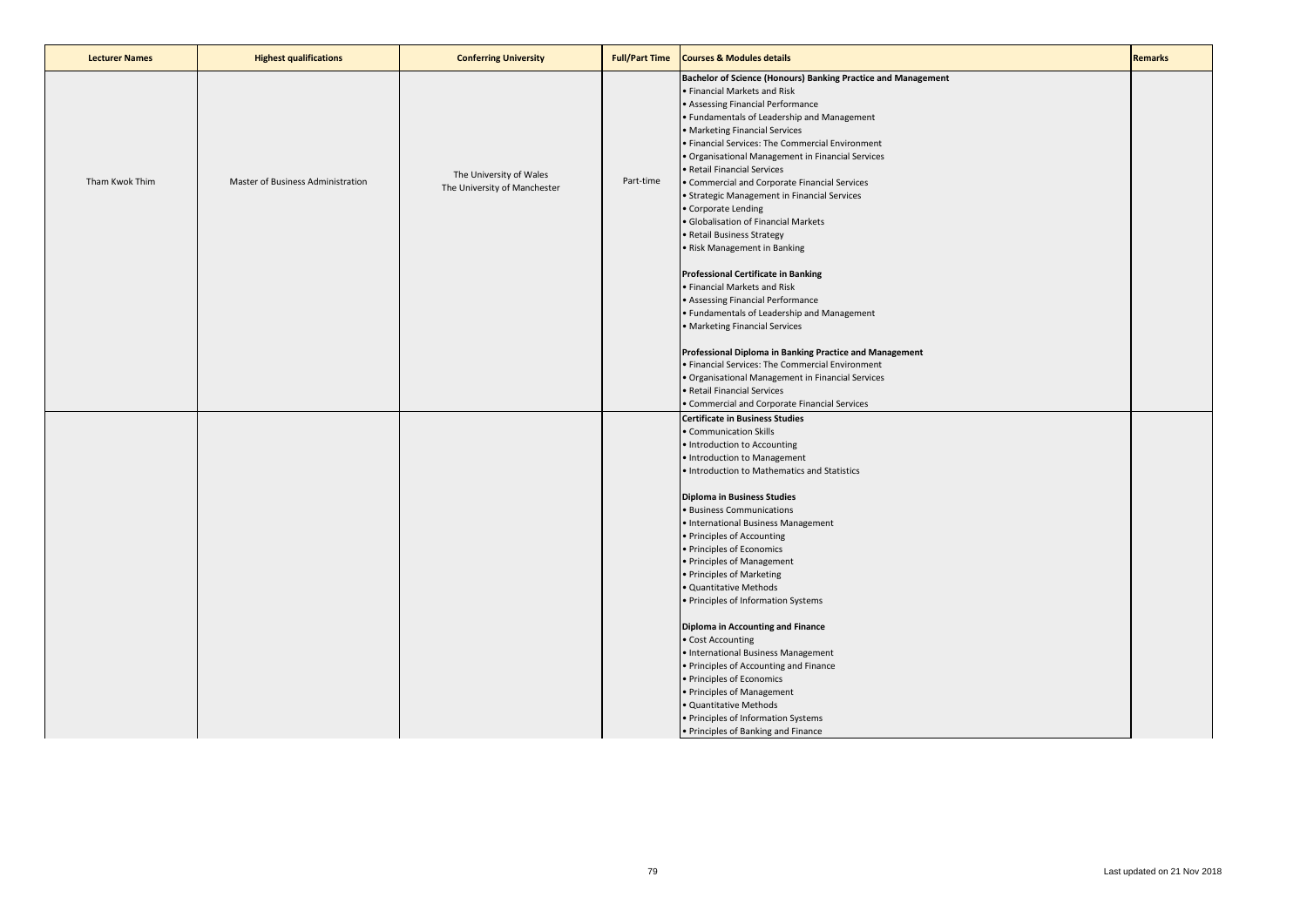| <b>Lecturer Names</b> | <b>Highest qualifications</b> | <b>Conferring University</b> | <b>Full/Part Time</b> | <b>Courses &amp; Modules details</b>                      | <b>Remarks</b> |
|-----------------------|-------------------------------|------------------------------|-----------------------|-----------------------------------------------------------|----------------|
|                       |                               |                              |                       | Diploma in Logistics and Supply Chain Management          |                |
|                       |                               |                              |                       | · Quantitative Methods                                    |                |
|                       |                               |                              |                       | · Principles of Accounting                                |                |
|                       |                               |                              |                       | · Principles of Economics                                 |                |
|                       |                               |                              |                       | • Principles of Management                                |                |
|                       |                               |                              |                       | • Principles of Marketing                                 |                |
|                       |                               |                              |                       | • Principles of Information Systems                       |                |
|                       |                               |                              |                       | · Business Communications                                 |                |
|                       |                               |                              |                       |                                                           |                |
|                       |                               |                              |                       | <b>Advanced Diploma in Business Studies</b>               |                |
|                       |                               |                              |                       | · Business Law                                            |                |
|                       |                               |                              |                       | • Financial and Management Accounting                     |                |
|                       |                               |                              |                       | • Human Resource Management                               |                |
|                       |                               |                              |                       | • International Marketing                                 |                |
|                       |                               |                              |                       | • Operations Management                                   |                |
|                       |                               |                              |                       | . Organisational Theory and Behaviour                     |                |
|                       |                               |                              |                       | • Project Management                                      |                |
|                       |                               |                              |                       | • Strategic Management                                    |                |
|                       |                               |                              |                       | <b>Advanced Diploma in Accounting and Finance</b>         |                |
|                       |                               |                              |                       | • Auditing                                                |                |
|                       |                               |                              |                       | · Business Law                                            |                |
|                       |                               |                              |                       | • Corporate Finance                                       |                |
|                       |                               |                              |                       | • Financial Accounting                                    |                |
|                       |                               |                              |                       | · Professional Practice                                   |                |
|                       |                               |                              |                       | • Management Accounting                                   |                |
|                       |                               |                              |                       | · Strategic Management                                    |                |
|                       |                               |                              |                       | • Taxation                                                |                |
|                       |                               |                              |                       | Advanced Diploma in Logistics and Supply Chain Management |                |
|                       |                               |                              |                       | • Human Resource Management                               |                |
|                       |                               |                              |                       | • Operations Management                                   |                |
|                       |                               |                              |                       | · Business Law                                            |                |
|                       |                               |                              |                       |                                                           |                |
|                       |                               |                              |                       | · Strategic Management                                    |                |
|                       |                               |                              |                       | Advanced Diploma in Human Resource Management             |                |
|                       |                               |                              |                       | . Organisational Theory and Behaviour                     |                |
|                       |                               |                              |                       | • Business Law                                            |                |
|                       |                               |                              |                       | • Project Management                                      |                |
|                       |                               |                              |                       | · International Human Resource Management                 |                |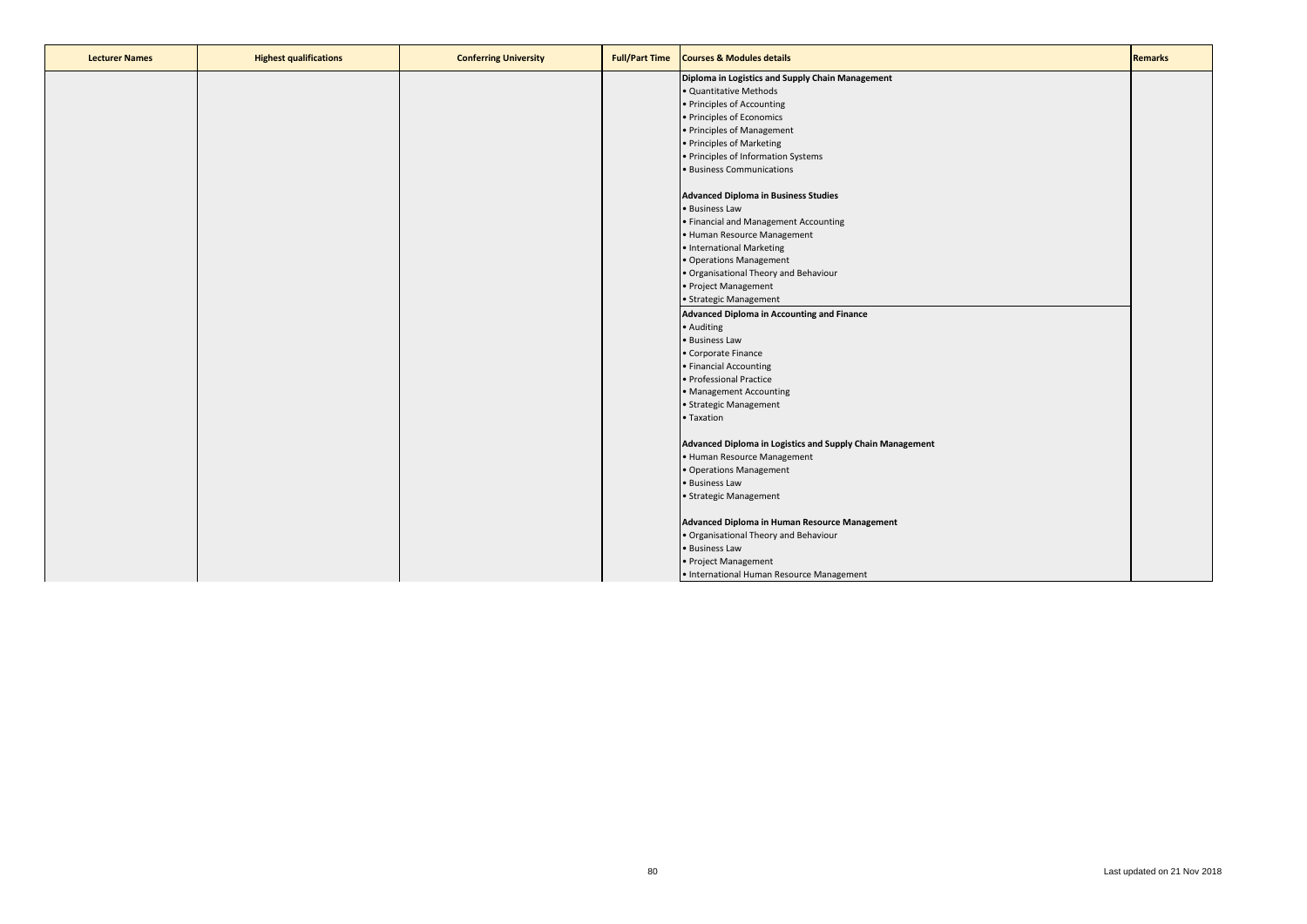| <b>Lecturer Names</b> | <b>Highest qualifications</b>              | <b>Conferring University</b>    | <b>Full/Part Time</b> | <b>Courses &amp; Modules details</b>                                                                                                                                                                                                                                                                                                                                                                                                                                                                                                                                                                                                                                                                                                                                                                                                                                                                                                                                                                                                                                                                                                                                                                                                                                                                                                                                                                                                                                                                                                                                                                                       | <b>Remarks</b> |
|-----------------------|--------------------------------------------|---------------------------------|-----------------------|----------------------------------------------------------------------------------------------------------------------------------------------------------------------------------------------------------------------------------------------------------------------------------------------------------------------------------------------------------------------------------------------------------------------------------------------------------------------------------------------------------------------------------------------------------------------------------------------------------------------------------------------------------------------------------------------------------------------------------------------------------------------------------------------------------------------------------------------------------------------------------------------------------------------------------------------------------------------------------------------------------------------------------------------------------------------------------------------------------------------------------------------------------------------------------------------------------------------------------------------------------------------------------------------------------------------------------------------------------------------------------------------------------------------------------------------------------------------------------------------------------------------------------------------------------------------------------------------------------------------------|----------------|
| Goh Choo Seng         | Master of Business International Marketing | Curtin University of Technology | Part-time             | <b>Higher Diploma in Business Studies</b><br>· Principles of Information Systems<br><b>Business Communications</b><br>· Principles of Economics<br>Principles of Marketing<br>· Quantitative Methods<br>• International Business Management<br>· Principles of Management<br>· Financial and Management Accounting<br>· Human Resource Management<br><b>Business Law</b><br>· International Marketing<br>· Strategic Management<br>· Operations Management<br>· Project Management<br>Organisational Theory and Behaviour<br>· Principles of Accounting<br><b>Graduate Diploma in Accounting and Finance</b><br>• Auditing<br>Corporate Finance<br>Financial Accounting<br>• Management Accounting<br>· Professional Practice<br>· Project Management<br>• Taxation<br>Diploma in Sales and Marketing Management<br>· Principles of Information Systems<br>· Business Communications<br>· Principles of Economics<br>Principles of Marketing<br>Quantitative Methods<br>Principles of Management<br>Sales and Service Management<br>· Principles of Accounting<br>Diploma in Human Resource Management<br>· Principles of Information Systems<br><b>Business Communications</b><br>· Principles of Economics<br>Principles of Marketing<br>Quantitative Methods<br>· Principles of Management<br>Human Resource Management<br>· Principles of Accounting<br>Master of Business Administration (Concordia University)<br>• Managing and Leading Effective Organisations<br>Global Marketing in the Digital Era<br>Organisational Behaviour<br>Capstone Course<br>• Accounting for Decision Making<br>• Financial Management |                |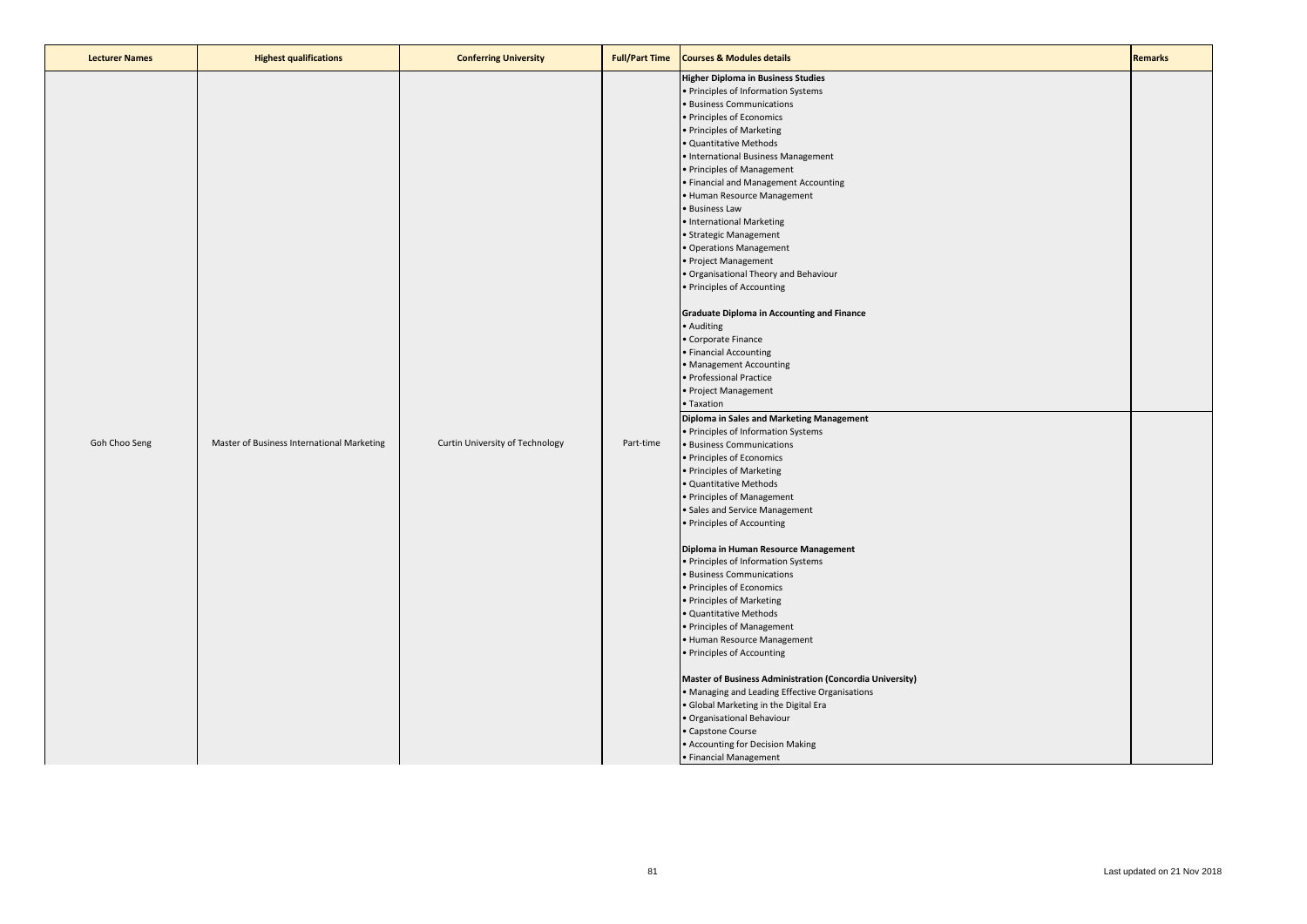| <b>Lecturer Names</b> | <b>Highest qualifications</b> | <b>Conferring University</b> | <b>Full/Part Time</b> | <b>Courses &amp; Modules details</b>                    | <b>Remarks</b> |
|-----------------------|-------------------------------|------------------------------|-----------------------|---------------------------------------------------------|----------------|
|                       |                               |                              |                       | Diploma in Hospitality and Tourism Management           |                |
|                       |                               |                              |                       | · Quantitative Methods                                  |                |
|                       |                               |                              |                       | • Principles of Economics                               |                |
|                       |                               |                              |                       | • Principles of Management                              |                |
|                       |                               |                              |                       | • Principles of Accounting                              |                |
|                       |                               |                              |                       |                                                         |                |
|                       |                               |                              |                       | <b>Higher Diploma in Accounting and Finance</b>         |                |
|                       |                               |                              |                       | • Principles of Management                              |                |
|                       |                               |                              |                       | · Quantitative Methods                                  |                |
|                       |                               |                              |                       | • Principles of Accounting                              |                |
|                       |                               |                              |                       | • Principles of Economics                               |                |
|                       |                               |                              |                       | • Principles of Banking and Finance                     |                |
|                       |                               |                              |                       | • Principles of Information Systems                     |                |
|                       |                               |                              |                       | • International Business Management                     |                |
|                       |                               |                              |                       | • Cost Accounting                                       |                |
|                       |                               |                              |                       | • Auditing                                              |                |
|                       |                               |                              |                       | • Business Law                                          |                |
|                       |                               |                              |                       | • Corporate Finance                                     |                |
|                       |                               |                              |                       | • Strategic Management                                  |                |
|                       |                               |                              |                       | • Financial Accounting                                  |                |
|                       |                               |                              |                       | • Management Accounting                                 |                |
|                       |                               |                              |                       | · Professional Practice                                 |                |
|                       |                               |                              |                       | • Taxation                                              |                |
|                       |                               |                              |                       | Higher Diploma in Logistics and Supply Chain Management |                |
|                       |                               |                              |                       | • Principles of Management                              |                |
|                       |                               |                              |                       | · Quantitative Methods                                  |                |
|                       |                               |                              |                       | • Principles of Accounting                              |                |
|                       |                               |                              |                       | • Principles of Economics                               |                |
|                       |                               |                              |                       | • Principles of Information Systems                     |                |
|                       |                               |                              |                       | • Business Communications                               |                |
|                       |                               |                              |                       | • Principles of Marketing                               |                |
|                       |                               |                              |                       | · Human Resource Management                             |                |
|                       |                               |                              |                       | • Operations Management                                 |                |
|                       |                               |                              |                       | • Business Law                                          |                |
|                       |                               |                              |                       | • Strategic Management                                  |                |
|                       |                               |                              |                       | Advanced Diploma in Sales and Marketing Management      |                |
|                       |                               |                              |                       | • Marketing and Brand Management                        |                |
|                       |                               |                              |                       | • Consumer Behaviour and Sales Psychology               |                |
|                       |                               |                              |                       | • Retail Management                                     |                |
|                       |                               |                              |                       | · International Marketing                               |                |
|                       |                               |                              |                       | • Strategic Management                                  |                |
|                       |                               |                              |                       | • Business Law                                          |                |
|                       |                               |                              |                       | • Project Management                                    |                |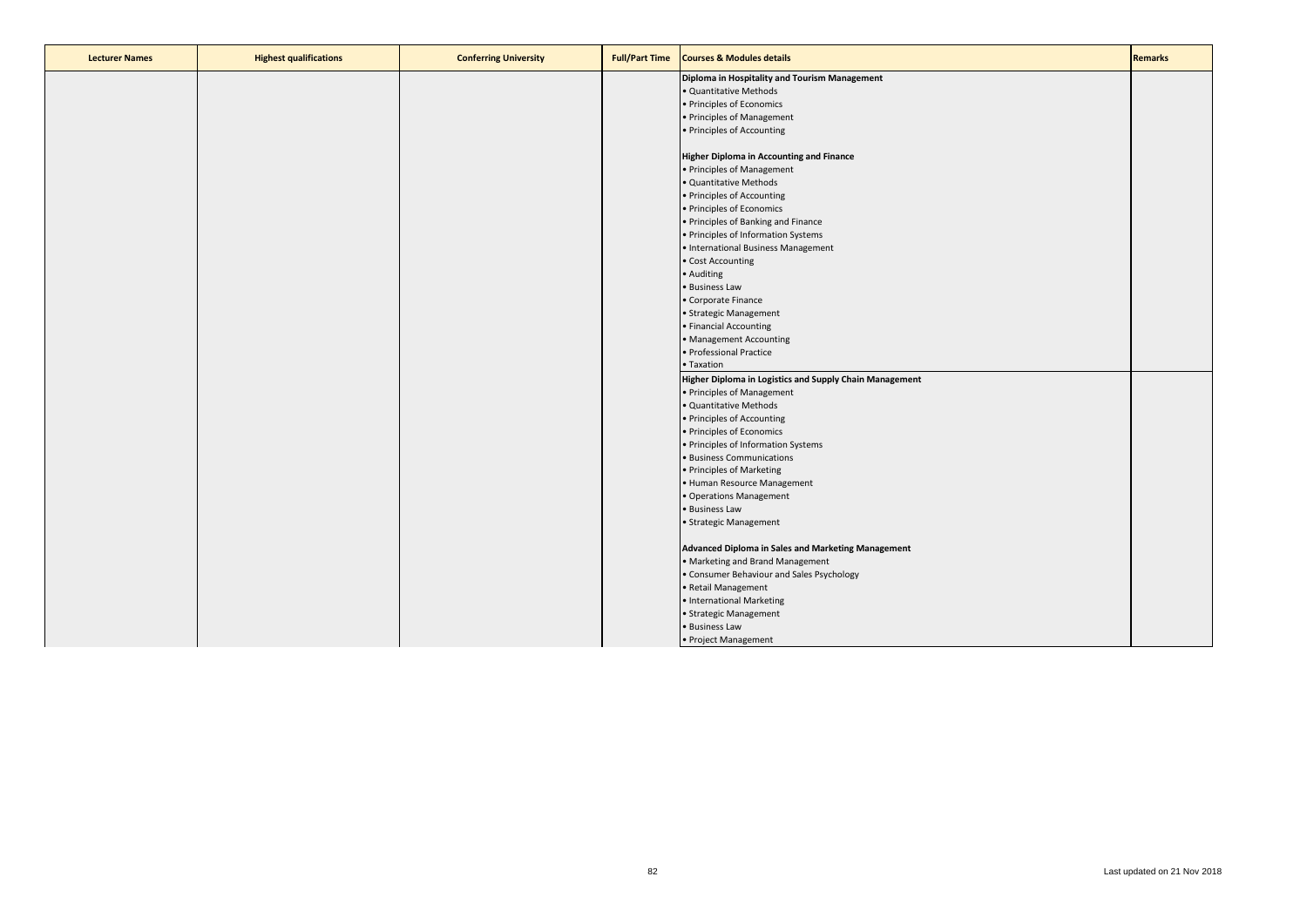| <b>Lecturer Names</b> | <b>Highest qualifications</b>     | <b>Conferring University</b>          | <b>Full/Part Time</b> | <b>Courses &amp; Modules details</b>                                          | <b>Remarks</b> |
|-----------------------|-----------------------------------|---------------------------------------|-----------------------|-------------------------------------------------------------------------------|----------------|
|                       |                                   |                                       |                       | Bachelor of Science (Honours) Banking Practice and Management                 |                |
|                       |                                   |                                       |                       | • Assessing Financial Performance                                             |                |
|                       |                                   |                                       |                       | • Fundamentals of Leadership and Management                                   |                |
|                       |                                   |                                       |                       | • Marketing Financial Services                                                |                |
|                       |                                   |                                       |                       | · Organisational Management in Financial Services                             |                |
|                       |                                   |                                       |                       | • Strategic Management in Financial Services                                  |                |
|                       |                                   |                                       |                       | · Globalisation of Markets                                                    |                |
|                       |                                   |                                       |                       | <b>Professional Certificate in Banking</b>                                    |                |
|                       |                                   |                                       |                       | • Assessing Financial Performance                                             |                |
|                       |                                   |                                       |                       | • Fundamentals of Leadership and Management                                   |                |
|                       |                                   |                                       |                       | • Marketing Financial Services                                                |                |
|                       |                                   |                                       |                       |                                                                               |                |
|                       |                                   |                                       |                       | Professional Diploma in Banking Practice and Management                       |                |
|                       |                                   |                                       |                       | · Organisational Management in Financial Services                             |                |
|                       |                                   |                                       |                       |                                                                               |                |
|                       |                                   |                                       |                       | Diploma in Banking and Finance                                                |                |
|                       |                                   |                                       |                       | • Principles of Information Systems                                           |                |
|                       |                                   |                                       |                       | · Business Communications                                                     |                |
|                       |                                   |                                       |                       | · Quantitative Methods                                                        |                |
|                       |                                   |                                       |                       | • Principles of Economics                                                     |                |
|                       |                                   |                                       |                       | • Principles of Management                                                    |                |
|                       |                                   |                                       |                       | · Principles of Accounting and Finance<br>• Principles of Banking and Finance |                |
|                       |                                   |                                       |                       | <b>Certificate in Business Studies</b>                                        |                |
|                       |                                   |                                       |                       | • Communication Skills                                                        |                |
|                       |                                   |                                       |                       | • Introduction to Management                                                  |                |
|                       |                                   |                                       |                       |                                                                               |                |
|                       |                                   |                                       |                       | <b>Diploma in Business Studies</b>                                            |                |
|                       |                                   |                                       |                       | · Business Communications                                                     |                |
|                       |                                   |                                       |                       | • International Business Management                                           |                |
|                       |                                   |                                       |                       | • Principles of Management                                                    |                |
|                       |                                   |                                       |                       | • Principles of Marketing                                                     |                |
|                       |                                   |                                       |                       | <b>Diploma in Accounting and Finance</b>                                      |                |
|                       |                                   |                                       |                       | • Principles of Management                                                    |                |
|                       |                                   |                                       |                       | • International Business Management                                           |                |
|                       |                                   |                                       |                       |                                                                               |                |
|                       |                                   |                                       |                       | <b>Higher Diploma in Business Studies</b>                                     |                |
|                       |                                   |                                       |                       | • Principles of Management                                                    |                |
|                       |                                   |                                       |                       | • International Business Management                                           |                |
|                       |                                   |                                       |                       | · Business Communications                                                     |                |
|                       |                                   |                                       |                       | • Principles of Marketing                                                     |                |
|                       |                                   |                                       |                       | <b>Higher Diploma in Accounting and Finance</b>                               |                |
|                       |                                   |                                       |                       | · Principles of Management                                                    |                |
|                       |                                   |                                       |                       | • International Business Management                                           |                |
|                       |                                   |                                       |                       |                                                                               |                |
|                       |                                   |                                       |                       | <b>Graduate Diploma in Accounting and Finance</b>                             |                |
|                       |                                   |                                       |                       | • Entrepreneurship                                                            |                |
| Shua Wue Chee         | Master of Rusiness Administration | California State University, Fast Ray | Part-time             |                                                                               |                |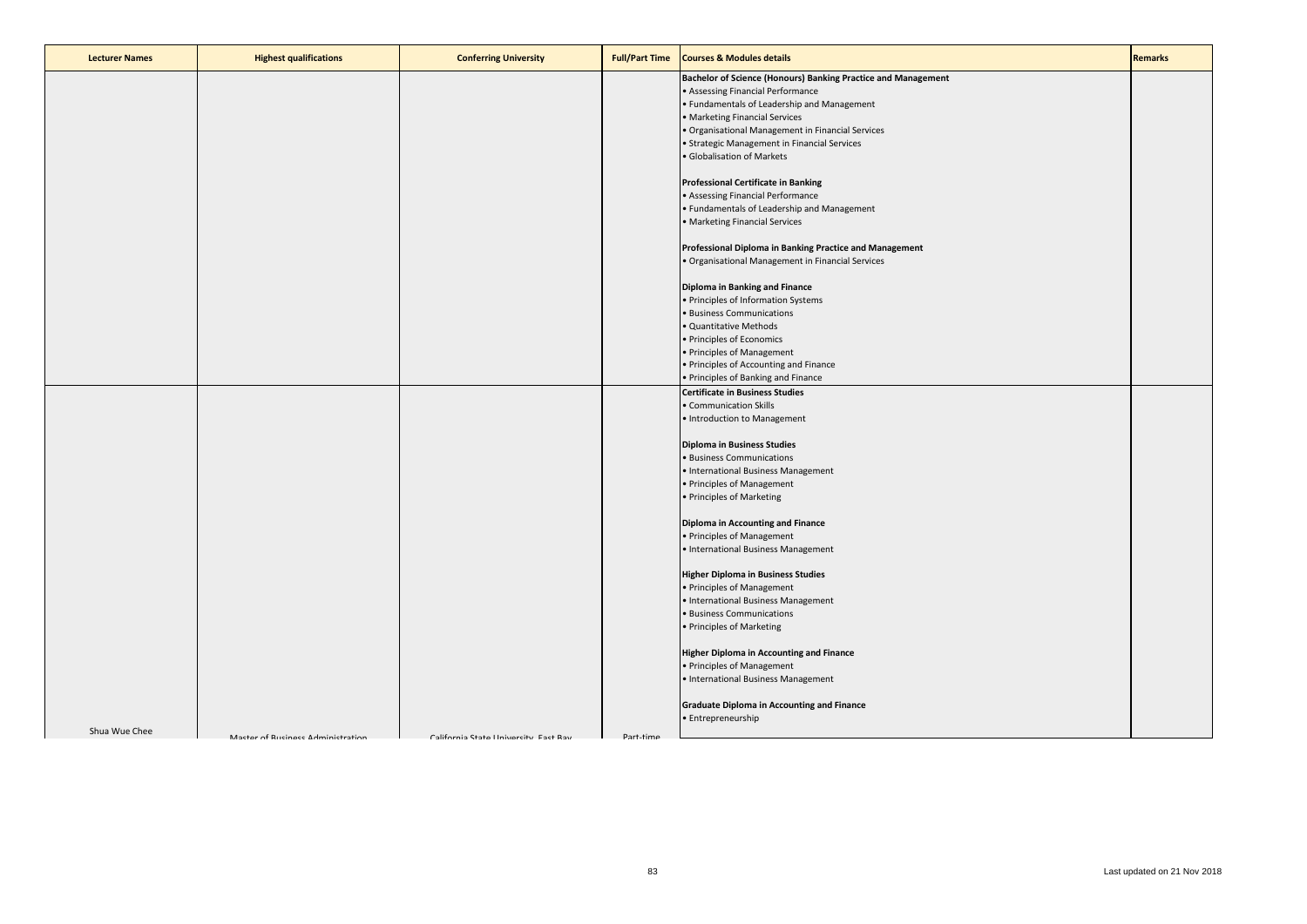| <b>Lecturer Names</b> | <b>Highest qualifications</b>                      | <b>Conferring University</b>                     | <b>Full/Part Time</b> | <b>Courses &amp; Modules details</b>                      | <b>Remarks</b> |
|-----------------------|----------------------------------------------------|--------------------------------------------------|-----------------------|-----------------------------------------------------------|----------------|
| (Cai Weizhi)          | <mark>iviastei oi busiriess Aurrimistration</mark> | <mark>Camornia state University, Last bay</mark> |                       | Diploma in Logistics and Supply Chain Management          |                |
|                       |                                                    |                                                  |                       | · Business Communications                                 |                |
|                       |                                                    |                                                  |                       | • Principles of Marketing                                 |                |
|                       |                                                    |                                                  |                       | · Principles of Management                                |                |
|                       |                                                    |                                                  |                       |                                                           |                |
|                       |                                                    |                                                  |                       | Diploma in Human Resource Management                      |                |
|                       |                                                    |                                                  |                       | · Business Communications                                 |                |
|                       |                                                    |                                                  |                       | • Principles of Marketing                                 |                |
|                       |                                                    |                                                  |                       | · Principles of Management                                |                |
|                       |                                                    |                                                  |                       |                                                           |                |
|                       |                                                    |                                                  |                       | Diploma in Sales and Marketing Management                 |                |
|                       |                                                    |                                                  |                       | · Business Communications                                 |                |
|                       |                                                    |                                                  |                       | • Principles of Marketing                                 |                |
|                       |                                                    |                                                  |                       | • Principles of Management                                |                |
|                       |                                                    |                                                  |                       |                                                           |                |
|                       |                                                    |                                                  |                       | Diploma in Banking and Finance                            |                |
|                       |                                                    |                                                  |                       | · Principles of Management                                |                |
|                       |                                                    |                                                  |                       | · Business Communications                                 |                |
|                       |                                                    |                                                  |                       |                                                           |                |
|                       |                                                    |                                                  |                       | Higher Diploma in Logistics and Supply Chain Management   |                |
|                       |                                                    |                                                  |                       | • Principles of Marketing                                 |                |
|                       |                                                    |                                                  |                       | • Principles of Management                                |                |
|                       |                                                    |                                                  |                       |                                                           |                |
|                       |                                                    |                                                  |                       | Diploma in Hospitality and Tourism Management             |                |
|                       |                                                    |                                                  |                       | • Principles of Management                                |                |
|                       |                                                    |                                                  |                       | Master of Business Administration (Concordia University)  |                |
|                       |                                                    |                                                  |                       | • Strategy for Innovation and Entrepreneurship            |                |
|                       |                                                    |                                                  |                       | <b>Advanced Diploma in Business Studies</b>               |                |
|                       |                                                    |                                                  |                       | · Human Resource Management                               |                |
|                       |                                                    |                                                  |                       | · International Marketing                                 |                |
|                       |                                                    |                                                  |                       | · Organisational Theory and Behaviour                     |                |
|                       |                                                    |                                                  |                       | · Strategic Management                                    |                |
|                       |                                                    |                                                  |                       |                                                           |                |
|                       |                                                    |                                                  |                       | Advanced Diploma in Logistics and Supply Chain Management |                |
|                       |                                                    |                                                  |                       | • Human Resource Management                               |                |
|                       |                                                    |                                                  |                       | · Strategic Management                                    |                |
|                       |                                                    |                                                  |                       |                                                           |                |
|                       |                                                    |                                                  |                       | <b>Higher Diploma in Business Studies</b>                 |                |
|                       |                                                    |                                                  |                       | · Business Communications                                 |                |
|                       |                                                    |                                                  |                       | • Human Resource Management                               |                |
|                       |                                                    |                                                  |                       | • International Marketing                                 |                |
|                       |                                                    |                                                  |                       | · Organisational Theory and Behaviour                     |                |
|                       |                                                    |                                                  |                       | · Strategic Management                                    |                |
|                       |                                                    |                                                  |                       | • Principles of Marketing                                 |                |
|                       |                                                    |                                                  |                       | • Principles of Management                                |                |
|                       |                                                    |                                                  |                       |                                                           |                |
|                       |                                                    |                                                  |                       | Diploma in Sales and Marketing Management                 |                |
|                       |                                                    |                                                  |                       | · Business Communications                                 |                |
|                       |                                                    |                                                  |                       | • Principles of Management                                |                |
|                       |                                                    |                                                  |                       | • Principles of Marketing                                 |                |
|                       |                                                    |                                                  |                       | · Sales and Service Management                            |                |
|                       |                                                    |                                                  |                       |                                                           |                |
|                       |                                                    |                                                  |                       | Diploma in Hospitality and Tourism Management             |                |
|                       |                                                    |                                                  |                       | • Principles of Management                                |                |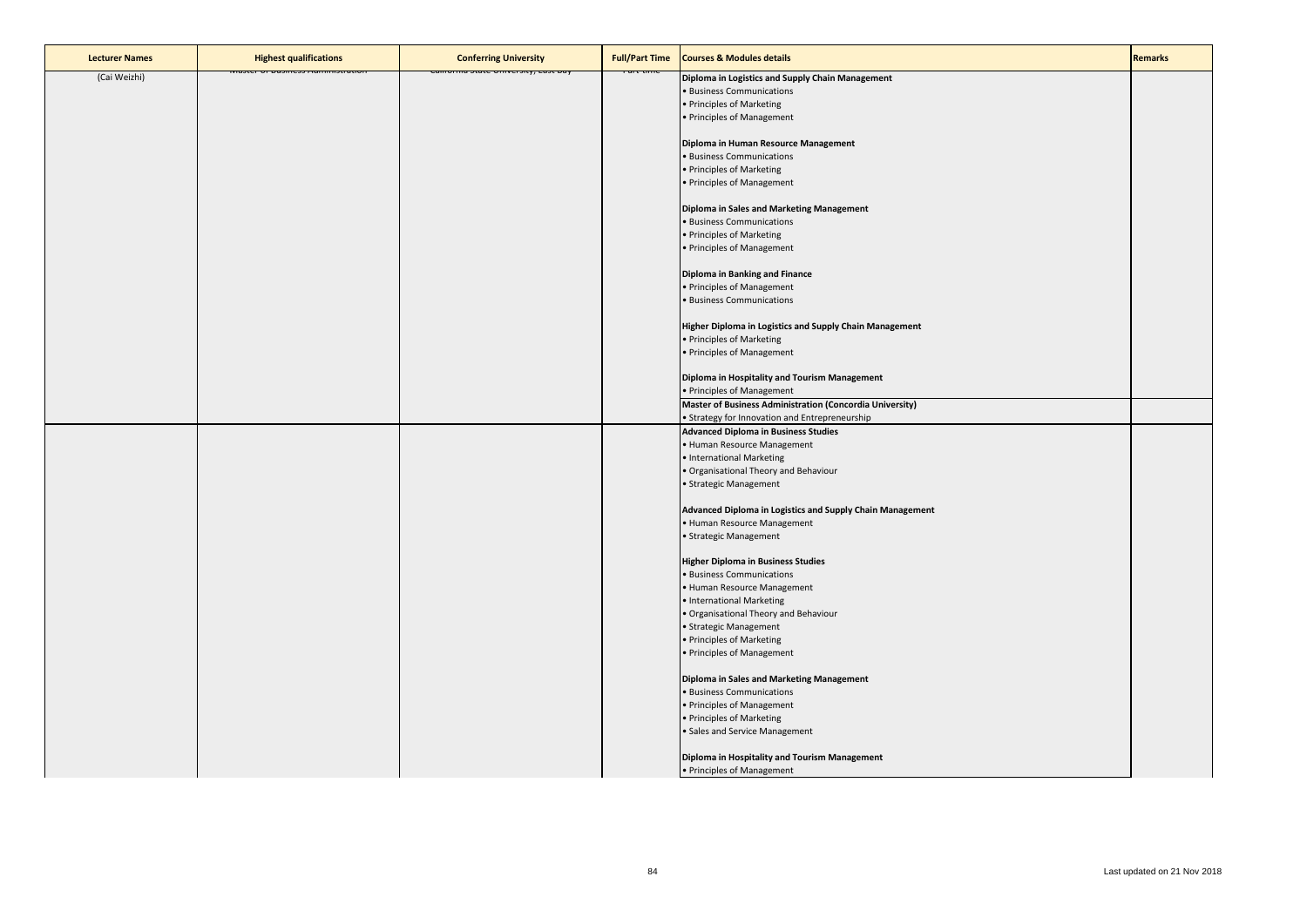| <b>Lecturer Names</b>   | <b>Highest qualifications</b>                                                          | <b>Conferring University</b>              | <b>Full/Part Time</b> | <b>Courses &amp; Modules details</b>                                                                                                                                                                                                                                                                                                                                                                                                                                                                                                                                                                                                                                                                                                                                                                                                                                                                                                                                                                                                                                                                                                                                                                              | <b>Remarks</b> |
|-------------------------|----------------------------------------------------------------------------------------|-------------------------------------------|-----------------------|-------------------------------------------------------------------------------------------------------------------------------------------------------------------------------------------------------------------------------------------------------------------------------------------------------------------------------------------------------------------------------------------------------------------------------------------------------------------------------------------------------------------------------------------------------------------------------------------------------------------------------------------------------------------------------------------------------------------------------------------------------------------------------------------------------------------------------------------------------------------------------------------------------------------------------------------------------------------------------------------------------------------------------------------------------------------------------------------------------------------------------------------------------------------------------------------------------------------|----------------|
|                         | Syed Omar Bin Syed Abdullah Alattas   Master of Arts in English and Related Literature | The University of York                    | Part-time             | Diploma in Banking and Finance<br>· Business Communications<br>• Principles of Management<br>Diploma in Human Resource Management<br>· Business Communications<br>• Principles of Management<br>• Human Resource Management<br>• Principles of Marketing<br><b>Higher Diploma in Accounting and Finance</b><br>• Principles of Management<br>• International Business Management<br>• Strategic Management<br>Higher Diploma in Logistics and Supply Chain Management<br>• Principles of Management<br>· Business Communications<br>• Principles of Marketing<br>· Human Resource Management<br>• Strategic Management<br><b>Certificate in Business Studies</b><br>• Introduction to Management<br>• Communication Skills<br><b>Diploma in Accounting and Finance</b><br>• Principles of Management<br>• International Business Management<br><b>Diploma in Business Studies</b><br>· Business Communications<br>• Principles of Marketing<br>• Principles of Management<br>• International Business Management<br>Diploma in Logistics and Supply Chain Management<br>• Business Communications<br>• Principles of Marketing<br>• Principles of Management<br><b>Advanced Diploma in Accounting and Finance</b> |                |
|                         |                                                                                        |                                           |                       | · Strategic Management<br>Advanced Diploma in Sales and Marketing Management<br>• International Marketing<br>· Strategic Management<br>· Digital and Social Media Marketing                                                                                                                                                                                                                                                                                                                                                                                                                                                                                                                                                                                                                                                                                                                                                                                                                                                                                                                                                                                                                                       |                |
|                         |                                                                                        |                                           |                       | Advanced Diploma in Human Resource Management<br>. Organisational Theory and Behaviour                                                                                                                                                                                                                                                                                                                                                                                                                                                                                                                                                                                                                                                                                                                                                                                                                                                                                                                                                                                                                                                                                                                            |                |
|                         |                                                                                        |                                           |                       | <b>Foundation Diploma in Business Studies</b><br>Communication for Project Effectiveness<br>Postgraduate Diploma in Business<br><b>Business and Academic Writing</b>                                                                                                                                                                                                                                                                                                                                                                                                                                                                                                                                                                                                                                                                                                                                                                                                                                                                                                                                                                                                                                              |                |
| Fabio De Castro Freitas | Doctorate of Business Administration                                                   | Grenoble Ecole De Management              | Part-time             | <b>Master of Science in Finance</b><br>Asset Management                                                                                                                                                                                                                                                                                                                                                                                                                                                                                                                                                                                                                                                                                                                                                                                                                                                                                                                                                                                                                                                                                                                                                           |                |
| Amir Aslani Arsia       | Ph.D. in Biochemistry and Molecular<br>Pharmacology                                    | Univeristy of Paris, Pierre & Marie Curie | Part-time             | Master of Science in Finance<br>Corporate Finance (teach out) and Investment Decisions                                                                                                                                                                                                                                                                                                                                                                                                                                                                                                                                                                                                                                                                                                                                                                                                                                                                                                                                                                                                                                                                                                                            |                |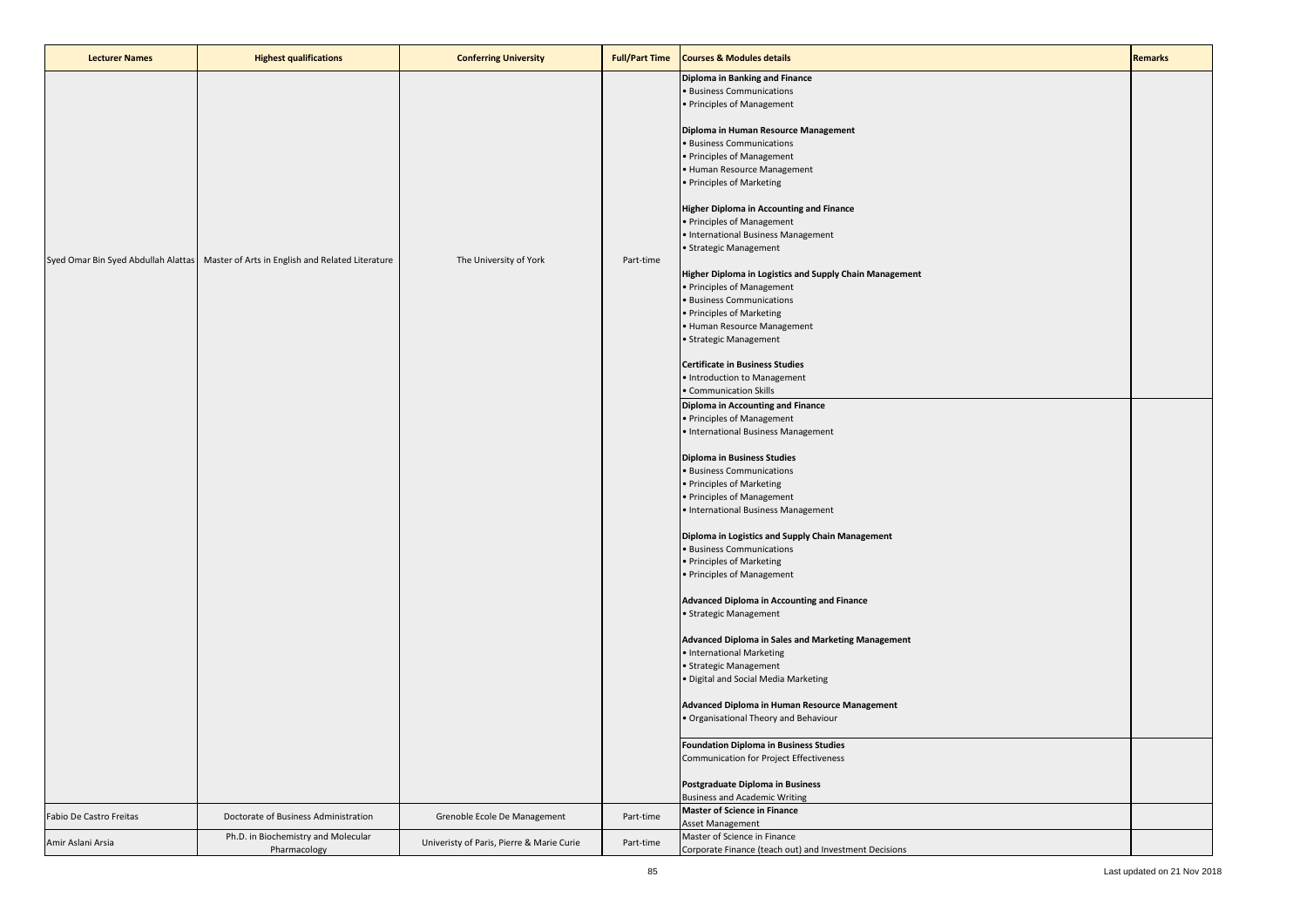| <b>Lecturer Names</b>                          | <b>Highest qualifications</b>                                                      | <b>Conferring University</b>                      | <b>Full/Part Time</b> | <b>Courses &amp; Modules details</b>                                                                                                                                                                                                                                                                         | <b>Remarks</b> |
|------------------------------------------------|------------------------------------------------------------------------------------|---------------------------------------------------|-----------------------|--------------------------------------------------------------------------------------------------------------------------------------------------------------------------------------------------------------------------------------------------------------------------------------------------------------|----------------|
| Dimitri Christos Etienne Platonoff             | Speciallized Master's Degree in Financial<br><b>Engineering and Market Finance</b> | Skema Business School                             | Part-time             | <b>Master of Science in Finance</b><br><b>Derivatives</b><br>. VBA and Financial Modelling                                                                                                                                                                                                                   |                |
| Andrew William Newton                          | Master of Arts in Philosophy                                                       | University of London                              | Part-time             | <b>Master of Science in Finance</b><br>Ethics, Professional Standards and Corporate Governance                                                                                                                                                                                                               |                |
| Cesario Lameiras Rodrigues Mateus              | Ph.D in Finance                                                                    | Aarhus School of Business<br>University of Aarhus | Part-time             | <b>Master of Science in Finance</b><br><b>Fixed Income Investments</b>                                                                                                                                                                                                                                       |                |
| Ahmed Hassan Sherif Ismail Ezzat               | Master of Science in Finance                                                       | Grenoble Graduate School of Business              | Part-time             | <b>Master of Science in Finance</b><br>International Financial Management                                                                                                                                                                                                                                    |                |
| Jonathan Somerville Price                      | Master of Arts                                                                     | University of Cambridge                           | Part-time             | <b>Master of Science in Finance</b><br>LBOs, Venture Capital and Financial Restructuring (teach-out)<br>Private Equity, LBOs and Venture Capital                                                                                                                                                             |                |
| Safwan Mchawrab                                | Ph.D                                                                               | University Paris Ouest Nanterre La Defense        | Part-time             | <b>Master of Science in Finance</b><br>Mergers and Acquisitions and Company Valuation<br>Corporate Finance (teach out) and Investment Decisions<br>Financial Strategy and Advanced Valuation<br>Algorithmics For Financial Modelling<br>On Line Research Methodology and Project Workshop<br>Digital Finance |                |
| Stephanie, Brigitte, Laure, Michelle,<br>Boyer | Master in Management                                                               | <b>ESCP Europe</b>                                | Part-time             | <b>Master of Science in Finance</b><br>Fundamentals of Accounting and Finance (Online)                                                                                                                                                                                                                       |                |
| Luc Marcel Meunier                             | Msc Finance                                                                        | Grenoble Ecole De Management                      | Part-time             | <b>Master of Science in Finance</b><br>Fundamentals of Excel and Statistics (Online)<br>· Global Business Operations - The Serious Game (teach-out)                                                                                                                                                          |                |
| Mustapha Belkhouja                             | Doctor of Philosophy                                                               | Universite de la Mediterranee                     | Part-time             | <b>Master of Science in Finance</b><br>Quantitative Methods for Finance                                                                                                                                                                                                                                      |                |
| <b>Helene Michel</b>                           | Doctorate en Sciences de Gestion                                                   | Universite de Savoie                              | Part-time             | <b>Master of Science in Finance</b><br>Global Business Operations - The Serious Game                                                                                                                                                                                                                         |                |
| Lamya Kermiche                                 | Doctorate                                                                          | Universite Pierre Mendes France                   | Part-time             | <b>Master of Science in Finance</b><br><b>VBA and Financial Modelling</b>                                                                                                                                                                                                                                    |                |
| Alex, Jean Glesser                             | Master of Science Financial Markets and<br>Investments                             | Skema Business School                             | Part-time             | <b>Master of Science in Finance</b><br>Derivatives                                                                                                                                                                                                                                                           |                |
| Manek Mukesh Pratap                            | Master of Business                                                                 | Vicotria University                               | Part-time             | <b>Master of Science in Finance</b><br>Accounting and Financial Statements Analysis<br>Management Control Systems<br>Master of Business Administration (Concordia University)<br>· Financial Management                                                                                                      |                |
|                                                |                                                                                    |                                                   |                       | <b>Diploma in Business Studies</b><br>Quantitative Methods<br>Principles of Economics<br>Diploma in Accounting and Finance<br>Quantitative Methods<br>Principles of Economics<br>Principles of Banking and Finance                                                                                           |                |
|                                                |                                                                                    |                                                   |                       | Diploma in Logistics and Supply Chain Management<br>Quantitative Methods<br>Principles of Economics<br>Bachelor of Science (Honours) Banking Practice and Management<br><b>Retail Financial Services</b><br>Corporate Lending<br>Risk Management in Banking                                                  |                |
|                                                |                                                                                    |                                                   |                       | Diploma in Hospitality and Tourism Management<br>· Principles of Economics<br>· Quantitative Methods                                                                                                                                                                                                         |                |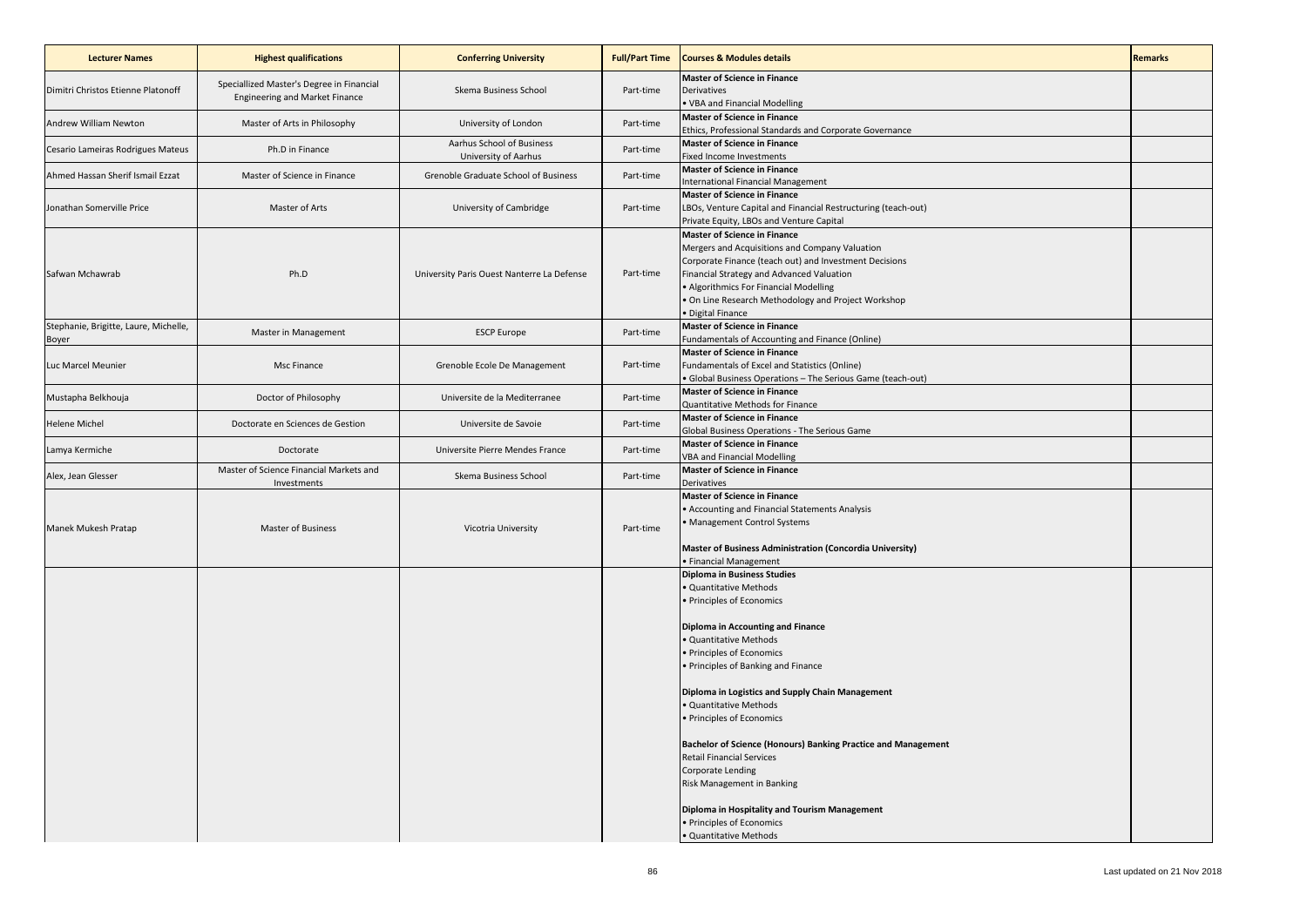| <b>Lecturer Names</b> | <b>Highest qualifications</b>          | <b>Conferring University</b>     | <b>Full/Part Time</b> | <b>Courses &amp; Modules details</b>                                                                              | <b>Remarks</b> |
|-----------------------|----------------------------------------|----------------------------------|-----------------------|-------------------------------------------------------------------------------------------------------------------|----------------|
|                       |                                        |                                  |                       | Diploma in Human Resource Management<br>Quantitative Methods<br>· Principles of Economics                         |                |
|                       |                                        |                                  |                       | Diploma in Sales and Marketing Management<br>· Quantitative Methods<br>· Principles of Economics                  |                |
|                       |                                        |                                  |                       | Diploma in Banking and Finance<br>· Quantitative Methods                                                          |                |
| Wong Hean Hoo         | Master of Science in Applied Economics | <b>St.Cloud State University</b> | Part-time             | · Principles of Economics<br>• Principles of Banking and Finance                                                  |                |
|                       |                                        |                                  |                       | <b>Higher Diploma in Business Studies</b><br>· Quantitative Methods<br>• Principles of Economics                  |                |
|                       |                                        |                                  |                       | Higher Diploma in Logistics and Supply Chain Management<br>· Principles of Economics                              |                |
|                       |                                        |                                  |                       | · Quantitative Methods                                                                                            |                |
|                       |                                        |                                  |                       | <b>Higher Diploma in Accounting and Finance</b><br>• Principles of Banking and Finance                            |                |
|                       |                                        |                                  |                       | · Quantitative Methods<br>Principles of Economics                                                                 |                |
|                       |                                        |                                  |                       | Bachelor of Science (Honours) Banking Practice and Management<br>· Financial Services: The Commercial Environment |                |
|                       |                                        |                                  |                       | · Globalisation of Financial Markets<br>• Marketing Financial Services                                            |                |
|                       |                                        |                                  |                       | · Retail Financial Services<br>• Retail Business Strategy                                                         |                |
|                       |                                        |                                  |                       | Professional Diploma in Banking Practice and Management                                                           |                |
|                       |                                        |                                  |                       | · Financial Services: The Commercial Environment<br><b>Retail Financial Services</b>                              |                |
|                       |                                        |                                  |                       | <b>Professional Certificate in Banking</b><br>· Marketing Financial Services                                      |                |
|                       |                                        |                                  |                       | Postgraduate Diploma in Business                                                                                  |                |
|                       |                                        |                                  |                       | Quantitative Skills for Business                                                                                  |                |
|                       |                                        |                                  |                       | Master of Business Administration (Concordia University)<br>• Statistics Applied to Managerial Problems           |                |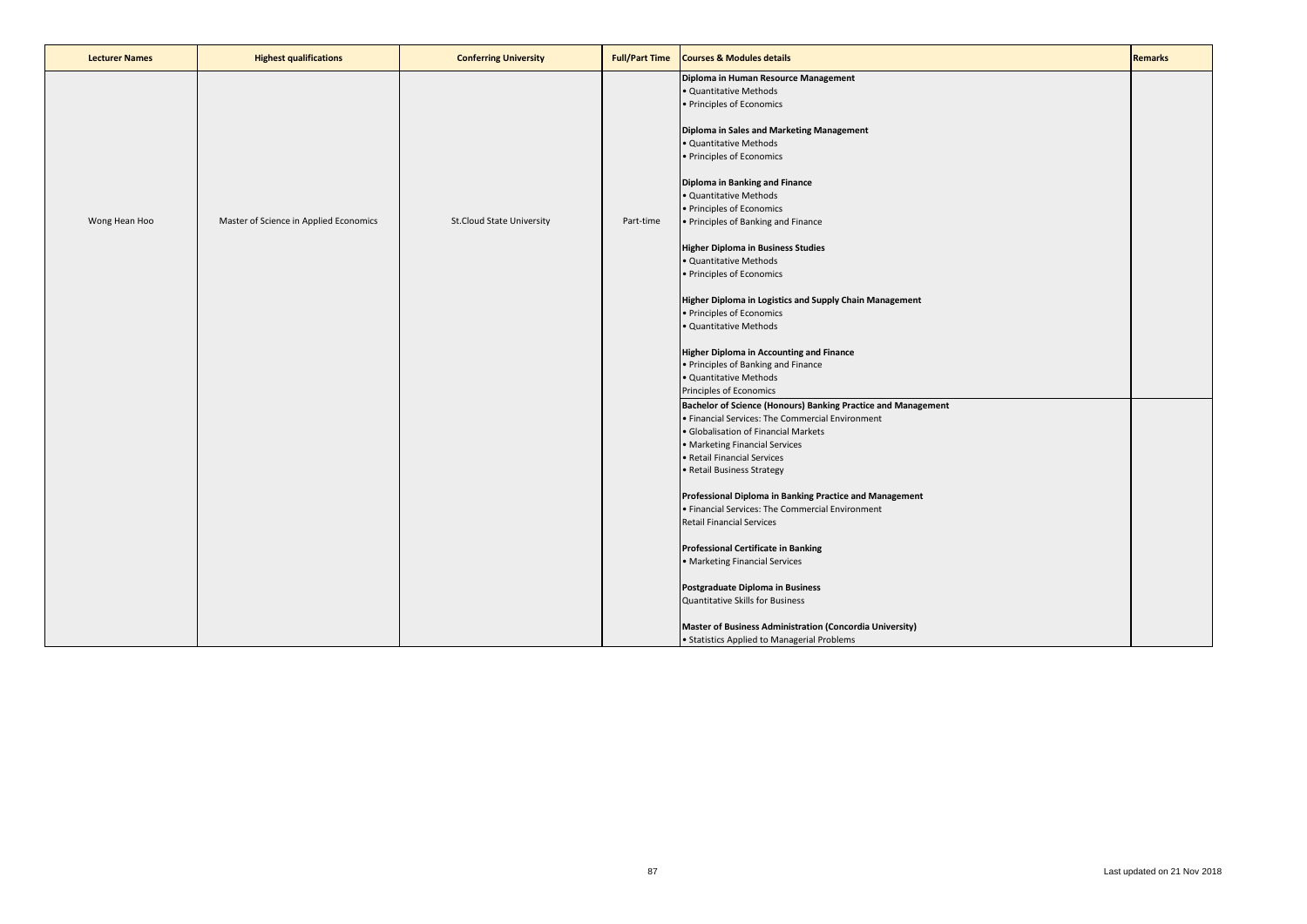| <b>Lecturer Names</b> | <b>Highest qualifications</b>    | <b>Conferring University</b>    | <b>Full/Part Time</b> | <b>Courses &amp; Modules details</b>                                                                                                                                                                                                                                                                                                                                                                                                                                                                                                                                                                                                                                                                                                                                                                           | <b>Remarks</b> |
|-----------------------|----------------------------------|---------------------------------|-----------------------|----------------------------------------------------------------------------------------------------------------------------------------------------------------------------------------------------------------------------------------------------------------------------------------------------------------------------------------------------------------------------------------------------------------------------------------------------------------------------------------------------------------------------------------------------------------------------------------------------------------------------------------------------------------------------------------------------------------------------------------------------------------------------------------------------------------|----------------|
| Loh Hak Chong         | Master of International Business | Curtin University of Technology | Part-Time             | Advanced Diploma in Accounting and Finance<br>• Strategic Management<br><b>Advanced Diploma in Business Studies</b><br>• Strategic Management<br>Advanced Diploma in Logistics and Supply Chain Management<br>• Strategic Management<br><b>Higher Diploma in Business Studies</b><br><b>Quantitative Methods</b><br>· Principles of Management<br>· Business Law<br>· Operations Management<br>Diploma in Hospitality and Tourism Management<br>Principles of Management<br>Higher Diploma in Accounting and Finance<br><b>Strategic Management</b><br>Higher Diploma in Logistics and Supply Chain Management<br><b>Global Distribution Management</b><br>Strategic Management<br>Advanced Diploma in Sales and Marketing Management<br><b>Strategic Management</b>                                           |                |
|                       |                                  |                                 |                       | <b>Certificate in Business Studies</b><br>· Communication Skills<br>• Introduction to Accounting<br>• Introduction to Management<br>• Introduction to Mathematics and Statistics<br>Diploma in Accounting and Finance<br>• Cost Accounting<br>• International Business Management<br>• Principles of Accounting and Finance<br>• Principles of Banking and Finance<br>• Principles of Economics<br>• Principles of Information Systems<br>· Principles of Management<br>· Quantitative Methods<br><b>Higher Diploma in Accounting and Finance</b><br>· Cost Accounting<br>• International Business Management<br>• Principles of Accounting<br>• Principles of Banking and Finance<br>· Principles of Economics<br>• Principles of Information Systems<br>• Principles of Management<br>· Quantitative Methods |                |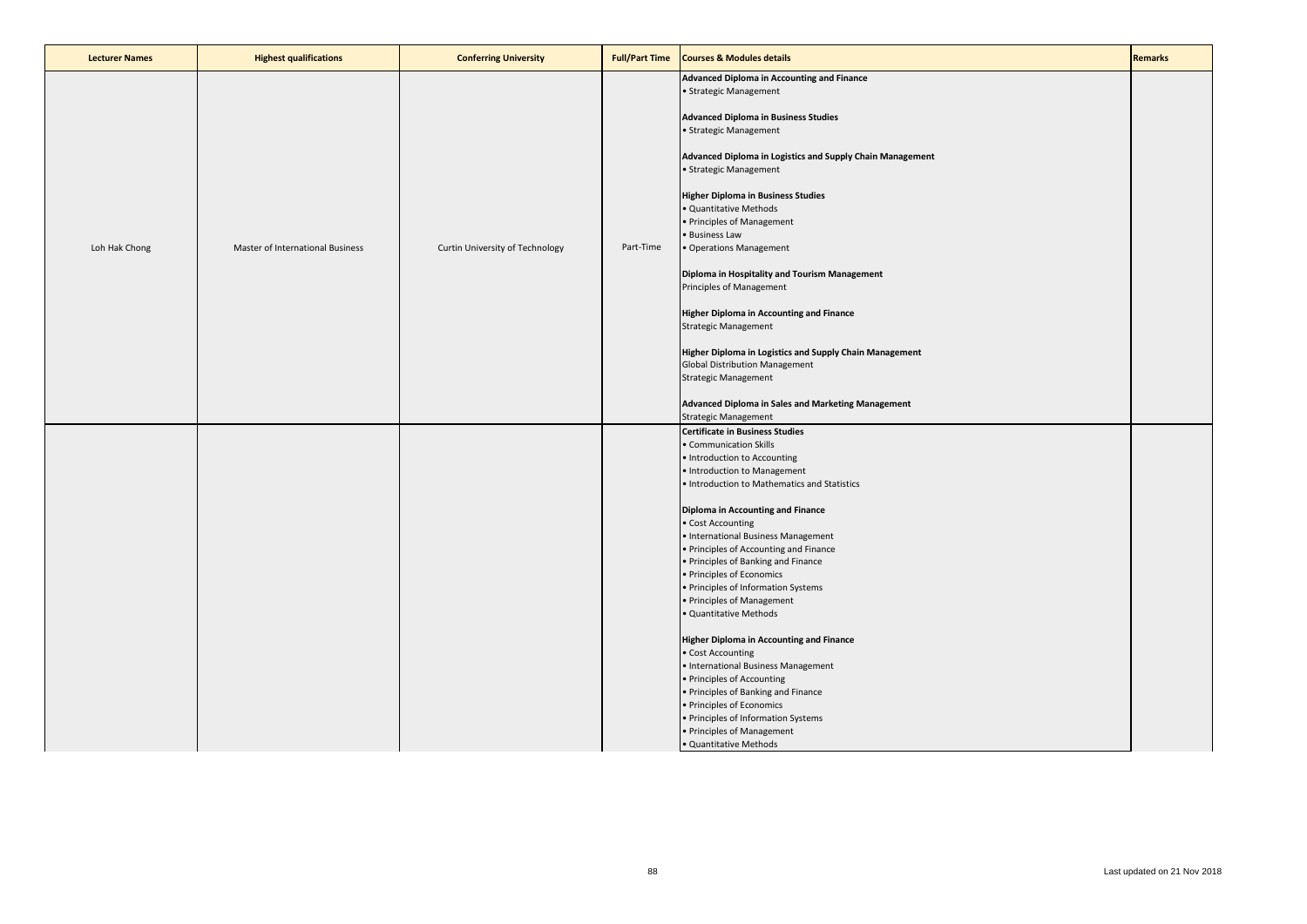| <b>Lecturer Names</b> | <b>Highest qualifications</b> | <b>Conferring University</b> | <b>Full/Part Time</b> | <b>Courses &amp; Modules details</b>             | <b>Remarks</b> |
|-----------------------|-------------------------------|------------------------------|-----------------------|--------------------------------------------------|----------------|
|                       |                               |                              |                       | Diploma in Human Resource Management             |                |
|                       |                               |                              |                       | · Principles of Management                       |                |
|                       |                               |                              |                       | · Quantitative Methods                           |                |
|                       |                               |                              |                       | · Principles of Accounting                       |                |
|                       |                               |                              |                       | · Principles of Economics                        |                |
|                       |                               |                              |                       | · Principles of Information Systems              |                |
|                       |                               |                              |                       | <b>Business Communications</b>                   |                |
|                       |                               |                              |                       | Human Resource Management                        |                |
|                       |                               |                              |                       |                                                  |                |
|                       |                               |                              |                       | Diploma in Sales and Marketing Management        |                |
|                       |                               |                              |                       | · Principles of Management                       |                |
|                       |                               |                              |                       | · Quantitative Methods                           |                |
|                       |                               |                              |                       | · Principles of Accounting                       |                |
|                       |                               |                              |                       | · Principles of Economics                        |                |
|                       |                               |                              |                       | · Principles of Information Systems              |                |
|                       |                               |                              |                       | <b>Business Communications</b>                   |                |
|                       |                               |                              |                       |                                                  |                |
|                       |                               |                              |                       | Diploma in Banking and Finance                   |                |
|                       |                               |                              |                       | · Principles of Accounting and Finance           |                |
|                       |                               |                              |                       | <b>Business Communications</b>                   |                |
|                       |                               |                              |                       |                                                  |                |
|                       |                               |                              |                       | · Principles of Banking and Finance              |                |
|                       |                               |                              |                       | · Principles of Economics                        |                |
|                       |                               |                              |                       | · Principles of Information Systems              |                |
|                       |                               |                              |                       | · Principles of Management                       |                |
|                       |                               |                              |                       | · Quantitative Methods                           |                |
|                       |                               |                              |                       | <b>Diploma in Business Studies</b>               |                |
|                       |                               |                              |                       | · Business Communications                        |                |
|                       |                               |                              |                       | · International Business Management              |                |
|                       |                               |                              |                       | · Principles of Accounting                       |                |
|                       |                               |                              |                       | · Principles of Economics                        |                |
|                       |                               |                              |                       | · Principles of Information Systems              |                |
|                       |                               |                              |                       | · Principles of Management                       |                |
|                       |                               |                              |                       | Quantitative Methods                             |                |
|                       |                               |                              |                       |                                                  |                |
|                       |                               |                              |                       | Higher Diploma in Business Studies               |                |
|                       |                               |                              |                       | <b>Business Communications</b>                   |                |
|                       |                               |                              |                       | · International Business Management              |                |
|                       |                               |                              |                       | · Principles of Accounting                       |                |
|                       |                               |                              |                       | · Principles of Economics                        |                |
|                       |                               |                              |                       | · Principles of Information Systems              |                |
|                       |                               |                              |                       | · Principles of Management                       |                |
|                       |                               |                              |                       | Quantitative Methods                             |                |
|                       |                               |                              |                       |                                                  |                |
|                       |                               |                              |                       | Diploma in Logistics and Supply Chain Management |                |
|                       |                               |                              |                       | · Quantitative Methods                           |                |
|                       |                               |                              |                       | · Principles of Accounting                       |                |
|                       |                               |                              |                       | · Principles of Economics                        |                |
|                       |                               |                              |                       | · Principles of Management                       |                |
|                       |                               |                              |                       | · Principles of Information Systems              |                |
|                       |                               |                              |                       | · Business Communications                        |                |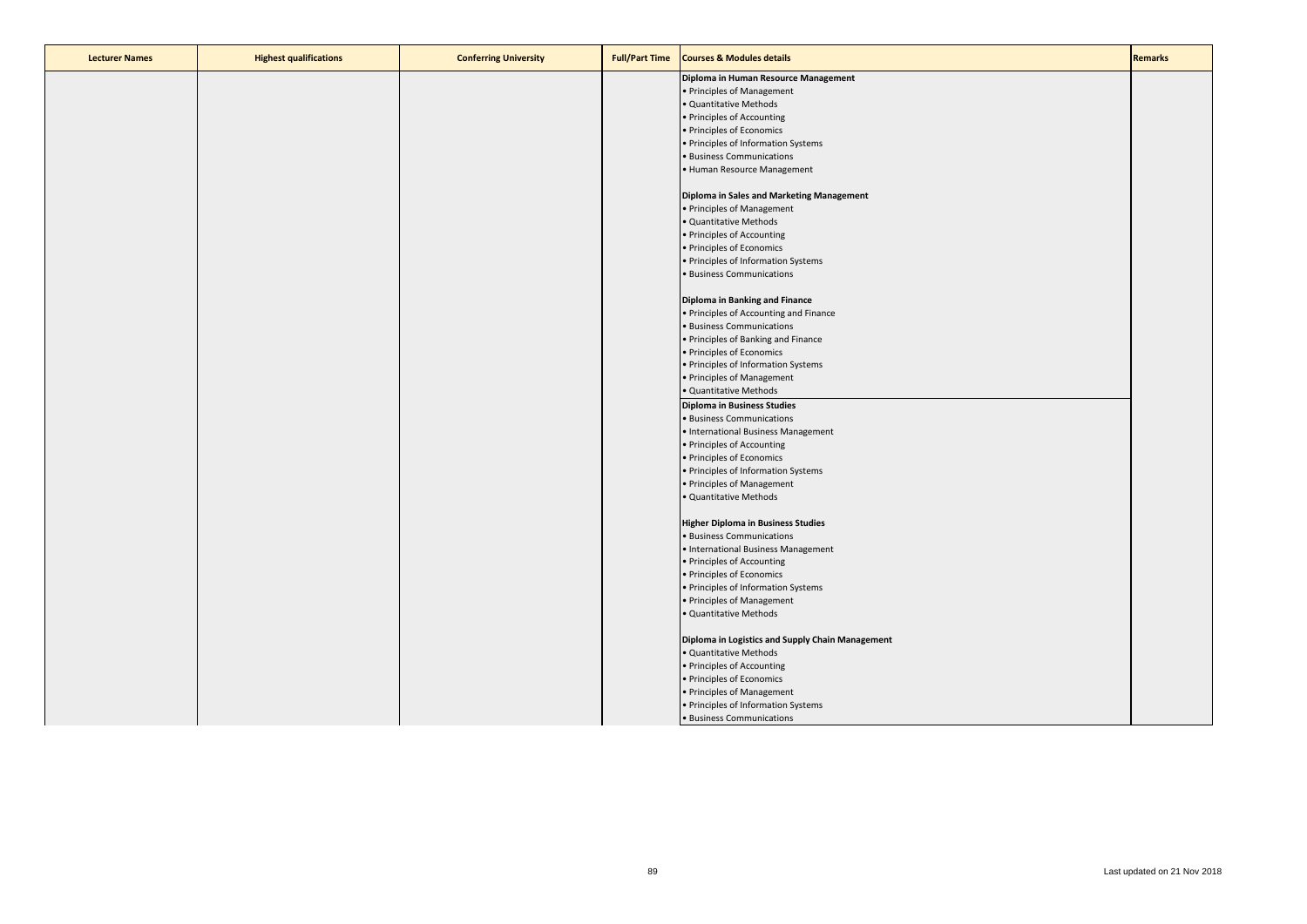| Higher Diploma in Logistics and Supply Chain Management<br><b>Quantitative Methods</b><br>Principles of Accounting<br>· Principles of Economics<br>Principles of Management<br>· Principles of Information Systems<br>· Business Communications<br>Advanced Diploma in Accounting and Finance<br>· Auditing<br><b>Business Law</b><br>Corporate Finance<br>Financial Accounting<br>Professional Practice<br>Management Accounting<br>Strategic Management<br>· Taxation<br><b>Higher Diploma in Accounting and Finance</b><br>· Auditing<br><b>Business Law</b><br>Corporate Finance<br>Financial Accounting<br>Professional Practice<br>Management Accounting<br>Strategic Management<br>• Taxation<br>Peh Sor Lian<br>Master of Arts (Educational Management)<br>Nanyang Technological University<br>Full-time<br>Advanced Diploma in Logistics and Supply Chain Management<br><b>Business Law</b><br>Strategic Management<br>Human Resource Management<br>Operations Management<br>· Warehouse Management<br>International Shipping Management<br>· Business Logistics Strategy<br>• International Purchasing Management<br>· Global Distribution Management<br>Higher Diploma in Logistics and Supply Chain Management<br>· Business Law<br>Strategic Management<br>Human Resource Management<br>Operations Management<br>· Warehouse Management |
|------------------------------------------------------------------------------------------------------------------------------------------------------------------------------------------------------------------------------------------------------------------------------------------------------------------------------------------------------------------------------------------------------------------------------------------------------------------------------------------------------------------------------------------------------------------------------------------------------------------------------------------------------------------------------------------------------------------------------------------------------------------------------------------------------------------------------------------------------------------------------------------------------------------------------------------------------------------------------------------------------------------------------------------------------------------------------------------------------------------------------------------------------------------------------------------------------------------------------------------------------------------------------------------------------------------------------------------------------|
| International Shipping Management                                                                                                                                                                                                                                                                                                                                                                                                                                                                                                                                                                                                                                                                                                                                                                                                                                                                                                                                                                                                                                                                                                                                                                                                                                                                                                                    |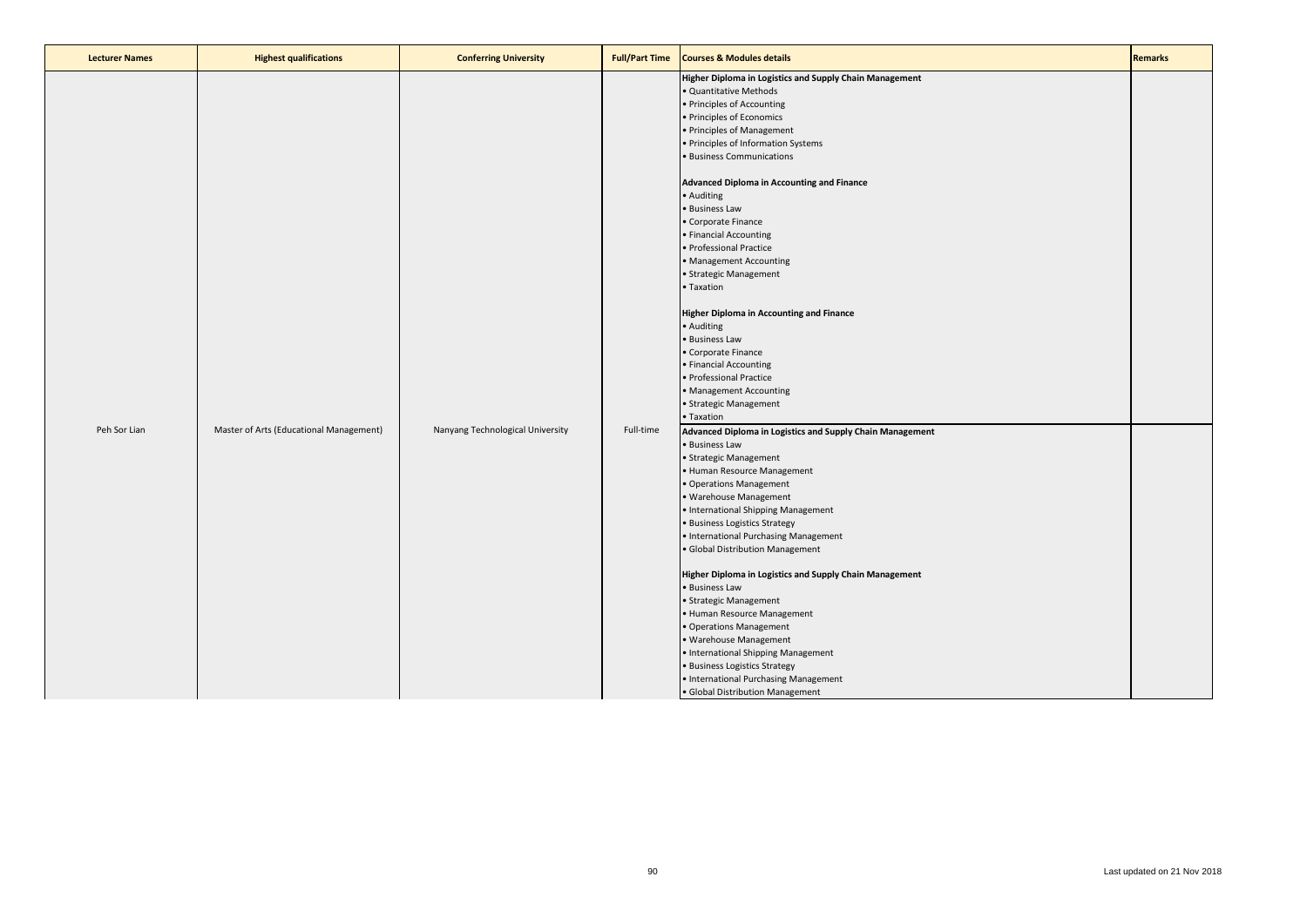| <b>Lecturer Names</b> | <b>Highest qualifications</b> | <b>Conferring University</b> | <b>Full/Part Time</b> | <b>Courses &amp; Modules details</b>               | <b>Remarks</b> |
|-----------------------|-------------------------------|------------------------------|-----------------------|----------------------------------------------------|----------------|
|                       |                               |                              |                       | <b>Graduate Diploma in Accounting and Finance</b>  |                |
|                       |                               |                              |                       | • Auditing                                         |                |
|                       |                               |                              |                       | • Corporate Finance                                |                |
|                       |                               |                              |                       | • Financial Accounting                             |                |
|                       |                               |                              |                       | • Management Accounting                            |                |
|                       |                               |                              |                       | · Professional Practice                            |                |
|                       |                               |                              |                       | • Project Management                               |                |
|                       |                               |                              |                       | • Taxation                                         |                |
|                       |                               |                              |                       | Advanced Diploma in Sales and Marketing Management |                |
|                       |                               |                              |                       | · Business Law                                     |                |
|                       |                               |                              |                       | • Strategic Management                             |                |
|                       |                               |                              |                       | • Project Management                               |                |
|                       |                               |                              |                       | Advanced Diploma in Human Resource Management      |                |
|                       |                               |                              |                       | . Organisational Theory and Behaviour              |                |
|                       |                               |                              |                       | · Business Law                                     |                |
|                       |                               |                              |                       | · Resource and Talent Planning                     |                |
|                       |                               |                              |                       | · Performance and Reward Management                |                |
|                       |                               |                              |                       | • Learning and Development                         |                |
|                       |                               |                              |                       | • International Human Resource Management          |                |
|                       |                               |                              |                       | • Employment Law                                   |                |
|                       |                               |                              |                       | • Project Management                               |                |
|                       |                               |                              |                       | <b>Higher Diploma in Business Studies</b>          |                |
|                       |                               |                              |                       | · Business Law                                     |                |
|                       |                               |                              |                       | • Financial and Management Accounting              |                |
|                       |                               |                              |                       | • Human Resource Management                        |                |
|                       |                               |                              |                       | . Organisational Theory and Behaviour              |                |
|                       |                               |                              |                       | • Project Management                               |                |
|                       |                               |                              |                       | · Strategic Management                             |                |
|                       |                               |                              |                       | Diploma in Hospitality and Tourism Management      |                |
|                       |                               |                              |                       | · Principles of Economics                          |                |
|                       |                               |                              |                       | • Principles of Accounting                         |                |
|                       |                               |                              |                       | · Quantitative Methods                             |                |
|                       |                               |                              |                       | • Principles of Management                         |                |
|                       |                               |                              |                       | <b>Higher Diploma in Business Studies</b>          |                |
|                       |                               |                              |                       | · Business Law                                     |                |
|                       |                               |                              |                       | • Financial and Management Accounting              |                |
|                       |                               |                              |                       | • Human Resource Management                        |                |
|                       |                               |                              |                       | . Organisational Theory and Behaviour              |                |
|                       |                               |                              |                       | • Project Management                               |                |
|                       |                               |                              |                       | · Strategic Management                             |                |
|                       |                               |                              |                       | • Operations Management                            |                |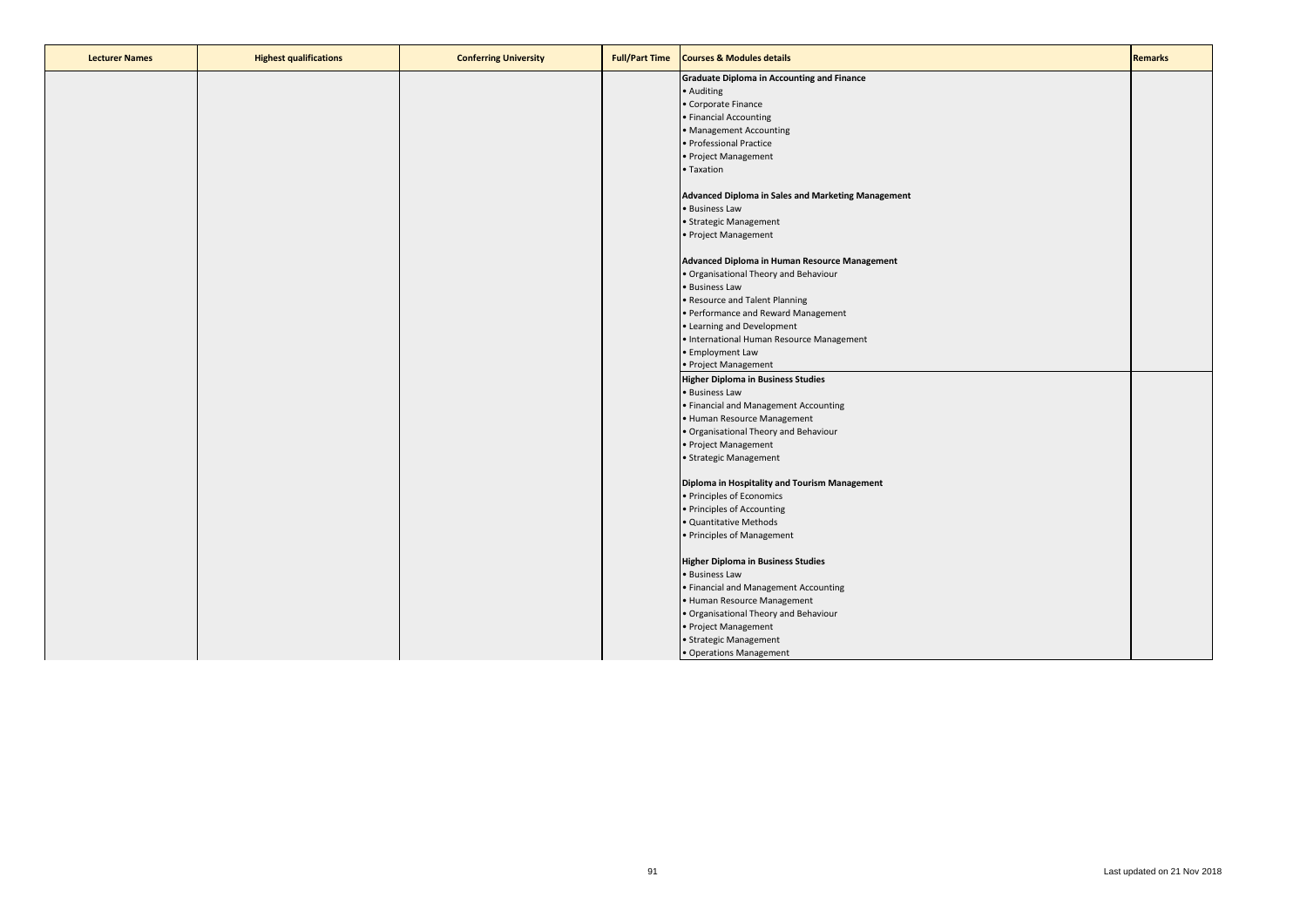| <b>Lecturer Names</b> | <b>Highest qualifications</b> | <b>Conferring University</b> | <b>Full/Part Time</b> | <b>Courses &amp; Modules details</b>                                | <b>Remarks</b> |
|-----------------------|-------------------------------|------------------------------|-----------------------|---------------------------------------------------------------------|----------------|
|                       |                               |                              |                       | <b>Advanced Diploma in Business Studies</b>                         |                |
|                       |                               |                              |                       | · Business Law                                                      |                |
|                       |                               |                              |                       | • Financial and Management Accounting                               |                |
|                       |                               |                              |                       | • Human Resource Management                                         |                |
|                       |                               |                              |                       | . Organisational Theory and Behaviour                               |                |
|                       |                               |                              |                       | • Project Management                                                |                |
|                       |                               |                              |                       | • Strategic Management                                              |                |
|                       |                               |                              |                       | • Operations Management                                             |                |
|                       |                               |                              |                       | Master of Business Administration (Concordia University)            |                |
|                       |                               |                              |                       | • Accounting for Decision Making                                    |                |
|                       |                               |                              |                       | • Financial Management                                              |                |
|                       |                               |                              |                       | · Capstone Course                                                   |                |
|                       |                               |                              |                       | <b>Bachelor of Business (Accounting)</b>                            |                |
|                       |                               |                              |                       | International Business Challenge                                    |                |
|                       |                               |                              |                       | <b>Financial Accounting</b>                                         |                |
|                       |                               |                              |                       | <b>Corporate Accounting</b>                                         |                |
|                       |                               |                              |                       | <b>Bachelor of Business (Management and Innovation)</b>             |                |
|                       |                               |                              |                       | International Business Challenge                                    |                |
|                       |                               |                              |                       | <b>Applied Business Challenge</b>                                   |                |
|                       |                               |                              |                       | <b>Bachelor of Business (Supply Chain and Logistics Management)</b> |                |
|                       |                               |                              |                       | International Business Challenge                                    |                |
|                       |                               |                              |                       | <b>Applied Business Challenge</b>                                   |                |
|                       |                               |                              |                       | <b>Bachelor of Business (Financial Risk Management)</b>             |                |
|                       |                               |                              |                       | International Business Challenge                                    |                |
|                       |                               |                              |                       | Personal Financial Planning                                         |                |
|                       |                               |                              |                       | <b>Applied Business Challenge</b>                                   |                |
|                       |                               |                              |                       | Bachelor of Arts (Honours) Accounting and Finance (Top up)          |                |
|                       |                               |                              |                       | • Advanced Financial Accounting                                     |                |
|                       |                               |                              |                       | • Advanced Management Accounting                                    |                |
|                       |                               |                              |                       | • Finance                                                           |                |
|                       |                               |                              |                       | · Strategic Financial Management                                    |                |
|                       |                               |                              |                       | • Audit and Assurance                                               |                |
|                       |                               |                              |                       | <b>Diploma in Business Studies</b>                                  |                |
|                       |                               |                              |                       | · Principles of Information Systems                                 |                |
|                       |                               |                              |                       | • Principles of Management                                          |                |
|                       |                               |                              |                       | · Business Communications<br>• Principles of Marketing              |                |
|                       |                               |                              |                       | • Principles of Economics                                           |                |
|                       |                               |                              |                       | • International Business Management                                 |                |
|                       |                               |                              |                       |                                                                     |                |
|                       |                               |                              |                       | <b>Diploma in Accounting and Finance</b>                            |                |
|                       |                               |                              |                       | • Principles of Information Systems                                 |                |
|                       |                               |                              |                       | • Principles of Management                                          |                |
|                       |                               |                              |                       | • International Business Management                                 |                |
|                       |                               |                              |                       | • Principles of Economics                                           |                |
|                       |                               |                              |                       | Diploma in Sales and Marketing Management                           |                |
|                       |                               |                              |                       | • Principles of Information Systems                                 |                |
|                       |                               |                              |                       | · Principles of Management                                          |                |
|                       |                               |                              |                       | • Business Communications                                           |                |
|                       |                               |                              |                       | · Principles of Marketing                                           |                |
|                       |                               |                              |                       | • Sales and Service Management                                      |                |
|                       |                               |                              |                       | • Principles of Economics                                           |                |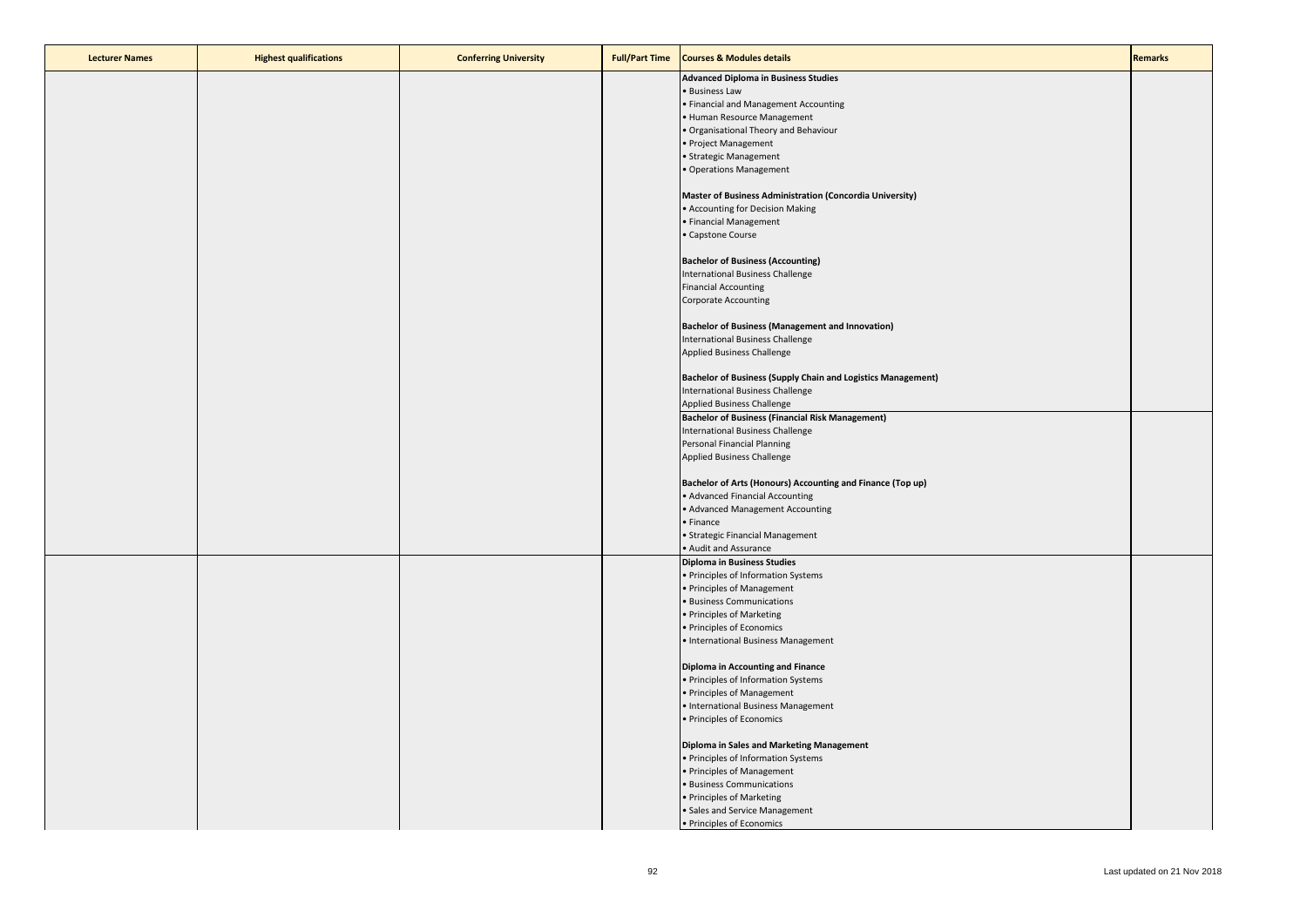| <b>Lecturer Names</b>               | <b>Highest qualifications</b> | <b>Conferring University</b>    | <b>Full/Part Time</b> | <b>Courses &amp; Modules details</b>                                                                                                                                                                                                            | <b>Remarks</b> |
|-------------------------------------|-------------------------------|---------------------------------|-----------------------|-------------------------------------------------------------------------------------------------------------------------------------------------------------------------------------------------------------------------------------------------|----------------|
|                                     |                               |                                 |                       | Diploma in Banking and Finance<br>• Principles of Information Systems<br>• Principles of Management<br>• Business Communications<br>• Principles of Marketing<br>• Marketing Financial Services<br>• Principles of Economics                    |                |
|                                     |                               |                                 |                       | • Principles of Economics<br>Diploma in Hospitality and Tourism Management<br>• Principles of Management<br>· Business Communications<br>· Principles of Economics<br>• Principles of Information Systems<br>• Principles of Marketing          |                |
|                                     |                               |                                 |                       | Higher Diploma in Logistics and Supply Chain Management<br>• Principles of Information Systems<br>• Principles of Management<br>· Business Communications<br>• Principles of Marketing<br>· Strategic Management<br>• Human Resource Management |                |
|                                     |                               |                                 |                       | • Operations Management<br>• Principles of Economics<br><b>Higher Diploma in Business Studies</b><br>• Principles of Information Systems<br>• Principles of Management<br>· Business Communications                                             |                |
|                                     |                               |                                 |                       | • Principles of Marketing<br>• International Business Management<br>· Strategic Management<br>• Human Resource Management<br>• Operations Management<br>• Project Management<br>• International Marketing                                       |                |
|                                     |                               |                                 |                       | · Organisational Theory and Behaviour<br>• Principles of Economics<br><b>Higher Diploma in Accounting and Finance</b><br>• Principles of Information Systems<br>• Principles of Management<br>• Strategic Management                            |                |
| Chua Kheng Chuan<br>(Cai Oingchuan) | Master of Electronic Commerce | Curtin University of Technology | Full-time             | • International Business Management<br>• Principles of Economics                                                                                                                                                                                |                |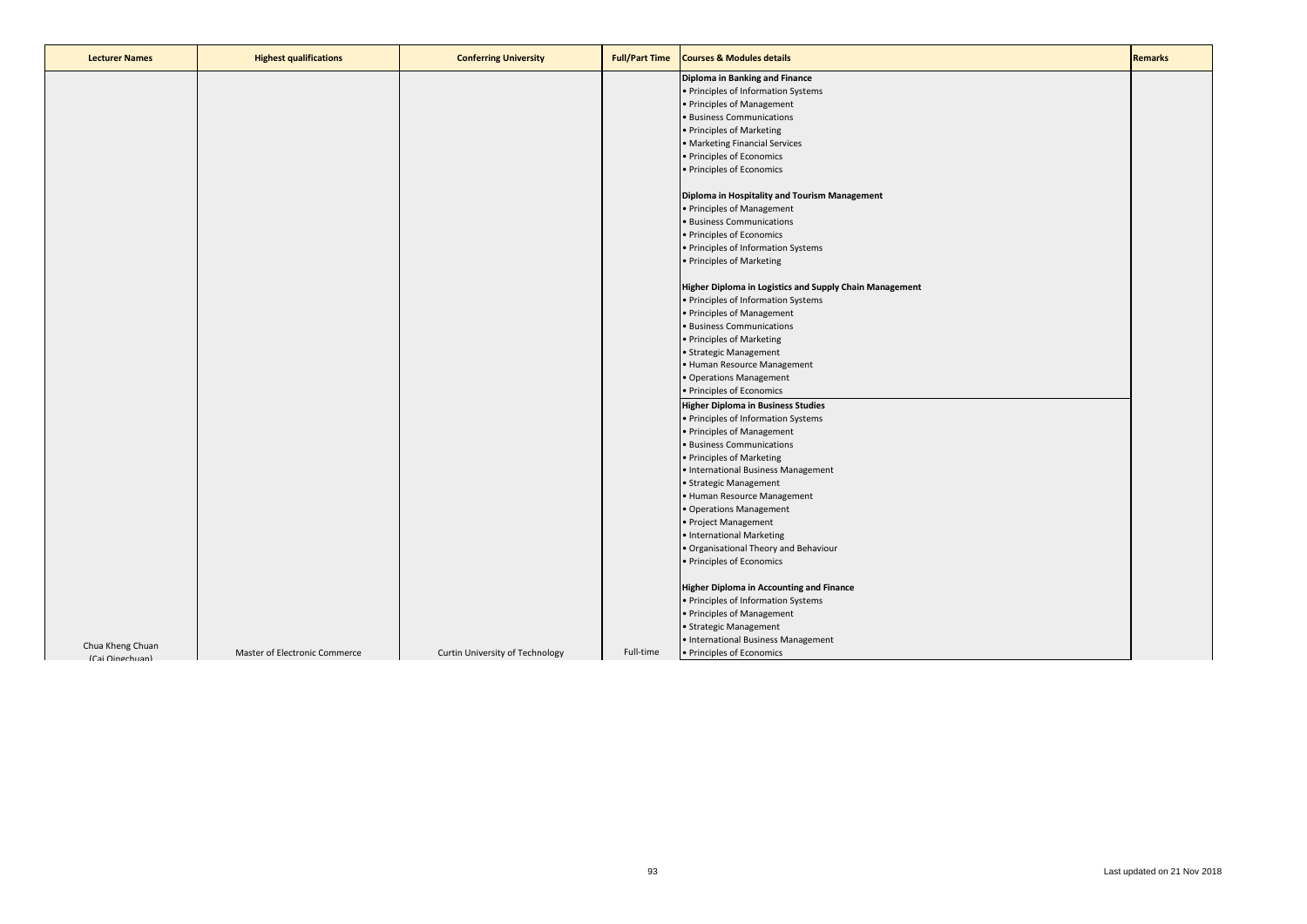| <b>Lecturer Names</b> | <b>Highest qualifications</b> | <b>Conferring University</b> | <b>Full/Part Time</b> | <b>Courses &amp; Modules details</b>                      | <b>Remarks</b> |
|-----------------------|-------------------------------|------------------------------|-----------------------|-----------------------------------------------------------|----------------|
| <b>TCal Qingchuan</b> |                               |                              |                       | <b>Advanced Diploma in Business Studies</b>               |                |
|                       |                               |                              |                       | • Strategic Management                                    |                |
|                       |                               |                              |                       | Human Resource Management                                 |                |
|                       |                               |                              |                       | Operations Management                                     |                |
|                       |                               |                              |                       | Project Management                                        |                |
|                       |                               |                              |                       | · International Marketing                                 |                |
|                       |                               |                              |                       | Organisational Theory and Behaviour                       |                |
|                       |                               |                              |                       |                                                           |                |
|                       |                               |                              |                       | <b>Advanced Diploma in Accounting and Finance</b>         |                |
|                       |                               |                              |                       | · Strategic Management                                    |                |
|                       |                               |                              |                       |                                                           |                |
|                       |                               |                              |                       | Advanced Diploma in Logistics and Supply Chain Management |                |
|                       |                               |                              |                       | Strategic Management                                      |                |
|                       |                               |                              |                       | · Human Resource Management                               |                |
|                       |                               |                              |                       | Operations Management                                     |                |
|                       |                               |                              |                       |                                                           |                |
|                       |                               |                              |                       | <b>Advanced Diploma in Sales and Marketing Management</b> |                |
|                       |                               |                              |                       | · Strategic Management                                    |                |
|                       |                               |                              |                       | · Project Management                                      |                |
|                       |                               |                              |                       | · International Marketing                                 |                |
|                       |                               |                              |                       | • Marketing and Brand Management                          |                |
|                       |                               |                              |                       | Consumer Behaviour and Sakes Psychology                   |                |
|                       |                               |                              |                       | Digital and Social Media Marketing                        |                |
|                       |                               |                              |                       |                                                           |                |
|                       |                               |                              |                       | Retail Management                                         |                |
|                       |                               |                              |                       | Diploma in Human Resource Management                      |                |
|                       |                               |                              |                       | • Human Resource Management                               |                |
|                       |                               |                              |                       | <b>Graduate Diploma in Accounting and Finance</b>         |                |
|                       |                               |                              |                       | Project Management                                        |                |
|                       |                               |                              |                       |                                                           |                |
|                       |                               |                              |                       | Advanced Diploma in Human Resource Management             |                |
|                       |                               |                              |                       | · Organisational Theory and Behaviour                     |                |
|                       |                               |                              |                       | Resource and Talent Planning                              |                |
|                       |                               |                              |                       | Performance and Reward Management                         |                |
|                       |                               |                              |                       | Learning and Development                                  |                |
|                       |                               |                              |                       | · International Human Resource Management                 |                |
|                       |                               |                              |                       | Project Management                                        |                |
|                       |                               |                              |                       |                                                           |                |
|                       |                               |                              |                       | <b>Certificate in Business Studies</b>                    |                |
|                       |                               |                              |                       | • Communication Skills                                    |                |
|                       |                               |                              |                       |                                                           |                |
|                       |                               |                              |                       | · Introduction to Management                              |                |
|                       |                               |                              |                       | Diploma in Logistics and Supply Chain Management          |                |
|                       |                               |                              |                       | Principles of Information Systems                         |                |
|                       |                               |                              |                       | Principles of Management                                  |                |
|                       |                               |                              |                       | <b>Business Communications</b>                            |                |
|                       |                               |                              |                       | · Principles of Marketing                                 |                |
|                       |                               |                              |                       | • Principles of Economics                                 |                |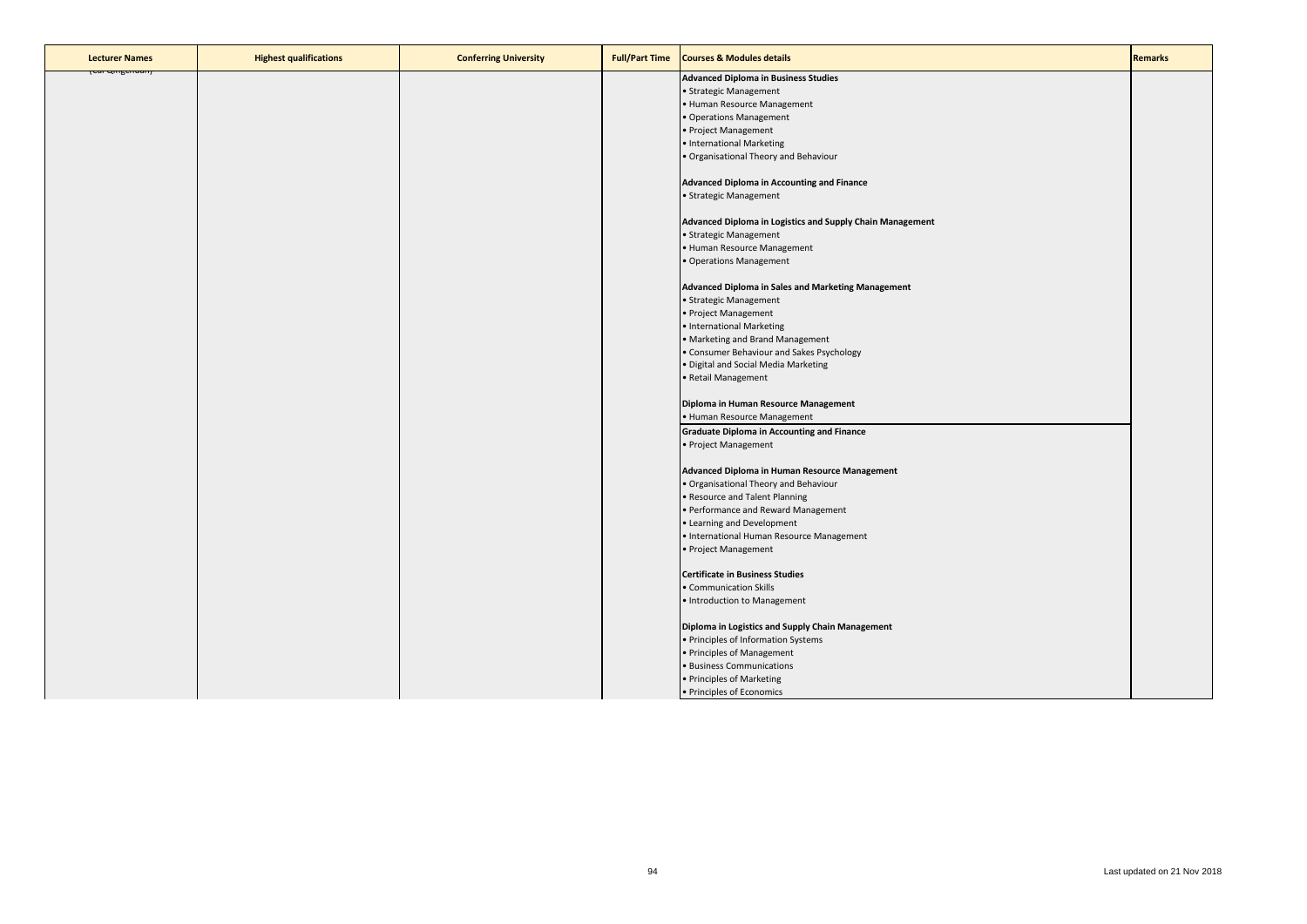| <b>Lecturer Names</b>                   | <b>Highest qualifications</b>                                  | <b>Conferring University</b>     | <b>Full/Part Time</b> | <b>Courses &amp; Modules details</b>                                                                                                   | <b>Remarks</b> |
|-----------------------------------------|----------------------------------------------------------------|----------------------------------|-----------------------|----------------------------------------------------------------------------------------------------------------------------------------|----------------|
|                                         |                                                                |                                  |                       | Diploma in Human Resource Management<br><b>Business Communications</b>                                                                 |                |
|                                         |                                                                |                                  |                       | Principles of Economics                                                                                                                |                |
|                                         |                                                                |                                  |                       | Principles of Information Systems                                                                                                      |                |
|                                         |                                                                |                                  |                       | <b>Principles of Marketing</b>                                                                                                         |                |
|                                         |                                                                |                                  |                       | Principles of Management                                                                                                               |                |
|                                         |                                                                |                                  |                       | Master of Business Administration (Concordia University)                                                                               |                |
|                                         |                                                                |                                  |                       | · Global Marketing in Digital Era                                                                                                      |                |
|                                         |                                                                |                                  |                       | · Global Management                                                                                                                    |                |
|                                         |                                                                |                                  |                       |                                                                                                                                        |                |
|                                         |                                                                |                                  |                       | <b>Foundation Diploma in Business Studies</b>                                                                                          |                |
|                                         |                                                                |                                  |                       | <b>IT in Business</b>                                                                                                                  |                |
|                                         |                                                                |                                  |                       | Postgraduate Diploma in Business                                                                                                       |                |
|                                         |                                                                |                                  |                       | <b>Business Fundamentals</b>                                                                                                           |                |
|                                         |                                                                |                                  |                       | · Fundamentals for Economics                                                                                                           |                |
|                                         |                                                                |                                  |                       | <b>Master of Science in Finance</b>                                                                                                    |                |
| <b>Bonin Valerie Claude</b>             | Masters in Sociology of Organisations                          | University of Paris Dauphine     | Part-time             | · Research Methodology and Project Workshop<br>· Project Finance                                                                       |                |
|                                         |                                                                |                                  |                       | Advanced Accounting                                                                                                                    |                |
|                                         |                                                                |                                  |                       | Higher Diploma in Logistics and Supply Chain Management                                                                                |                |
| Goh Seh Kai                             | <b>Bachelor of Science</b>                                     | National University of Singapore | Part-time             | Introduction to Logistics                                                                                                              |                |
| Eng Back Heng                           | Master of Science                                              | University of Strathclyde        | Part-time             | Advanced Diploma in Sales and Marketing Management                                                                                     |                |
|                                         |                                                                |                                  |                       | <b>Project Management</b>                                                                                                              |                |
|                                         | Master of Business Administration<br>Master of Applied Finance | University of Adelide            | Part-time             | <b>Professional Certificate in Banking</b><br>· Financial Markets and Risk                                                             |                |
|                                         |                                                                |                                  |                       | Assessing Financial Performance                                                                                                        |                |
|                                         |                                                                |                                  |                       | • Fundamentals of Leadership and Management                                                                                            |                |
|                                         |                                                                |                                  |                       | <b>Marketing Financial Services</b>                                                                                                    |                |
|                                         |                                                                |                                  |                       |                                                                                                                                        |                |
|                                         |                                                                |                                  |                       | Professional Diploma in Banking Practice and Management                                                                                |                |
|                                         |                                                                |                                  |                       | · Organisational Management in Financial Services                                                                                      |                |
| Wu Kung Mo                              |                                                                |                                  |                       | Bachelor of Science (Honours) Banking Practice and Management                                                                          |                |
|                                         |                                                                |                                  |                       | · Financial Markets and Risk                                                                                                           |                |
|                                         |                                                                |                                  |                       | Assessing Financial Performance                                                                                                        |                |
|                                         |                                                                |                                  |                       | Wealth Management                                                                                                                      |                |
|                                         |                                                                |                                  |                       | Fundamentals of Leadership and Management                                                                                              |                |
|                                         |                                                                |                                  |                       | <b>Marketing Financial Services</b>                                                                                                    |                |
|                                         |                                                                |                                  |                       | Organisational Management in Financial Services<br>Strategic Management in Financial Services                                          |                |
|                                         |                                                                |                                  |                       | · Globalisation of Financial Markets                                                                                                   |                |
|                                         |                                                                |                                  |                       | <b>Professional Certificate in Banking</b>                                                                                             |                |
|                                         |                                                                |                                  |                       | Financial Markets and Risk                                                                                                             |                |
| Ho Ai Lin, Eunice<br>(Ho Ailin, Eunice) |                                                                |                                  |                       | Assessing Financial Performance                                                                                                        |                |
|                                         |                                                                |                                  |                       |                                                                                                                                        |                |
|                                         | Master of Science (Applied Economics)                          |                                  |                       | Professional Diploma in Banking Practice and Management<br>· Financial Services: The Commercial Environment, Retail Financial Services |                |
|                                         |                                                                | Nanyang Technological University | Part-time             |                                                                                                                                        |                |
|                                         |                                                                |                                  |                       | Bachelor of Science (Honours) Banking Practice and Management                                                                          |                |
|                                         |                                                                |                                  |                       | · Financial Markets and Risk                                                                                                           |                |
|                                         |                                                                |                                  |                       | Assessing Financial Performance                                                                                                        |                |
|                                         |                                                                |                                  |                       | Financial Services: The Commercial Environment, Retail Financial Services                                                              |                |
|                                         |                                                                |                                  |                       | · Retail Business Strategy                                                                                                             |                |
|                                         |                                                                |                                  |                       | · Wealth Management                                                                                                                    |                |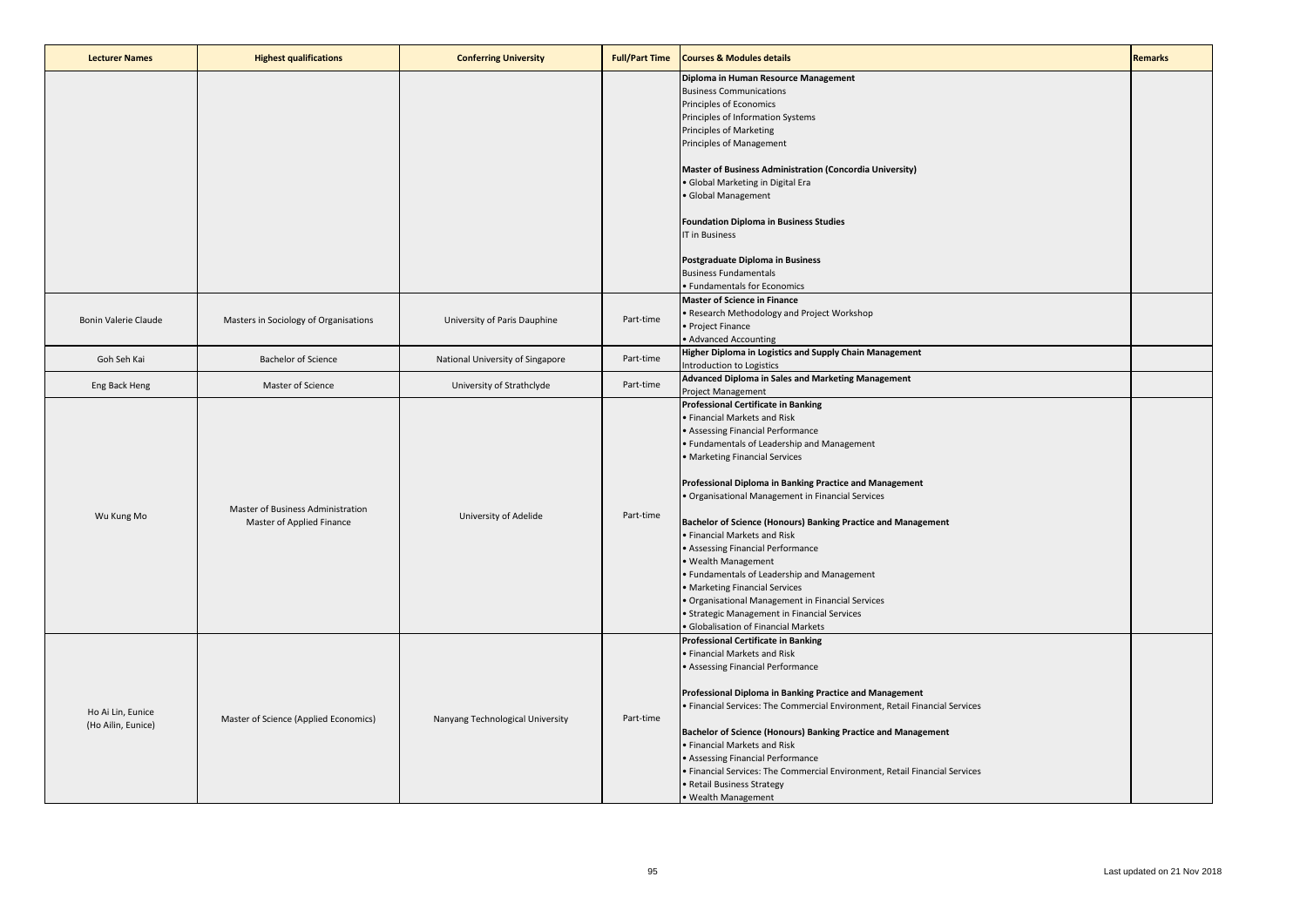| <b>Lecturer Names</b>                        | <b>Highest qualifications</b>                           | <b>Conferring University</b>                                 | <b>Full/Part Time</b> | <b>Courses &amp; Modules details</b>                                                                                                                                                                                                                                                                                                                                                                                                                                                                                                                                                                                                                                                                                                                                     | <b>Remarks</b> |
|----------------------------------------------|---------------------------------------------------------|--------------------------------------------------------------|-----------------------|--------------------------------------------------------------------------------------------------------------------------------------------------------------------------------------------------------------------------------------------------------------------------------------------------------------------------------------------------------------------------------------------------------------------------------------------------------------------------------------------------------------------------------------------------------------------------------------------------------------------------------------------------------------------------------------------------------------------------------------------------------------------------|----------------|
| Boey Weng Seng                               | Master of Business Administration                       | University of Liecester (UK)                                 | Part-time             | <b>Graduate Diploma in Accounting and Finance</b><br>• Entrepreneurship<br>Master of Business Administration (Concordia University)<br>. Global Marketing in the Digital Era<br>• Strategy for Innovation and Entrepreneurship                                                                                                                                                                                                                                                                                                                                                                                                                                                                                                                                           |                |
| Yeo Beng Teck                                | Master of Science in Industrial/ Organisational         | Baruch College - City University of New York                 | Part-time             | · Global Management<br>Master of Business Administration (Concordia University)                                                                                                                                                                                                                                                                                                                                                                                                                                                                                                                                                                                                                                                                                          |                |
| Rabah Arous                                  | Psychology and HRM<br>Master of Business Administration | Coventry University, Warwickshire, United<br>Kingdom England | Part-time             | • Managing Human Capital<br><b>Mastef of Science in Finance</b><br>Project Proposal<br>• Project Finance                                                                                                                                                                                                                                                                                                                                                                                                                                                                                                                                                                                                                                                                 |                |
| Anngieline Lu @<br>Angelia Lu (Lu Xiang Yen) | Doctor of Philosophy                                    | <b>Macquarie University</b>                                  | Full-time             | Master of Business Administration (Concordia University)<br>• Managing and Leading Effective Organisations<br>· Global Management<br>• Managing Human Capital<br>· Organisational Behaviour                                                                                                                                                                                                                                                                                                                                                                                                                                                                                                                                                                              |                |
|                                              |                                                         |                                                              |                       | Diploma in Accounting and Finance<br>• Principles of Accounting and Finance<br>· Principles of Economics<br>. Principles of Banking and Finance<br>· Quantitative Methods<br>• Principles of Management<br>• International Business Management<br><b>Diploma in Business Studies</b><br>• Principles of Accounting<br>• Principles of Economics<br>· Business Communications<br>· Quantitative Methods<br>• Principles of Management<br>• International Business Management<br>• Principles of Marketing<br>Diploma in Logistics and Supply Chain Management<br>• Principles of Accounting<br>· Principles of Economics<br>· Business Communications<br>· Quantitative Methods<br>• Principles of Management<br>· Introduction to Logistics<br>• Principles of Marketing |                |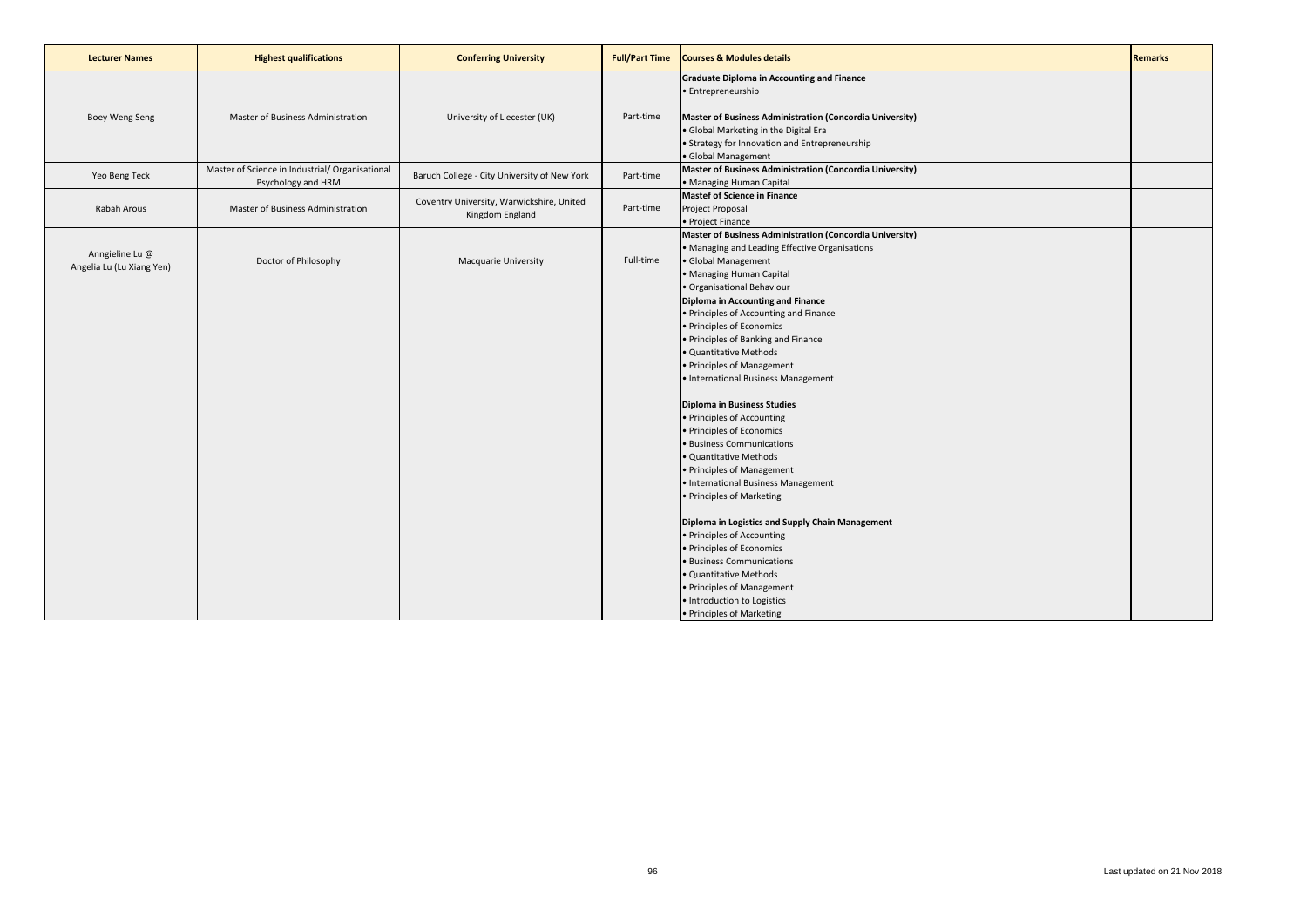| <b>Lecturer Names</b><br><b>Highest qualifications</b><br><b>Courses &amp; Modules details</b><br><b>Conferring University</b><br><b>Full/Part Time</b> | <b>Remarks</b> |
|---------------------------------------------------------------------------------------------------------------------------------------------------------|----------------|
| Diploma in Banking and Finance<br>• Principles of Accounting and Finance                                                                                |                |
| · Quantitative Methods                                                                                                                                  |                |
| • Principles of Management                                                                                                                              |                |
| • Principles of Economics                                                                                                                               |                |
| · Business Communications                                                                                                                               |                |
| • Principles of Banking and Finance                                                                                                                     |                |
| · Marketing Financial Services                                                                                                                          |                |
| Advanced Diploma in Accounting and Finance                                                                                                              |                |
| Corporate Finance                                                                                                                                       |                |
| · Strategic Management                                                                                                                                  |                |
| · Business Law                                                                                                                                          |                |
| <b>Advanced Diploma in Business Studies</b>                                                                                                             |                |
| • Human Resource Management                                                                                                                             |                |
| • Business Law                                                                                                                                          |                |
| • International Marketing                                                                                                                               |                |
| · Strategic Management                                                                                                                                  |                |
| · Organisational Theory and Behaviour                                                                                                                   |                |
| Advanced Diploma in Logistics and Supply Chain Management                                                                                               |                |
| • Human Resource Management                                                                                                                             |                |
| · Strategic Management                                                                                                                                  |                |
| • Business Law                                                                                                                                          |                |
| Diploma in Sales and Marketing Management                                                                                                               |                |
| • Principles of Accounting                                                                                                                              |                |
| • Principles of Economics                                                                                                                               |                |
| · Business Communications                                                                                                                               |                |
| · Quantitative Methods                                                                                                                                  |                |
| • Principles of Management                                                                                                                              |                |
| • Principles of Marketing                                                                                                                               |                |
| · Sales and Service Management                                                                                                                          |                |
| Diploma in Human Resource Management                                                                                                                    |                |
| • Principles of Accounting                                                                                                                              |                |
| Master of Science in Finance<br>Grenoble Graduate School of Business<br>Part-time<br>Barel Christophe Julien Fabrice<br>• Principles of Economics       |                |
| · Business Communications                                                                                                                               |                |
| · Quantitative Methods                                                                                                                                  |                |
| • Principles of Management<br>• Human Resource Management                                                                                               |                |
| • Principles of Marketing                                                                                                                               |                |
|                                                                                                                                                         |                |
| Advanced Diploma in Sales and Marketing Management                                                                                                      |                |
| • International Marketing                                                                                                                               |                |
| · Strategic Management                                                                                                                                  |                |
| · Business Law                                                                                                                                          |                |
| • Marketing and Brand Management<br>· Retail Management                                                                                                 |                |
| • Consumer Behaviour and Sales Psychology                                                                                                               |                |
| · Digital and Social Media Marketing                                                                                                                    |                |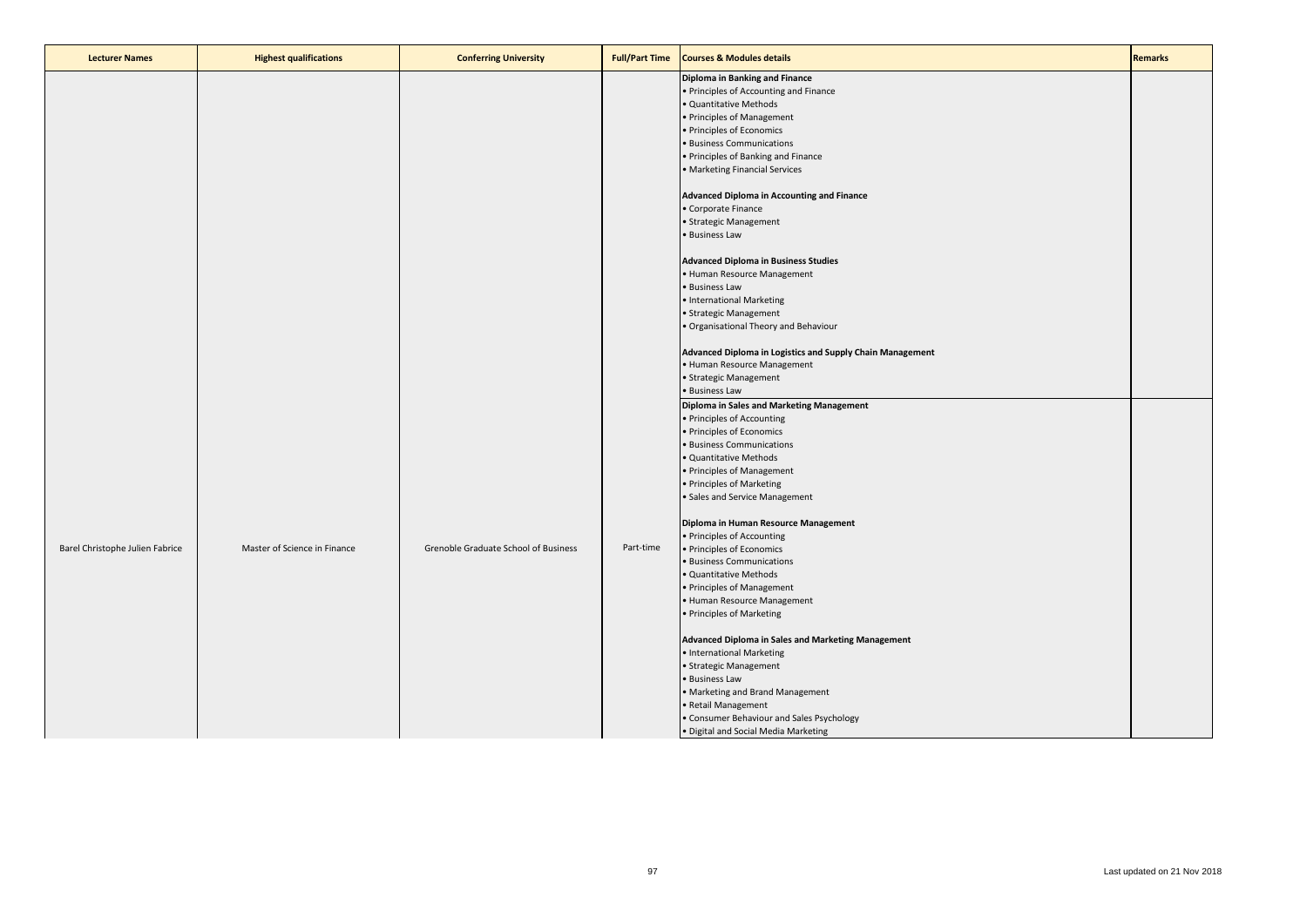| <b>Lecturer Names</b> | <b>Highest qualifications</b> | <b>Conferring University</b> | <b>Full/Part Time</b> | <b>Courses &amp; Modules details</b>                              | <b>Remarks</b> |
|-----------------------|-------------------------------|------------------------------|-----------------------|-------------------------------------------------------------------|----------------|
|                       |                               |                              |                       | Advanced Diploma in Human Resource Management                     |                |
|                       |                               |                              |                       | . Organisational Theory and Behaviour                             |                |
|                       |                               |                              |                       | • Business Law                                                    |                |
|                       |                               |                              |                       | • International Human Resource Management                         |                |
|                       |                               |                              |                       | <b>Higher Diploma in Business Studies</b>                         |                |
|                       |                               |                              |                       | • Principles of Accounting                                        |                |
|                       |                               |                              |                       | • Principles of Economics                                         |                |
|                       |                               |                              |                       | • Business Communications                                         |                |
|                       |                               |                              |                       | · Quantitative Methods                                            |                |
|                       |                               |                              |                       | • Principles of Management<br>• International Business Management |                |
|                       |                               |                              |                       | • Principles of Marketing                                         |                |
|                       |                               |                              |                       | • Strategic Management                                            |                |
|                       |                               |                              |                       | · Business Law                                                    |                |
|                       |                               |                              |                       |                                                                   |                |
|                       |                               |                              |                       | <b>Higher Diploma in Accounting and Finance</b>                   |                |
|                       |                               |                              |                       | • Principles of Accounting                                        |                |
|                       |                               |                              |                       | · Principles of Economics                                         |                |
|                       |                               |                              |                       | • Principles of Banking and Finance                               |                |
|                       |                               |                              |                       | · Quantitative Methods<br>• Principles of Management              |                |
|                       |                               |                              |                       | • International Business Management                               |                |
|                       |                               |                              |                       | • Corporate Finance                                               |                |
|                       |                               |                              |                       | • Strategic Management                                            |                |
|                       |                               |                              |                       | • Business Law                                                    |                |
|                       |                               |                              |                       | Higher Diploma in Logistics and Supply Chain Management           |                |
|                       |                               |                              |                       | • Principles of Accounting                                        |                |
|                       |                               |                              |                       | · Principles of Economics                                         |                |
|                       |                               |                              |                       | · Business Communications                                         |                |
|                       |                               |                              |                       | · Quantitative Methods                                            |                |
|                       |                               |                              |                       | • Principles of Management                                        |                |
|                       |                               |                              |                       | · Introduction to Logistics<br>• Principles of Marketing          |                |
|                       |                               |                              |                       | • Human Resource Management                                       |                |
|                       |                               |                              |                       | • Strategic Management                                            |                |
|                       |                               |                              |                       | • Business Law                                                    |                |
|                       |                               |                              |                       |                                                                   |                |
|                       |                               |                              |                       | <b>Graduate Diploma in Accounting and Finance</b>                 |                |
|                       |                               |                              |                       | · Corporate Finance                                               |                |
|                       |                               |                              |                       | Master of Business Administration (Concordia University)          |                |
|                       |                               |                              |                       | · Global Management                                               |                |
|                       |                               |                              |                       | · Organisational Behaviour                                        |                |
|                       |                               |                              |                       |                                                                   |                |
|                       |                               |                              |                       | <b>Master of Science in Finance</b>                               |                |
|                       |                               |                              |                       | . Private Equity, LBOs and Venture Capital                        |                |
|                       |                               |                              |                       | Diploma in Law                                                    |                |
|                       |                               |                              |                       | • Introduction; Legal Writing and Research                        |                |
|                       |                               |                              |                       | • Company and Commercial Law<br>• Contract Law                    |                |
| John Jeevan Noel      | <b>Bachelor of Arts</b>       | University of Keele          | Part-time             | · Dispute Resolution                                              |                |
|                       |                               |                              |                       | • Employment Law                                                  |                |
|                       |                               |                              |                       | • Family Law                                                      |                |
|                       |                               |                              |                       | · Intellectual Property Law                                       |                |
|                       |                               |                              |                       | • Tort Law                                                        |                |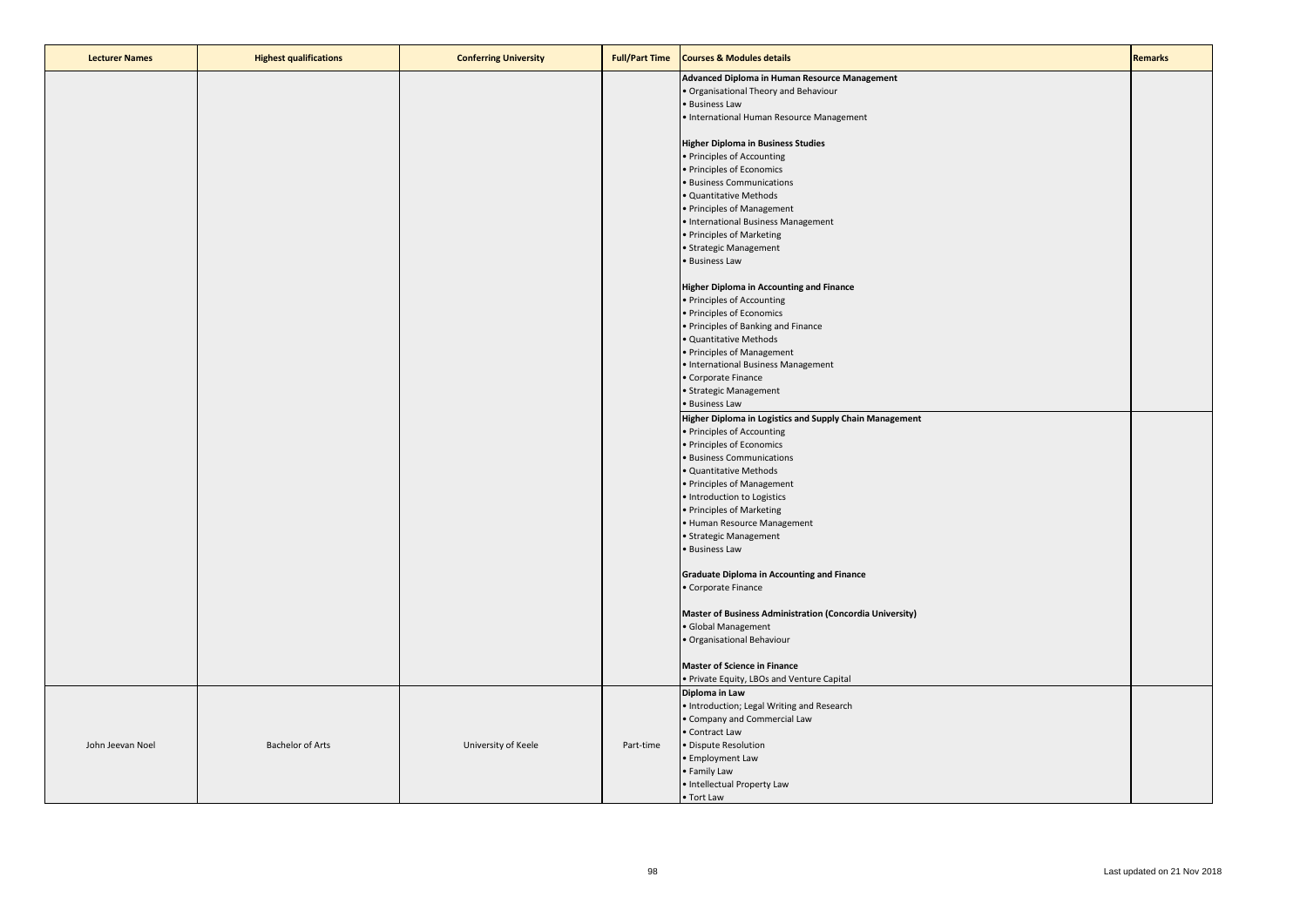| <b>Lecturer Names</b>  | <b>Highest qualifications</b> | <b>Conferring University</b>     | <b>Full/Part Time</b> | <b>Courses &amp; Modules details</b>                                                                                                                                                                                                                                                                                                                                                                                                                                                                                                                                                                                                                                                                                                                                       | <b>Remarks</b> |
|------------------------|-------------------------------|----------------------------------|-----------------------|----------------------------------------------------------------------------------------------------------------------------------------------------------------------------------------------------------------------------------------------------------------------------------------------------------------------------------------------------------------------------------------------------------------------------------------------------------------------------------------------------------------------------------------------------------------------------------------------------------------------------------------------------------------------------------------------------------------------------------------------------------------------------|----------------|
| Walter Ferix Silvester | Bachelor of Laws              | National University of Singapore | Part-time             | Diploma in Law<br>• Introduction; Legal Writing and Research<br>Dispute Resolution<br>· Contract Law<br>• Tort Law<br>· Company and Commercial Law<br>Family Law<br>· Intellectual Property Law<br>· Employment Law<br>Advanced Diploma in Accounting and Finance<br>· Business Law<br>Advanced Diploma in Business Studies<br>· Business Law<br>Advanced Diploma in Logistics and Supply Chain Management<br>· Business Law<br>Advanced Diploma in Sales and Marketing Management<br>· Business Law<br>Advanced Diploma in Human Resource Management<br>· Business Law<br>Higher Diploma in Business Studies<br>· Business Law<br>Higher Diploma in Accounting and Finance<br>· Business Law<br>Higher Diploma in Logistics and Supply Chain Management<br>· Business Law |                |
| Alain Abraham Johns    | Bachelor of Laws (LLB (Hons)) | University of London             | Part-time             | Diploma in Law<br>· Introduction; Legal Writing and Research<br>Dispute Resolution<br>Contract Law<br>• Tort Law<br>Company and Commercial Law<br>· Family Law<br>· Intellectual Property Law<br>· Employment Law<br>Advanced Diploma in Accounting and Finance<br>· Business Law<br><b>Advanced Diploma in Business Studies</b><br>· Business Law<br>Advanced Diploma in Logistics and Supply Chain Management<br>· Business Law<br>Advanced Diploma in Sales and Marketing Management<br>· Business Law<br>Advanced Diploma in Human Resource Management<br>• Business Law                                                                                                                                                                                               |                |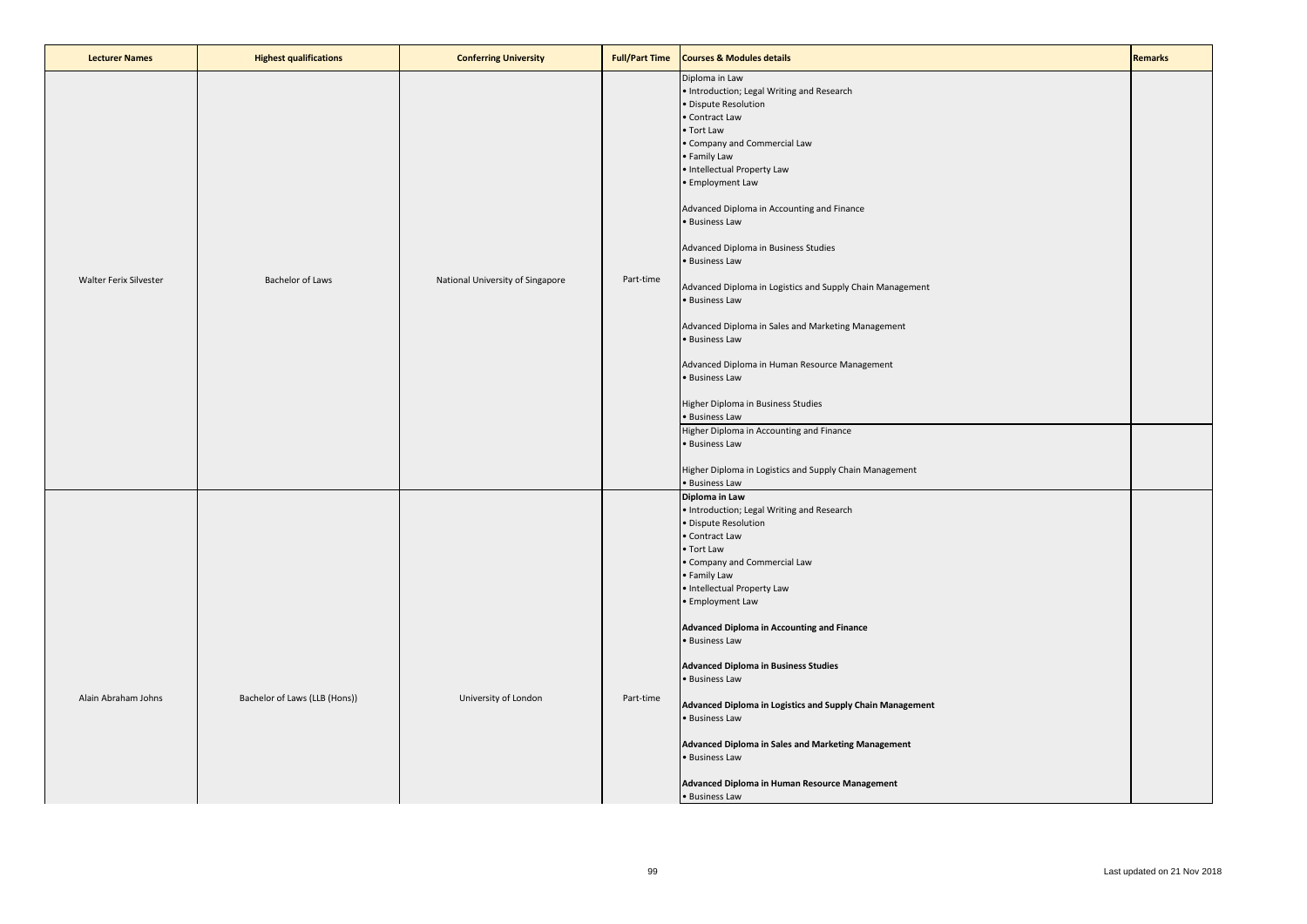| <b>Lecturer Names</b> | <b>Highest qualifications</b>     | <b>Conferring University</b> | <b>Full/Part Time</b> | <b>Courses &amp; Modules details</b>                            | <b>Remarks</b> |
|-----------------------|-----------------------------------|------------------------------|-----------------------|-----------------------------------------------------------------|----------------|
|                       |                                   |                              |                       | <b>Higher Diploma in Business Studies</b>                       |                |
|                       |                                   |                              |                       | · Business Law                                                  |                |
|                       |                                   |                              |                       |                                                                 |                |
|                       |                                   |                              |                       | <b>Higher Diploma in Accounting and Finance</b>                 |                |
|                       |                                   |                              |                       | · Business Law                                                  |                |
|                       |                                   |                              |                       |                                                                 |                |
|                       |                                   |                              |                       | Higher Diploma in Logistics and Supply Chain Management         |                |
|                       |                                   |                              |                       | • Business Law                                                  |                |
|                       |                                   |                              |                       | <b>Master of Business Administration (Concordia University)</b> |                |
| Salman Ali Hyder      | Master of Business Administration | The University of Chicago    | Part-time             | • Capstone Course                                               |                |
|                       |                                   |                              |                       | • Economics for Management                                      |                |
|                       |                                   |                              |                       | Master of Business Administration (Concordia University)        |                |
|                       |                                   |                              |                       | · Managing and Leading Effective Organisations                  |                |
|                       |                                   |                              |                       | · Global Management                                             |                |
|                       |                                   |                              |                       | · Global Marketing in the Digital Era                           |                |
|                       |                                   |                              |                       | · Managing Human Capital                                        |                |
|                       |                                   |                              |                       | · Organisational Behaviour                                      |                |
|                       |                                   |                              |                       |                                                                 |                |
|                       |                                   |                              |                       | <b>Diploma in Business Studies</b>                              |                |
|                       |                                   |                              |                       | • Principles of Information Systems                             |                |
|                       |                                   |                              |                       | • Principles of Management                                      |                |
|                       |                                   |                              |                       | · Business Communications                                       |                |
|                       |                                   |                              |                       | • Principles of Marketing                                       |                |
|                       |                                   |                              |                       | • International Business Management                             |                |
|                       |                                   |                              |                       |                                                                 |                |
|                       |                                   |                              |                       | <b>Diploma in Accounting and Finance</b>                        |                |
|                       |                                   |                              |                       | • Principles of Information Systems                             |                |
|                       |                                   |                              |                       | • Principles of Management                                      |                |
|                       |                                   |                              |                       | • International Business Management                             |                |
|                       |                                   |                              |                       | Diploma in Logistics and Supply Chain Management                |                |
|                       |                                   |                              |                       | • Principles of Information Systems                             |                |
|                       |                                   |                              |                       | • Principles of Management                                      |                |
|                       |                                   |                              |                       | • Business Communications                                       |                |
|                       |                                   |                              |                       | · Principles of Marketing                                       |                |
|                       |                                   |                              |                       |                                                                 |                |
|                       |                                   |                              |                       |                                                                 |                |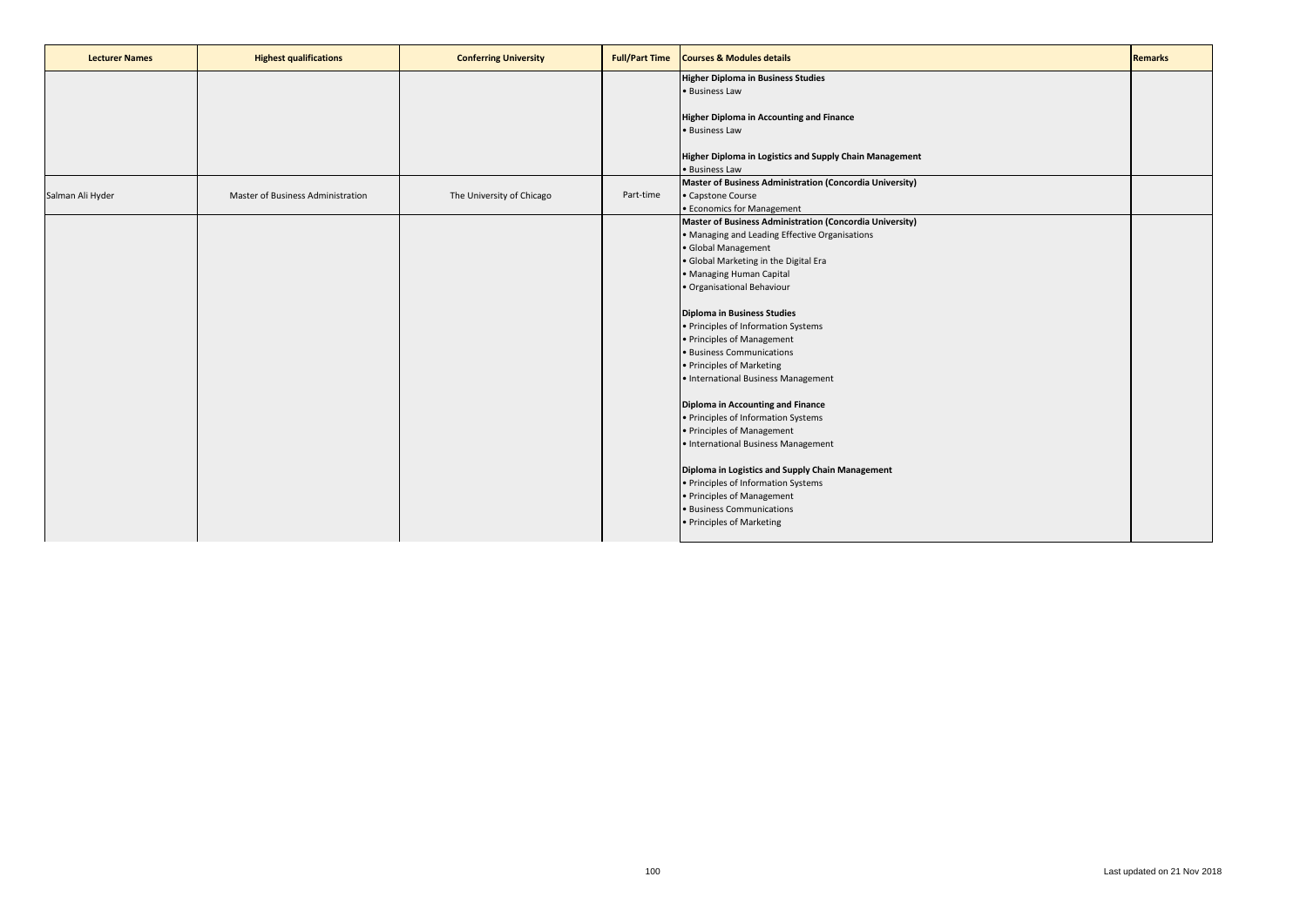| <b>Lecturer Names</b> | <b>Highest qualifications</b>     | <b>Conferring University</b> | <b>Full/Part Time</b> | <b>Courses &amp; Modules details</b>                                                                                                                                                                                                                                                                                                                                                                                                                                                                                                                                                                                                                                                                                                                                                                                                                                                                                                                                                                                                                                                                                                                                                                                                                                                                                                                                                                                                                                                     | <b>Remarks</b> |
|-----------------------|-----------------------------------|------------------------------|-----------------------|------------------------------------------------------------------------------------------------------------------------------------------------------------------------------------------------------------------------------------------------------------------------------------------------------------------------------------------------------------------------------------------------------------------------------------------------------------------------------------------------------------------------------------------------------------------------------------------------------------------------------------------------------------------------------------------------------------------------------------------------------------------------------------------------------------------------------------------------------------------------------------------------------------------------------------------------------------------------------------------------------------------------------------------------------------------------------------------------------------------------------------------------------------------------------------------------------------------------------------------------------------------------------------------------------------------------------------------------------------------------------------------------------------------------------------------------------------------------------------------|----------------|
| Andrew Lim Chun To    | Master of Business Administration | The University of Toledo     | Part-time             | <b>Higher Diploma in Business Studies</b><br>· Principles of Information Systems<br>· Principles of Management<br>· Business Communications<br>· Principles of Marketing<br>· International Business Management<br>· Strategic Management<br>· Human Resource Management<br>Operations Management<br>Project Management<br>· International Marketing<br>Organisational Theory and Behaviour<br><b>Higher Diploma in Accounting and Finance</b><br>· Principles of Information Systems<br>· Principles of Management<br>· International Business Management<br>· Strategic Management<br><b>Advanced Diploma in Business Studies</b><br>· Strategic Management<br>Human Resource Management<br>Operations Management<br>· Project Management<br>• International Marketing<br>• Organisational Theory and Behaviour<br>Diploma in Sales and Marketing Management<br>· Principles of Information Systems<br>Principles of Management<br><b>Business Communications</b><br>Principles of Marketing<br>Sales and Service Management<br>Diploma in Banking and Finance<br>· Principles of Information Systems<br>· Principles of Management<br><b>Business Communications</b><br>Marketing Financial Services<br>Higher Diploma in Logistics and Supply Chain Management<br>· Principles of Information Systems<br>· Principles of Management<br><b>Business Communications</b><br>• Principles of Marketing<br>Strategic Management<br>· Human Resource Management<br>• Operations Management |                |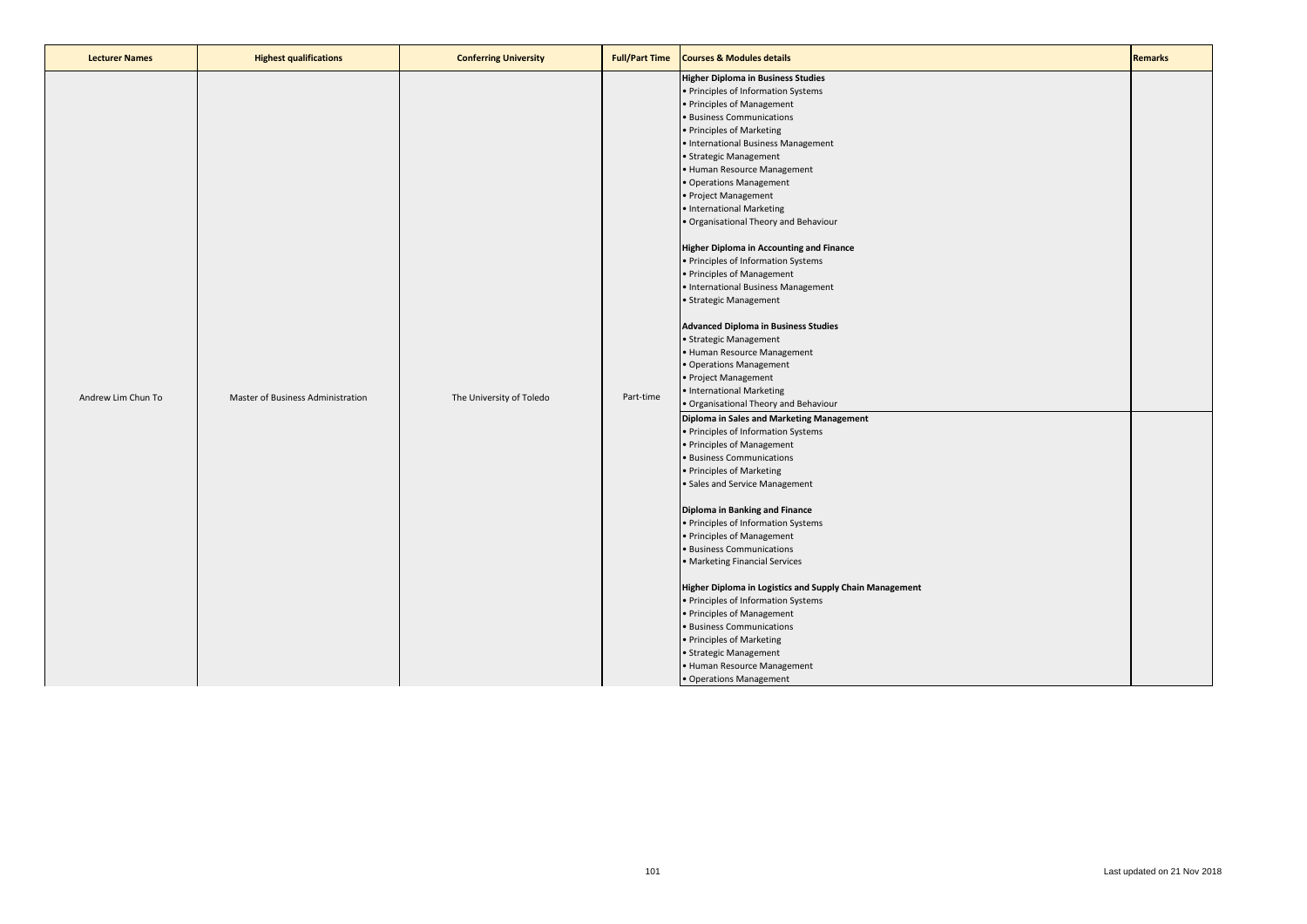| <b>Lecturer Names</b> | <b>Highest qualifications</b> | <b>Conferring University</b> | <b>Full/Part Time</b> | <b>Courses &amp; Modules details</b>                      | <b>Remarks</b> |
|-----------------------|-------------------------------|------------------------------|-----------------------|-----------------------------------------------------------|----------------|
|                       |                               |                              |                       | <b>Advanced Diploma in Accounting and Finance</b>         |                |
|                       |                               |                              |                       | • Strategic Management                                    |                |
|                       |                               |                              |                       |                                                           |                |
|                       |                               |                              |                       | Advanced Diploma in Sales and Marketing Management        |                |
|                       |                               |                              |                       | · Strategic Management                                    |                |
|                       |                               |                              |                       | • Project Management                                      |                |
|                       |                               |                              |                       | • International Marketing                                 |                |
|                       |                               |                              |                       | • Marketing and Brand Management                          |                |
|                       |                               |                              |                       | • Consumer Behaviour and Sales Psychology                 |                |
|                       |                               |                              |                       | · Digital and Social Media Marketing                      |                |
|                       |                               |                              |                       | • Retail Management                                       |                |
|                       |                               |                              |                       | Advanced Diploma in Logistics and Supply Chain Management |                |
|                       |                               |                              |                       | · Strategic Management                                    |                |
|                       |                               |                              |                       | • Human Resource Management                               |                |
|                       |                               |                              |                       | · Operations Management                                   |                |
|                       |                               |                              |                       |                                                           |                |
|                       |                               |                              |                       | Diploma in Human Resource Management                      |                |
|                       |                               |                              |                       | • Human Resource Management                               |                |
|                       |                               |                              |                       |                                                           |                |
|                       |                               |                              |                       | <b>Graduate Diploma in Accounting and Finance</b>         |                |
|                       |                               |                              |                       | • Project Management                                      |                |
|                       |                               |                              |                       | Advanced Diploma in Human Resource Management             |                |
|                       |                               |                              |                       | • Resource and Talent Planning                            |                |
|                       |                               |                              |                       | • Performance and Reward Management                       |                |
|                       |                               |                              |                       | • Learning and Development                                |                |
|                       |                               |                              |                       | • International Human Resource Management                 |                |
|                       |                               |                              |                       | · Organisational Theory and Behaviour                     |                |
| Woo Lai Leng          | Doctor of Philosophy          | James Cook University        | Part-time             | <b>Master of Science in Finance</b>                       |                |
|                       |                               |                              |                       | <b>• Economics for Finance</b>                            |                |
|                       |                               |                              |                       | <b>Advanced Diploma in Business Studies</b>               |                |
|                       |                               |                              |                       | • Human Resource Management                               |                |
|                       |                               |                              |                       | • Operations Management                                   |                |
|                       |                               |                              |                       | • International Marketing                                 |                |
|                       |                               |                              |                       | • Strategic Management                                    |                |
|                       |                               |                              |                       | • Project Management                                      |                |
|                       |                               |                              |                       | Organisational Theory and Behaviour                       |                |
|                       |                               |                              |                       |                                                           |                |
|                       |                               |                              |                       | Advanced Diploma in Logistics and Supply Chain Management |                |
|                       |                               |                              |                       | • Human Resource Management<br>• Operations Management    |                |
|                       |                               |                              |                       |                                                           |                |
|                       |                               |                              |                       | · Strategic Management                                    |                |
|                       |                               |                              |                       | Advanced Diploma in Sales and Marketing Management        |                |
|                       |                               |                              |                       | • International Marketing                                 |                |
|                       |                               |                              |                       | • Strategic Management                                    |                |
|                       |                               |                              |                       | · Project Management                                      |                |
|                       |                               |                              |                       |                                                           |                |
|                       |                               |                              |                       | Advanced Diploma in Accounting and Finance                |                |
|                       |                               |                              |                       | • Strategic Management                                    |                |
|                       |                               |                              |                       |                                                           |                |
|                       |                               |                              |                       | Advanced Diploma in Human Resource Management             |                |
|                       |                               |                              |                       | • Project Management                                      |                |
|                       |                               |                              |                       | • Resource and Talent Planning                            |                |
|                       |                               |                              |                       | • Performance and Reward Management                       |                |
|                       |                               |                              |                       | • Learning and Development                                |                |
|                       |                               |                              |                       | • International Human Resource Management                 |                |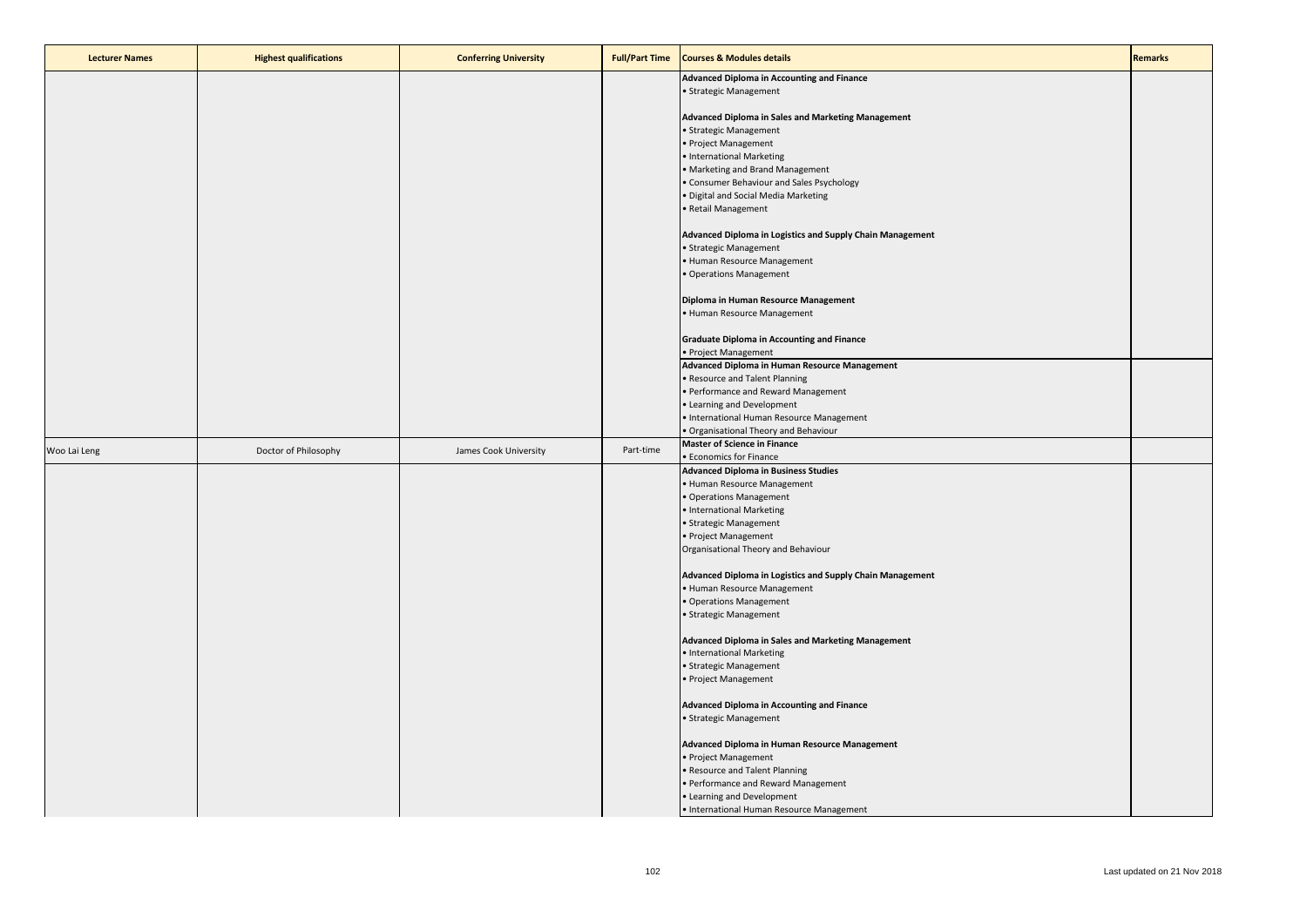| <b>Lecturer Names</b> | <b>Highest qualifications</b>     | <b>Conferring University</b> | <b>Full/Part Time</b> | <b>Courses &amp; Modules details</b>                    | <b>Remarks</b> |
|-----------------------|-----------------------------------|------------------------------|-----------------------|---------------------------------------------------------|----------------|
|                       |                                   |                              |                       | Diploma in Human Resource Management                    |                |
|                       |                                   |                              |                       | • Human Resource Management                             |                |
|                       |                                   |                              |                       | • Principles of Marketing                               |                |
|                       |                                   |                              |                       | • Principles of Information Systems                     |                |
|                       |                                   |                              |                       | · Business Communications                               |                |
|                       |                                   |                              |                       | Higher Diploma in Logistics and Supply Chain Management |                |
|                       |                                   |                              |                       | • Human Resource Management                             |                |
|                       |                                   |                              |                       | • Operations Management                                 |                |
|                       |                                   |                              |                       | • Principles of Information Systems                     |                |
|                       |                                   |                              |                       | • Strategic Management                                  |                |
|                       |                                   |                              |                       | <b>Business Communications</b>                          |                |
|                       |                                   |                              |                       | • Principles of Marketing                               |                |
|                       |                                   |                              |                       | <b>Higher Diploma in Business Studies</b>               |                |
|                       |                                   |                              |                       | • Human Resource Management                             |                |
|                       |                                   |                              |                       | • Operations Management                                 |                |
|                       |                                   |                              |                       | • Principles of Information systems                     |                |
|                       |                                   |                              |                       | • Strategic Management                                  |                |
|                       |                                   |                              |                       | • Project Management                                    |                |
|                       |                                   |                              |                       | <b>Business Communications</b>                          |                |
|                       |                                   |                              |                       | Organisational Theory and Behaviour                     |                |
|                       |                                   |                              |                       | • Principles of Marketing                               |                |
|                       |                                   |                              |                       | <b>Higher Diploma in Accounting and Finance</b>         |                |
|                       |                                   |                              |                       | • Principles of Information Systems                     |                |
|                       |                                   |                              |                       | • Strategic Management                                  |                |
|                       |                                   |                              |                       | <b>Diploma in Business Studies</b>                      |                |
|                       |                                   |                              |                       | • Principles of Information Systems                     |                |
|                       |                                   |                              |                       | • Business Communications                               |                |
|                       |                                   |                              |                       | • Principles of Marketing                               |                |
|                       |                                   |                              |                       | Diploma in Logistics and Supply Chain Management        |                |
|                       |                                   |                              |                       | • Principles of Information Systems                     |                |
|                       |                                   |                              |                       | · Business Communications                               |                |
|                       |                                   |                              |                       | • Principles of Marketing                               |                |
|                       |                                   |                              |                       | Diploma in Sales and Marketing Management               |                |
|                       |                                   |                              |                       | • Principles of Information Systems                     |                |
|                       |                                   |                              |                       | • Business Communications                               |                |
| Koh Juay Kiang        | Master of Business Administration | The University of Hull       | Part-time             | • Principles of Marketing                               |                |
|                       |                                   |                              |                       | Diploma in Banking and Finance                          |                |
|                       |                                   |                              |                       | • Principles of Information Systems                     |                |
|                       |                                   |                              |                       | · Business Communications                               |                |
|                       |                                   |                              |                       | Postgraduate Diploma in Business                        |                |
|                       |                                   |                              |                       | · Business Fundamentals                                 |                |
|                       |                                   |                              |                       |                                                         |                |
|                       |                                   |                              |                       | <b>Foundation Diploma in Business Studies</b>           |                |
|                       |                                   |                              |                       | • Communication for Project Effectiveness               |                |
|                       |                                   |                              |                       | · Discovering Business and Enterprise                   |                |
|                       |                                   |                              |                       | • IT in Business                                        |                |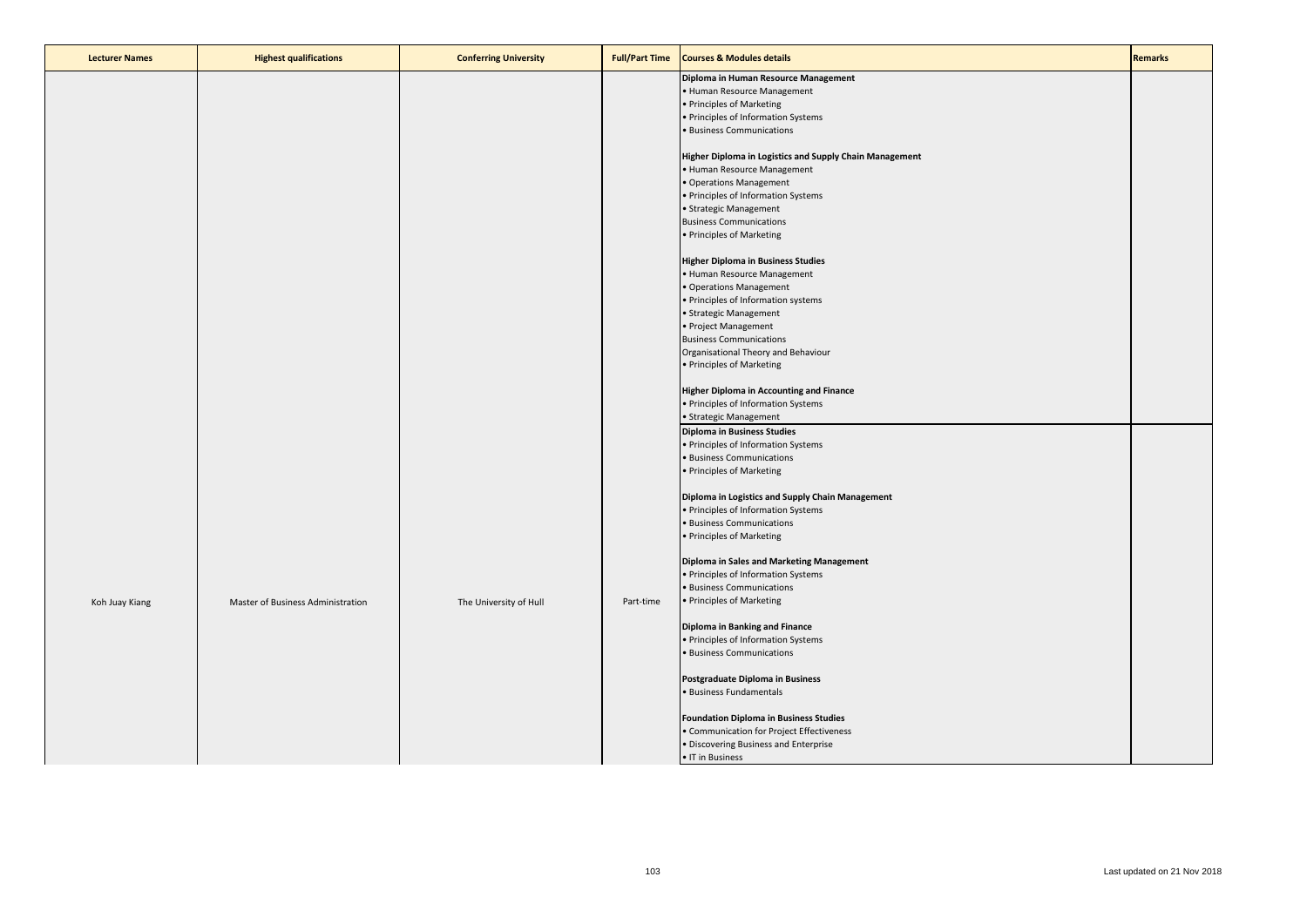| <b>Lecturer Names</b>  | <b>Highest qualifications</b> | <b>Conferring University</b> | <b>Full/Part Time</b> | <b>Courses &amp; Modules details</b>                                  | <b>Remarks</b> |
|------------------------|-------------------------------|------------------------------|-----------------------|-----------------------------------------------------------------------|----------------|
|                        |                               |                              |                       | <b>Graduate Diploma in Accounting and Finance</b>                     |                |
|                        |                               |                              |                       | • Project Management                                                  |                |
|                        |                               |                              |                       | • Entrepreneurship                                                    |                |
|                        |                               |                              |                       | Master of Business Administration (Concordia University)              |                |
|                        |                               |                              |                       | • Managing and Leading Effective Organisations                        |                |
|                        |                               |                              |                       | · Global Management                                                   |                |
|                        |                               |                              |                       | · Global Marketing a Digital Era                                      |                |
|                        |                               |                              |                       | • Managing Human Capital                                              |                |
|                        |                               |                              |                       | Master of Business Administration (Concordia University)              |                |
|                        |                               |                              |                       | • Strategy for Innovation and Entrepreneurship                        |                |
|                        |                               |                              |                       | • Capstone Course                                                     |                |
|                        |                               |                              |                       |                                                                       |                |
|                        |                               |                              |                       | <b>Bachelor of Business (Accounting) (Top up)</b>                     |                |
|                        |                               |                              |                       | <b>International Management</b>                                       |                |
|                        |                               |                              |                       | <b>Operations Management</b>                                          |                |
|                        |                               |                              |                       | <b>Strategic Management</b>                                           |                |
|                        |                               |                              |                       | Knowledge Management Practices for Innovative Organisations           |                |
|                        |                               |                              |                       | Innovation and Entrepreneurship                                       |                |
|                        |                               |                              |                       | International Business Challenge                                      |                |
|                        |                               |                              |                       | <b>Strategic Management</b>                                           |                |
|                        |                               |                              |                       | • Applied Business Challenge                                          |                |
|                        |                               |                              |                       | · International Management                                            |                |
|                        |                               |                              |                       | Diploma in Accounting and Finance                                     |                |
|                        |                               |                              |                       | • Principles of Information Systems                                   |                |
|                        |                               |                              |                       |                                                                       |                |
|                        |                               |                              |                       | Bachelor of Business (Management and Innovation) (Top up)             |                |
|                        |                               |                              |                       | <b>Operations Management</b>                                          |                |
|                        |                               |                              |                       | Innovation and Entrepreneurship                                       |                |
|                        |                               |                              |                       | <b>Strategic Management</b>                                           |                |
|                        |                               |                              |                       | <b>International Management</b>                                       |                |
|                        |                               |                              |                       | Knowledge Management Practices for Innovative Organisations           |                |
|                        |                               |                              |                       | International Business Challenge                                      |                |
|                        |                               |                              |                       | • Applied Business Challenge                                          |                |
|                        |                               |                              |                       | • Entrepreneurial Business Issues                                     |                |
|                        |                               |                              |                       | · International Management                                            |                |
|                        |                               |                              |                       | Bachelor of Business (Supply Chain and Logistics Management) (Top up) |                |
|                        |                               |                              |                       | <b>Strategic Management</b>                                           |                |
|                        |                               |                              |                       | <b>International Management</b>                                       |                |
|                        |                               |                              |                       | <b>Operations Management</b>                                          |                |
|                        |                               |                              |                       | Innovation and Entrepreneurship                                       |                |
|                        |                               |                              |                       | Knowledge Management and Practices for Innovative Organisations       |                |
|                        |                               |                              |                       | International Business Challenge                                      |                |
|                        |                               |                              |                       | • Applied Business Challenge                                          |                |
|                        |                               |                              |                       | • International Management                                            |                |
|                        |                               |                              |                       | Bachelor of Business (Financial Risk Management) (Top up)             |                |
|                        |                               |                              |                       | <b>Operations Management</b>                                          |                |
|                        |                               |                              |                       | <b>Strategic Management</b>                                           |                |
|                        |                               |                              |                       | International Management                                              |                |
|                        |                               |                              |                       | Innovation and Entrepreneurship                                       |                |
|                        |                               |                              |                       | • International Business Challenge                                    |                |
|                        |                               |                              |                       | • Applied Business Challenge                                          |                |
|                        |                               |                              |                       | • International Management                                            |                |
| Albouy, Michel Maurice | Doctor of Philosophy          | The University of Texas      | Part-time             | <b>Master of Science in Finance</b>                                   |                |
|                        |                               |                              |                       | • Mergers and Acquisitions and Company Valuation                      |                |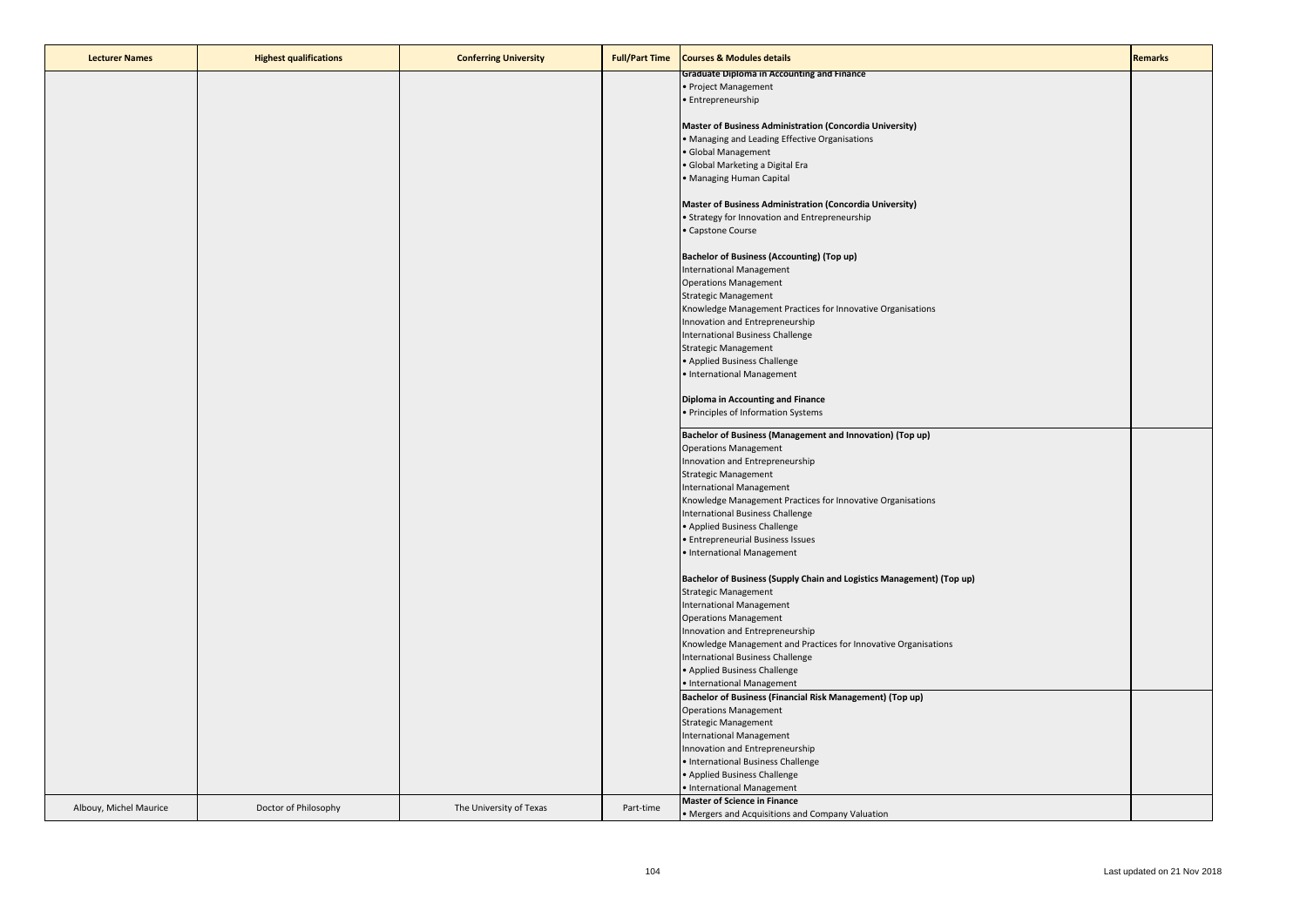| <b>Lecturer Names</b>             | <b>Highest qualifications</b>     | <b>Conferring University</b> | <b>Full/Part Time</b> | <b>Courses &amp; Modules details</b>                                                                                                | <b>Remarks</b> |
|-----------------------------------|-----------------------------------|------------------------------|-----------------------|-------------------------------------------------------------------------------------------------------------------------------------|----------------|
|                                   |                                   |                              |                       | <b>Foundation Diploma in Business Studies</b><br>• Communication for Project Effectiveness<br>· Discovering Business and Enterprise |                |
|                                   |                                   |                              |                       | Diploma in Business Studies                                                                                                         |                |
|                                   |                                   |                              |                       | • Business Communications                                                                                                           |                |
|                                   |                                   |                              |                       | • Principles of Marketing                                                                                                           |                |
|                                   |                                   |                              |                       | • Principles of Management                                                                                                          |                |
|                                   |                                   |                              |                       | • International Business Management                                                                                                 |                |
|                                   |                                   |                              |                       | Diploma in Banking and Finance                                                                                                      |                |
|                                   |                                   |                              |                       | • Business Communications                                                                                                           |                |
|                                   |                                   |                              |                       | • Principles of Management                                                                                                          |                |
|                                   |                                   |                              |                       | Diploma in Sales and Marketing Management                                                                                           |                |
|                                   |                                   |                              |                       | · Business Communications                                                                                                           |                |
|                                   |                                   |                              |                       | • Principles of Marketing                                                                                                           |                |
|                                   |                                   |                              |                       | • Principles of Management                                                                                                          |                |
|                                   |                                   |                              |                       | • Sales and Marketing Management                                                                                                    |                |
|                                   |                                   |                              |                       | Diploma in Human Resource Management                                                                                                |                |
|                                   |                                   |                              |                       | · Business Communications                                                                                                           |                |
|                                   |                                   |                              |                       | • Human Resource Management                                                                                                         |                |
|                                   |                                   |                              |                       | • Principles of Marketing                                                                                                           |                |
|                                   |                                   |                              |                       | • Principles of Management                                                                                                          |                |
|                                   |                                   |                              |                       | Diploma in Logistics and Supply Chain Management                                                                                    |                |
|                                   |                                   |                              |                       | · Business Communications                                                                                                           |                |
|                                   |                                   |                              |                       | • Principles of Marketing                                                                                                           |                |
|                                   |                                   |                              |                       | • Principles of Management                                                                                                          |                |
|                                   |                                   |                              |                       | Diploma in Accounting and Finance                                                                                                   |                |
|                                   |                                   |                              |                       | • Principles of Management                                                                                                          |                |
|                                   |                                   |                              |                       | • International Business Management                                                                                                 |                |
|                                   |                                   |                              |                       | <b>Advanced Diploma in Business Studies</b>                                                                                         |                |
| Alexander Christian Zhang Wenshan | Bachelor of Business with Honours | La Trobe University          | Part-time             | • Human Resource Management                                                                                                         |                |
|                                   |                                   |                              |                       | • Strategic Management                                                                                                              |                |
|                                   |                                   |                              |                       | . Organisational Theory and Behaviour                                                                                               |                |
|                                   |                                   |                              |                       | • International Marketing                                                                                                           |                |
|                                   |                                   |                              |                       | Advanced Diploma in Sales and Marketing Management                                                                                  |                |
|                                   |                                   |                              |                       | • Marketing and Brand Management                                                                                                    |                |
|                                   |                                   |                              |                       | • Consumer Behaviour and Sales Psychology                                                                                           |                |
|                                   |                                   |                              |                       | · Strategic Management                                                                                                              |                |
|                                   |                                   |                              |                       | • International Marketing                                                                                                           |                |
|                                   |                                   |                              |                       | Advanced Diploma in Logistics and Supply Chain Management                                                                           |                |
|                                   |                                   |                              |                       | · Strategic Management                                                                                                              |                |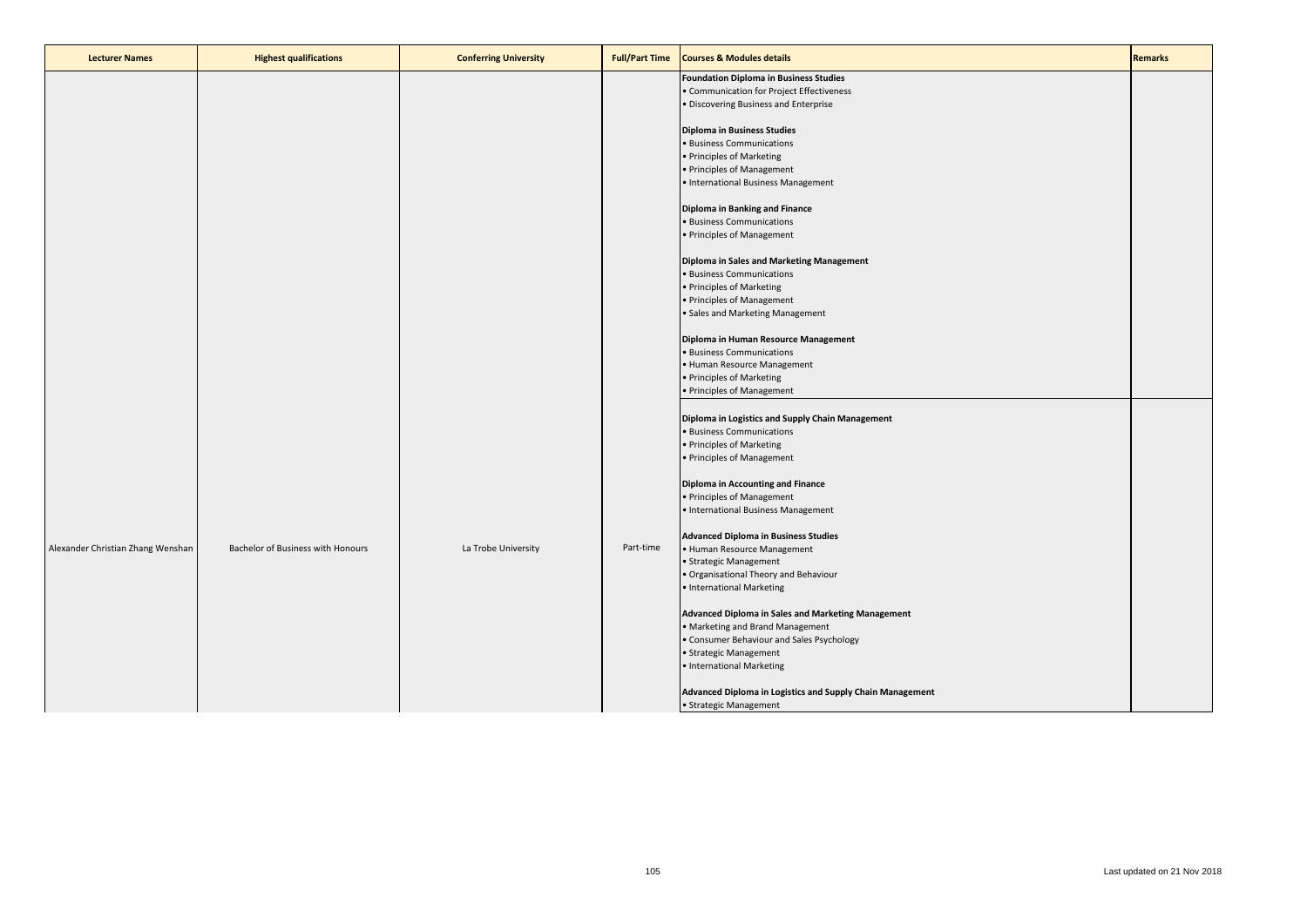| <b>Lecturer Names</b> | <b>Highest qualifications</b> | <b>Conferring University</b> | <b>Full/Part Time</b> | <b>Courses &amp; Modules details</b>                    | <b>Remarks</b> |
|-----------------------|-------------------------------|------------------------------|-----------------------|---------------------------------------------------------|----------------|
|                       |                               |                              |                       | Advanced Diploma in Accounting and Finance              |                |
|                       |                               |                              |                       | • Strategic Management                                  |                |
|                       |                               |                              |                       |                                                         |                |
|                       |                               |                              |                       | <b>Higher Diploma in Business Studies</b>               |                |
|                       |                               |                              |                       | · Business Communications                               |                |
|                       |                               |                              |                       | • Principles of Marketing                               |                |
|                       |                               |                              |                       | • Principles of Management                              |                |
|                       |                               |                              |                       | • International Business Management                     |                |
|                       |                               |                              |                       | • Strategic Management                                  |                |
|                       |                               |                              |                       | • International Marketing                               |                |
|                       |                               |                              |                       | • Human Resource Management                             |                |
|                       |                               |                              |                       |                                                         |                |
|                       |                               |                              |                       | Higher Diploma in Accounting and Finance                |                |
|                       |                               |                              |                       |                                                         |                |
|                       |                               |                              |                       | • Principles of Management                              |                |
|                       |                               |                              |                       | • Business Communications                               |                |
|                       |                               |                              |                       | • Strategic Management                                  |                |
|                       |                               |                              |                       | • International Business Management                     |                |
|                       |                               |                              |                       |                                                         |                |
|                       |                               |                              |                       | Higher Diploma in Logistics and Supply Chain Management |                |
|                       |                               |                              |                       | · Business Communications                               |                |
|                       |                               |                              |                       | • Principles of Marketing                               |                |
|                       |                               |                              |                       | · Principles of Management                              |                |
|                       |                               |                              |                       | • Human Resource Management                             |                |
|                       |                               |                              |                       | • Strategic Management                                  |                |
|                       |                               |                              |                       | <b>Foundation Diploma in Business Studies</b>           |                |
|                       |                               |                              |                       | • Introduction to Statistics for Business               |                |
|                       |                               |                              |                       | • Fundamentals of Economics                             |                |
|                       |                               |                              |                       | • Communication for Project Effectiveness               |                |
|                       |                               |                              |                       | · Discovering Business and Enterprise                   |                |
|                       |                               |                              |                       |                                                         |                |
|                       |                               |                              |                       | Diploma in Accounting and Finance                       |                |
|                       |                               |                              |                       | • Principles of Information Systems                     |                |
|                       |                               |                              |                       | · Principles of Economics                               |                |
|                       |                               |                              |                       | • Principles of Banking and Finance                     |                |
|                       |                               |                              |                       | · Quantitative Methods                                  |                |
|                       |                               |                              |                       | • Principles of Management                              |                |
|                       |                               |                              |                       | • International Business Management                     |                |
|                       |                               |                              |                       |                                                         |                |
|                       |                               |                              |                       |                                                         |                |
|                       |                               |                              |                       | <b>Diploma in Business Studies</b>                      |                |
|                       |                               |                              |                       | • Principles of Information Systems                     |                |
|                       |                               |                              |                       | • Business Communications                               |                |
|                       |                               |                              |                       | • Principles of Economics                               |                |
|                       |                               |                              |                       | • Principles of Marketing                               |                |
|                       |                               |                              |                       | · Quantitative Methods                                  |                |
|                       |                               |                              |                       | • Principles of Management                              |                |
|                       |                               |                              |                       | • International Business Management                     |                |
|                       |                               |                              |                       |                                                         |                |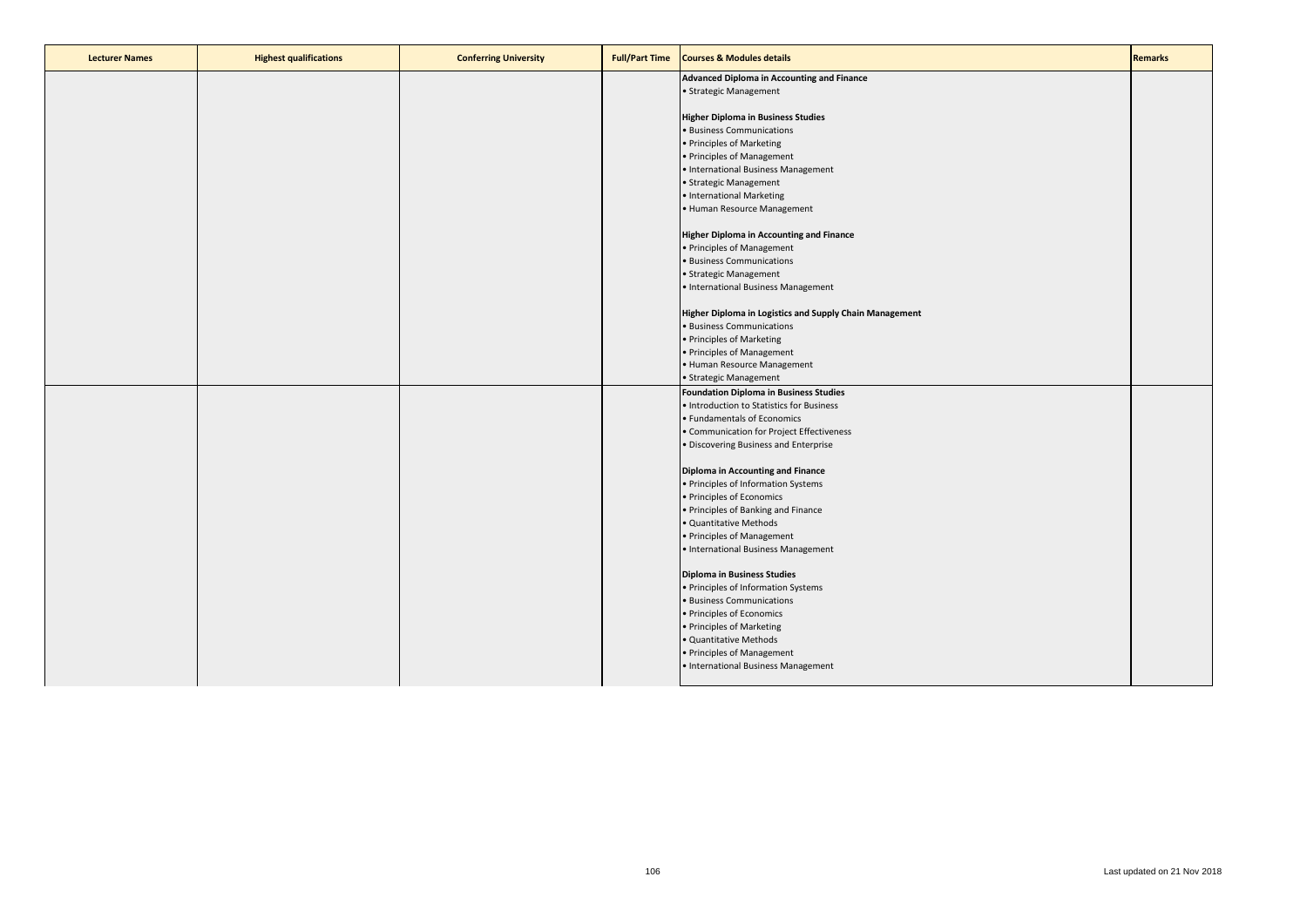| <b>Lecturer Names</b> | <b>Highest qualifications</b> | <b>Conferring University</b> | <b>Full/Part Time</b> | <b>Courses &amp; Modules details</b>                    | <b>Remarks</b> |
|-----------------------|-------------------------------|------------------------------|-----------------------|---------------------------------------------------------|----------------|
|                       |                               |                              |                       | Diploma in Logistics and Supply Chain Management        |                |
|                       |                               |                              |                       | · Principles of Information Systems                     |                |
|                       |                               |                              |                       | · Business Communications                               |                |
|                       |                               |                              |                       | · Principles of Economics                               |                |
|                       |                               |                              |                       | • Principles of Marketing                               |                |
|                       |                               |                              |                       | · Quantitative Methods                                  |                |
|                       |                               |                              |                       | · Principles of Management                              |                |
|                       |                               |                              |                       |                                                         |                |
|                       |                               |                              |                       | Diploma in Human Resource Management                    |                |
|                       |                               |                              |                       | · Principles of Management                              |                |
|                       |                               |                              |                       | · Quantitative Methods                                  |                |
|                       |                               |                              |                       | • Principles of Economics                               |                |
|                       |                               |                              |                       | · Business Communications                               |                |
|                       |                               |                              |                       | · Principles of Information Systems                     |                |
|                       |                               |                              |                       | • Human Resource Management                             |                |
|                       |                               |                              |                       | • Principles of Marketing                               |                |
|                       |                               |                              |                       |                                                         |                |
|                       |                               |                              |                       | Diploma in Sales and Marketing Management               |                |
|                       |                               |                              |                       | • Principles of Management                              |                |
|                       |                               |                              |                       | · Quantitative Methods                                  |                |
|                       |                               |                              |                       | • Principles of Economics                               |                |
|                       |                               |                              |                       |                                                         |                |
|                       |                               |                              |                       | · Business Communications                               |                |
|                       |                               |                              |                       | • Principles of Information Systems                     |                |
|                       |                               |                              |                       | • Principles of Marketing                               |                |
|                       |                               |                              |                       | · Sales and Service Management                          |                |
|                       |                               |                              |                       | Diploma in Banking and Finance                          |                |
|                       |                               |                              |                       | · Principles of Management                              |                |
|                       |                               |                              |                       | · Quantitative Methods                                  |                |
|                       |                               |                              |                       | • Principles of Economics                               |                |
|                       |                               |                              |                       | · Business Communications                               |                |
|                       |                               |                              |                       | • Principles of Information Systems                     |                |
|                       |                               |                              |                       | · Marketing Financial Services                          |                |
|                       |                               |                              |                       |                                                         |                |
|                       |                               |                              |                       | <b>Graduate Diploma in Accounting and Finance</b>       |                |
|                       |                               |                              |                       | · Corporate Finance                                     |                |
|                       |                               |                              |                       | · Entrepreneurship                                      |                |
|                       |                               |                              |                       | · Project Management                                    |                |
|                       |                               |                              |                       |                                                         |                |
|                       |                               |                              |                       | Higher Diploma in Logistics and Supply Chain Management |                |
|                       |                               |                              |                       | • Principles of Information Systems                     |                |
|                       |                               |                              |                       | · Business Communications                               |                |
|                       |                               |                              |                       | · Principles of Economics                               |                |
|                       |                               |                              |                       | • Principles of Marketing                               |                |
|                       |                               |                              |                       | · Quantitative Methods                                  |                |
|                       |                               |                              |                       | • Principles of Management                              |                |
|                       |                               |                              |                       | · Human Resource Management                             |                |
|                       |                               |                              |                       | · Strategic Management                                  |                |
|                       |                               |                              |                       | · Operations Management                                 |                |
|                       |                               |                              |                       | • Business Law                                          |                |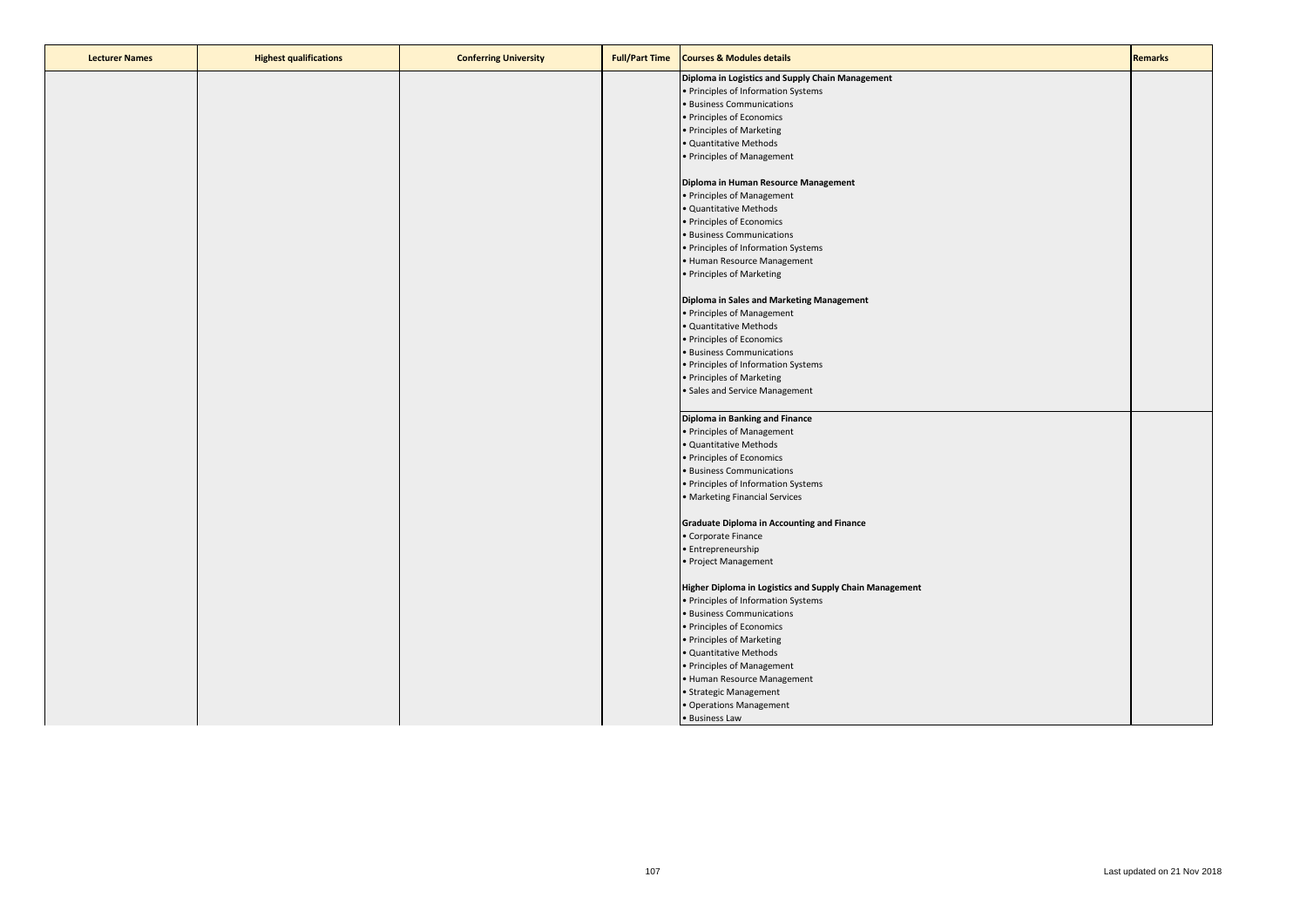| <b>Lecturer Names</b> | <b>Highest qualifications</b>            | <b>Conferring University</b>    | <b>Full/Part Time</b> | <b>Courses &amp; Modules details</b>                                                                                                                                                                                                                                                                                                                                                                                                                                    | <b>Remarks</b> |
|-----------------------|------------------------------------------|---------------------------------|-----------------------|-------------------------------------------------------------------------------------------------------------------------------------------------------------------------------------------------------------------------------------------------------------------------------------------------------------------------------------------------------------------------------------------------------------------------------------------------------------------------|----------------|
| Desmond Lim Ming En   | Master of Science in Financial Economics | Singapore Management University | Part-Time             | <b>Higher Diploma in Accounting and Finance</b><br>· Principles of Information Systems<br>· Principles of Banking and Finance<br>Principles of Economics<br>Corporate Finance<br>· Quantitative Methods<br>· Principles of Management<br>· International Business Management<br>Strategic Management<br>· Business Law                                                                                                                                                  |                |
|                       |                                          |                                 |                       | <b>Higher Diploma in Business Studies</b><br>· Principles of Information Systems<br><b>Business Communications</b><br>· Principles of Economics<br>· Principles of Marketing<br>Quantitative Methods<br>· Principles of Management<br>· International Business Management<br>• Human Resource Management<br>· International Marketing<br>Strategic Management<br>Operations Management<br>· Project Management<br>Organisational Theory and Behaviour<br>· Business Law |                |
|                       |                                          |                                 |                       | <b>Advanced Diploma in Accounting and Finance</b><br>• Corporate Finance<br>· Strategic Management<br><b>Advanced Diploma in Business Studies</b><br>· Human Resource Management<br>• International Marketing<br>· Strategic Management<br>Operations Management<br>· Project Management<br>Organisational Theory and Behaviour                                                                                                                                         |                |
|                       |                                          |                                 |                       | Advanced Diploma in Logistics and Supply Chain Management<br>Human Resource Management<br>· Strategic Management<br>Operations Management<br><b>Advanced Diploma in Sales and Marketing Management</b><br>· Strategic Management<br>· Project Management<br>· International Marketing<br>Marketing and Brand Management<br>Consumer Behaviour and Sales Psychology<br>Digital and Social Media Marketing<br>• Retail Management                                         |                |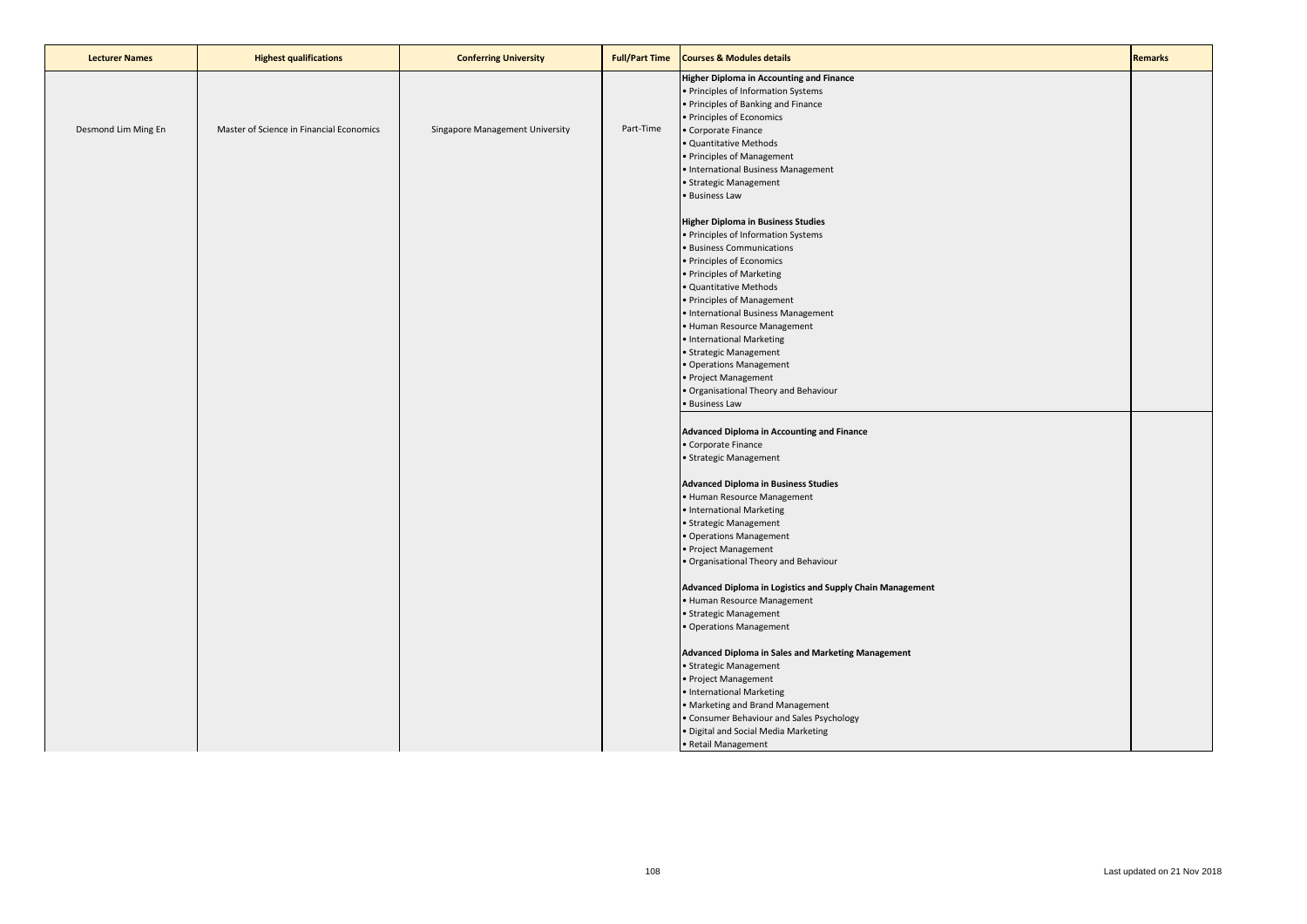| <b>Lecturer Names</b> | <b>Highest qualifications</b>    | <b>Conferring University</b>             | <b>Full/Part Time</b> | <b>Courses &amp; Modules details</b>                                                                                                                                                                                                                                                                                                                                                                                                                                                                                                                                                                                                                                                                                                                                                                                                                                                       | <b>Remarks</b> |
|-----------------------|----------------------------------|------------------------------------------|-----------------------|--------------------------------------------------------------------------------------------------------------------------------------------------------------------------------------------------------------------------------------------------------------------------------------------------------------------------------------------------------------------------------------------------------------------------------------------------------------------------------------------------------------------------------------------------------------------------------------------------------------------------------------------------------------------------------------------------------------------------------------------------------------------------------------------------------------------------------------------------------------------------------------------|----------------|
|                       |                                  |                                          |                       | Advanced Diploma in Human Resource Management<br>. Organisational Theory and Behaviour<br>• Project Management<br>• Resources and Talent Planning<br>• Performance and Reward Management<br>• Learning and Development<br>• International Marketing<br>• Human Resource Management<br>• Business Law<br>Master of Business Administration (Concordia University)<br>· Organisational Behaviour<br>• Economics for Managers<br>Postgraduate Diploma in Business<br>• Economics from a Business Perspective<br>Bachelor of Business (Management and Innovation) (Top up)<br>• Corporate Finance<br>Bachelor of Business (Supply Chain and Logistics Management) (Top up)<br>• Corporate Finance<br>Certificate in Business (Mandarin)<br>. Basic Understanding of Information Technology<br>• Understanding E-Commerce<br>• The Principles of Logistics<br>• The Fundamentals of Mathematics |                |
| Lim Than Lin Alfred   | Bachelor of Law                  | National University of Singapore         | Part-time             | • Business Statistics<br>. The Fundamental Theories of Management<br>• Tourism<br>Diploma in Law<br>. Introduction to Legal Writing and Research<br>• Company and Commercial Law<br>• Contract Law<br>· Dispute Resolution<br>• Employment Law<br>• Family Law<br>· Intellectual Property Law<br>• Tort Law                                                                                                                                                                                                                                                                                                                                                                                                                                                                                                                                                                                |                |
| Kohli Nisha           | Doctor of Philosophy             | Rajasthan Vidyapeeth (Deemed) University | Part-time             | Master of Business Administration (Concordia University)<br>• Accounting for Decision Making<br>• Capstone Course<br>• Financial Management<br>• Economics for Managers<br><b>Master of Science in Finance</b><br>• Economics for Finance                                                                                                                                                                                                                                                                                                                                                                                                                                                                                                                                                                                                                                                  |                |
| Rebeca Lau            | Master of Profesional Accounting | Murdoch University                       | Part-time             | Master of Business Administration (Concordia University)<br>• Accounting for Decision Making<br>• Financial Management                                                                                                                                                                                                                                                                                                                                                                                                                                                                                                                                                                                                                                                                                                                                                                     |                |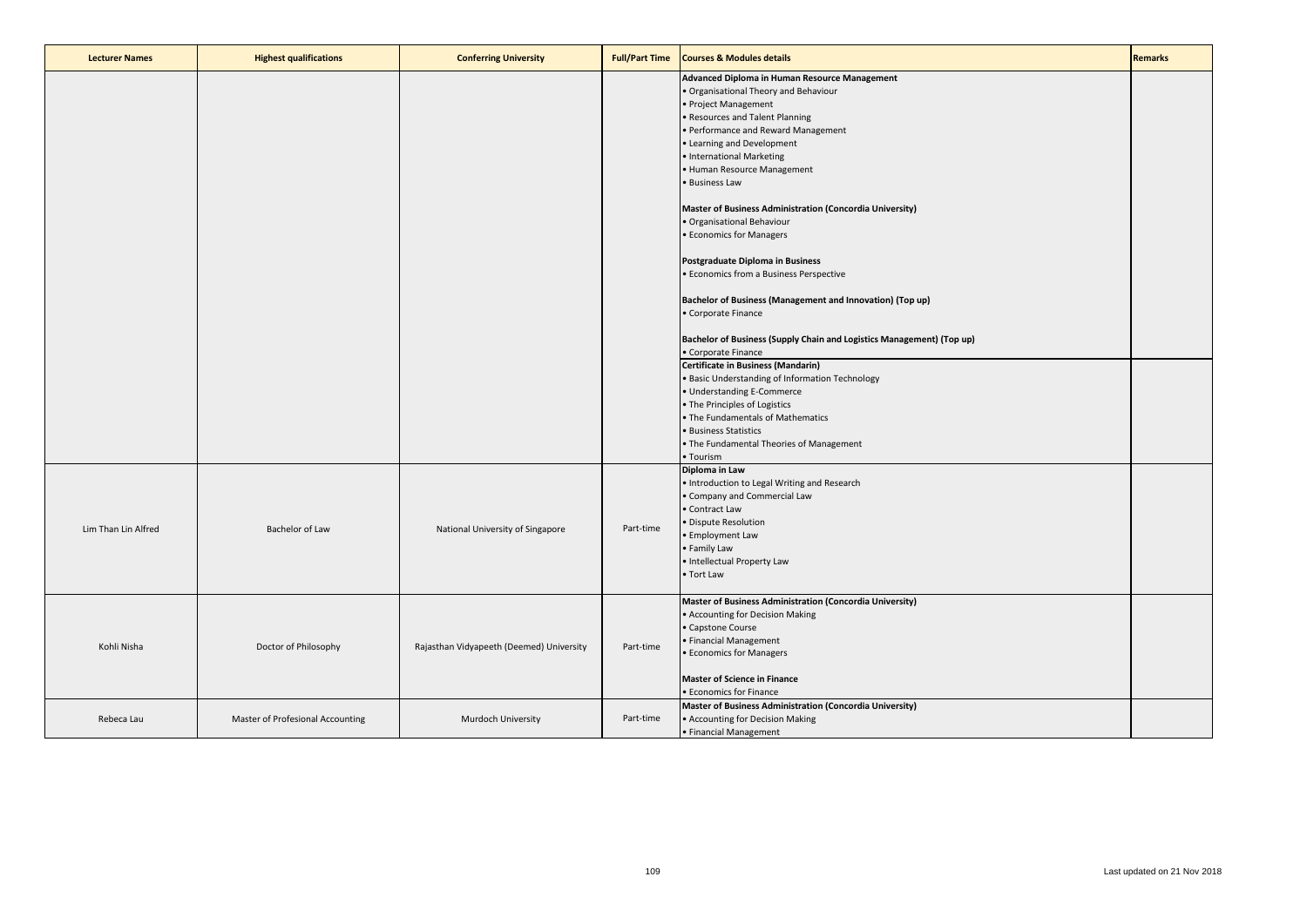| <b>Lecturer Names</b> | <b>Highest qualifications</b> | <b>Conferring University</b> | <b>Full/Part Time</b> | <b>Courses &amp; Modules details</b>             | <b>Remarks</b> |
|-----------------------|-------------------------------|------------------------------|-----------------------|--------------------------------------------------|----------------|
|                       |                               |                              |                       | <b>Foundation Diploma in Business Studies</b>    |                |
|                       |                               |                              |                       | • Fundamentals of Economics                      |                |
|                       |                               |                              |                       | • Communication for Project Effectiveness        |                |
|                       |                               |                              |                       | · Discovering Business and Enterprise            |                |
|                       |                               |                              |                       | • IT in Business                                 |                |
|                       |                               |                              |                       |                                                  |                |
|                       |                               |                              |                       | Diploma in Accounting and Finance                |                |
|                       |                               |                              |                       | • Principles of Information Systems              |                |
|                       |                               |                              |                       | • Principles of Economics                        |                |
|                       |                               |                              |                       | • Principles of Banking and Finance              |                |
|                       |                               |                              |                       | · Quantitative Methods                           |                |
|                       |                               |                              |                       | • Principles of Management                       |                |
|                       |                               |                              |                       | • International Business Management              |                |
|                       |                               |                              |                       |                                                  |                |
|                       |                               |                              |                       | <b>Diploma in Business Studies</b>               |                |
|                       |                               |                              |                       | • Principles of Information Systems              |                |
|                       |                               |                              |                       | • Business Communications                        |                |
|                       |                               |                              |                       | • Principles of Economics                        |                |
|                       |                               |                              |                       | • Principles of Marketing                        |                |
|                       |                               |                              |                       | · Quantitative Methods                           |                |
|                       |                               |                              |                       | • Principles of Management                       |                |
|                       |                               |                              |                       | • International Business Management              |                |
|                       |                               |                              |                       | Diploma in Logistics and Supply Chain Management |                |
|                       |                               |                              |                       | • Principles of Information Systems              |                |
|                       |                               |                              |                       | • Business Communications                        |                |
|                       |                               |                              |                       | • Principles of Economics                        |                |
|                       |                               |                              |                       | • Principles of Marketing                        |                |
|                       |                               |                              |                       | · Quantitative Methods                           |                |
|                       |                               |                              |                       | • Principles of Management                       |                |
|                       |                               |                              |                       | Diploma in Human Resource Management             |                |
|                       |                               |                              |                       | • Principles of Management                       |                |
|                       |                               |                              |                       | · Quantitative Methods                           |                |
|                       |                               |                              |                       | • Principles of Economics                        |                |
|                       |                               |                              |                       | · Business Communications                        |                |
|                       |                               |                              |                       | • Principles of Information Systems              |                |
|                       |                               |                              |                       | • Human Resource Management                      |                |
|                       |                               |                              |                       | • Principles of Marketing                        |                |
|                       |                               |                              |                       |                                                  |                |
|                       |                               |                              |                       | Diploma in Sales and Marketing Management        |                |
|                       |                               |                              |                       | • Principles of Management                       |                |
|                       |                               |                              |                       | · Quantitative Methods                           |                |
|                       |                               |                              |                       | • Principles of Economics                        |                |
|                       |                               |                              |                       | · Business Communications                        |                |
|                       |                               |                              |                       | • Principles of Information Systems              |                |
|                       |                               |                              |                       | • Principles of Marketing                        |                |
|                       |                               |                              |                       | • Sales and Service Management                   |                |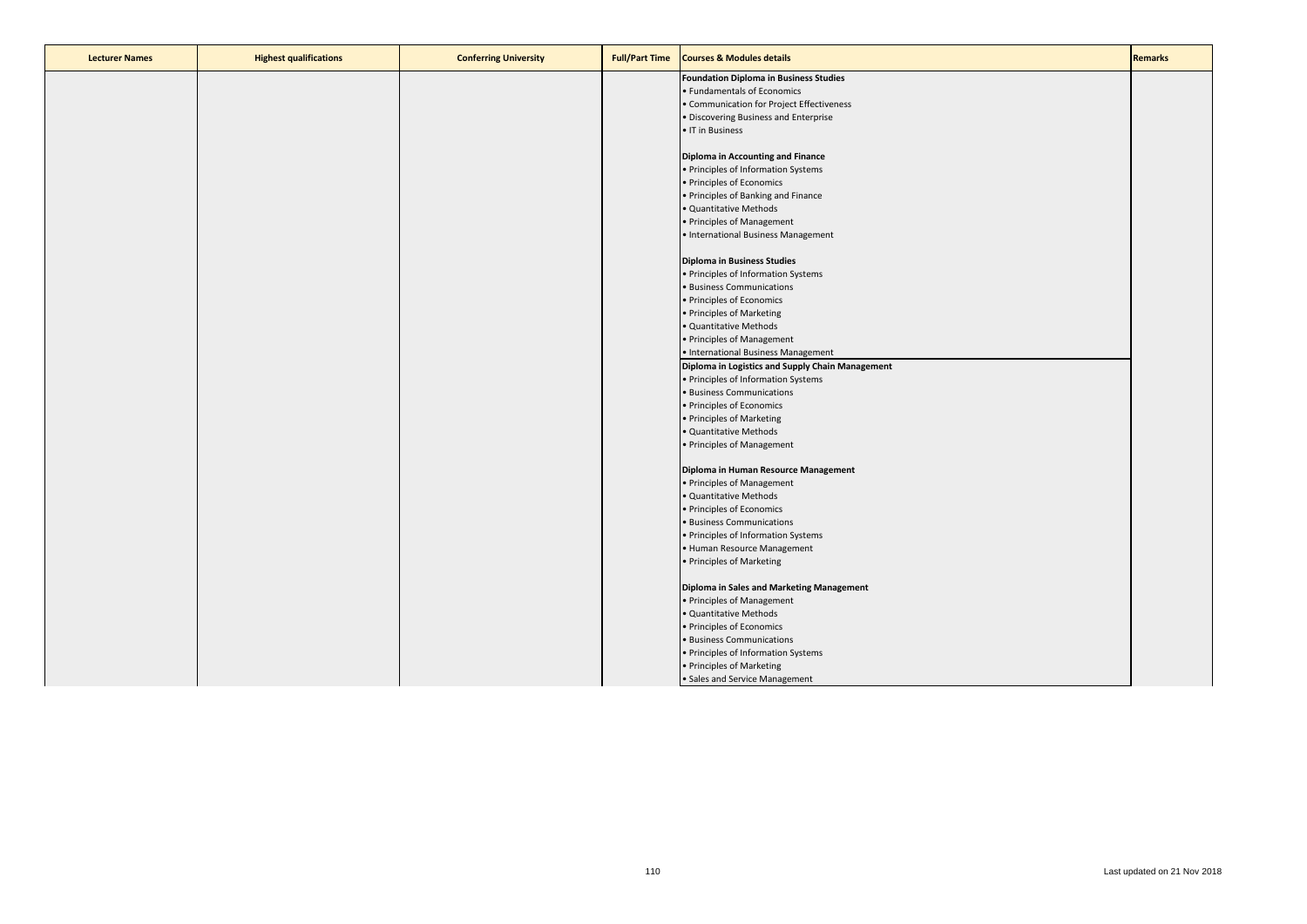| <b>Lecturer Names</b> | <b>Highest qualifications</b> | <b>Conferring University</b> | <b>Full/Part Time</b> | <b>Courses &amp; Modules details</b>                    | Remarks |
|-----------------------|-------------------------------|------------------------------|-----------------------|---------------------------------------------------------|---------|
|                       |                               |                              |                       | <b>Graduate Diploma in Accounting and Finance</b>       |         |
|                       |                               |                              |                       | • Corporate Finance                                     |         |
|                       |                               |                              |                       | • Entrepreneurship                                      |         |
|                       |                               |                              |                       | • Project Management                                    |         |
|                       |                               |                              |                       |                                                         |         |
|                       |                               |                              |                       | Higher Diploma in Logistics and Supply Chain Management |         |
|                       |                               |                              |                       | • Principles of Information Systems                     |         |
|                       |                               |                              |                       | · Business Communications                               |         |
|                       |                               |                              |                       | · Principles of Economics                               |         |
|                       |                               |                              |                       | • Principles of Marketing                               |         |
|                       |                               |                              |                       | · Quantitative Methods                                  |         |
|                       |                               |                              |                       | • Principles of Management                              |         |
|                       |                               |                              |                       | • Human Resource Management                             |         |
|                       |                               |                              |                       | · Strategic Management                                  |         |
|                       |                               |                              |                       | • Operations Management                                 |         |
|                       |                               |                              |                       | · Business Logistics Strategy                           |         |
|                       |                               |                              |                       | · Global Distribution Management                        |         |
|                       |                               |                              |                       | • International Purchasing Management                   |         |
|                       |                               |                              |                       | • International Shipping Management                     |         |
|                       |                               |                              |                       | · Warehouse Management                                  |         |
|                       |                               |                              |                       | Diploma in Banking and Finance                          |         |
|                       |                               |                              |                       | • Principles of Management                              |         |
|                       |                               |                              |                       | · Quantitative Methods                                  |         |
|                       |                               |                              |                       | • Principles of Economics                               |         |
|                       |                               |                              |                       | · Business Communications                               |         |
|                       |                               |                              |                       | • Principles of Information Systems                     |         |
|                       |                               |                              |                       | • Marketing Financial Services                          |         |
|                       |                               |                              |                       | <b>Higher Diploma in Accounting and Finance</b>         |         |
|                       |                               |                              |                       | • Principles of Information Systems                     |         |
|                       |                               |                              |                       | • Principles of Banking and Finance                     |         |
|                       |                               |                              |                       | • Principles of Economics                               |         |
|                       |                               |                              |                       | • Corporate Finance                                     |         |
|                       |                               |                              |                       | · Quantitative Methods                                  |         |
|                       |                               |                              |                       | • Principles of Management                              |         |
|                       |                               |                              |                       | • International Business Management                     |         |
|                       |                               |                              |                       | · Strategic Management                                  |         |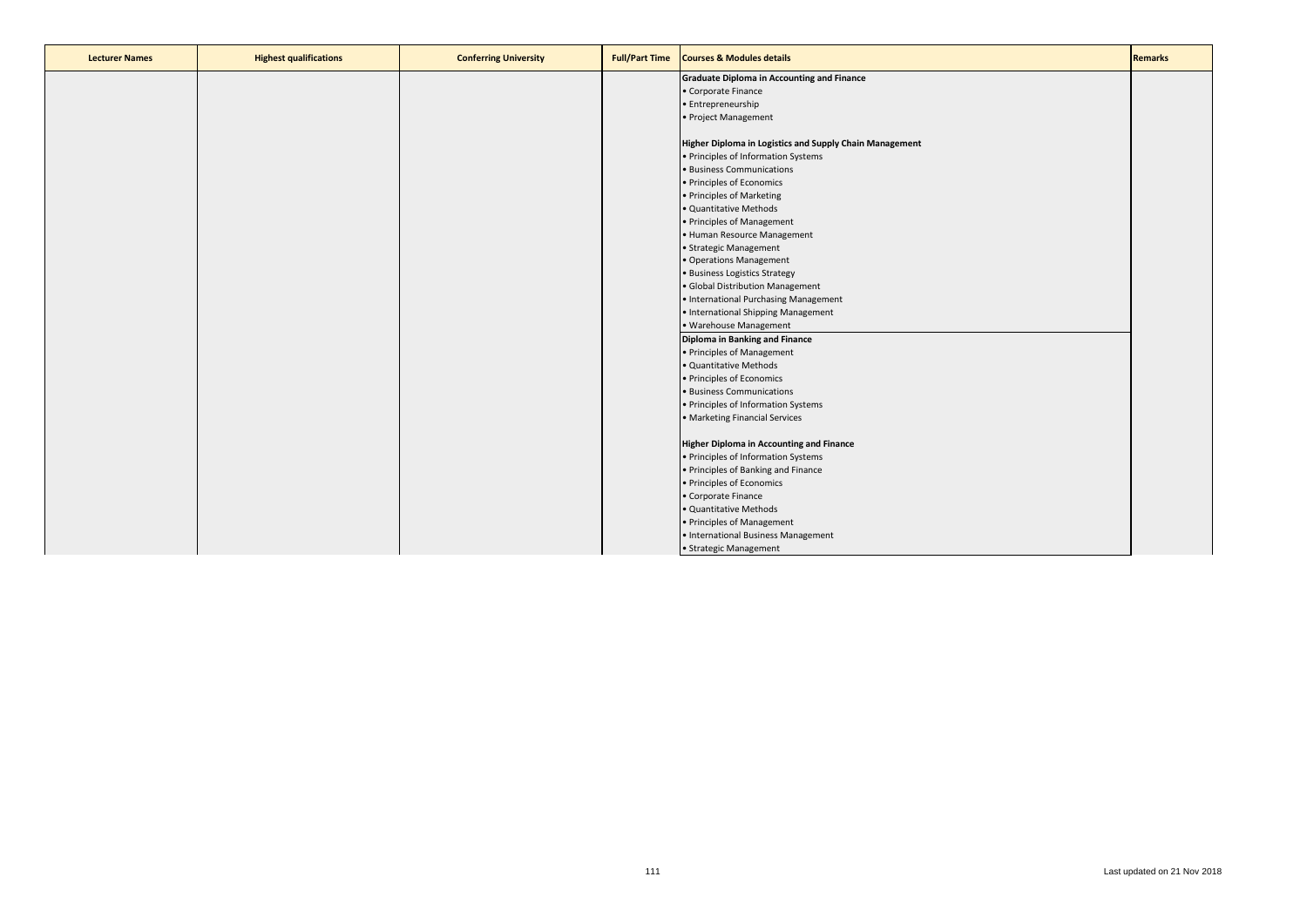| <b>Lecturer Names</b> | <b>Highest qualifications</b> | <b>Conferring University</b> | <b>Full/Part Time</b> | <b>Courses &amp; Modules details</b>                      | <b>Remarks</b> |
|-----------------------|-------------------------------|------------------------------|-----------------------|-----------------------------------------------------------|----------------|
|                       |                               |                              |                       | <b>Higher Diploma in Business Studies</b>                 |                |
|                       |                               |                              |                       | • Principles of Information Systems                       |                |
|                       |                               |                              |                       | <b>Business Communications</b>                            |                |
| Koh How Eng           |                               |                              |                       | Principles of Economics                                   |                |
|                       |                               |                              |                       | Principles of Marketing                                   |                |
|                       |                               |                              |                       | · Quantitative Methods                                    |                |
|                       |                               |                              |                       |                                                           |                |
|                       |                               |                              |                       | · Principles of Management                                |                |
|                       |                               |                              |                       | · International Business Management                       |                |
|                       |                               |                              |                       | • Human Resource Management                               |                |
|                       |                               |                              |                       | International Marketing                                   |                |
|                       |                               |                              |                       | · Strategic Management                                    |                |
|                       |                               |                              |                       | Operations Management                                     |                |
|                       |                               |                              |                       | Project Management                                        |                |
|                       |                               |                              |                       | Organisational Theory and Behaviour                       |                |
|                       |                               |                              |                       | Advanced Diploma in Accounting and Finance                |                |
|                       |                               |                              |                       | Corporate Finance                                         |                |
|                       |                               |                              |                       | Strategic Management                                      |                |
|                       |                               |                              |                       | <b>Advanced Diploma in Business Studies</b>               |                |
|                       |                               |                              |                       | · Human Resource Management                               |                |
|                       |                               |                              |                       | · International Marketing                                 |                |
|                       |                               |                              |                       | Strategic Management                                      |                |
|                       |                               |                              |                       | Operations Management                                     |                |
|                       |                               |                              |                       | · Project Management                                      |                |
|                       |                               |                              |                       | Organisational Theory and Behaviour                       |                |
|                       |                               |                              |                       | Advanced Diploma in Logistics and Supply Chain Management |                |
|                       |                               |                              |                       | Human Resource Management                                 |                |
|                       |                               |                              |                       | · Strategic Management                                    |                |
|                       |                               |                              |                       | Operations Management                                     |                |
|                       |                               |                              |                       | <b>Business Logistics Strategy</b>                        |                |
|                       |                               |                              |                       | Global Distribution Management                            |                |
|                       |                               |                              |                       | International Purchasing Management                       |                |
|                       |                               |                              |                       | • International Shipping Management                       |                |
|                       |                               |                              |                       | <b>Warehouse Management</b>                               |                |
|                       |                               |                              |                       |                                                           |                |
|                       |                               |                              |                       | <b>Advanced Diploma in Sales and Marketing Management</b> |                |
|                       |                               |                              |                       | · Strategic Management                                    |                |
|                       |                               |                              |                       | · Project Management                                      |                |
|                       |                               |                              |                       | · International Marketing                                 |                |
|                       |                               |                              |                       | Marketing and Brand Management                            |                |
|                       |                               |                              |                       | Consumer Behaviour and Sales Psychology                   |                |
|                       |                               |                              |                       | Digital and Social Media Marketing                        |                |
|                       |                               |                              |                       | Retail Management                                         |                |
|                       |                               |                              |                       | Advanced Diploma in Human Resource Management             |                |
|                       |                               |                              |                       | · Organisational Theory and Behaviour                     |                |
|                       |                               |                              |                       | · Project Management                                      |                |
|                       |                               |                              |                       | Resource and Talent Planning                              |                |
|                       |                               |                              |                       | Performance and Reward Management                         |                |
|                       |                               |                              |                       | • Learning and Development                                |                |
|                       |                               |                              |                       | • International Human Resource Management                 |                |
|                       |                               |                              |                       |                                                           |                |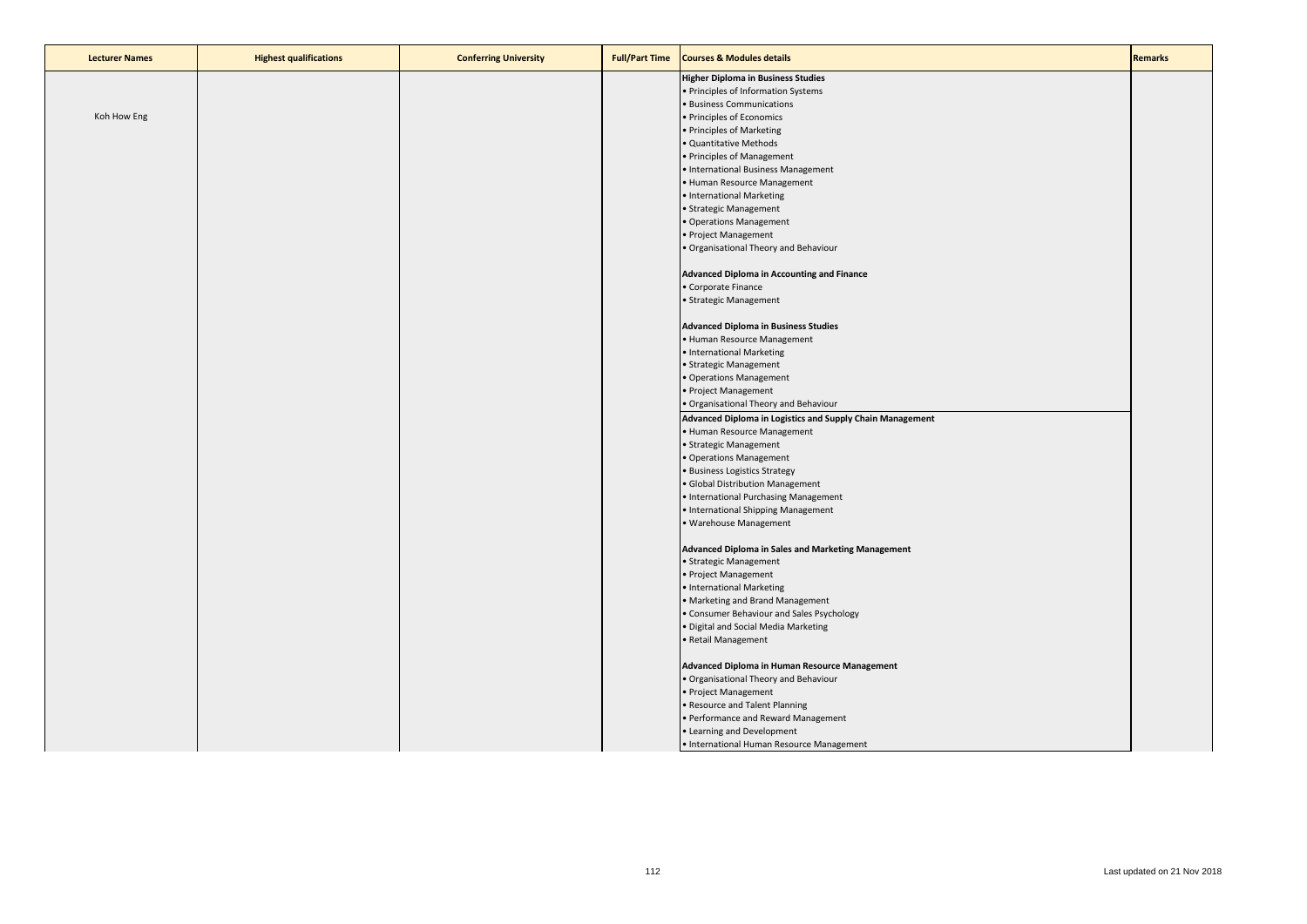| <b>Lecturer Names</b> | <b>Highest qualifications</b>               | <b>Conferring University</b>     | <b>Full/Part Time</b> | <b>Courses &amp; Modules details</b>                                                             | <b>Remarks</b> |
|-----------------------|---------------------------------------------|----------------------------------|-----------------------|--------------------------------------------------------------------------------------------------|----------------|
|                       |                                             |                                  |                       | Postgraduate Diploma in Business                                                                 |                |
|                       |                                             |                                  |                       | · Business Fundamentals                                                                          |                |
|                       |                                             |                                  |                       | Master of Business Administration (Concordia University)                                         |                |
|                       |                                             |                                  |                       | Managing and Leading Effective Organisations<br>· Global Management                              |                |
|                       |                                             |                                  |                       | · Global Marketing in Digital Era                                                                |                |
|                       |                                             |                                  |                       | · Managing Human Capital                                                                         |                |
|                       |                                             |                                  |                       | Diploma in Logistics and Supply Chain Management                                                 |                |
|                       |                                             |                                  |                       | · Introduction to Logistics                                                                      |                |
|                       |                                             |                                  |                       | · Supply Chain Management                                                                        |                |
|                       |                                             |                                  |                       | Diploma in Banking and Finance                                                                   |                |
|                       |                                             |                                  |                       | · Principles of Banking and Finance                                                              |                |
|                       |                                             |                                  |                       | Higher Diploma in Logistics and Supply Chain Management                                          |                |
|                       |                                             |                                  |                       | · Introduction to Logistics                                                                      |                |
|                       |                                             |                                  |                       | · Supply Chain Management                                                                        |                |
|                       |                                             |                                  |                       | <b>Master of Business Administration</b>                                                         |                |
|                       |                                             |                                  |                       | · Global Marketing in Digital Era                                                                |                |
|                       |                                             |                                  |                       | · Global Management<br>· Managing Human Capital                                                  |                |
|                       |                                             |                                  |                       | Global Marketing in Digital Era                                                                  |                |
|                       |                                             |                                  |                       | Global Management                                                                                |                |
|                       |                                             |                                  |                       | · Managing Human Capital<br><b>Bachelor of Business (Accounting) (Top up)</b>                    |                |
|                       |                                             |                                  |                       | Operations Management                                                                            |                |
|                       |                                             |                                  |                       |                                                                                                  |                |
|                       |                                             |                                  |                       | Bachelor of Business (Management and Innovation) (Top up)<br>· Operations Management             |                |
|                       |                                             |                                  |                       |                                                                                                  |                |
|                       |                                             |                                  |                       | Bachelor of Business (Supply Chain and Logistics Management) (Top up)<br>· Operations Management |                |
|                       |                                             |                                  |                       |                                                                                                  |                |
|                       |                                             |                                  |                       | Bachelor of Business (Financial Risk Management) (Top up)<br>· Operations Management             |                |
|                       |                                             |                                  |                       |                                                                                                  |                |
|                       |                                             |                                  |                       | <b>Diploma in Business Studies</b>                                                               |                |
|                       |                                             |                                  |                       | · Introduction to Data Analytics Using R                                                         |                |
|                       |                                             |                                  |                       | Diploma in Logistics and Supply Chain Management                                                 |                |
|                       |                                             |                                  |                       | . Introduction to Data Analytics Using R                                                         |                |
|                       |                                             |                                  |                       | Diploma in Data Analytics                                                                        |                |
|                       |                                             |                                  |                       | Dwight Nuwan Fonseka                                                                             |                |
|                       |                                             |                                  |                       | Rapidminer Data Science Essentials<br>Rapidminer Advanced Data Analysis                          |                |
| Dwight Nuwan Fonseka  | Master of Education (Curriculum & Teaching) | Nanyang Technological University | Part-time             | Machine Learning                                                                                 |                |
|                       |                                             |                                  |                       | Text Mining and Social Media Analytics                                                           |                |
|                       |                                             |                                  |                       | Internet to Things Data Analysis<br>Introduction to Fuzzy logic                                  |                |
|                       |                                             |                                  |                       | Deep Learning Analysis                                                                           |                |
|                       |                                             |                                  |                       | Data Visualisation in Tableau                                                                    |                |
|                       |                                             |                                  |                       | <b>Advanced Diploma in Data Analytics</b>                                                        |                |
|                       |                                             |                                  |                       | Querying databases with SQL                                                                      |                |
|                       |                                             |                                  |                       | Radoop for Rapidminer                                                                            |                |
|                       |                                             |                                  |                       | Google Analytics                                                                                 |                |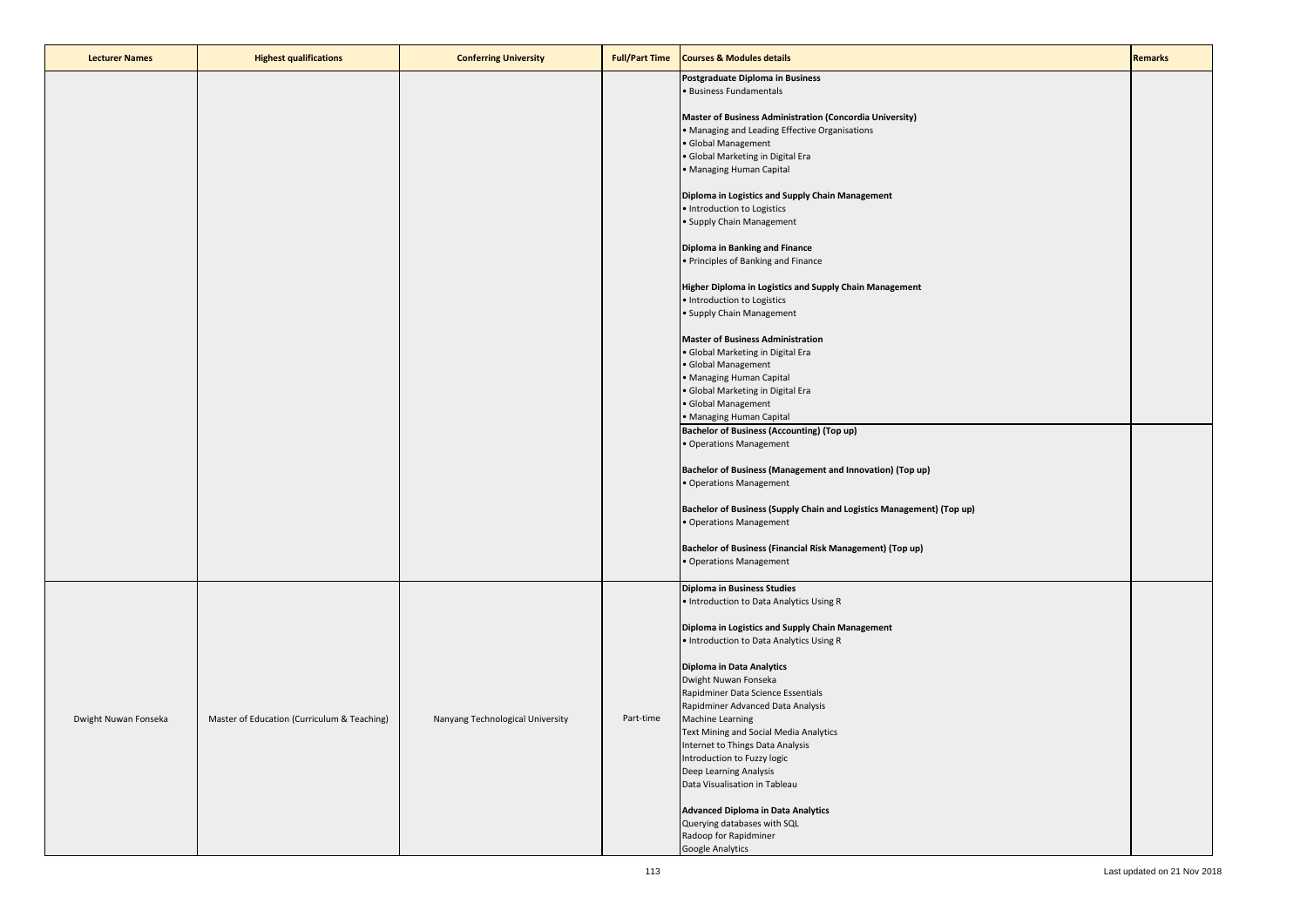| <b>Lecturer Names</b>                      | <b>Highest qualifications</b>      | <b>Conferring University</b>         | <b>Full/Part Time</b> | <b>Courses &amp; Modules details</b>                                                                                                                                                                                                                                                                                                                                                                                                                                                                                                                                                                                                                                                                                                                                                                                                                                                                                                                                                                                                                                                                                                                                                                                                                                                                                      | <b>Remarks</b> |
|--------------------------------------------|------------------------------------|--------------------------------------|-----------------------|---------------------------------------------------------------------------------------------------------------------------------------------------------------------------------------------------------------------------------------------------------------------------------------------------------------------------------------------------------------------------------------------------------------------------------------------------------------------------------------------------------------------------------------------------------------------------------------------------------------------------------------------------------------------------------------------------------------------------------------------------------------------------------------------------------------------------------------------------------------------------------------------------------------------------------------------------------------------------------------------------------------------------------------------------------------------------------------------------------------------------------------------------------------------------------------------------------------------------------------------------------------------------------------------------------------------------|----------------|
| Nirmala Devi Gunasegran                    | Master of Laws                     | University of London                 | Part-time             | Diploma in Law<br>Introduction, Legal Writing and Research<br>Dispute Resolution<br>• Tort Law<br>Company and Commercial Law                                                                                                                                                                                                                                                                                                                                                                                                                                                                                                                                                                                                                                                                                                                                                                                                                                                                                                                                                                                                                                                                                                                                                                                              |                |
| Ram Prakash Tiwary S/O<br>Ram Awadh Tiwary | Singapore Law Practice Certificate | Ministry of Law                      | Part-time             | Diploma in Law<br>· Introduction, Legal Writing and Research<br>• Tort Law<br>Contract Law                                                                                                                                                                                                                                                                                                                                                                                                                                                                                                                                                                                                                                                                                                                                                                                                                                                                                                                                                                                                                                                                                                                                                                                                                                |                |
| Lun Chee Leong                             | Degree of Bachelor of Arts         | The National University of Singapore | Part-time             | Diploma in Law<br>Company and Commercial Law<br>Contract Law<br>· Employment Law                                                                                                                                                                                                                                                                                                                                                                                                                                                                                                                                                                                                                                                                                                                                                                                                                                                                                                                                                                                                                                                                                                                                                                                                                                          |                |
|                                            |                                    |                                      |                       | <b>Foundation Diploma in Business Studies</b><br>· Introduction to Statistics for Business<br>· Fundamentals of Accounting<br>· Fundamentals of Economics<br><b>Diploma in Accounting and Finance</b><br>· Principles of Accounting and Finance<br>Cost Accounting<br>· Principles of Economics<br>Principles of Banking and Finance<br>Quantitative Methods<br><b>Diploma in Business Studies</b><br>· Principles of Accounting<br>· Principles of Economics<br>Quantitative Methods<br>Diploma in Banking and Finance<br>· Principles of Accounting and Finance<br>· Principles of Economics<br><b>Marketing Financial Services</b><br>· Principles of Banking and Finance<br>· Quantitative Methods<br>Diploma in Logistics and Supply Chain Management<br>· Principles of Accounting<br>· Principles of Economics<br>Quantitative Methods<br>Diploma in Human Resource Management<br>· Principles of Accounting<br>· Principles of Economics<br>Quantitative Methods<br>Diploma in Sales and Marketing Management<br>· Principles of Accounting<br>· Principles of Economics<br>Quantitative Methods<br><b>Higher Diploma in Business Studies</b><br>· Principles of Accounting<br>Principles of Economics<br>Quantitative Methods<br>Financial and Management Accounting<br>· Strategic Management<br>• Business Law |                |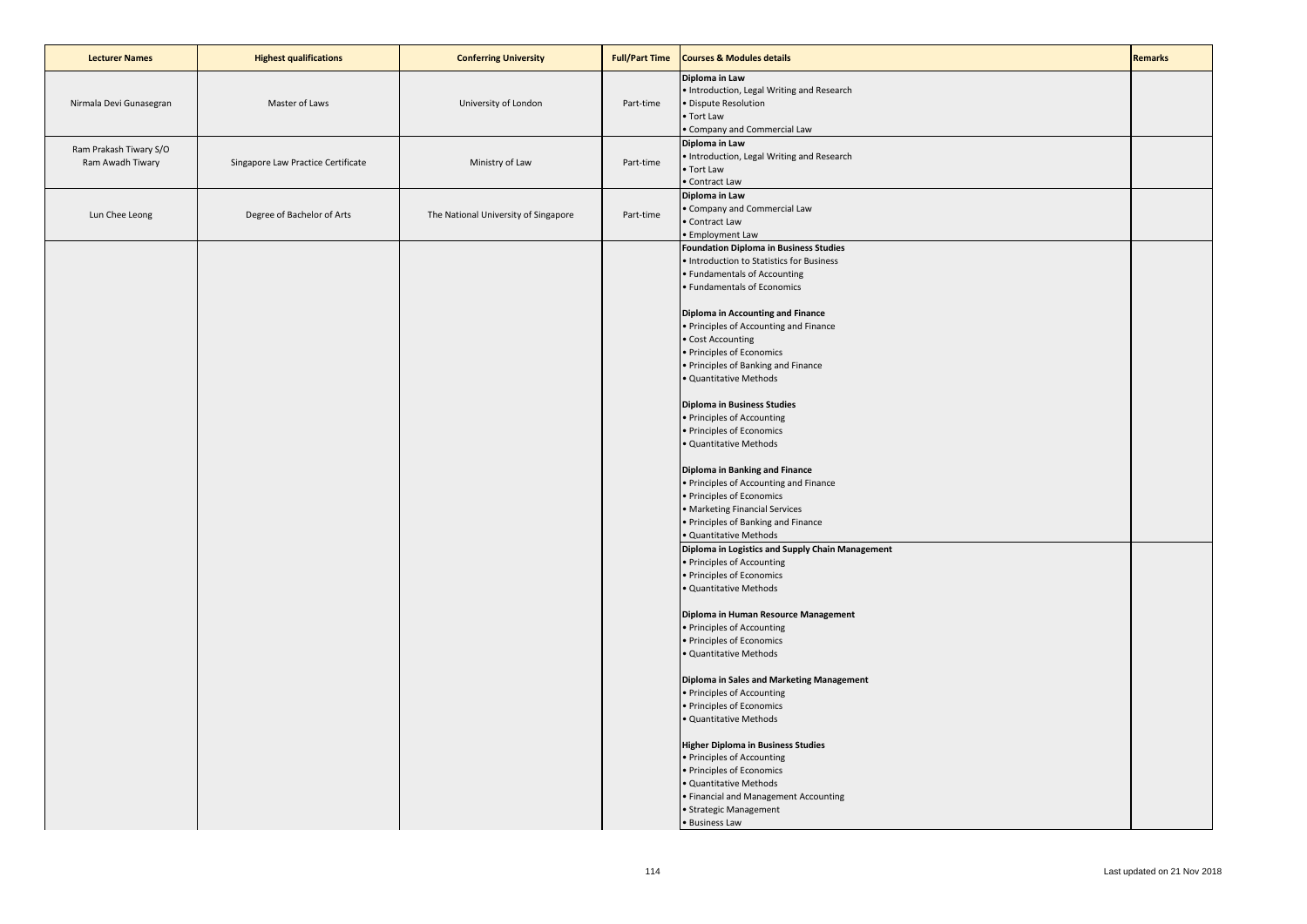| <b>Lecturer Names</b> | <b>Highest qualifications</b>  | <b>Conferring University</b>         | <b>Full/Part Time</b> | <b>Courses &amp; Modules details</b>                                                 | <b>Remarks</b>              |
|-----------------------|--------------------------------|--------------------------------------|-----------------------|--------------------------------------------------------------------------------------|-----------------------------|
|                       |                                |                                      |                       | <b>Higher Diploma in Accounting and Finance</b>                                      |                             |
|                       |                                |                                      |                       | • Principles of Accounting                                                           |                             |
| Tan Hui Chin          |                                |                                      |                       | • Cost Accounting                                                                    |                             |
| (Chen Huizhen)        |                                |                                      |                       | • Principles of Economics<br>• Principles of Banking and Finance                     |                             |
|                       |                                |                                      |                       | · Quantitative Methods                                                               |                             |
|                       |                                |                                      |                       | • Auditing                                                                           |                             |
|                       |                                |                                      |                       | • Taxation                                                                           |                             |
|                       |                                |                                      |                       | • Corporate Finance                                                                  |                             |
|                       |                                |                                      |                       | • Financial Accounting                                                               |                             |
|                       |                                |                                      |                       | • Professional Practice<br>• Management Accounting                                   |                             |
|                       |                                |                                      |                       | • Strategic Management                                                               |                             |
|                       |                                |                                      |                       | • Business Law                                                                       |                             |
|                       |                                |                                      |                       |                                                                                      |                             |
|                       |                                |                                      |                       | Higher Diploma in Logistics and Supply Chain Management                              |                             |
|                       |                                |                                      |                       | • Principles of Accounting                                                           |                             |
|                       |                                |                                      |                       | • Principles of Economics<br>• Quantitative Methods                                  |                             |
|                       |                                |                                      |                       | • Business Law                                                                       |                             |
|                       |                                |                                      |                       | <b>Advanced Diploma in Accounting and Finance</b>                                    |                             |
|                       |                                |                                      |                       | • Auditing                                                                           |                             |
|                       |                                |                                      |                       | • Taxation                                                                           |                             |
|                       |                                |                                      |                       | • Corporate Finance                                                                  |                             |
|                       |                                |                                      |                       | • Financial Accounting                                                               |                             |
|                       |                                |                                      |                       | • Professional Practice<br>• Management Accounting                                   |                             |
|                       |                                |                                      |                       | • Strategic Management                                                               |                             |
|                       |                                |                                      |                       | · Business Law                                                                       |                             |
|                       |                                |                                      |                       |                                                                                      |                             |
|                       |                                |                                      |                       | <b>Advanced Diploma in Business Studies</b><br>• Financial and Management Accounting |                             |
|                       |                                |                                      |                       | • Strategic Management                                                               |                             |
|                       |                                |                                      |                       | • Business Law                                                                       |                             |
|                       |                                |                                      |                       |                                                                                      |                             |
|                       |                                |                                      |                       | Advanced Diploma in Logistics and Supply Chain Management<br>• Business Law          |                             |
|                       |                                |                                      |                       |                                                                                      |                             |
|                       |                                |                                      |                       | <b>Graduate Diploma in Accounting and Finance</b>                                    |                             |
|                       |                                |                                      |                       | • Auditing                                                                           |                             |
|                       |                                |                                      |                       | • Taxation                                                                           |                             |
|                       |                                |                                      |                       | • Corporate Finance<br>• Financial Accounting                                        |                             |
|                       |                                |                                      |                       | · Professional Practice                                                              |                             |
|                       |                                |                                      |                       | • Management Accounting                                                              |                             |
|                       |                                |                                      |                       | Postgraduate Diploma in Business                                                     |                             |
|                       |                                |                                      |                       | . Quantitative Skills for Business                                                   |                             |
|                       |                                |                                      |                       | · Business Fundamentals                                                              |                             |
|                       |                                |                                      |                       | Master of Business Administration (Concordia University)                             |                             |
|                       |                                |                                      |                       | • Accounting for Decision Making                                                     |                             |
|                       |                                |                                      |                       | • Statistics Applied to Managerial Problems                                          |                             |
|                       |                                |                                      |                       | · Organisational Behaviour                                                           |                             |
|                       |                                |                                      |                       | • Managing and Leading Effective Organisations                                       |                             |
|                       |                                |                                      |                       | Diploma in Data Analytics<br>· Introduction to Fuzzy Logic                           |                             |
|                       |                                |                                      |                       | · Data Visualisation in Tableau                                                      |                             |
| Ng Yeng Yee           | <b>Bachelor of Engineering</b> | The National University of Singapore | Part-time             |                                                                                      |                             |
|                       |                                |                                      |                       | <b>Advanced Diploma in Data Analytics</b>                                            |                             |
|                       |                                |                                      |                       | Networking basics                                                                    |                             |
|                       |                                |                                      | 115                   | Cybersecurity                                                                        | Last updated on 21 Nov 2018 |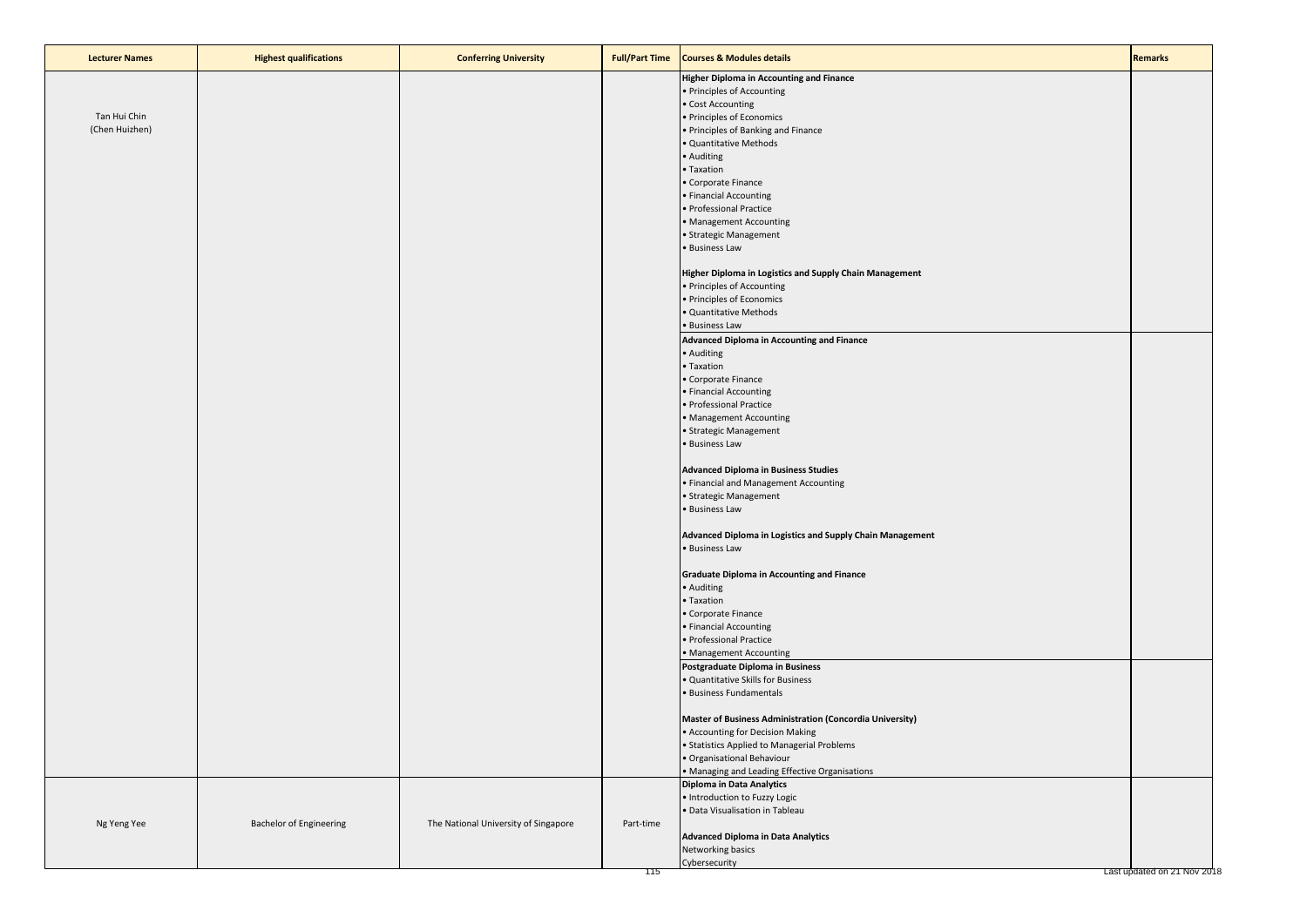| <b>Lecturer Names</b>              | <b>Highest qualifications</b>                  | <b>Conferring University</b>         | <b>Full/Part Time</b> | <b>Courses &amp; Modules details</b>                                                                                                                                                                                                                                                                                                                                                                                                                                                                                                                                                | <b>Remarks</b> |
|------------------------------------|------------------------------------------------|--------------------------------------|-----------------------|-------------------------------------------------------------------------------------------------------------------------------------------------------------------------------------------------------------------------------------------------------------------------------------------------------------------------------------------------------------------------------------------------------------------------------------------------------------------------------------------------------------------------------------------------------------------------------------|----------------|
| Wee Chee Hong                      | Master of Technology<br>(Software Engineering) | The National University of Singapore | Part-time             | Diploma in Data Analytics<br>· Machine Learning<br>· Internet of Things Data Analysis<br>Deep Learning Analysis<br><b>Advanced Diploma in Data Analytics</b><br><b>Essential Python with Rapidminer</b><br>Deep Learning with Rapidminer<br>Robot Process Automation                                                                                                                                                                                                                                                                                                                |                |
| Boby Sebastian Kappen              | Master of Education<br>(English language)      | Nanyang Technological University     | Part-time             | Postgraduate Diploma in Business<br><b>Business and Academic Writing</b>                                                                                                                                                                                                                                                                                                                                                                                                                                                                                                            |                |
| Ramesh Bharani S/O K Nagaratnam    | Bachelor of Laws with Honours                  | The University of Liverpool          | Part-time             | Diploma in Law<br>Company and Commercial Law<br>Contract Law<br><b>Employment Law</b><br>Dispute Resolution<br>Introduction to Legal Writing and Research<br>Tort Law<br>Intellectual Property Law<br>Family Law                                                                                                                                                                                                                                                                                                                                                                    |                |
| Naganathan Venkatesh               | Degree of Doctor of Philosophy                 | University of Madras                 | Full-time             | Master of Business Administration (Concordia University)<br>Managing and Leading Effective Organisations<br>Organisational Behaviour<br>Managing Human Capital<br>Global Management<br>Capstone Course<br>Postgraduate Diploma in Business<br><b>Business Fundamentals</b>                                                                                                                                                                                                                                                                                                          |                |
| Sara Binte Abdul Aziz              | Master of Laws                                 | Queen Marry University of London     | Part-time             | Diploma in Law<br>Company and Commercial Law<br>Contract Law<br><b>Employment Law</b><br>Dispute Resolution<br>· Introduction, Legal Writing and Research<br>• Tort Law<br>· Intellectual Property Law<br>Family Law                                                                                                                                                                                                                                                                                                                                                                |                |
| Wang Tao                           | PH.d in Management                             | <b>Emlyon Business School</b>        | Part-time             | <b>Master of Science in Finance</b><br>Quantitative Methods for Finance                                                                                                                                                                                                                                                                                                                                                                                                                                                                                                             |                |
| <b>Chinese Business Department</b> |                                                |                                      |                       | Certificate in Business Studies (Mandarin)<br>Tourism<br><b>Business Statistics</b><br>The Fundamentals of Mathematics<br>Higher Diploma in International Business (Mandarin)<br><b>Customer Service Management</b><br><b>Financial Management</b><br><b>Business Accounting</b><br><b>Business Economics</b><br><b>Business Communication</b><br>Quantitative Methods<br>Higher Diploma in Global Logistics and Supply Chain Management (Mandarin)<br><b>Customer Service Excellence</b><br><b>Financial Management</b><br><b>Business Accounting</b><br><b>Business Economics</b> |                |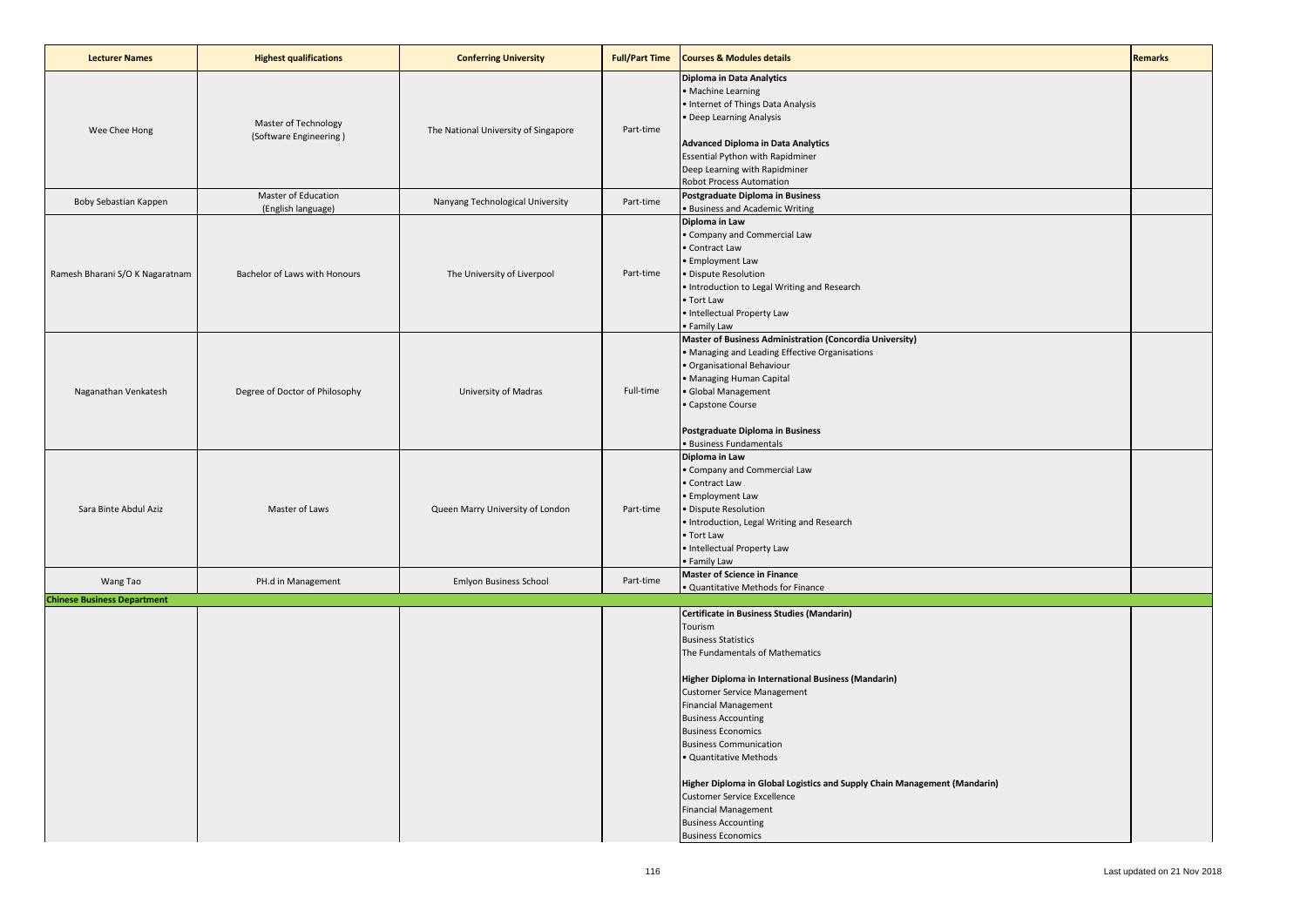| <b>Lecturer Names</b>    | <b>Highest qualifications</b>                                                                                                                   | <b>Conferring University</b> | <b>Full/Part Time</b>                                                                                                                                                            | <b>Courses &amp; Modules details</b>                                                                                                                                                                                           | <b>Remarks</b> |
|--------------------------|-------------------------------------------------------------------------------------------------------------------------------------------------|------------------------------|----------------------------------------------------------------------------------------------------------------------------------------------------------------------------------|--------------------------------------------------------------------------------------------------------------------------------------------------------------------------------------------------------------------------------|----------------|
|                          |                                                                                                                                                 |                              |                                                                                                                                                                                  | Advanced Diploma in Hospitality and Tourism Management (Mandarin)<br>Issues in Hospitality and Tourism Management<br>Niche and Speciality Tourism<br>• Hospitality Accounting<br>Diploma in Business Administration (Mandarin) |                |
| Zuo Cong Rong (Jennifer) | National University of Singapore / The University<br>Master of Science (Chemical Engineering) /<br>Master of Business Administration<br>of Hull |                              | Full-time                                                                                                                                                                        | <b>Business Accounting</b><br><b>Business Economics</b><br>Diploma in International Hospitality Management (Mandarin)<br><b>Hospitality Accounting</b>                                                                         |                |
|                          |                                                                                                                                                 |                              | Higher Diploma in Hospitality and Tourism Management (Mandarin)<br><b>Hospitality Accounting</b><br>Issues in Hospitality and Tourism Management<br>Niche and Speciality Tourism |                                                                                                                                                                                                                                |                |
|                          |                                                                                                                                                 |                              |                                                                                                                                                                                  | <b>Bachelor of Management in Accounting (Top up)</b><br><b>Statistics</b>                                                                                                                                                      |                |
|                          |                                                                                                                                                 |                              |                                                                                                                                                                                  | Bachelor of Economics in International Economics and Trade (Top up)<br><b>Statistics</b>                                                                                                                                       |                |
|                          |                                                                                                                                                 |                              |                                                                                                                                                                                  | Diploma in Accounting and Finance (Mandarin)<br>· Quantitative Methods<br>• Principles of Accounting and Finance                                                                                                               |                |
|                          |                                                                                                                                                 |                              |                                                                                                                                                                                  | Advanced Diploma in Accounting and Finance (Mandarin)<br>• Corporate Finance<br>• Management Accounting                                                                                                                        |                |
|                          |                                                                                                                                                 |                              |                                                                                                                                                                                  | Higher Diploma in Accounting and Finance (Mandarin)<br>• Principles of Accounting and Finance                                                                                                                                  |                |
|                          |                                                                                                                                                 |                              |                                                                                                                                                                                  | · Quantitative Methods<br>• Corporate Finance<br>• Management Accounting                                                                                                                                                       |                |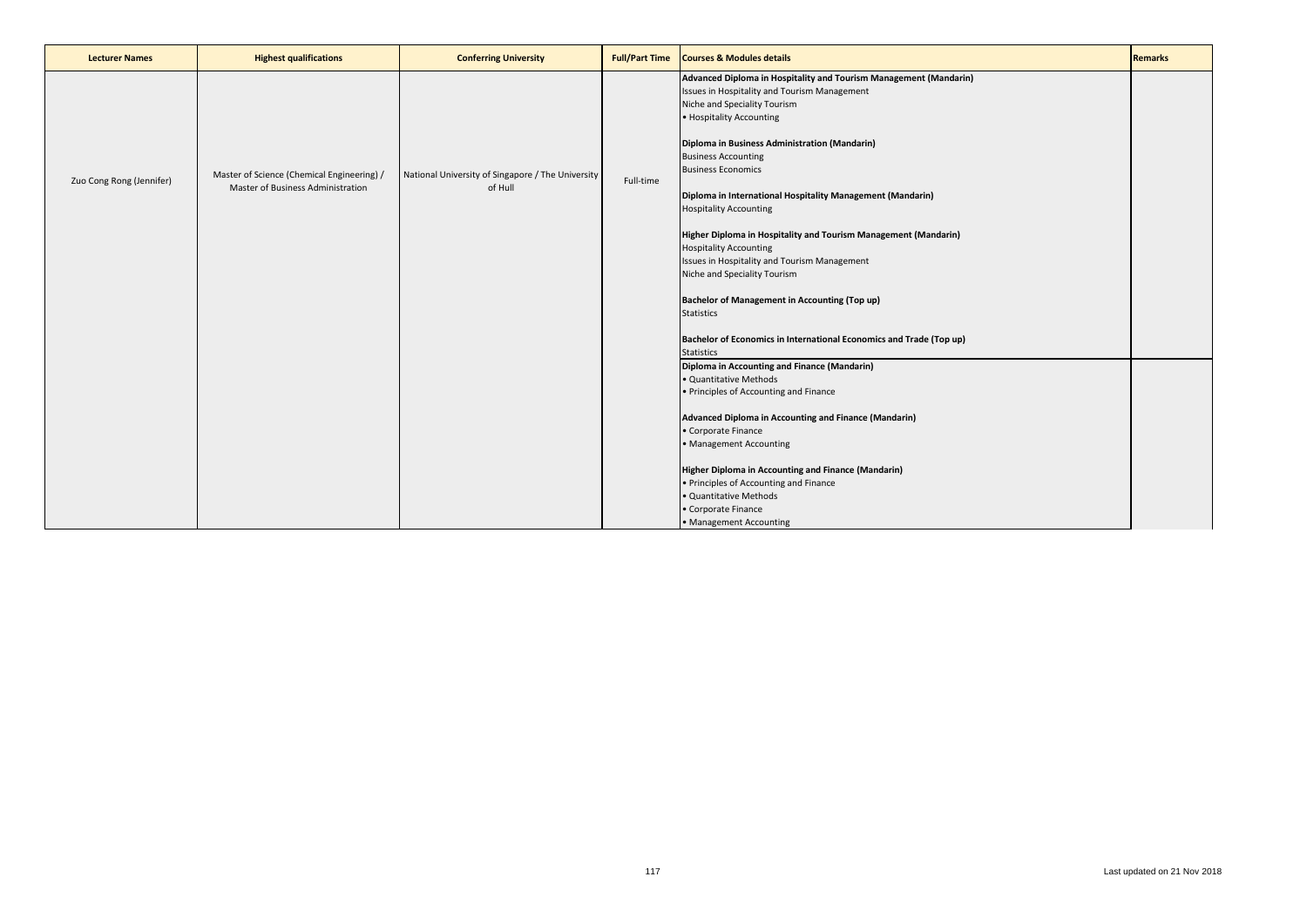| <b>Lecturer Names</b> | <b>Highest qualifications</b> | <b>Conferring University</b> | <b>Full/Part Time</b> | <b>Courses &amp; Modules details</b>                                      | <b>Remarks</b> |
|-----------------------|-------------------------------|------------------------------|-----------------------|---------------------------------------------------------------------------|----------------|
|                       |                               |                              |                       | <b>Certificate in Business (Mandarin)</b>                                 |                |
|                       |                               |                              |                       | The Fundamental Theories of Management                                    |                |
|                       |                               |                              |                       | The Fundamentals of Mathematics                                           |                |
|                       |                               |                              |                       | <b>Business Statistics</b>                                                |                |
|                       |                               |                              |                       | • The Principles of Logistics                                             |                |
|                       |                               |                              |                       | · Sociology                                                               |                |
|                       |                               |                              |                       | · Tourism                                                                 |                |
|                       |                               |                              |                       |                                                                           |                |
|                       |                               |                              |                       | Higher Diploma in International Business (Mandarin)                       |                |
|                       |                               |                              |                       | <b>Business Economics</b>                                                 |                |
|                       |                               |                              |                       | Human Resource Management                                                 |                |
|                       |                               |                              |                       | <b>Customer Service Management</b>                                        |                |
|                       |                               |                              |                       | <b>Financial Management</b>                                               |                |
|                       |                               |                              |                       |                                                                           |                |
|                       |                               |                              |                       | <b>Marketing Management</b><br>The Principles of Management               |                |
|                       |                               |                              |                       |                                                                           |                |
|                       |                               |                              |                       | Theories of International Trade and Practice                              |                |
|                       |                               |                              |                       | <b>Business Accounting</b>                                                |                |
|                       |                               |                              |                       |                                                                           |                |
|                       |                               |                              |                       | Higher Diploma in Global Logistics and Supply Chain Management (Mandarin) |                |
|                       |                               |                              |                       | Principles of Management                                                  |                |
|                       |                               |                              |                       | Theories of International Trade & Practice                                |                |
|                       |                               |                              |                       | <b>Business Accounting</b>                                                |                |
|                       |                               |                              |                       | <b>Business Economics</b>                                                 |                |
|                       |                               |                              |                       | Human Resource Management                                                 |                |
|                       |                               |                              |                       | <b>Customer Service Excellence</b>                                        |                |
|                       |                               |                              |                       | <b>Financial Management</b>                                               |                |
|                       |                               |                              |                       | <b>Marketing Management</b>                                               |                |
|                       |                               |                              |                       | Diploma in Business Administration (Mandarin)                             |                |
|                       |                               |                              |                       | Principles of Management                                                  |                |
|                       |                               |                              |                       | The Theories of International Trade and Practice                          |                |
|                       |                               |                              |                       | <b>Business Accounting</b>                                                |                |
|                       |                               |                              |                       | <b>Business Economics</b>                                                 |                |
|                       |                               |                              |                       | <b>Customer Service Management</b>                                        |                |
|                       |                               |                              |                       | <b>Marketing Management</b>                                               |                |
|                       |                               |                              |                       |                                                                           |                |
|                       |                               |                              |                       | Higher Diploma in Hospitality and Tourism Management (Mandarin)           |                |
|                       |                               |                              |                       | <b>Hospitality Accounting</b>                                             |                |
|                       |                               |                              |                       | <b>Customer Service</b>                                                   |                |
|                       |                               |                              |                       | Human Resource Management                                                 |                |
|                       |                               |                              |                       | Marketing in Hospitality and Tourism Management                           |                |
|                       |                               |                              |                       | Food Sanitation; Safety and Health                                        |                |
|                       |                               |                              |                       | · Front Office Operations                                                 |                |
|                       |                               |                              |                       | Housekeeping                                                              |                |
|                       |                               |                              |                       | Introduction to Hospitality and Tourism                                   |                |
|                       |                               |                              |                       | Meetings; Incentives; Conventions and Events                              |                |
|                       |                               |                              |                       | Food and Beverage Operations                                              |                |
|                       |                               |                              |                       | Organisational Behaviour in Hospitality Industry                          |                |
|                       |                               |                              |                       | Issues in Hospitality and Tourism Management                              |                |
|                       |                               |                              |                       | Facilities and Maintenance Management                                     |                |
|                       |                               |                              |                       |                                                                           |                |
|                       |                               |                              |                       | Food and Beverage Management                                              |                |
|                       |                               |                              |                       | Resort Management                                                         |                |
|                       |                               |                              |                       | Niche and Speciality Tourism                                              |                |
|                       |                               |                              |                       |                                                                           |                |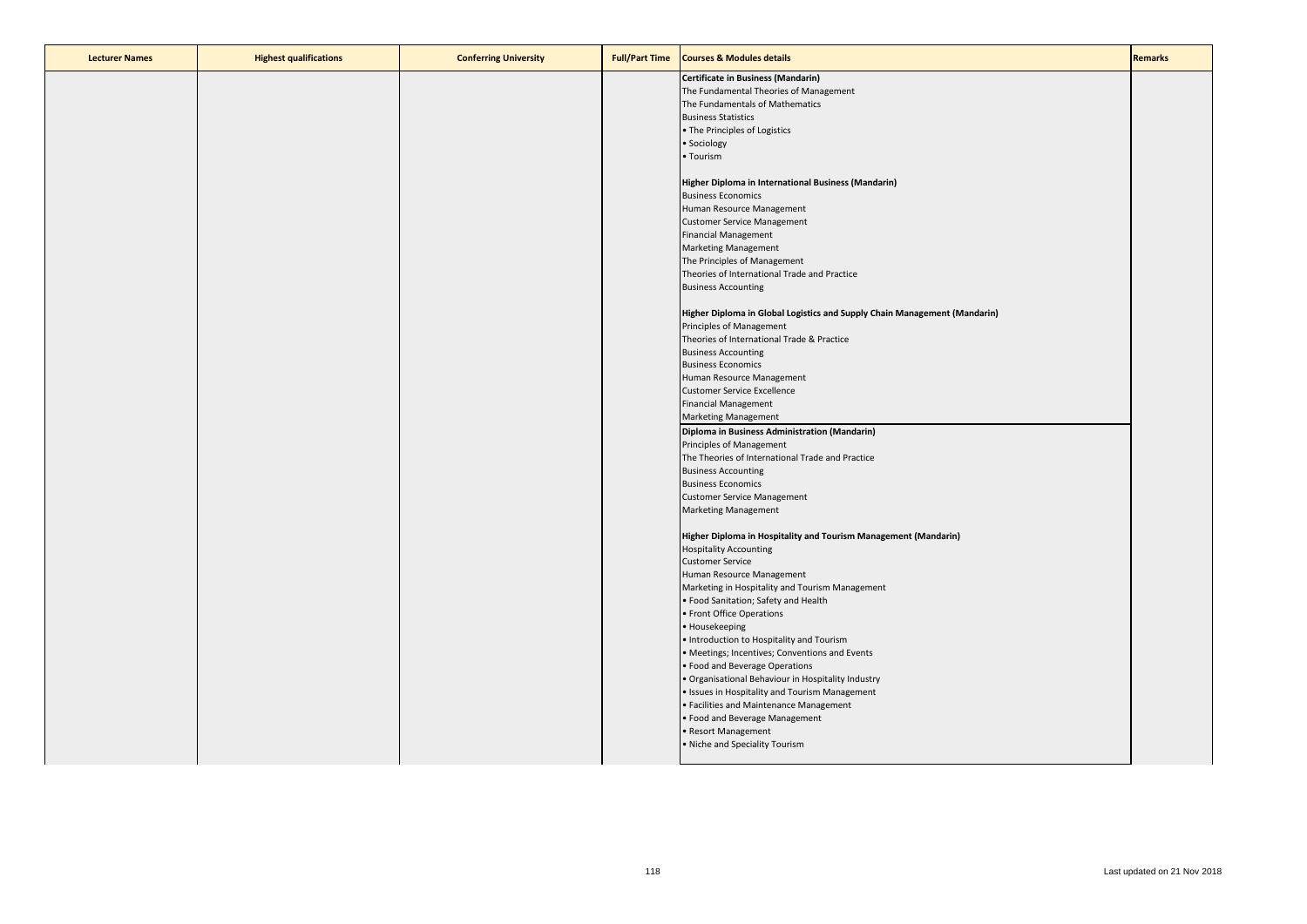| <b>Lecturer Names</b> | <b>Highest qualifications</b>        | <b>Conferring University</b> | <b>Full/Part Time</b> | <b>Courses &amp; Modules details</b>                                                                                                                                                                                                                                                                                                                                                                                                                                                                                                                                           | <b>Remarks</b>              |
|-----------------------|--------------------------------------|------------------------------|-----------------------|--------------------------------------------------------------------------------------------------------------------------------------------------------------------------------------------------------------------------------------------------------------------------------------------------------------------------------------------------------------------------------------------------------------------------------------------------------------------------------------------------------------------------------------------------------------------------------|-----------------------------|
| Luo Jinbing           | Master in Business Administration    | Hainan University            | Full-time             | Diploma in Accounting and Finance (Mandarin)<br>Principles of Management<br>· Principles of Economics                                                                                                                                                                                                                                                                                                                                                                                                                                                                          |                             |
|                       |                                      |                              |                       | Diploma in Banking and Finance (Mandarin)<br>Principles of Management                                                                                                                                                                                                                                                                                                                                                                                                                                                                                                          |                             |
|                       |                                      |                              |                       | Higher Diploma in Accounting and Finance (Mandarin)<br>Principles of Management<br>· Principles of Economics                                                                                                                                                                                                                                                                                                                                                                                                                                                                   |                             |
|                       |                                      |                              |                       | Advanced Diploma in Hospitality and Tourism Management (Mandarin)<br>. Marketing in Hospitality and Tourism Management<br>· Human Resource Management<br><b>Hospitality Accounting</b><br>• Meetings; Incentives; Conventions and Events<br>· Issues in Hospitality and Tourism Management<br>• Facilities and Maintenance Management<br>· Food and Beverage Management<br>• Resort Management<br>• Niche and Speciality Tourism<br><b>Bachelor of Management in Accounting (Top up)</b><br>Microeconomics and Macroeconomics: Theory and Practice<br>Principles of Management |                             |
|                       |                                      |                              |                       | Diploma in International Business (Mandarin)<br>Principles of Management<br><b>Customer Service Management</b><br><b>Marketing Management</b>                                                                                                                                                                                                                                                                                                                                                                                                                                  |                             |
|                       |                                      |                              |                       | Advanced Diploma in International Business (Mandarin)<br>Human Resource Management                                                                                                                                                                                                                                                                                                                                                                                                                                                                                             |                             |
|                       |                                      |                              |                       | Diploma in International Hospitality Management (Mandarin)<br>• Marketing in Hospitality and Tourism Management<br>• Food Sanitation; Safety and Health<br>• Front Office Operations<br>• Customer Service<br>• Housekeeping<br>· Introduction to Hospitality and Tourism<br>• Food and Beverage Operations<br>· Organisational Behaviour in Hospitality Industry                                                                                                                                                                                                              |                             |
|                       |                                      |                              |                       | Advanced Diploma in Business Administration (Mandarin)<br>Corporate Strategic Management<br>Entrepreneurship<br>Principles of Logistics and Supply Chain Management<br><b>Employment Relations</b><br>Hospitality and Tourism<br><b>Electronic Commerce</b>                                                                                                                                                                                                                                                                                                                    |                             |
|                       |                                      |                              |                       | Bachelor of Economics in International Economics and Trade (Top up)<br>Microeconomics and Macroeconomics: Theory and Practice<br>Principles of Management<br><b>International Trade</b>                                                                                                                                                                                                                                                                                                                                                                                        |                             |
| Huan Qi               | Bachelor of Arts in Business Studies | University of Wales          | Full-time<br>119      | Certificate in Business Studies (Mandarin)<br>Basic Understanding of Information Technology<br><b>Understanding E-Commerce</b><br>Sociology<br>The Fundamental Theories of Management<br>Tourism<br>The Principles of Logistics                                                                                                                                                                                                                                                                                                                                                | Last updated on 21 Nov 2018 |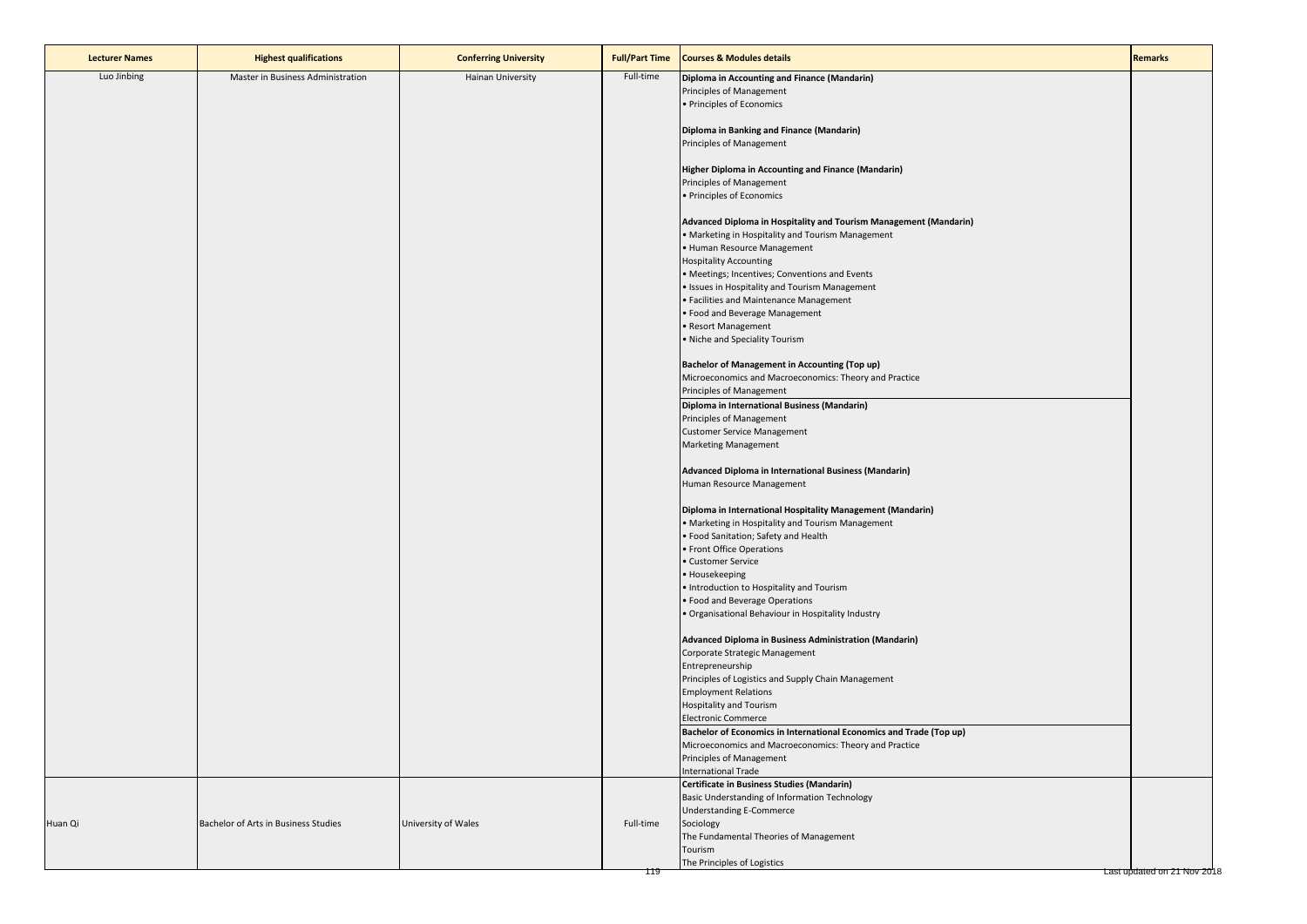| <b>Lecturer Names</b> | <b>Highest qualifications</b>     | <b>Conferring University</b>  | <b>Full/Part Time</b> | <b>Courses &amp; Modules details</b>                                       | <b>Remarks</b> |
|-----------------------|-----------------------------------|-------------------------------|-----------------------|----------------------------------------------------------------------------|----------------|
|                       |                                   |                               |                       | Certificate in Business Studies (Mandarin)                                 |                |
|                       |                                   |                               |                       | The Principles of Logistics                                                |                |
|                       |                                   |                               |                       | The Fundamentals of Mathematics                                            |                |
|                       |                                   |                               |                       | <b>Business Statistics</b>                                                 |                |
|                       |                                   |                               |                       | <b>Understanding E-Commerce</b>                                            |                |
|                       |                                   |                               |                       |                                                                            |                |
|                       |                                   |                               |                       | Higher Diploma in International Business (Mandarin)                        |                |
|                       |                                   |                               |                       | Human Resource Management                                                  |                |
|                       |                                   |                               |                       | Corporate Strategic Management                                             |                |
|                       |                                   |                               |                       | <b>Business Communication</b>                                              |                |
|                       |                                   |                               |                       | The Principles of Management                                               |                |
|                       |                                   |                               |                       | The Theories of International Trade and Practice                           |                |
|                       |                                   |                               |                       | <b>Customer Service Management</b>                                         |                |
|                       |                                   |                               |                       | Modern Enterprise Development                                              |                |
|                       |                                   |                               |                       | Global Business Development                                                |                |
|                       |                                   |                               |                       | Entrepreneurship                                                           |                |
|                       |                                   |                               |                       | Leadership                                                                 |                |
|                       |                                   |                               |                       | <b>Electronic Commerce</b>                                                 |                |
|                       |                                   |                               |                       | <b>Operations Management</b>                                               |                |
|                       |                                   |                               |                       | Organisational Theory and Behaviour                                        |                |
|                       |                                   |                               |                       |                                                                            |                |
|                       |                                   |                               |                       | Advanced Diploma in Global Logistics and Supply Chain Management (Chinese) |                |
|                       |                                   |                               |                       | <b>Business Logistics Strategy</b>                                         |                |
|                       |                                   |                               |                       | <b>Quality Management</b>                                                  |                |
|                       |                                   |                               |                       | Advanced Diploma in Hospitality and Tourism Management (Mandarin)          |                |
|                       |                                   |                               |                       | Facilities and Maintenance Management                                      |                |
|                       |                                   |                               |                       | • Meetings, Incentives, Conventions and Events                             |                |
|                       |                                   |                               |                       | Diploma in Business Administration (Mandarin)                              |                |
|                       |                                   |                               |                       | Principles of Management                                                   |                |
|                       |                                   |                               |                       | The Theories of International Trade and Practice                           |                |
|                       |                                   |                               |                       | <b>Customer Service Management</b>                                         |                |
|                       |                                   |                               |                       | Advanced Diploma in Business Administration (Mandarin)                     |                |
|                       |                                   |                               |                       |                                                                            |                |
|                       |                                   |                               |                       | <b>Employment Relations</b>                                                |                |
|                       |                                   |                               |                       | Principles of Logistics and Supply Chain Management                        |                |
|                       |                                   |                               |                       | Corporate Strategic Management                                             |                |
|                       |                                   |                               |                       | <b>Electronic Commerce</b>                                                 |                |
|                       |                                   |                               |                       | Diploma in International Hospitality Management (Mandarin)                 |                |
|                       |                                   |                               |                       | Organisational Behavior in Hospitality Industry                            |                |
|                       |                                   |                               |                       | Diploma in Global Logistics and SCM (Mandarin)                             |                |
|                       |                                   |                               |                       | Warehouse Management and Materials Handling System                         |                |
|                       |                                   |                               |                       |                                                                            |                |
|                       |                                   |                               |                       | <b>Inventory Management</b>                                                |                |
|                       |                                   |                               |                       | Principles of Logistics and Supply Chain Management                        |                |
|                       |                                   |                               |                       | Higher Diploma in Hospitality and Tourism Management (Mandarin)            |                |
|                       |                                   |                               |                       | Organizational Behavior in Hospitality Industry                            |                |
| Goh Mian              | Master of Business Administration | University of South Australia | Part-time             | Facilities and Maintenance Management                                      |                |
|                       |                                   |                               |                       | Marketing in Hospitality and Tourism Management                            |                |
|                       |                                   |                               |                       | • Meetings; Incentives; Conventions and Events                             |                |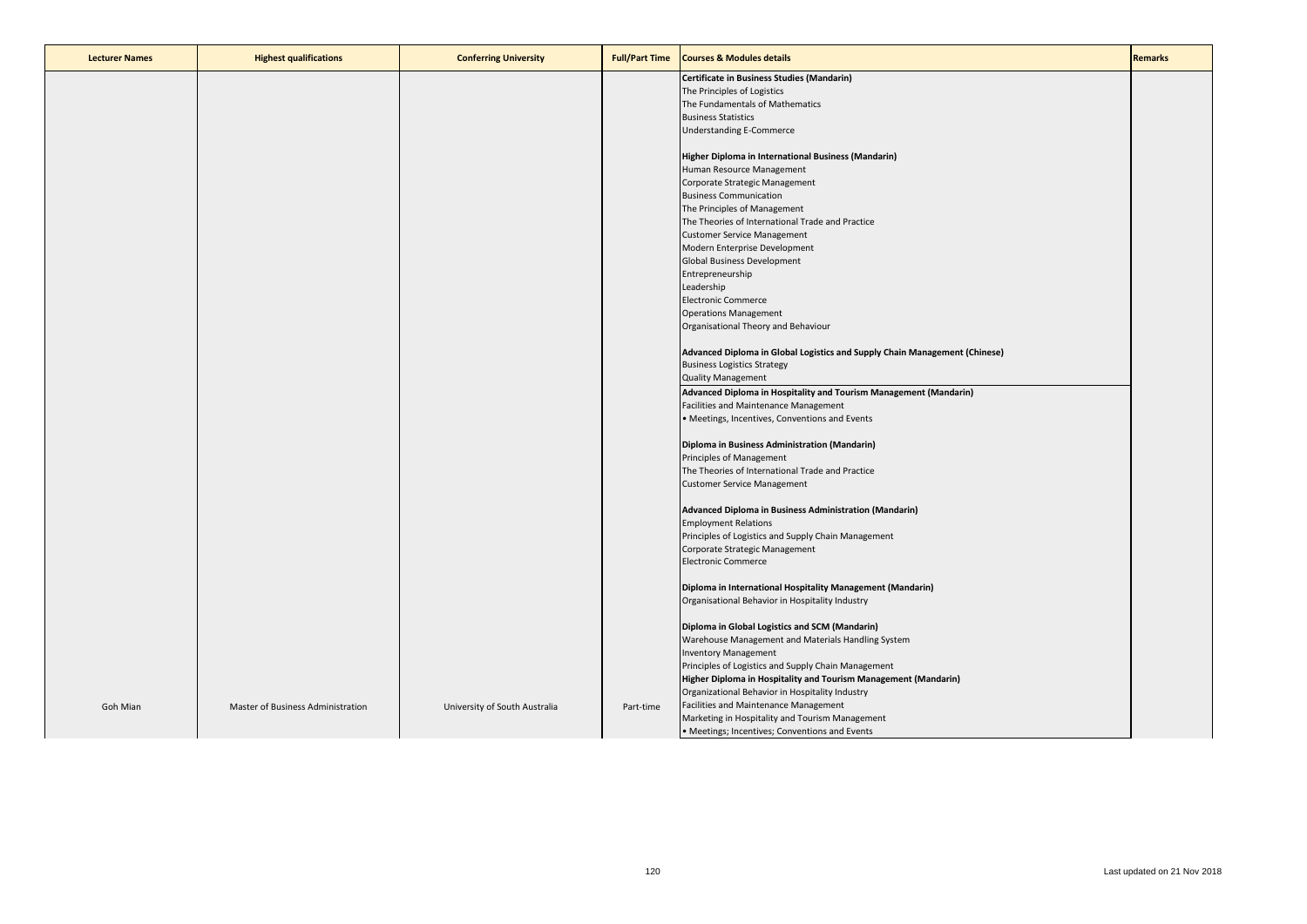| <b>Lecturer Names</b> | <b>Highest qualifications</b>     | <b>Conferring University</b>  | <b>Full/Part Time</b> | <b>Courses &amp; Modules details</b>                                           | <b>Remarks</b> |
|-----------------------|-----------------------------------|-------------------------------|-----------------------|--------------------------------------------------------------------------------|----------------|
|                       |                                   |                               |                       | Higher Diploma in Global Logistics and Supply Chain Management (Mandarin)      |                |
|                       |                                   |                               |                       | Human Resource Management                                                      |                |
|                       |                                   |                               |                       | Warehouse and Materials Handling System                                        |                |
|                       |                                   |                               |                       | <b>Inventory Management</b><br>Principles of Management                        |                |
|                       |                                   |                               |                       | Theories of International Trade and Practice                                   |                |
|                       |                                   |                               |                       | <b>Customer Service Management</b>                                             |                |
|                       |                                   |                               |                       | Logistics and Supply Chain Management                                          |                |
|                       |                                   |                               |                       | <b>Transportation Management</b>                                               |                |
|                       |                                   |                               |                       | <b>Quality Management</b>                                                      |                |
|                       |                                   |                               |                       | Diploma in Accounting and Finance (Mandarin)                                   |                |
|                       |                                   |                               |                       | International Business Management                                              |                |
|                       |                                   |                               |                       | • Principles of Management                                                     |                |
|                       |                                   |                               |                       | Diploma in Banking and Finance (Mandarin)                                      |                |
|                       |                                   |                               |                       | <b>Business Communications</b>                                                 |                |
|                       |                                   |                               |                       | Advanced Diploma in Accounting and Finance (Mandarin)                          |                |
|                       |                                   |                               |                       | <b>Strategic Management</b>                                                    |                |
|                       |                                   |                               |                       | • Business Law                                                                 |                |
|                       |                                   |                               |                       | Higher Diploma in Accounting and Finance (Mandarin)                            |                |
|                       |                                   |                               |                       | International Business Management                                              |                |
|                       |                                   |                               |                       | <b>Strategic Management</b>                                                    |                |
|                       |                                   |                               |                       | • Principles of Management                                                     |                |
|                       |                                   |                               |                       | • Business Law                                                                 |                |
|                       |                                   |                               |                       | Bachelor of Management in Accounting (Top up)                                  |                |
|                       |                                   |                               |                       | Principles of Management<br>International Business Law                         |                |
|                       |                                   |                               |                       | Thesis Writing for a B.A degree                                                |                |
|                       |                                   |                               |                       |                                                                                |                |
|                       |                                   |                               |                       | Bachelor of Economics in International Economics and Trade (Top up)            |                |
|                       |                                   |                               |                       | Principles of Management                                                       |                |
|                       |                                   |                               |                       | Studies of International Trade Dispute Cases<br>International Purchasing       |                |
|                       |                                   |                               |                       | Thesis Writing for a B.A degree                                                |                |
|                       |                                   |                               |                       |                                                                                |                |
|                       |                                   |                               |                       | Diploma in International Business (Mandarin)<br><b>Business Communications</b> |                |
|                       |                                   |                               |                       |                                                                                |                |
|                       |                                   |                               |                       | Advanced Diploma in International Business (Mandarin)                          |                |
|                       |                                   |                               |                       | Corporate Strategic Management                                                 |                |
|                       |                                   |                               |                       | <b>Global Business Development</b>                                             |                |
|                       |                                   |                               |                       | <b>Operations Management</b><br>Organisational Theory and Behaviour            |                |
|                       |                                   |                               |                       | Higher Diploma in International Business (Mandarin)                            |                |
|                       |                                   |                               |                       | The Principles of Management                                                   |                |
|                       |                                   |                               |                       | Entrepreneurship                                                               |                |
| Philip Yu Yan Chung   | Master of Business Administration | National University Singapore |                       | Leadership                                                                     |                |
|                       |                                   |                               |                       | Higher Diploma in Global Logistics and Supply Chain Management (Mandarin)      |                |
|                       |                                   |                               |                       | Principles of Management                                                       |                |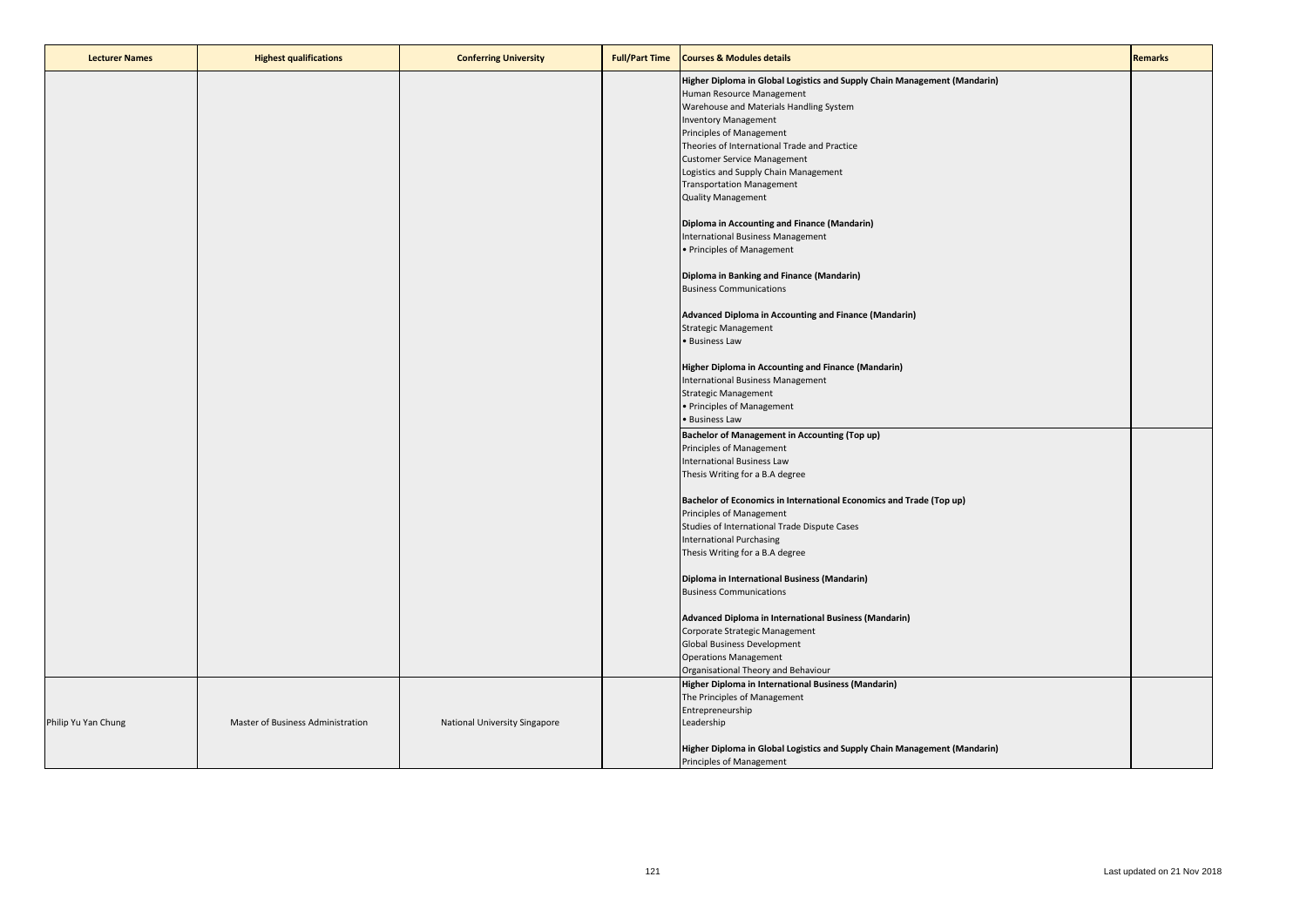| <b>Lecturer Names</b> | <b>Highest qualifications</b>                             | <b>Conferring University</b>            | <b>Full/Part Time</b> | <b>Courses &amp; Modules details</b>                                                                                                                                                                                                                                                                                                                                                                                                                                                                                                                                                                                                                                                                                                                                                                                                                                                                                                                                                                                                                                                                                                                                                                                                                                                                                                                                                                                                                                                                                                                                                                                                                                                                                                                                                                                                                                                                                                                                                                                                                                           | <b>Remarks</b> |
|-----------------------|-----------------------------------------------------------|-----------------------------------------|-----------------------|--------------------------------------------------------------------------------------------------------------------------------------------------------------------------------------------------------------------------------------------------------------------------------------------------------------------------------------------------------------------------------------------------------------------------------------------------------------------------------------------------------------------------------------------------------------------------------------------------------------------------------------------------------------------------------------------------------------------------------------------------------------------------------------------------------------------------------------------------------------------------------------------------------------------------------------------------------------------------------------------------------------------------------------------------------------------------------------------------------------------------------------------------------------------------------------------------------------------------------------------------------------------------------------------------------------------------------------------------------------------------------------------------------------------------------------------------------------------------------------------------------------------------------------------------------------------------------------------------------------------------------------------------------------------------------------------------------------------------------------------------------------------------------------------------------------------------------------------------------------------------------------------------------------------------------------------------------------------------------------------------------------------------------------------------------------------------------|----------------|
| Ong Boon Hoe          | Degree of Business in Transport & Logistics<br>Management | Royal Melbourne Institute of Technology | Part-time             | Higher Diploma in International Business (Mandarin)<br>The Theories of International Trade and Practice<br>Modern Enterprise Development<br>The Principles of Management<br>Human Resource Management<br><b>Customer Service Management</b><br><b>Marketing Management</b><br>Corporate Strategic Management<br><b>Business Communication</b><br><b>Electronic Commerce</b><br>Global Business Development<br>Entrepreneurship<br>Leadership<br>International Marketing Strategy<br>Higher Diploma in Global Logistics and Supply Chain Management (Mandarin)<br>Theories of International Trade and Practice<br>Logistics and Supply Chain Management<br>Demand Management and Customer Service<br>Principles of Management<br>Human Resource Management<br><b>Customer Service Management</b><br><b>Marketing Management</b><br><b>Transportation Management</b><br>Warehouse and Material Handling System<br><b>Inventory Management</b><br><b>Quality Management</b><br><b>Decision Support System</b><br>Production and Operations Management<br>Advanced Diploma in Global Logistics and Supply Chain Management (Mandarin)<br><b>Global Distribution Management</b><br>International Shipping Management<br>Diploma in Business Administration (Mandarin)<br>Principles of Management<br><b>Customer Service Management</b><br><b>Marketing Management</b><br>The Theories of International Trade and Practice<br>Advanced Diploma in Business Administration (Mandarin)<br>Corporate Strategic Management<br><b>Electronic Commerce</b><br>Entrepreneurship<br>Principles of Logistics and Supply Chain Management<br>Diploma in Global Logistics and Supply Chain Management (Mandarin)<br>Demand Management and Customer Service<br>Global Logistics and Incoterms 2010<br>Principles of Logistics and Supply Chain Management<br>Warehouse Management and Materials Handling System<br>Procurement Management<br><b>Inventory Management</b><br>Bachelor of Economics in International Economics and Trade (Top up)<br>Studies of International Trade Dispute Cases |                |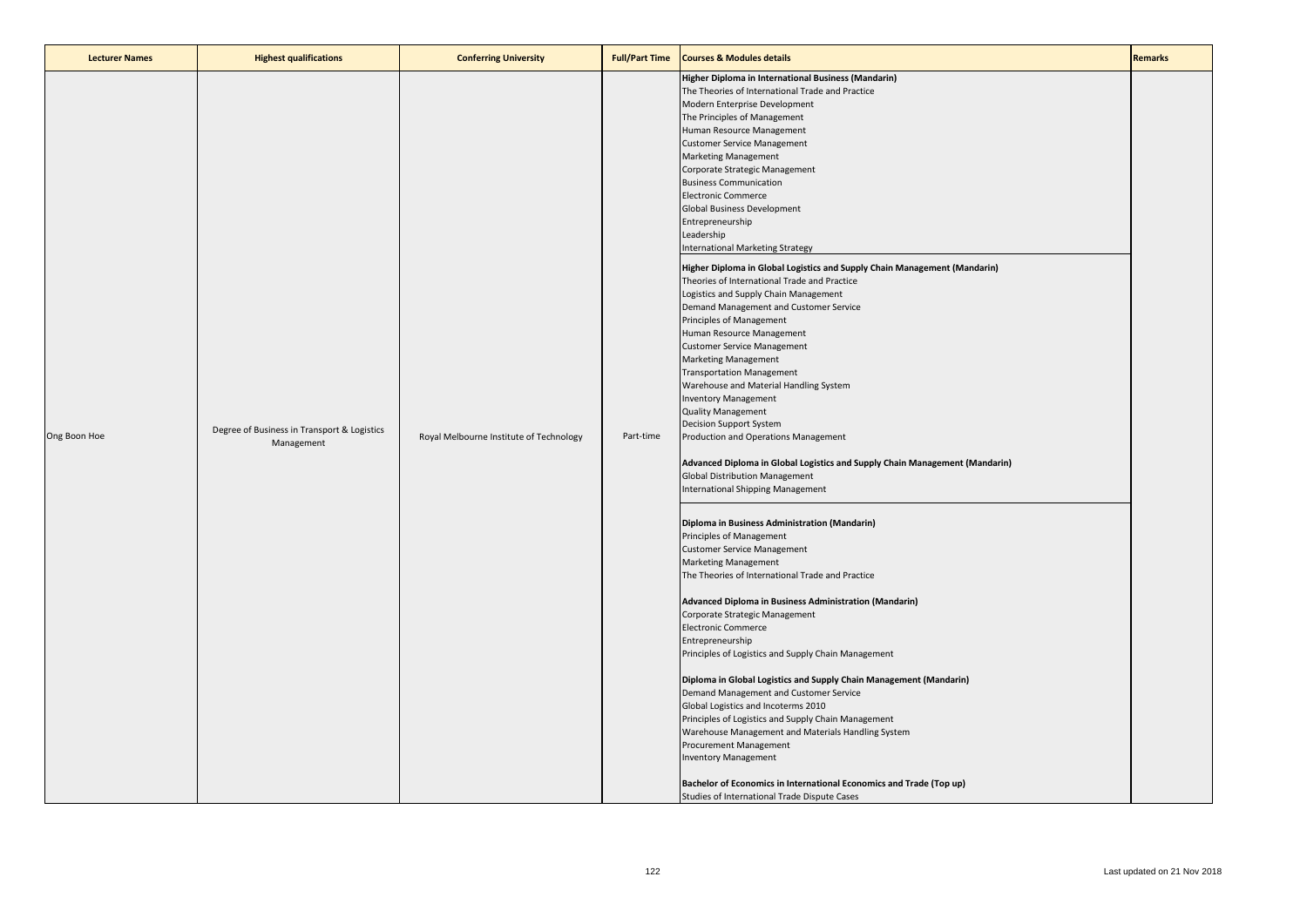| <b>Lecturer Names</b> | <b>Highest qualifications</b>           | <b>Conferring University</b> | <b>Full/Part Time</b> | <b>Courses &amp; Modules details</b>                                                                                                                                                                                                                                                                                                                                                                                                                                                                            | <b>Remarks</b> |
|-----------------------|-----------------------------------------|------------------------------|-----------------------|-----------------------------------------------------------------------------------------------------------------------------------------------------------------------------------------------------------------------------------------------------------------------------------------------------------------------------------------------------------------------------------------------------------------------------------------------------------------------------------------------------------------|----------------|
|                       |                                         |                              |                       | Higher Diploma in International Business (Mandarin)<br><b>Business Economics</b><br>Higher Diploma in Global Logistics and Supply Chain Management (Mandarin)<br><b>Business Economics</b><br>Advanced Diploma in Hospitality and Tourism Management (Mandarin)<br>Human Resource Management<br>. Marketing in Hospitality and Tourism Management<br>Higher Diploma in International Business (Mandarin)                                                                                                        |                |
| Ang Taie Ping         | Master of Labour & Industrial Relations | Michigan State University    | Part-time             | The Principles of Management<br>Human Resource Management<br><b>Marketing Management</b><br>Entrepreneurship<br>Leadership<br>International Marketing Strategy<br>Diploma in Business Administration (Mandarin)<br>Principles of Management<br><b>Marketing Management</b><br><b>Business Economics</b>                                                                                                                                                                                                         |                |
|                       |                                         |                              |                       | Advanced Diploma in Business Administration (Mandarin)<br>Entrepreneurship<br><b>Employment Relations</b><br>Corporate Strategic Management<br>Higher Diploma in Hospitality and Tourism Management (Mandarin)<br>Human Resource Management<br>Marketing in Hospitality and Tourism Management<br>Advanced Diploma in Global Logistics and Supply Chain Management<br>Human Resource Management                                                                                                                 |                |
|                       |                                         |                              |                       | Higher Diploma in International Business (Mandarin)<br><b>Marketing Management</b><br><b>Electronic Commerce</b><br>International Marketing Strategy<br>The Principles of Management<br>The Theories of International Trade and Practice<br>Human Resource Management<br><b>Customer Service Management</b><br>Corporate Strategic Management<br><b>Business Communication</b><br>Modern Enterprise Development<br><b>Global Business Development</b><br>Entrepreneurship<br>Leadership<br>• Project Management |                |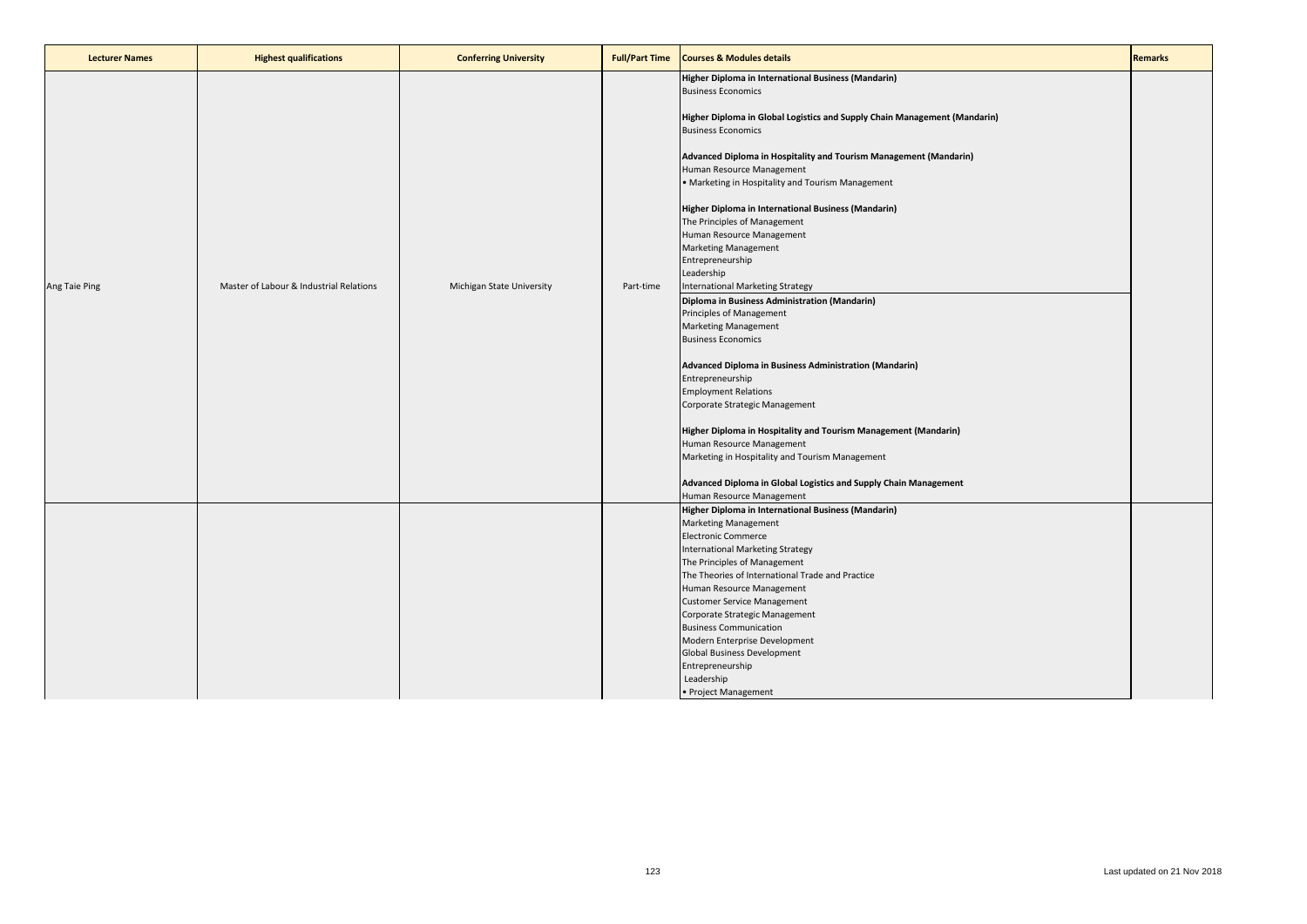| <b>Lecturer Names</b> | <b>Highest qualifications</b>                                 | <b>Conferring University</b>  | <b>Full/Part Time</b> | <b>Courses &amp; Modules details</b>                                                                                                                                                                                                                                                                                                                                                                                                                                                                                                                                                                                                                                                                                                                                                                                                                                                                                                                                                                                                                                                                                                                                                                                                                                                                                                                                                                                                                                                                                                                                                                                                                           | <b>Remarks</b> |
|-----------------------|---------------------------------------------------------------|-------------------------------|-----------------------|----------------------------------------------------------------------------------------------------------------------------------------------------------------------------------------------------------------------------------------------------------------------------------------------------------------------------------------------------------------------------------------------------------------------------------------------------------------------------------------------------------------------------------------------------------------------------------------------------------------------------------------------------------------------------------------------------------------------------------------------------------------------------------------------------------------------------------------------------------------------------------------------------------------------------------------------------------------------------------------------------------------------------------------------------------------------------------------------------------------------------------------------------------------------------------------------------------------------------------------------------------------------------------------------------------------------------------------------------------------------------------------------------------------------------------------------------------------------------------------------------------------------------------------------------------------------------------------------------------------------------------------------------------------|----------------|
| Hoon Jong Khim        | Master of Logistics and Supply Chain<br>Management            | University of South Australia | Part-time             | Advanced Diploma in Hospitality and Tourism Management (Mandarin)<br>Meetings, Incentives, Conventions and Events<br>Diploma in Global Logistics and SCM (Mandarin)<br>Procurement Management<br>Principles of Logistics and Supply Chain Management<br>Diploma in International Hospitality Management (Mandarin)<br><b>Customer Service</b><br>Introduction to Hospitality and Tourism<br>Higher Diploma in Hospitality and Tourism Management (Mandarin)<br><b>Customer Service</b><br>Introduction to Hospitality and Tourism<br>Marketing in Hospitality and Tourism Management<br>Advanced Diploma in Global Logistics and Supply Chain Management (Mandarin)<br><b>Project Management</b><br><b>Bachelor of Management in Accounting (Top up)</b><br>E-Commerce<br>Management Information Systems<br>Bachelor of Economics in International Economics and Trade (Top up)<br>E-Commerce<br>International Trade<br><b>International Purchasing</b><br>Higher Diploma in Global Logistics and Supply Chain Management (Mandarin)<br><b>Marketing Management</b><br><b>Transportation Management</b><br>Principles of Management<br>Theories of International Trade and Practice<br>Human Resource Management<br><b>Customer Service Management</b><br>Logistics and Supply Chain Management<br>Demand Management and Customer Service<br>Warehouse and Material Handling System<br><b>Inventory Management</b><br>Production and Operations Management<br>Advanced Diploma in International Business (Mandarin)<br>Project Management<br><b>Electronic Commerce</b><br>Diploma in Accounting and Finance (Mandarin)<br>• Principles of Information Systems |                |
|                       |                                                               |                               |                       | Higher Diploma in Accounting and Finance (Mandarin)<br>• Principles of Information Systems                                                                                                                                                                                                                                                                                                                                                                                                                                                                                                                                                                                                                                                                                                                                                                                                                                                                                                                                                                                                                                                                                                                                                                                                                                                                                                                                                                                                                                                                                                                                                                     |                |
| Tee Soon Lee          | Master of International Tourism and Hospitality<br>Management | James Cook University         | Part-time             | Diploma in Internationa Hospitality Management (Mandarin)<br><b>Customer Service</b><br>Introduction to Hospitality and Tourism<br>Organisational Behaviour in Hospitality Industry<br><b>Front Office Operations</b><br>Food and Beverage Operations<br>Food Sanitation, Safety and Health<br>Housekeeoping                                                                                                                                                                                                                                                                                                                                                                                                                                                                                                                                                                                                                                                                                                                                                                                                                                                                                                                                                                                                                                                                                                                                                                                                                                                                                                                                                   |                |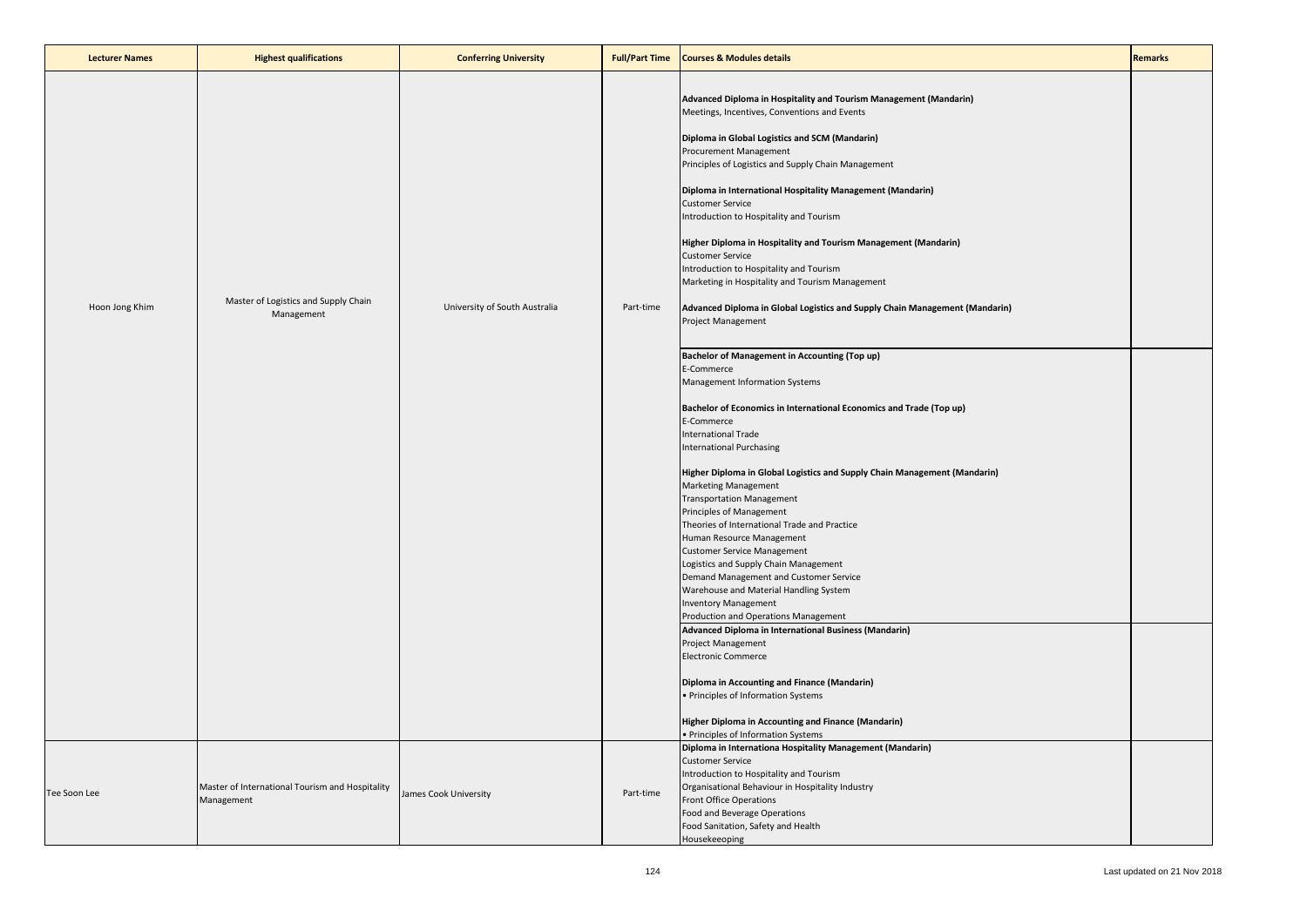| <b>Lecturer Names</b> | <b>Highest qualifications</b>         | <b>Conferring University</b>         | <b>Full/Part Time</b> | <b>Courses &amp; Modules details</b>                                                                                                                                                                                                                                                                                                                                                                                                                                                                                                                                                                                                                                                                                                                                                                                                                                      | <b>Remarks</b> |
|-----------------------|---------------------------------------|--------------------------------------|-----------------------|---------------------------------------------------------------------------------------------------------------------------------------------------------------------------------------------------------------------------------------------------------------------------------------------------------------------------------------------------------------------------------------------------------------------------------------------------------------------------------------------------------------------------------------------------------------------------------------------------------------------------------------------------------------------------------------------------------------------------------------------------------------------------------------------------------------------------------------------------------------------------|----------------|
| Lee Hsin-Ta           | Master of Science (Applied Economics) | Nanyang Technological University     | Part-time             | Diploma in International Hospitality Management (Mandarin)<br>Introduction to Hospitality and Tourism<br><b>Front Office Operations</b><br>Food and Beverage Operations<br><b>Customer Service</b><br>Organizational Behaviour in Hospitality Industry<br>Housekeeping<br>Advanced Diploma in Hospitality and Tourim Management (Mandarin)<br>Issues in Hospitality and Tourism management<br>Advanced Diploma in Business Administration (Mandarin)<br><b>Electronic Commerce</b><br>Principles of Logistics and Supply Chain Management<br><b>Hospitality and Tourism</b><br>Diploma in Global Logistics and Supply Chain Management (Mandarin)<br>Demand Management and Customer Service<br>Warehouse Management and Materials Handling System<br>Global Logistics and Incoterms 2010<br>Procurement Management<br>Principles of Logistics and Supply Chain Management |                |
| Kuang Xuefeng         | Master of Business Administration     | <b>Guangxi University</b>            | Part-time             | Certificate in Business (Mandarin)<br>The Fundamental Theories of Management<br>Basic Understanding of Information Technology<br>Tourism<br>The Principles of Logistics<br><b>Understanding E-Commerce</b><br><b>Business Statistics</b><br>Sociology<br>The Fundamentals of Mathematics<br>Diploma in Business Administration (Mandarin)<br>Principles of Management<br><b>Business Accounting</b><br><b>Business Economics</b><br><b>Marketing Management</b><br>Higher Diploma in International Business (Mandarin)<br><b>Business Economics</b><br><b>Marketing Management</b><br>The Principles of Management<br><b>Business Accounting</b>                                                                                                                                                                                                                          |                |
| Tang Boon Lee         | <b>Bachelor of Arts</b>               | The National University of Singapore | Part-time             | Diploma in International Hospitality Management (Mandarin)<br>Introduction to Hospitality and Tourism<br><b>Front Office Operations</b><br>Food and Beverage Operations<br>Food Sanitation, Safety and Health<br>Housekeeping<br><b>Customer Service</b><br>Advanced Diploma in Business Administration (Mandarin)<br>Hotel and Resort Management<br>Higher Diploma in Hospitality and Tourism Management (Mandarin)<br><b>Customer Service</b>                                                                                                                                                                                                                                                                                                                                                                                                                           |                |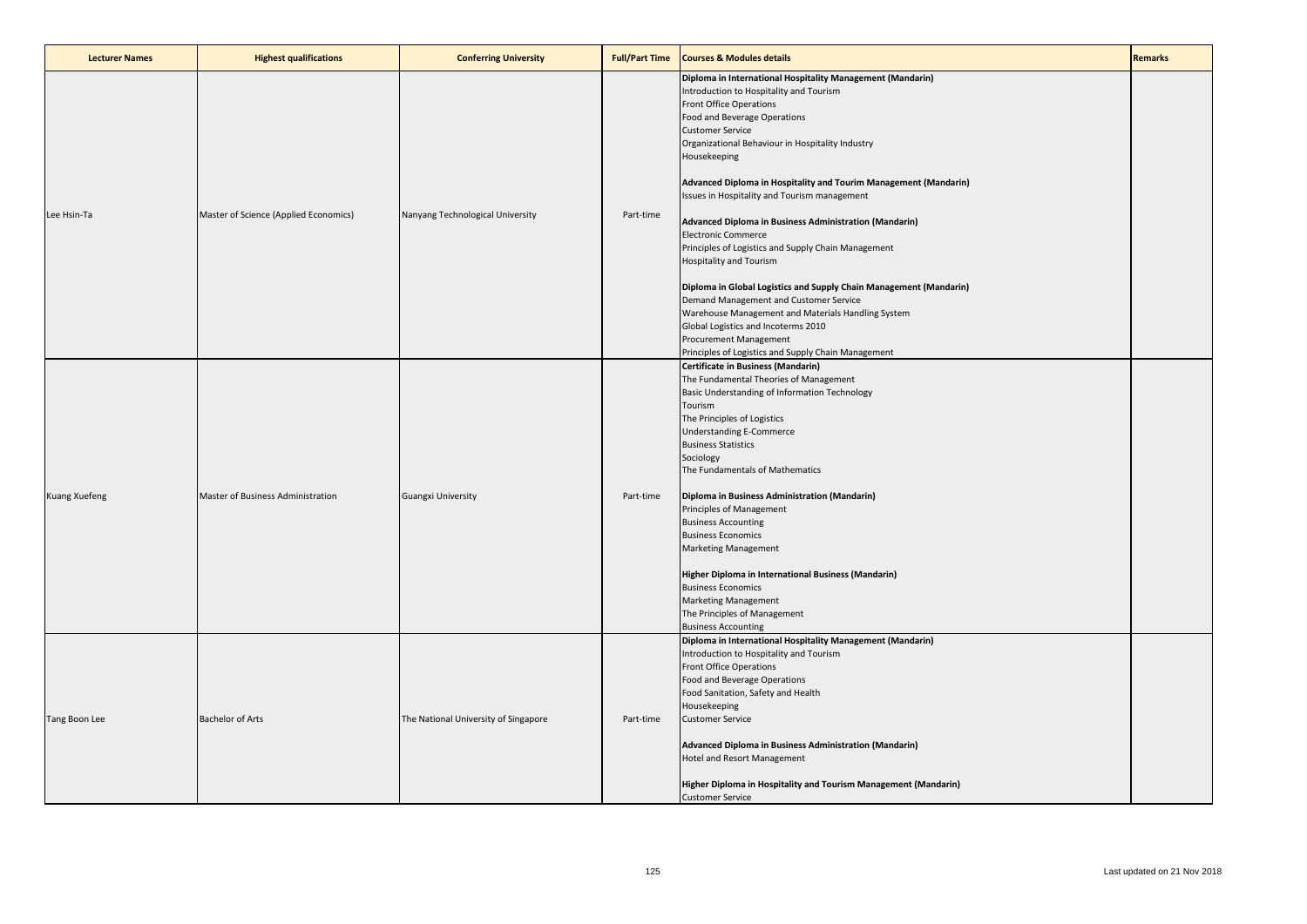| <b>Lecturer Names</b> | <b>Highest qualifications</b>                                                   | <b>Conferring University</b>                                          | <b>Full/Part Time</b> | <b>Courses &amp; Modules details</b>                                                                                                                                                                                                                                                                                                                                                                                                                                                                                                                                                                                                                                                                                                                                                                                                                                                                                                                                                                                                                                                                                                                                                                                                                                                                                                                                                                                                                                                                                                                                                                                                                                                                                                                                                                                                                                                                                                                                                                                                     | <b>Remarks</b> |
|-----------------------|---------------------------------------------------------------------------------|-----------------------------------------------------------------------|-----------------------|------------------------------------------------------------------------------------------------------------------------------------------------------------------------------------------------------------------------------------------------------------------------------------------------------------------------------------------------------------------------------------------------------------------------------------------------------------------------------------------------------------------------------------------------------------------------------------------------------------------------------------------------------------------------------------------------------------------------------------------------------------------------------------------------------------------------------------------------------------------------------------------------------------------------------------------------------------------------------------------------------------------------------------------------------------------------------------------------------------------------------------------------------------------------------------------------------------------------------------------------------------------------------------------------------------------------------------------------------------------------------------------------------------------------------------------------------------------------------------------------------------------------------------------------------------------------------------------------------------------------------------------------------------------------------------------------------------------------------------------------------------------------------------------------------------------------------------------------------------------------------------------------------------------------------------------------------------------------------------------------------------------------------------------|----------------|
| Tham Yuen Hoi         | Master of Business Administration / Master of<br><b>Business Administration</b> | University of Leicester / Asia International Open<br>University Macau | Part-time             | Diploma in International Hospitality Management (Mandarin)<br>Introduction to Hospitality and Tourism<br><b>Front Office Operations</b><br>Organisational Behaviour in Hospitality Industry<br>Housekeeping<br><b>Customer Service</b><br>• Food and Beverage Operations<br>Advanced Diploma in Hospitality and Tourism Management (Mandarin)<br>Facilities and Maintenance Management<br>Issues in Hospitality and Tourism Management<br><b>Resort Management</b><br>Human Resource Management<br>Niche and Speciality Tourism<br>Meetings, Incentives, Conventions and Events<br>• Food and Beverage Management<br>Higher Diploma in Hospitality and Tourism Management (Mandarin)<br>Introduction to Hospitality and Tourism<br><b>Front Office Operations</b><br>Organizational Behaviour in Hospitality Industry<br><b>Customer Service</b><br>Housekeeping<br>• Food and Beverage Operations<br>• Marketing in Hospitality and Tourism Management<br>• Food and Beverage Management<br>· Human Resource Management<br>• Meetings; Incentives; Conventions and Events<br>• Issues in Hospitality and Tourism Management<br>• Resort Management<br>Diploma in Business Administration (Mandarin)<br>The Principles of Management<br><b>Customer Service Management</b><br>Diploma in Global Logistics and Supply Chain Management (Mandarin)<br>Principles of Logistics and Supply Chain Management<br>Demand Management and Customer Service<br>Higher Diploma in International Business (Mandarin)<br>• Principles of Management<br>• Business Economics<br>· Human Resource Management<br>• Corporate Strategic Management<br>· Project Management<br>· Global Business Development<br>· Operations Management<br>· Organisational Theory and Behaviour<br>· International Marketing Strategy<br>Advanced Diploma in Business Administration (Mandarin)<br>· Corporate Strategic Management<br>· Entrepreneurship<br>• Principles of Logistics and Supply Chain Management<br>• Hospitality and Tourism<br>• Employment Relations |                |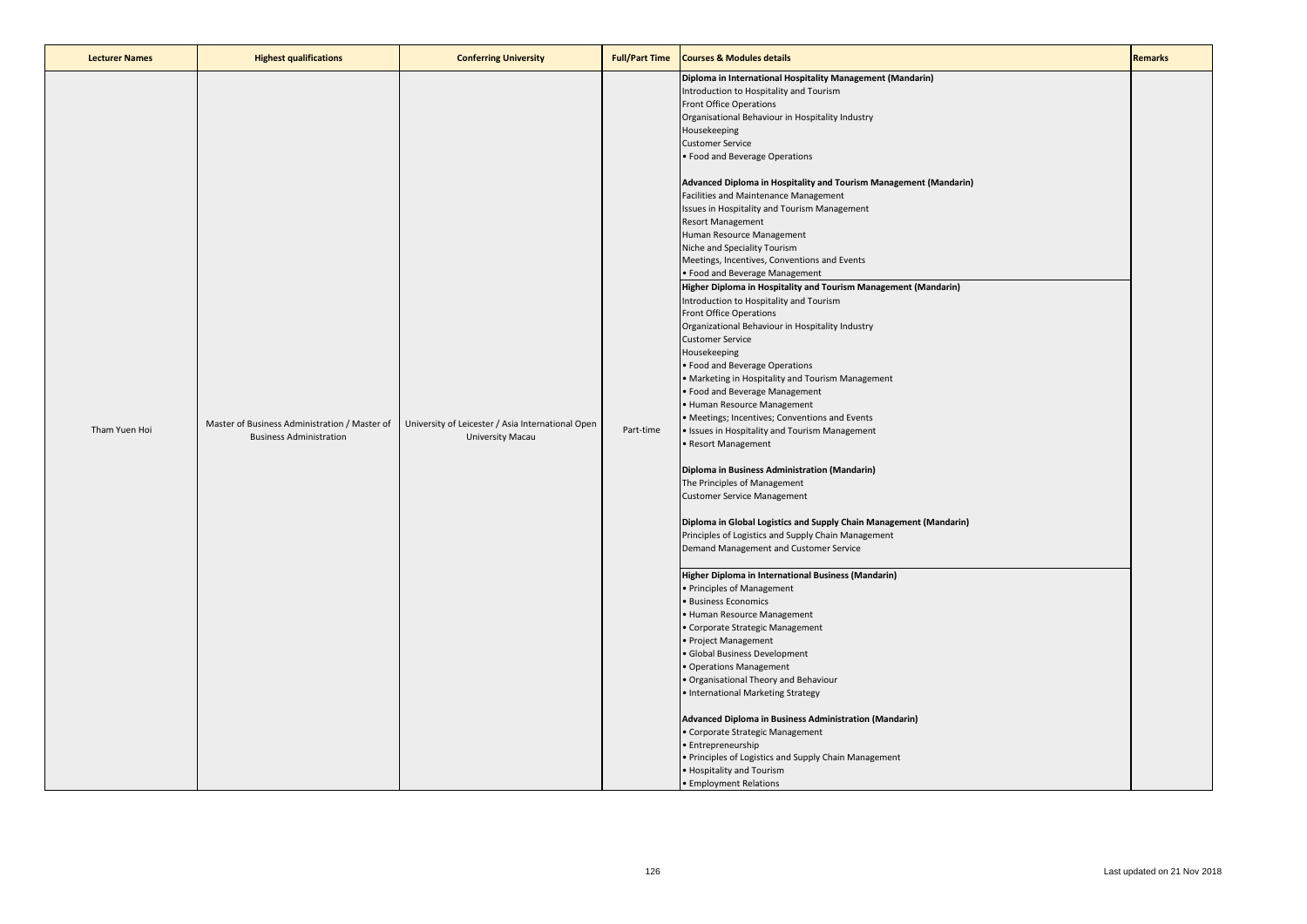| <b>Lecturer Names</b>                    | <b>Highest qualifications</b>                         | <b>Conferring University</b>        | <b>Full/Part Time</b> | <b>Courses &amp; Modules details</b>                                                                                                                                                                                                                                                                                                                                                                                                                                                                                                                                                                                                                                                                                                                                                                                                                                                                                                                                                                                                                                                                                                                                                                                                                                                                                                                                                                                                                                                                                                                                                                                   | <b>Remarks</b> |
|------------------------------------------|-------------------------------------------------------|-------------------------------------|-----------------------|------------------------------------------------------------------------------------------------------------------------------------------------------------------------------------------------------------------------------------------------------------------------------------------------------------------------------------------------------------------------------------------------------------------------------------------------------------------------------------------------------------------------------------------------------------------------------------------------------------------------------------------------------------------------------------------------------------------------------------------------------------------------------------------------------------------------------------------------------------------------------------------------------------------------------------------------------------------------------------------------------------------------------------------------------------------------------------------------------------------------------------------------------------------------------------------------------------------------------------------------------------------------------------------------------------------------------------------------------------------------------------------------------------------------------------------------------------------------------------------------------------------------------------------------------------------------------------------------------------------------|----------------|
| Lee Chin Kai @<br>Alikazin Gunawanbahari | Master of Business Administration                     | Memorial University of Newfoundland | Part-time             | Diploma in International Hospitality Management (Mandarin)<br>Introduction to Hospitality and Tourism<br>Front Office Operations<br>Organisational Behaviour in Hospitality Industry<br><b>Customer Service</b><br>Advanced Diploma in Hospitality and Tourism Management (Mandarin)<br>Facilities and Maintenance Management<br>Resort Management<br>Marketing in Hospitality and Tourism Management                                                                                                                                                                                                                                                                                                                                                                                                                                                                                                                                                                                                                                                                                                                                                                                                                                                                                                                                                                                                                                                                                                                                                                                                                  |                |
| Lim Hong Loon                            | Master of Science (Technopreneurship &<br>Innovation) | Nanyang Technological University    | Part-time             | Certificate in Business (Mandarin)<br>· Basic Understanding of Information Technology<br>· Understanding E-Commerce<br>Diploma in International Hospitality Management (Mandarin)<br>Introduction to Hospitality and Tourism<br><b>Front Office Operations</b><br>Organisational Behaviour in Hospitality Industry<br>Housekeeping<br><b>Customer Service</b><br>Food and Beverage Operations<br>Food Sanitation, Safety and Health<br><b>Hospitality Accounting</b><br>Advanced Diploma in Business Administration (Mandarin)<br>Facilities and Maintenance Management<br>Issues in Hospitality and Tourism Management<br><b>Resort Management</b><br>Human Resource Management<br>Niche and Speciality Tourism<br>Meetings, Incentives, Conventions and Events<br>Food and Beverage Management<br>Marketing in Hospitality and Tourism Management<br>Higher Diploma in Hospitality and Tourism Management (Mandarin)<br>Introduction to Hospitality and Tourism<br>Front Office Operations<br>Organizational Behaviour in Hospitality Industry<br>Marketing in Hospitality and Tourism Management<br>• Hospitality Accounting<br>· Food and Beverage Operations<br>· Food Sanitation, Safety and Health<br>• Housekeeping<br>· Customer Service<br>· Issues in Hospitality and Tourism Management<br>· Meetings, Incentives, Conventions and Events<br>· Facilities and Maintenance Management<br>Resort Management<br>· Human Resource Management<br>. Niche and Speciality Tourism<br>Diploma in Applied Hospitality Skills (Mandarin)<br>Front Office Service<br>Food and Beverage Service<br>Housekeeping Skills |                |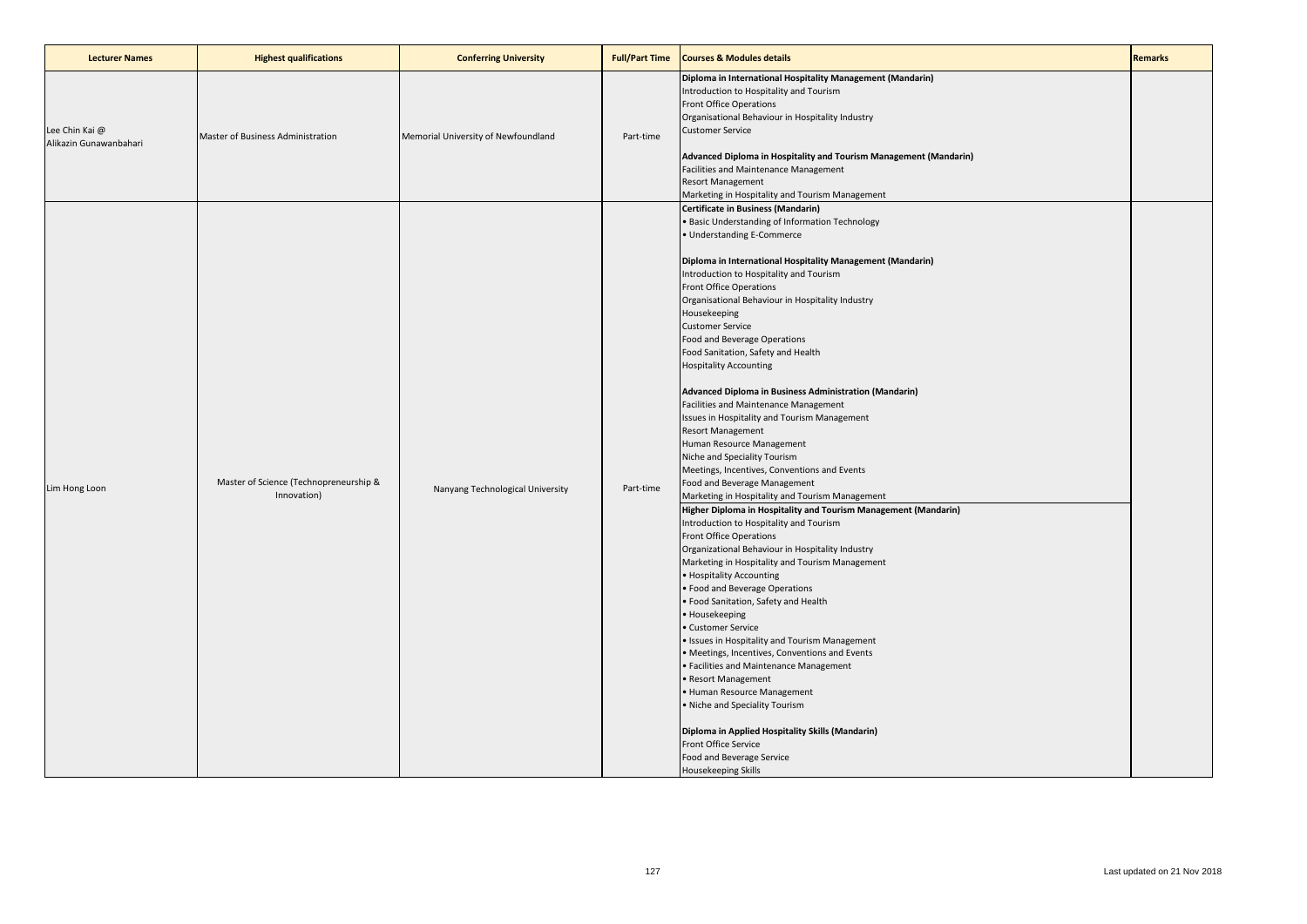| <b>Lecturer Names</b> | <b>Highest qualifications</b> | <b>Conferring University</b>         | <b>Full/Part Time</b> | <b>Courses &amp; Modules details</b>                                                                                                                                                                                                                                                                                                                                                                                                                                                                                                                                                                                                                                                                                                                                                                                     | <b>Remarks</b> |
|-----------------------|-------------------------------|--------------------------------------|-----------------------|--------------------------------------------------------------------------------------------------------------------------------------------------------------------------------------------------------------------------------------------------------------------------------------------------------------------------------------------------------------------------------------------------------------------------------------------------------------------------------------------------------------------------------------------------------------------------------------------------------------------------------------------------------------------------------------------------------------------------------------------------------------------------------------------------------------------------|----------------|
| Arron Goh Junn Minn   | <b>Bachelor of Science</b>    | University of Massachusetts          | Part-time             | Diploma in International Hospitality Management (Mandarin)<br>Food and Beverage Operations<br>Food Sanitation, Safety and Health<br>Housekeeping<br>• Front Office Operations<br>Advanced Diploma in Hospitality and Tourism Management (Mandarin)<br>Food and Beverage Management<br>Higher Diploma in Hospitality and Tourism Management (Mandarin)<br>Food and Beverage Operations<br>Food Sanitation, Safety and Health<br>Housekeeping<br>Front Office Operation<br>• Food and Beverage Management                                                                                                                                                                                                                                                                                                                  |                |
|                       |                               |                                      |                       | Diploma in International Hospitality Management (Mandarin)<br>Introduction to Hospitality and Tourism<br>Front Office Operations<br>Organisation Behaviour in Hospitality Industry<br><b>Customer Service</b><br>Food Sanitation, Safety and Health<br>• Marketing in Hospitality and Tourism Management<br>• Housekeeping<br>• Food and Beverage Operations<br>Advanced Diploma in Hospitality and Tourism Management (Mandarin)<br>Facilities and Maintenance Management<br>Issues in Hospitality and Tourism Management<br><b>Resort Management</b><br>Marketing in Hospitality and Tourism Industry<br>Niche and Speciality Tourism<br>• Food and Beverage Management                                                                                                                                                |                |
| Xiao Yan              | Master of Science             | The National University of Singapore | Part-time             | Diploma in Applied Hospitality Skills (Mandarin)<br><b>Customer Service Skills</b><br>Food Sanitation, Health and Safety<br>Advanced Diploma in Business Administration (Mandarin)<br><b>Hospitality and Tourism</b><br>Corporate Strategic Management<br>Higher Diploma in Hospitality and Tourism Management (Mandarin)<br>Introduction to Hospitality and Tourism<br><b>Front Office Operations</b><br>Organizational Behaviour in Hospitality Industry<br><b>Customer Service</b><br>Food Sanitation, Safety and Health<br>Facilities and Maintenance Management<br>Issues in Hospitality and Tourism Management<br><b>Resort Management</b><br>Marketing in Hospitality and Tourism Management<br>Niche and Specialty Tourism<br>• Food and Beverage Management<br>• Housekeeping<br>• Food and Beverage Operations |                |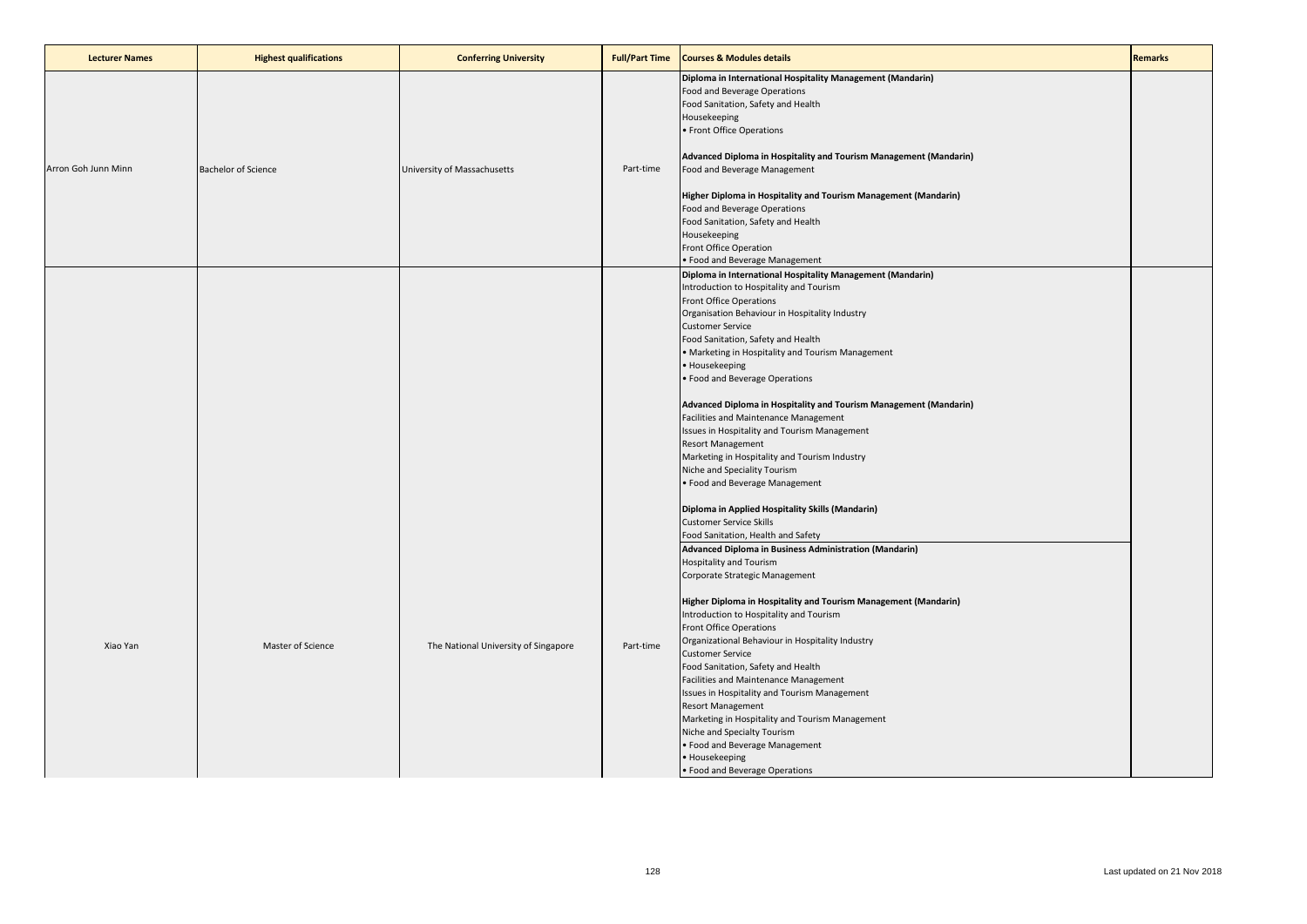| <b>Lecturer Names</b> | <b>Highest qualifications</b> | <b>Conferring University</b> | <b>Full/Part Time</b> | <b>Courses &amp; Modules details</b>                  | <b>Remarks</b> |
|-----------------------|-------------------------------|------------------------------|-----------------------|-------------------------------------------------------|----------------|
|                       |                               |                              |                       | Diploma in Accounting and Finance (Mandarin)          |                |
|                       |                               |                              |                       | • Principles of Management                            |                |
|                       |                               |                              |                       | • International Business Management                   |                |
|                       |                               |                              |                       | . Principles of Information system                    |                |
|                       |                               |                              |                       | . Principles of Accounting and Finance                |                |
|                       |                               |                              |                       |                                                       |                |
|                       |                               |                              |                       | Higher Diploma in Accounting and Finance (Mandarin)   |                |
|                       |                               |                              |                       | • Principles of Management                            |                |
|                       |                               |                              |                       | • International Business Management                   |                |
|                       |                               |                              |                       | . Principles of Information Systems                   |                |
|                       |                               |                              |                       | . Principles of Accounting and Finance                |                |
|                       |                               |                              |                       | • Strategic Management                                |                |
|                       |                               |                              |                       | • Business Law                                        |                |
|                       |                               |                              |                       | • Financial Accounting                                |                |
|                       |                               |                              |                       |                                                       |                |
|                       |                               |                              |                       | Advanced Diploma in Accounting and Finance (Mandarin) |                |
|                       |                               |                              |                       | • Strategic Management                                |                |
|                       |                               |                              |                       | • Business Law                                        |                |
|                       |                               |                              |                       | • Financial Accounting                                |                |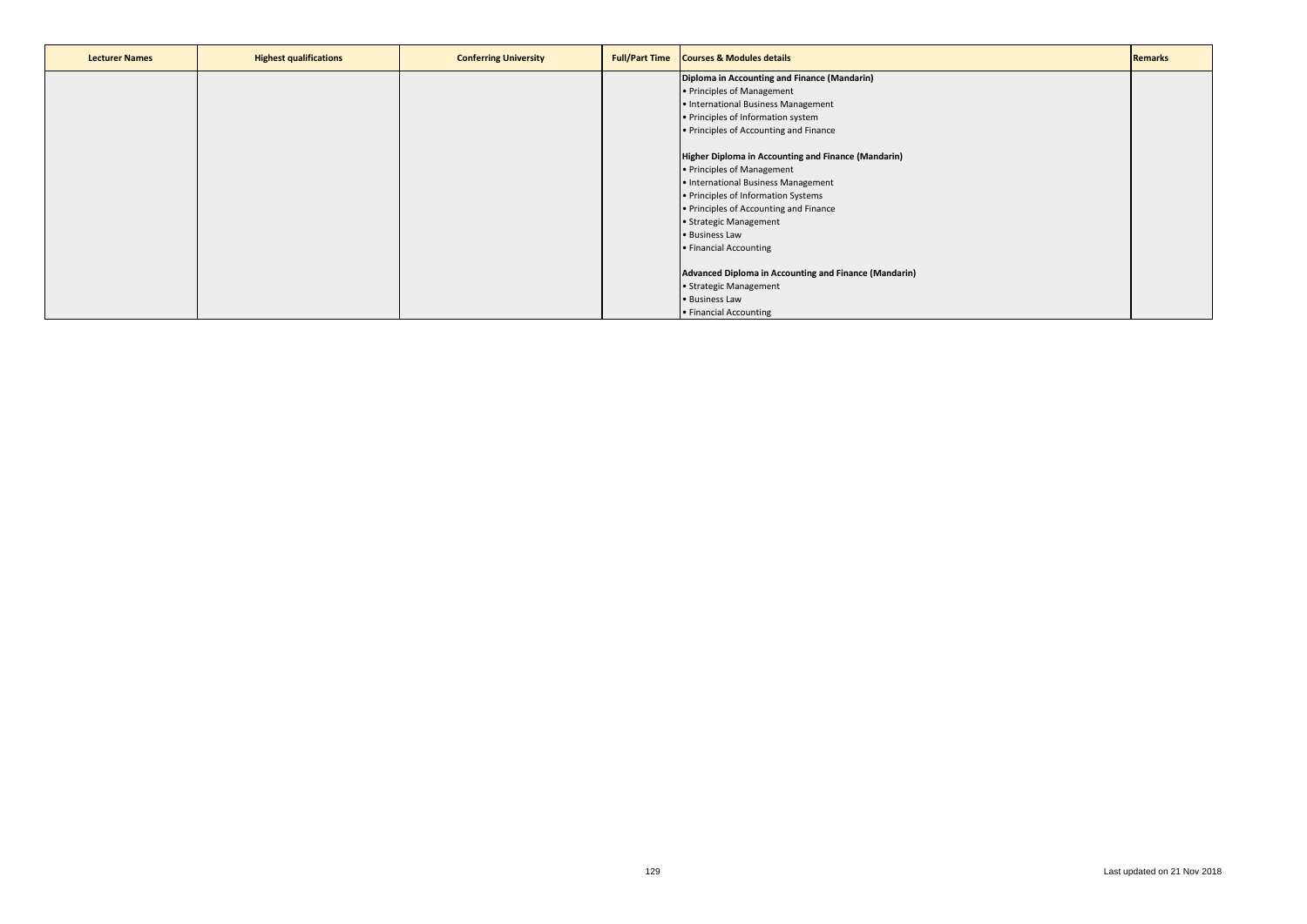| <b>Lecturer Names</b> | <b>Highest qualifications</b>       | <b>Conferring University</b>     | <b>Full/Part Time</b> | <b>Courses &amp; Modules details</b>                              | <b>Remarks</b> |
|-----------------------|-------------------------------------|----------------------------------|-----------------------|-------------------------------------------------------------------|----------------|
|                       |                                     |                                  |                       | Higher Diploma in International Business (Mandarin)               |                |
|                       |                                     |                                  |                       | • Business Accounting                                             |                |
|                       |                                     |                                  |                       | · Business Economics                                              |                |
|                       |                                     |                                  |                       | • Financial Management                                            |                |
|                       |                                     |                                  |                       | • Marketing Management                                            |                |
|                       |                                     |                                  |                       |                                                                   |                |
|                       |                                     |                                  |                       | • Human Resource Management                                       |                |
|                       |                                     |                                  |                       | Project Management                                                |                |
|                       |                                     |                                  |                       | Quantitative Methods                                              |                |
|                       |                                     |                                  |                       | Higher Diploma in Hospitality and Tourism Management (Mandarin)   |                |
|                       |                                     |                                  |                       | • Marketing in Hospitality and Tourism Management                 |                |
|                       |                                     |                                  |                       | • Human Resource Management                                       |                |
|                       |                                     |                                  |                       | • Hospitality Accounting                                          |                |
|                       |                                     |                                  |                       |                                                                   |                |
|                       |                                     |                                  |                       | • Human Resource Management                                       |                |
|                       |                                     |                                  |                       | • Meetings; Incentives; Conventions and Events                    |                |
|                       |                                     |                                  |                       | Diploma in International Hospitality Management (Mandarin)        |                |
|                       |                                     |                                  |                       | • Hospitality Accounting                                          |                |
|                       |                                     |                                  |                       | Marketing in Hospitality and Tourism Management                   |                |
|                       |                                     |                                  |                       | Advanced Diploma in Hospitality and Tourism Management (Mandarin) |                |
|                       |                                     |                                  |                       | • Marketing in Hospitality and Tourism Management                 |                |
|                       |                                     |                                  |                       | • Human Resource Management                                       |                |
|                       |                                     |                                  |                       | <b>Hospitality Accounting</b>                                     |                |
|                       |                                     |                                  |                       | • Meetings; Incentives; Conventions and Events                    |                |
|                       |                                     |                                  |                       | • Human Resource Management                                       |                |
|                       |                                     |                                  |                       | Diploma in Accounting and Finance (Mandarin)                      |                |
|                       |                                     |                                  |                       |                                                                   |                |
|                       |                                     |                                  |                       | Principles of Accounting and Finance                              |                |
|                       |                                     |                                  |                       | Principles of Economics                                           |                |
|                       |                                     |                                  |                       | <b>Quantitative Methods</b>                                       |                |
|                       |                                     |                                  |                       | • Cost Accounting                                                 |                |
|                       |                                     |                                  |                       | Diploma in Banking and Finance (Mandarin)                         |                |
|                       |                                     |                                  |                       | Principles of Accounting and Finance                              |                |
|                       |                                     |                                  |                       | Principles of Economics                                           |                |
|                       |                                     |                                  |                       | Quantitative Methods                                              |                |
| Tan Buck Koon         | Master of Arts (Comtemporary China) | Nanyang Technological University | Part-time             |                                                                   |                |
|                       |                                     |                                  |                       | Higher Diploma in Accounting and Finance (Mandarin)               |                |
|                       |                                     |                                  |                       | Quantitative Methods                                              |                |
|                       |                                     |                                  |                       | Principles of Accounting and Finance                              |                |
|                       |                                     |                                  |                       | Principles of Economics                                           |                |
|                       |                                     |                                  |                       | Corporate Finance (teach out)                                     |                |
|                       |                                     |                                  |                       | • Cost Accounting                                                 |                |
|                       |                                     |                                  |                       | • Corporate Finance                                               |                |
|                       |                                     |                                  |                       | • Financial Accounting                                            |                |
|                       |                                     |                                  |                       | • Management Accounting                                           |                |
|                       |                                     |                                  |                       | <b>Bachelor of Management in Accounting (Top up)</b>              |                |
|                       |                                     |                                  |                       | Microeconomics and Macroeconomics: Theory and Practice            |                |
|                       |                                     |                                  |                       | <b>Statistics</b>                                                 |                |
|                       |                                     |                                  |                       | <b>Financial Statement Analysis</b>                               |                |
|                       |                                     |                                  |                       | International Settlements                                         |                |
|                       |                                     |                                  |                       | Corporate Finance                                                 |                |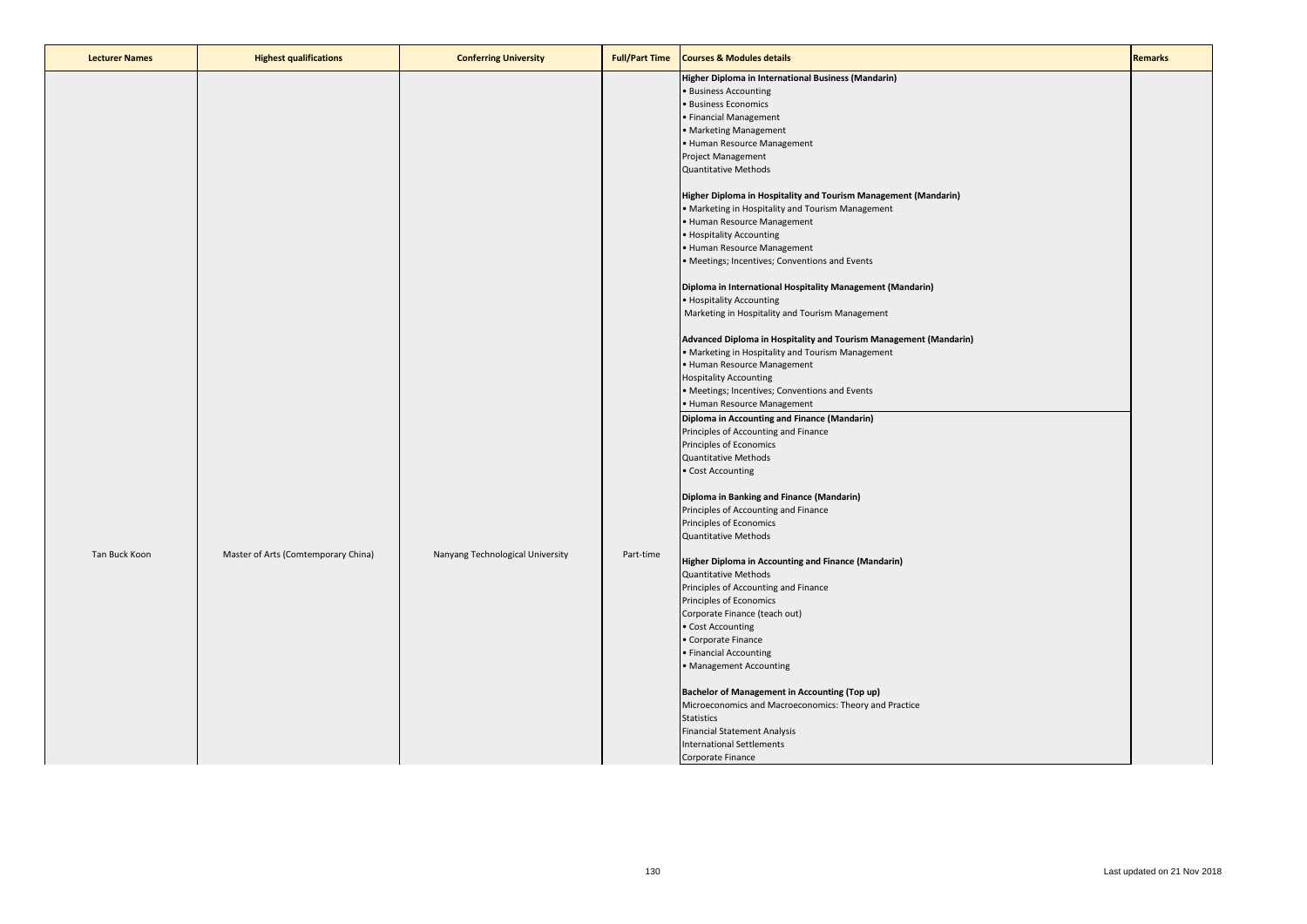| <b>Lecturer Names</b> | <b>Highest qualifications</b>    | <b>Conferring University</b>    | <b>Full/Part Time</b> | <b>Courses &amp; Modules details</b>                                                    | <b>Remarks</b> |
|-----------------------|----------------------------------|---------------------------------|-----------------------|-----------------------------------------------------------------------------------------|----------------|
|                       |                                  |                                 |                       | Bachelor of Economics in International Economics and Trade (Top up)                     |                |
|                       |                                  |                                 |                       | Microeconomics and Macroeconomics: Theory and Practice<br><b>Statistics</b>             |                |
|                       |                                  |                                 |                       | <b>Financial Statement Analysis</b>                                                     |                |
|                       |                                  |                                 |                       | <b>International Settlements</b>                                                        |                |
|                       |                                  |                                 |                       | Money and Banking                                                                       |                |
|                       |                                  |                                 |                       |                                                                                         |                |
|                       |                                  |                                 |                       | Diploma in International Business (Mandarin)<br>Quantitative Methods                    |                |
|                       |                                  |                                 |                       | <b>Business Accounting</b>                                                              |                |
|                       |                                  |                                 |                       | <b>Business Economics</b>                                                               |                |
|                       |                                  |                                 |                       | <b>Financial Management</b>                                                             |                |
|                       |                                  |                                 |                       | Advanced Diploma in International Business (Mandarin)                                   |                |
|                       |                                  |                                 |                       | International Marketing Strategy                                                        |                |
|                       |                                  |                                 |                       | Advanced Diploma in Accounting and Finance (Mandarin)                                   |                |
|                       |                                  |                                 |                       | Corporate Finance (teach out)                                                           |                |
|                       |                                  |                                 |                       | Corporate Finance                                                                       |                |
|                       |                                  |                                 |                       | • Financial Accounting                                                                  |                |
|                       |                                  |                                 |                       | Management Accounting                                                                   |                |
|                       |                                  |                                 |                       | Advanced Diploma in Hospitality and Tourism Management (Mandarin)                       |                |
|                       |                                  |                                 |                       | Food and Beverage Management<br><b>Resort Management</b>                                |                |
|                       |                                  |                                 |                       | Marketing in Hospitality and Tourism Management                                         |                |
|                       |                                  |                                 |                       |                                                                                         |                |
| Loh Hak Chong         | Master of International Business | Curtin University of Technology | Part-time             | Diploma in International Hospitality Management (Mandarin)                              |                |
|                       |                                  |                                 |                       | <b>Front Office Operations</b><br>Housekeeping                                          |                |
|                       |                                  |                                 |                       | Introduction to Hospitality abd Tourism                                                 |                |
|                       |                                  |                                 |                       | Organizational Behaviour in Hospitality Industry                                        |                |
|                       |                                  |                                 |                       | Food and Beverage Operations                                                            |                |
|                       |                                  |                                 |                       | Food Sanitation, Health and Safety                                                      |                |
|                       |                                  |                                 |                       | Diploma in International Hospitality Management (Mandarin)<br>• Front Office Operations |                |
|                       |                                  |                                 |                       | • Housekeeping                                                                          |                |
|                       |                                  |                                 |                       | · Food and Beverage Operations                                                          |                |
|                       |                                  |                                 |                       | · Food Sanitation, Safety and Health                                                    |                |
|                       |                                  |                                 |                       | Customer Service                                                                        |                |
|                       |                                  |                                 |                       | . Introduction to Hospitality and Tourism                                               |                |
|                       |                                  |                                 |                       | Organisational Behaviour in Hospitality Industry                                        |                |
|                       |                                  |                                 |                       | Higher Diploma in Hospitality and Tourism Management (Mandarin)                         |                |
|                       |                                  |                                 |                       | • Front Office Operations                                                               |                |
|                       |                                  |                                 |                       | • Housekeeping                                                                          |                |
|                       |                                  |                                 |                       | · Food and Beverage Operations                                                          |                |
|                       |                                  |                                 |                       | • Food Sanitation, Safety and Health<br>· Customer Service                              |                |
|                       |                                  | Griffith University             |                       | Introduction to Hospitality and Tourism                                                 |                |
| Chu Wai Yu Nelson     | Bachelor of Hotel Management     | Gold Coast University College   | Part-time             | Organisational Behaviour in Hospitality Industry                                        |                |
|                       |                                  |                                 |                       | Food and Beverage Management                                                            |                |
|                       |                                  |                                 |                       | Meetings, Incentives, Conventions and Events                                            |                |
|                       |                                  |                                 |                       | Marketing in Hospitality and Tourism Management                                         |                |
|                       |                                  |                                 |                       | Issues in Hospitality and Tourism Management<br>Resort Management                       |                |
|                       |                                  |                                 |                       | • Niche and Speciality Tourism                                                          |                |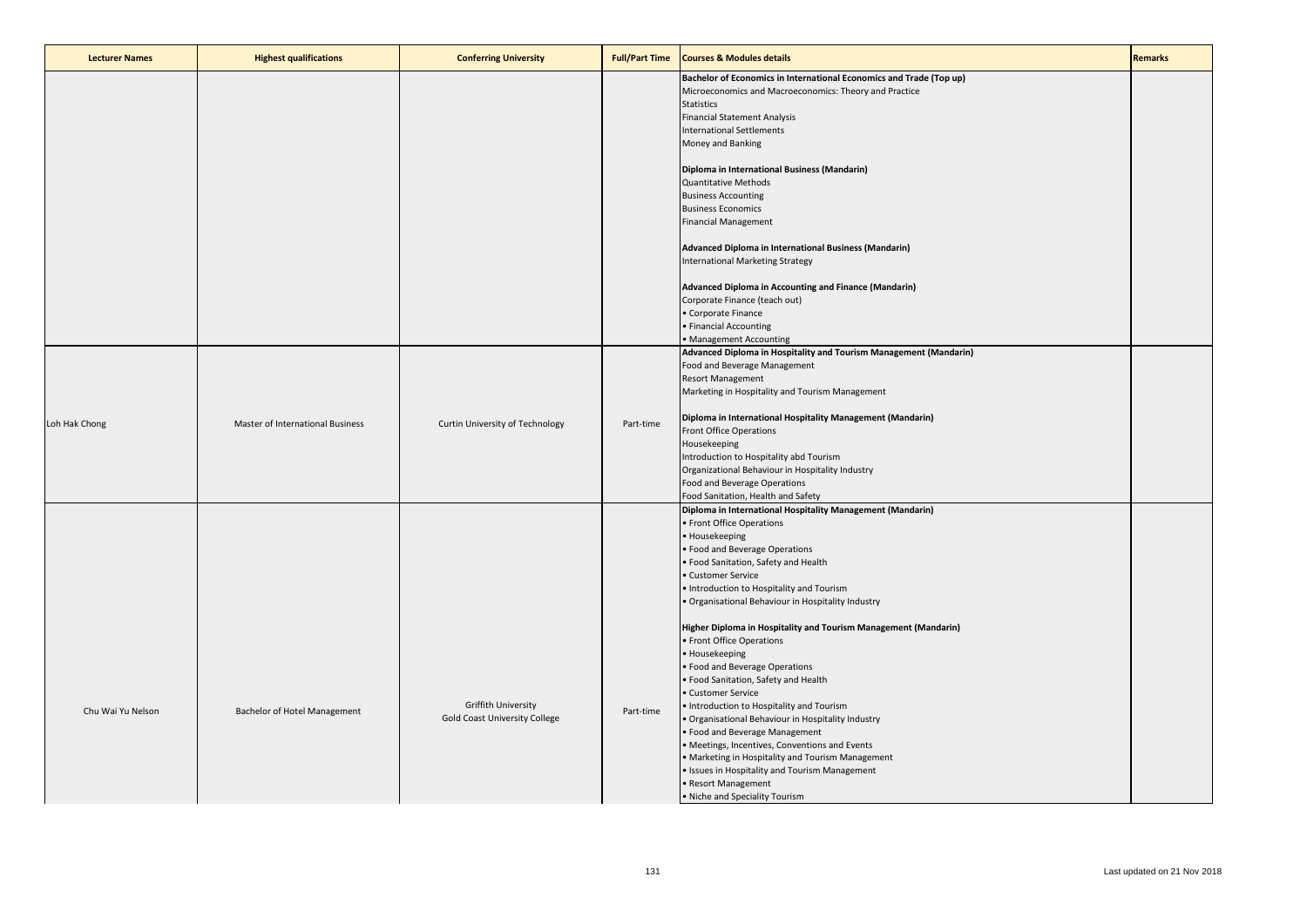| <b>Lecturer Names</b> | <b>Highest qualifications</b>         | <b>Conferring University</b>  | <b>Full/Part Time</b> | <b>Courses &amp; Modules details</b>                                        | <b>Remarks</b> |
|-----------------------|---------------------------------------|-------------------------------|-----------------------|-----------------------------------------------------------------------------|----------------|
|                       |                                       |                               |                       | Diploma in Applied Hospitality Skills (Mandarin)                            |                |
|                       |                                       |                               |                       | • Front Office Service                                                      |                |
|                       |                                       |                               |                       | · Housekeeping skills                                                       |                |
|                       |                                       |                               |                       | • Food and Beverage Service                                                 |                |
|                       |                                       |                               |                       | . Food Sanitation, Health and Safety                                        |                |
|                       |                                       |                               |                       | • Customer Service skills                                                   |                |
|                       |                                       |                               |                       | Advanced Diploma in Business Administration (Mandarin)                      |                |
|                       |                                       |                               |                       | • Hospitality and Tourism                                                   |                |
|                       |                                       |                               |                       | Certificate in Business (Mandarin)                                          |                |
|                       |                                       |                               |                       | • The Fundamentals of Mathematics                                           |                |
|                       |                                       |                               |                       | • Business Statistics                                                       |                |
| Ong Geok Wah          | Master of Science with Distinction in | The University of East Anglia | Part-time             |                                                                             |                |
|                       | Mathematics                           |                               |                       | Higher Diploma in International Business (Mandarin)                         |                |
|                       |                                       |                               |                       | · Business Communication                                                    |                |
|                       |                                       |                               |                       |                                                                             |                |
|                       |                                       |                               |                       | Advanced Diploma in Global Logistics and Supply Chain management (Mandarin) |                |
|                       |                                       |                               |                       | • Human Resource Management                                                 |                |
|                       |                                       |                               |                       | · Business Logistics Strategy                                               |                |
|                       |                                       |                               |                       | · Quality Management                                                        |                |
|                       |                                       |                               |                       | · Global Distribution Management                                            |                |
|                       |                                       |                               |                       |                                                                             |                |
|                       |                                       |                               |                       | Higher Diploma in International Business (Mandarin)                         |                |
|                       |                                       |                               |                       | · Global Business Development                                               |                |
|                       |                                       |                               |                       | • International Marketing Strategy                                          |                |
|                       |                                       |                               |                       | • Corporate Strategic Management                                            |                |
|                       |                                       |                               |                       | • Leadership                                                                |                |
|                       |                                       |                               |                       | • Electronic Commerce                                                       |                |
|                       |                                       |                               |                       | · Business Communication                                                    |                |
|                       |                                       |                               |                       | • Human Resource Management                                                 |                |
|                       |                                       |                               |                       | • Customer Service Management                                               |                |
|                       |                                       |                               |                       | Advanced Diploma in Hospitality and Tourism Management (Mandarin)           |                |
|                       |                                       |                               |                       | • Human Resource Management                                                 |                |
|                       |                                       |                               |                       | • Issues in Hospitality and Tourism Management                              |                |
|                       |                                       |                               |                       | • Meetings, Incentives, Conventions and Events                              |                |
|                       |                                       |                               |                       | • Marketing in Hospitality and Tourism Management                           |                |
|                       |                                       |                               |                       | • Resort Management                                                         |                |
|                       |                                       |                               |                       | . Niche and Speciality Tourism                                              |                |
|                       |                                       |                               |                       |                                                                             |                |
|                       |                                       |                               |                       | Diploma in International Hospitality Management (Mandarin)                  |                |
|                       |                                       |                               |                       | • Front Office Operations                                                   |                |
|                       |                                       |                               |                       | • Housekeeping                                                              |                |
|                       |                                       |                               |                       | . Introduction to Hosnitality and Tourism                                   |                |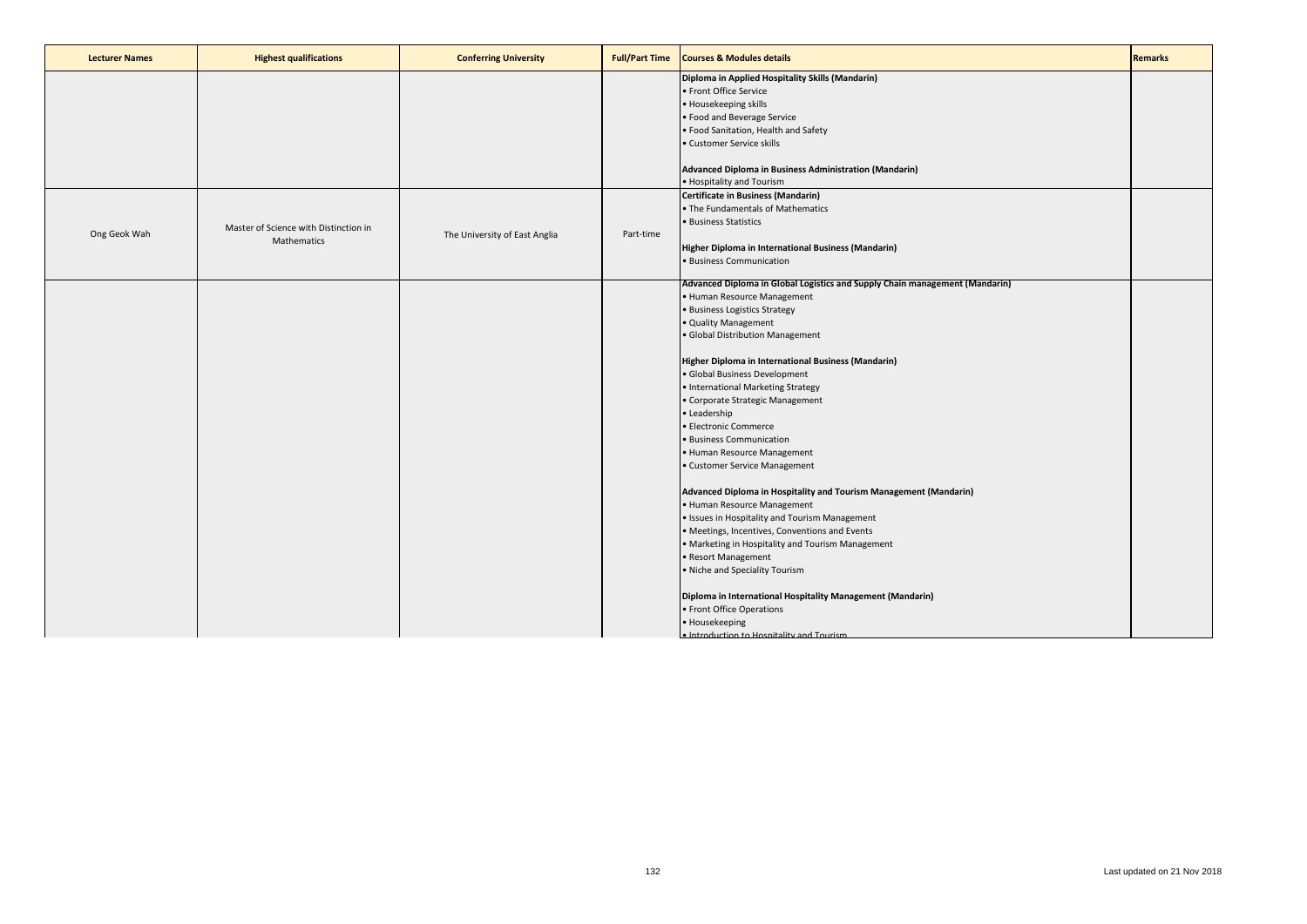| <b>Lecturer Names</b> | <b>Highest qualifications</b>     | <b>Conferring University</b> | <b>Full/Part Time</b> | <b>Courses &amp; Modules details</b>                                                                                                                                                                                                                                                                                                                                                                                                                                                                                                      | <b>Remarks</b> |
|-----------------------|-----------------------------------|------------------------------|-----------------------|-------------------------------------------------------------------------------------------------------------------------------------------------------------------------------------------------------------------------------------------------------------------------------------------------------------------------------------------------------------------------------------------------------------------------------------------------------------------------------------------------------------------------------------------|----------------|
|                       |                                   |                              |                       | <b>Certificate in Business (Mandarin)</b><br>· Basic Understanding of Information Technology<br>· Understanding E-Commerce<br>. The Principles of Logistics<br>. The Fundamental Theories of Management<br>· Sociology<br>• Tourism                                                                                                                                                                                                                                                                                                       |                |
| Ong Cheng Huat Eric   | Master of Business Administration | Charles Sturt University     | Part-time             | Higher Diploma in Hospitality and Tourism Management (Mandarin)<br>. Introduction to Hospitality and Tourism<br>• Front Office Operations<br>• Housekeeping<br>· Customer Service<br>· Organisational Behaviour in Hospitality Industry<br>• Human Resource Management<br>· Meetings; Incentives; Conventions and Events<br>• Marketing in Hospitality and Tourism Management<br>· Resort Management<br>. Niche and Speciality Tourism<br>• Issues in Hospitality and Tourism Management<br>Bachelor of Management in Accounting (Top up) |                |
|                       |                                   |                              |                       | E-Commerce<br>Thesis Writing for a B.A degree<br>Bachelor of Economics in International Economics and Trade (Top up)<br>E-Commerce                                                                                                                                                                                                                                                                                                                                                                                                        |                |
|                       |                                   |                              |                       | Thesis Writing for a R A degree<br>Diploma in International Hospitality Management (Mandarin)<br>• Front Office Operations<br>• Housekeeping<br>. Introduction to Hospitality and Tourism<br>· Organisational Behaviour in Hospitality Industry<br>· Customer Service<br>• Marketing in Hospitality and Tourism Management                                                                                                                                                                                                                |                |
|                       |                                   |                              |                       | Diploma in Accounting and Finance (Mandarin)<br>· Principles of Management<br>· International Business Management                                                                                                                                                                                                                                                                                                                                                                                                                         |                |
|                       |                                   |                              |                       | Higher Diploma in Accounting and Finance (Mandarin)<br>· Principles of Management<br>• International Business Management<br>· Strategic Management                                                                                                                                                                                                                                                                                                                                                                                        |                |
|                       |                                   |                              |                       | Advanced Diploma in Accounting and Finance (Mandarin)<br>· Strategic Management                                                                                                                                                                                                                                                                                                                                                                                                                                                           |                |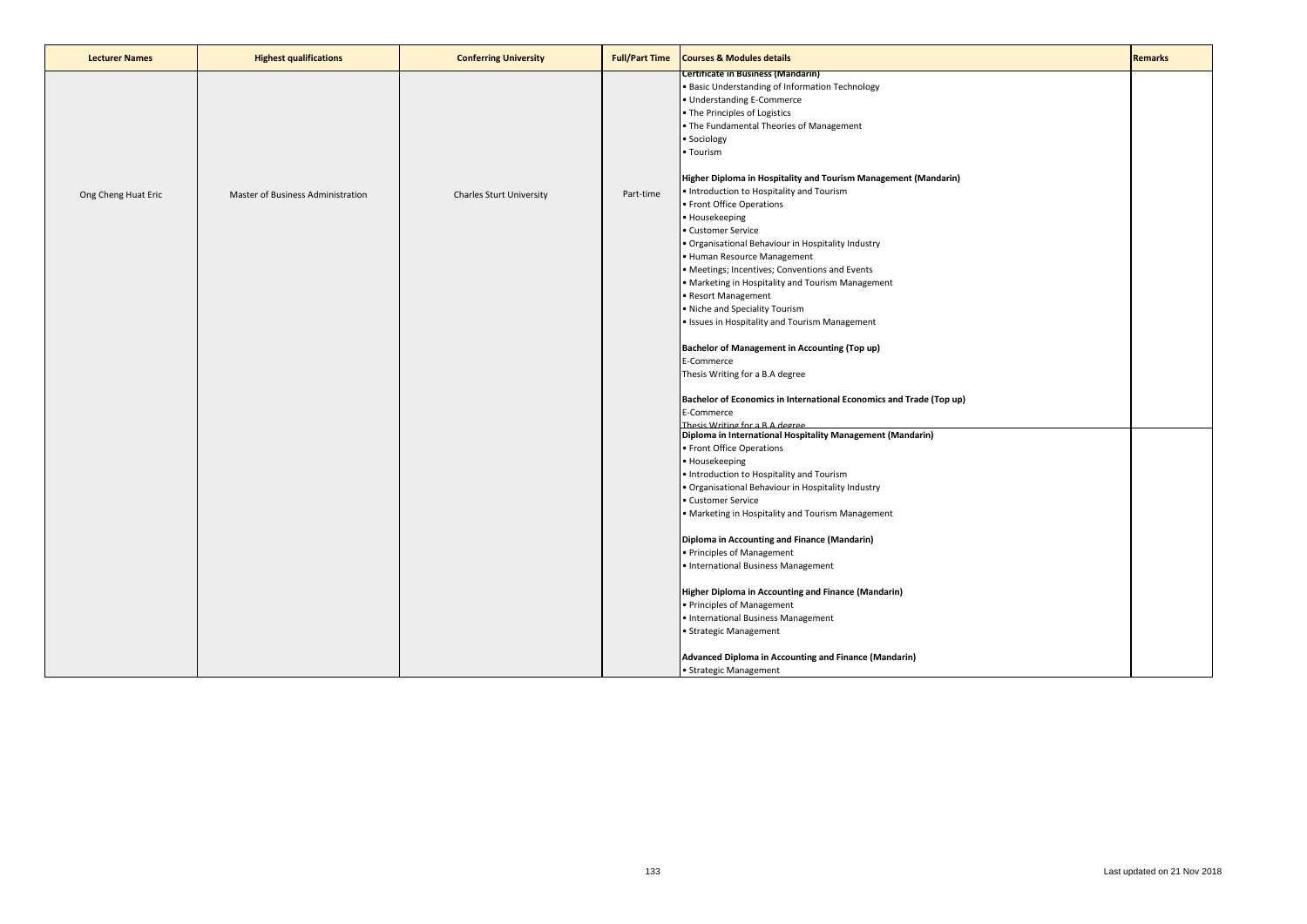| <b>Lecturer Names</b> | <b>Highest qualifications</b>                                                 | <b>Conferring University</b>            | <b>Full/Part Time</b> | <b>Courses &amp; Modules details</b>                                                                                                                                                                                                                                                                                                                                                                                                                                                                                                                                                                                                                                                                                                                                | <b>Remarks</b> |
|-----------------------|-------------------------------------------------------------------------------|-----------------------------------------|-----------------------|---------------------------------------------------------------------------------------------------------------------------------------------------------------------------------------------------------------------------------------------------------------------------------------------------------------------------------------------------------------------------------------------------------------------------------------------------------------------------------------------------------------------------------------------------------------------------------------------------------------------------------------------------------------------------------------------------------------------------------------------------------------------|----------------|
| Lee Weng Kai Brian    | Master of Accountancy,<br>Master of Business Administration                   | <b>Charles Sturt University</b>         | Part-time             | Diploma in Accounting and Finance (Mandarin)<br><b>Cost Accounting</b><br>Advanced Diploma in Accounting and Finance (Mandarin)<br><b>Business Law</b><br><b>Financial Accounting</b><br><b>Management Accounting</b><br><b>Higher Diploma in Accounting and Finance (Mandarin)</b><br><b>Cost Accounting</b><br><b>Business Law</b><br><b>Financial Accounting</b><br>Management Accounting<br><b>Bachelor of Management in Accounting (Top up)</b><br><b>Financial Statement Analysis</b><br><b>International Settlements</b><br>Corporate Finance<br><b>Advanced Financial Accounting</b><br>Bachelor of Economics in International Economics and Trade (Top up)<br><b>Financial Statement Analysis</b><br><b>International Settlements</b><br>Money and Banking |                |
| Wee Choon Meng        | Bachelor of Science in Banking and Finance with<br><b>First Class Honours</b> | University of London                    | Part-time             | Diploma in Accounting and Finance (Mandarin)<br>Principles of Banking and Finance<br>Diploma in Banking and Finance (Mandarin)<br>Principles of Banking and Finance<br>Higher Diploma in Accounting and Finance (Mandarin)<br>Principles of Banking and Finance                                                                                                                                                                                                                                                                                                                                                                                                                                                                                                     |                |
| Ong Ah Huat           | Master of Business Administration                                             | The University of Birmingham            | Part-time             | Diploma in Accounting and Finance (Mandarin)<br>Principles of Information Systems<br>Diploma in Banking and Finance (Mandarin)<br>Principles of Information Systems<br>Higher Diploma in Accounting and Finance (Mandarin)<br>Principles of Information Systems                                                                                                                                                                                                                                                                                                                                                                                                                                                                                                     |                |
| Andrew Goh Chor Eng   | Bachelor of Science in Economics                                              | University of London                    | Part-time             | Diploma in Banking and Finance (Mandarin)<br><b>Marketing Financial Services</b>                                                                                                                                                                                                                                                                                                                                                                                                                                                                                                                                                                                                                                                                                    |                |
| Tong Weng Fui         | Master of Business in Logistics Management                                    | Royal Melbourne Institute of Technology | Part-time             | Advanced Diploma in Accounting and Finance (Mandarin)<br>Auditing<br><b>Professional Practice</b><br>Taxation<br>Higher Diploma in Accounting and Finance (Mandarin)<br>Auditing<br>Professional Practice<br>Taxation                                                                                                                                                                                                                                                                                                                                                                                                                                                                                                                                               |                |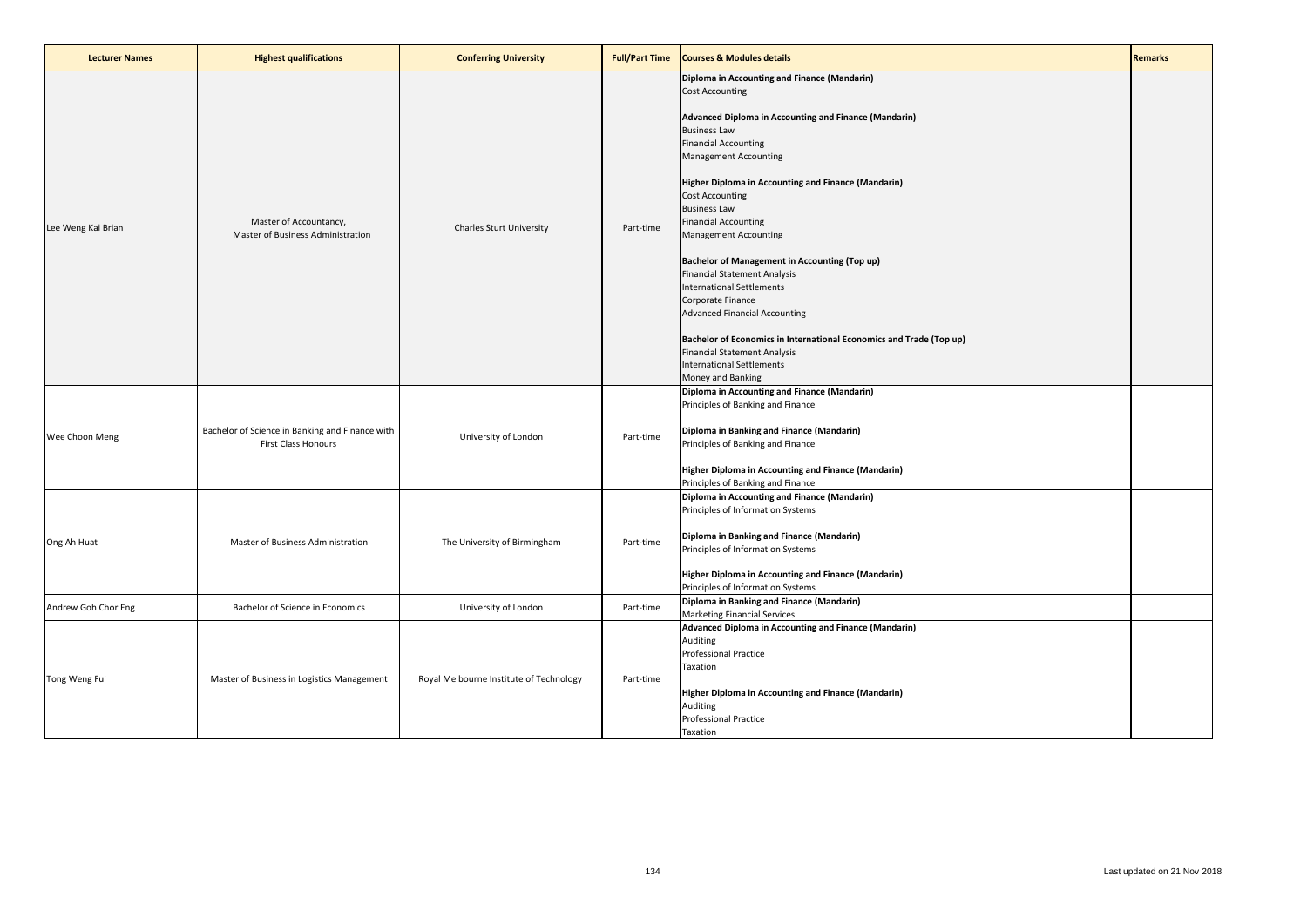| <b>Lecturer Names</b> | <b>Highest qualifications</b>     | <b>Conferring University</b>          | <b>Full/Part Time</b> | <b>Courses &amp; Modules details</b>                                                                                                                                                                                                                                                                                                                                                                                                                                                                                                                                                                                                                                                                                                                                                                                                                                                                                                                                                                                                                                                                                                                                                                                                                                                                                                                                                  | <b>Remarks</b>              |
|-----------------------|-----------------------------------|---------------------------------------|-----------------------|---------------------------------------------------------------------------------------------------------------------------------------------------------------------------------------------------------------------------------------------------------------------------------------------------------------------------------------------------------------------------------------------------------------------------------------------------------------------------------------------------------------------------------------------------------------------------------------------------------------------------------------------------------------------------------------------------------------------------------------------------------------------------------------------------------------------------------------------------------------------------------------------------------------------------------------------------------------------------------------------------------------------------------------------------------------------------------------------------------------------------------------------------------------------------------------------------------------------------------------------------------------------------------------------------------------------------------------------------------------------------------------|-----------------------------|
| Tan Soo Chuan Peter   | Master of Business Administration | Southern Cross University (Australia) | Part-time             | Higher Diploma in International Business (Mandarin)<br>· Customer Service Management<br>• Marketing Management<br><b>Business Communications</b><br>· Entrepreneurship<br>• International Marketing Strategy<br>Advanced Diploma in Business Administration (Mandarin)<br>· Entrepreneurship<br>• Hospitality and Tourism<br>Diploma in International Hospitality Management (Mandarin)<br>· Front Office Operations<br>• Housekeeping<br>• Food and Beverage Operations<br>. Introduction to Hospitality and Tourism<br>• Customer Service<br>• Organisational Behaviour in Hospitality Industry<br>Higher Diploma in Hospitality and Tourism Management (Mandarin)<br>• Front Office Operations<br>• Housekeeping<br>• Introduction to Hospitality and Tourism<br>· Issues in Hospitality and Tourism Management<br>· Food and Beverage Management<br>• Food and Beverage Operations<br>• Customer Service<br>· Organisational Behaviour in Hospitality Industry<br>· Meetings; Incentives; Conference and Events<br>• Marketing in Hospitality and Tourism Management<br>· Resort Management<br>Advanced Diploma in Hospitality and Tourism Management (Mandarin)<br>· Issues in Hospitality and Tourism Management<br>• Food and Beverage Management<br>• Marketing for Hospitality and Tourism Management<br>· Meetings; Incentives; Conferences and Events<br>Resort Management |                             |
| Wee Fong Kheng        |                                   |                                       | 135                   | Higher Diploma in International Business (Mandarin)<br>· Principles of Management<br>· Business Economics<br>· Human Resource Management<br>· Customer Service Management<br>• Marketing Management<br>· Corporate Strategic Management<br><b>Business Communications</b><br>· Global Business Development<br>· Organisational Theory and Behaviour<br>• International Marketing Strategy<br>Advanced Diploma in Business Administration (Mandarin)<br>• Corporate Strategic Management<br>• Employment relations<br>Higher Diploma in Accounting and Finance (Mandarin)<br>· Principles of Management<br>· Principles of Economics<br>· Principles of Banking and Finance<br>• Principles of Information Systems<br>· International Business Management<br>· Business Law<br>· Strategic Management                                                                                                                                                                                                                                                                                                                                                                                                                                                                                                                                                                                  | Last updated on 21 Nov 2018 |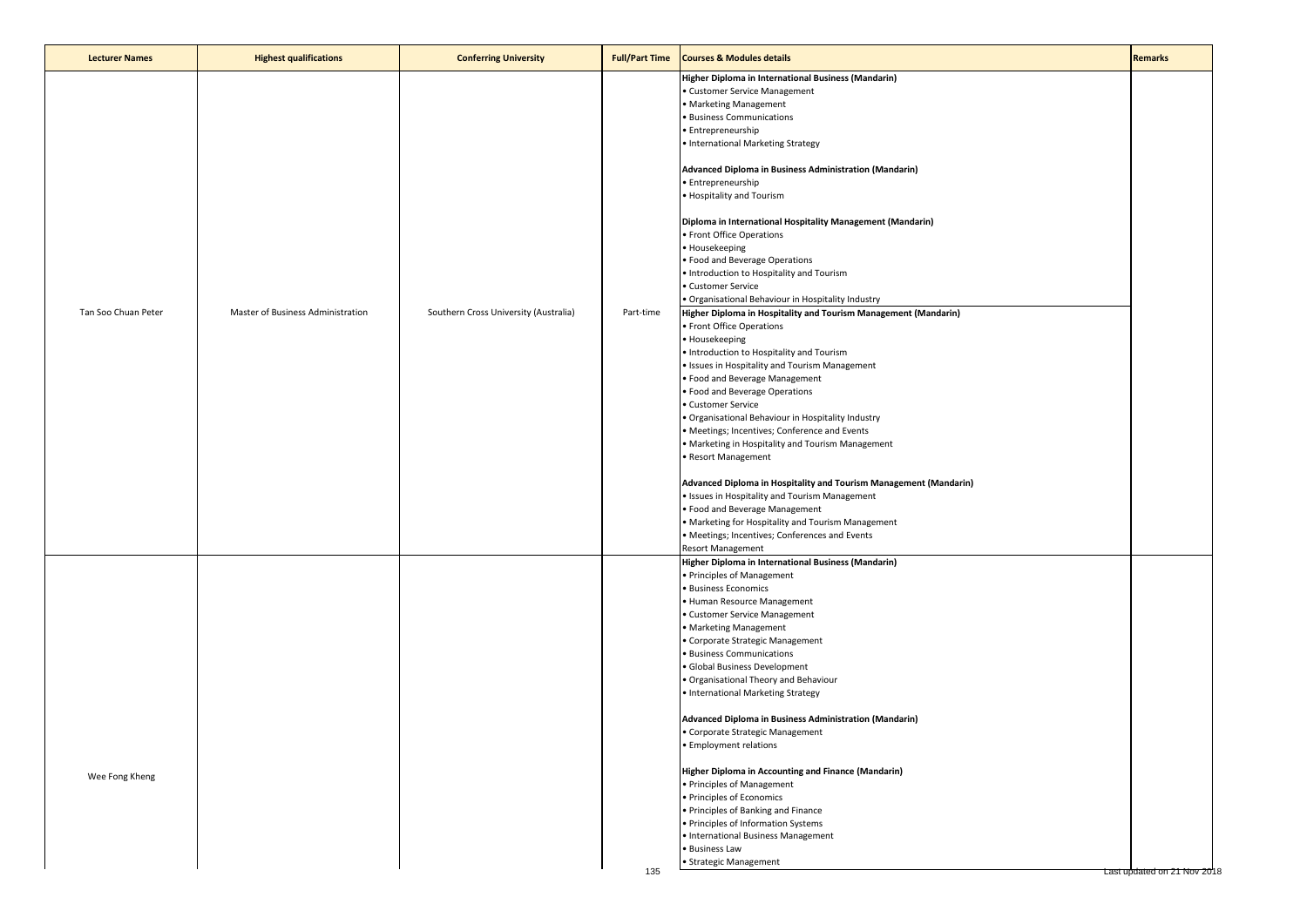| <b>Lecturer Names</b>                                      | <b>Highest qualifications</b>                                      | <b>Conferring University</b>         | <b>Full/Part Time</b> | <b>Courses &amp; Modules details</b>                                                                                                                                                                                                                                                                                                                                                                                                                                                                                                                                                                                  | <b>Remarks</b> |
|------------------------------------------------------------|--------------------------------------------------------------------|--------------------------------------|-----------------------|-----------------------------------------------------------------------------------------------------------------------------------------------------------------------------------------------------------------------------------------------------------------------------------------------------------------------------------------------------------------------------------------------------------------------------------------------------------------------------------------------------------------------------------------------------------------------------------------------------------------------|----------------|
|                                                            |                                                                    |                                      |                       | Diploma in Accounting and Finance (Mandarin)<br>· Principles of Management<br>· Principles of Economics<br>Principles of Banking and Finance<br>· Principles of Information Systems<br>International Business Management                                                                                                                                                                                                                                                                                                                                                                                              |                |
|                                                            |                                                                    |                                      |                       | Advanced Diploma in Accounting and Finance (Mandarin)<br>· Business Law<br>Strategic Management                                                                                                                                                                                                                                                                                                                                                                                                                                                                                                                       |                |
| Lee Tse Sian (Li Keyun)                                    | <b>Masters Degree</b>                                              | Nanjing University                   | Part-time             | Bachelor of Arts in Chinese Language and Literature (Teaching Chinese) (Top up)<br>Principles of Pedagogy<br>Psychology of Teaching Chinese as a second language<br>An Introduction of Teaching Chinese as a second language<br>Techniques of teaching Chinese class<br>Web-based Chinese Teaching and Use of Modern Educational Technology<br>An Introduction of Textbooks used for teaching Chinese as a second language<br>Theory and Design of Chinese language test<br>Lesson plan for teaching Chinese as a second language<br>Intercultural Communication in Chinese<br>Ancient Chinese Literature             |                |
| Pang Kah Hock (Pan Jiafu)                                  | Master of Arts (Chinese Studies)                                   | The National University of Singapore | Part-time             | Bachelor of Arts in Chinese Language and Literature (Teaching Chinese) (Top up)<br>Principles of Pedagogy<br>Psychology of Teaching Chinese as a second language<br>An Introduction of Teaching Chinese as a second language<br>Techniques of teaching Chinese class<br>Web-based Chinese Teaching and Use of Modern Educational Technology<br>An Introduction of Textbooks used for teaching Chinese as a second language<br>Theory and Design of Chinese language test<br>Lesson plan for teaching Chinese as a second language<br>Principles of Language Teaching<br>Chinese Rhetoric<br>Modern Chinese Literature |                |
| Ng Kam Cheong                                              | Master of Arts in Chinese language & Literature                    | <b>Beijing Normal University</b>     | Part-time             | Bachelor of Arts in Chinese Language and Literature (Teaching Chinese) (Top up)<br>Psychology of Teaching Chinese as a second language<br>Chinese Rhetoric<br>Ancient Chinese Literature<br>Modern Chinese Literature                                                                                                                                                                                                                                                                                                                                                                                                 |                |
| Wang Tingyan                                               | Master of Arts in Teaching Chinese as an<br>International language | Nanyang Technological University     | Part-time             | Bachelor of Arts in Chinese Language and Literature (Teaching Chinese) (Top up)<br>An Introduction of Teaching Chinese as a second language<br>An Introduction of Textbooks used for teaching Chinese as a second language<br>Theory and Design of Chinese language test<br>Chinese Rhetoric<br>Business Chinese: Reading and Writing<br>Ancient Chinese Literature<br>Modern Chinese Literature                                                                                                                                                                                                                      |                |
| He Yinghsu<br><b>Executive Development and Online Unit</b> | Master of Ats                                                      | National University of Singapore     | Part-time             | Bachelor of Arts in Chinese Language and Literature (Teaching Chinese) (Top up)<br>An Introduction of Teaching Chinese as a second language<br>Techniques of teaching Chinese class<br>Web-based Chinese Teaching and Use of Modern Educational Technology<br>An Introduction of Textbooks used for teaching Chinese as a second language<br>Theory and Design of Chinese language test<br>Lesson plan for teaching Chinese as a second language<br>Intercultural Communication in Chinese<br>Business Chinese: Reading and Writing<br>Ancient Chinese Literature<br>Modern Chinese Literature                        |                |